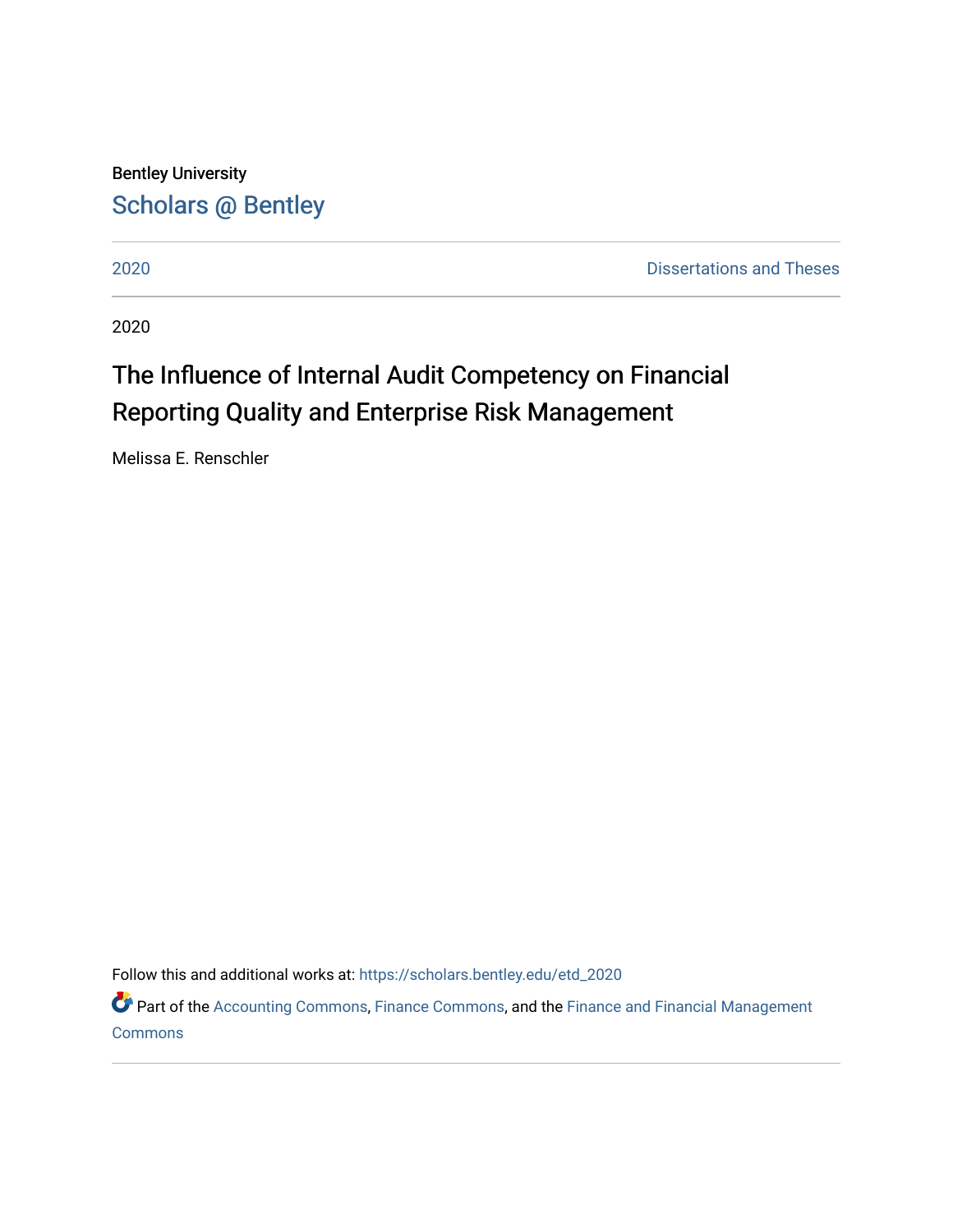**©**Copyright 2020 Melissa E. Renschler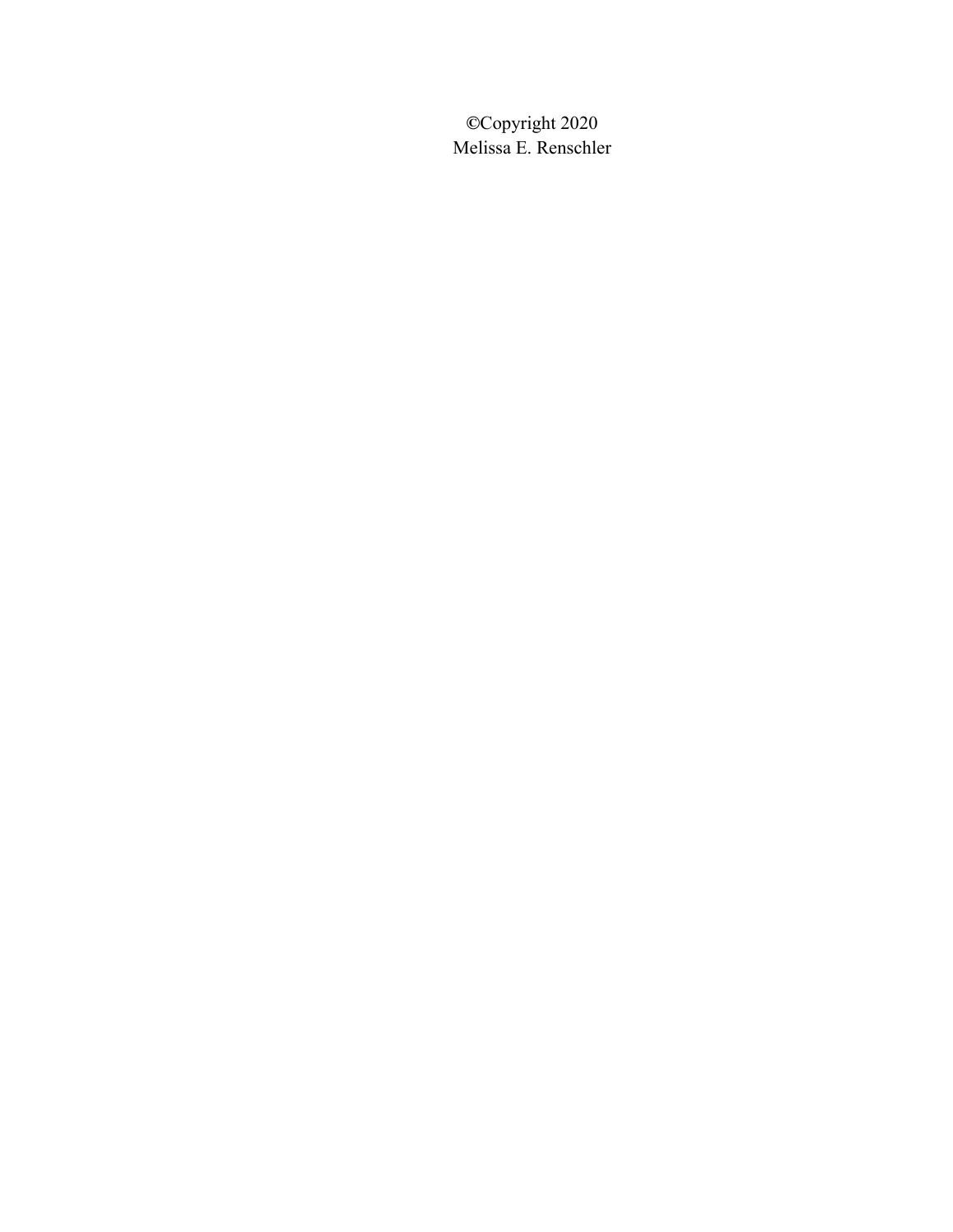

## Bentley University: PhD Final Defense Form

This is to certify that we have examined this copy of a doctoral dissertation by Melissa E. Renschler

and have found that it is complete and satisfactory and that any and all revisions required by the final examining committee have been made

Committee Chair: (Insert name)  $\mathcal{R}$   $\mathcal{A} \mathcal{N} \vdash \mathcal{H} \mathcal{O} / \mathcal{T} \mathcal{A} \mathcal{L}$   $\mathcal{H}$ 

Signature

committee Member: (Insert Name) GOPAL KRISHNAN Signature Brishman

**External Reviewer:** 

(Insert Name)  $\bigcup_{i=1}^{n} A_{i} \bigcap_{i=1}^{n} A_{i} \bigcup_{i=1}^{n} A_{i} \bigcup_{i=1}^{n} A_{i} \bigcup_{i=1}^{n} A_{i} \bigcup_{i=1}^{n} A_{i} \bigcup_{i=1}^{n} A_{i} \bigcup_{i=1}^{n} A_{i} \bigcup_{i=1}^{n} A_{i} \bigcup_{i=1}^{n} A_{i} \bigcup_{i=1}^{n} A_{i} \bigcup_{i=1}^{n} A_{i} \bigcup_{i=1}^{n} A_{i} \bigcup_{i=1}^{n}$ 

Signature

Date:  $4/2/2020$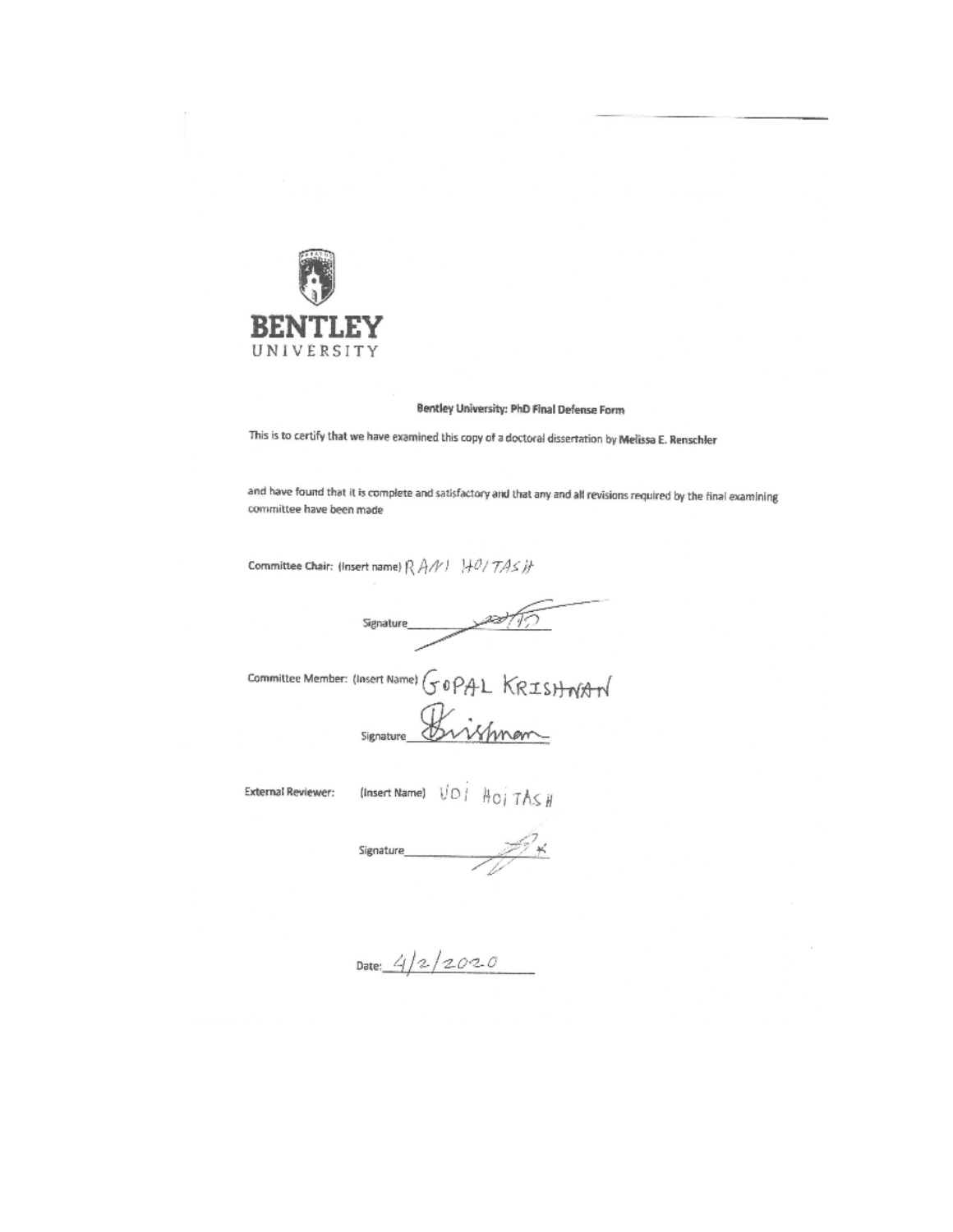# The Influence of Internal Audit Competency on Financial Reporting Quality and Enterprise Risk Management

Melissa E. Renschler

A dissertation submitted in partial fulfillment of the requirements for the degree of

Ph.D. in Accountancy

2020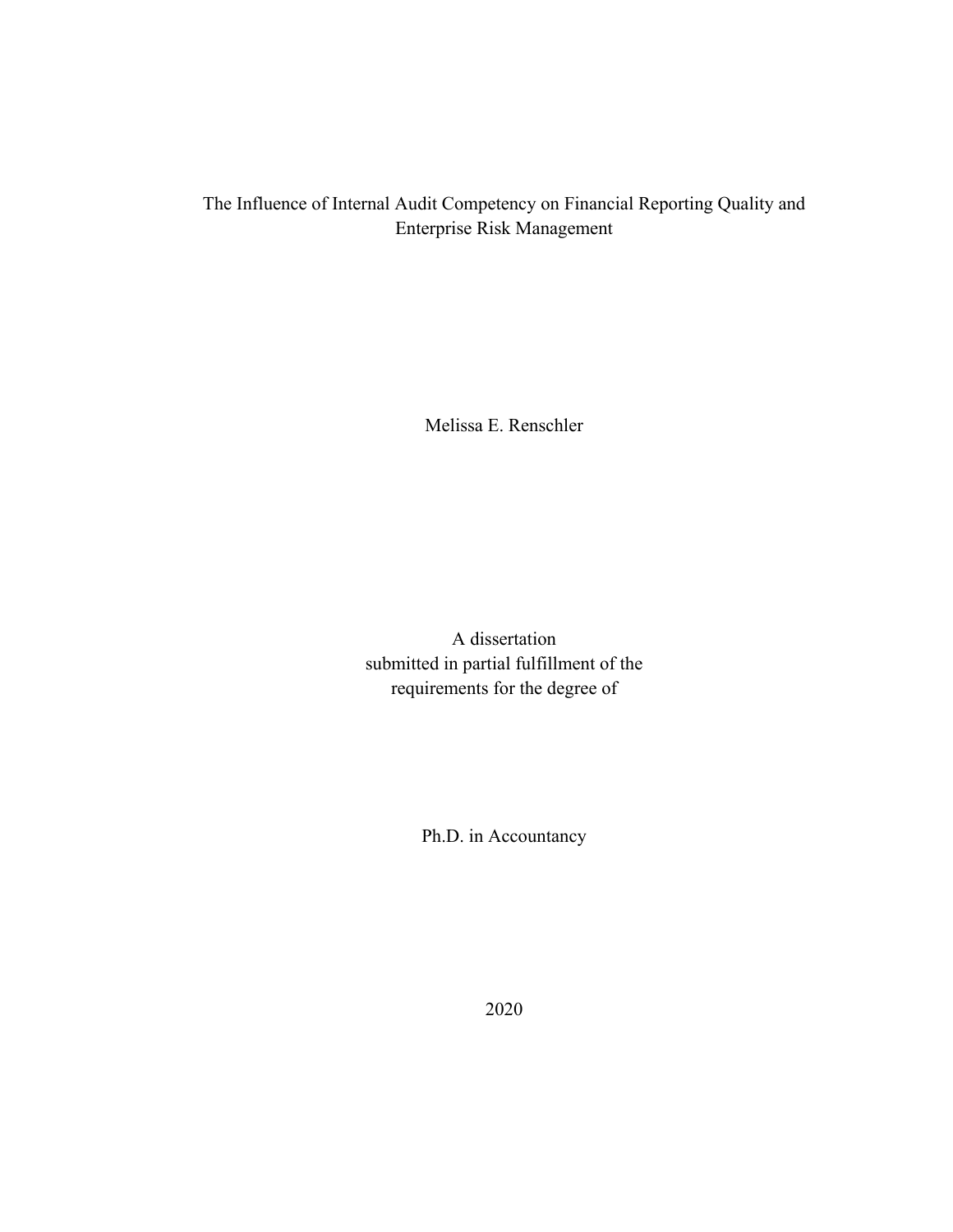ProQuest Number: 27961683

All rights reserved

INFORMATION TO ALL USERS The quality of this reproduction is dependent on the quality of the copy submitted.

In the unlikely event that the author did not send a complete manuscript and there are missing pages, these will be noted. Also, if material had to be removed, a note will indicate the deletion.



ProQuest 27961683

Published by ProQuest LLC (2020). Copyright of the Dissertation is held by the Author.

All Rights Reserved. This work is protected against unauthorized copying under Title 17, United States Code Microform Edition © ProQuest LLC.

> ProQuest LLC 789 East Eisenhower Parkway P.O. Box 1346 Ann Arbor, MI 48106 - 1346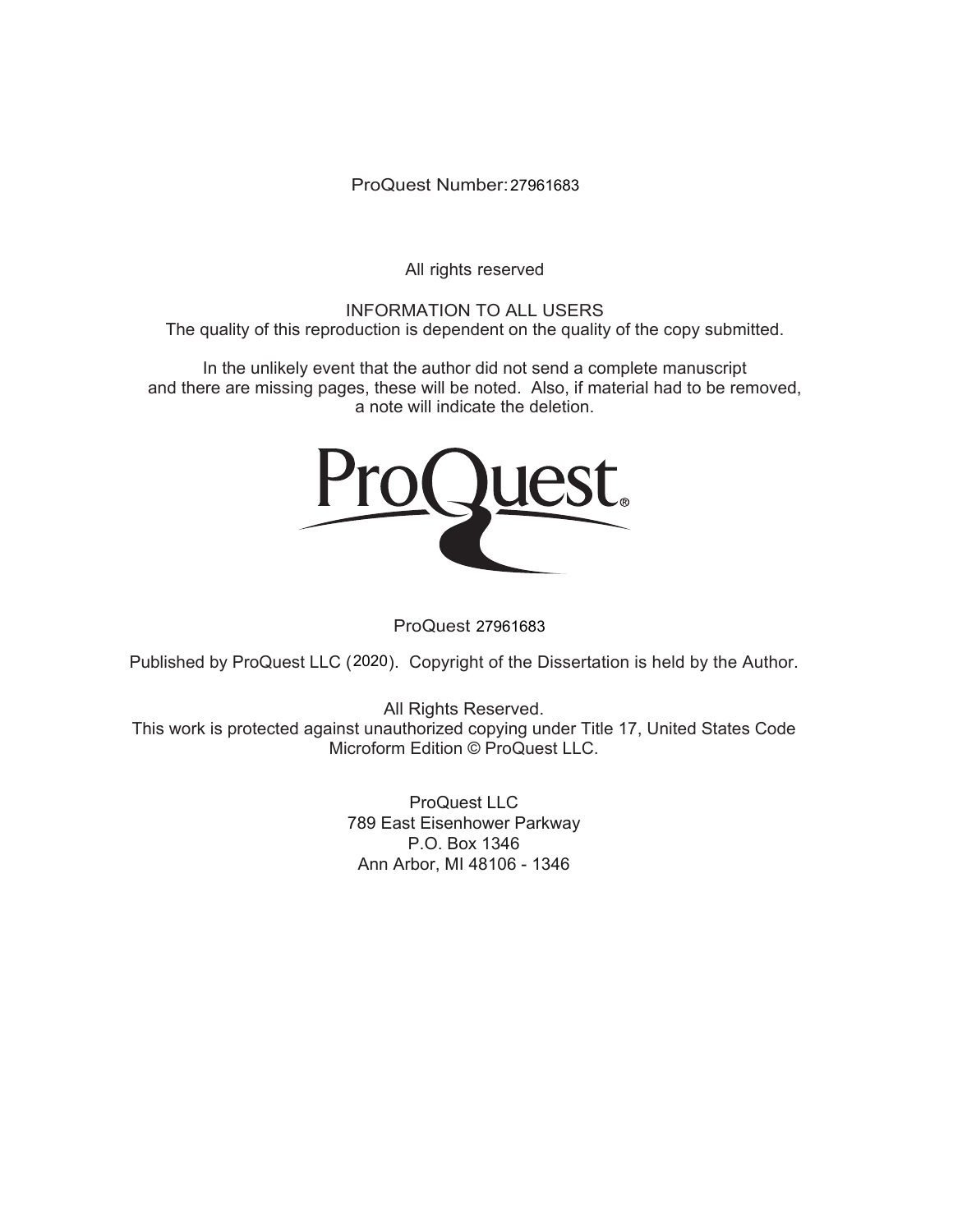# Program Authorized to Offer Degree: Accountancy

In presenting this dissertation in partial fulfillment of the requirements for the doctoral degree at Bentley University, I agree that the Library shall make its copies freely available for inspection. I further agree that extensive copying of the dissertation is allowable only for scholarly purposes, consistent with "fair use" as prescribed in the U.S. Copyright Law. Requests for copying or reproduction of this dissertation may be referred to ProQuest Information and Learning Author Relations Team at (800) 521-0600 ext. 7020, to whom the author has granted "the right to reproduce and sell (a) copies of the manuscript in microform and /or (b) printed copies of the manuscript made from microform."

Signature Melissa Renschler

Date 05/03/2020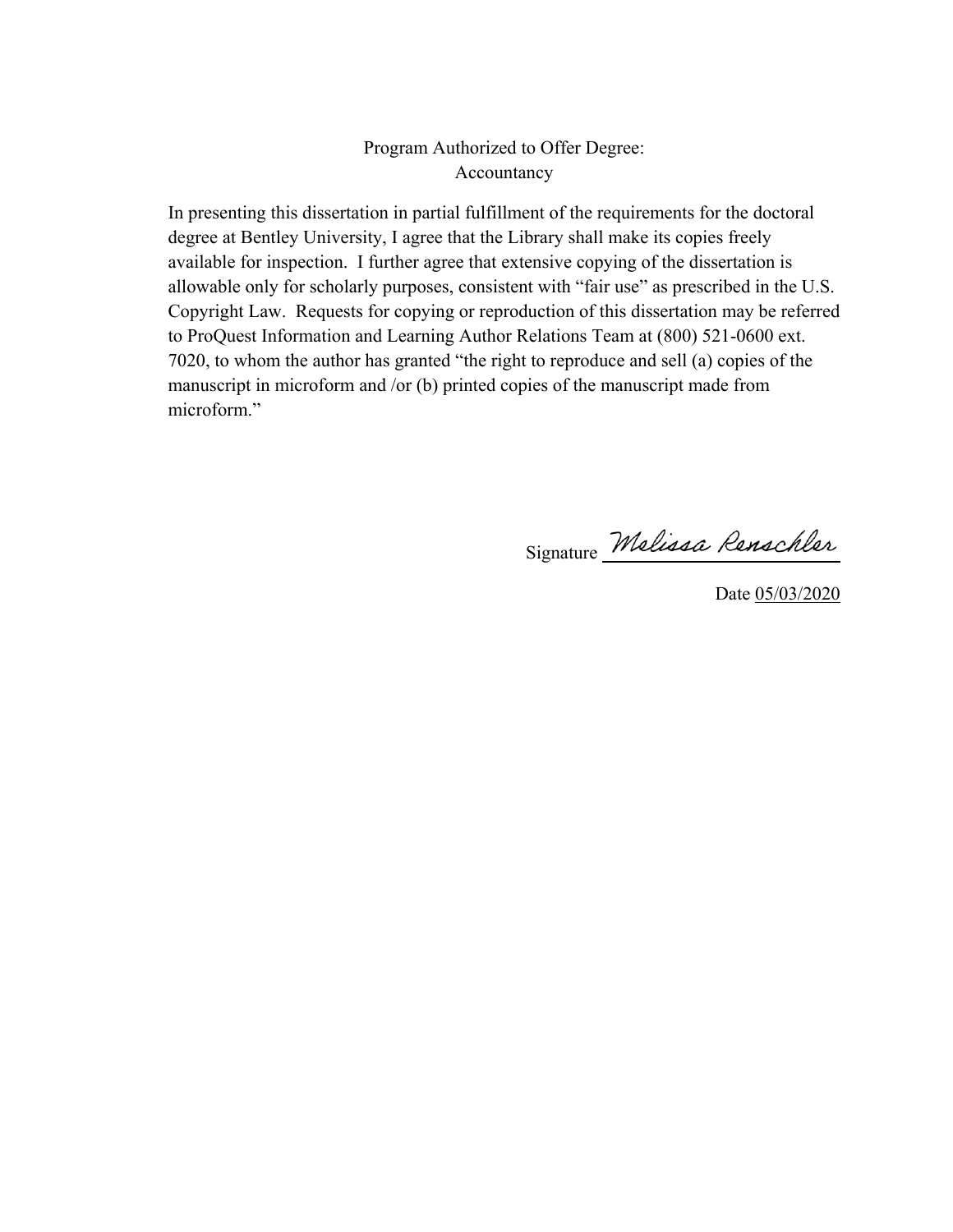# DEDICATION

*To my Zachary.*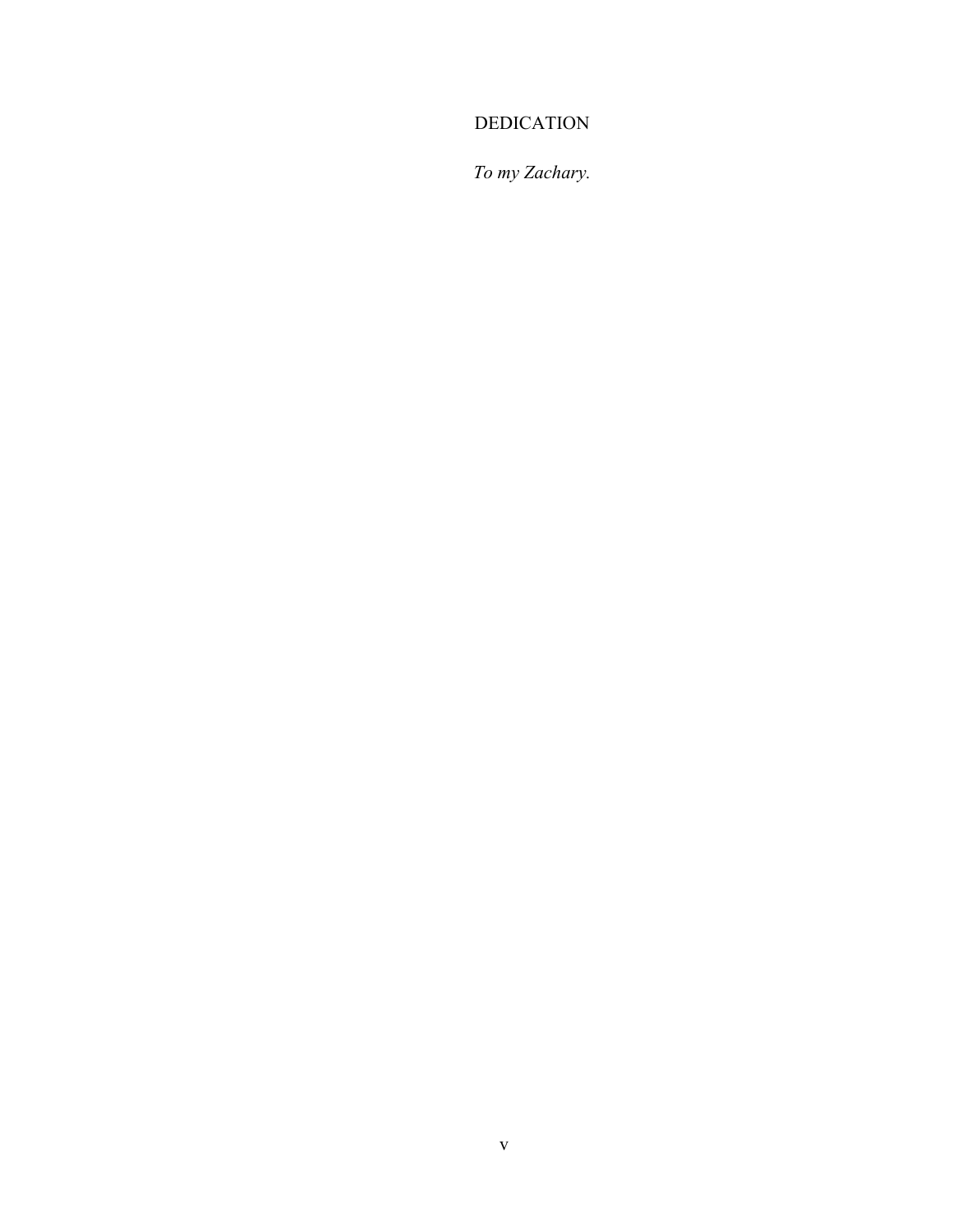## ACKNOWLEDGEMENTS

The author wishes to express sincere appreciations to the Department of Accountancy for its extended long-term support and especially to Professor Rani Hoitash for his outstanding guidance and encouragement. The author also wishes to express gratitude to the Harold S. Geneen Institute of Corporate Governance for generously funding this research. This dissertation would never have been completed without the support of my family and friends.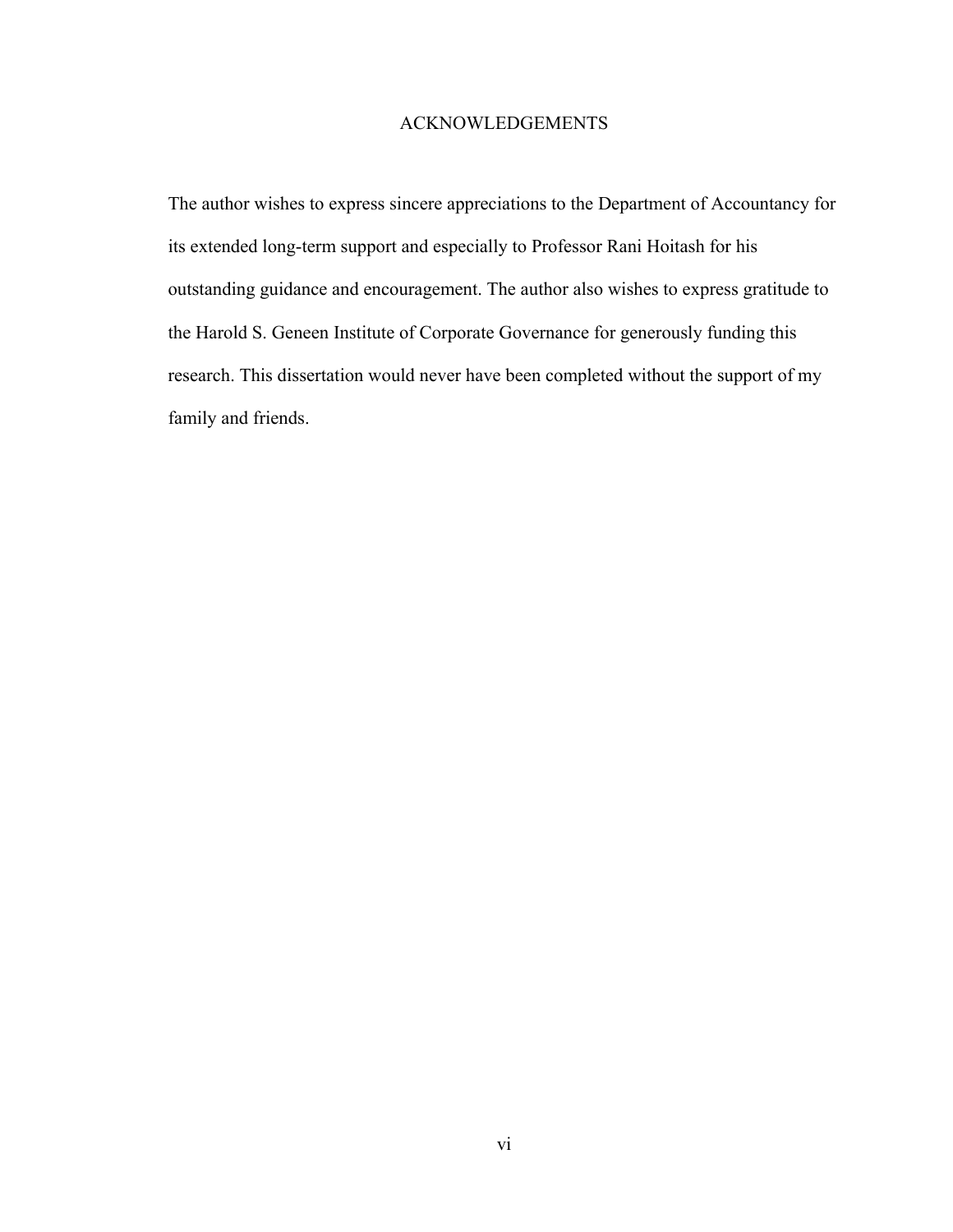#### **Abstract**

## The Influence of Internal Audit Competency on Financial Reporting Quality and Enterprise Risk Management

Melissa Renschler

Chair of the Supervisory Committee: John E. Rhodes Professor of Accountancy, Rani Hoitash Accountancy

The internal audit function (IAF) is critically important to financial reporting quality and enterprise risk management (ERM). Following both the Sarbanes-Oxley Act of 2002 and the financial crisis of 2008, there have been improvements to other monitoring functions, such as the audit committee, management, and the external auditor, but regulation over the IAF is nearly absent. Further, our understanding of how IAF competency is developed and how IAF competency impacts both financial reporting quality and ERM outcomes is limited. My dissertation consists of three archival studies that investigate IAF competency using LinkedIn data. Taken together, these three studies contribute to a stifled IAF literature that is limited in its data availability and to an emerging accounting literature that seeks to understand more about accounting and audit personnel at the individual level. Specifically, I examine determinants of IAF competency, associations of IAF competency and financial reporting quality, changes to IAF competency as an outcome of financial reporting failures, and IAF competency as a determinant to ERM quality and ERM oversight disclosure. Using a new dataset that captures ten dimensions of IAF competency, I contribute to an important area at the intersection of audit and corporate governance.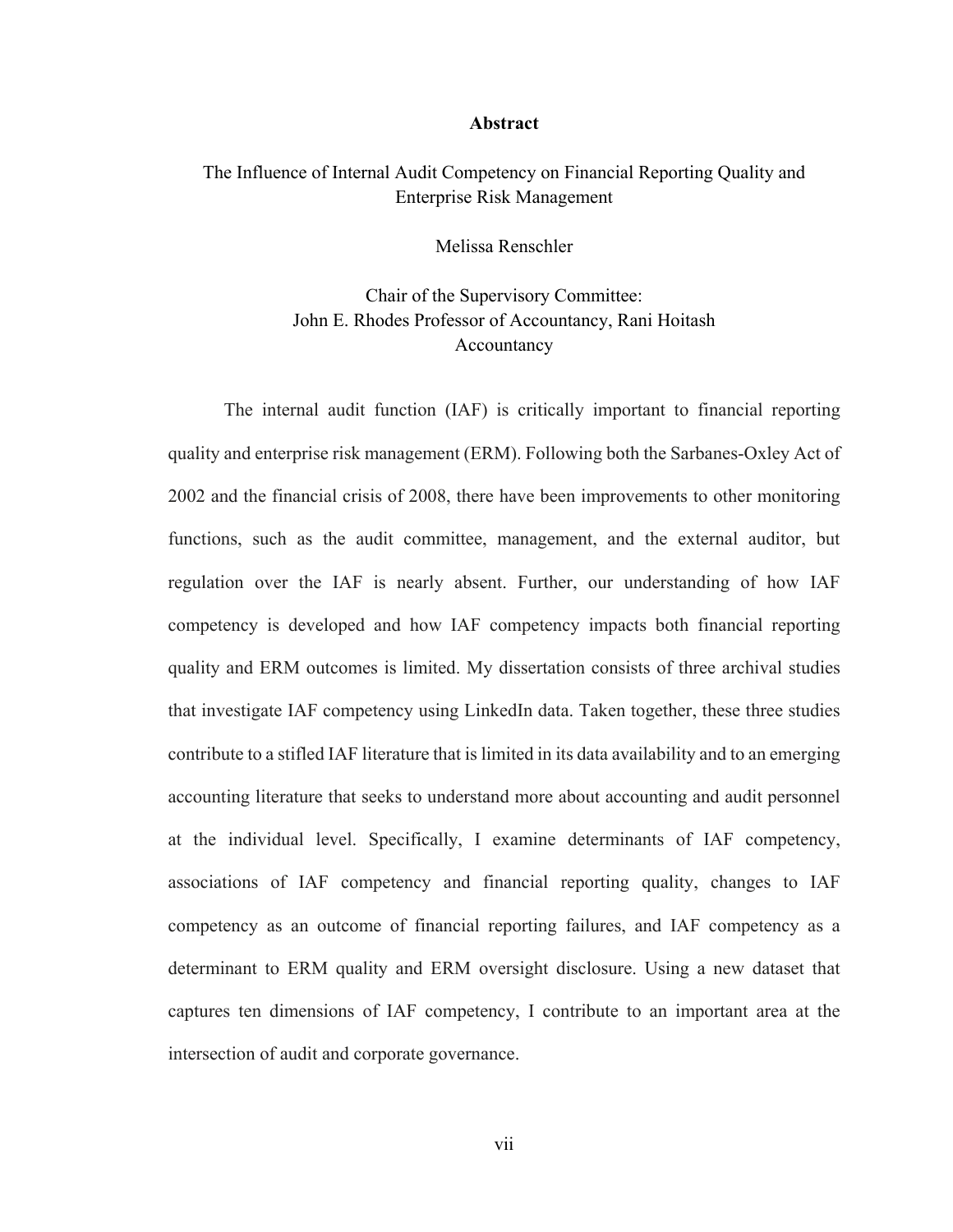The first paper reviews the extant IAF literature, describes a data collection protocol for hand-collected, individual-level, and longitudinal IAF personnel data from LinkedIn, and develops a comprehensive and objective IAF competency measure that incorporates ten components and can easily be linked to other publicly available data sources. I use this new measure to investigate the determinants of IAF competency. Despite a niche of IAFrelated studies borne from survey-based sources, prior literature has not paid much attention to investigating what determines higher levels of IAF competency. This study finds evidence consistent with IAF competency improving over time and audit committee accounting expertise influencing higher competency. This study is important as it investigates IAF competency over a six-year period and estimates associations between other monitoring characteristics. Further, this study is academically important because the data collection methodology can inform future research using LinkedIn to develop personnel-related measures.

The second paper examines firm changes to IAF competency in light of financial reporting failures. Provided the regulatory scrutiny over other monitoring mechanisms, it is possible that firms improve other sources of monitoring that are highly visible to stakeholders (e.g. the audit committee; CFO; external auditor) when a reporting failure occurs. However, it is also possible that firms committed to monitoring quality improve IAF competency ex-post as the IAF plays a direct role in potentially mitigating future failures. This study finds evidence consistent with IAF competency improving in the year following a financial reporting failure (i.e. material weakness disclosure; restatement). This study is important because it documents firms' swift movement to improve competency in light of greater reporting risk, suggesting firms recognize the importance of the IAF in the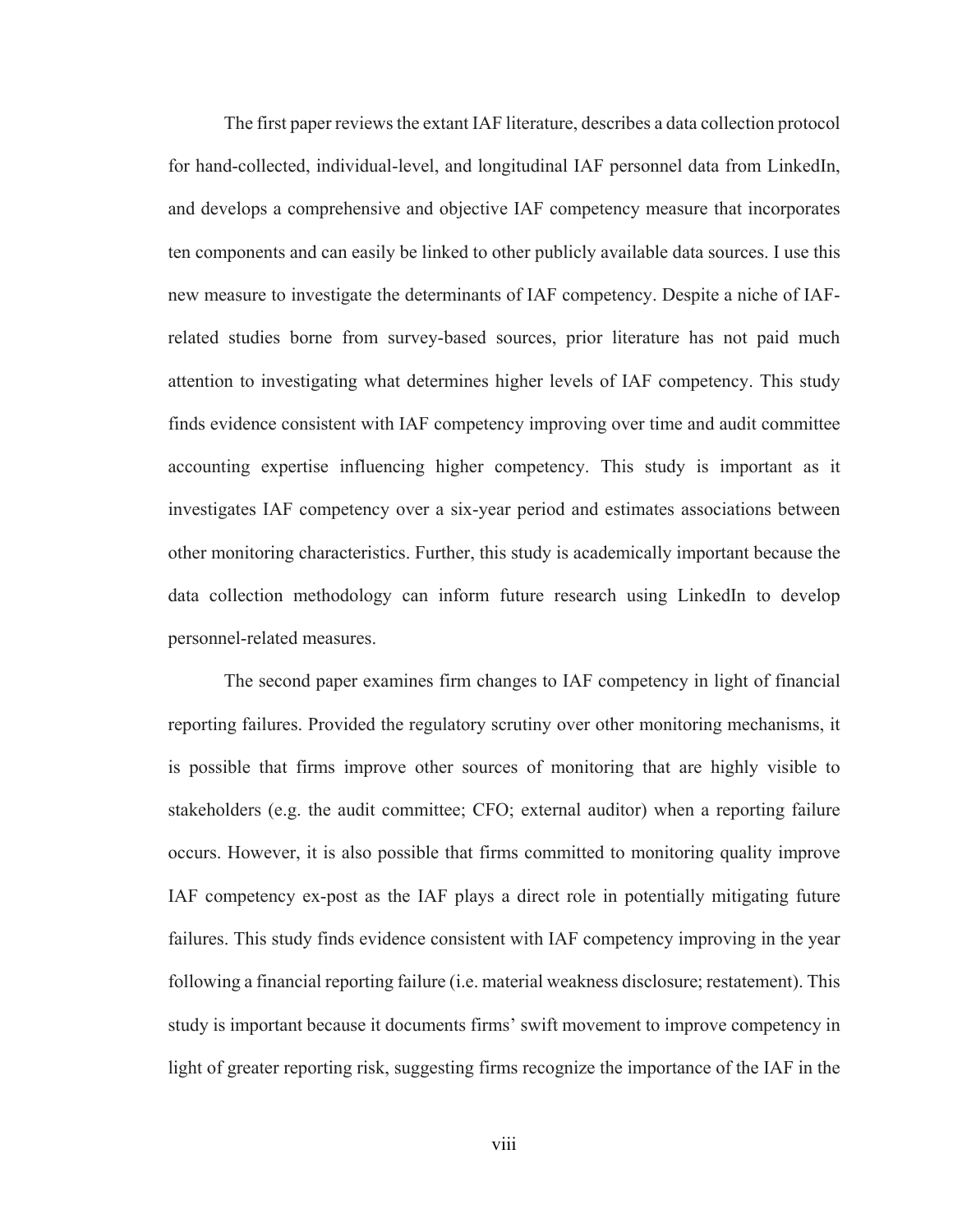corporate governance structure. Further, this study demonstrates that the conversation around IAF regulation is still important as not all firms are equally likely to increase IAF competency after a failure.

The third paper examines whether IAF competency is associated with ERM quality and ERM oversight disclosure decisions. Recent financial crises have prompted firms to focus on improving ERM practices, and recent governmental rulings have prompted greater disclosure about firms' risk management processes. Due to the COSO ERM framework's constraint that identifies management-specific risk responsibilities, the IAF may not have enough reach within the ERM framework to improve ERM quality or to influence ERM oversight disclosure decisions. However, it is also possible that the IAF's direct role in risk identification and monitoring of risks helps to provide information to management and to the board that enables their monitoring of ERM quality and provides about the necessary confidence to disclose ERM oversight practices. This study finds evidence consistent with IAF competency helping to improve ERM quality and the likelihood and extent of ERM oversight disclosure in the proxy statement and audit committee charter. This study is important because it documents the value the IAF contributes to the ERM process, beyond its traditional financial reporting role. Further, this study demonstrates that management and boards can take advantage of IAF's monitoring capabilities in order to bolster ERM performance and comfort around ERM monitoring processes.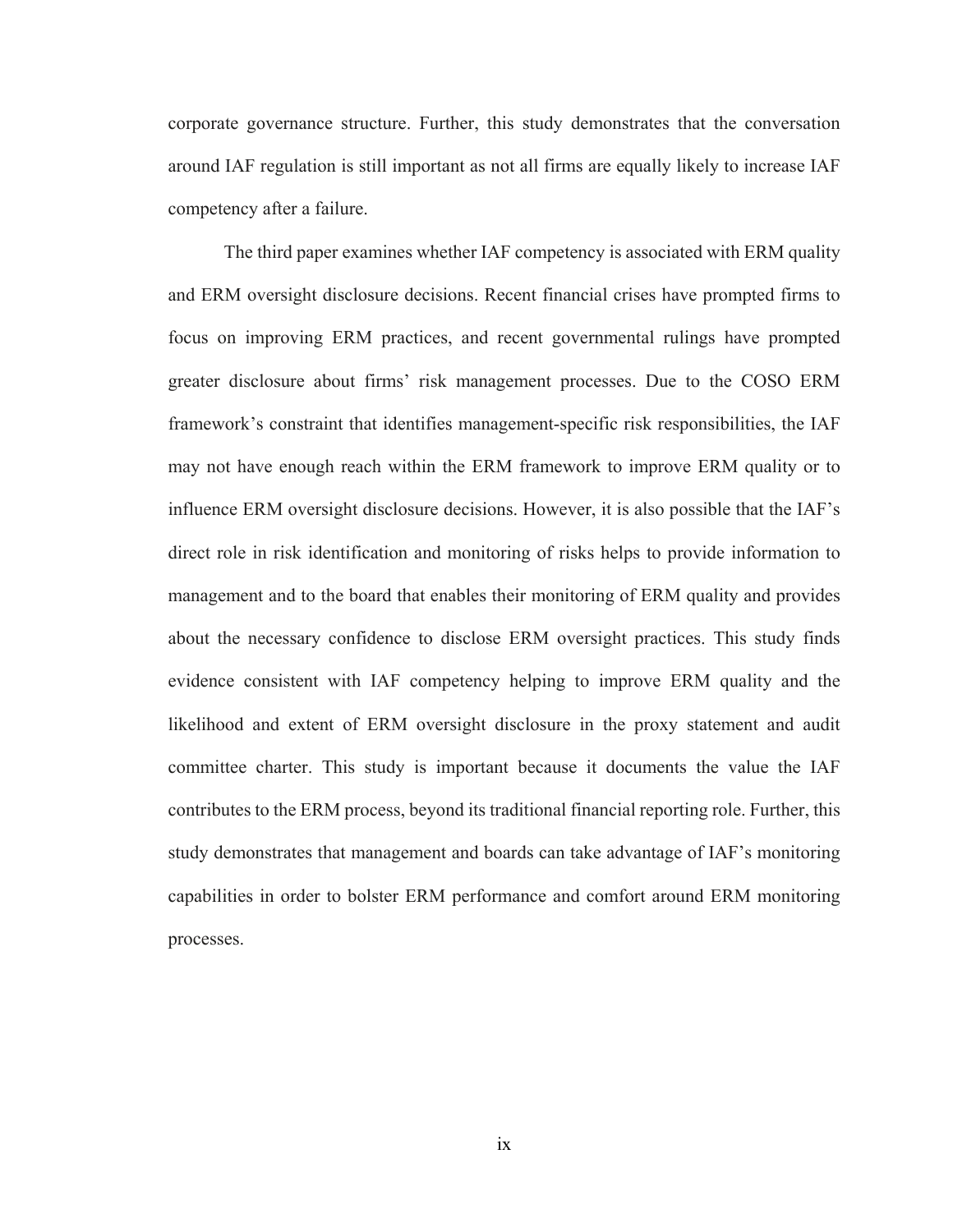# **TABLE OF CONTENTS**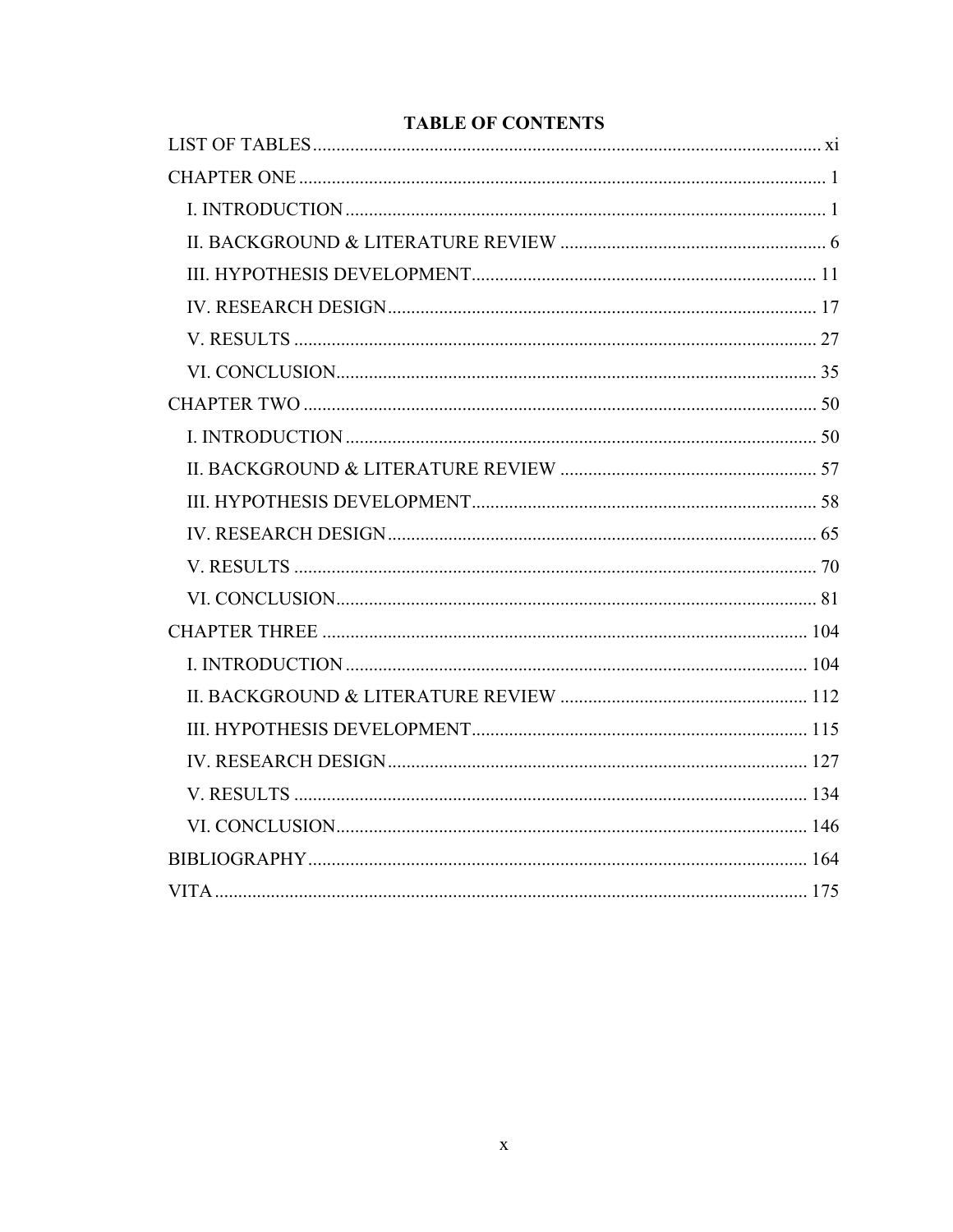| <b>LIST OF TABLES</b><br>Table $1.1$ – Variable Definitions                                 | 38  |
|---------------------------------------------------------------------------------------------|-----|
| Table $1.2$ – Descriptive Statistics                                                        | 40  |
| Table 1.3 – T-test of IAF Competency Score, Competency Measures, and Antecedents            | 44  |
| Table 1.4 – Antecedents of IAF Competency                                                   | 45  |
| Table 1.5 – Antecedents of IAF Competency Using PCA                                         | 47  |
| Table 1.6 – T-test of IAF versus No Identified IAF                                          | 48  |
| Table 1.7 – Antecedents of In-House IAF Investment                                          | 49  |
| Table $2.1$ – Variable Definitions                                                          | 83  |
| Table 2.2 – Descriptive Statistics                                                          | 85  |
| Table 2.3 – Pearson Correlation Table                                                       | 86  |
| Table 2.4 – Effect of IAF Competency on FRQ Events                                          | 87  |
| Table 2.5 – Effect of FRQ Events on Changes to IAF Competency                               | 90  |
| Table 2.6 - Moderating Effect of Audit Committee Commitment on Changes to IAF<br>Competency | 92  |
| Table 2.7 – Moderating Effect of Internal Monitors on Changes to IAF Competency             | 94  |
| Table 2.8 – IAF Competency Components Analysis                                              | 97  |
| Table 2.9 – Three-Component IAF Competency Components Analysis                              | 100 |
| Table 2.10 – Effect of Discretionary Accruals on Changes to IAF Competency                  | 103 |
| Table $3.1$ – Variable Definitions                                                          | 148 |
| Table 3.2 – Descriptive Statistics                                                          | 151 |
| Table 3.3 – Pearson Correlation Table                                                       | 152 |
| Table 3.4 – Effect of IAF Competency on ERM Quality                                         | 153 |
| Table 3.5 – Effect of IAF Competency on ERM Oversight Disclosure                            | 155 |
| Table 3.6 – Effect of IAF Competency on ERM Quality Based on Board-Level Oversight          | 158 |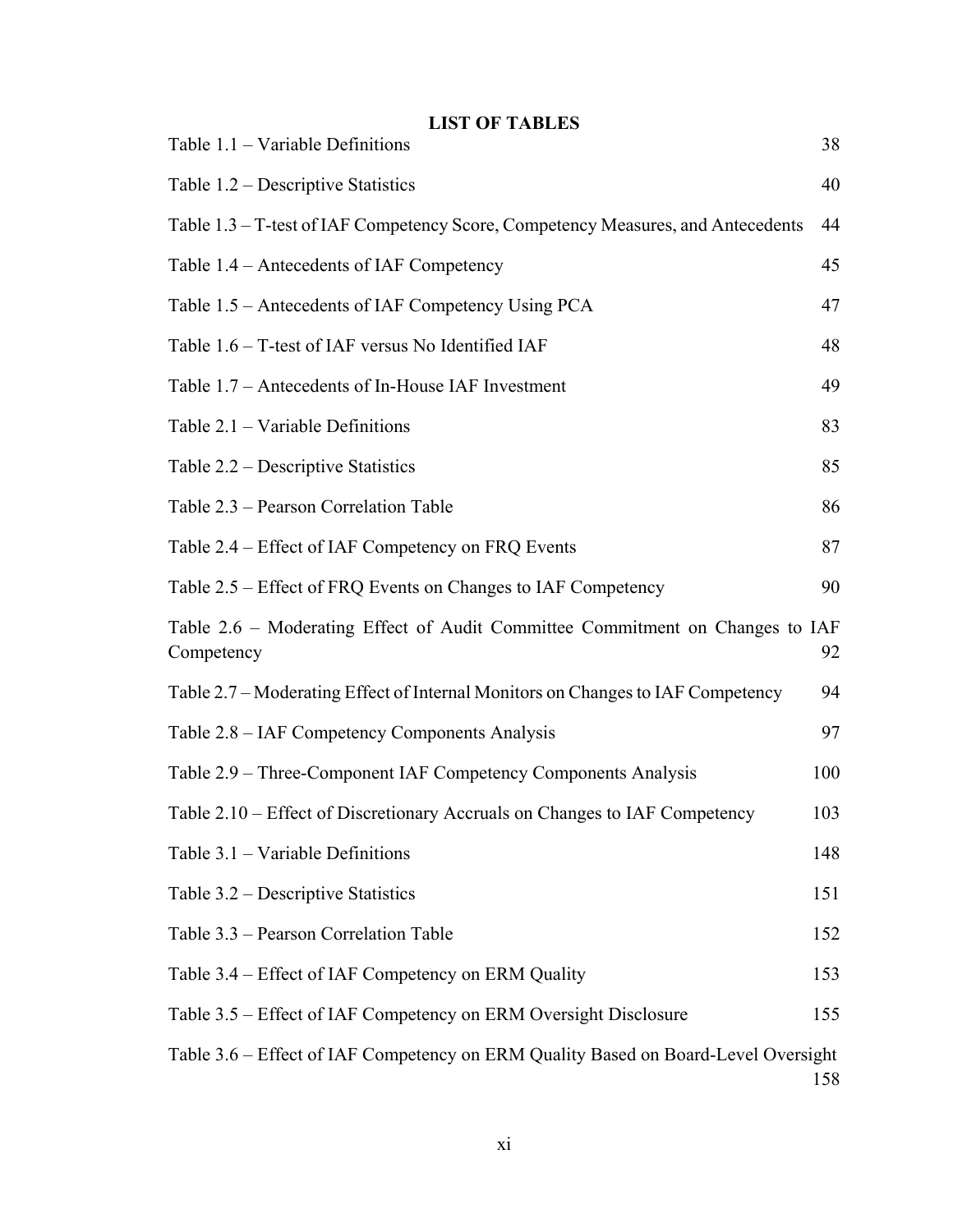Table 3.7 – Propensity Score Matched Samples of ERM Quality and Disclosure Analyses 160

Table 3.8 – Effect of IAF Competency on ERM Quality Based on Institutional Ownership 163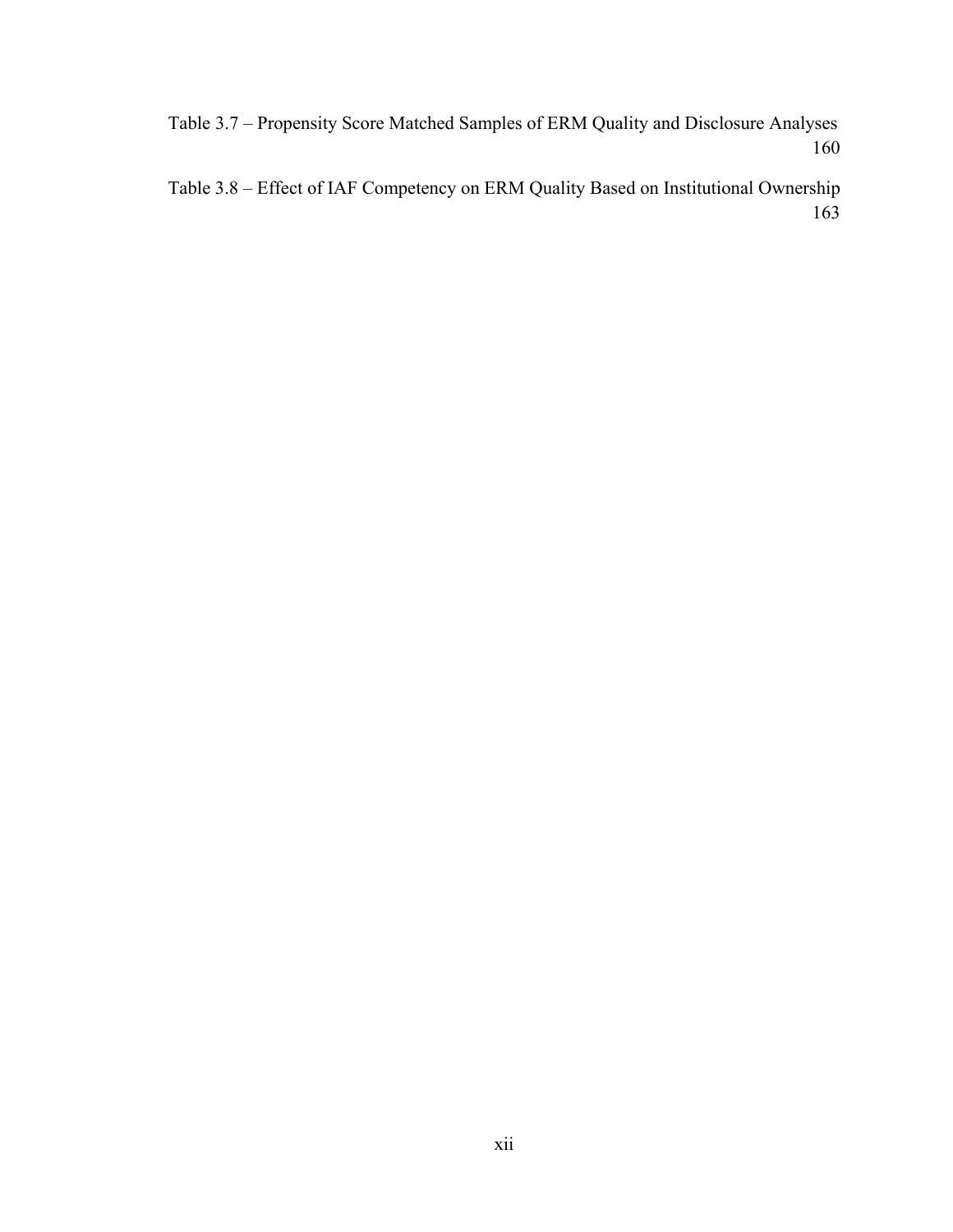## **CHAPTER ONE Internal Audit Competency: A Research Synthesis and Development of New Measure Using LinkedIn**

#### **I. INTRODUCTION**

The purpose of this study is to explore the antecedents of internal audit function (IAF) competency using LinkedIn data, a new data source to the IAF literature. While previous IAF research addresses ex-post outcomes of IAF quality (e.g. financial reporting outcomes; external audit outcomes), limited research focuses on the organizational antecedents of the IAF. Using individual-level, longitudinal resume data of IAF employees from LinkedIn, I address these research questions by developing and testing a model that examines the association between various audit committee and management characteristics and IAF competency for a sample of S&P 600 index firms from 2010-2015. This study helps advance the knowledge of the IAF profile over a recent time period across multiple years as well as the governance and managerial characteristics that influence competency.

This study answers a call by the Institute of Internal Auditors (IIA) (2003) and DeFond and Zhang (2014) to develop an understanding of the primary drivers of the nature of the IAF and its competencies. Specifically, the IIA (2003) asks whether the nature of the IAF varies by key audit committee characteristics. These questions have not been fully addressed by the literature. Anderson, Christ, Johnstone, and Rittenberg (2012) test various determinants of IAF size, including audit committee characteristics (e.g. size; meetings), but do not address these factors for overall IAF competency. Similarly, Ege (2015) addresses audit committee financial expertise as a determinant of IAF competency, but does not find significant results. I extend these studies by examining various audit committee and manager characteristics in relation to IAF competency.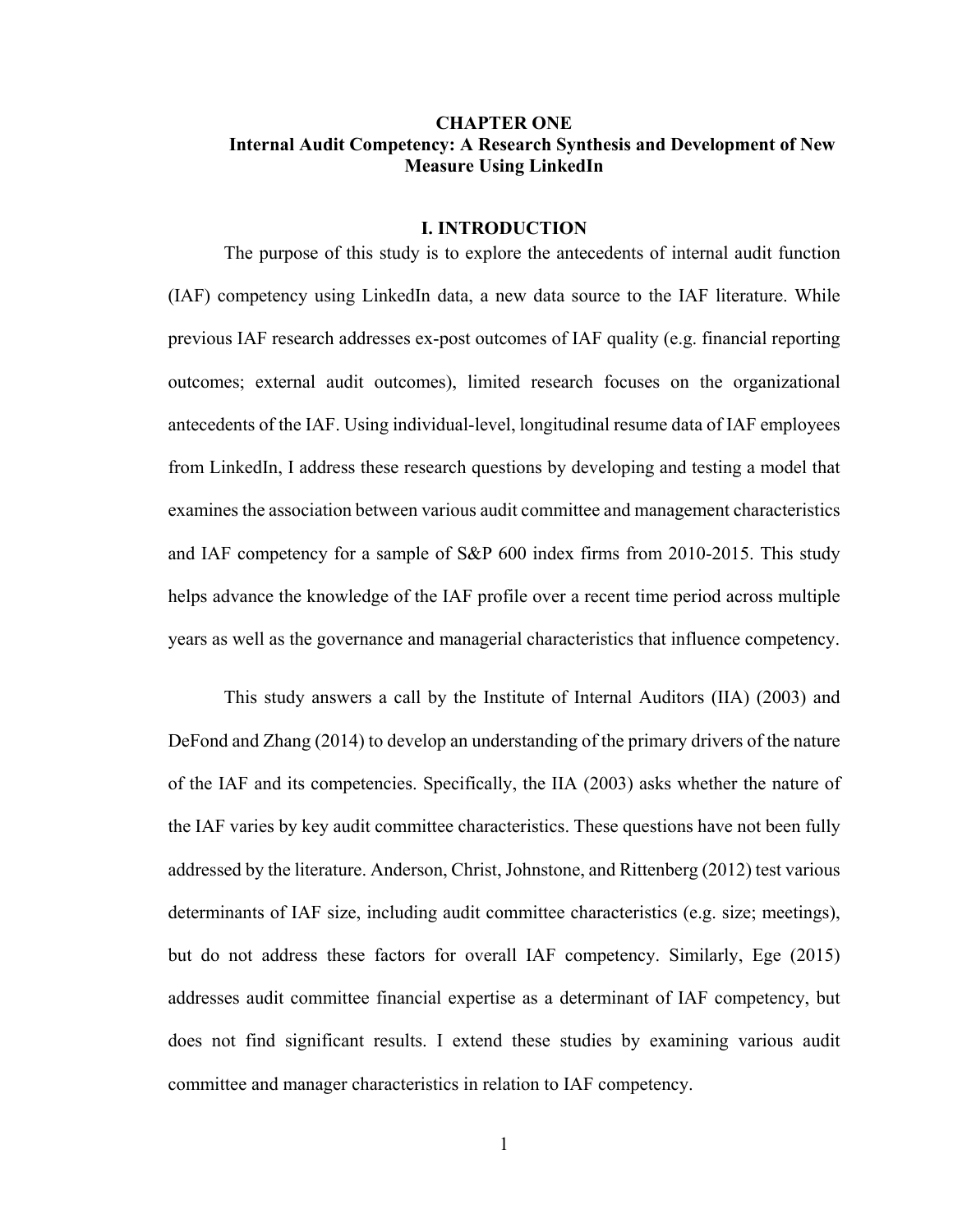Understanding how IAF competency is developed over time is important as the IAF maintains a unique role in the corporate governance structure. The IIA defines the IAF's mission as one charged with enhancing and protecting organizational value by providing risk-based and objective assurance, advice, and insight (IIA 2017). The function identifies, remediates, and monitors internal control issues while interfacing with management, the board of directors, and the external auditor. An effective IAF, therefore, can act as a strong defense against financial reporting failures or audit inefficiencies. Indeed, the IAF literature finds that higher IAF quality is associated with lower material weakness disclosure likelihood, less earnings management, and lower audit fees (Lin, Pizzini, Vargus, and Bardhan 2011; Prawitt, Smith, and Wood 2009; Abbott, Daugherty, Parker, Peters 2016; Prawitt, Sharp, and Wood 2011). However, the standing IAF literature may be "placing the cart before the horse". Understanding how organizational factors are associated with IAF competency and dimensions of IAF competency is imperative for firms to effectively achieve their organizational and financial reporting goals. That is, examining this issue is informative for boards and firm management that seek to enhance internal monitoring via the IAF.

Previous archival IAF research that relies on survey data has gained important insights into the work of the IAF (Prawitt et al. 2009; Lin et al. 2011; Messier, Reynolds, Simon, and Wood 2011; Prawitt et al. 2012; Ege  $2015$ .<sup>1</sup> However, the survey data is typically confidential, impacted by self-selection bias, and limited by its nonlongitudinal/individual nature. Overcoming these limitations, I conduct the tests using

 $\overline{a}$ 

<sup>&</sup>lt;sup>1</sup> Much of the survey-based IAF research stems from the IIA's Global Auditing Information Network (GAIN) Benchmarking Tool survey, which annually surveys Chief Audit Executives in order to track metrics about organizations' IAF independence, objectivity, and competency.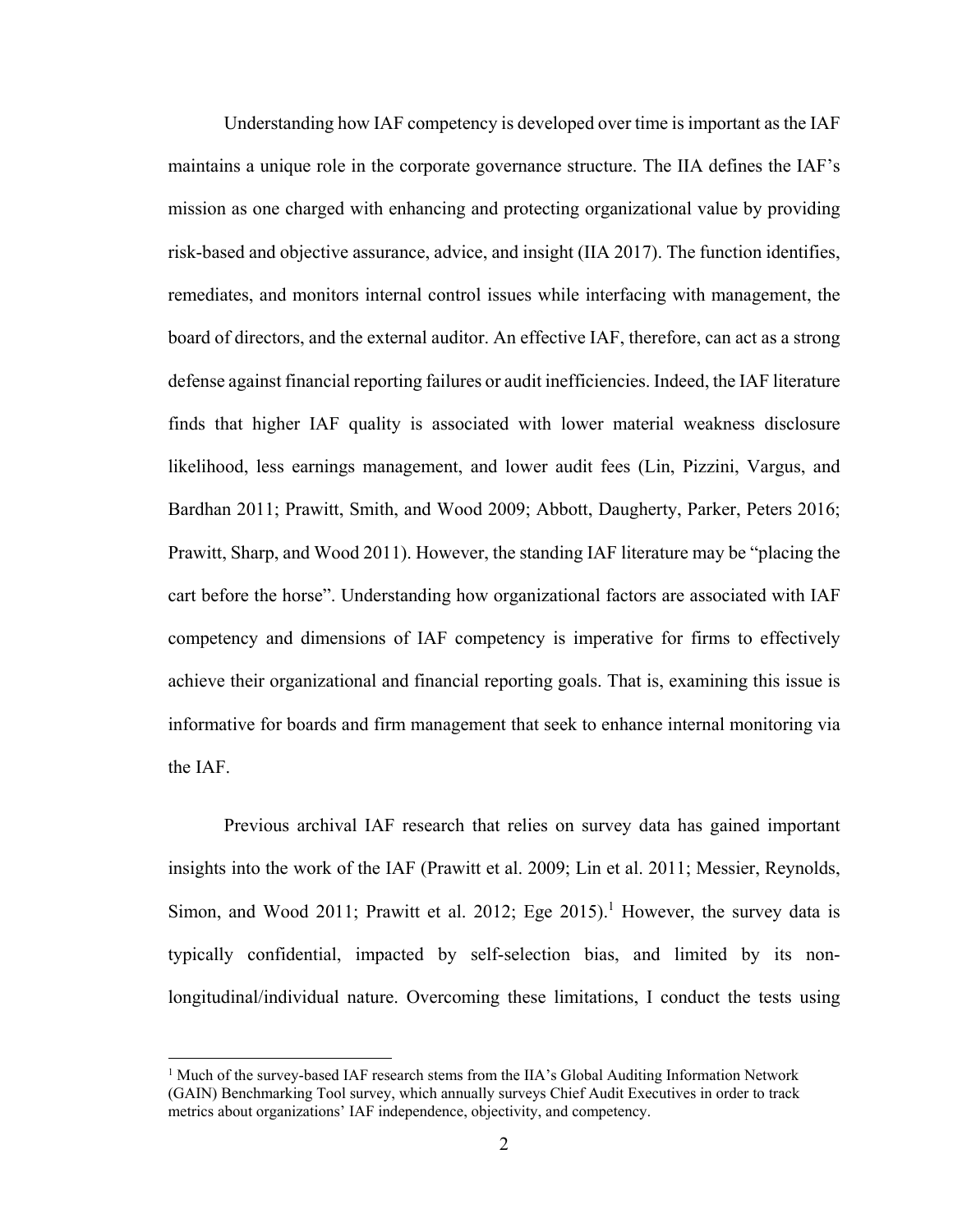hand-collected resume data from LinkedIn, which is a new data source to the IAF literature. LinkedIn is advantageous over survey data as this data allow for (1) individual-level, longitudinal, and public data collection of IAF employees previously unavailable in archival IAF research<sup>2</sup>, (2) more objective sample composition, as firm-level IAF data can be easily matched to other publicly available data, and (3) more current data collection and analysis, as the platform acts as a living resume.<sup>3</sup> Further, IAF employees are an ideal sample for LinkedIn data collection as business professionals are likely to use these networks (Papacharissi 2009). Previous accounting research using LinkedIn validate that accounting/finance professionals largely maintain online professional resumes (Barrios 2019; Jiang, Wang, and Wang 2018; Fracassi, Petry, and Tate 2016).

My manual data collection effort yielded a sample of 2,138 firm-years representing 437 unique firms of the S&P 600 index from 2010 through 2015. The data represent competency characteristics of individual IAF employees and of the function, such as work experience, professional certification, higher education, and IAF size. Using this data, I construct a composite IAF competency score that differs from prior research by leveraging previously developed IAF competency dimensions while including new dimensions, provided by the richness of the resume data. My measure includes characteristics related to experience (IAF tenure; Big 4 and Midtier public accounting experience), certification (Certified Public Accountant (CPA), Certified Internal Auditor (CIA), Certified Information Systems Auditor (CISA), or Certified Fraud Examiner (CFE) designation),

1

<sup>&</sup>lt;sup>2</sup> A comparable study in the tax literature by Chen, Cheng, Chow, and Liu (2017) uses LinkedIn to investigate in-house human capital tax investment, a previously unknown attribute of corporate tax departments.

<sup>&</sup>lt;sup>3</sup> Much of the survey-based IAF research is focused on an early Sarbanes-Oxley (SOX) period, potentially limiting insights about IAF competency in a contemporary setting.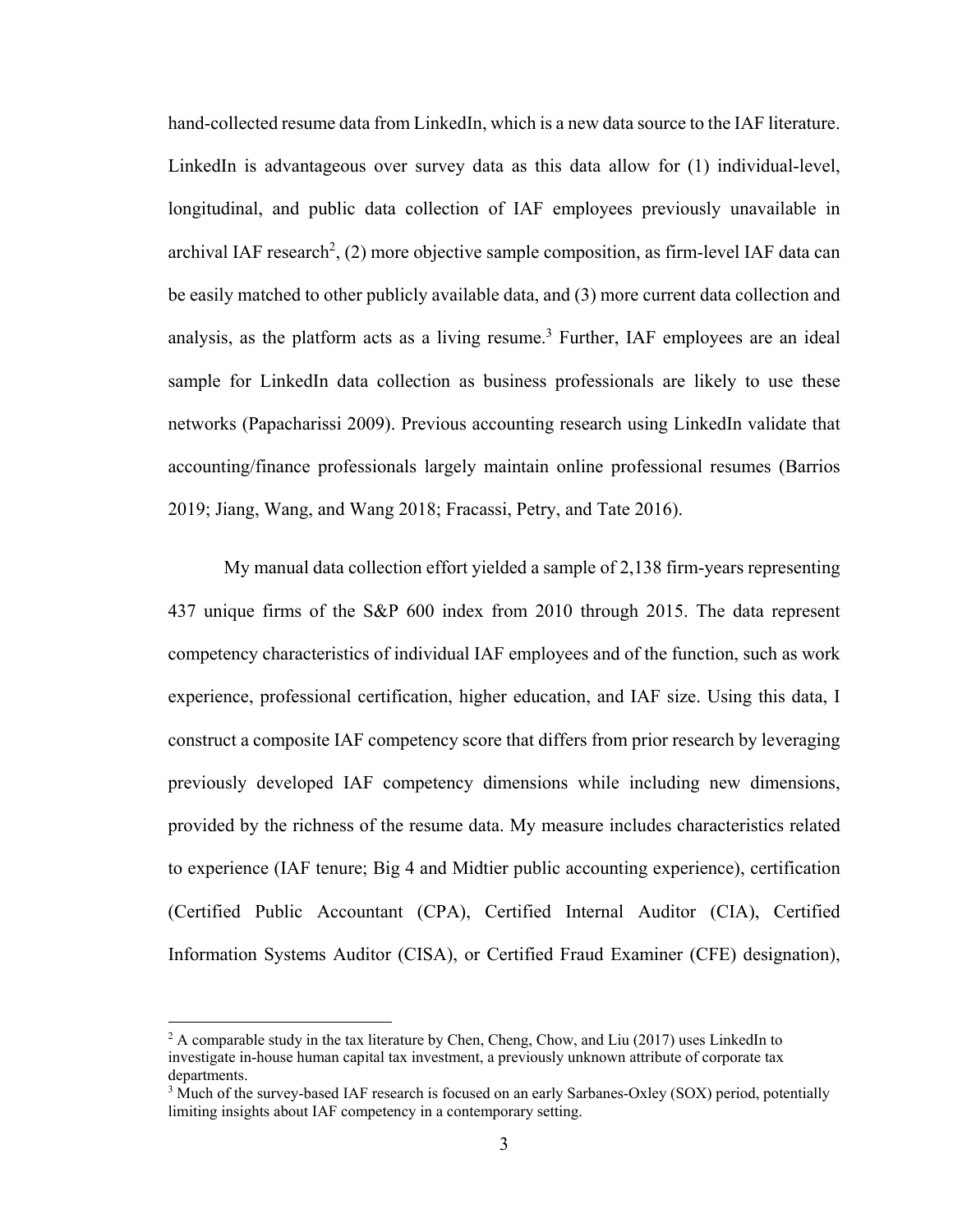education (undergraduate and graduate accounting degree), and size (the number of IAF personnel). I focus on IAF competency characteristics as they are observable data and represent the technical skills and experience required to perform job responsibilities (IIA 2012; Ege 2015; Trotman and Duncan 2018).

In univariate analysis, I find that various characteristics of IAF competency, such as experience (e.g. employee tenure), education (e.g. graduate degrees), and investment (e.g. function size) have increased over time, thus enhancing overall IAF competency. I further find that the certification level in total has decreased over the sample period, which decreases overall IAF competency. CFO accounting expertise has increased marginally over the sample period, and firms are larger, more leveraged, more profitable, and less volatile in later sample years compared to earlier sample years.

In multivariate analysis, I find a positive association between audit committee accounting expertise and IAF competency after controlling for firm characteristics, suggesting that audit committees with greater accounting expertise are more concerned with developing a competent and robust monitoring function. This result is consistent among the dimensions of IAF experience, education, and size. Consistent with Anderson et al. (2012), I find that audit committee size and number of meetings are not significantly associated with IAF competence. Further, CFO accounting expertise plays a negative role in influencing competency, suggesting that management does not play as a direct role in influencing IAF competency compared to the audit committee. Higher IAF competency is associated with larger, more complex firms, and firms with greater corporate governance quality.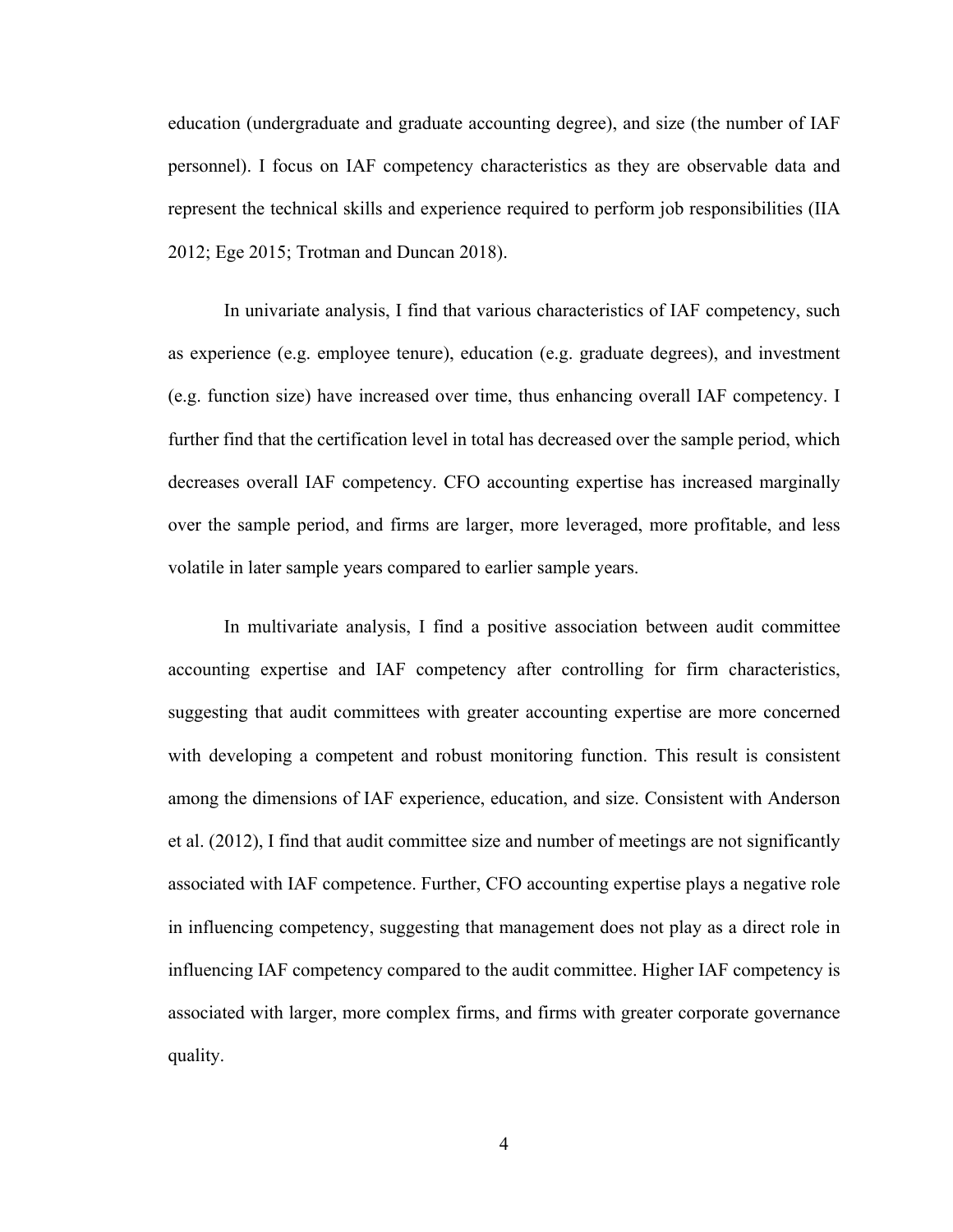In additional analysis, I find that firms with identified in-house IAFs have more audit committee meetings and greater corporate governance quality. Similarly, these firms are larger, have greater asset efficiency, and have foreign operations. That is, there is greater demand for an in-house IAF for firms exhibiting greater corporate governance quality and complexity. Firms with unidentified in-house IAFs that are likely engaging with a third-party internal audit provider, therefore, are comparably weaker. It is interesting to note that the characteristics of audit committee and CFO accounting expertise do not drive demand to institute an in-house IAF, but further influence the level of IAF competency for those firms selecting to have an internal function.

My study provides several contributions. First, I introduce LinkedIn as a data source to the IAF literature as a resource for researchers to access previously unavailable individual- and longitudinal-level IAF employee data. I develop an IAF competency measure that considers current auditing standards, prior literature, and new data availability in order to create an objective and accessible measure for future research. Second, I provide an exploratory insight into the various governance, management, and firm characteristics that are associated with the implementation of an in-house IAF and IAF competency over time not previously examined in the literature. This study considers antecedents of IAF competency on a longitudinal basis. Lastly, this study further informs standard-setters and regulators about the characteristics of the audit committee that influence IAF competence. As there are limited regulatory requirements around IAF implementation and IAF competence, having greater insight into the factors associated with higher IAF competency can guide standard-setter and regulators in ensuring future quality for this often-overlooked monitoring mechanism.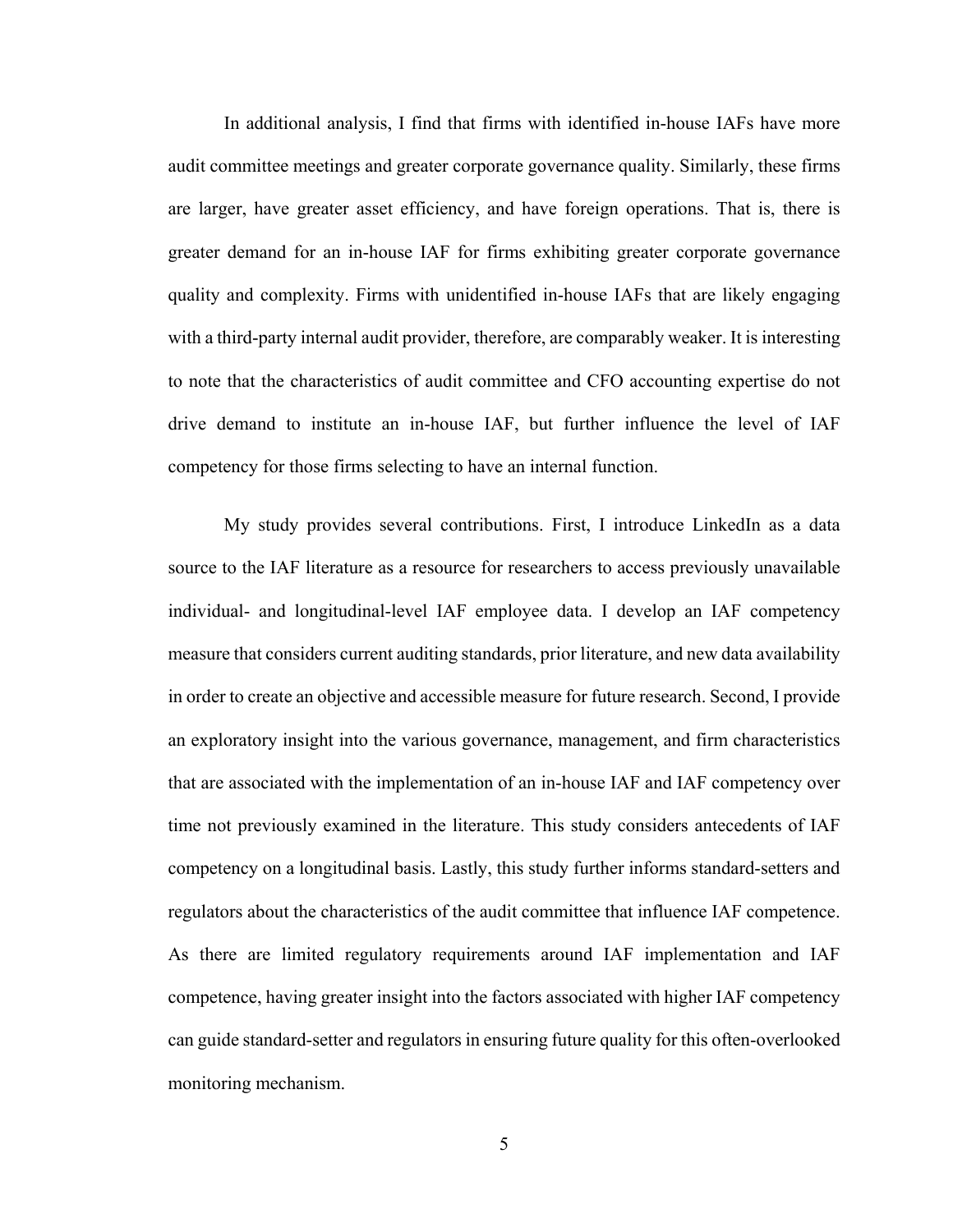The rest of the paper is organized as follows. Section II reviews the organizational role of the IAF in addition to a synthesis of current IAF literature, Section III describes the hypotheses and Section IV describes the data, sample, and models. Section V discusses results and I conclude in Section VI.

# **II. BACKGROUND & LITERATURE REVIEW The Role of the IAF in Corporate Governance**

The IAF serves as a critical "boots on the ground" monitoring mechanism that feeds into the greater corporate governance structure. The IAF is in the weeds, conducting risk assessments, providing assurance over internal controls, and maintaining compliance, while directly reporting to the audit committee, working alongside management, and interfacing with the external auditors (IIA 2003). Spraakman (1997) argues that the IAF has the ability to gather organizational information (1) more easily as direct insiders (employees) of the firm who can gain the cooperation of other employees and (2) more formally/informally than the external auditors who are bound by access to systems and by generally accepted auditing standards and generally accepted accounting principles.

Indeed, the IAF plays a role in firm risk management framework as the "third line of defense" as the IAF is responsible for assuring management controls and other functions that support internal control quality and enterprise risk management (IIA 2013). These distinct advantages the IAF has over the audit committee and external auditors allow for the IAF to be an effective monitoring mechanism.<sup>4</sup> In fact, Carcello, Eulerich, Masli, and

 $\overline{a}$ 

<sup>4</sup> Additionally, audit committees do not directly test internal controls over financial reporting, but rather monitor the IAF's test of controls. As corporate governance studies are typically plagued by endogeneity (e.g. audit committee quality as it relates to internal control quality), measuring IAF competency will allow me to more directly test IAF monitoring in relation to aspects of firm quality (e.g. financial reporting quality; enterprise risk management quality).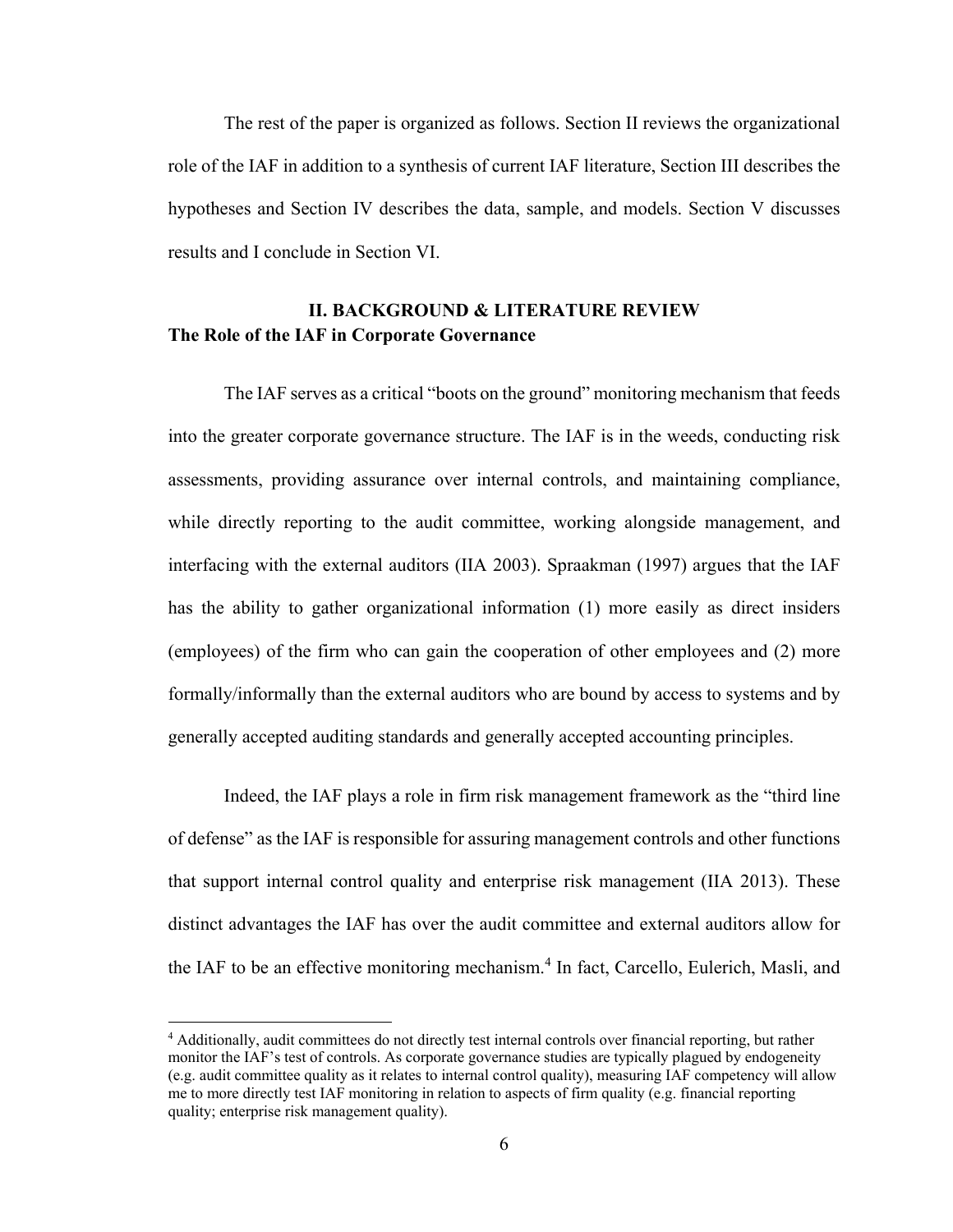Wood (2018) find that IAF audits reduce perceived operating, financial, and overall business risk faced by business units. Thus, developing a high quality IAF is imperative for firms that seek to more effectively understand and monitor their operations.

Internal auditing professional standards emphasize the importance of IAF competency. The IIA's Attribute Standards 1130 and 1210 require that IAF personnel maintain individual and organizational independence and objectivity in performing internal audit work, while possessing the requisite professional proficiency, or competencies, in executing responsibilities (IIA 2017). A demonstration of competence is necessary in order for internal auditors to have sufficient knowledge to (1) evaluate and respond to the risk of fraud, (2) to evaluate and respond to the significant risks of material misstatement, and (3) to evaluate the adequacy and effectiveness of governance, risk management, and control processes (IIA 2017). Trotman and Duncan's (2017) interview study model the importance of technical skills and experience as baseline input attributes to their internal audit quality framework.

Similarly, external auditing standards consider IAF competence through the lens of the relying on IAF testing of internal controls. PCAOB Auditing Standard 2201 addresses performing an audit of management's assessment of the effectiveness of internal control over financial reporting. PCAOB AS 2201.16-19 *Using the Work of Others* specifically states how external auditors may use the work performed by the IAF in its assessment of ICFR effectiveness or of control risk, as a function of (1) assessing the competence and objectivity of the IAF personnel and (2) the level of risk associated with the specific control being tested. PCAOB Auditing Standard 2605 *Consideration of the Internal Audit Function* specifically addresses the expectations of the external auditor's evaluation of the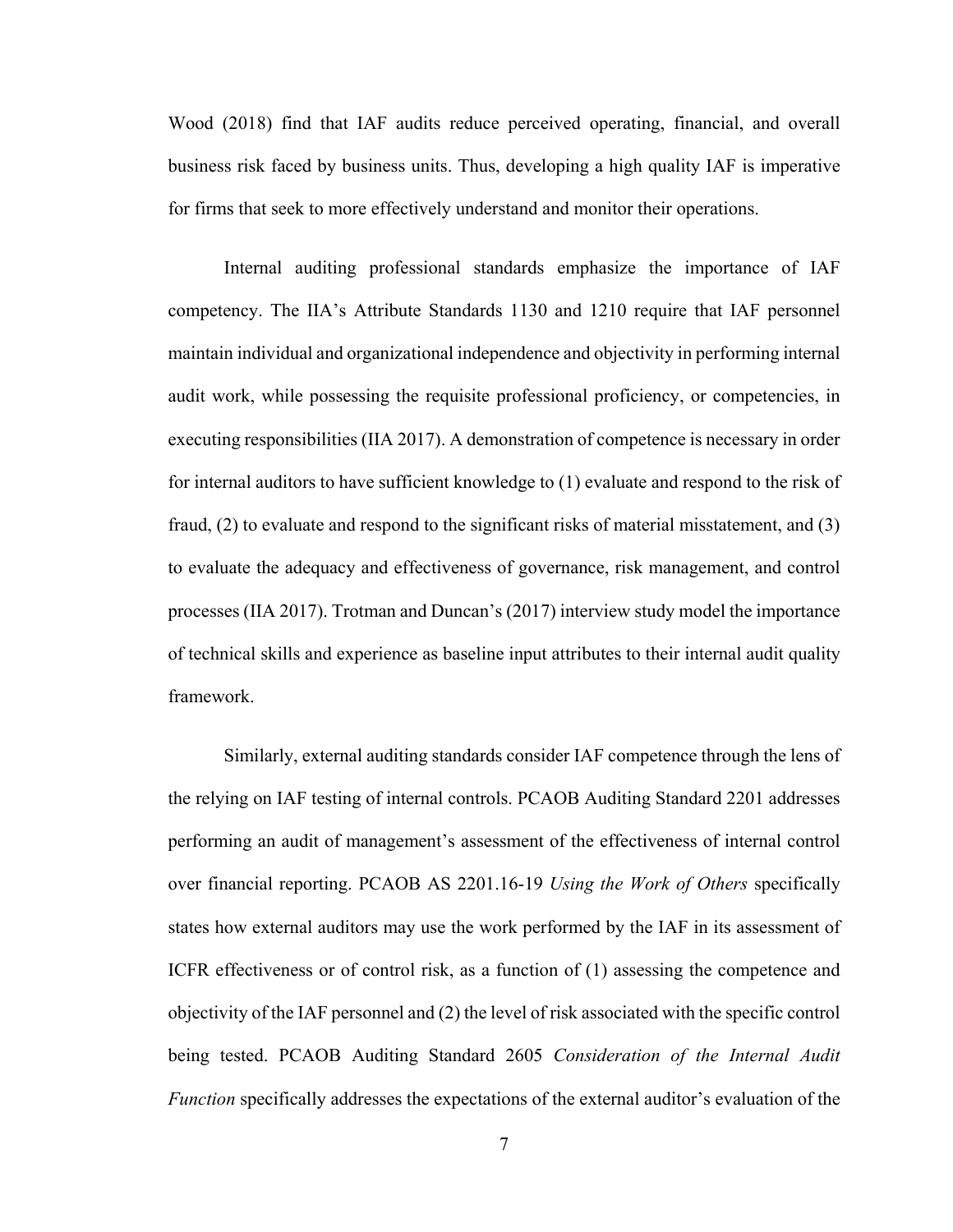competency and objectivity of the IAF. Paragraphs 9-11 provide a battery of competency and objectivity metrics for external auditors to evaluate in their determination of whether or not to leverage the work of IAF. Competency measures the auditor should obtain include: educational level, professional experience of internal auditors, and professional certification, among others (PCAOB 2016b).

While the IAF arguably maintains a most unique role in the corporate governance structure, regulatory oversight of the IAF is scant. New York Stock Exchange (NYSE) listed firms are the only publicly traded firms required to have an IAF (NYSE 2003).<sup>5</sup> Further, there is a notion that internal audit primarily runs as a cost function and does little to add value to organizations (Carcello et al. 2018). As such, there may be variation by which firms choose to adopt an IAF, and further, invest in IAF competency. Thus, open questions exist in the literature as to whether IAF competency evolves over time and what governance and firm characteristics are associated with IAF competency.

## **IAF Literature Synthesis**

1

The IAF quality literature is defined by two main research streams: IAF quality as it relates to (1) financial reporting quality (FRQ) and (2) external audit efficiency (DeFond and Zhang 2014). These studies focus on ex-post outcomes of IAF quality and are described further below.

The only studies to my knowledge that evaluate any antecedents of IAF competency are Anderson et al. (2012) and Ege (2015). Using survey data of Chief Audit

<sup>&</sup>lt;sup>5</sup> The NASDAQ proposed a since-rescinded requirement for all listed companies to maintain an IAF (SEC 2013; Protiviti 2013).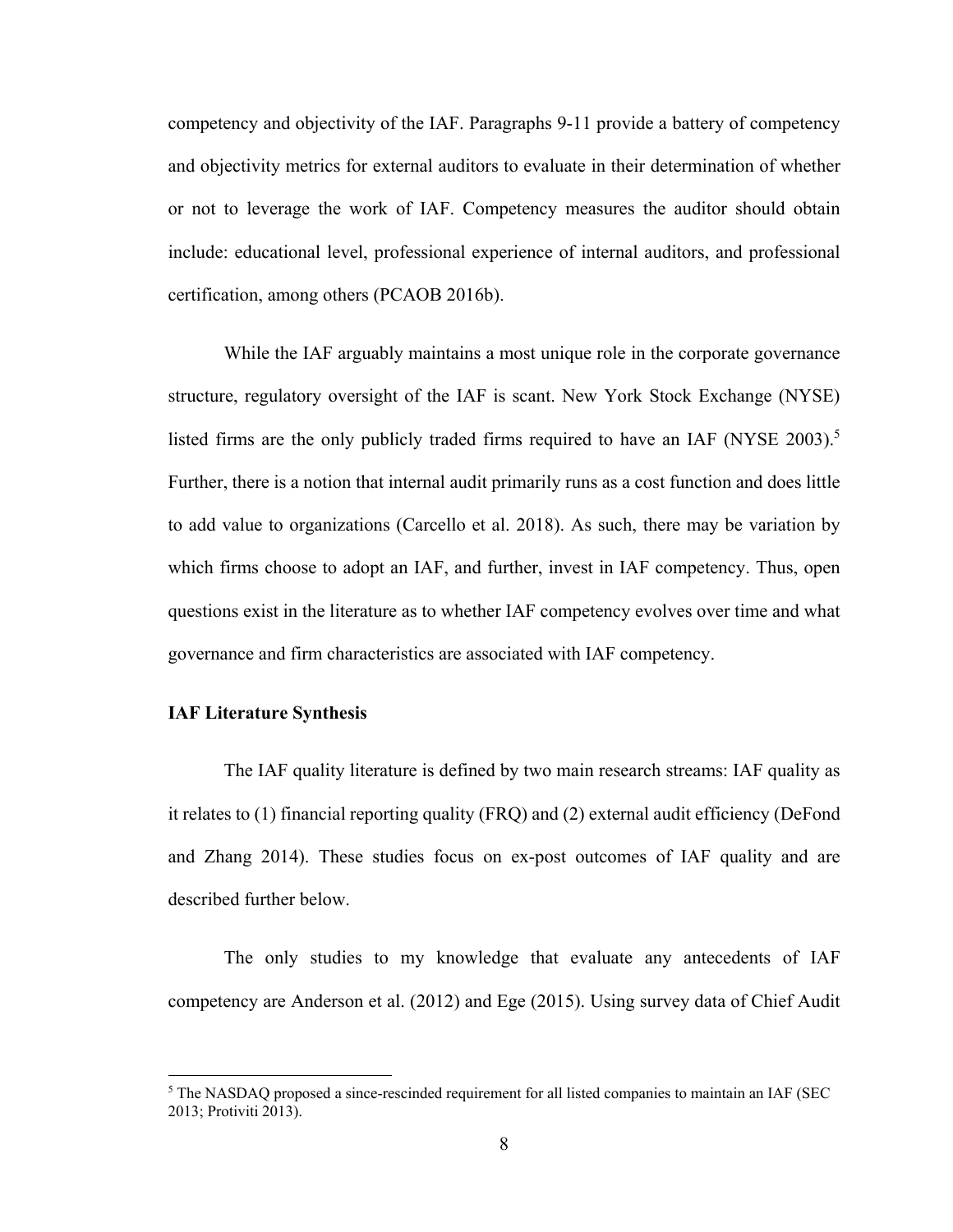Executives (CAEs) and Internal Audit Directors, Anderson et al. (2012) test a conceptual model of the determinants of one dimension of IAF competency, internal audit size. Findings show that IAFs are larger when: (1) audit committees are larger, (2) audit committees have more meetings with the CAE, (3) there is a higher percentage of CIA certified employees, (4) the CAE has more organizational experience, (5) firms are larger, and (6) firms have more foreign operations. In this study, I expand upon Anderson et al. (2012)'s model by evaluating determinants of IAF competency based on audit committee and management characteristics. Ege (2015) uses the IIA Global Audit Information Network (GAIN) survey data, described in detail in Section IV, which includes audit committee financial expertise as an independent variable in his model examining whether IAF quality changes for misconduct firms following a misconduct, but does not find that IAF quality or competence is significantly associated with this audit committee characteristic. This lack of significance of audit committee financial expertise may be due to a number of items: (1) the IAF quality measure he employs, which may not fully incorporate quality dimensions to find support, (2) the matched sample of misconduct firms, whereby the author finds misconduct firms have lower IAF quality and competence, or (3) the low number of observations, resulting in limited model power.

## *Internal Audit and Financial Reporting Quality*

 Relevant studies in this area focus on how IAF competency and objectivity impact financial reporting quality. Asare, Davidson, and Gramling (2008) experimentally assess how IAF employees prevent and detect fraud due to differing management incentives and audit committee quality and find that the fraud risk assessment of an acquisition target increases significantly when management incentives to misstate financial results are high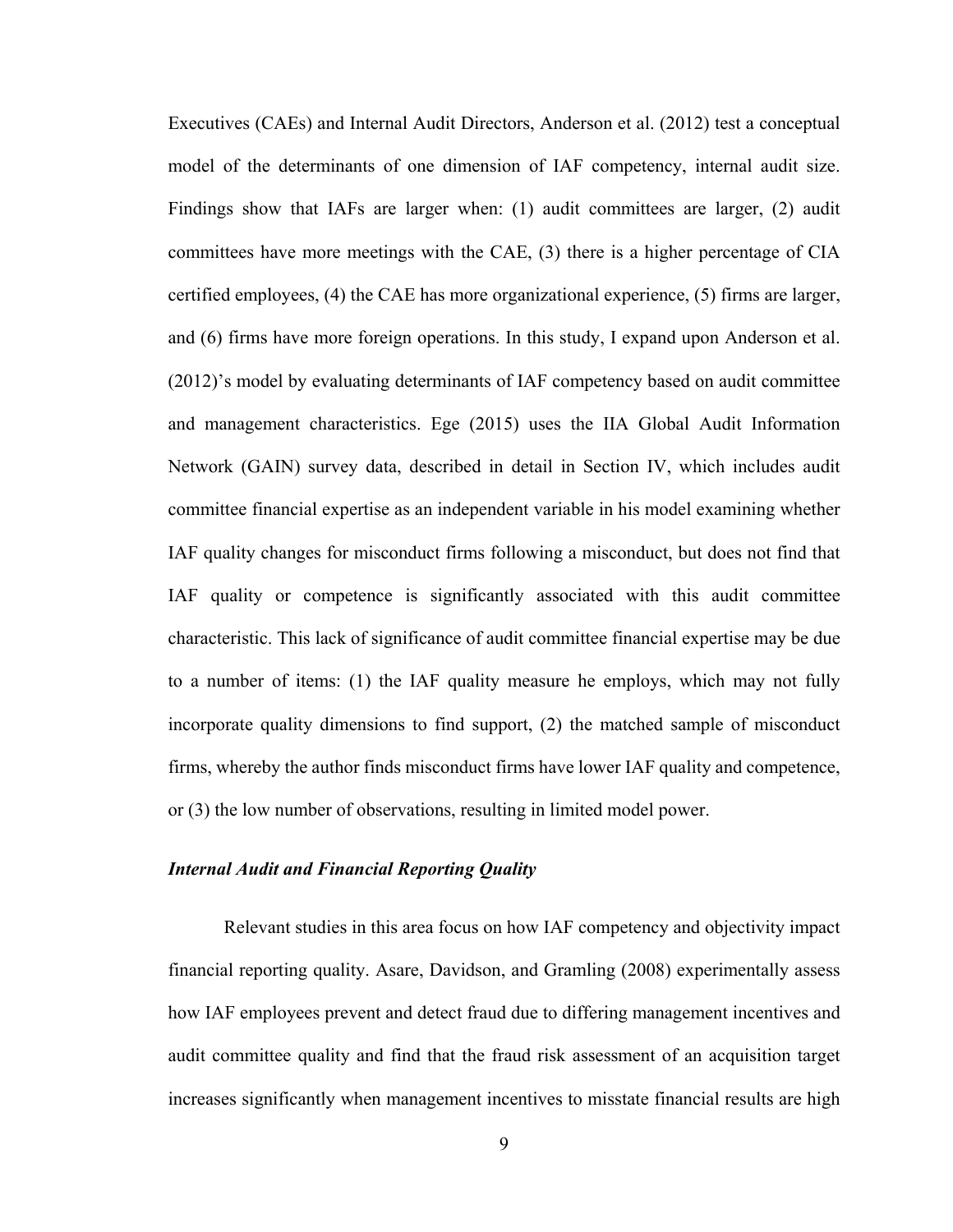and when audit committee quality is low. Budgeted audit hours (i.e. audit effort) increase when management incentives are high. Similarly, in an archival study, Abbott et al. (2016) find a lower likelihood of IAF reporting of inappropriate income-decreasing opportunistic reserve behaviors when the IAF is used as a management training ground. Together, these results suggest that IAF judgment and decision making as it relates to financial reporting quality are impacted by incentives, both of themselves and of management.

 Other financial reporting quality metrics studied in the archival IAF literature include material weakness disclosures, abnormal accruals, meeting or beating analyst expectations, and management misconduct. These reporting outcomes are mapped to IAF competencies, consisting of education, experience, certification, and other measures. IAF education is significantly associated with preventing SOX 404 material weakness disclosures, where education is a proxy for employee ability and human capital (Lin et al. 2011). Higher quality IAFs are significantly related to lower abnormal accruals and have a lower propensity to meet or beat analyst expectations (Prawitt et al. 2009; Abbott et al. 2016). Prawitt et al. (2009) find IAF quality is highest in a sample of firms that just missed analyst forecasts, compared to firms that just meet or beat expectations, or firms that missed analyst forecasts by a large margin. Higher quality and more highly competent IAFs are also related to a lower propensity of management misconduct (i.e. fraud or other intentional misconduct), while misconduct firms improve both IAF quality and competence in response to a misconduct event (Ege 2015). Overall, higher quality IAFs evidence a moderating effect on potential earnings management and management misconduct. These results align with Asare et al.'s (2008) experimental results, in which the IAF appears to function as a governance mechanism over management behavior.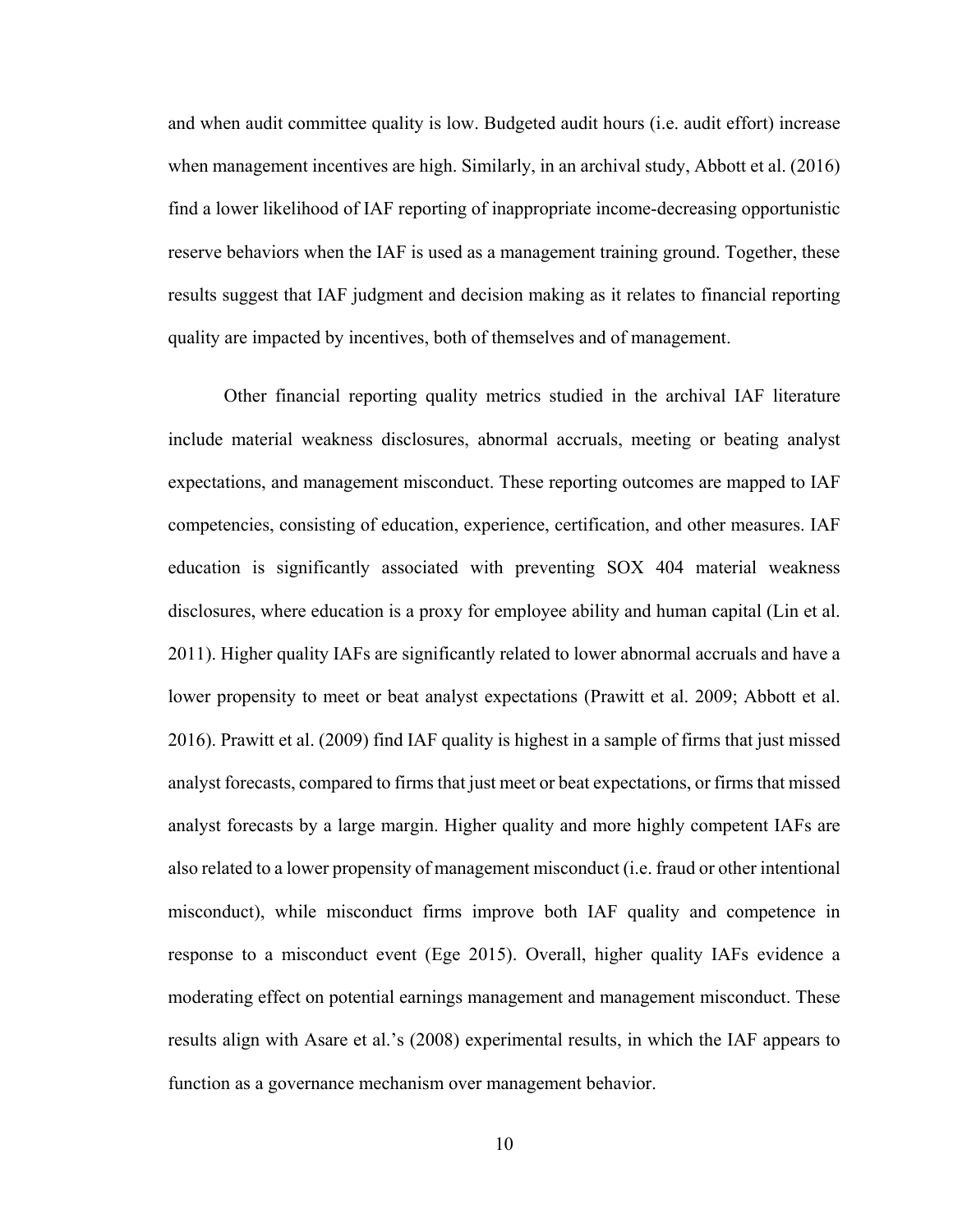#### *Internal Audit and External Audit Efficiency*

 Several studies evaluate the external auditor's reliance on the IAF in light of the quality of IAF's work and the professional standards surrounding external auditor evaluation of IAF quality (PCAOB 2016b). For example, experimental research finds external audit fees (i.e. audit effort) are higher when the IAF is used as a management training ground, signaling a lower propensity to rely on the IAF's work (Messier, Reynolds, Simon, and Wood 2011). Interestingly, external auditors perceive the IAF management training ground setting as less objective, due to the incentive structure, but not less competent. Other factors may moderate the extent to which the external auditors rely on the IAF too, such as anticipated litigation or regulatory costs. Audit fees are found to be lower when the extent of internal audit contribution is higher in the archival literature. Felix, Gramling, and Maletta (2001) find higher internal audit contribution as IAF availability to perform audit-related work and IAF quality while Prawitt et al. (2011) show IAF contribution as providing direct assistance to the external auditor compared to other financial-related tasks. However, audit delay is significantly shorter when the IAF independently performs work compared to when the employees act as direct assistants to the auditors (Pizzini, Lin, and Ziegenfuss 2015). Thus, the net effect of lower audit fees with higher audit delays on audit efficiency is unknown.

# **III. HYPOTHESIS DEVELOPMENT IAF Competency over Time**

The extant IAF literature does not effectively evaluate whether and how IAF competency changes over time. Data limitations limit research to evaluating IAF competency from a cross-sectional basis or to interpolating IAF characteristics to fiscal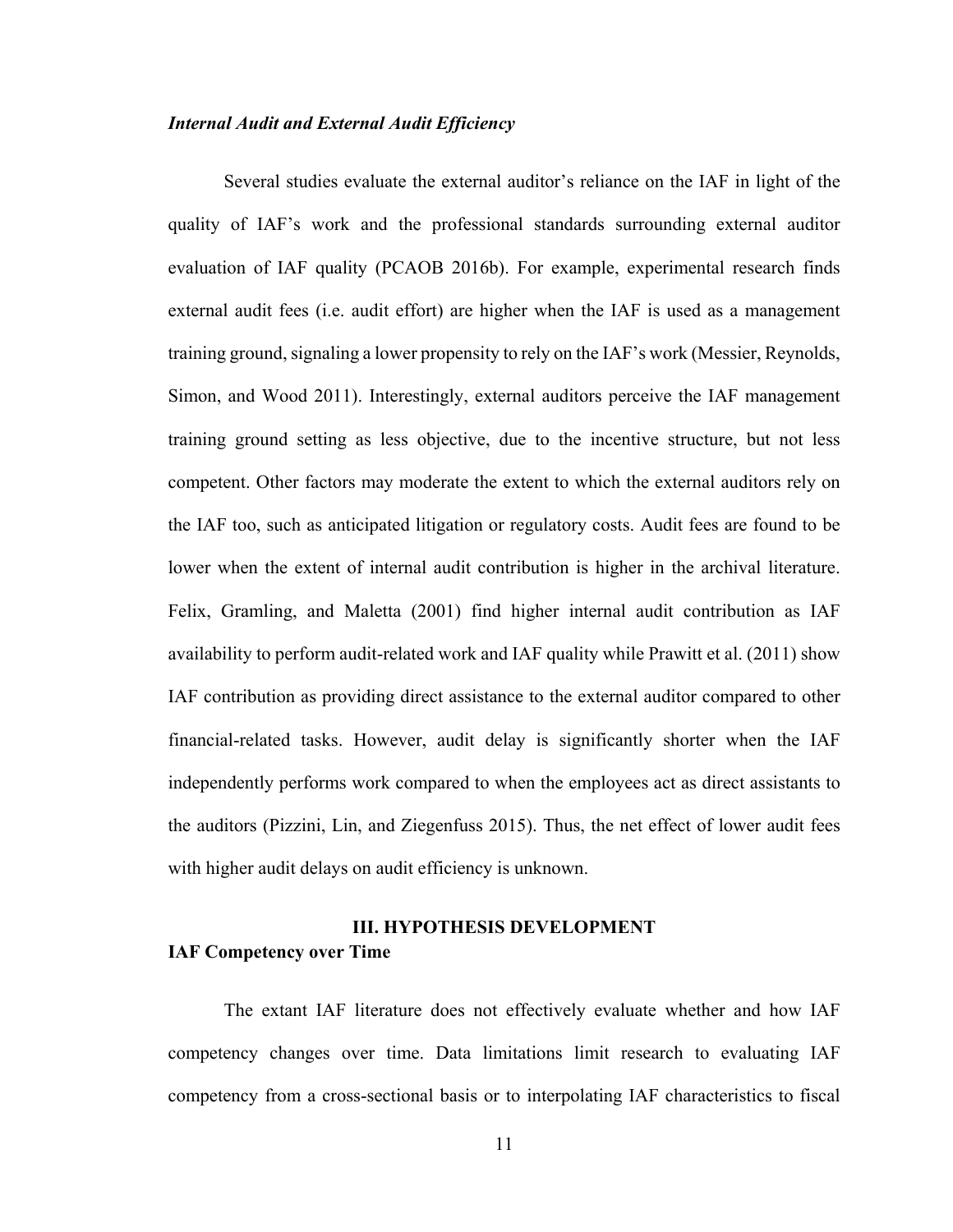periods which are missing data. While the literature demonstrates the importance of IAF competency as it relates to earnings management and internal control quality (e.g. Ege 2015; Lin et al. 2011), it is an unanswered question as to whether firms are focused on developing IAF competency over time.

On the one hand, firms seeking to maximize financial reporting and audit quality are likely to focus on investing in the monitoring mechanisms that determine high quality. That is, firms will optimize various monitoring mechanisms, including the IAF, by continually investing in IAF competency over time. Prior literature shows that firms that invest in greater audit committee and CFO accounting expertise (e.g. higher monitoring abilities) have higher financial reporting quality (e.g. Hoitash and Hoitash 2009; Hoitash, Hoitash, and Johnstone 2012). That is, firms with higher monitoring quality at the board and management level may invest in IAF competency over time in order to strengthen the lower-level reporting that audit committees and CFOs depend on.

While there may be an expectation of increased IAF competency over time, the lack of direct regulatory requirements over IAF quality may lead to firms interpreting compliance around the IAF in different manners (Ege 2015). That is, firms can maintain an IAF, but commit resources to increase monitoring quality through other means, such as developing the accounting staff competency or hiring a high quality external auditor. In turn, IAF competency would not change. Additionally, IAF competency may decrease over the sample period. Traditionally, the IAF is viewed as a cost-center. Considering the 2008 financial crisis, the sample period of 2010-2015 may include firms with liquidity issues that had to decrease investment in the IAF or completely divest of the in-house function to outsource the role. Similarly, the sample period represents a mature post-SOX era wherein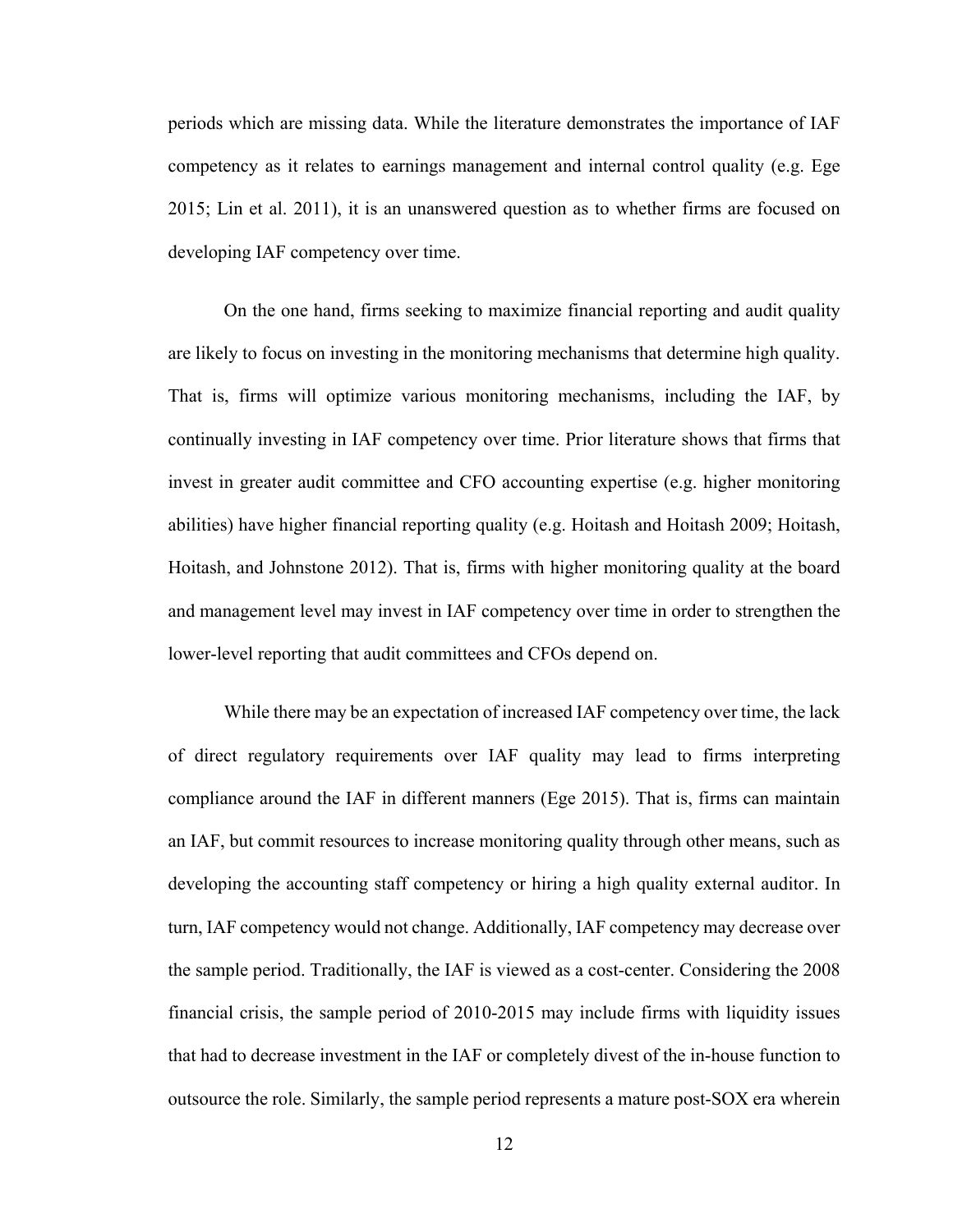firms are adjusted to the regulatory requirements and do not require as much substantial investment in the IAF.

Based on my ability to test for differences in IAF competency over time using the LinkedIn data, I posit the following research question:

#### **RQ: How does IAF competency change over time?**

#### **Antecedents of IAF Competency**

As other firm monitoring mechanisms can impact the level of IAF competency, in the following sections, I develop hypotheses that examine whether particular audit committee and management characteristics are associated with IAF competency.

#### *Audit Committee Responsibility over the IAF*

In its monitoring capacity, the audit committee oversees financial reporting, internal control, audit, and compliance processes (SEC 2003a). The audit committee achieves its duties by interacting with internal and external parties in order to monitor management behavior, namely the internal auditors. The audit committee must take responsibility for the organizational status of the IAF through (1) overseeing employment decisions related to the IAF and (2) providing a direct reporting line to the function (PCAOB 2016b). Based on the tenets of agency theory and professional standards, the audit committee should influence IAF competency through hiring practices and organizational structure. Therefore, audit committee characteristics that represent higher audit committee quality are expected to be associated with a higher level of IAF competency. These audit committee characteristics are detailed below.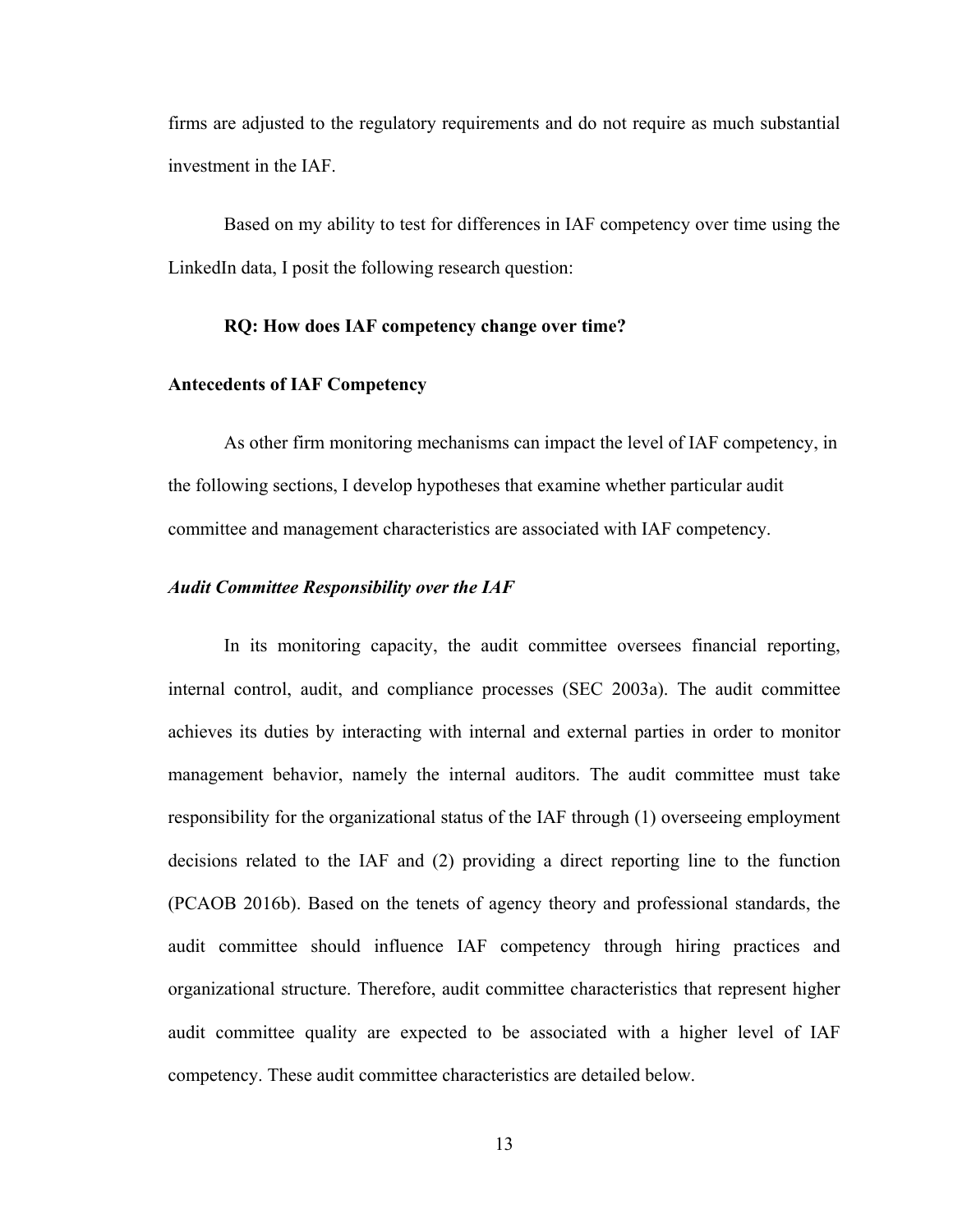**Audit Committee Size.** The association of audit committee size on financial reporting outcomes is not well documented. Most studies find that audit committee size is not significantly related to restatement firms, going concern opinions of financially distressed firms, or the propensity of either restatement or receiving a going concern opinion (Abbott, Parkers, and Peters 2004; Carcello and Neal 2000). While the conceptual model in Anderson et al. (2012) demonstrates a predictive value of audit committee size on internal audit size, this result may be indicative of a size effect, as the model also evidences a positive and significant association between firm size and internal audit size. In this study, IAF size, as a proxy for IAF investment, is only one of four main measurement components of IAF competency. There is no a priori evidence that audit committee size may significantly impact the other IAF competency components (i.e. experience, certification, and education). I formulate this prediction in the null form:

**H1a:** There is no relationship between IAF competency and AC size.

**Audit Committee Meetings.** The association of audit committee meetings on financial reporting outcomes is mixed in the corporate governance literature. Farber (2006) finds fraud firms' audit committees have fewer audit committee meetings while Beasley (1996) observes no difference between fraud and non-fraud firms' number of audit committee meetings. Abbott et al. (2004) find audit committees who meet a minimum of four times during the year have a lesser incidence of restatement. However, Carcello, Hermanson, and Raghunandan (2006) and Hoitash, Hoitash, and Bedard (2009) find that the audit committee meets more frequently when the company disclose a material weakness, suggesting that audit committees meet more in reaction to poor FRQ. Anderson et al. (2012) find mixed results regarding audit committee meetings: the number of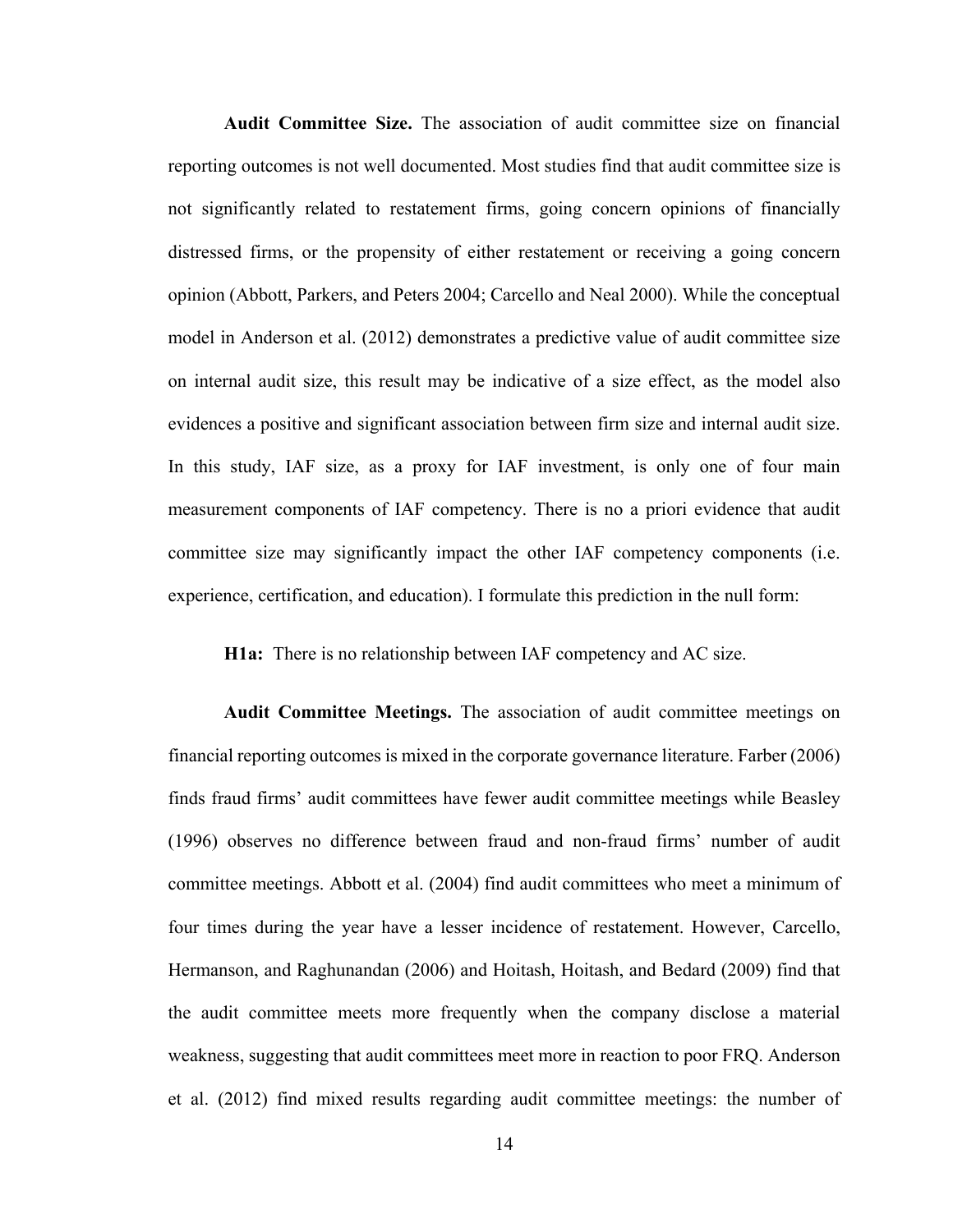meetings overall is not significantly associated with internal audit size, but the number of meetings with the CAE is positively and significantly associated with internal audit size. Based on prior research, it is difficult to predict the directional association the number of audit committee meetings may have on IAF competency. On the one hand, firms with greater IAF competency may have more audit committee meetings as the audit committee is concerned with investing in monitoring and maintaining diligent monitoring at the boardlevel. On the other hand, firms with greater IAF competency may have less audit committee meetings (or the standard number) if the audit committee is confident with the monitoring quality as evidenced by the IAF's work. As such, I formulate this prediction in a nondirectional hypothesis:

**H1b:** There is a relationship between IAF competency and the number of audit committee meetings.

**Audit Committee Accounting Expertise.** Financial expertise of audit committee members is more strongly evidenced in the literature as improving financial reporting outcomes.<sup>6</sup> Increased accounting-specific expertise on audit committees is associated with lower likelihood of material weakness, restatement disclosure, and earnings management, in addition to higher audit quality, suggesting that experts are more vigilant monitors due to their experience (Hoitash and Hoitash 2009; Zhang, Zhou and Zhou 2007; Krishnan 2005; Abbott et al. 2004). I therefore expect that audit committees with a higher percentage of accounting experts are more apt at monitoring due to their background, and as such, are

 $\overline{a}$ 

<sup>&</sup>lt;sup>6</sup> Regulation requires the audit committee to have at least one financial expert, defined as the committee member having either a direct financial background (e.g. auditor; CFO) or an indirect financial background (e.g. CEOs who have a supervisory role over the financial reporting process) (SEC 2003b).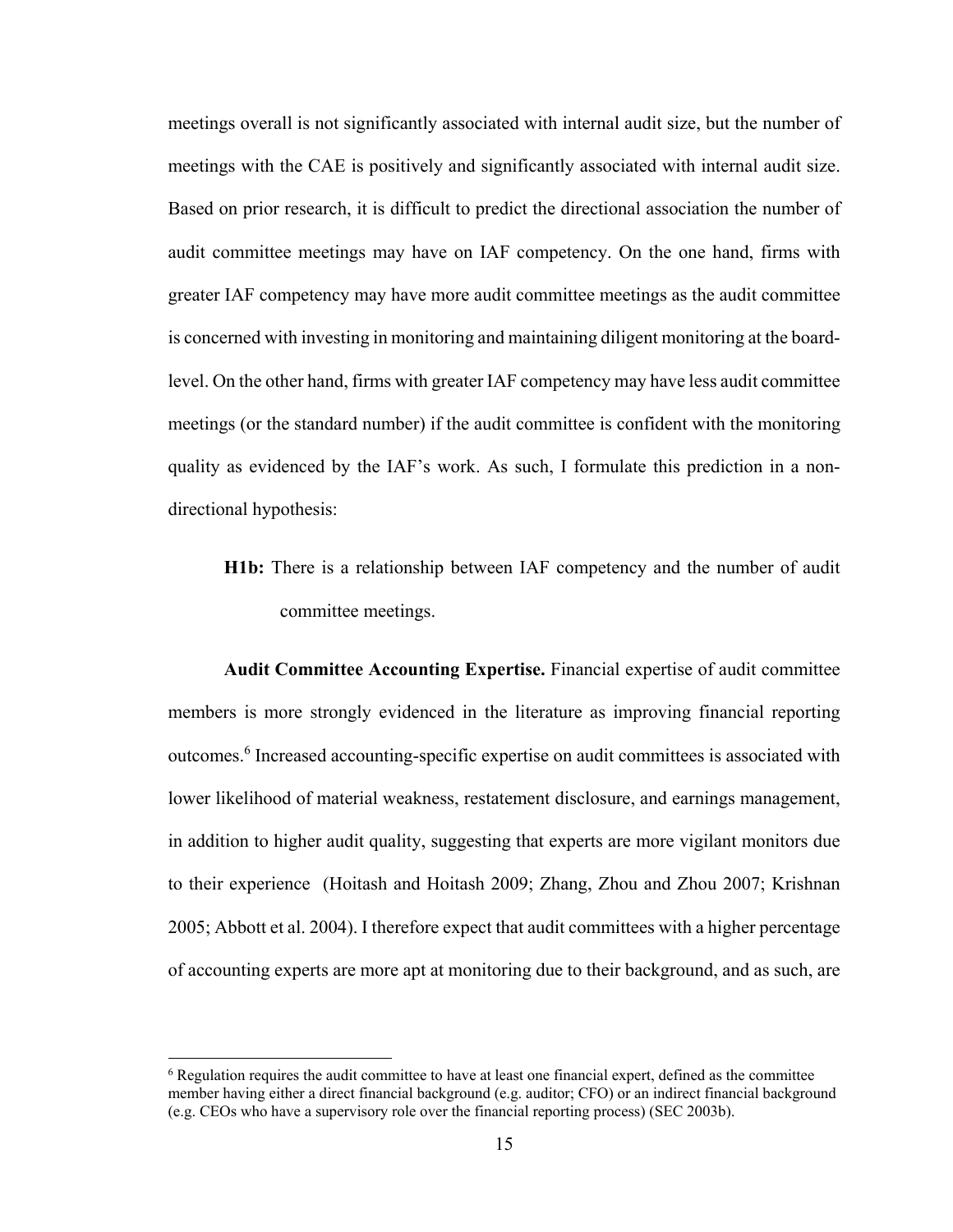more concerned with establishing a more competent IAF. While Ege (2015), does not find an association between IAF competence and audit committee financial expertise, it is possible that a more inclusive IAF competency measurement, a more representative sample of firms, and a more precise look at accounting-specific expertise, as found in this study, will more strongly test for this association. I formulate this prediction in a directional hypothesis:

**H1c:** IAF competency is positively associated with audit committee accounting expertise.

#### *Management Characteristics*

Public company management teams (e.g. CFOs) are also directly responsible for the financial reporting process per SOX Section 404a, through their personal certification of the financial statements. To that end, management has incentive to exert influence over employment decisions related to the IAF positively, to ensure higher IAF competency. CFOs are more likely to be replaced after a restatement or suffer a decrease in compensation (Hennes, Leone, and Miller 2008; Hoitash, Hoitash, and Johnstone 2012). As CFOs have direct oversight over the financial reporting process, CFOs with accounting backgrounds may have greater monitoring abilities, and thus greater ability to influence IAF competency. CFOs who have personal experience as an auditor or CPA may have strong salience to the importance of IAF as a monitor for assuring financial reporting and audit quality. I therefore expect CFOs with accounting expertise may identify and prioritize IAF competency as a key objective in their managerial capacity. I formulate this prediction in a directional hypothesis: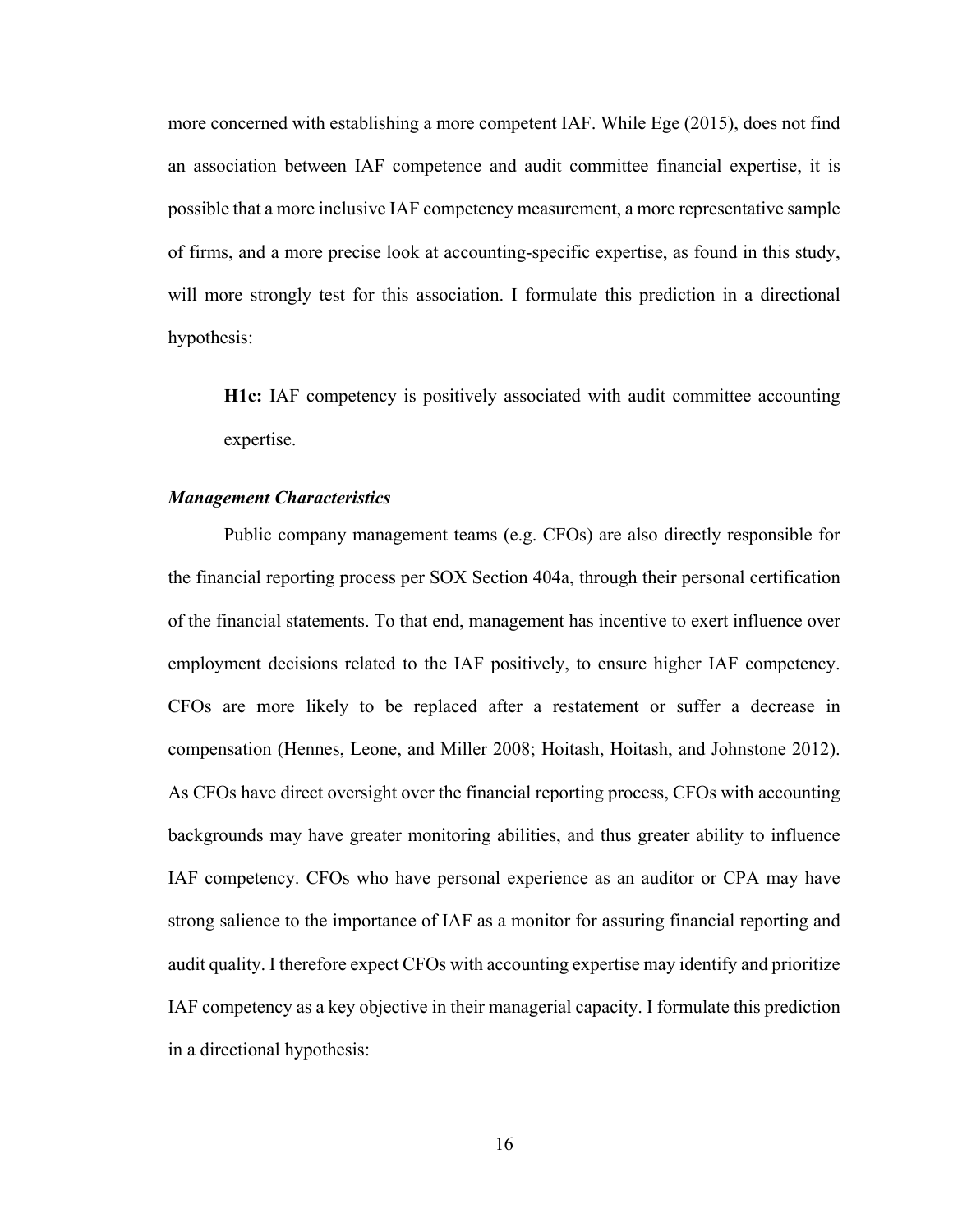**H2:** IAF competency is positively associated with CFO accounting expertise.

#### **IV. RESEARCH DESIGN**

#### **Data**

 $\overline{a}$ 

 I hand-collected individual IAF employee data from LinkedIn, the world's largest professional online networking platform with over 500 million users (LinkedIn 2016). LinkedIn leverages virtual networks to introduce members' mutual contacts to facilitate trust in the network ecosystem in order to build relationships for future career transitions (Papacharissi 2009; Kietzmann, Hermkens, McCarthy, and Silvestre 2011). The platform, therefore, acts as a virtual resume, where users can document past and current credentials and achievements (Papacharissi 2009). The professionally-related information featured on members' pages represents individuals' relevant competencies and can include education information, past and current employment information, certification information, and affiliations with professional societies and other organizations (PCAOB 2016b).

LinkedIn serves as an appropriate data source to collect information about individual IAF personnel competencies for three reasons. First, individuals in businessoriented occupations (e.g. IAF employees) are likely to be users of this type of service. Executives from all Fortune 500 companies are members of LinkedIn (Barrios 2019; LinkedIn 2016). Barrios (2019) finds that LinkedIn lists over 650,000 U.S. CPAs while Jiang et al. (2018) and Fracassi, Petry, and Tate (2016) find that between 80 and 87 percent of rating analysts post profiles on LinkedIn.<sup>7,8</sup> Further, Chen et al. (2017) find that the number of tax employees is comparable to surveys of chief tax officers about average

<sup>&</sup>lt;sup>7</sup> NASBA confirms there are over 650,000 actively licensed CPAs as of 2016 (NASBA 2016).

<sup>8</sup> Jiang et al. (2018) searches for a sample of former ratings agency analysts while Fracassi et al. (2016) searches for a sample of rating analysts with corporate rating experience.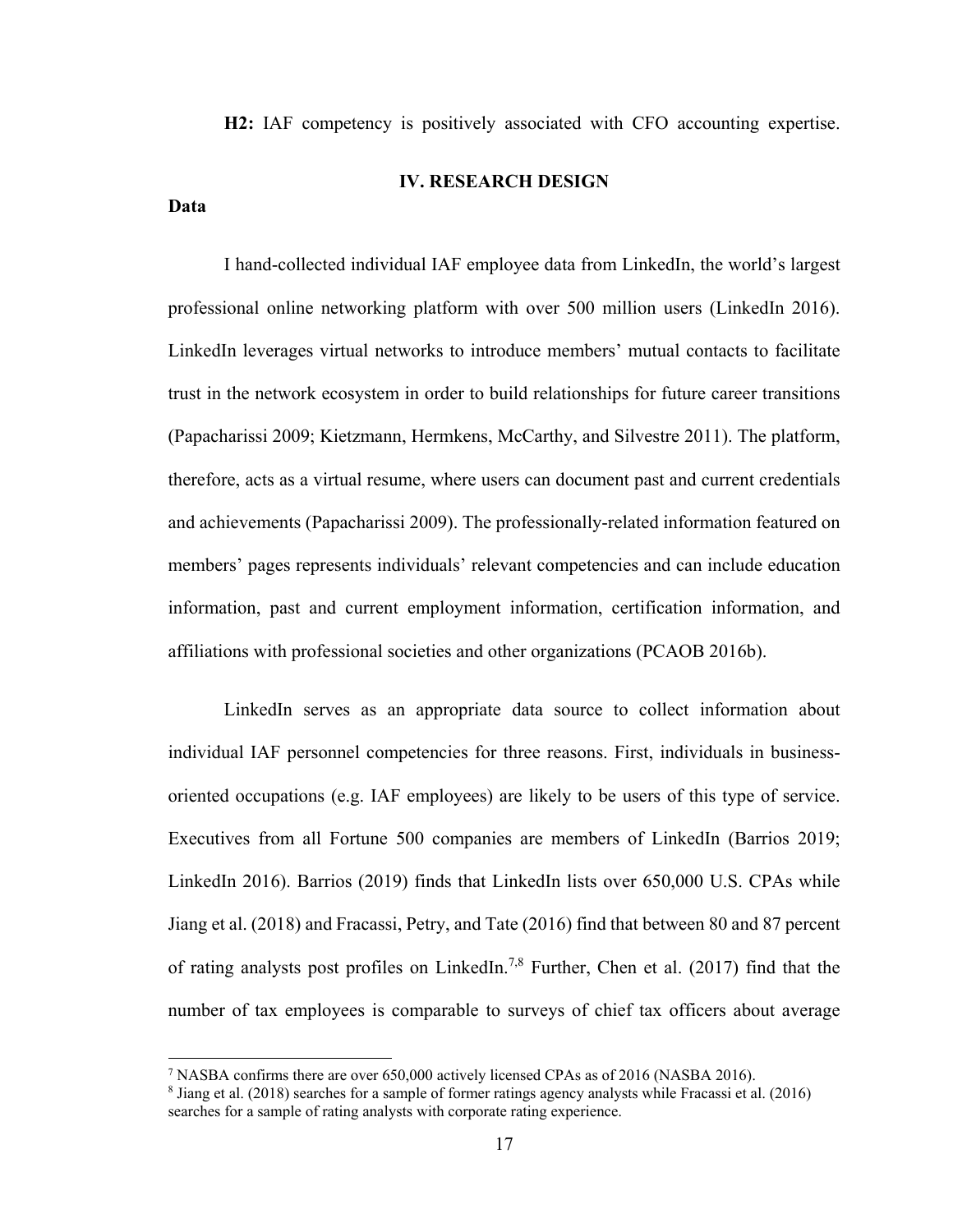corporate tax department size. Second, users' furnishing of professional information paired with externally validating features, such as skill endorsements and personalized recommendations, create incentive to maintain honesty on the network due to the personal cost of misrepresentation (Kietzmann et al. 2011; Bird, Ho, Li, and Ruchti 2016). Li, Lin, and Lu (2016) find that technical competence and social connections, represented on LinkedIn, improve analyst forecast accuracy. Third, joining LinkedIn is free, and requires only an e-mail address to create a profile. Individuals currently utilize professional online networking platforms like LinkedIn as a primary platform for job searches compared to alternative search modes (Garg and Telang 2018). Thus, barriers to entry are low, while motivation for professionals to maintain an online resume presence are high.

Previous archival IAF research has been limited due to the lack of publicly available information. Much of the literature relies on survey-based sources, primarily stemming from the IIA's GAIN Benchmarking Tool, which annually surveys CAEs (IIA 2017; Prawitt et al. 2011). Other studies have surveyed CAEs, chief internal auditors, and external audit partners (Felix et al. 2001; Abbott et al. 2016). While the GAIN survey tool has resulted in important insights into the IAF, researchers have recognized the inherent limitations with these sources. Using LinkedIn allows me to overcome certain limitations.

First, participation in the GAIN survey is voluntary, allowing for self-selection bias (Lin et al. 2011). LinkedIn allows for more objective sample composition as individuals do not need to be recruited to be included on the platform and IAF employees are likely users. Second, CAEs complete the instrument for the entire IAF, which may contribute to a lack of accuracy or completeness for each individual employee. Further, while administered yearly, previous research notes that not all participating firms respond each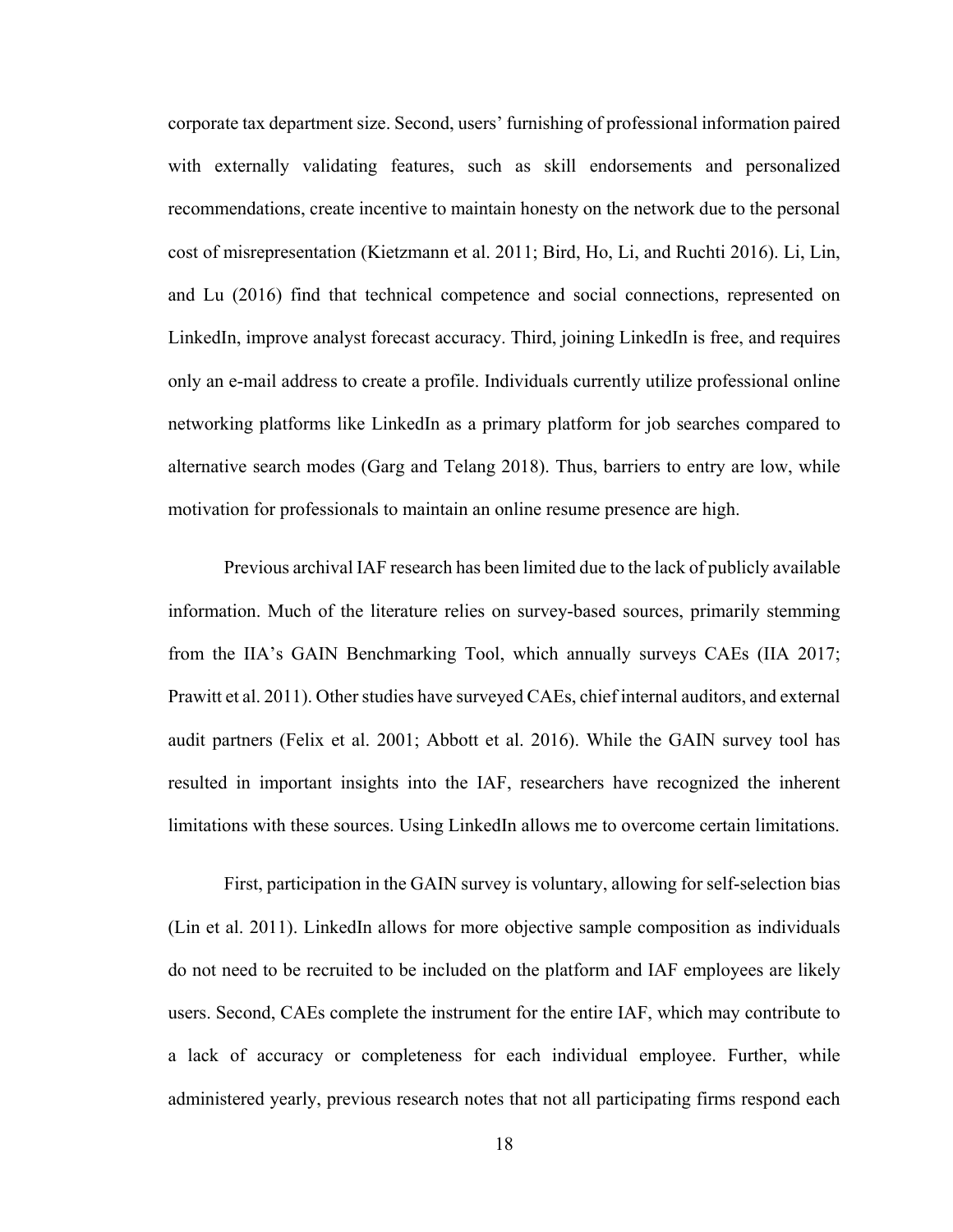year (e.g. Ege 2015), and the reason for the lack of participation could potentially be related to financial reporting issues. This survivorship bias also impacts accuracy in defining IAF competency as real-time changes to the function year over year are not captured. LinkedIn provides information at the discrete profile level, thus allowing for more accurate and complete data collection about individual personnel on a longitudinal basis.

Third, as the GAIN survey tool is confidential, previous studies have relied on matching participants' self-reported financial metrics to public information sources (Prawitt et al. 2009; Lin et al. 2011; Prawitt et al. 2011; Ege 2015; Pizzini et al. 2015). Using LinkedIn allows researchers to map individual IAF competencies directly to publicly available information. Lastly, previous GAIN research largely focuses on the years 2000- 2005. This timeframe encompasses the pre-SOX and early implementation period of PCAOB Auditing Standard No. 2. Similar to Abbott et al. (2016), I examine a time period following the implementation of Auditing Standard 2201, in which public companies were mandated to maintain effectiveness over internal controls and to have an audit over the effectiveness of internal controls. Using LinkedIn allows me to track firms' IAF competency in a contemporary setting in order to evaluate how the function has evolved over time.

Overall, there is an opportunity for academic research to champion LinkedIn as a data resource to understand more about organizational functions at the individual employee level. It is further an important resource for functions like the IAF which historically have little to no public data available for analysis. The use of LinkedIn in accounting-related academic research is growing, specifically related to audit quality. Barrios (2019) finds that the state-level adoption of the 150-hour education rule for CPA licensing is associated with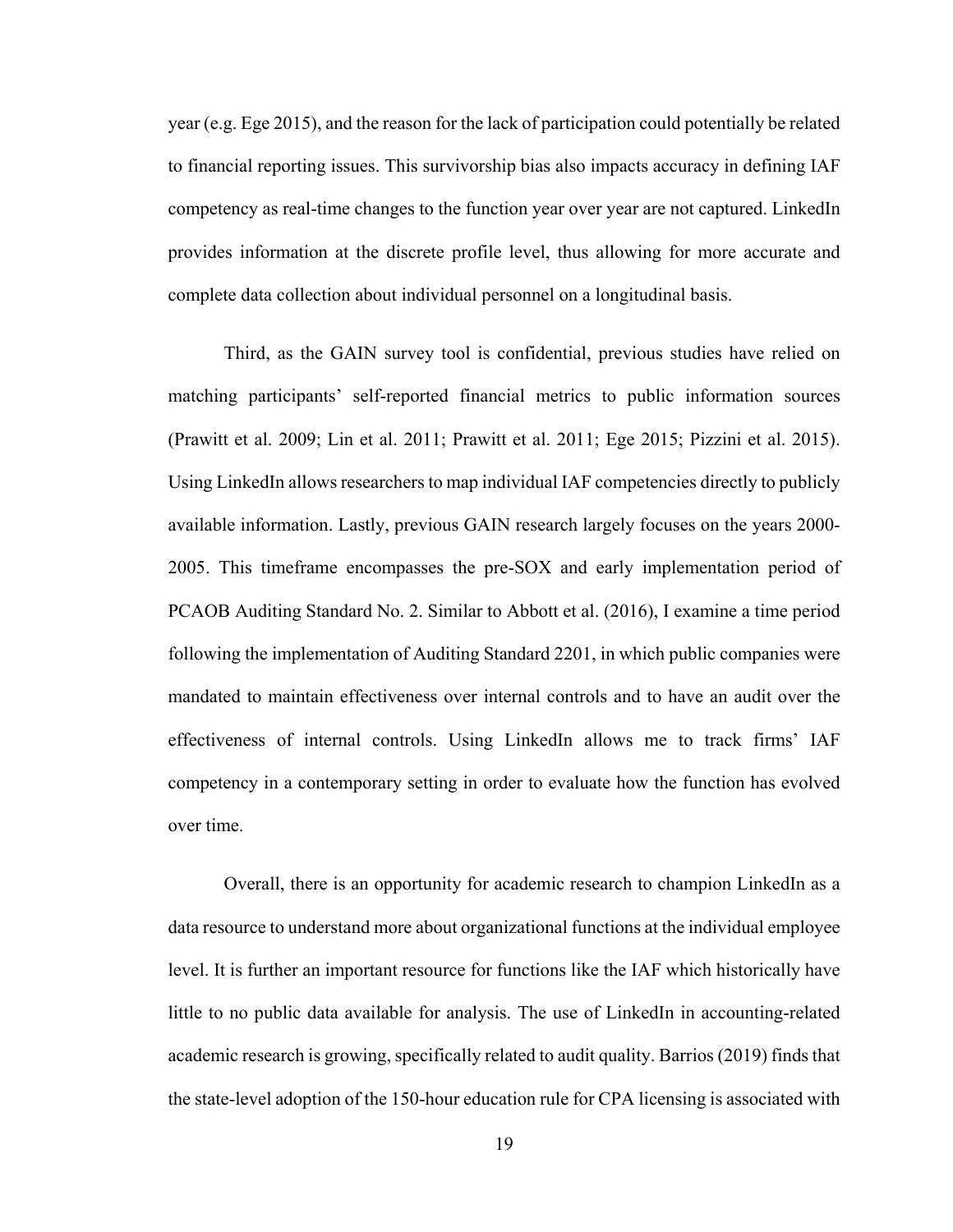an increase in CPA exam pass rates and a decrease in the supply of new candidates, evidencing an increased barrier to entry to the accounting profession as well as an increased quality of CPA-certified professionals. Bird et al. (2016) find that firms with a higher proportion of non-executive, auditor alumni accounting employees have higher audit quality through lower absolute abnormal accruals and a lesser propensity to issue misstatements. Similarly, Bird, Lennox, Li, and Ruchti (2017) demonstrate that firms with adverse internal control opinions hire more accounting employees with public accounting experience ex-post, which significantly improves internal control over financial reporting performance. Lee, Nagy, and Zimmerman (2019) find that firms focused on genderdiversity at the board and management level are more likely to have a female lead audit partner, leading to higher audit quality, while more experienced boards are associated with more experienced audit partners.

## **Sample**

I collected IAF data for public company firms within the S&P 600 index, which measures the small-cap segment of the US equity market of corporate valuations ranging from US \$400 million to US \$1.8 billion (S&P 2016). The S&P 600 is an attractive segment to evaluate the IAF as small-cap companies are "typically known for less liquidity and potentially less financial stability than large caps", indicating the index holds more distinctive risk and may be subject to greater instances of audit- and corporate governancerelated failures (S&P 2016). Tracking firms' IAF in a contemporary setting allows me to examine how the function has evolved over time during the SOX regulatory regime that is not afforded by prior research.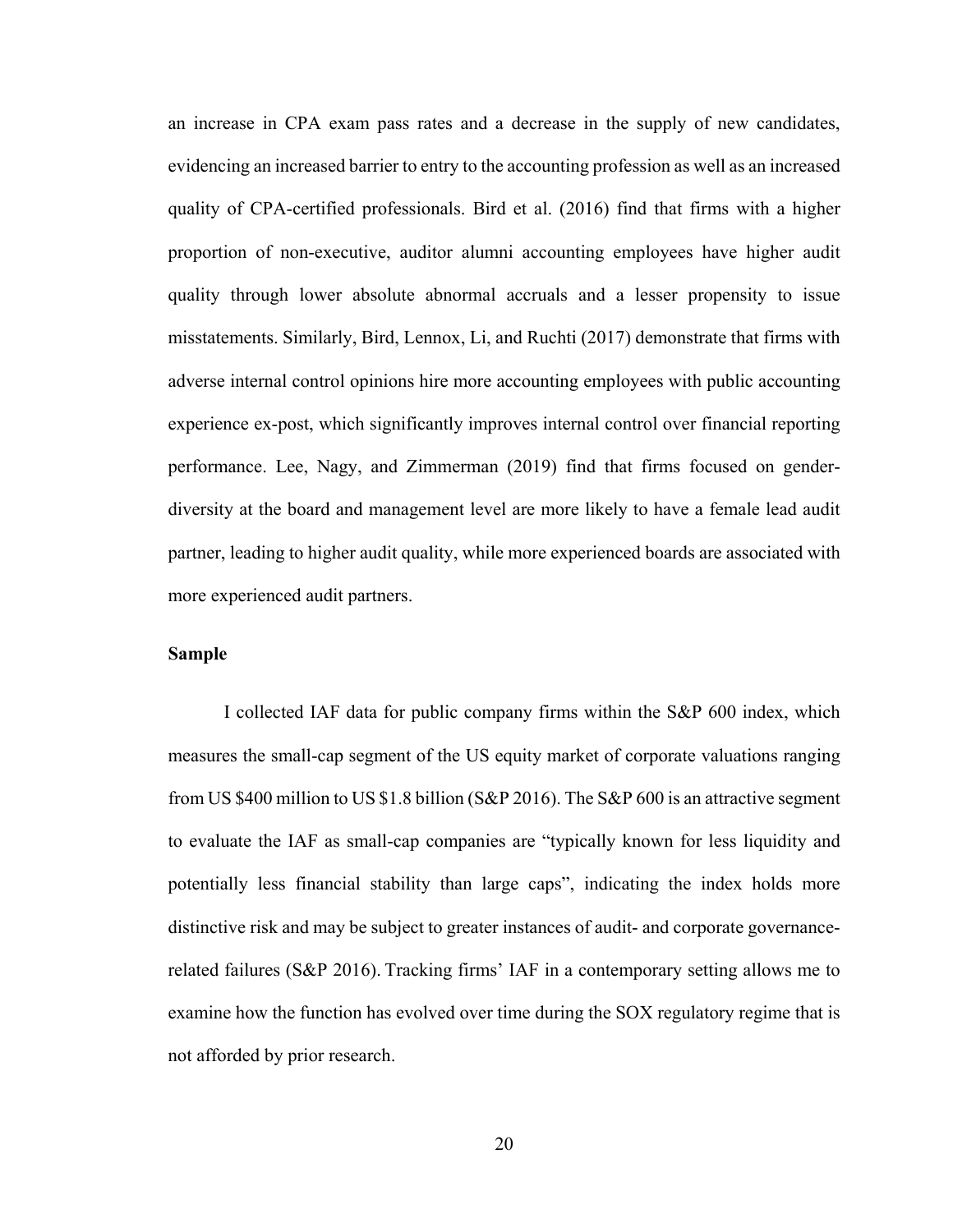The initial dataset for the S&P 600 index firms was created from a merge of Compustat and Audit Analytics and contained 6,320 firm-year observations of 982 firms from 2010-2015. 9 I eliminated observations with missing audit-related data and excluded financial industry firms (SIC code 6000-6999). The final sample is 3,616 firm-year observations of 600 firms from 2010-2015. There are two overarching reasons why I limit data collection to the 2010-2015 time period. First, while founded in 2002, LinkedIn did not start achieving rapid growth until mid-2007 through 2010, prior to its IPO in 2011.<sup>10</sup> Therefore, there is a risk for earlier years of data collected that IAF personnel who were toward the end of their career or newly retired never created a LinkedIn profile. Second, Case, Gardiner, Rutner, and Dyer (2012) note that early career information may be sparse or not as reliable.

To perform my search of IAF employees, I used the LinkedIn Premium: Business Plus plan in order to access the greatest number of user profiles. The search methodology I employed is as follows: (1) identify the structure of the search (here, the sample of firms), (2) determine the search parameters, (3) categorize and synthesize the relevant data, and (4) consider validity threats to the data (Andiola, Bedard, and Hux 2015).

The entry point of the search on LinkedIn is the target firm name. After entering the target firm name, I selected the advanced search option, and searched the following keywords for all online members under "Title" (both current and past): *internal audit, internal auditor, audit, auditor, SOX consultant, accounting consultant, financial* 

1

<sup>9</sup> To combat potential survivorship bias, I include data for any firm that was listed on the S&P 600 index during the sample period 2010-2015, including those that were dropped and/or added to the index.

 $10$  LinkedIn reached 1 million members in 2004, 10 million in 2007, and 102 million in 2010 (Byers 2013; LinkedIn 2015). In 2016, the year data was collected, LinkedIn reached nearly 500 million users (Elder and Gallagher 2017).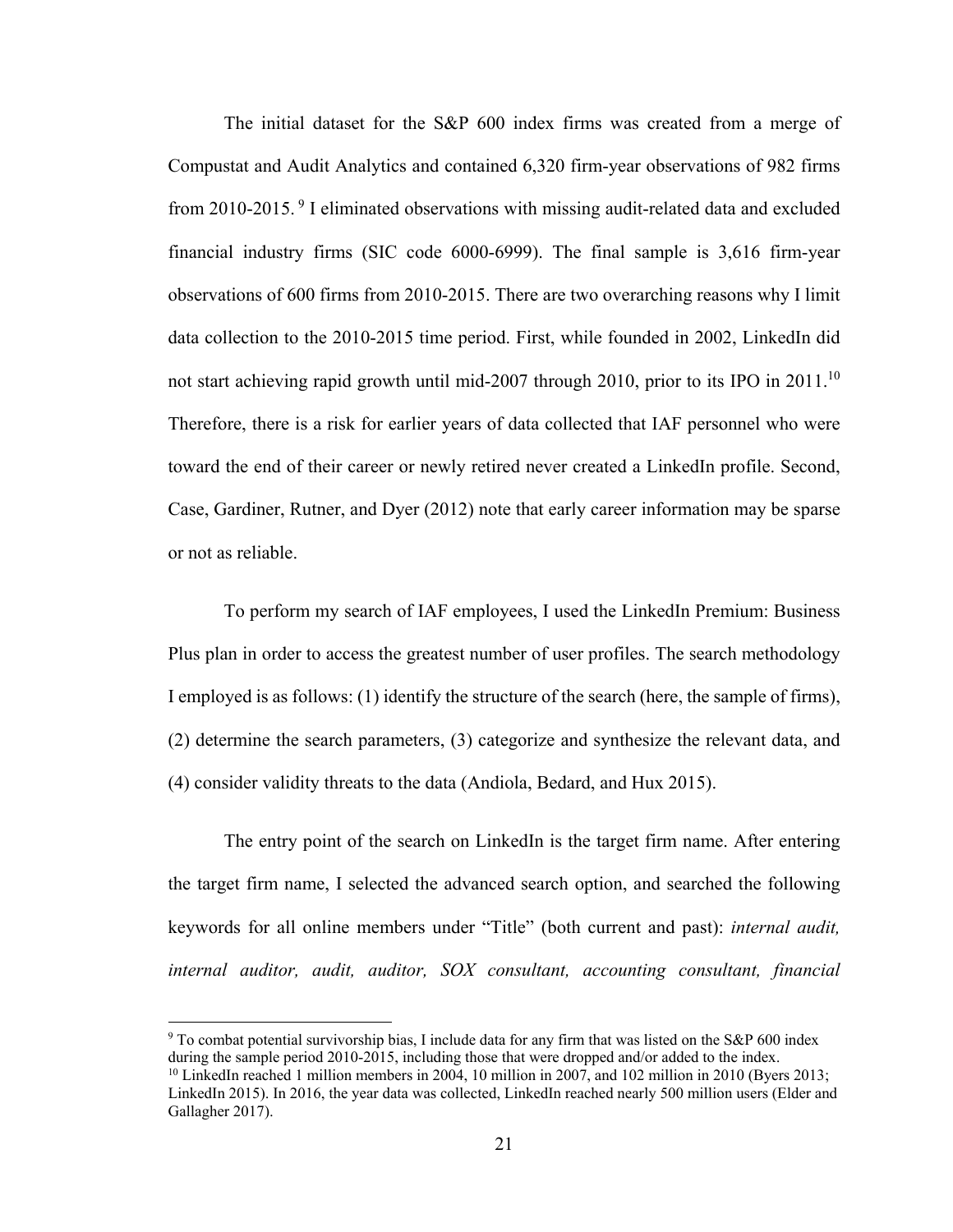*consultant, accounting, accountant, financial analyst,* and *compliance analyst.*11 I queried for both "current and past" employees in order to ensure I am capturing individuals who worked at the target firm during the sample period. For the purposes of this study, I collected data for IAF employees who work specifically with testing ICFR. This distinction is typically denoted through either the individual's employment title or employment description. However, many individuals who were included as part of data collection had experience in testing internal controls over financial reporting as well as with other internal audit responsibilities (e.g. testing IT-related controls, risk assessment, operations management).

To the extent an individual is returned through the company and keyword search, and has been employed within the IAF of the target firm at any point from 2010-2015, the following data were collected. For employment, an individual's employment history is collected from career inception through 2015. Company name, start date, end date, employee role, and location are collected for each discrete job or role an employee has. For education, an individual's bachelor degree type, institution, and years attended are collected as well as an individual's graduate degree type (if applicable). For certification, an individual's certification types are collected. This data collection allows for competencies to be tracked leading up to, during, and after employment at a sample firm.

 $\overline{a}$ 

 $11$  These search terms were refined after performing initial searches of the IAF of 50 firms within the sample. The terms are both specific and broad-based enough to capture variation in firms' employment and designation of individuals who work in any internal audit-related capacity. For broader based terms, such as *accountant*, the individual role description must illuminate the extent (if any) to which the individual in that position, past or present, worked in an IAF-related capacity. For example, if a search of *accountant* yields an individual who lists their position at the target firm as a staff accountant with responsibilities related to G/L accounting, he or she would not be included in the data collection. However, if an individual under the same search criteria lists responsibilities including testing and documenting financial controls under SOX, they would be included in data collection.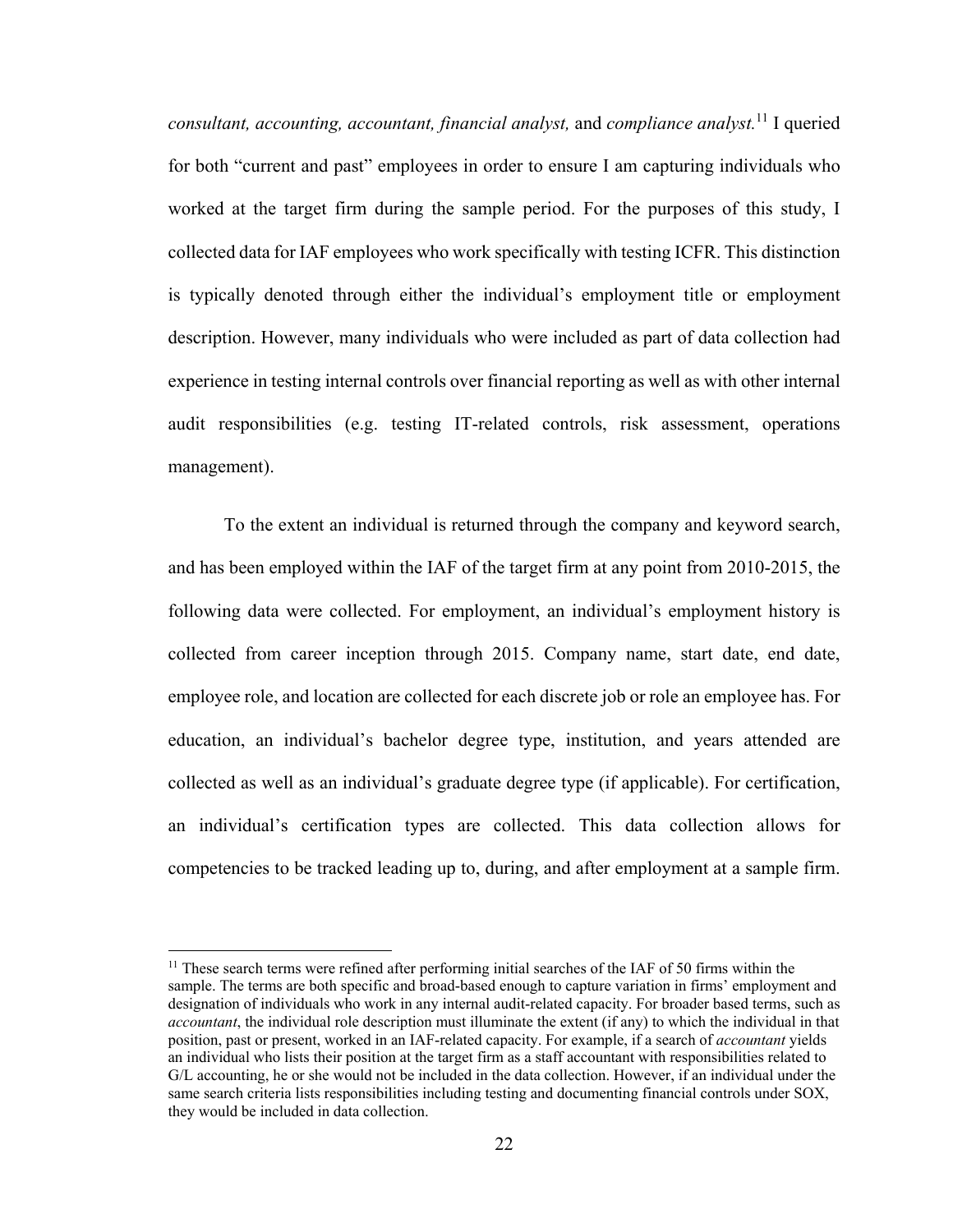Thus, the panel data can provide insights on how the IAF may have evolved over time. In order to validate LinkedIn data accuracy, I cross-reference a random sample of handcollected data with publicly available information (Thibodeau, Williams, and Witte  $2017$ ).<sup>12</sup>

This data collection yielded 19,544 individual-year observations for 2,606 IAF employees. Other firm-, auditor-, and board-related data were collected from Compustat, Audit Analytics, and BoardEx, respectively, and merged with the IAF data. I drop firmyear observations where IAF size is equal to zero, representing firms from the sample which had no results from the search process. I next eliminate observations with missing audit committee, management, and firm characteristics, as well as missing audit fee data. I winsorize all continuous variable at the  $1<sup>st</sup>$  and  $99<sup>th</sup>$  percentiles. The final sample for analysis is 2,138 firm-year observations of 437 S&P 600 firms from 2010-2015.<sup>13</sup>

#### **IAF Competency Measure**

 $\overline{a}$ 

 Following PCAOB AS 2605.09, I created a composite IAF competency measure that leverages prior research and includes additional dimensions of IAF competencies.<sup>14</sup> I define experience as the average number of years of internal auditing experience at the target firm *(IAF\_EXP\_TENURE*), consistent with Prawitt et al. (2009) and Ege (2015). I measure the count of internal auditors who have previous Big 4 (*IAF\_EXP\_BIG4*) or

 $12$  I confirm a random sample of 50 self-designated CPAs per the LinkedIn profiles to the respective State Board of Accountancy with no identified issues. The random sample of 50 self-designated CPAs represents 5% of the identified CPAs in the sample.

<sup>&</sup>lt;sup>13</sup> This sample is larger than both Lin et al. (2011), of 214 firm-years from 2004-2006, and Ege (2015), of 1,398 firm-years from 2000-2009, suggesting LinkedIn provides more complete longitudinal data per firm for analysis.

<sup>&</sup>lt;sup>14</sup> Previous public accounting experience (Big 4 and/or Midtier) and CISA certification have not been previously examined in the literature. Further, this study differs from the literature in its measurement of education and size.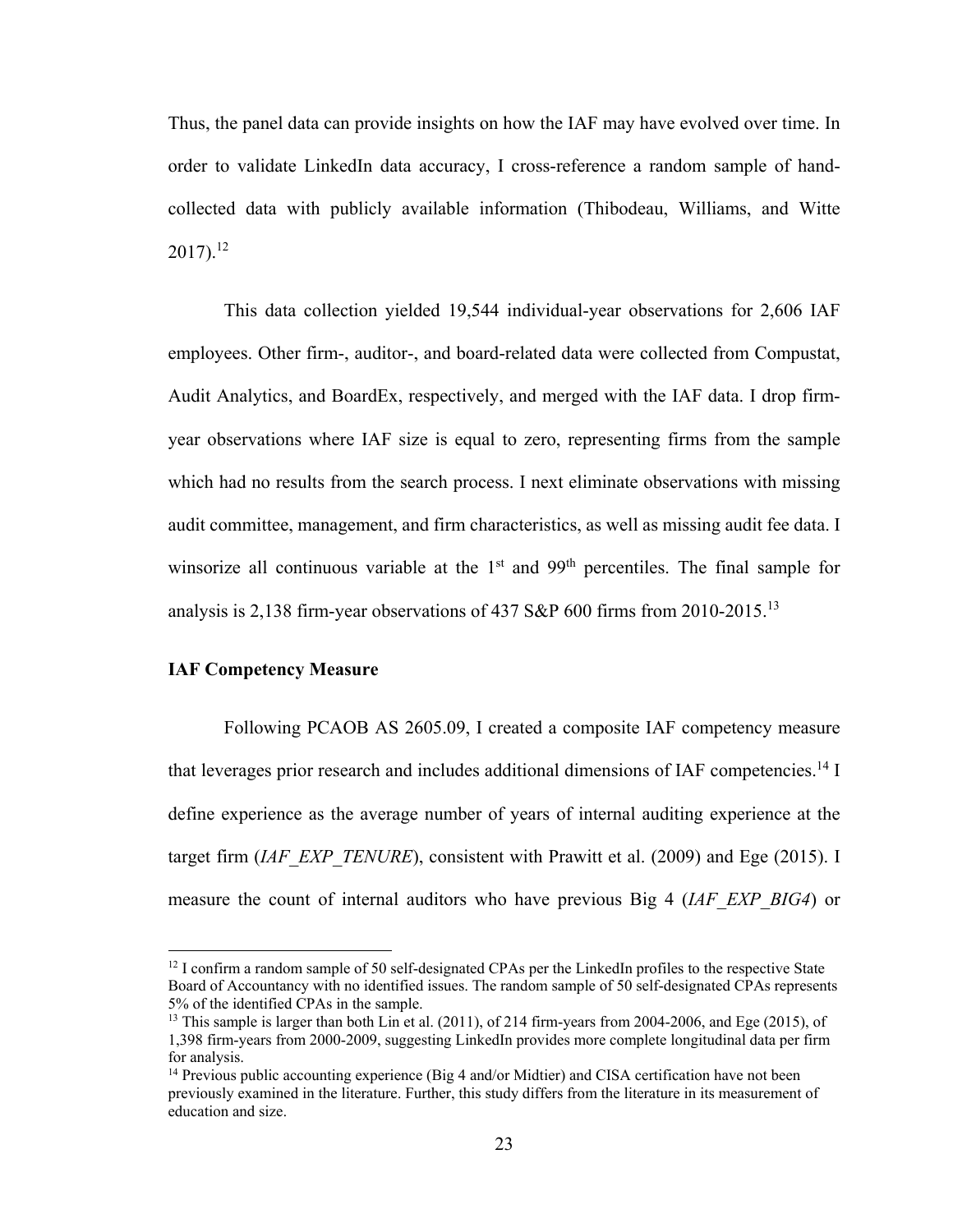Midtier (*IAF\_EXP\_MIDTIER*) public accounting experience, as firms may aim to increase competency by hiring employees who have previous public accounting experience for their auditing knowledge.<sup>15</sup> I define certification as the count of internal auditors who have CPA, CIA, CFE, or CISA designations (*IAF\_CERT\_CPA, IAF\_CERT\_CIA, IAF\_CERT\_CFE,*  and *IAF* CERT CISA). Similar to Ege (2015), who newly incorporated the CFE certification, I also include the CISA certification, which is related to information systems auditing. In addition to risk assessment, internal controls testing, and compliance, internal auditors are also involved in auditing the information systems.

Previous research incorporates a measure of training, or the number of hours of training internal auditors complete during the year, to proxy for education. I leverage the degree-related data to proxy for ability (Lin et al. 2011). I define education as the count of internal auditors who have an accounting degree at the undergraduate or graduate level (*IAF\_EDU\_UGACC, IAF\_EDU\_MSA*).16 Previous research measures IAF investment as a separate component from competency based on a firm's annual IAF operating costs scaled by total assets or total sales (Prawitt et al. 2009; Lin et al. 2011; Ege 2015). Here, I define IAF investment as part of IAF competency, based on the number of IAF employees, scaled by firm size (*IAF\_SIZE\_SCALED*).

To calculate a composite measure, I first created ten indicators equal to one if each of the ten competency measures is greater than or equal to the median value by fiscal year,

 $\overline{a}$ 

<sup>&</sup>lt;sup>15</sup> Big 4 is defined as Deloitte, PwC, KPMG, EY, and AA. Midtier is defined as RSM, GT, BDO, and CBIZ.

<sup>&</sup>lt;sup>16</sup> Lin et al. (2011) measure education as the average number of undergraduate/graduate years. Due to varying factors such as full-time status or program length, I measure education based on degree type and major earned.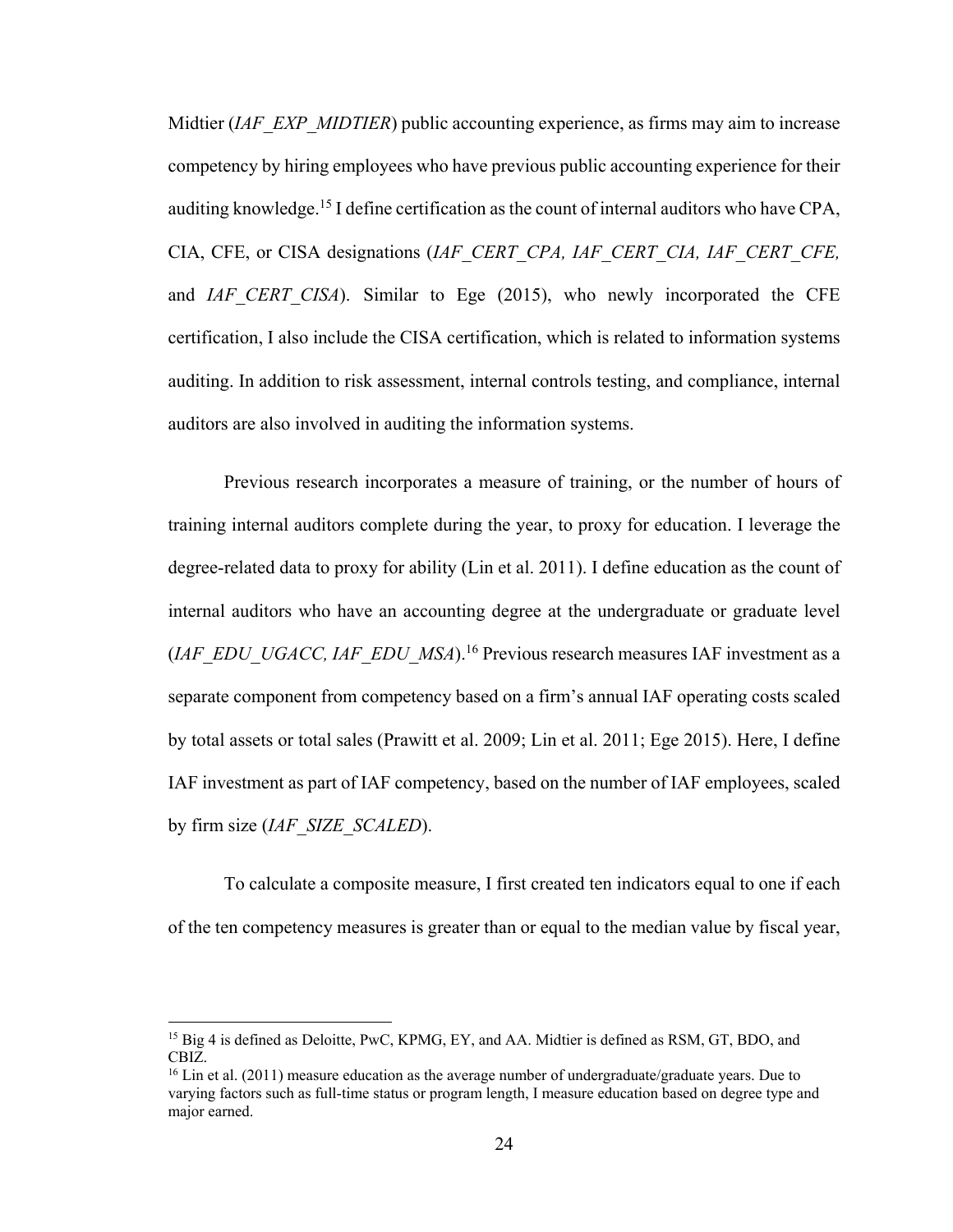and zero otherwise.<sup>17</sup> I summed the indicators into four distinct IAF competency components, i.e., internal audit and public accounting experience (*IAF\_EXP*); professional certification (*IAF\_CERT*); accounting education (*IAF\_EDU*), and function size (*IAF* SIZE). Next, I dichotomized each of the four competency components at the median, and set an indicator equal to one if the competency component is greater than or equal to the median; zero otherwise. Lastly, I summed the competency component indicators to create the overall IAF competency score, ranging from zero to four (*IAF\_COMP*), with higher values representing higher IAF competency.

#### **Multivariate Models**

1

 To test the relation between IAF competency and factors associated IAF competency, I specify the following OLS regression model:

### *IAF*  $COMP = \beta_0 + \beta_1 ACPERCENT + \beta_2 ACMEET + \beta_3 ACEXPERT + \beta_4 CFOEXPERT + \beta_5 ACEXPERT + \beta_6 ACEXPERT + \beta_7 ACEXPERT + \beta_8 ACEXPERT + \beta_9 ACEXPERT + \beta_9 ACEXPERT + \beta_9 ACEXPERT + \beta_9 ACEXPERT + \beta_9 ACEXPERT + \beta_9 ACEXPERT + \beta_9 ACEXPERT + \beta_9 ACEXPERT + \beta_9 ACEXPERT + \beta_9 ACEXPERT + \beta_9 ACEXPERT + \beta_9 ACEXPERT + \beta_9 ACEXPERT$ *β5BOARDINDEX + β6LNASSETS + β7BM + β8LEV + β9INVREC +*   $\beta$ *<sub>10</sub>LNSEGMENTS +*  $\beta$ *<sub>11</sub>CFO +*  $\beta$ *<sub>12</sub>ROA +*  $\beta$ *<sub>13</sub>BIG4 +*  $\beta$ *<sub>14</sub>FOREIGN +*  $\beta$ *<sub>15</sub>YearFE +*  $\beta$ *i*<sup>*s*</sup>*(1)(1)*  $\beta$ *i*<sup>*s*</sup>*(1)<i>f***<sub>3</sub>***n***</sup>***<i>f***<sub>3</sub>***n***</sup>***f***<sub>3</sub>***n***<sup>***f***</sup>***f***<sup>3</sup>***nf***<sub>3</sub>***n***<sup>***f***</sup>***f***<sup>3</sup>***nf***<sub>3</sub>***n***<sup>***f***</sup>***f***<sup>3</sup>***nf***<sub>***f***</sub><sup>***f***</sup>***f***<sup>3</sup>***nf***<sub>***f***</sub><sup>***f***</sup>***f***<sup>3</sup>***nf***<sub>***f***</sub><sup>***f***</sup>***f***<sup>***f***</sup>***f***<sup>***f***</sup>***<i>f***<sup>***f***</sup>***f*

The dependent variables is the IAF competency measure previously described (*IAF* COMP), a composite IAF competency score ranging from 0-4, with higher values indicating higher levels of IAF competency.

 To test H1a- H1c, I measure three audit committee specific characteristics. First, I calculate the percentage of audit committee members as the number of audit committee members scaled by the total number of directors on the board (*ACPERCENT*). Second, I include the number of audit committee meetings held during the fiscal year (*ACMEET*).

<sup>&</sup>lt;sup>17</sup> This method is consistent with previous studies using the IIA GAIN Benchmarking Tool (e.g. Ege 2015) that dichotomize the competence components at the median and add measures for a composite score.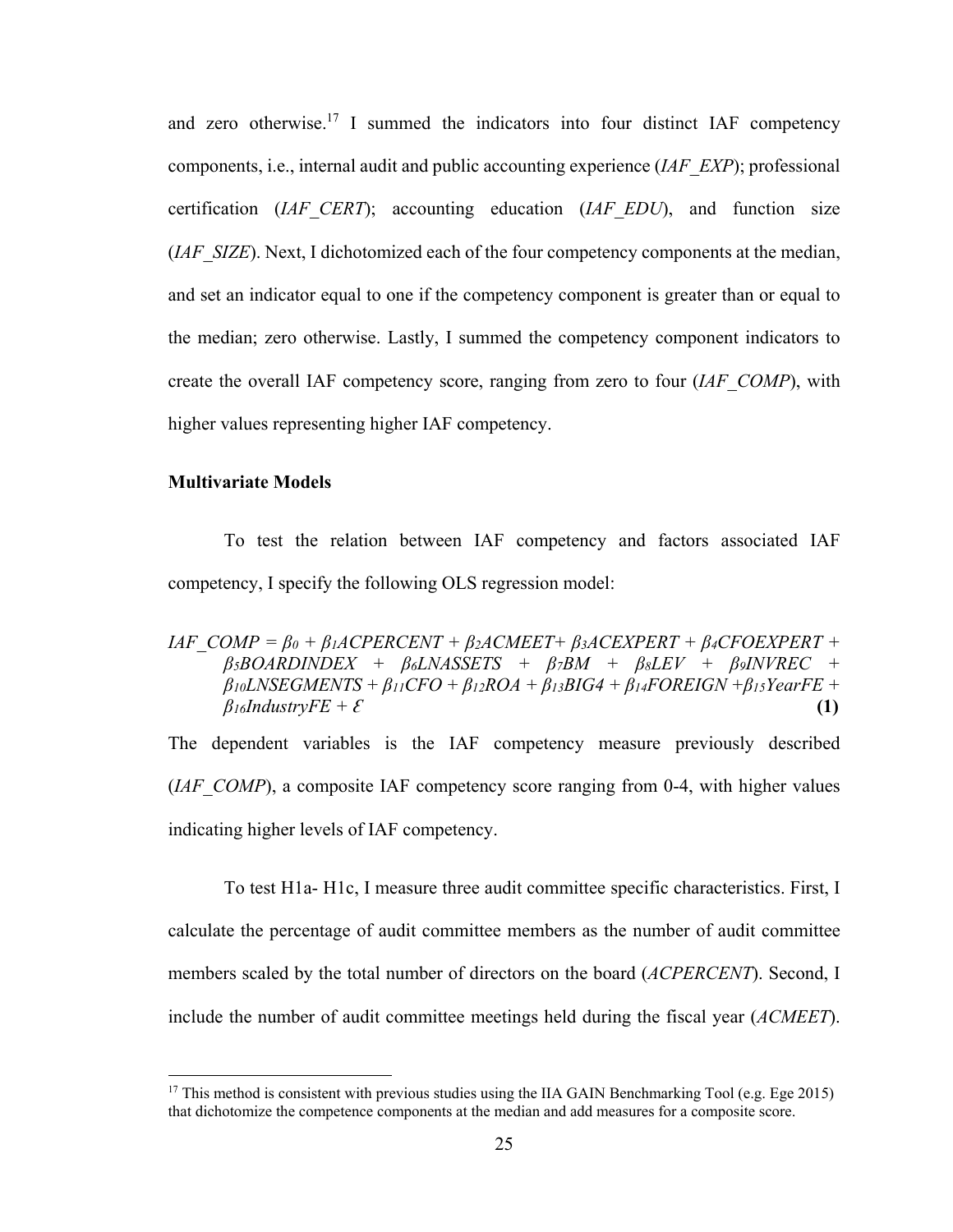Third, I calculate the percentage of accounting experts on the audit committee as the number of designated financial experts on the audit committee divided by the total audit committee members (*ACEXPERT*). A positive and significant coefficient on *β3* would support H1c. To test H2, I measure two CFO specific characteristics. *CFOEXPERT* is equal to one for firms with CFOs who have their CPA certification and/or previous auditing experience, and zero otherwise (Li, Sun, and Ettredge 2010; Bedard, Hoitash, and Hoitash 2014). A positive and significant coefficient on *β4* would support H2.

I measure a board of director index based on three board of director characteristics in order to control for potential correlated omitted variables, or broader board characteristics that may impact the influence of audit committee and management characteristics on IAF competency. I consider board size, board independence, and average independent board member tenure, as these characteristics are found to be associated with higher corporate governance quality in the extant literature (Boone, Field, Karpoff, and Raheja 2008; Beasley 1996; Anderson, Mansi, and Reeb 2004). I dichotomized each of the three board characteristics at the median, and set an indicator equal to one if the characteristic is greater than or equal to the median; zero otherwise. I summed the board characteristic indicators to create the overall board index (*BOARDINDEX*), with higher values representing higher board quality.

The model further controls for firm characteristics that may influence dimensions of and overall IAF competency as used in prior research (Prawitt et al. 2009; Anderson et al. 2012; Ege 2015; Abbott et al. 2016). These variables include firm size (*LN\_ASSETS*), book-to-market ratio (*BM*), leverage (*LEV*), asset efficiency (*INVREC*), number of segments (*LNSEGMENTS*), volatility (*CFO*), profitability (*ROA*), Big 4 auditor (*BIG4*),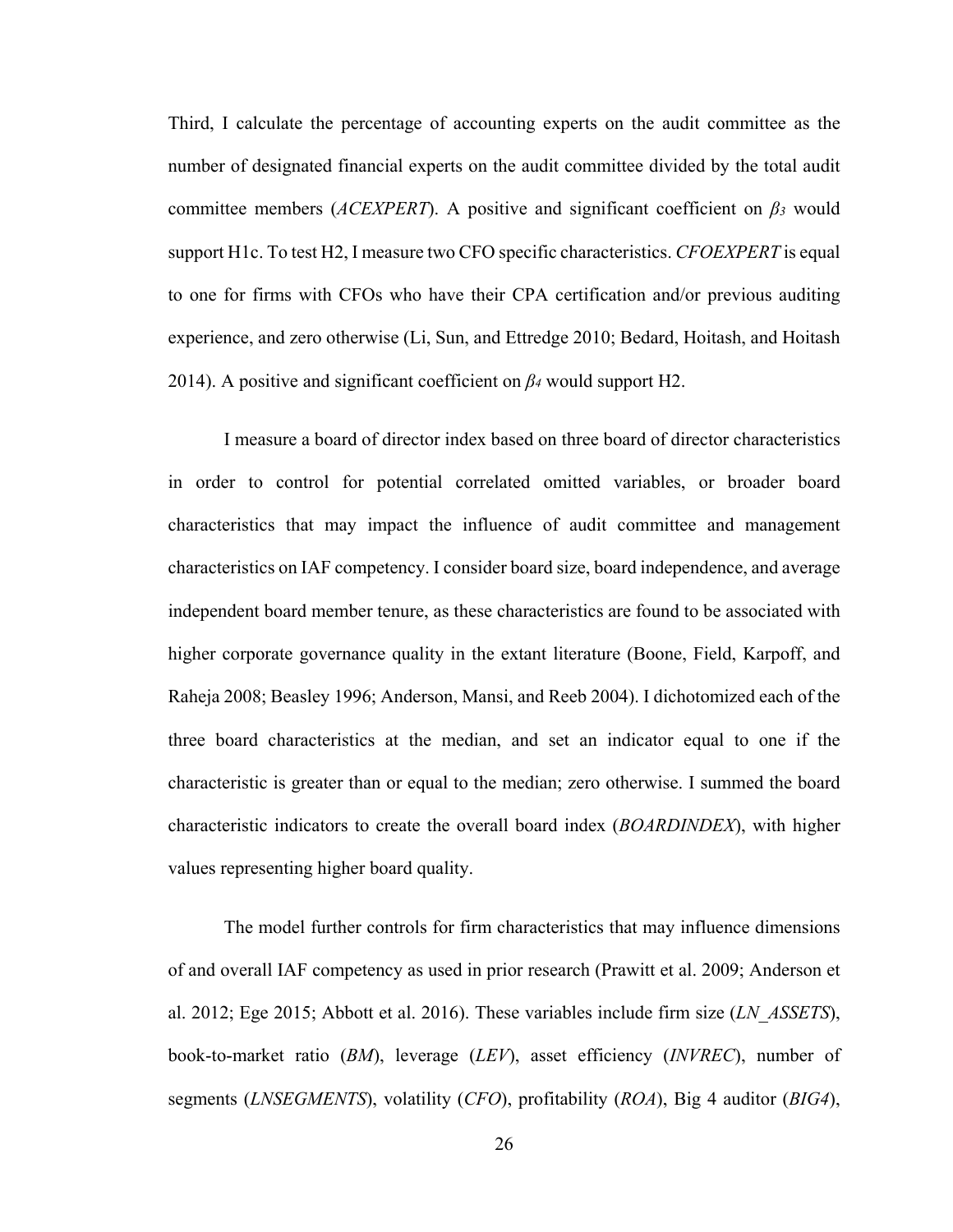and foreign operations (*FOREIGN*). See Table 1.1 for variable definitions. All continuous variables are winsorized at the  $1<sup>st</sup>$  and  $99<sup>th</sup>$  percentile. All models additionally control for 2-digit SIC industry and year fixed effects, and cluster standard errors at the firm level.

#### [INSERT TABLE 1.1 HERE]

#### **V. RESULTS**

#### **Descriptive Statistics**

 $\overline{a}$ 

 Table 1.2 Panel A presents descriptive statistics for all IAF variables used to construct the IAF competency measure. Median IAF size (*IAF\_SIZE\_TOTAL*) for all firmyears is three employees, ranging from one to 23 individuals. Median IAF tenure is 5.3 years, ranging from zero to 32 years, with 31.5 (4.7) percent of IAF employees having previous Big 4 (Midtier) public accounting experience.<sup>18</sup> Approximately 67 (14.5) percent of IAF employees have an undergraduate (graduate) degree in accounting. Lastly, 37.7, 20.7, 8.2, and 7.2 percent of IAF employees have their CPA, CIA, CFE, and CISA certifications, respectively.

Table 1.2 Panel B presents the means and standard deviations of the IAF competency components by Fama French 12 industry classification. Average IAF size ranges from approximately three to six individuals across industries. Each industry has approximately a quarter or more of IAF personnel with a Big 4 public accounting background as well as a CPA certification. Midtier experience is less common, with the energy and utility industries having between nine and ten percent of IAF personnel with

 $^{18}$  Lin et al. (2011) and Ege (2015) report a median experience of eight and six years, respectively, inclusive of years of internal and external auditing experience. I separate audit experience between years of internal auditing experience and propensity for previous Big 4/Midtier public accounting experience.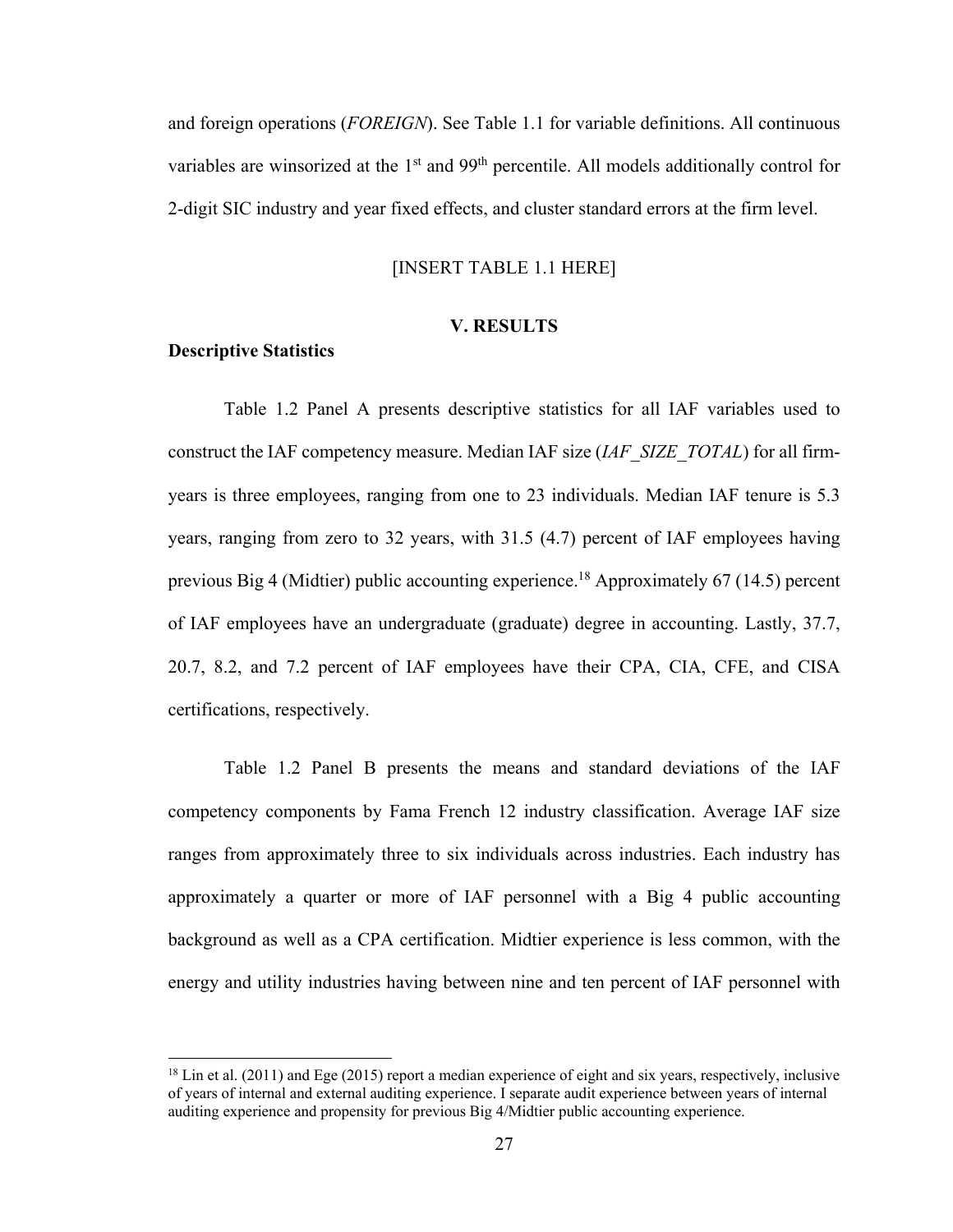that level of experience. An undergraduate degree in accounting across industries is consistent, ranging from 61 to 74 percent, while manufacturing firms have the highest percentage of personnel with a master's degree in accounting (19 percent). 33.8 percent of consumer durables firms' employees have their CIA, while CFE (CISA) certification across industries ranges from 4.8-11.2 percent (3.1-10.8 percent).

#### [INSERT TABLE 1.2 HERE]

 Table 1.2 Panel C presents the descriptive statistics of the model variables. The composite IAF competency score (*IAF\_COMP*), aiming to enhance previous measures, ranges from zero to four with a mean (median) of 2.55 (3.0). Approximately one third of sample firms have IAF competency scores greater than the median (untabulated). Audit committee members comprise approximately half (45.0%) of the board of directors and have a median of eight meetings per year. Of those audit committee members, 49.1% are accounting experts. Approximately half of CFOs have auditing experience at a Big 6 firm and/or their CPA designation. The composite board index score (*BOARDINDEX*), ranges from zero to three with a mean (median) of 1.26 (1.0), suggesting that, on average, firms have moderate corporate governance quality on the board of directors.

Average firm size is \$1.1 billion with a median of five segments. About 20% of sample firms are leveraged, 86.1% engage a Big 4 public accounting firm, and 42.1% have foreign operations. The average book-to-market ratio is 0.542, the average inventory to receivables ratio is 0.277, the average standard deviation of operating cash flow scaled by total assets over the past 5 years is 0.047, and the average profitability is 4.3%. Table 1.2 Panel D presents the Pearson correlations. *IAF COMP* is positively and significantly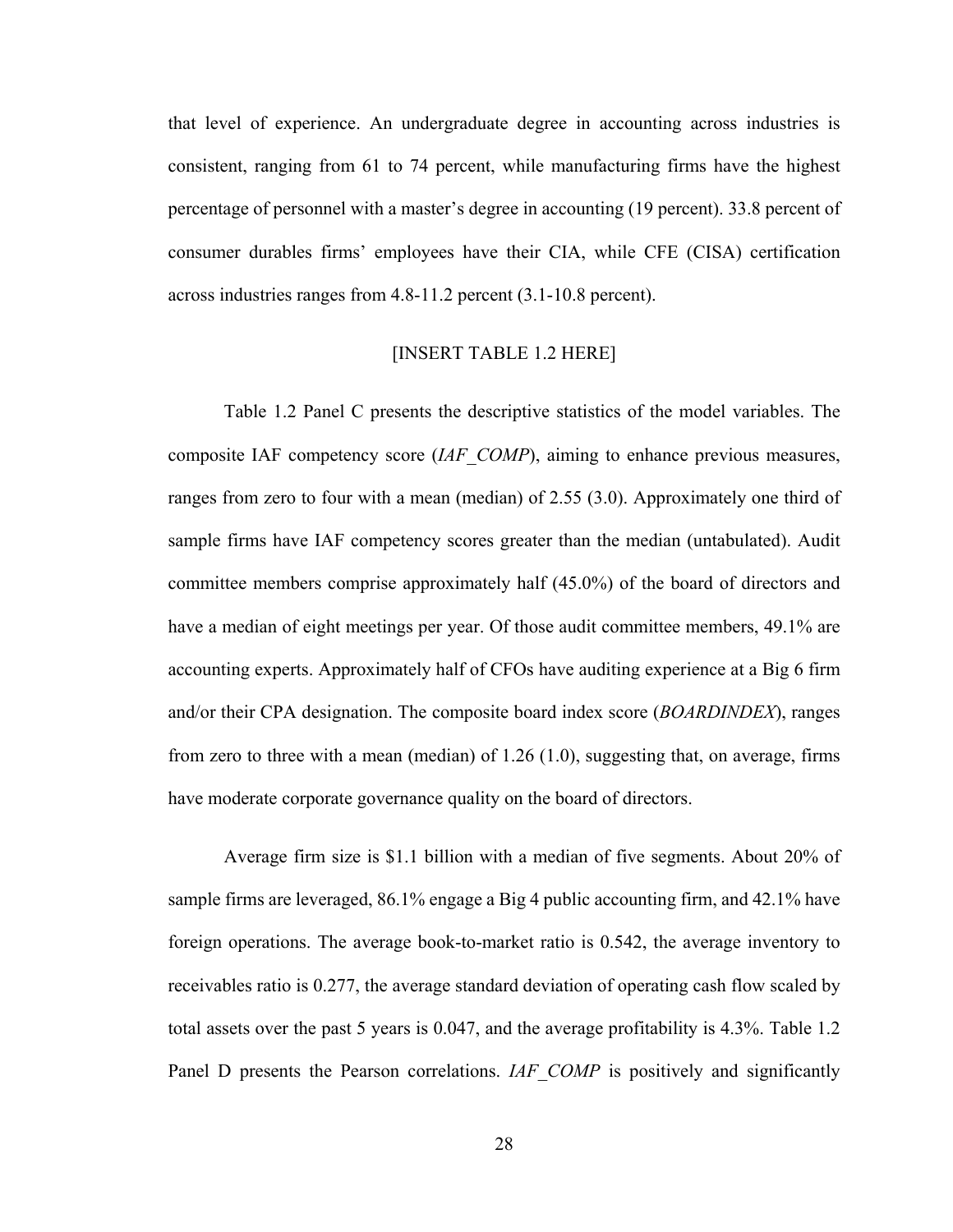correlated with *ACMEET, ACEXPERT, BOARDINDEX, LNASSETS, LEV, LNSEGMENTS*, and *BIG 4*. This score is negatively and significantly correlated with *ACPERCENT, BM,* and *CFO*.

#### **Univariate Results**

Table 1.3 presents a two-sample t-test based on the IAF competency score, characteristics, and antecedents comparing 2010 to 2015. Overall, *IAF\_COMP* has changed marginally over the five-year horizon  $(p<0.10)$ . I further explore this result by evaluating each of the IAF competency components. *IAF\_EXP, IAF\_EDU,* and *IAF\_SIZE\_TOTAL* have increased significantly over the sample period (p<0.05; p<0.01; p<0.01), signaling that IAF employees have more experience and accounting-related education in later years, and that functions are overall larger. On the other side, *IAF\_CERT*  has decreased significantly over the sample period  $(p<0.01)$ . This trend shows that there are less IAF employees with relevant professional certifications in later years. This incongruence in movement among all of the IAF components could account for the overall lack of movement in the *IAF\_COMP* score between 2010 and 2015. That is, the construct is multifaceted, and considers many dimensions of IAF competency. One single employee can represent multiple dimensions of the competency score (e.g. an IAF employee that has previous Big 4 experience, their CPA, and an accounting education). I look to multivariate analysis to illuminate more findings about the research question.

#### [INSERT TABLE 1.3 HERE]

When considering the individual IAF components, IAF size and IAF tenure have increased significantly over this period, signaling that firms are investing more in building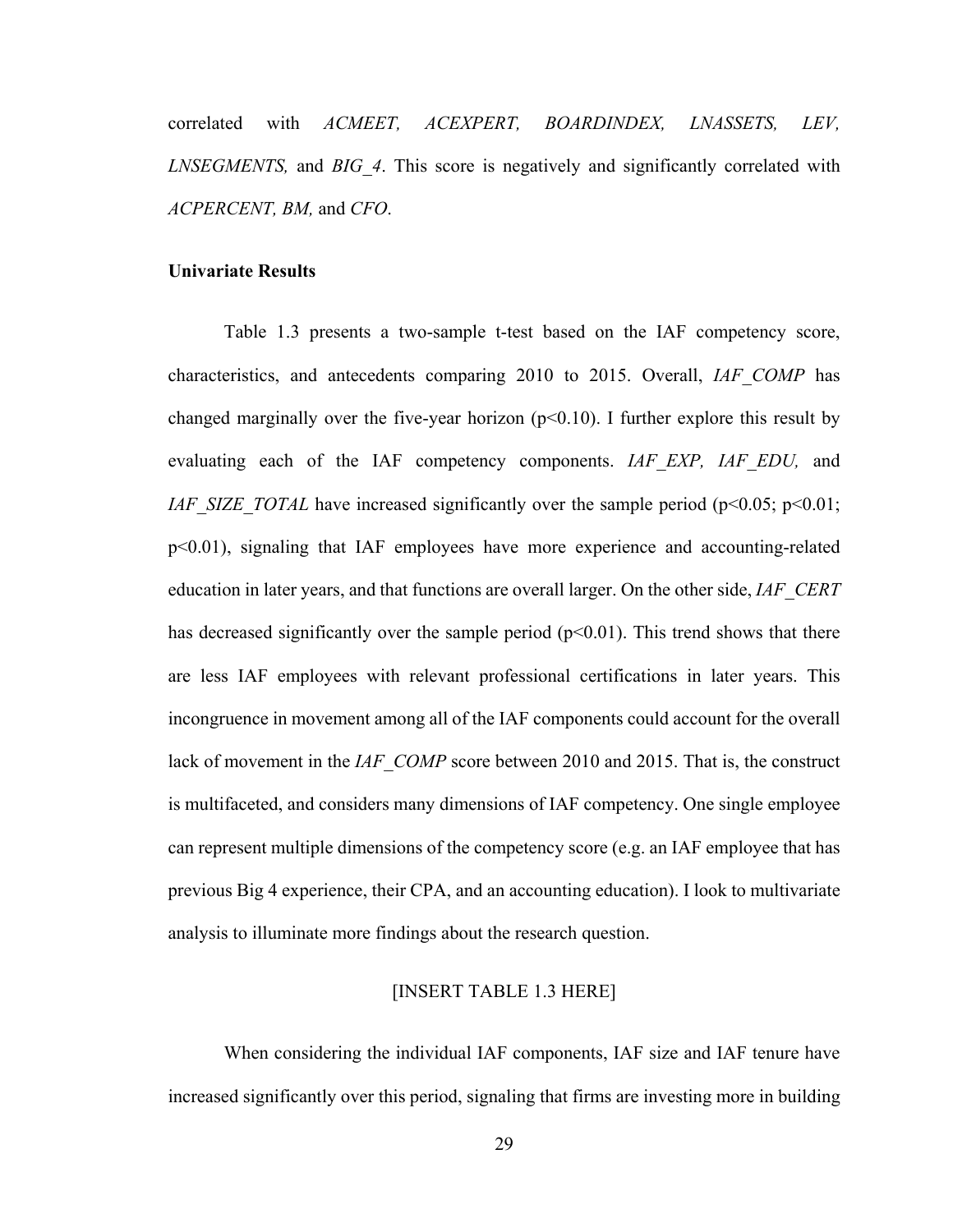a robust function and retaining competent employees. Similarly, IAF employees with graduate accounting degrees has significantly increased during this period, most likely due to the increased credit-hour requirement for the CPA examination (though CPA certification has not increased significantly over this period). CFOs with previous auditing and accounting experience have increased marginally over the sample period. Additionally, firms are bigger, more leveraged, more profitable, and less volatile in 2015 compared to 2010.

#### **Multivariate Results**

Table 1.4 Column 1 presents the main IAF competency regression for Equation (1). The model explains 21.6% of the variation in the IAF competency score. Additionally, the year fixed effects are significant  $(p<0.01)$  in three of the five years relative to 2010, providing additional support that IAF competency is improving over time. With regard to the research question, certain dimensions of IAF competency are improving over time, such as IAF size and graduate degrees, and overall IAF competency appears to trend upward in multivariate analysis. As such, firms appear to at least somewhat recognize the importance of developing a competent and robust IAF based on the competency components. Overall, these results demonstrate limited support for the research question and warrant further investigation. That is, examining what characteristics of firms are associated with better IAF competency, and how IAF competency impacts items such as financial reporting quality enterprise risk management.

Results in Table 1.4 Column 1 do not reject the null hypothesis of H1a, suggesting that audit committee size does not significantly impact IAF competency. Columns 2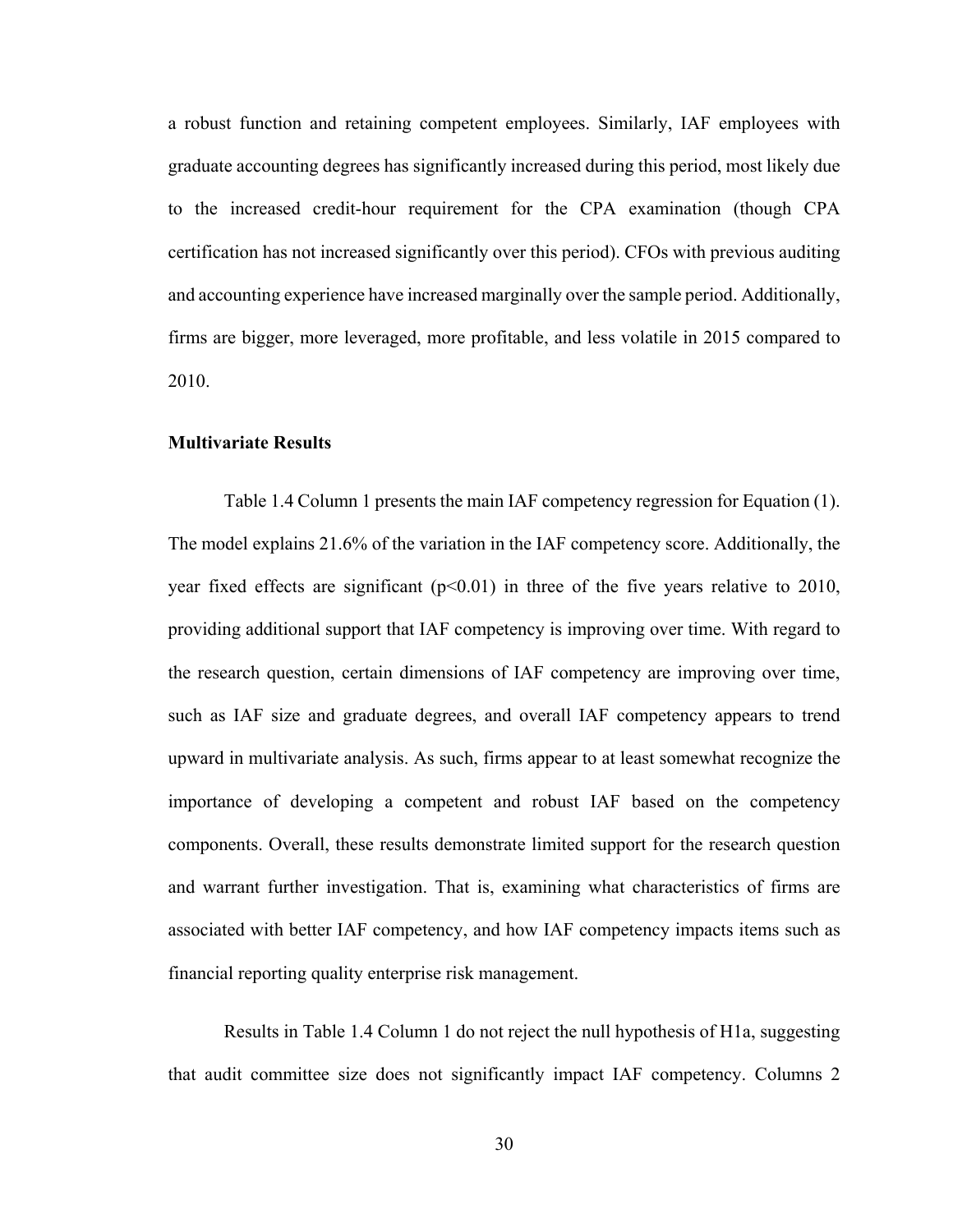through 5 present the four discrete IAF competency components independently regressed on the same set of variables.<sup>19</sup> *IAF EDU* is the only component that is significantly associated with audit committee size, where a larger audit committee begets an IAF with a greater accounting educational background. Overall, however, this result is consistent with Anderson et al. (2012) who find that audit committee size is not associated with IAF size.

#### [INSERT TABLE 1.4 HERE]

Results in Table 1.4 also indicate that H1b is not supported. The total number of audit committee meetings has no significant association with IAF competency. There is only a marginal association of audit committee meetings increasing the level of IAF certification. This could be attributed to previous findings: audit committee meetings are more reactionary to issues rather than preemptive in nature when internal control issues arise (Carcello et al. 2006; Hoitash et al. 2009). Thus, more highly competent IAFs that are assuring internal control quality would not necessitate an increase in the number of audit committee meetings. Similarly, this result is consistent with Anderson et al. (2012), who find the number of general audit committee meetings has no significant influence on IAF size.

H1c is supported, as  $ACEXPERT$  is positive and significant ( $p<0.05$ ), indicating that a firm's IAF competency score increases by an average of 0.373 points when the percentage of accounting experts on the committee increases by 1%. Further, this result is support by two of four of the IAF competency components: *IAF EXP* ( $p<0.10$ ) and *IAF EDU* (p<0.01). As the median audit committee size is three directors, with

 $\overline{a}$ 

<sup>&</sup>lt;sup>19</sup> Columns 1-4 are OLS regressions and Column 5 is a logistic regression; thus, the difference from Columns 1-4 to Column 5 in degrees of freedom is due to perfect prediction of industry fixed effects.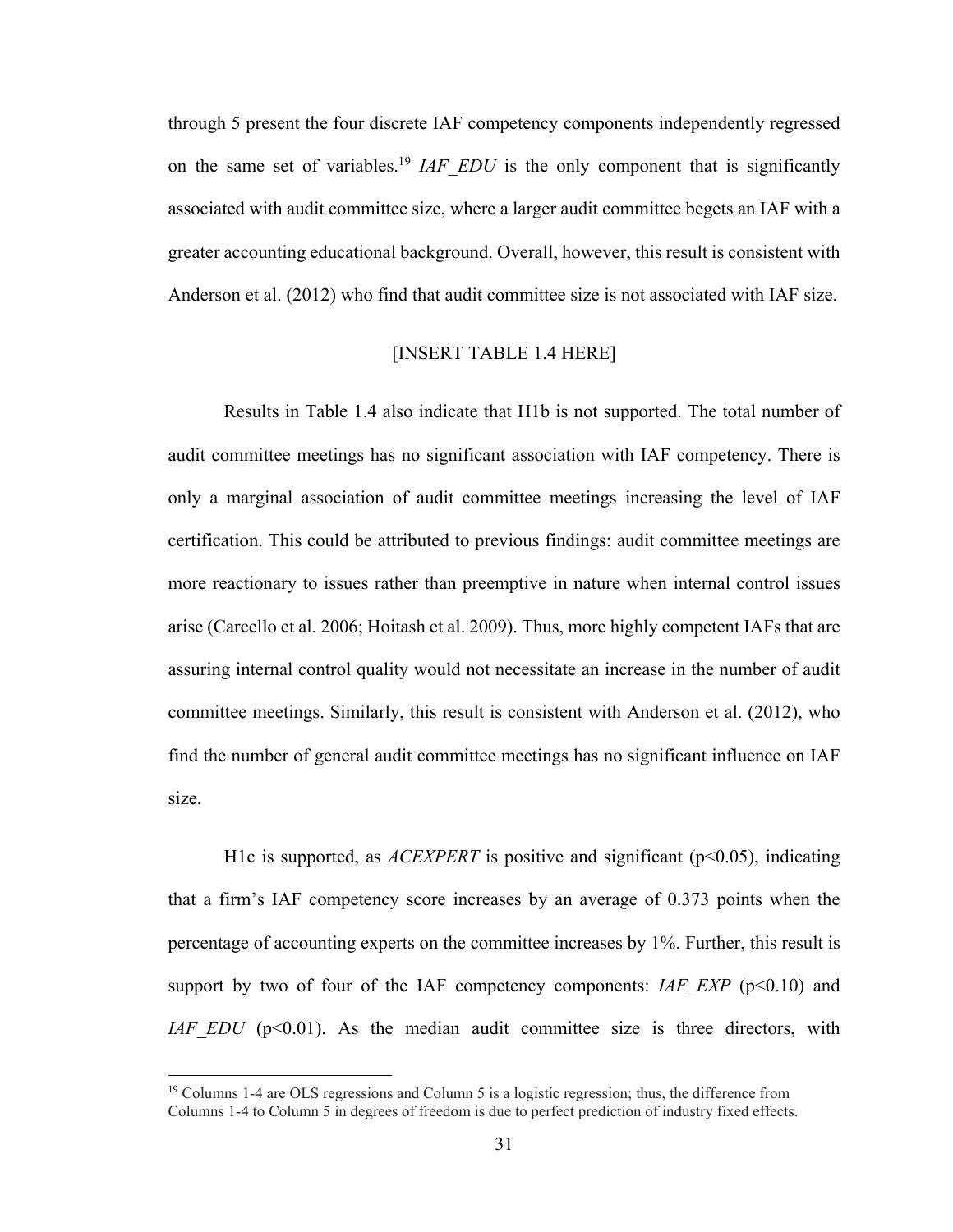approximately half of those members designated as experts, an increase to the amount of experts on the committee could impact IAF competency meaningfully.

Previous research does not find significant association between IAF competency and audit committee expertise, likely due to limitations of model specification or sample composition as discussed in Section II. This result is new and meaningful to the literature, as IAF competency is found to be another corporate governance dimension enhanced by increased expertise on the audit committee. Accounting experts on the audit committee appear to be tuned into the importance of IAF's valuable role as a monitoring mechanism and are working to enhance IAF competency as a result. Audit committees with higher levels of accounting expertise appear to understand the importance of (1) retaining longtime IAF personnel who have quality background experience, (2) finding IAF personnel who have a relevant accounting education background, and (3) appropriately staffing the IAF with sufficient resources.

H2 is not supported. CFO background as an auditor or as a CPA does not appear to enhance IAF competency. In fact, the main model in Column 1 shows a negative association of CFO accounting expertise on overall IAF competency. This result is primarily driven by the *IAF\_CERT* component in Column 3. Thus, when CFOs have accounting expertise, IAFs are less likely to have highly certified IAF personnel. This is an interesting result, as CFOs with public accounting experience or their CPA are presumably in tune with the importance of audit quality, based on career roles. Managers with accounting expertise may value or rely upon alternative resources to substantiate accounting and audit quality, such as with the accounting staff or external auditor.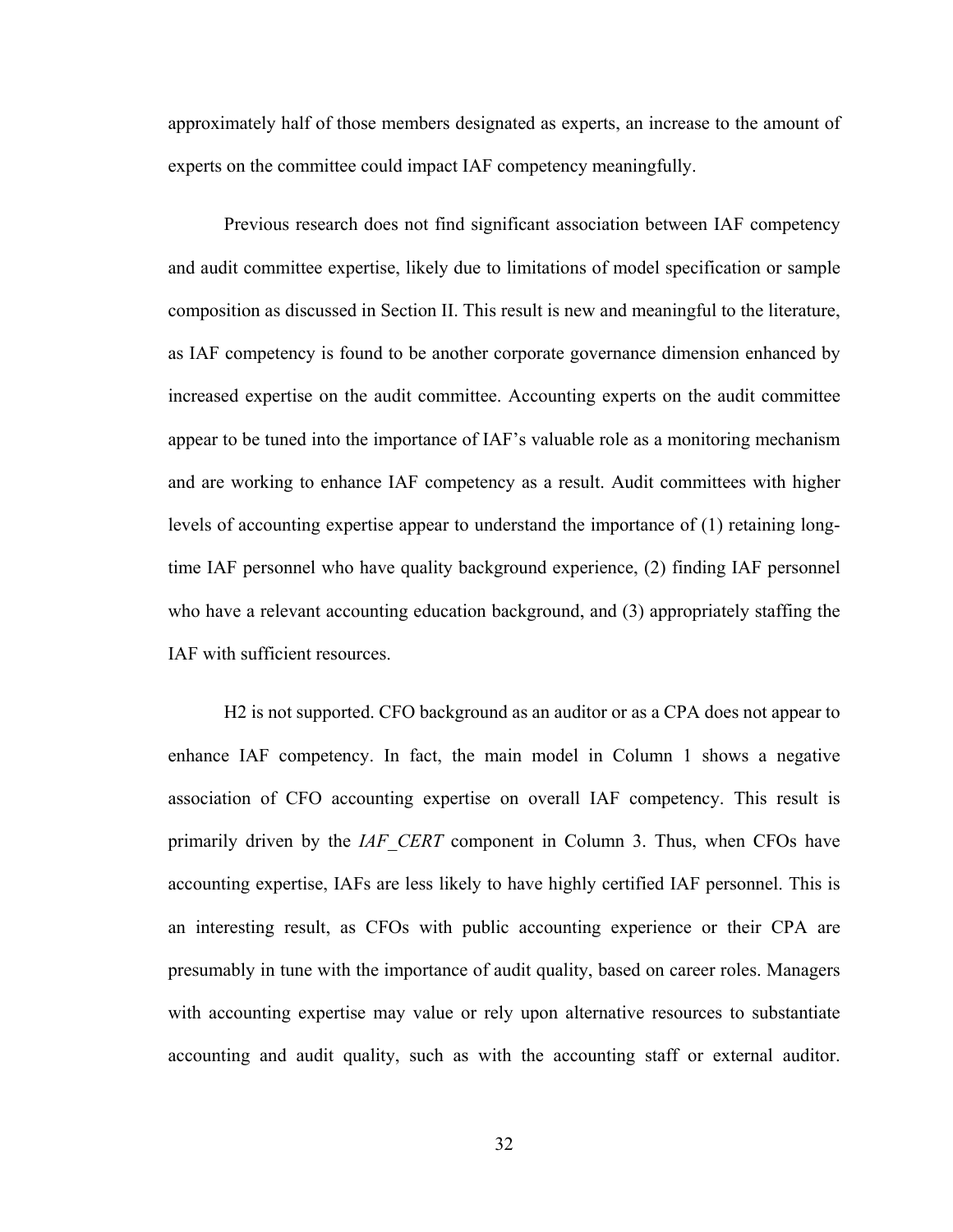Similarly, managers with accounting expertise may value their own accounting and auditing knowledge in order to monitor the financial reporting process.

With regard to other control variables, firms with greater board quality, larger firms, greater cash flow volatility, and those that engage with a Big 4 external auditor are associated with greater IAF competency. These results suggest that firms that care about corporate governance quality and monitoring (e.g. board quality; Big 4 auditors) and are more complex have incentives to develop competent IAFs in order to maintain effective monitoring and audit quality.

#### *Additional Analysis*

**Principal Components Analysis.** I additionally create a measure of IAF competency by using a principal component factor analysis in order to validate the measure used herein, following prior research (Ege 2015). I use each of the four IAF competency component scores (*IAF\_EXP, IAF\_CERT, IAF\_EDU,* and *IAF\_SIZE*) as inputs to the analysis. I identify one factor with an eigenvalue greater than 1, which collectively explains 50.6 percent of the underlying variance. This factor is positively associated with certification, education, and size, and not associated with experience (*IAF\_PCA*). I reestimate Equation (1) substituting *IAF PCA* as the dependent variable. Table 1.5 presents the results of this analysis. Results of Equation (1) using PCA are consistent with main regression results in Table 1.4. IAF competency is associated with greater audit committee financial expertise, greater corporate governance quality, larger firms, and more leveraged firms. IAF competency is marginally, negatively associated with CFO accounting expertise, consistent with prior results, as well as the book to market ratio. Overall, these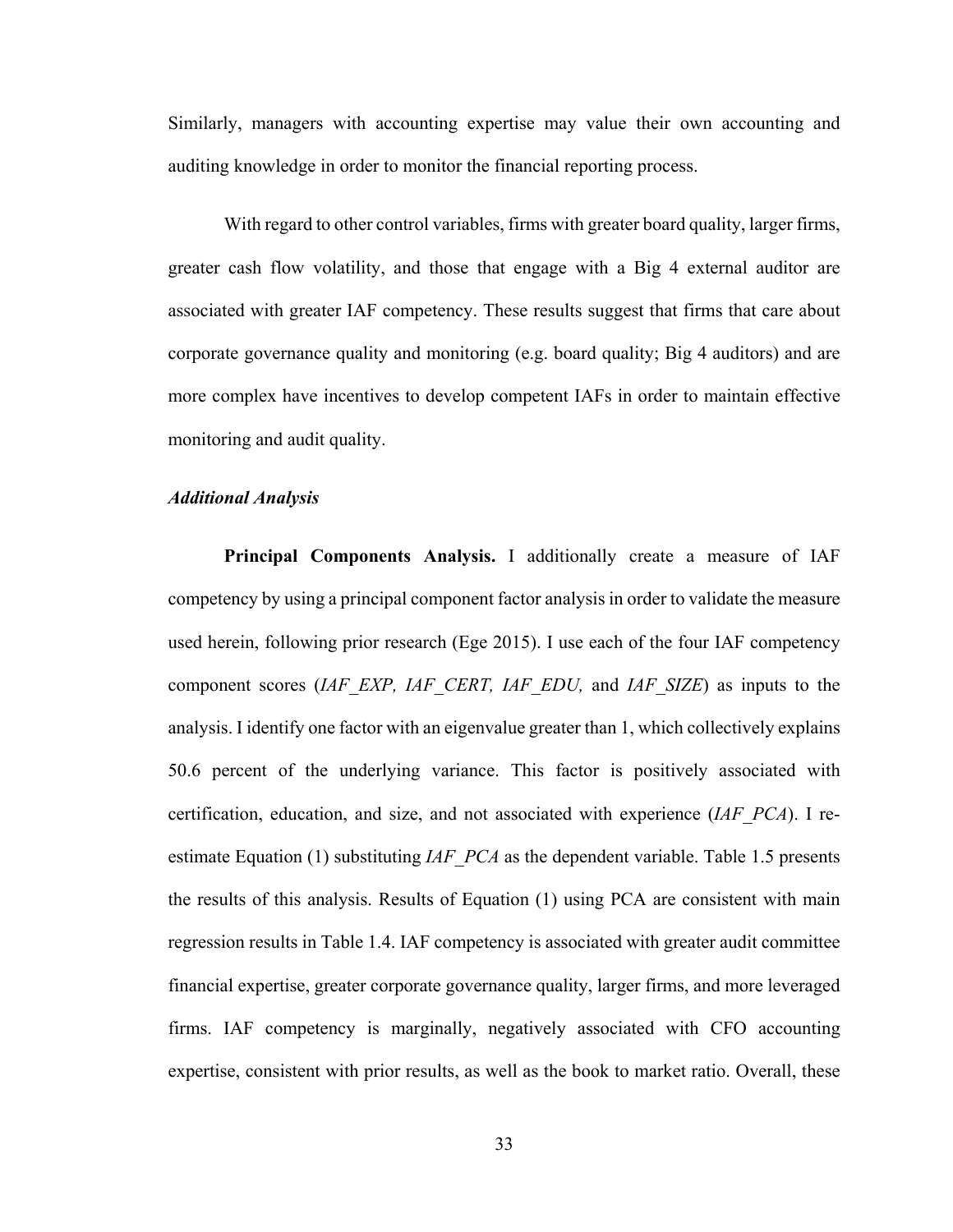results corroborate earlier findings and help validate the new IAF competency measurement.

#### [INSERT TABLE 1.5 HERE]

**IAF v. No Identified IAF.** Table 1.6 presents a two-sample t-test based on whether or not sample firms have an IAF versus no IAF identified based on the LinkedIn data collection to further corroborate the importance of differences in IAF competency. Here, *IAFINVEST* is equal to one if the firm year has an identified IAF size greater than zero; zero otherwise. As sample firms are public companies that require management certification of and audits over internal controls, it is likely that these firms engage with third-party IAF service providers to complete the necessary monitoring work versus having no IAF at all. Firms with identified IAFs have more audit committee meetings and have greater corporate governance quality as proxied by *BOARDINDEX*. These firms are larger, more leveraged, have greater asset efficiency, have more segments, are more profitable, more likely engage Big 4 auditors and have foreign operations. Firms with no identified IAF have bigger audit committees, which may be to compensate for the lesser internal firm knowledge internal audit consultants have. Similarly, firms with no IAF have greater book value and greater cash flow volatility.

#### [INSERT TABLE 1.6 HERE]

Interestingly, neither of the characteristics that were identified as influencing IAF competency in the main model (i.e. audit committee accounting expertise; CFO accounting expertise) are significant here. In fact, there may be a two-step process for developing IAF competency. First, there may be factors that influence the implementation of an internal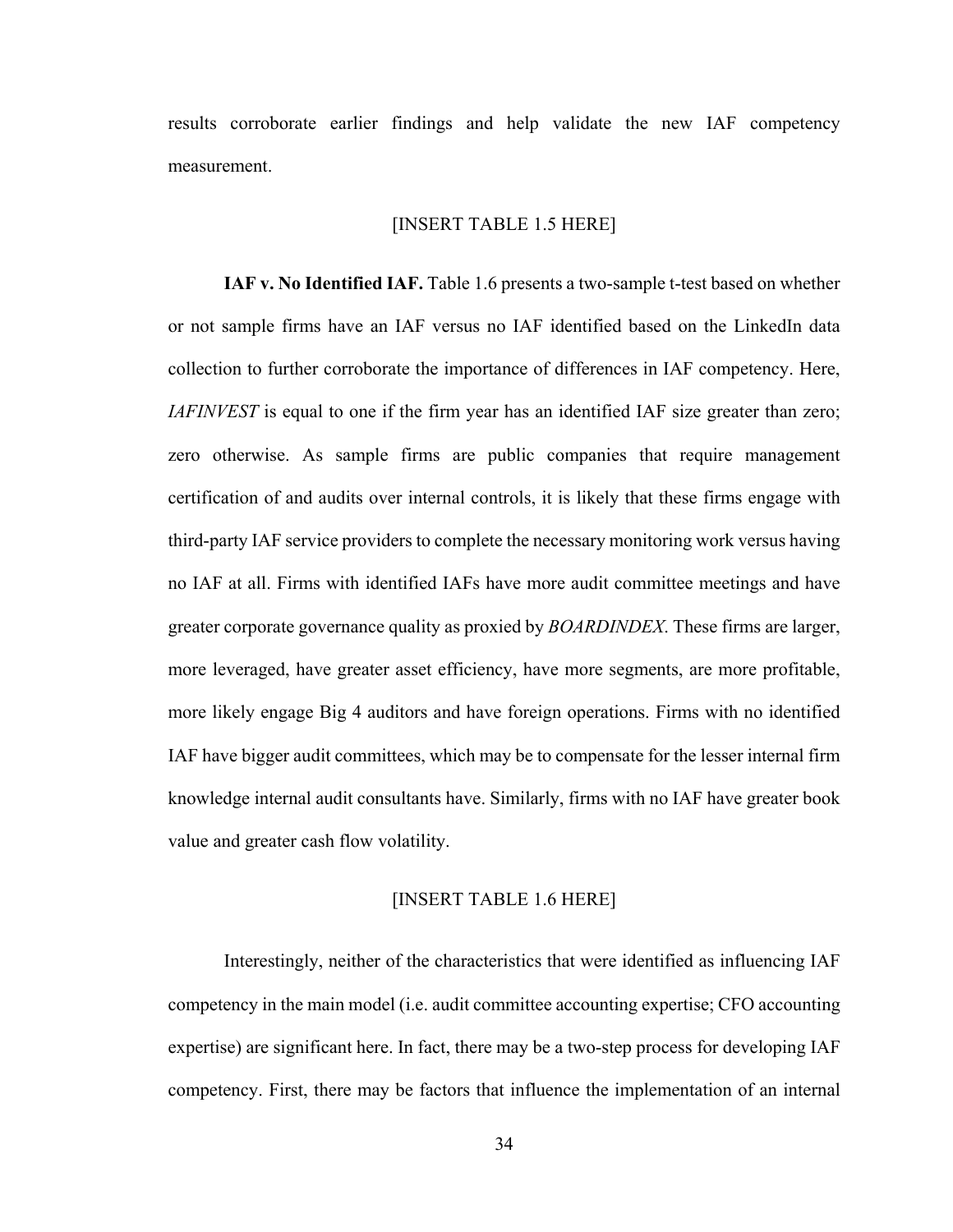IAF via board, management, and firm characteristics. It appears that firms with greater corporate governance quality and more complex firms have greater demand for an in-house IAF. Second, once firms establish an IAF, characteristics, such as audit committee accounting expertise, play a role in influencing the specific level of IAF competency a firm has.

I further test the relation between internal IAF investment and firm-specific factors using a logistic regression model. Table 1.7 presents the results of this analysis. Both *ACMEET* and *BOARDINDEX* are positive and significant (p<0.05), suggesting that firms with in-house IAFs have more audit committee meetings and have higher corporate governance quality compared to firms with no-identified in-house IAF. *LNASSETS*  (p<0.05), *INVREC* (p<0.10), and *FOREIGN* (p<0.10) are also positive and significant, suggesting that firms with in-house IAFs are larger, more efficient, and more complex. These results further corroborate the univariate findings that greater corporate governance quality and firm complexity create demand for firms to establish an in-house IAF. That is, reliance on a third-party for internal audit services is more common in weaker firms.

#### [INSERT TABLE 1.7 HERE]

#### **VI. CONCLUSION**

This study provides the first exploratory insight into the various audit committee and management factors that influence IAF competency by considering antecedents to IAF competency on a longitudinal basis. I find that the audit committee accounting expertise plays an active role in influencing higher IAF competency. Similarly, there is no consistent suggestive evidence that management exerts significant influence over IAF competence. I further find moderate support for IAF competency improving over time, signaling that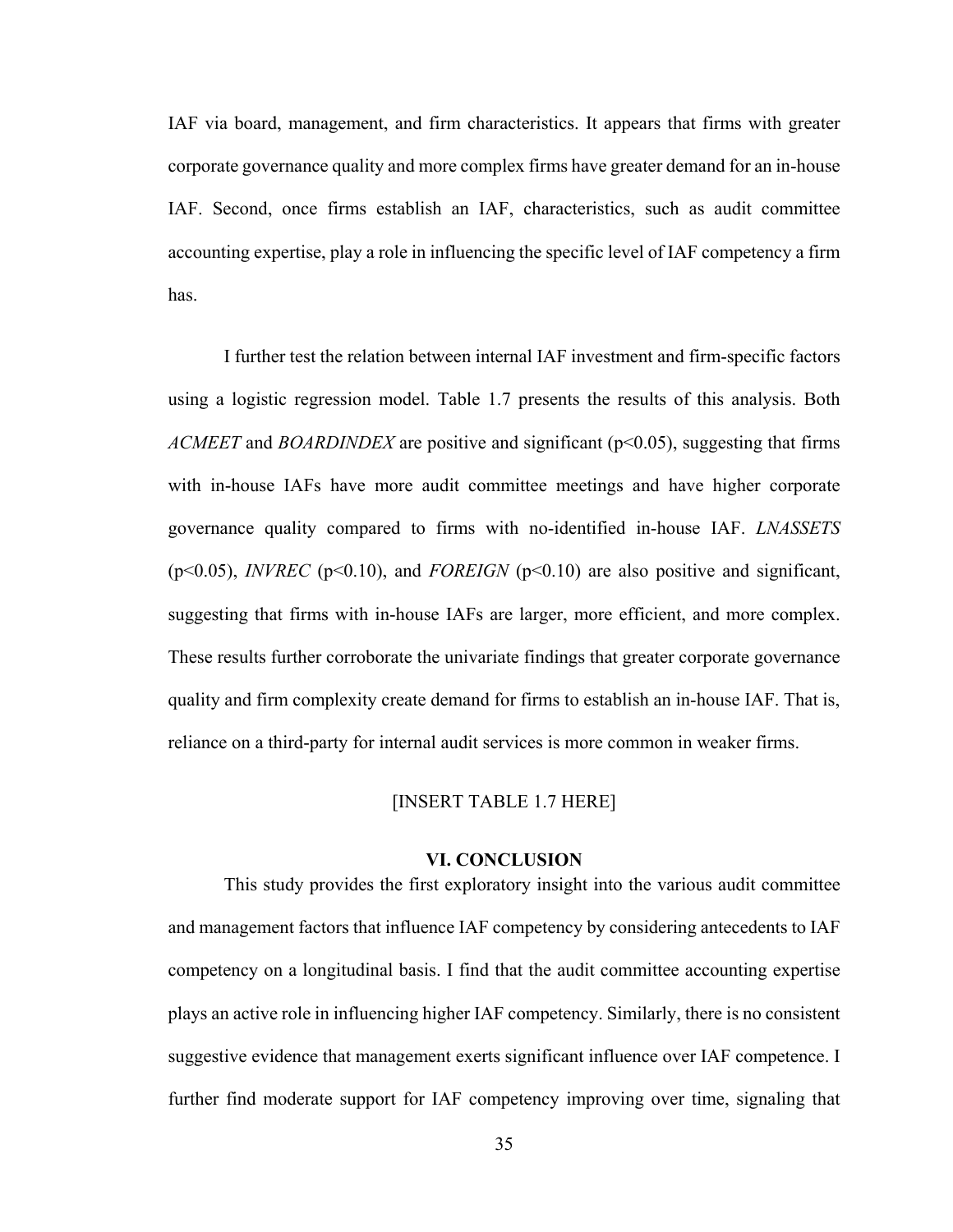firms increasingly recognize the importance developing a competent IAF. As such, this study can help inform standard-setters and regulators about the characteristics of the audit committee that influence IAF competence in order to work toward ensuring quality standards for this corporate governance mechanism. This study additionally introduces LinkedIn data to the IAF literature stream, which allows for more objective sample composition, more current data collection, and longitudinal data analysis that is unavailable by the survey sources traditionally used in this literature.

There are several limitations to this study. First, as the use of LinkedIn resume data is nascent in archival research, the methodology behind data collection and analysis is still new. I aim to develop a robust methodology of data collection and validation throughout this study. I develop wide search parameters for the keyword searches and additionally read through each profile to ensure accuracy of data collection and coding. Additionally, I limit analysis to more recent years of data collection (2010-2015) to combat the risk that earlier years in the sample are not an accurate representation of the employees' credentials. I further validate a sample of IAF employees' CPA certifications, verifiable through the respective State Board of Accountancy's Web site in order to ensure accuracy of the LinkedIn resume. Second, it is possible that IAF competency and its antecedents are jointly determined. To that end, I include a corporate governance index as a control variable to capture corporate governance quality and additionally control for firm characteristics. Third, this study focuses on measurements related to competency as opposed to objectivity. While objectivity is a critical component for the IAF to maintain, it is not a directly observable trait that I can build into the IAF quality score like the competency dimensions.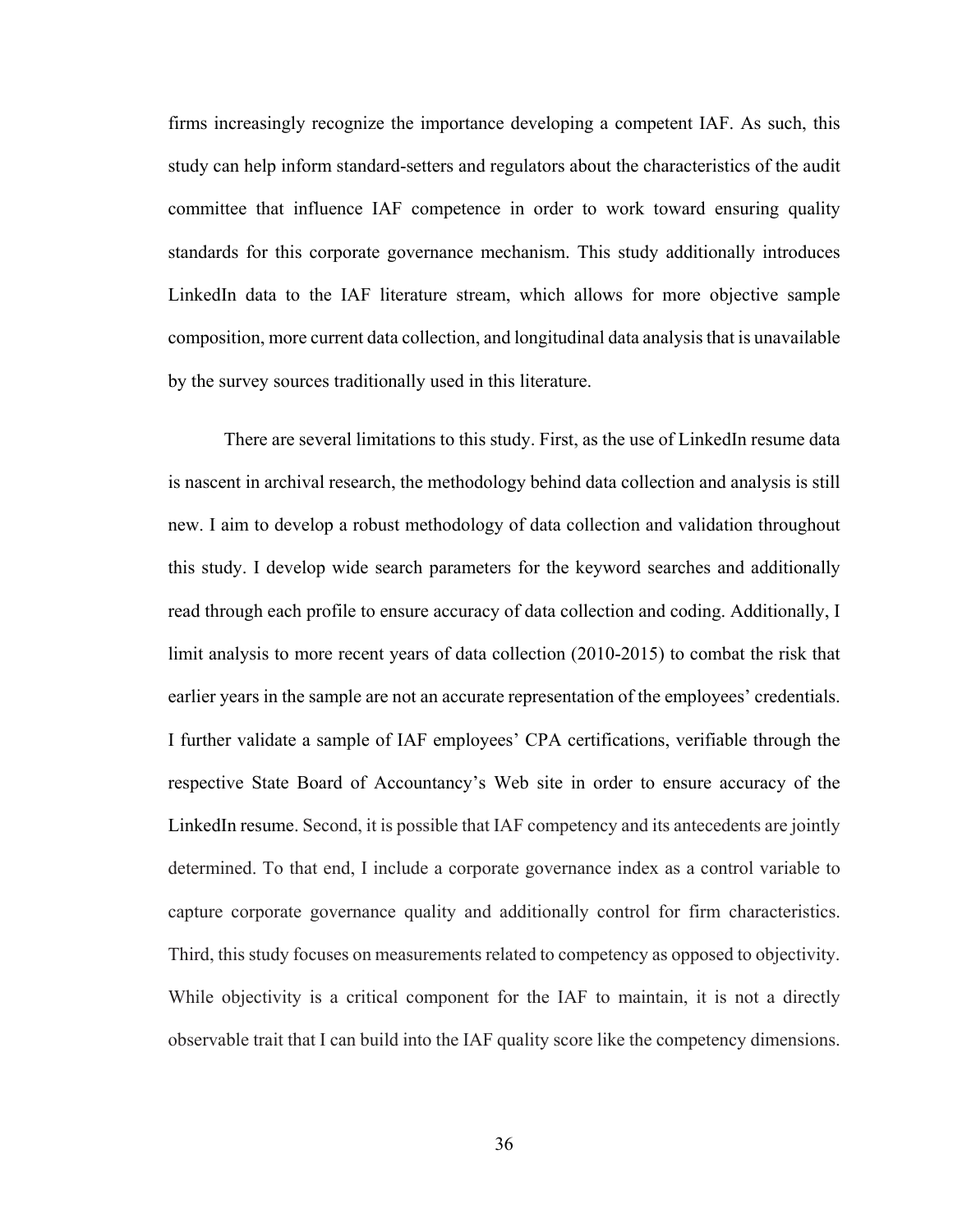Future research can utilize this IAF competency measure in order to reevaluate expost firm outcomes that have been previously examined in the literature with more limited measures (e.g. earnings management; material weakness disclosures). Additionally, this measure can be used to evaluate other audit and firm outcomes, such as how audit delays and going concern opinions are associated with IAF competency in order to gain a greater understanding of the relationship between the IAF and the external auditors. Similarly, future studies can assess the demand for IAF competency. Based on firm-specific risk profiles (e.g. firm complexity), future research can investigate the moderating effect of IAF competency on these firm characteristics.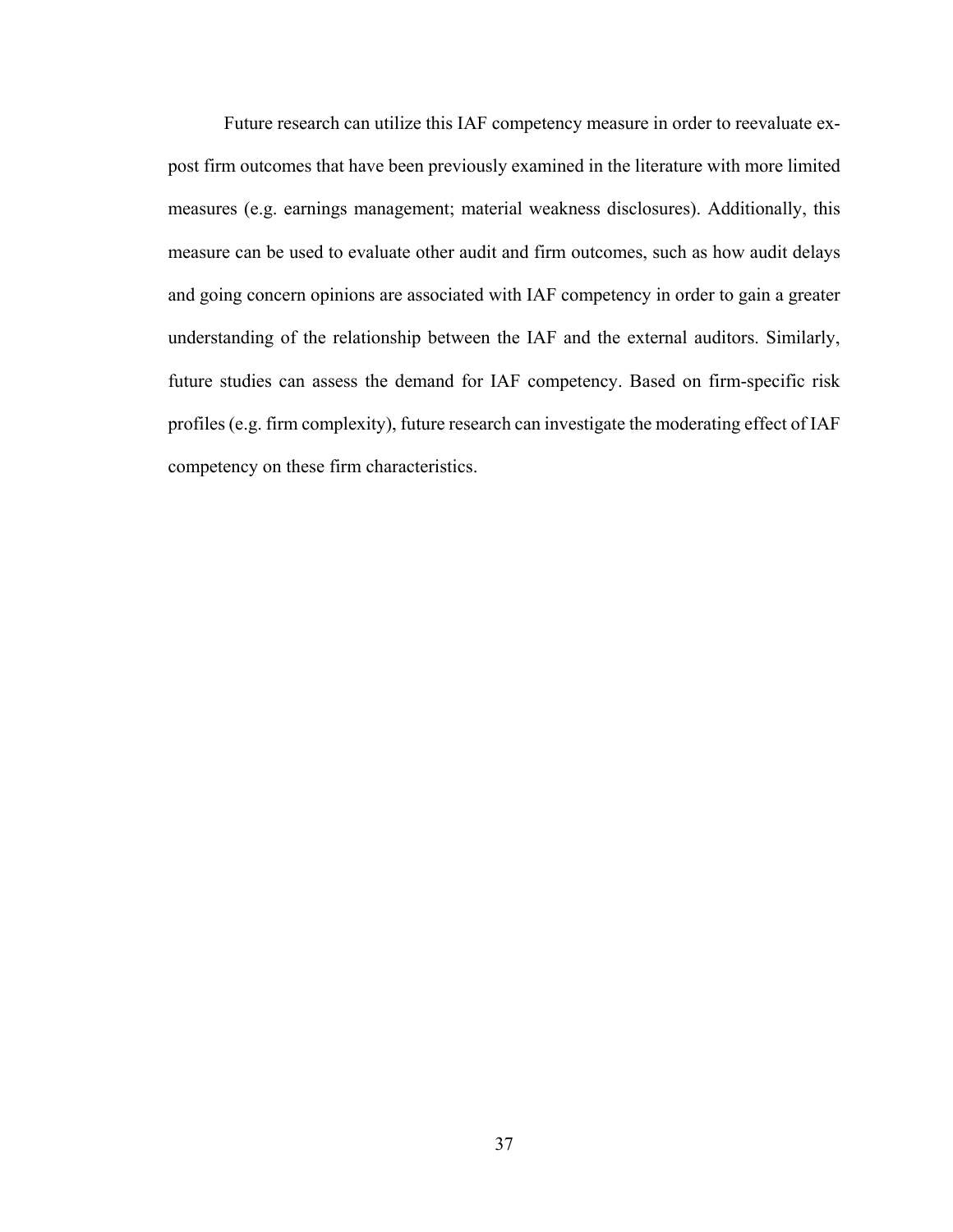# **TABLE 1.1 – Variable Definitions**

| <b>IAF Competency variables</b> |                                                                         |
|---------------------------------|-------------------------------------------------------------------------|
| <b>IAF EXP TENURE</b>           | Mean tenure of IAF employee at sample firm in years;                    |
| IAF EXP BIG4                    | Count of IAF employees who have previous working experience at          |
|                                 | a Big 4 accounting firm;                                                |
| <b>IAF EXP MIDTIER</b>          | Count of IAF employees who have previous working experience at          |
|                                 | a Midtier accounting firm                                               |
| <b>IAF EXP</b>                  | IAF EXP TENURE, IAF EXP BIG4, and IAF EXP MIDTIER are                   |
|                                 | first dichotomized at the median by fiscal year, equal to one if the    |
|                                 | value is greater than or equal to the median; zero otherwise. Those     |
|                                 | indicator values are totaled, and then dichotomized again at the        |
|                                 | median, equal to one if the total IAF experience component is           |
|                                 | greater than the median;                                                |
| IAF CERT CPA                    | Count of IAF employees who have their CPA certification;                |
| IAF CERT CIA                    | Count of IAF employees who have their CIA certification;                |
| <b>IAF CERT CFE</b>             | Count of IAF employees who have their CFE certification;                |
| IAF CERT CISA                   | Count of IAF employees who have their CISA certification;               |
| IAF CERT                        | IAF CERT CPA, IAF CERT_CIA, IAF_CERT_CFE, and                           |
|                                 | IAF CERT CISA are first dichotomized at the median by fiscal            |
|                                 | year, equal to one if the value is greater than or equal to the median; |
|                                 | zero otherwise. Those indicator values are totaled, and then            |
|                                 | dichotomized again at the median, equal to one if the total IAF         |
|                                 | certification component is greater than the median;                     |
| IAF EDU UGACC                   | Count of IAF employees who have an undergraduate accounting             |
|                                 | degree;                                                                 |
| IAF EDU MSA                     | Count of IAF employees who have a graduate accounting degree;           |
| <i>IAF EDU</i>                  | IAF EDU UGACC and IAF EDU MSA are first dichotomized at                 |
|                                 | the median by fiscal year, equal to one if the value is greater than or |
|                                 | equal to the median; zero otherwise. Those indicator values are         |
|                                 | totaled, and then dichotomized again at the median, equal to one if     |
|                                 | the total IAF education component is greater than the median;           |
| <b>IAF SIZE TOTAL</b>           | Number of IAF employees;                                                |
| IAF SIZE SCALED                 | Number of IAF employees scaled by the natural log of total assets       |
|                                 | at the end of year;                                                     |
| <b>IAF SIZE</b>                 | IAF SIZE TOTAL is first dichotomized at the median by fiscal            |
|                                 | year, equal to one if the value is greater than or equal to the median; |
| IAF COMP                        | Sum of IAF EXP, IAF CERT, IAF EDU, and IAF SIZE by year,                |
|                                 | ranging from zero to four;                                              |
| IAF PCA                         | A factor score derived from a principal component factor analysis       |
|                                 | of standardized measures of IAF EXP, IAF CERT, IAF EDU, and             |
|                                 | IAF SIZE;                                                               |
| <b>Variables of Interest</b>    |                                                                         |
| <i>ACPERCENT</i>                | Number of audit committee members scaled by the total number of         |
|                                 | directors on the board;                                                 |
| <b>ACMEET</b>                   | Number of audit committee meetings held during the fiscal year;         |
| <i>ACEXPERT</i>                 | Percent of accounting experts on the audit committee;                   |
| <b>CFOEXPERT</b>                | Indicator variable equal to one if the CFO has a CPA certification      |
|                                 | and/or previous auditing experience;                                    |
| <b>Firm Control Variables</b>   |                                                                         |
| <b>BOARDINDEX</b>               | Total board size, the percentage of board independence, and the         |
|                                 | mean value of independent director tenure are first dichotomized at     |
|                                 | the median by fiscal year, equal to one if the value is greater than or |
|                                 | equal to the median; zero otherwise. Those indicator values are         |
|                                 | summed, ranging from zero to three;                                     |
| <b>LNASSETS</b>                 | Natural log of total assets at the end of year;                         |
|                                 |                                                                         |

**IAF Competency Variables**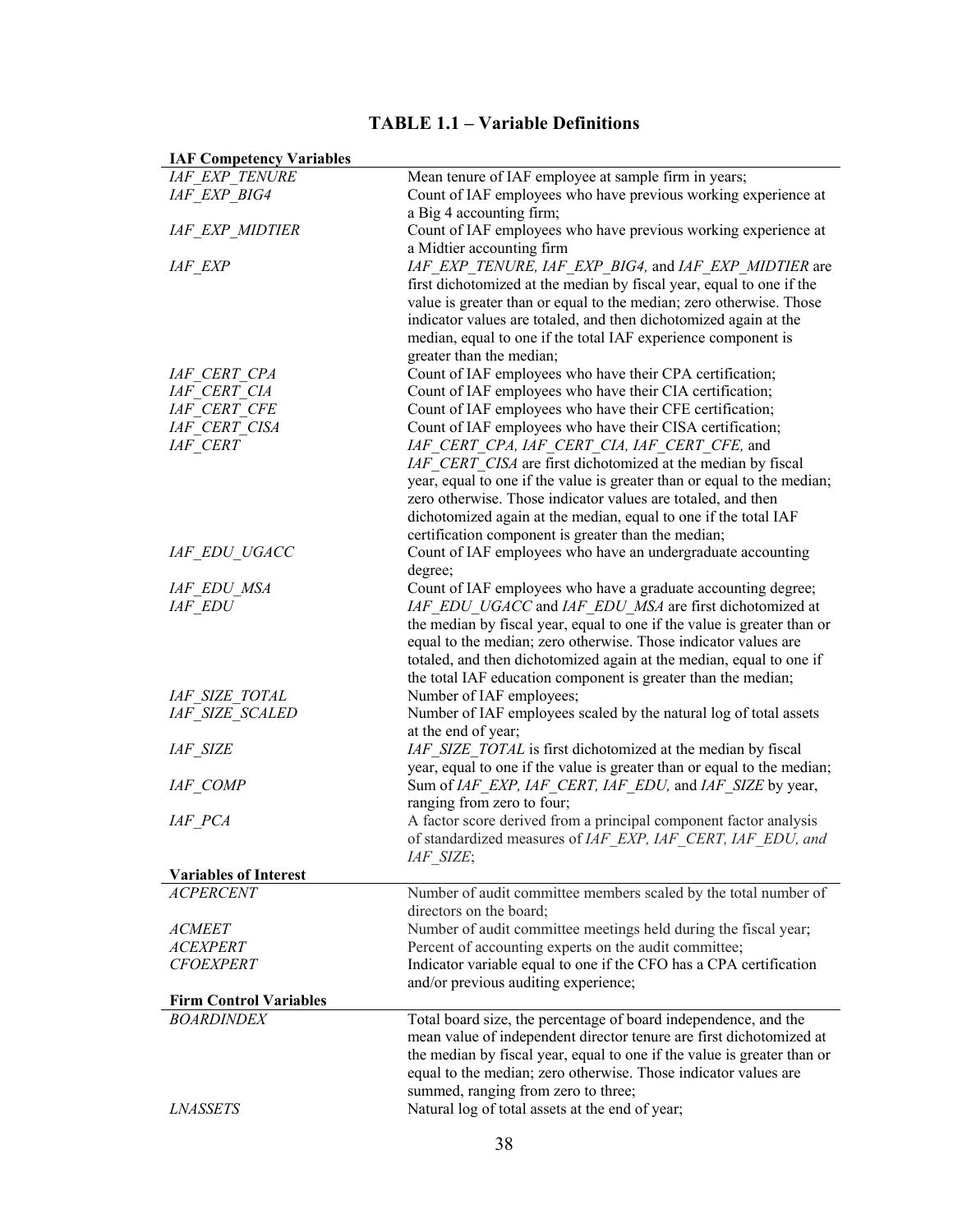| BM                       | Book value of common equity divided by market value of common                  |
|--------------------------|--------------------------------------------------------------------------------|
|                          | equity;                                                                        |
| <i>LEVERAGE</i>          | Long-term debt divided by total assets from end of year;                       |
| <i>INVREC</i>            | Inventory and accounts receivable divided by total assets from end<br>of year; |
| <i><b>LNSEGMENTS</b></i> | Natural log of the number of business and geographic segments;                 |
| <i>CFO</i>               | Standard deviation of cash flow from operations over 5 years;                  |
| <i>ROA</i>               | Net income divided by total assets;                                            |
| BIG4                     | Indicator variable equal to one if the firm engages a Big 4 auditing<br>firm;  |
| <b>FOREIGN</b>           | Indicator variable equal to one if the firm has foreign operations.            |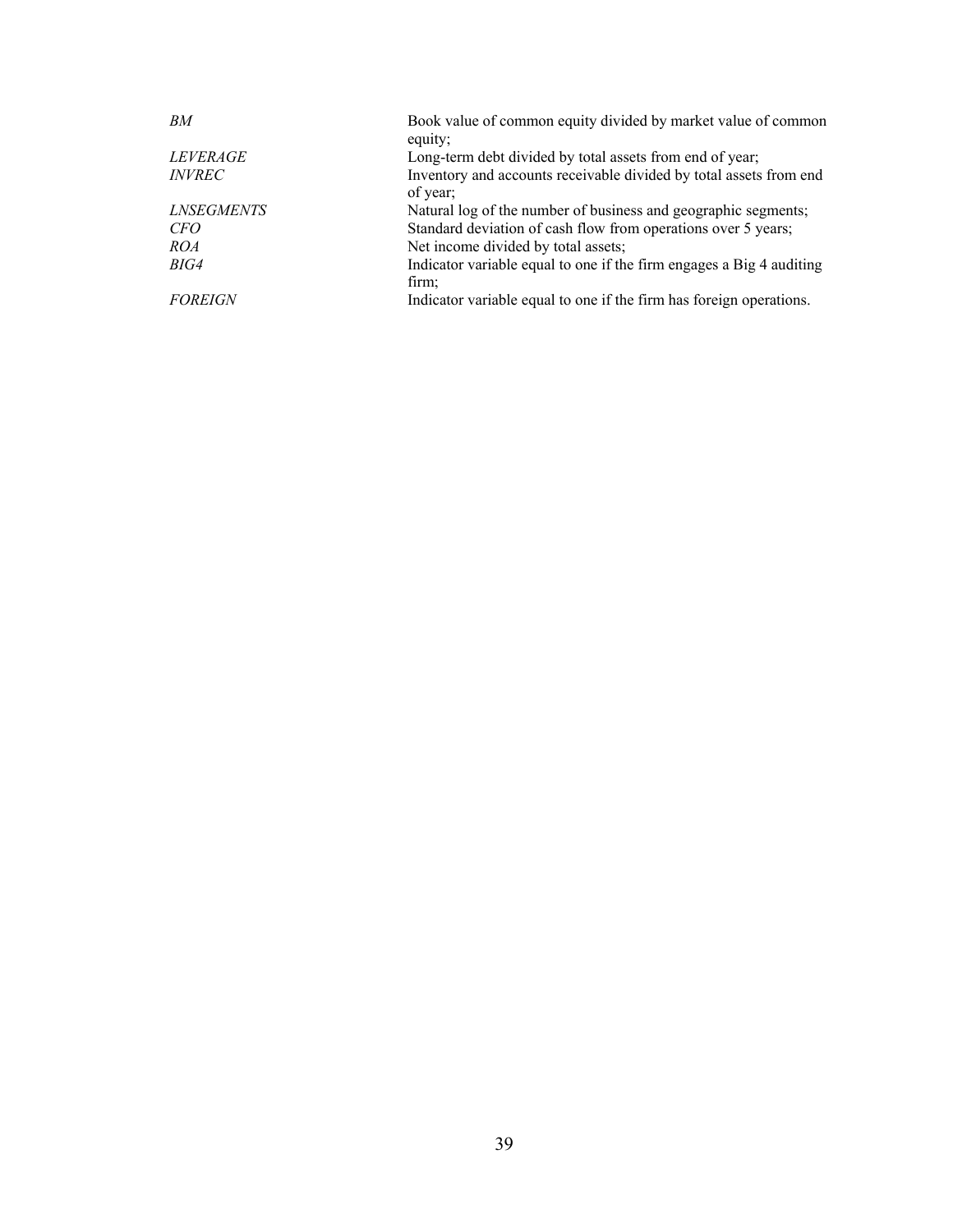# **TABLE 1.2 – Descriptive Statistics**

**Panel A: IAF Competency Variables**

|                        | Mean  | St. Dev. | Min.  | $25th$ Pct. | Median | 75 <sup>th</sup> Pct. | Max.   |
|------------------------|-------|----------|-------|-------------|--------|-----------------------|--------|
| <b>IAF SIZE TOTAL</b>  | 3.820 | 3.087    | 1.000 | 2.000       | 3.000  | 5.000                 | 23.000 |
| <b>IAF SIZE SCALED</b> | 0.532 | 0.394    | 0.112 | 0.250       | 0.418  | 0.715                 | 2.628  |
| <b>IAF EXP TENURE</b>  | 5.735 | 3.139    | 0.000 | 3.750       | 5.333  | 7.155                 | 32.000 |
| <i>LAF EXP BIG4</i>    | 0.315 | 0.335    | 0.000 | 0.000       | 0.250  | 0.500                 | 1.000  |
| <b>IAF EXP MIDTIER</b> | 0.047 | 0.160    | 0.000 | 0.000       | 0.000  | 0.000                 | 1.000  |
| <b>IAF EDU UGACC</b>   | 0.669 | 0.337    | 0.000 | 0.500       | 0.727  | 1.000                 | 1.000  |
| IAF EDU MSA            | 0.145 | 0.248    | 0.000 | 0.000       | 0.000  | 0.250                 | 1.000  |
| IAF CERT CPA           | 0.377 | 0.351    | 0.000 | 0.000       | 0.333  | 0.600                 | 1.000  |
| IAF CERT CIA           | 0.207 | 0.290    | 0.000 | 0.000       | 0.000  | 0.333                 | 1.000  |
| <b>IAF CERT CFE</b>    | 0.082 | 0.187    | 0.000 | 0.000       | 0.000  | 0.000                 | 1.000  |
| <i>IAF CERT CISA</i>   | 0.072 | 0.167    | 0.000 | 0.000       | 0.000  | 0.000                 | 1.000  |

 $N = 2,138$ . This panel provides descriptive statistics for the IAF competency characteristics. Variable definitions are provided in Table 1.1.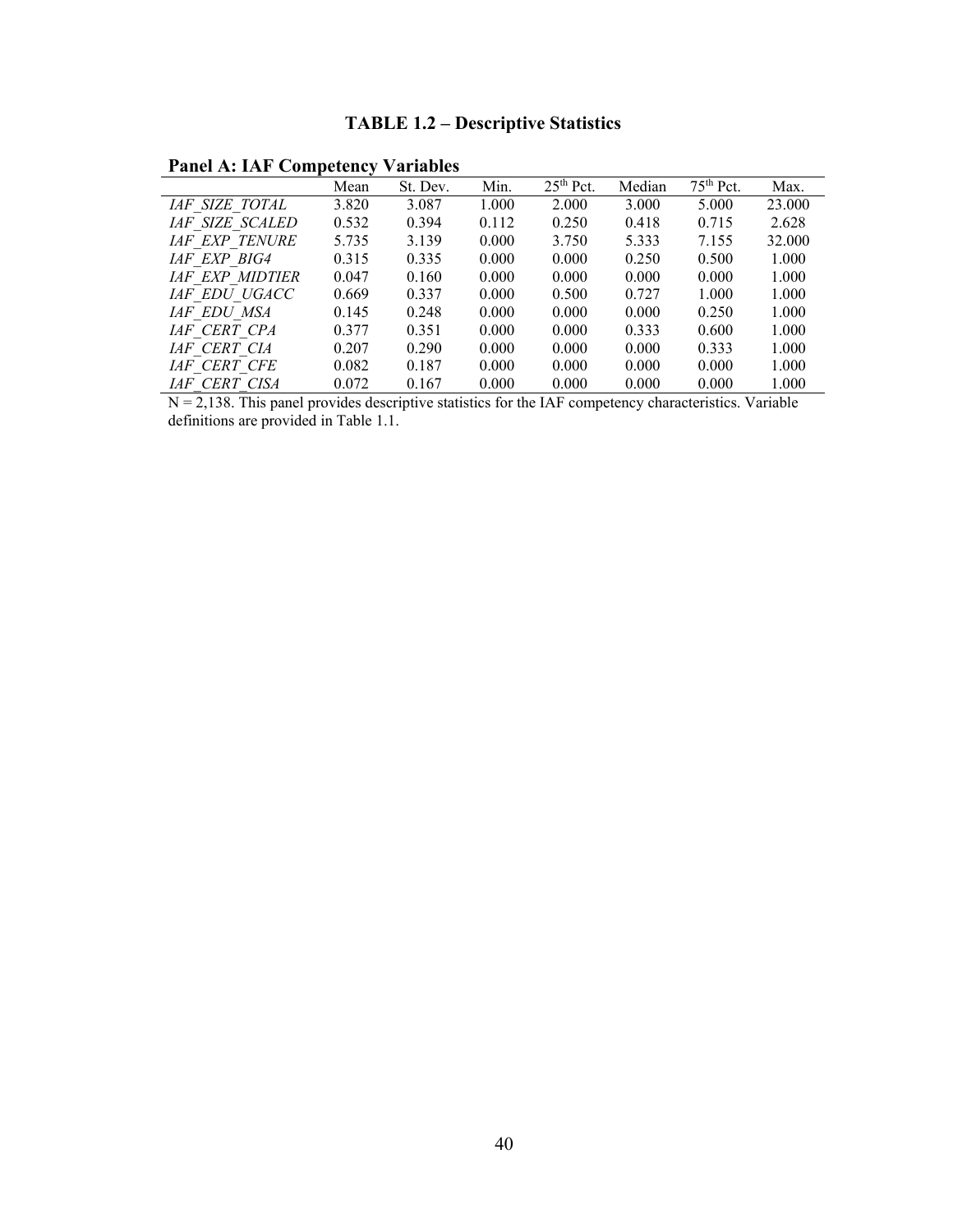## **TABLE 1.2 (CONTINUED) – Descriptive Statistics**

|                 | Consumer | Consumer | Manu.   | Energy   | Chemicals | <b>Business</b> | Telecomm.      | Utilities | Retail  | Health   | Other   | Total   |
|-----------------|----------|----------|---------|----------|-----------|-----------------|----------------|-----------|---------|----------|---------|---------|
|                 | Non-     | Durables |         |          |           | Equip.          |                |           |         |          |         |         |
|                 | Durables |          |         |          |           |                 |                |           |         |          |         |         |
| <b>IAF SIZE</b> | 3.269    | 3.207    | 4.184   | 3.616    | 4.889     | 3.147           | 2.763          | 5.907     | 4.367   | 2.865    | 4.085   | 3.819   |
| <b>TOTAL</b>    | (2.398)  | (2.046)  | (3.139) | (2.604)  | (3.418)   | (2.473)         | (1.618)        | (4.482)   | (3.516) | (2.029)  | (3.542) | (3.087) |
| <i>IAF SIZE</i> | 0.460    | 0.467    | 0.574   | 0.460    | 0.690     | 0.457           | 0.340          | 0.704     | 0.598   | 0.424    | 0.579   | 0.532   |
| <b>SCALED</b>   | (0.302)  | (0.291)  | (0.404) | (0.307)  | (0.482)   | (0.324)         | (0.212)        | (0.500)   | (0.449) | (0.280)  | (0.084) | (0.394) |
| <i>IAF EXP</i>  | 6.478    | 5.614    | 5.675   | 5.939    | 6.270     | 5.495           | 6.263          | 6.215     | 5.812   | 5.737    | 5.488   | 5.734   |
| <b>TENURE</b>   | (4.559)  | (2.403)  | (3.049) | (2.855)  | (2.814)   | (2.974)         | (2.892)        | (3.442)   | (3.741) | (2.997)  | (2.519) | (3.138) |
| <i>IAF EXP</i>  | 0.243    | 0.501    | 0.312   | 0.335    | 0.316     | 0.369           | 0.224          | 0.205     | 0.309   | 0.370    | 0.237   | 0.315   |
| BIG4            | (0.254)  | (0.375)  | (0.318) | (0.386)  | (0.335)   | (0.364)         | (0.223)        | (0.247)   | (0.330) | (0.379)  | (0.287) | (0.336) |
| IAF EXP         | 0.00675  | 0.0386   | 0.0686  | 0.0903   | 0.0217    | 0.0413          | 0.0219         | 0.0956    | 0.0479  | 0.0164   | 0.0467  | 0.0473  |
| <i>MIDTIER</i>  | (0.0319) | (0.142)  | (0.193) | (0.238)  | (0.0713)  | (0.140)         | (0.0963)       | (0.178)   | (0.178) | (0.0689) | (0.158) | (0.160) |
| <i>IAF EDU</i>  | 0.730    | 0.733    | 0.685   | 0.744    | 0.706     | 0.651           | 0.762          | 0.689     | 0.641   | 0.614    | 0.648   | 0.669   |
| <b>UGACC</b>    | (0.310)  | (0.324)  | (0.320) | (0.276)  | (0.258)   | (0.368)         | (0.363)        | (0.291)   | (0.333) | (0.384)  | (0.334) | (0.337) |
| <i>IAF EDU</i>  | 0.0731   | 0.0977   | 0.190   | 0.169    | 0.127     | 0.121           | 0.158          | 0.183     | 0.153   | 0.117    | 0.152   | 0.145   |
| MSA             | (0.139)  | (0.201)  | (0.291) | (0.226)  | (0.232)   | (0.241)         | (0.176)        | (0.211)   | (0.273) | (0.241)  | (0.229) | (0.248) |
| <i>IAF CERT</i> | 0.242    | 0.384    | 0.404   | 0.464    | 0.446     | 0.305           | 0.365          | 0.591     | 0.368   | 0.367    | 0.405   | 0.377   |
| CPA             | (0.329)  | (0.361)  | (0.342) | (0.348)  | (0.373)   | (0.357)         | (0.283)        | (0.324)   | (0.345) | (0.355)  | (0.347) | (0.351) |
| <i>IAF CERT</i> | 0.173    | 0.338    | 0.170   | 0.235    | 0.223     | 0.172           | 0.166          | 0.303     | 0.221   | 0.224    | 0.216   | 0.207   |
| CIA             | (0.264)  | (0.323)  | (0.247) | (0.272)  | (0.273)   | (0.281)         | (0.276)        | (0.367)   | (0.315) | (0.309)  | (0.289) | (0.290) |
| IAF CERT        | 0.0638   | 0.107    | 0.0655  | 0.0527   | 0.0480    | 0.100           | 0.0658         | 0.226     | 0.0609  | 0.0420   | 0.112   | 0.0815  |
| CFE             | (0.127)  | (0.204)  | (0.154) | (0.157)  | (0.130)   | (0.234)         | (0.148)        | (0.288)   | (0.154) | (0.111)  | (0.220) | (0.187) |
| <i>IAF CERT</i> | 0.0312   | 0.108    | 0.0618  | 0.0363   | 0.0493    | 0.0943          | $\overline{0}$ | 0.0792    | 0.0708  | 0.0979   | 0.0730  | 0.0723  |
| <b>CISA</b>     | (0.0915) | (0.188)  | (0.146) | (0.0906) | (0.104)   | (0.201)         | (0)            | (0.123)   | (0.161) | (0.212)  | (0.175) | (0.167) |
| $\mathbf N$     | 108      | 92       | 396     | 112      | 63        | 374             | 38             | 54        | 349     | 185      | 363     | 2,134   |

#### **Panel B: IAF Competency Variables by Industry**

N = 2,134. This panel provides descriptive statistics for the IAF competency characteristics by Fama French 12 industry (standard deviation in parentheses). In the sample, I eliminate financial firms based on SIC code 6000-6999. Fama French 12 classification identified 4 firm-year observations (SIC codes 7000-7999) that as financial-related firms. I eliminate them in this presentation.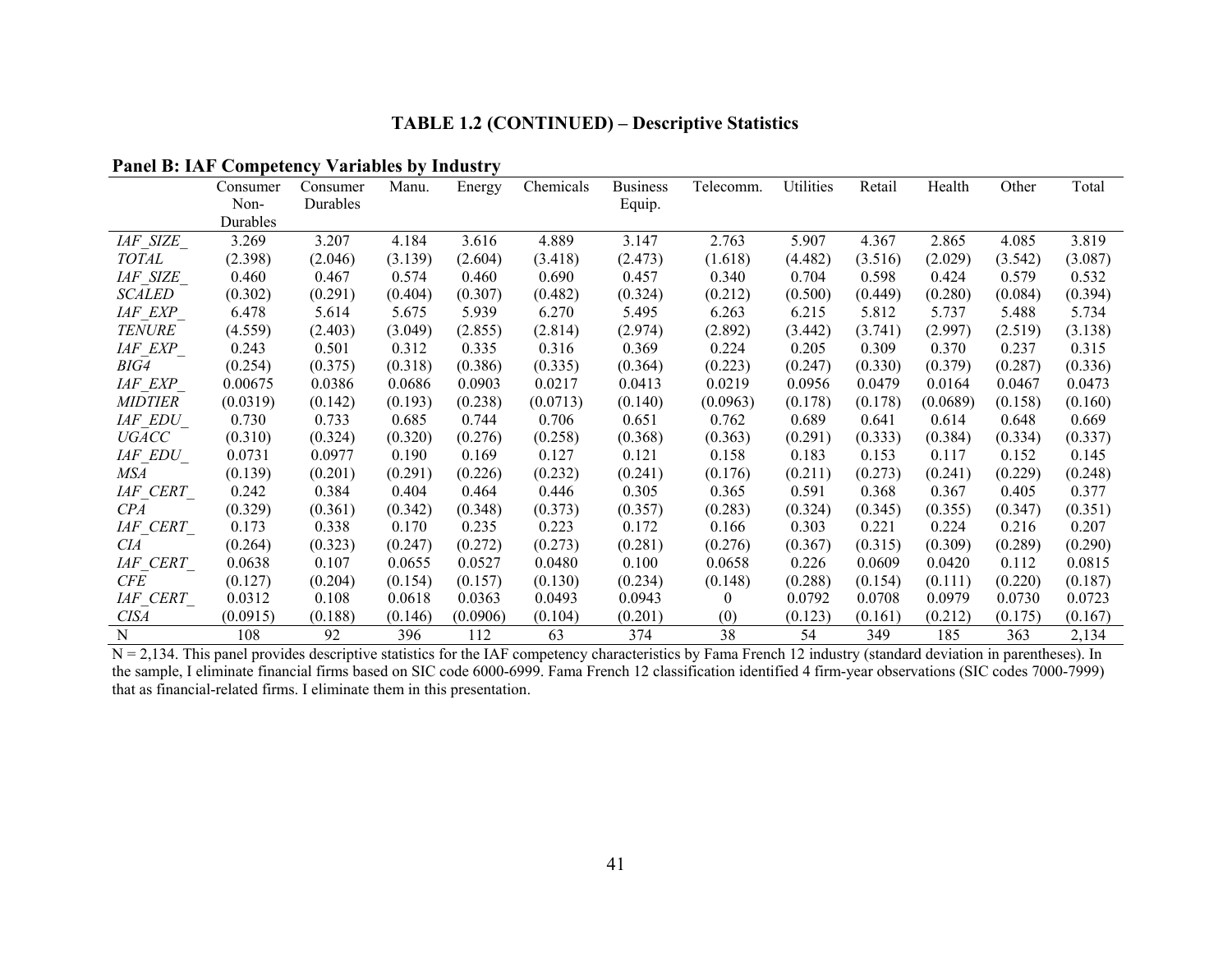| T and C. Moud Descriptives |       |          |          |             |        |                       |        |
|----------------------------|-------|----------|----------|-------------|--------|-----------------------|--------|
|                            | Mean  | St. Dev. | Min.     | $25th$ Pct. | Median | 75 <sup>th</sup> Pct. | Max.   |
| IAF COMP                   | 2.552 | 1.311    | 0.000    | 1.000       | 3.000  | 4.000                 | 4.000  |
| <b>ACPERCENT</b>           | 0.450 | 0.111    | 0.250    | 0.375       | 0.429  | 0.500                 | 0.800  |
| <b>ACMEET</b>              | 7.549 | 2.570    | 4.000    | 5.000       | 8.000  | 9.000                 | 16.000 |
| <b>ACEXPERT</b>            | 0.491 | 0.213    | 0.167    | 0.333       | 0.500  | 0.667                 | 1.000  |
| <b>CFOEXPERT</b>           | 0.485 | 0.500    | 0.000    | 0.000       | 0.000  | 1.000                 | 1.000  |
| <b>BOARDINDEX</b>          | 1.261 | 0.847    | 0.000    | 1.000       | 1.000  | 2.000                 | 3.000  |
| <i><b>LNASSETS</b></i>     | 6.983 | 0.949    | 4.660    | 6.349       | 6.972  | 7.651                 | 9.038  |
| BМ                         | 0.542 | 0.365    | $-0.746$ | 0.324       | 0.489  | 0.715                 | 1.909  |
| <i>LEV</i>                 | 0.193 | 0.170    | 0.000    | 0.017       | 0.176  | 0.310                 | 0.687  |
| <i><b>INVREC</b></i>       | 0.277 | 0.170    | 0.000    | 0.153       | 0.257  | 0.379                 | 0.738  |
| <i><b>LNSEGMENTS</b></i>   | 1.569 | 0.704    | 0.000    | 1.386       | 1.609  | 2.079                 | 2.996  |
| <i>CFO</i>                 | 0.047 | 0.032    | 0.008    | 0.025       | 0.039  | 0.059                 | 0.175  |
| <i>ROA</i>                 | 0.043 | 0.087    | $-0.412$ | 0.020       | 0.050  | 0.082                 | 0.245  |
| BIG4                       | 0.861 | 0.346    | 0.000    | 1.000       | 1.000  | 1.000                 | 1.000  |
| <b>FOREIGN</b>             | 0.421 | 0.494    | 0.000    | 0.000       | 0.000  | 1.000                 | 1.000  |

# **TABLE 1.2 (CONTINUED) – Descriptive Statistics**

 **Panel C: Model Descriptives**

 $N = 2,138$ . This panel provides descriptive statistics for Equation (1). Variable definitions are provided in Table 1.1.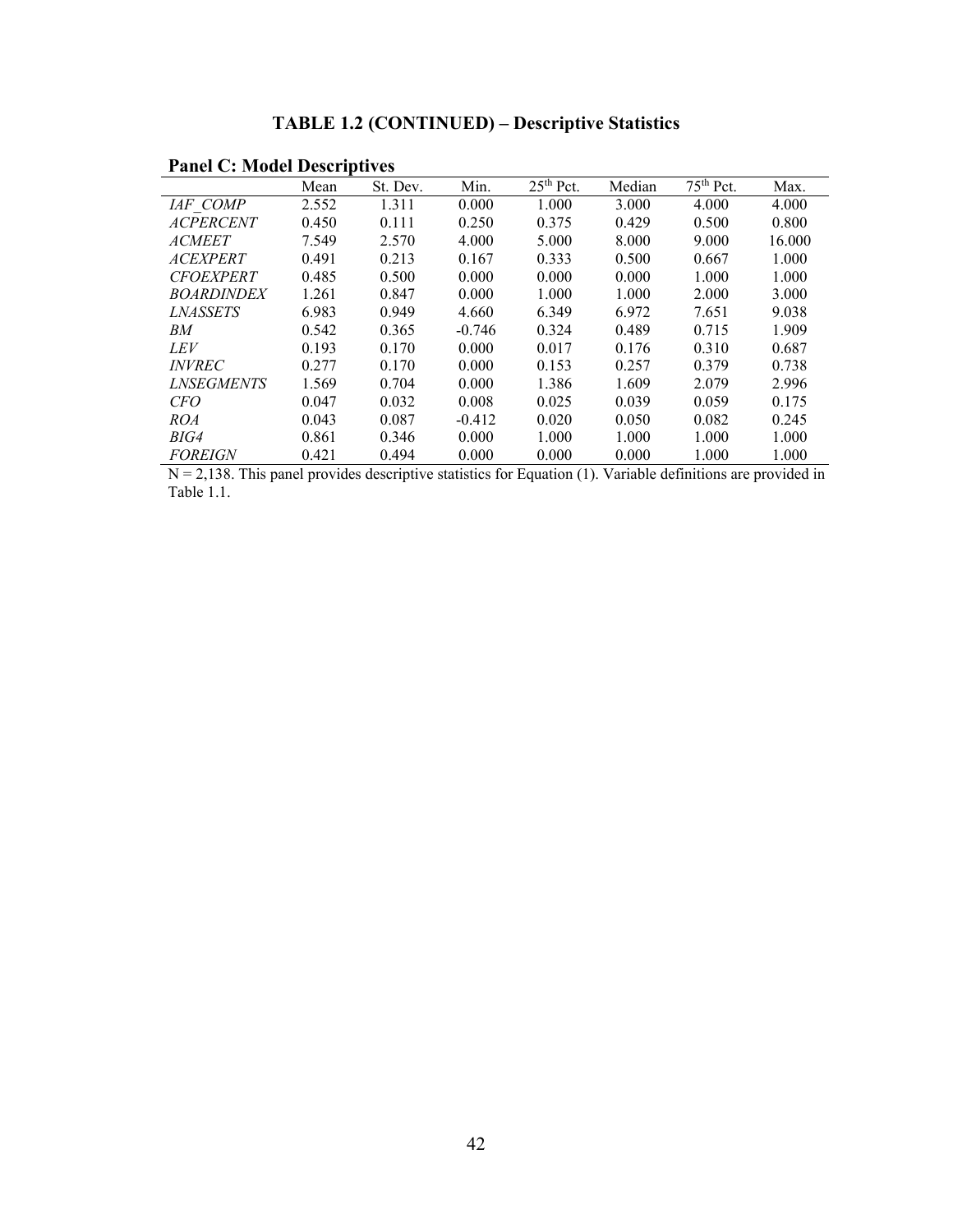# **TABLE 1.2 (CONTINUED) – Descriptive Statistics**

#### **Panel D: Pearson Correlation**

|                   | (1)                   | (2)          | (3)                   | (4)          | (5)        | (6)                   | (7)          | (8)        | (9)        | (10)         | (11)      | (12)       | (13)         | (14)         | (15) |
|-------------------|-----------------------|--------------|-----------------------|--------------|------------|-----------------------|--------------|------------|------------|--------------|-----------|------------|--------------|--------------|------|
| $(1)$ IAF COMP    |                       |              |                       |              |            |                       |              |            |            |              |           |            |              |              |      |
| (2)               | $-0.08***$            | $\mathbf{1}$ |                       |              |            |                       |              |            |            |              |           |            |              |              |      |
| <b>ACPERCENT</b>  |                       |              |                       |              |            |                       |              |            |            |              |           |            |              |              |      |
| (3)               | $0.08^{\ast\ast\ast}$ | $-0.09***$   | $\mathbf{1}$          |              |            |                       |              |            |            |              |           |            |              |              |      |
| <b>ACMEET</b>     |                       |              |                       |              |            |                       |              |            |            |              |           |            |              |              |      |
| (4)               | $0.08***$             | $-0.24***$   | $0.05***$             | $\mathbf{1}$ |            |                       |              |            |            |              |           |            |              |              |      |
| <b>ACEXPERT</b>   |                       |              |                       |              |            |                       |              |            |            |              |           |            |              |              |      |
| (5)               | $-0.03$               | $0.06***$    | $-0.03$               | $0.04*$      | 1          |                       |              |            |            |              |           |            |              |              |      |
| <b>CFOEXPERT</b>  |                       |              |                       |              |            |                       |              |            |            |              |           |            |              |              |      |
| (6)               | $0.19***$             | $-0.20***$   | 0.03                  | $0.04***$    | $-0.03$    | $\mathbf{1}$          |              |            |            |              |           |            |              |              |      |
| <b>BOARDINDEX</b> |                       |              |                       |              |            |                       |              |            |            |              |           |            |              |              |      |
| (7)               | $0.37***$             | $-0.15***$   | $0.10***$             | $0.02\,$     | $-0.04*$   | $0.26***$             | $\mathbf{1}$ |            |            |              |           |            |              |              |      |
| <b>LNASSETS</b>   |                       |              |                       |              |            |                       |              |            |            |              |           |            |              |              |      |
| (8)               | $-0.04*$              | $0.06***$    | $0.04*$               | $-0.08***$   | $-0.03$    | $-0.02$               | $0.04***$    | 1          |            |              |           |            |              |              |      |
| BM                |                       |              |                       |              |            |                       |              |            |            |              |           |            |              |              |      |
| (9)               | $0.19***$             | $-0.11***$   | $0.01\,$              | $0.07***$    | $-0.03$    | $0.08^{\ast\ast\ast}$ | $0.48***$    | $-0.08***$ | 1          |              |           |            |              |              |      |
| <b>LEV</b>        |                       |              |                       |              |            |                       |              |            |            |              |           |            |              |              |      |
| (10)              | 0.02                  | $0.09***$    | 0.01                  | 0.01         | $0.10***$  | 0.01                  | $-0.08***$   | $0.09***$  | $-0.12***$ | $\mathbf{1}$ |           |            |              |              |      |
| <b>INVREC</b>     |                       |              |                       |              |            |                       |              |            |            |              |           |            |              |              |      |
| (11)              | $0.07***$             | $-0.02$      | $0.07^{\ast\ast\ast}$ | $0.06***$    | $-0.01$    | $0.10***$             | $0.06***$    | $0.07***$  | 0.00       | $0.17***$    |           |            |              |              |      |
| <b>LNSEGMENTS</b> |                       |              |                       |              |            |                       |              |            |            |              |           |            |              |              |      |
| (12)              | $-0.05***$            | $0.09***$    | $-0.05***$            | $-0.00$      | $-0.03$    | $-0.15***$            | $-0.31***$   | 0.03       | $-0.17***$ | $0.11***$    | $-0.04*$  | 1          |              |              |      |
| CFO               |                       |              |                       |              |            |                       |              |            |            |              |           |            |              |              |      |
| (13)              | 0.02                  | 0.01         | $-0.05***$            | $-0.02$      | $0.04*$    | 0.03                  | $-0.03$      | $-0.28***$ | $-0.26***$ | 0.03         | $-0.02$   | $-0.05***$ | $\mathbf{1}$ |              |      |
| <b>ROA</b>        |                       |              |                       |              |            |                       |              |            |            |              |           |            |              |              |      |
| (14)              | $0.20***$             | $-0.08***$   | $0.14***$             | 0.03         | $-0.05***$ | $0.17***$             | $0.24***$    | $-0.02$    | $0.12***$  | $-0.04*$     | $0.04*$   | $-0.05***$ | $-0.01$      | $\mathbf{1}$ |      |
| BIG4              |                       |              |                       |              |            |                       |              |            |            |              |           |            |              |              |      |
| (15)              | 0.01                  | $0.05***$    | 0.03                  | $0.02\,$     | $0.06***$  | $-0.04*$              | $0.04*$      | 0.03       | $-0.07***$ | $0.16***$    | $0.37***$ | $-0.05***$ | $-0.02$      | $-0.02$      |      |
| <b>FOREIGN</b>    |                       |              |                       |              |            |                       |              |            |            |              |           |            |              |              |      |

*FOREIGN*<br>Variable definitions are in Table 1.1. \*, \*\*, and \*\*\* denote statistical significance at the 10%, 5%, and 1% levels.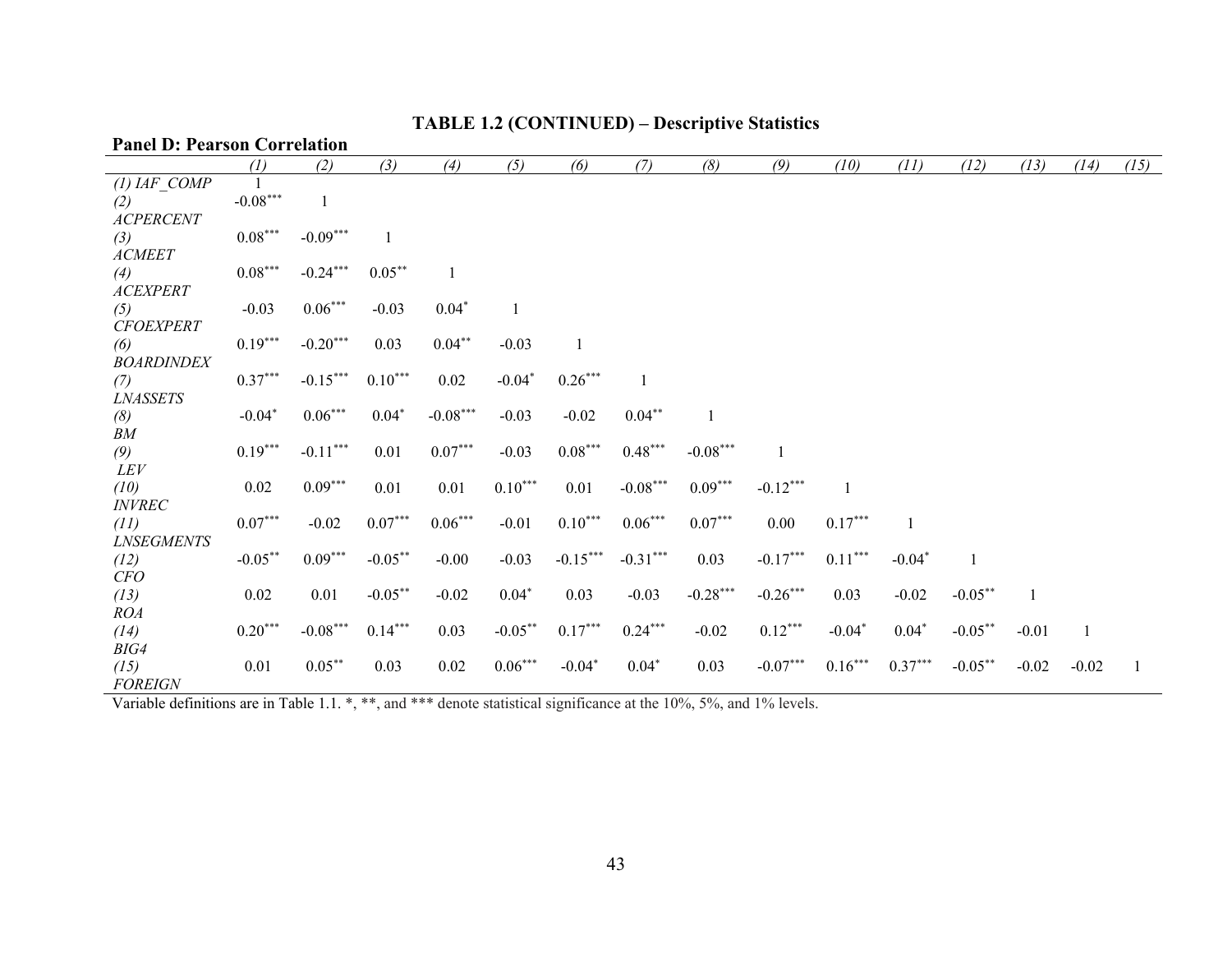|                                   | $t-$      | p-value         | 2010(N) | 2010   | 2015(N) | 2015   |
|-----------------------------------|-----------|-----------------|---------|--------|---------|--------|
|                                   | statistic |                 |         | (Mean) |         | (Mean) |
| <b>IAF Competency Score:</b>      |           |                 |         |        |         |        |
| IAF COMP                          | 1.699     | 0.090           | 326     | 2.589  | 369     | 2.420  |
| <b>IAF Competency Components:</b> |           |                 |         |        |         |        |
| <b>IAF EXP</b>                    | $-2.344$  | $0.019**$       | 326     | 2.040  | 369     | 2.163  |
| <b>IAF CERT</b>                   | 8.436     | $0.000***$      | 326     | 3.620  | 369     | 3.190  |
| <b>IAF EDU</b>                    | $-3.968$  | $0.000^{***}\,$ | 326     | 1.503  | 369     | 1.650  |
| <b>IAF SIZE SCALED</b>            | $-5.510$  | $0.000^{***}$   | 326     | 0.437  | 369     | 0.603  |
| <b>IAF Characteristics:</b>       |           |                 |         |        |         |        |
| <b>IAF EXP TENURE</b>             | $-5.571$  | $0.000***$      | 326     | 5.065  | 369     | 6.477  |
| IAF EXP BIG4                      | $-1.491$  | 0.136           | 326     | 0.300  | 369     | 0.339  |
| <b>IAF EXP MIDTIER</b>            | $-1.530$  | 0.126           | 326     | 0.032  | 369     | 0.049  |
| IAF EDU UGACC                     | $-1.415$  | 0.158           | 326     | 0.654  | 369     | 0.691  |
| IAF EDU MSA                       | $-1.966$  | $0.050**$       | 326     | 0.122  | 369     | 0.159  |
| IAF CERT CPA                      | 0.129     | 0.897           | 326     | 0.379  | 369     | 0.375  |
| IAF CERT CIA                      | $-0.036$  | 0.971           | 326     | 0.208  | 369     | 0.208  |
| IAF CERT CFE                      | $-1.081$  | 0.280           | 326     | 0.074  | 369     | 0.090  |
| IAF CERT CISA                     | 0.481     | 0.631           | 326     | 0.071  | 369     | 0.065  |
| <b>IAF Antecedents:</b>           |           |                 |         |        |         |        |
| <b>ACPERCENT</b>                  | $-1.479$  | 0.140           | 326     | 0.443  | 369     | 0.455  |
| <b>ACMEET</b>                     | 1.573     | 0.116           | 326     | 7.785  | 369     | 7.474  |
| <b>ACEXPERT</b>                   | $-0.274$  | 0.784           | 326     | 0.486  | 369     | 0.490  |
| <b>CFOEXPERT</b>                  | 1.672     | $0.095*$        | 326     | 0.497  | 369     | 0.434  |
| <b>BOARDINDEX</b>                 | 0.001     | 0.999           | 326     | 1.233  | 369     | 1.233  |
| <b>LNASSETS</b>                   | $-4.546$  | $0.000^{***}$   | 326     | 6.796  | 369     | 7.118  |
| BM                                | 0.598     | 0.550           | 326     | 0.566  | 369     | 0.549  |
| LEV                               | $-6.327$  | $0.000^{***}\,$ | 326     | 0.159  | 369     | 0.241  |
| <b>INVREC</b>                     | 0.773     | 0.440           | 326     | 0.280  | 369     | 0.270  |
| <b>LNSEGMENTS</b>                 | 0.348     | 0.728           | 326     | 1.598  | 369     | 1.580  |
| CFO                               | 4.968     | $0.000^{***}\,$ | 326     | 0.053  | 369     | 0.041  |
| <b>ROA</b>                        | 4.446     | $0.000^{***}$   | 326     | 0.052  | 369     | 0.019  |
| BIG4                              | 0.943     | 0.346           | 326     | 0.868  | 369     | 0.843  |
| <b>FOREIGN</b>                    | $-0.182$  | 0.856           | 326     | 0.429  | 369     | 0.436  |
| Observations                      | 695       |                 |         |        |         |        |

### **TABLE 1.3 – T-test of IAF Competency Score, Competency Measures, and Antecedents**

Variable definitions are in Appendix Table 1.1. \*, \*\*, and \*\*\* denote statistical significance at the 10%, 5%, and 1% levels.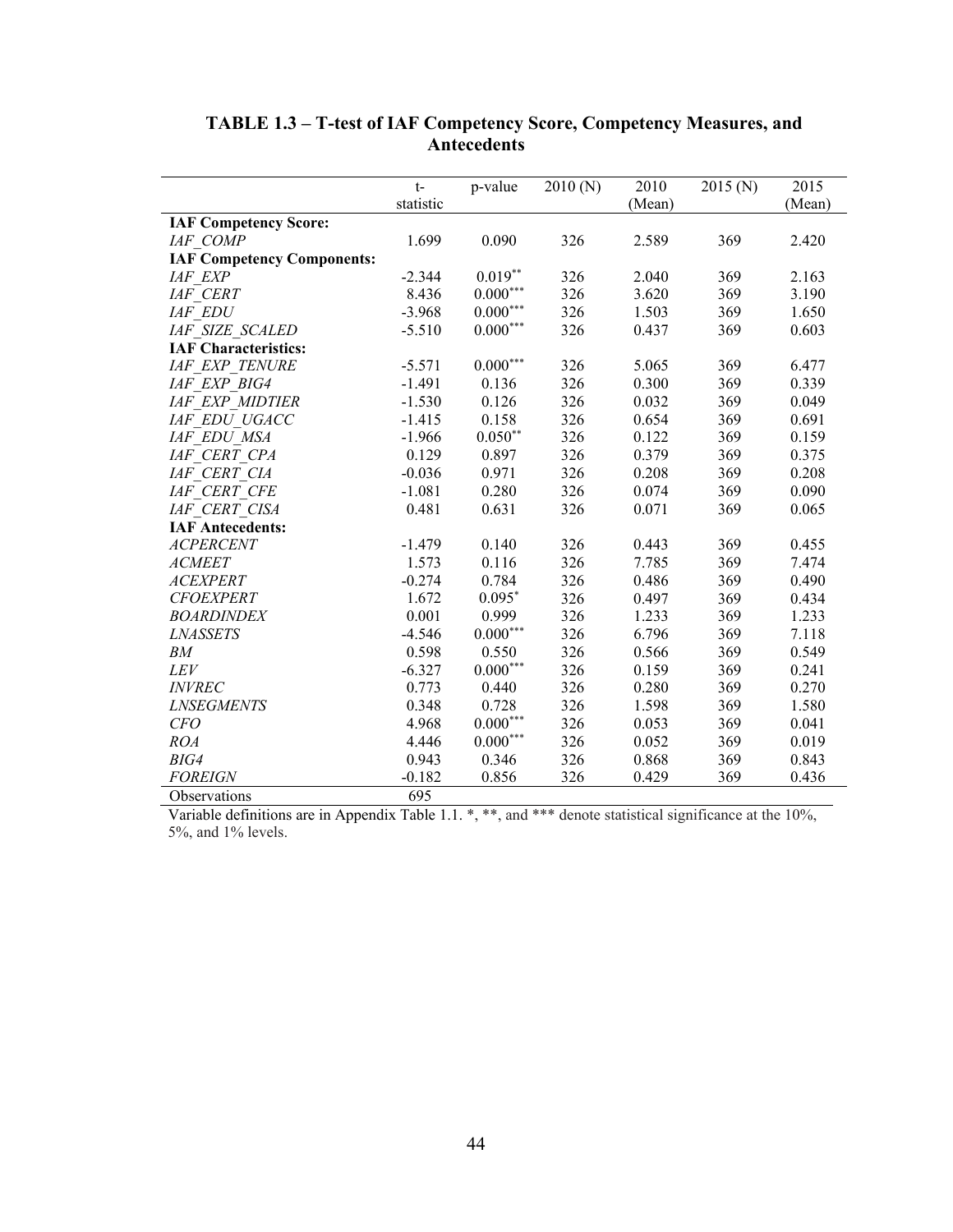|                    | (1)             | (2)            | (3)             | (4)            | (5)             |
|--------------------|-----------------|----------------|-----------------|----------------|-----------------|
|                    | <b>IAF COMP</b> | <b>IAF EXP</b> | <b>IAF CERT</b> | <b>IAF EDU</b> | <b>IAF SIZE</b> |
| <b>ACPERCENT</b>   | 0.246           | 0.124          | $-0.055$        | $0.363***$     | $-0.036$        |
|                    | (0.54)          | (0.53)         | $(-0.28)$       | (2.15)         | $(-0.04)$       |
| <b>ACMEET</b>      | 0.019           | 0.003          | $0.013*$        | $-0.003$       | $-0.023$        |
|                    | (1.13)          | (0.36)         | (1.52)          | $(-0.52)$      | $(-0.78)$       |
| <b>ACFINEXPERT</b> | $0.373**$       | $0.175*$       | $-0.002$        | $0.208***$     | $-0.592*$       |
|                    | (1.90)          | (1.47)         | $(-0.02)$       | (2.68)         | $(-1.60)$       |
| <b>CFOEXPERT</b>   | $-0.127*$       | $-0.048$       | $-0.103**$      | $-0.029$       | $-0.090$        |
|                    | $(-1.44)$       | $(-0.93)$      | $(-2.49)$       | $(-0.83)$      | $(-0.52)$       |
| <b>BOARDINDEX</b>  | $0.127***$      | $0.068**$      | 0.036           | $0.063***$     | $-0.058$        |
|                    | (2.50)          | (2.20)         | (1.50)          | (3.18)         | $(-0.63)$       |
| <b>LNASSETS</b>    | $0.505***$      | $0.202***$     | $0.115***$      | $0.137***$     | $-0.468***$     |
|                    | (8.25)          | (5.34)         | (3.73)          | (6.05)         | $(-4.12)$       |
| BM                 | $-0.259**$      | $-0.042$       | $-0.173***$     | $-0.102**$     | 0.135           |
|                    | $(-2.23)$       | $(-0.64)$      | $(-3.03)$       | $(-2.38)$      | (0.64)          |
| LEV                | 0.183           | $-0.123$       | 0.198           | 0.096          | $-0.123$        |
|                    | (0.58)          | $(-0.65)$      | (1.36)          | (0.82)         | $(-0.20)$       |
| <b>INVREC</b>      | 0.618           | $0.439**$      | $0.433**$       | 0.018          | $-0.561$        |
|                    | (1.56)          | (2.06)         | (2.28)          | (0.12)         | $(-0.80)$       |
| <b>LNSEGMENTS</b>  | 0.117           | 0.018          | 0.040           | 0.024          | $-0.318**$      |
|                    | (1.50)          | (0.39)         | (1.09)          | (0.86)         | $(-2.36)$       |
| CFO                | $2.804**$       | 0.588          | 0.408           | $0.952*$       | $-5.130**$      |
|                    | (2.01)          | (0.74)         | (0.59)          | (1.77)         | $(-2.00)$       |
| <b>ROA</b>         | 0.056           | $-0.031$       | $-0.134$        | 0.084          | $-0.805$        |
|                    | (0.13)          | $(-0.14)$      | $(-0.67)$       | (0.56)         | $(-1.05)$       |
| BIG4               | $0.326**$       | 0.102          | $0.163**$       | 0.045          | $-0.663***$     |
|                    | (2.20)          | (1.44)         | (2.21)          | (0.81)         | $(-2.73)$       |
| <b>FOREIGN</b>     | 0.068           | 0.093          | $-0.015$        | 0.014          | $-0.331*$       |
|                    | (0.68)          | (1.57)         | $(-0.29)$       | (0.35)         | $(-1.80)$       |
| Constant           | $-0.055$        | $1.304***$     | $3.275***$      | $0.678***$     | $3.344***$      |
|                    | $(-0.10)$       | (4.09)         | (12.98)         | (3.27)         | (3.21)          |
| Industry & Year    | Yes             | Yes            | Yes             | Yes            | Yes             |
| Effects?           |                 |                |                 |                |                 |
| Observations       | 2,138           | 2,138          | 2,138           | 2,138          | 2,112           |
| Adjusted $R^2$     | 0.216           | 0.113          | 0.222           | 0.150          | NA              |
| Pseudo $R^2$       | <b>NA</b>       | <b>NA</b>      | <b>NA</b>       | NA             | 0.096           |

**TABLE 1.4 – Antecedents of IAF Competency** 

This table reports results from regressions of AC, management, and firm characteristics on IAF competency. Column 1 presents Equation (1). The dependent variable is *IAF\_COMP*, which is a composite score of IAF competency based on the median scores across the four competency components (*IAF\_EXP*, *IAF\_CERT, IAF\_EDU,* and *IAF\_SIZE*) by year, and can range from zero to four. The dependent variables in Columns 2-5 represent each of those four competency components discretely regressed on the same set of AC, management, and firm characteristics. Columns 1-4 are OLS regressions and Column 5 is a logistic regression; thus, the difference from Columns 1-4 to Column 5 in degrees of freedom is due to perfect prediction of industry fixed effects. The variables of interest are *ACPERCENT, ACMEET, ACFINEXPERT,*  and *CFOEXPERT*. *ACPERCENT* is the number of audit committee members scaled by the total number of directors on the board, *ACMEET* is the number of audit committee meetings held during the fiscal year, and *ACEXPERT* is the percentage of financial experts on the audit committee. *CFOEXPERT* is equal to one for firms with CFOs who have their CPA certification and/or previous auditing experience, and zero otherwise. *BOARDINDEX* is a composite index measure of three board characteristics (i.e. size, independence, average independent board member tenure), and can range from zero to three. *LNASSETS* is the natural log of total assets, *BM* is the ratio of the book value of common equity to the market value of common equity, *LEV* is the ratio of total liabilities to assets, *INVREC* is the ratio of inventory and accounts receivable assets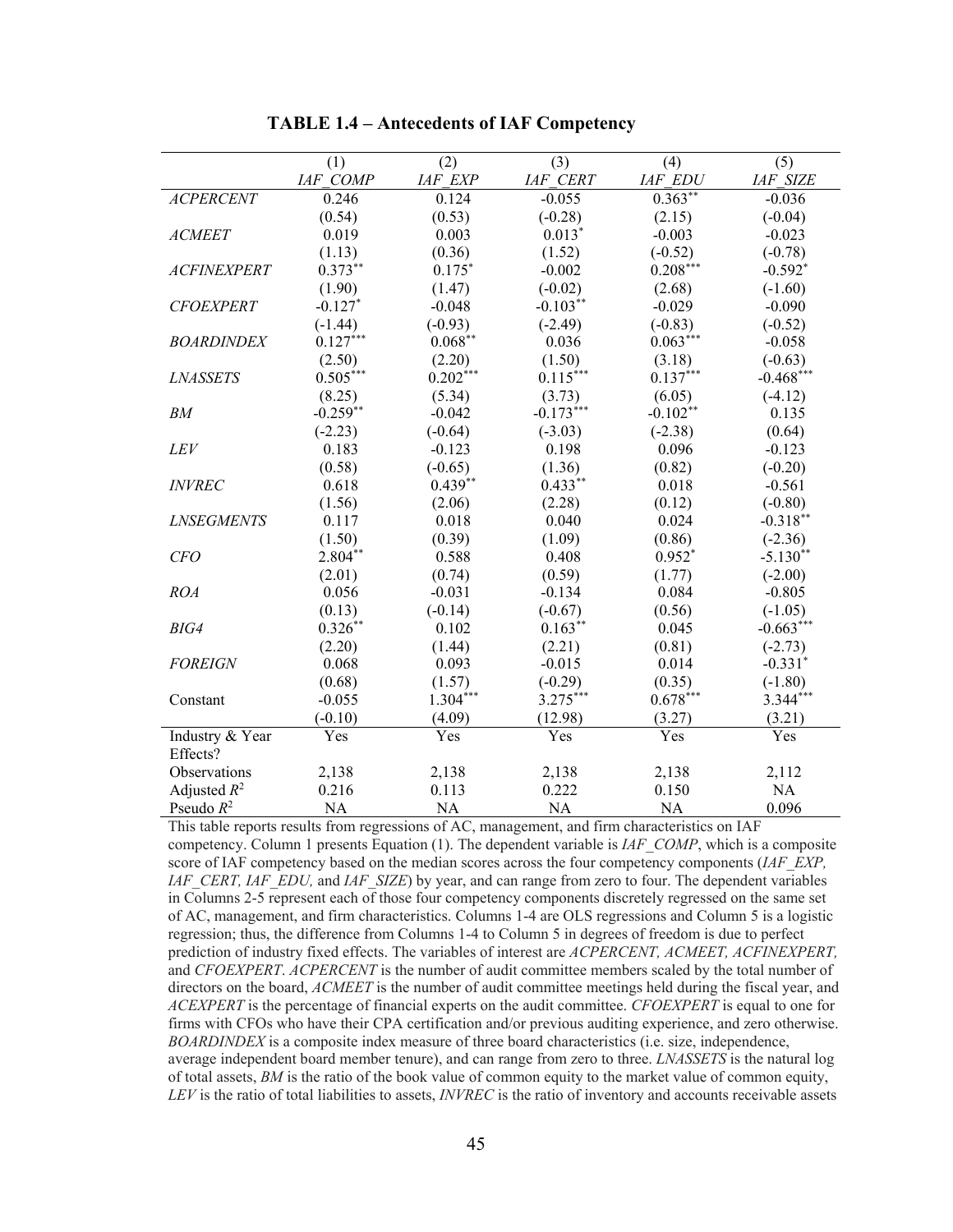to total assets, *LNSEGMENTS* is the natural log of operating and geographic segments, *CFO* is the standard deviation of operating cash flow over a five year period, and *ROA* is the ratio of net income to total assets. *Big4* and *FOREIGN* are indicator variables for a Big 4 external auditor and foreign operations. Regressions include year and two-digit SIC code industry fixed effects and cluster standard errors by firm. Numbers in parentheses are t-statistics. \*, \*\*, and \*\*\* denote statistical significance at the 10%, 5%, and 1% levels, respectively, using a one-tailed test where the coefficient sign is consistent with the predicted direction.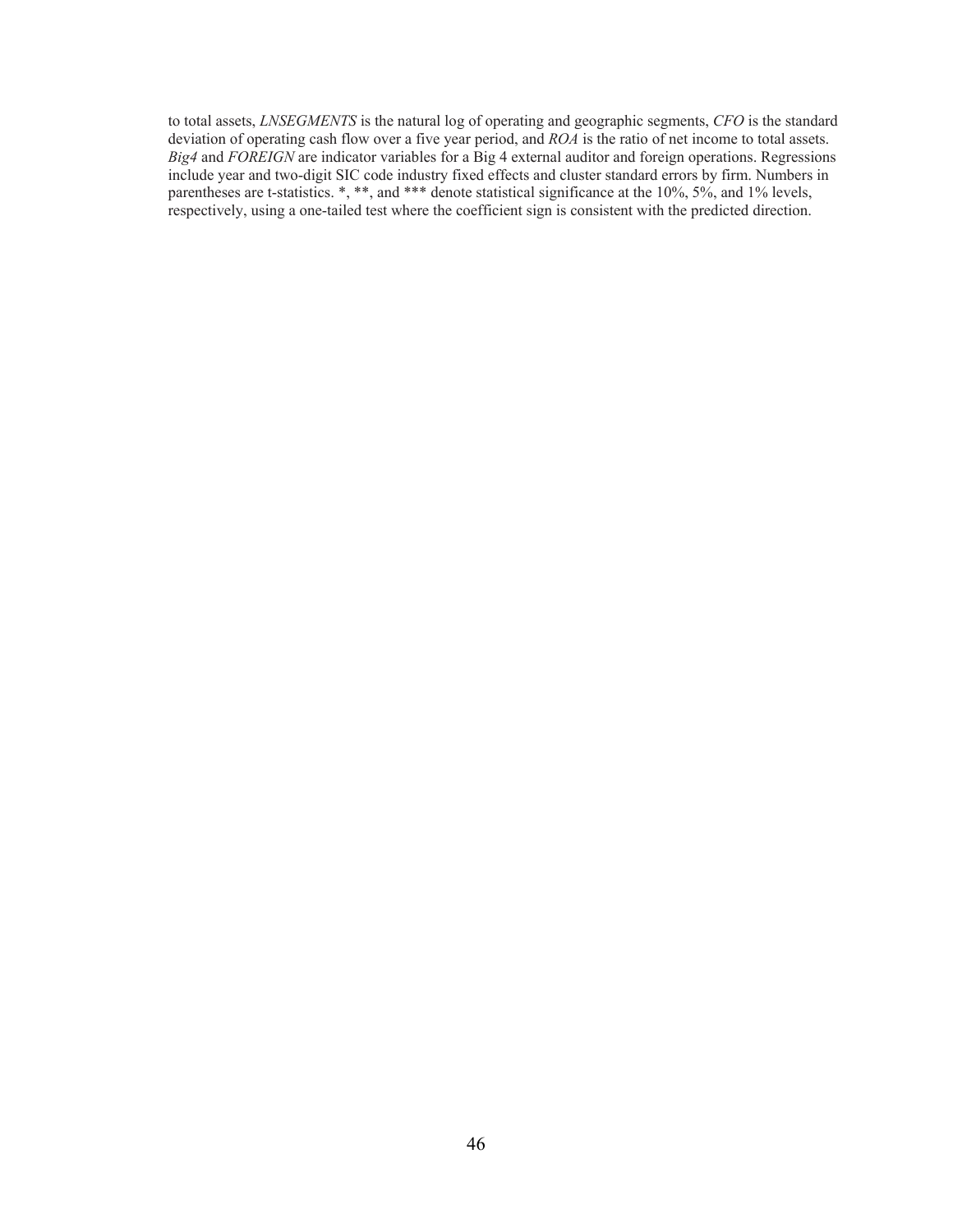|                          | (1)         |             |
|--------------------------|-------------|-------------|
|                          | IAF PCA     | t-statistic |
| <b>ACPERCENT</b>         | 0.310       | (0.70)      |
| <b>ACMEET</b>            | 0.016       | (0.96)      |
| <b>ACEXPERT</b>          | $0.331**$   | (1.74)      |
| <b>CFOEXPERT</b>         | $-0.145$ *  | $(-1.65)$   |
| <b>BOARDINDEX</b>        | $0.124***$  | (2.56)      |
| <i><b>LNASSETS</b></i>   | $0.430***$  | (7.17)      |
| BМ                       | $-0.317***$ | $(-2.80)$   |
| <i>LEVERAGE</i>          | 0.289       | (0.93)      |
| <i>INVREC</i>            | 0.536       | (1.41)      |
| <i><b>LNSEGMENTS</b></i> | 0.110       | (1.48)      |
| <i>CFO</i>               | $2.475*$    | (1.77)      |
| <i>ROA</i>               | 0.069       | (0.17)      |
| BIG4                     | $0.316**$   | (2.22)      |
| <b>FOREIGN</b>           | 0.065       | (0.62)      |
| Constant                 | $3.614***$  | (6.69)      |
| Industry & Year Effects? | <b>Yes</b>  |             |
| <b>Observations</b>      | 2,138       |             |
| Adjusted $R^2$           | 0.215       |             |

**TABLE 1.5 – Antecedents of IAF Competency using PCA** 

This table reports results from an OLS regression of IAF investment on firm characteristics. The dependent variable in Column 1 is *IAF\_PCA*, which is a factor score composed of the certification, education, and size component scores (*IAF\_CERT, IAF\_EDU,* and *IAF\_SIZE*). *ACPERCENT* is the number of audit committee members scaled by the total number of directors on the board, *ACMEET* is the number of audit committee meetings held during the fiscal year, and *ACEXPERT* is the percentage of accounting experts on the audit committee. *CFOEXPERT* is equal to one for firms with CFOs who have their CPA certification and/or previous auditing experience, and zero otherwise. *BOARDINDEX* is a composite index measure of three board characteristics (i.e. size, independence, average independent board member tenure), and can range from zero to three. *LNASSETS* is the natural log of total assets, *BM* is the ratio of the book value of common equity to the market value of common equity, *LEV* is the ratio of total liabilities to assets, *INVREC* is the ratio of inventory and accounts receivable assets to total assets, *LNSEGMENTS* is the natural log of operating and geographic segments, *CFO* is the standard deviation of operating cash flow over a five year period, and *ROA* is the ratio of net income to total assets. *Big4* and *FOREIGN* are indicator variables for a Big 4 external auditor and foreign operations. Regression includes year and two-digit SIC code industry fixed effects and cluster standard errors by firm. Numbers in parentheses are t-statistics. \*, \*\*, and \*\*\* denote statistical significance at the 10%, 5%, and 1% levels, respectively, using a two-tailed test.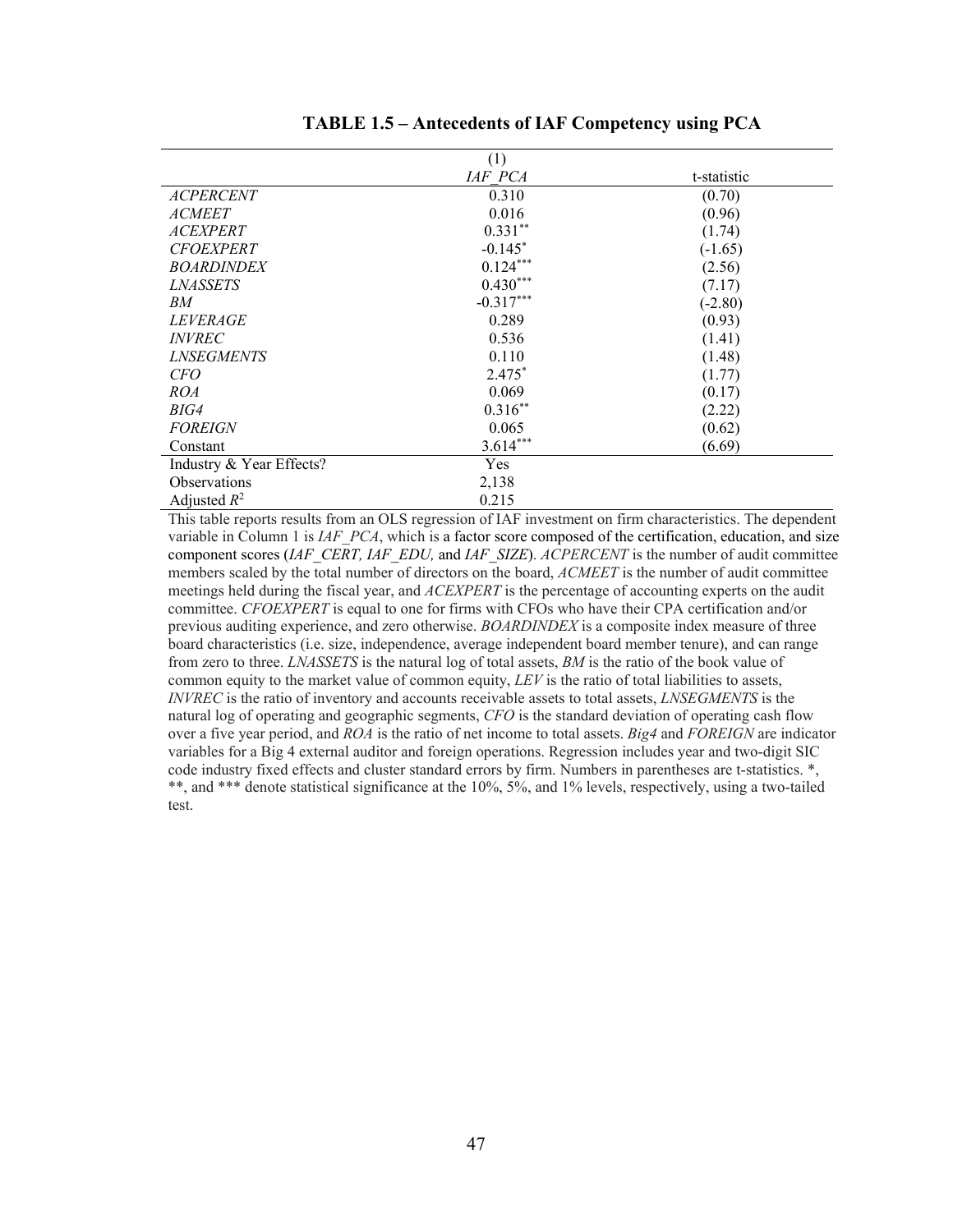|                          | t-statistic | p-value       | No IAF | No IAF | Has IAF | Has IAF |
|--------------------------|-------------|---------------|--------|--------|---------|---------|
|                          |             |               | (N)    | (Mean) | (N)     | (Mean)  |
| <b>ACPERCENT</b>         | 6.815       | $0.000^{***}$ | 809    | 0.483  | 2,138   | 0.450   |
| <b>ACMEET</b>            | $-6.904$    | $0.000***$    | 809    | 6.818  | 2,138   | 7.540   |
| <b>ACEXPERT</b>          | 0.450       | 0.653         | 809    | 0.494  | 2,138   | 0.490   |
| <b>CFOEXPERT</b>         | $-0.302$    | 0.763         | 809    | 0.471  | 2,138   | 0.476   |
| <b>BOARDINDEX</b>        | $-9.047$    | $0.000***$    | 809    | 1.283  | 2,138   | 1.575   |
| <b>LNASSETS</b>          | $-18.476$   | $0.000***$    | 809    | 6.234  | 2,138   | 6.973   |
| BМ                       | 6.275       | $0.000***$    | 809    | 3.217  | 2,138   | 2.561   |
| <i>LEVERAGE</i>          | $-6.856$    | $0.000***$    | 809    | 0.143  | 2,138   | 0.194   |
| <i><b>INVREC</b></i>     | $-3.821$    | $0.000***$    | 809    | 0.253  | 2,138   | 0.277   |
| <i><b>LNSEGMENTS</b></i> | $-5.841$    | $0.000***$    | 809    | 1.242  | 2,138   | 1.518   |
| <b>CFO</b>               | 5.058       | $0.000***$    | 809    | 0.055  | 2,138   | 0.047   |
| ROA                      | $-1.661$    | $0.097*$      | 809    | 0.033  | 2,138   | 0.041   |
| BIG4                     | $-5.895$    | $0.000***$    | 809    | 0.773  | 2,138   | 0.862   |
| <b>FOREIGN</b>           | $-4.154$    | $0.000***$    | 809    | 0.337  | 2,138   | 0.421   |
| Observations             | 2,947       |               |        |        |         |         |

**TABLE 1.6 – T-test of IAF versus No Identified IAF** 

This table reports results from a t-test of Equation (1) independent and control variables between firms with an identified IAF and firms with no identified IAF, based on the LinkedIn data collection. The original LinkedIn sample of 600 firms, consisting of 2,947 firm years, is split by *IAFINVEST*, which is equal to one for firms with an identified IAF size greater than zero, and zero otherwise. *ACPERCENT* is the number of audit committee members scaled by the total number of directors on the board, *ACMEET* is the number of audit committee meetings held during the fiscal year, and *ACEXPERT* is the percentage of accounting experts on the audit committee. *CFOEXPERT* is equal to one for firms with CFOs who have their CPA certification and/or previous auditing experience, and zero otherwise. *BOARDINDEX* is a composite index measure of three board characteristics (i.e. size, independence, average independent board member tenure), and can range from zero to three. *LNASSETS* is the natural log of total assets, *BM* is the ratio of the book value of common equity to the market value of common equity, *LEV* is the ratio of total liabilities to assets, *INVREC* is the ratio of inventory and accounts receivable assets to total assets, *LNSEGMENTS* is the natural log of operating and geographic segments, *CFO* is the standard deviation of operating cash flow over a five year period, and *ROA* is the ratio of net income to total assets. *Big4* and *FOREIGN* are indicator variables for a Big 4 external auditor and foreign operations. \*, \*\*, and \*\*\* denote statistical significance at the 10%, 5%, and 1% levels, respectively.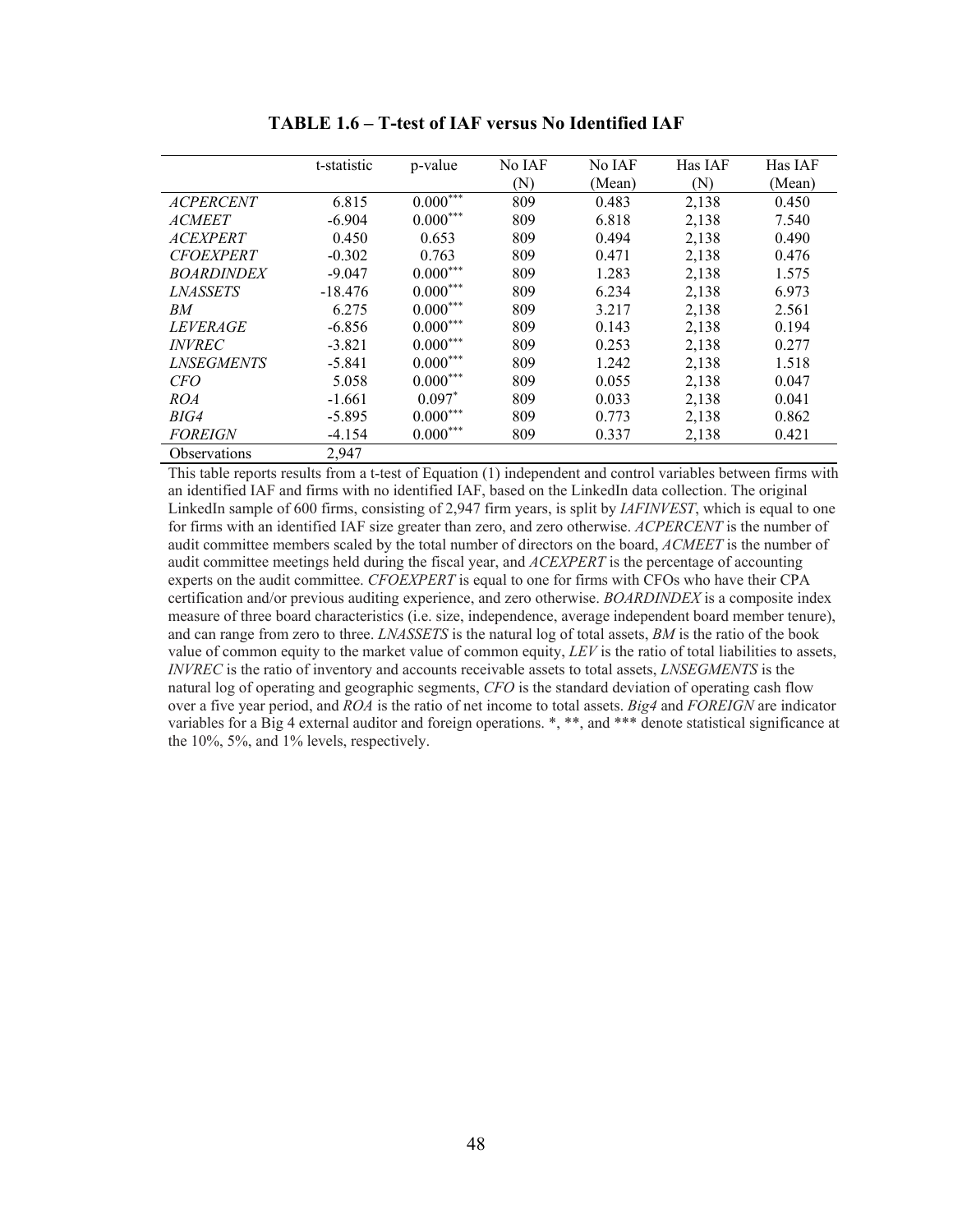|                          | (1)              |             |
|--------------------------|------------------|-------------|
|                          | <i>IAFINVEST</i> | t-statistic |
| <b>ACPERCENT</b>         | $-0.754$         | $(-0.88)$   |
| <i>ACMEET</i>            | $0.097**$        | (2.50)      |
| <i>ACEXPERT</i>          | $-0.559$         | $(-1.24)$   |
| <b>CFOEXPERT</b>         | $-0.139$         | $(-0.78)$   |
| <b>BOARDINDEX</b>        | $0.255***$       | (2.26)      |
| <i>LNASSETS</i>          | $1.064***$       | (7.63)      |
| BМ                       | $-0.036$         | $(-0.16)$   |
| <i>LEVERAGE</i>          | $-0.254$         | $(-0.37)$   |
| <i><b>INVREC</b></i>     | $1.410*$         | (1.75)      |
| <i><b>LNSEGMENTS</b></i> | $-0.297$         | $(-0.87)$   |
| <i>CFO</i>               | 2.838            | (1.09)      |
| <i>ROA</i>               | $-0.216$         | $(-0.29)$   |
| BIG4                     | $-0.307$         | $(-1.23)$   |
| <b>FOREIGN</b>           | $0.365*$         | (1.72)      |
| Constant                 | $-5.808***$      | $-4.41)$    |
| Industry & Year Effects? | Yes              |             |
| Observations             | 2,947            |             |
| Pseudo $R^2$             | 0.193            |             |

| <b>TABLE 1.7 – Antecedents of In-House IAF Investment</b> |  |  |
|-----------------------------------------------------------|--|--|
|-----------------------------------------------------------|--|--|

This table reports results from a logistic regression of IAF investment on firm characteristics. The dependent variable in Column 1 is *IAFINVEST*, which is equal to one for firms with an identified IAF size greater than zero, and zero otherwise. *ACPERCENT* is the number of audit committee members scaled by the total number of directors on the board, *ACMEET* is the number of audit committee meetings held during the fiscal year, and *ACACCTEXPERT* is the percentage of accounting experts on the audit committee. *CFOEXPERT* is equal to one for firms with CFOs who have their CPA certification and/or previous auditing experience, and zero otherwise. *BOARDINDEX* is a composite index measure of three board characteristics (i.e. size, independence, average independent board member tenure), and can range from zero to three. *LNASSETS* is the natural log of total assets, *BM* is the ratio of the book value of common equity to the market value of common equity, *LEV* is the ratio of total liabilities to assets, *INVREC* is the ratio of inventory and accounts receivable assets to total assets, *LNSEGMENTS* is the natural log of operating and geographic segments, *CFO* is the standard deviation of operating cash flow over a five year period, and *ROA* is the ratio of net income to total assets. *Big4* and *FOREIGN* are indicator variables for a Big 4 external auditor and foreign operations. Regressions include year and two-digit SIC code industry fixed effects and cluster standard errors by firm. Numbers in parentheses are t-statistics. \*, \*\*, and \*\*\* denote statistical significance at the 10%, 5%, and 1% levels, respectively, using a two-tailed test.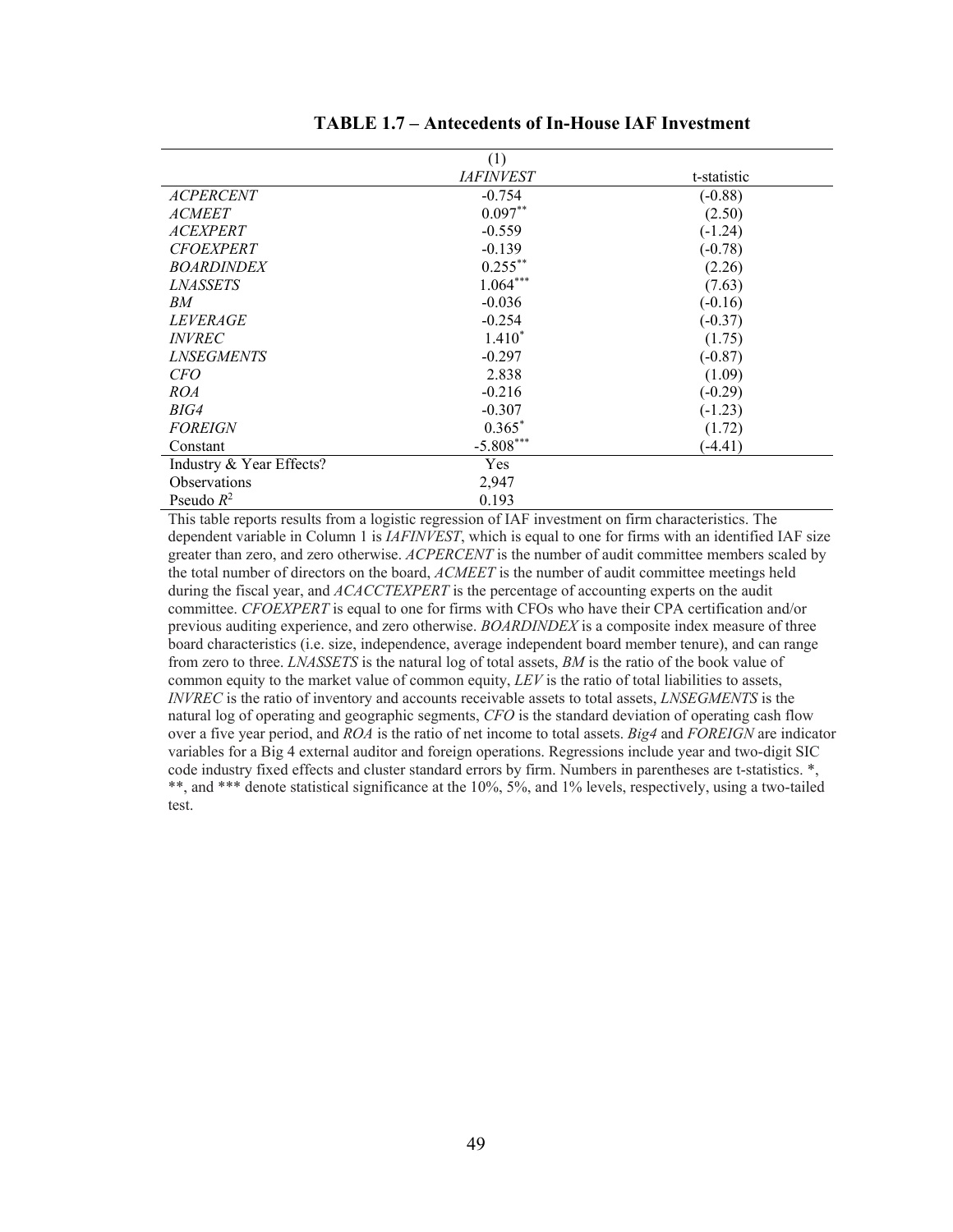### **CHAPTER TWO Internal Audit Competency and Financial Reporting Quality**

#### **I. INTRODUCTION**

Internal audit functions (IAFs) are critical for financial reporting quality as they are tasked to identify, remediate, monitor, and communicate internal control and financial reporting issues as part of the broader corporate governance system (IIA 2017; Lin, Pizzini, Vargus, and Bardhan 2011; Ege 2015). The Institute of Internal Auditors (IIA), PCAOB, and SEC professional standards specifically acknowledge the importance of IAF personnel competencies as they relate to evaluating financial reporting quality, both internally and alongside the external auditor (SEC 2003a; PCAOBa 2016; PCAOBb 2016; IIA 2017; Lin et al.  $2011$ ).<sup>20</sup>

While prior literature finds that higher quality IAFs are associated with a lower likelihood of management misconduct, less earnings management, and lower audit fees (DeFond and Zhang 2014; Prawitt, Smith, and Wood 2009; Abbott, Daugherty, Parker, and Peters 2016; Prawitt, Sharp, and Wood 2012; Ege 2015), data constraints have limited investigations into the IAF and whether firms respond to financial reporting issues by changing the IAF. In this study, I utilize a new measure of IAF competency, based on longitudinal resume data from LinkedIn, and test if IAF competency (1) is associated with the propensity for material weakness and restatements<sup>21</sup> and (2) changes after material

 $\overline{a}$ 

<sup>&</sup>lt;sup>20</sup> Anecdotally, internal audit departments have uncovered some of the largest corporate frauds in modern history. For example, Cynthia Cooper and her internal audit team at WorldCom, relentlessly pursued suspicion of wrongdoing, uncovering a \$3.8 billion in fraud (Pulliam and Solomon 2002).<br><sup>21</sup> Specifically, I evaluate misstatements of previously reported earnings.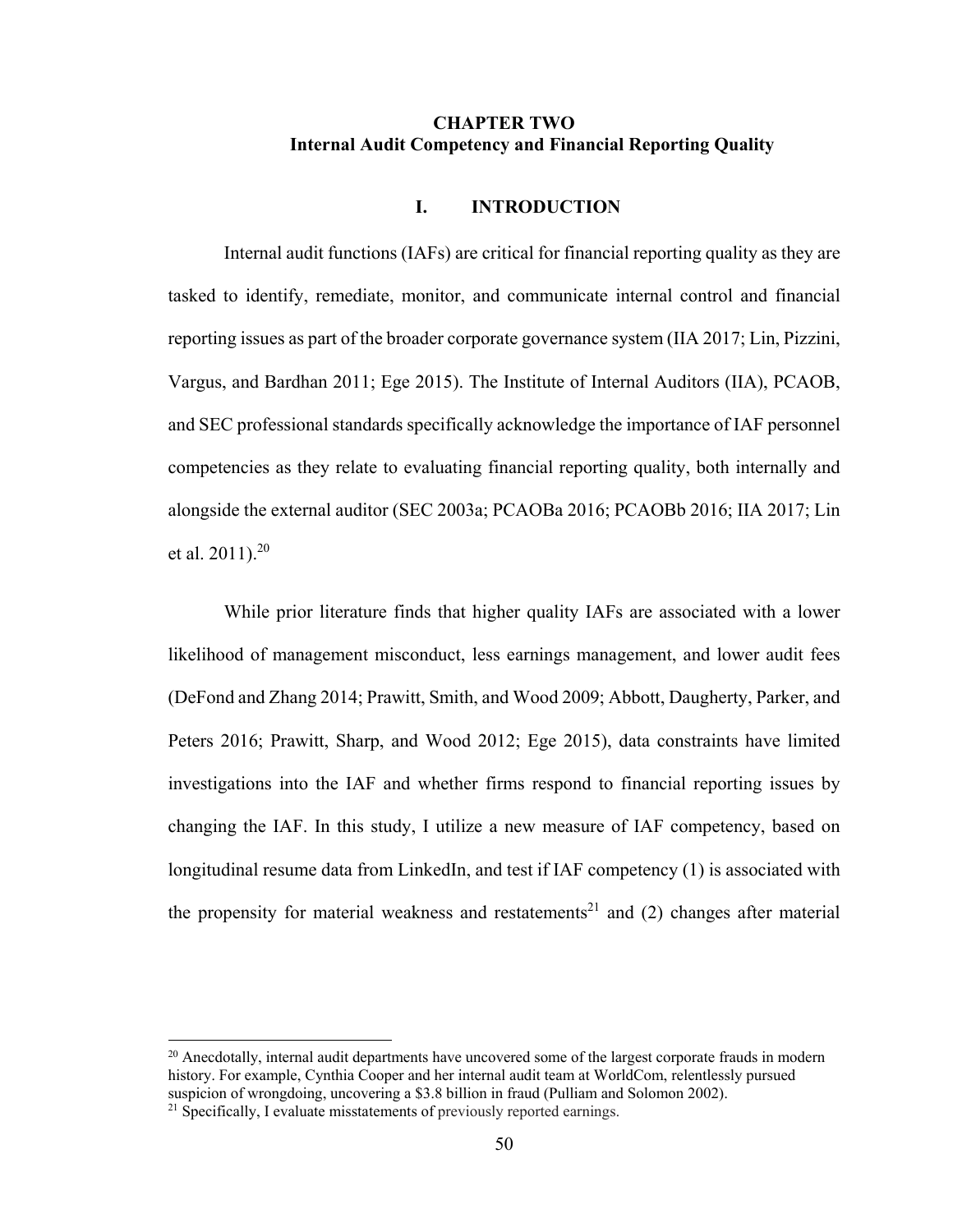weakness and restatement disclosures. I then examine whether firms' reactions depend on the baseline competency of the IAF, or on characteristics of the audit committee and CFO.

Despite the focus the IIA and PCAOB standards place on IAF competency as it relates to financial reporting quality, there is a surprising lack of direct regulation over the IAF. This lack of structure is conspicuous considering the regulatory requirements imposed on boards of directors, audit committees, and external auditors (Ege 2015). Further, there is a lack of available data about the IAF, especially about how IAFs change over time. As a result, limited studies have directly addressed the change in IAF competency after the revelation of financial reporting issues. Ege (2015) finds that firms with management misconduct increase IAF competency in the post-misconduct year, suggesting that firms improve competency in reaction to an egregious failure. While firms react to a highly salient and relatively rare event such as management fraud, it is unclear whether and under what circumstances firms will improve IAF competency in response to less egregious and more frequent events, such as material weakness or restatement disclosures.

It is possible that firms do not react to material weakness or restatement disclosures by changing IAF competency, as they may choose not to react at all, or decide to only change characteristics of other monitoring mechanisms. For example, Goh (2009) finds that audit committee supervisory expertise, audit committee size, board independence, and a new CFO are associated with remediating material weaknesses in a timely manner. Similarly, audit committee members and CFOs are more likely to be replaced after an income-decreasing restatement (Srinivasan 2005; Hennes, Leone, and Miller 2008; Agrawal and Cooper 2017). Ettredge, Heintz, Li, and Scholz (2011) find that firms receiving adverse internal control opinions are likely to dismiss their external auditor, while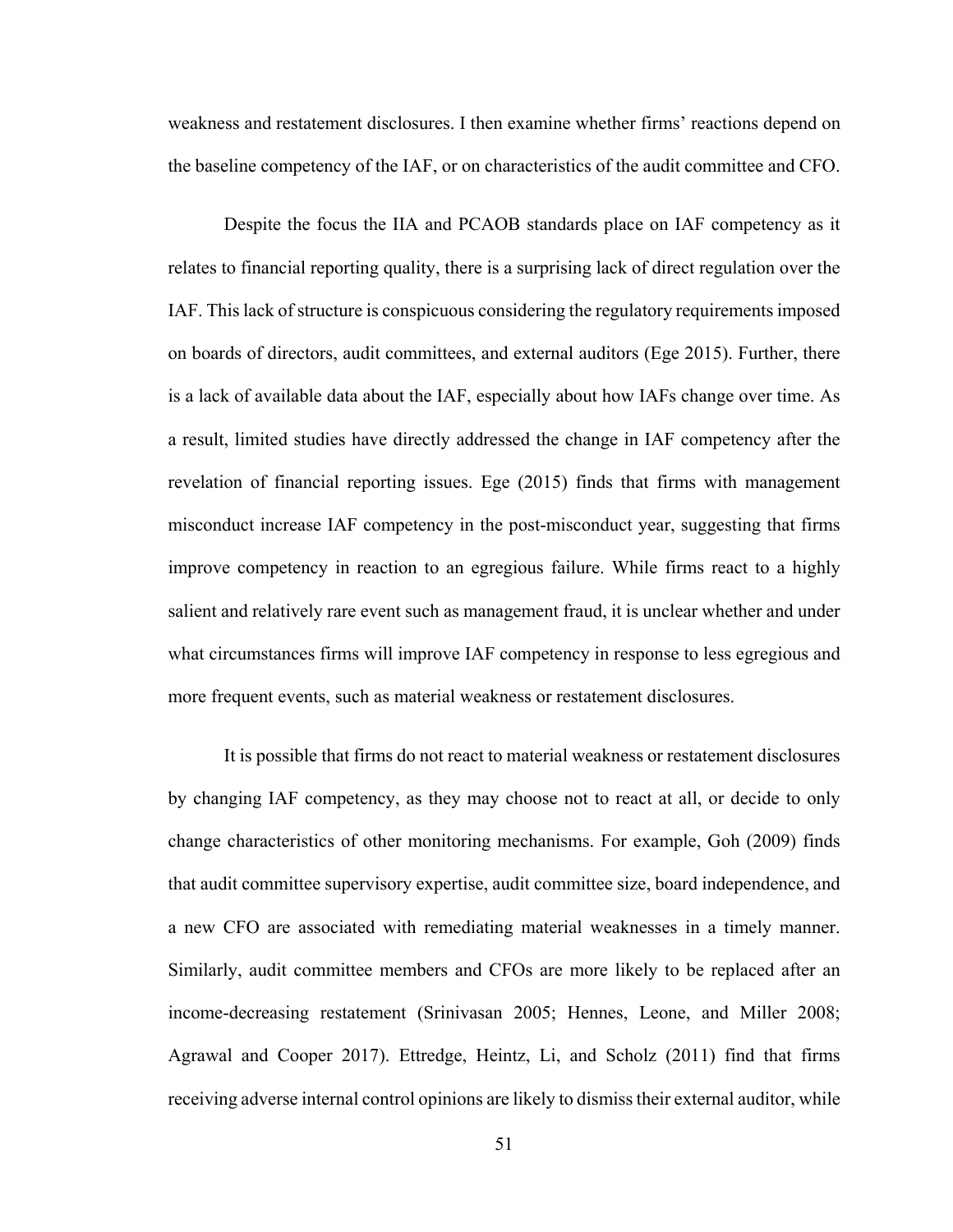Hennes, Leone, and Miller (2014) find that external auditor turnover is higher after more severe restatements. Therefore, firms have incentives to address financial reporting issues at the external auditor, management, or board level as these groups are highly monitored by regulatory bodies and changes to them can act as a highly visible signal that the firm is addressing failures. Thus, it may make sense for firms to focus resources on increasing monitoring at this level compared to the IAF (Johnstone, Li, and Rupley 2011).

Nevertheless, material weakness and restatement disclosures are financial reporting outcome "shocks" that threaten organizational legitimacy as these events impact public perception of financial reporting reliability (Hammersley, Myers and Zhou 2012; Feldmann, Read, and Abdolmohammadi 2009). Further, these disclosures are associated with significant costs such as higher audit fees (Hoitash, Hoitash, and Bedard 2008), negative stock price reaction (Hammersley, Myers, and Shakespeare 2008; Palmrose, Richardson, and Scholz 2004), higher executive and audit committee turnover (Leone and Liu 2010; Srinivasan 2005), and lower CFO compensation (Hoitash, Hoitash, and Johnstone 2012). As the IAF is responsible for preventing these reporting failures, changing IAF competency may be an effective means to improve monitoring.

I conduct the tests using hand-collected resume data from LinkedIn (p. 20-23). LinkedIn data allows us to expand beyond the traditional survey-based sources in the IAF literature by providing individual-level longitudinal information across public company firms in a contemporary setting. Growing accounting research using LinkedIn validate that accounting/finance professionals' use of LinkedIn (Barrios 2019; Jiang, Wang, and Wang 2018; Fracassi, Petry, and Tate 2016). The LinkedIn data collection yielded a sample of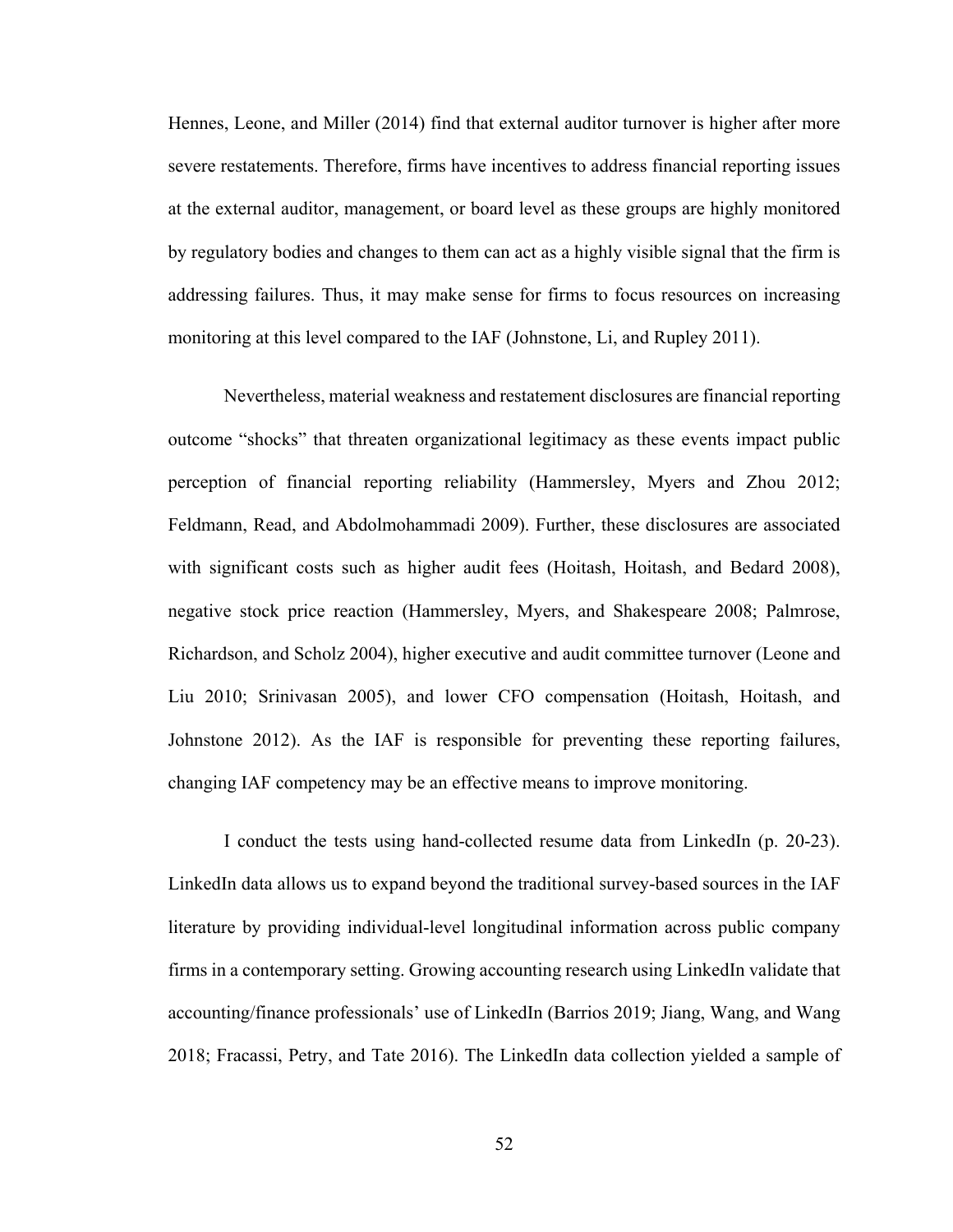2,138 firm-years representing 437 unique firms of the S&P 600 index<sup>22</sup> from 2010 through  $2015<sup>23</sup>$  This data represent firm-level competency characteristics of the IAF, including professional experience and certification, educational background, and overall function size. I utilize the composite IAF competency score from Chapter One that includes competency dimensions related to internal audit-related tenure, public accounting background, accounting-related designations (Certified Public Accountant (CPA), Certified Internal Auditor (CIA), Certified Information Systems Auditor (CISA), or Certified Fraud Examiner (CFE)) undergraduate and/or graduate degrees in accounting, and number of IAF personnel.

 Multivariate baseline tests show a negative association between the measure of IAF competency and both material weakness disclosures and restatements, and thus help validate the measure.<sup>24</sup> These results also add to prior research that finds weak association between IAF competency and material weakness disclosure and does not document an association with restatements, perhaps due to sample composition and measurement. In primary analysis, I examine changes in IAF quality as a response to the disclosure of a material weakness (restatement). Results show a positive association between a material

 $\overline{a}$ 

<sup>&</sup>lt;sup>22</sup> S&P 600 firms are particularly suitable for examining responses to FRQ events for several reasons. First, it is not practical to manually collect employee data for very large firms. Second, these firms are required to have an internal control audit under SOX Section 404b as of 2004 (PCAOB 2016a).

 $23$  The decision to restrict main analysis to 2010-2015 is threefold. First, MW and restatement disclosures are not as prevalent as they were during the early stages of SOX implementation, suggesting their occurrence today creates more of a financial reporting outcome "shock". Only 17.6 (14.9) percent of sample firms in this study had a MW (restatement) disclosure from 2010-2015, compared to 21.0 (70.6) percent of sample firms from 2004-2006 (2001-2005) (Lin et al. 2011). Second, LinkedIn did not start achieving rapid growth until 2007-2010 (Byers 2013). Lastly, due to the potential for varying degrees of existence or completeness of profiles, earlier years of career information may not be as reliable as more contemporary resume data (Case, Gardiner, Rutner, and Dyer 2012).<br><sup>24</sup> This study evaluates restatements in two ways. I examine the period of misstatement for the baseline

level analysis and the date of restatement disclosure for the change analyses following reporting event disclosures.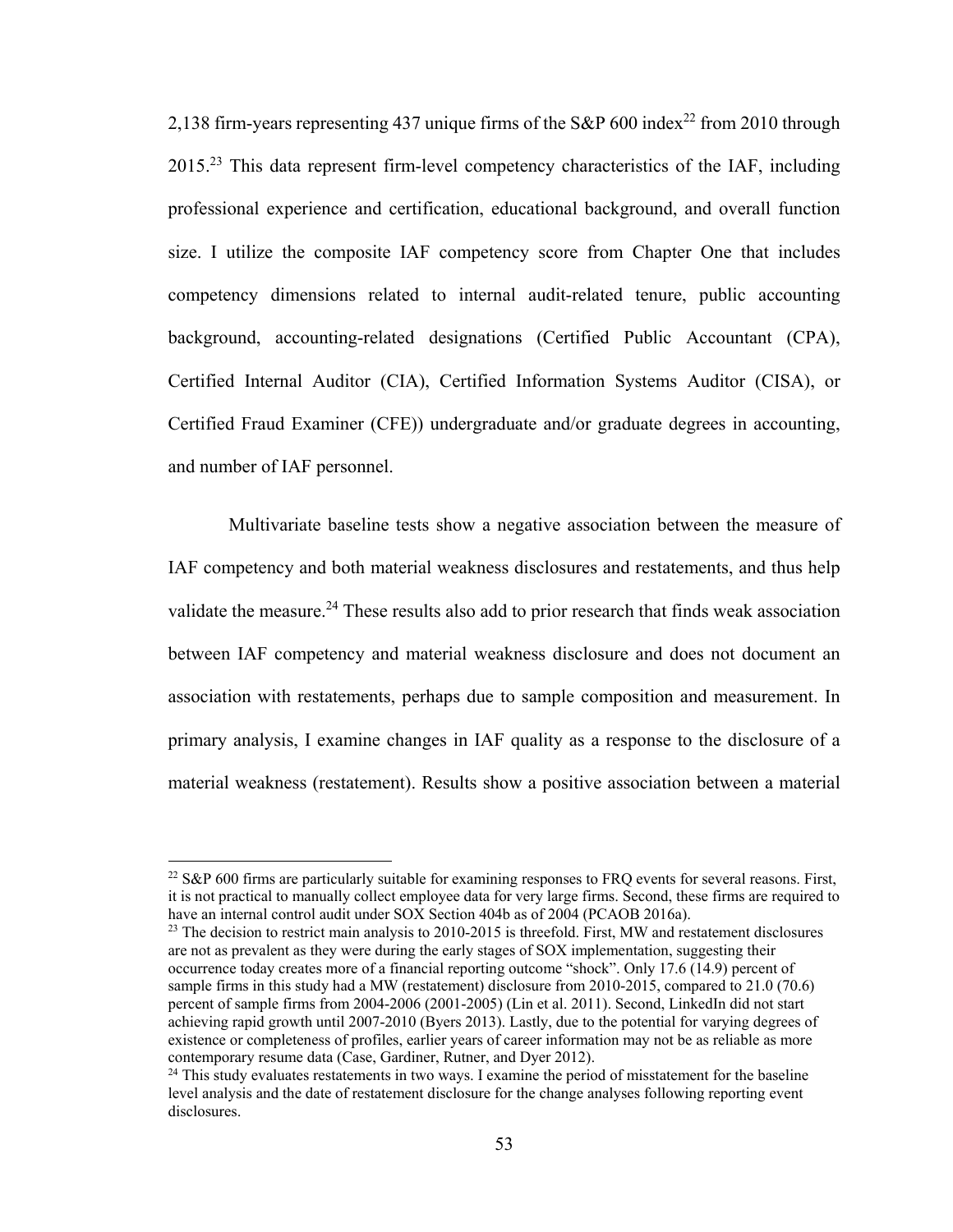weakness (restatement) disclosure and subsequent improvements in IAF competency, after controlling for other possible determinants of IAF competency and material weakness (restatement) disclosure. These associations are not found at a two- or three-year horizon, suggesting that firms immediately improve IAF competency in light of financial reporting failures. Further, I find that the improvement in IAF competency following material weakness disclosure is greater among firms with lower baseline IAF competency, but that there is no similar effect for restatements. I suggest that as restatement disclosures are relatively more severe compared to material weakness disclosures, restating firms work to improve IAF competency regardless of baseline competency levels.

Next, I perform a battery of robustness tests. First, I assess the sensitivity of results with the use of the individual IAF competency components and find generally consistent, albeit weaker, associations. I surmise that as IAFs can be stronger along some dimensions and weaker along others, it is more precise to use a multidimensional IAF competency measure rather than rely on the individual components. To further validate that the composite measure is not driven by a single component, I construct competency measures based on all combinations of three-component competency scores and observe consistent results. I additionally find that results remain consistent to using principal component analysis (PCA) to construct the competency score. To address a potential concern of selfselection to instate an in-house IAF function, I use a Heckman selection model and continue to observe similar results. Finally, as a falsification test, I find that changes in IAF competency are not associated with accruals, a less observable earnings quality metric that does not capture a distinct financial reporting event.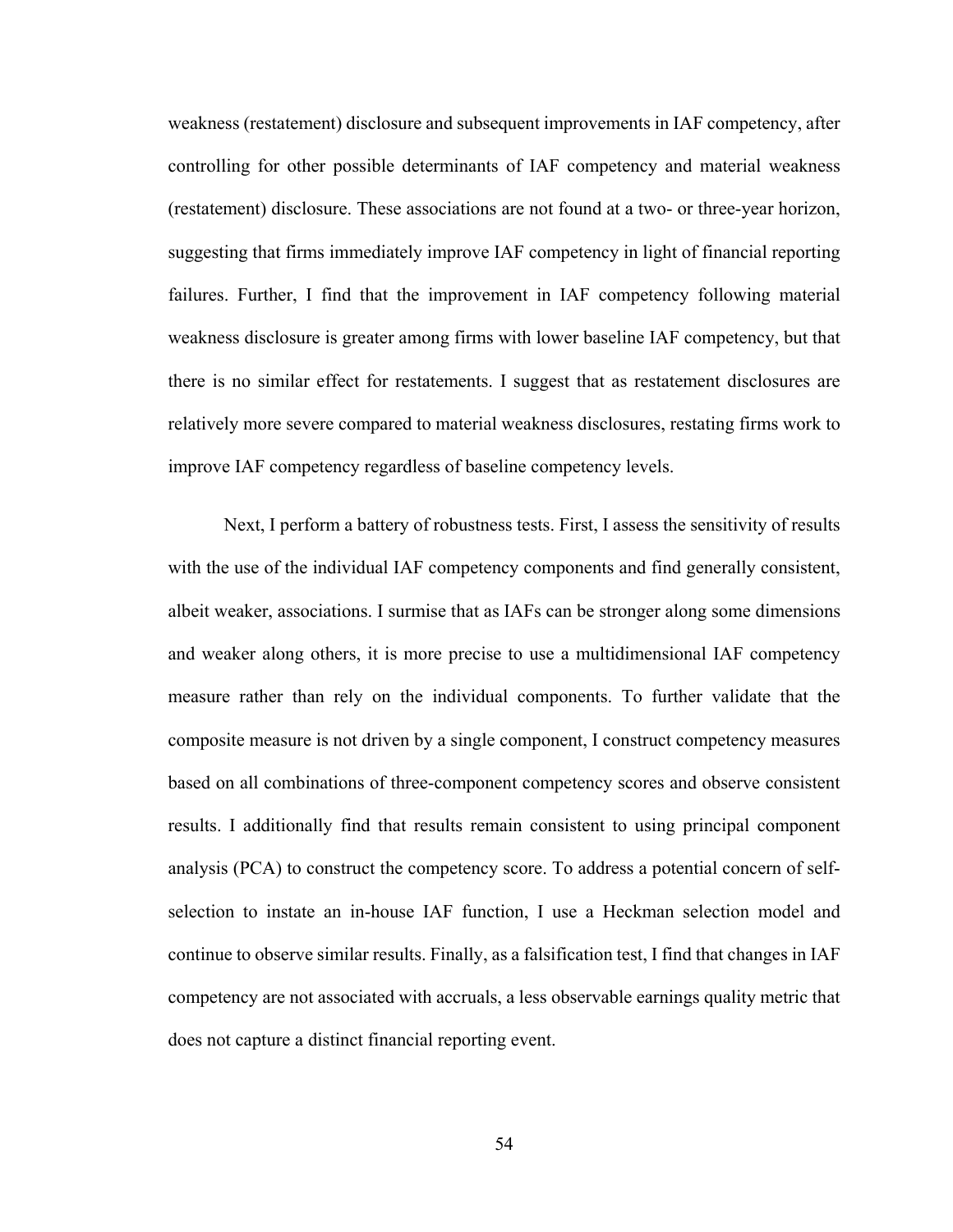Further, I examine whether changes in IAF competency vary with characteristics of internal monitors already in place. To achieve this, I manually collect and analyze audit committee charters to assess their commitment towards the IAF. I conjecture that the audit committee's commitment towards the IAF can be measured based on the extent audit committees discuss the IAF in their charter. I find that following both material weakness and restatement disclosures, IAF competency increases only when audit committee commitment to the IAF is high. I further examine whether accounting expertise of the audit committee and the CFO moderates the increase in IAF competency. It is possible that experts will recognize the value of the IAF and be more willing to invest in its quality. In contrast, audit committees and CFOs with lesser accounting expertise may invest in stronger IAFs to overcome their knowledge shortcomings. Consistent with the latter, IAF competency increases only when audit committee accounting expertise is lower and when the CFO lacks accounting expertise following both disclosures.

This study contributes to the IAF literature in several ways. First, I utilize a new IAF competency measure developed from manually collected data from LinkedIn. Using LinkedIn allows us to start with an objective public company sample that I can collect individual-level, contemporary data for and easily match to other publicly available data sources. This is not afforded by previous IAF data sources. Second, I complement Lin et al. (2011) and Ege (2015) by demonstrating that higher IAF competency is associated with lower likelihood of material weaknesses and restatements, which helps to validate the composite measure and demonstrate the value-add of a competent IAF to financial reporting quality. Main results show that IAF competencies change after a material weakness and restatement disclosure. These findings are interesting because a priori it is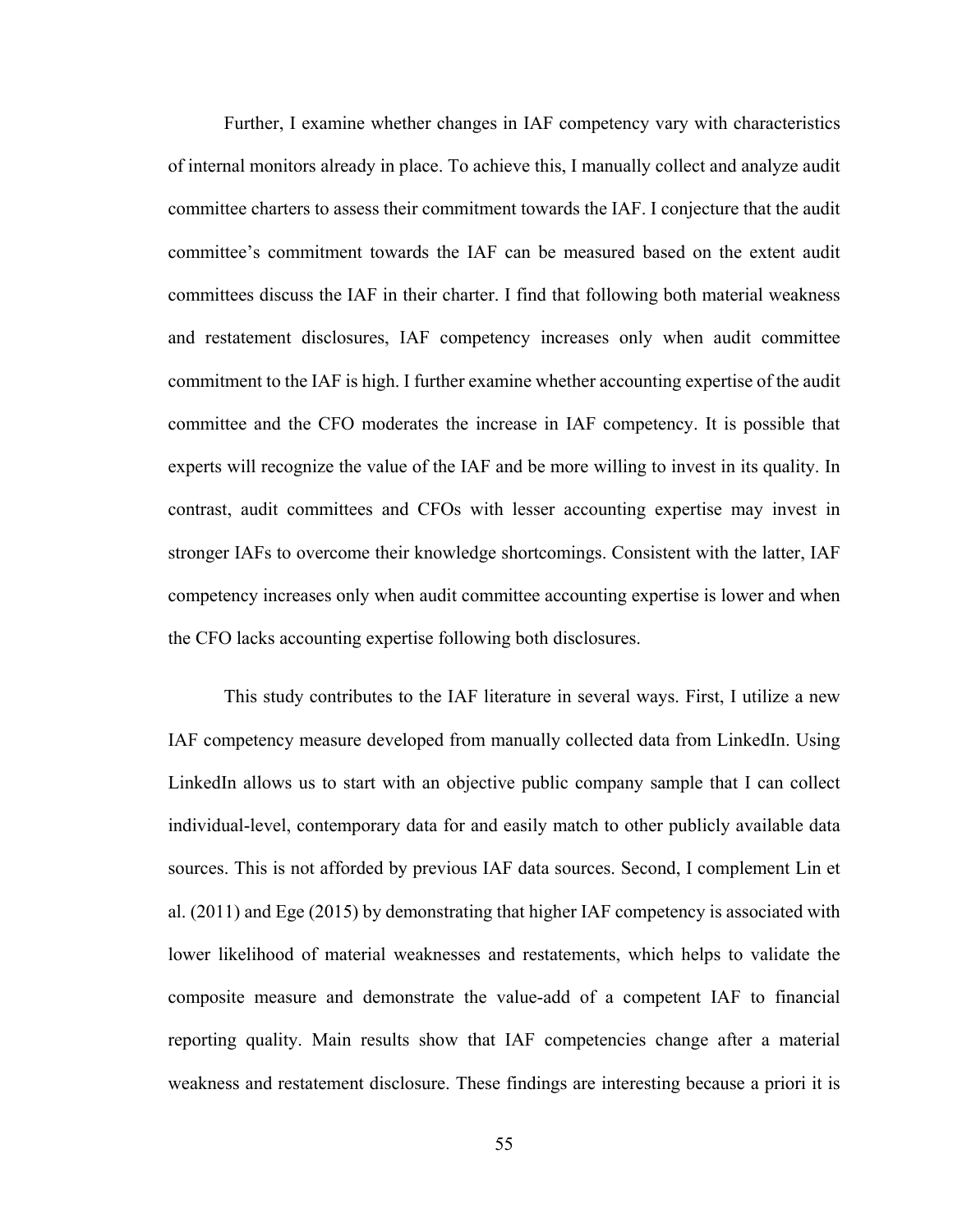not clear that firms will change their IAF in response to a less severe financial reporting failure. Further, they suggest that despite the lack of regulatory oversight over the IAF, firms are nonetheless focused on its improvement.

Finally, I find variation in firms' reaction to material weakness and restatement disclosure that is dependent on firm attributes. Specifically, firms with higher audit committee commitment toward the IAF, lower audit committee accounting expertise, and no CFO accounting expertise are more likely to increase IAF competency after a financial reporting failure. These analyses suggest that these results are most likely not attributed to some spurious correlations between financial reporting quality and the IAF, as I would not have expected to find systematic variation in IAF changes that depend on firm characteristics. While I find that, even without regulation, firms recognize the importance of the IAF by improving IAF competency in reaction to ineffective monitoring, I suggest that regulation may still be necessary as not all firms are equally likely to increase IAF competency. For example, regulation requiring public companies to maintain an in-house IAF and to disclose function-level competency would allow for closer regulatory monitoring of competency characteristics and greater stakeholder salience to the function as it relates to financial reporting.<sup>25</sup>

The rest of the paper is organized as follows. Section II reviews background information and literature about the IAF. Section III describes the hypotheses and Section

 $\overline{a}$ 

<sup>&</sup>lt;sup>25</sup> Part III Item 10 of 10-k filings typically list and describe the directors, executive officers, and corporate governance of public companies. Regulatory disclosure over the IAF could include a detailed description of the CAE or summary statistics of IAF competency characteristics.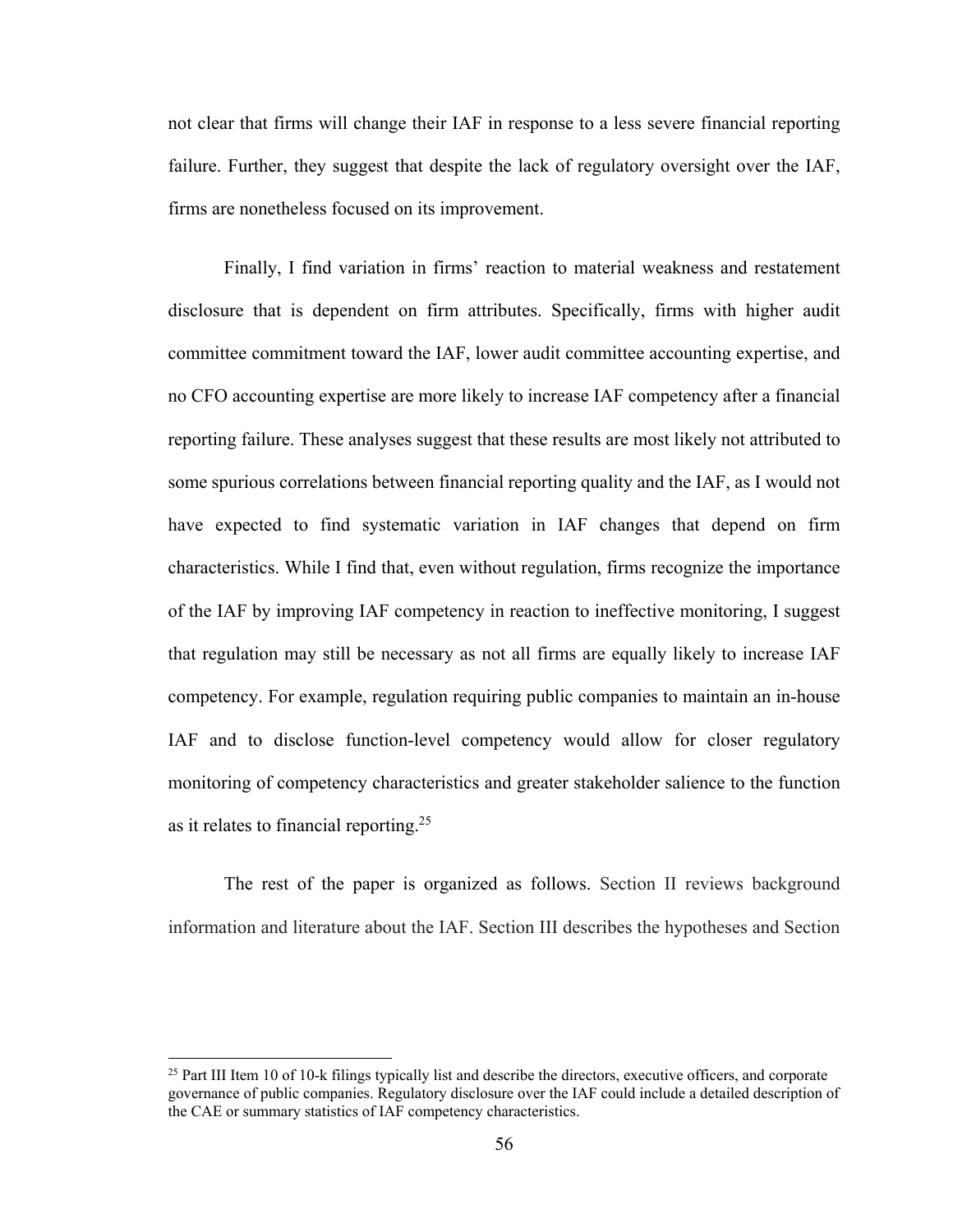IV describes the data, sample, and models. Section V discusses results and I conclude in Section VI.

# **II. BACKGROUND & LITERATURE REVIEW IAF's Role and Related Standards**

The IAF is recognized as an important component of corporate governance that monitors operations by providing risk-based and objective assurance (Carcello, Eulerich, Masli, and Wood 2018; IIA 2017). The IAF conducts risk assessments, provides assurance over internal controls and financial reporting, and maintains compliance, all while reporting to the audit committee, interacting with management, and working alongside the external auditor (IIA 2003). Based on the IAF's "position" within the firm, the function has a unique ability to gather organizational information as direct insiders who are not bound by access to systems and personnel or by the requirements of generally accepted auditing standards (Spraakman 1997).

Professional standards echo the importance of IAF competency. The IIA's Attribute Standards 1130 and 1210 require the IAF to maintain independence and objectivity in performing their work as well as possess professional proficiency, knowledge, and skills in executing their responsibilities (IIA 2017). Competency and due professional care are necessary for internal auditors to evaluate and respond to fraud risk, significant risks of material misstatement, and governance, risk management, and control processes (IIA 2017). Trotman and Duncan's (2018) interview study confirm the importance of technical skills and experience as input attributes to their internal audit quality framework. Further, external auditing standards address the necessity of assessing IAF competency before relying on their work (PCAOB AS 2201.16-19; PCAOB AS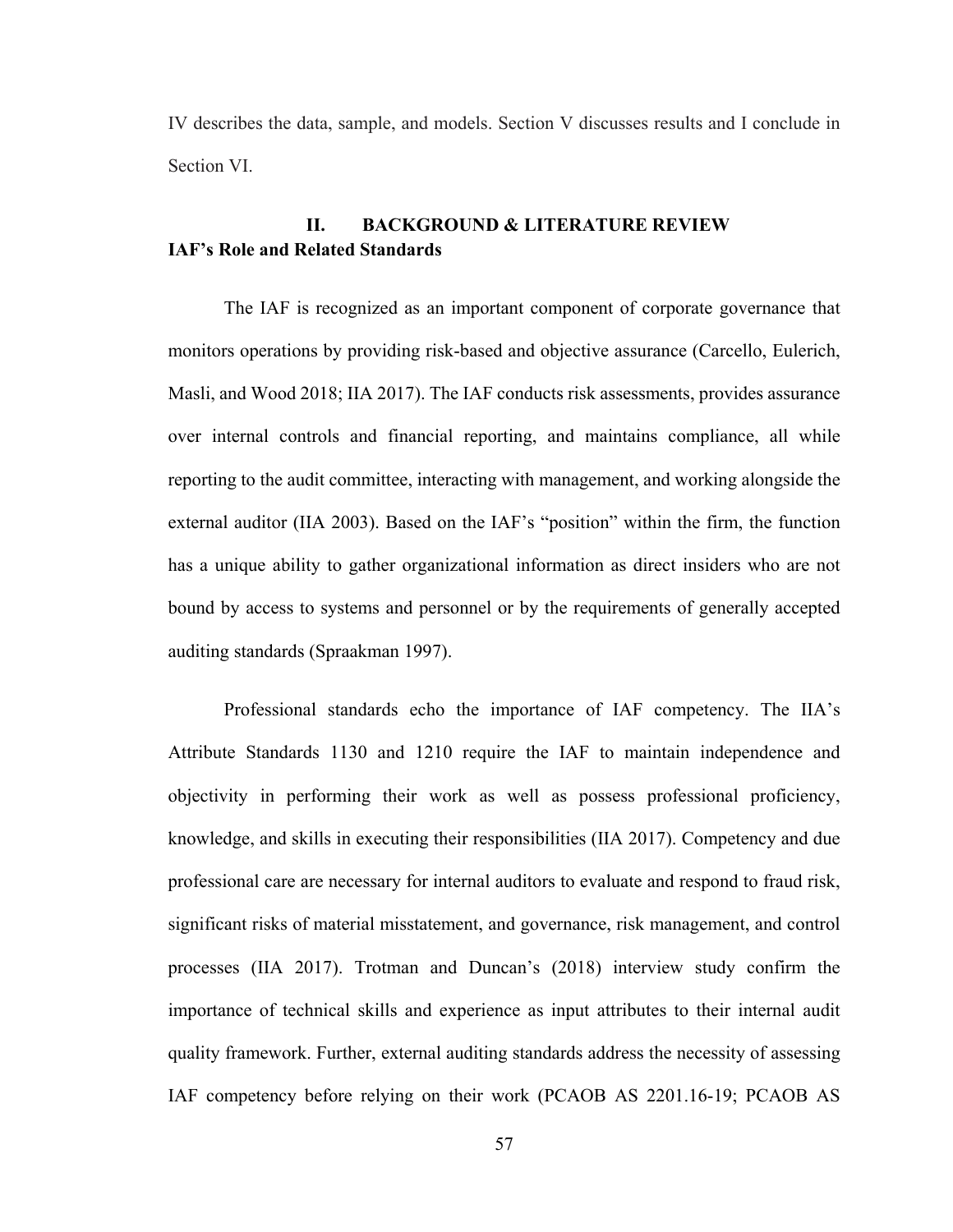$2605.09-11$ <sup>26</sup> Competency measures that the auditor should document about IAF personnel include: education level, professional experience, and professional certification (PCAOB 2016b).

The IAF's risk assessment and internal controls testing signals its responsibility in maintaining financial reporting quality. However, despite SOX regulation, there are no SEC requirements that mandate IAF quality compared to the significant overhaul of firm governance rules (Ege 2015). Regulatory oversight is limited to New York Stock Exchange (NYSE) listed firms, which are required to have an IAF.<sup>27</sup> Thus, many publicly traded firms are not required to have an in-house IAF. Yet, anecdotally, deficiencies attributed to Toshiba's and Wells Fargo's IAFs contributed to the perpetration of fraudulent activity (The Japan News 2015; WSJ 2016). In contrast, WorldCom's IAF uncovered fraudulent activity that may have persisted otherwise (Pulliam and Solomon 2002). Despite the lack of regulatory oversight over the IAF, it appears that IAF competence plays an important role for firms seeking to increase monitoring effectiveness of their reporting process.

## **III. HYPOTHESIS DEVELOPMENT Internal Audit Competency and Financial Reporting Quality**

The IAF literature typically examines the relation between IAF quality and financial reporting quality and finds that higher quality IAFs are significantly related to lower earnings management behavior, through lower abnormal accruals and a lower

1

<sup>&</sup>lt;sup>26</sup> Prior research has evaluated external audit fees in relation to the IAF. Prawitt et al. (2012) find direct assistance with (as opposed to reliance on) external auditing tasks lowers the unexpected audit fee, while Chen, Chung, Peters, and Wynn (2017) find that when IAF compensation is based on firm performance, audit fees are higher.

<sup>&</sup>lt;sup>27</sup> Pursuant to the NYSE Listed Company Manual Section 303A.07 (NYSE 2018).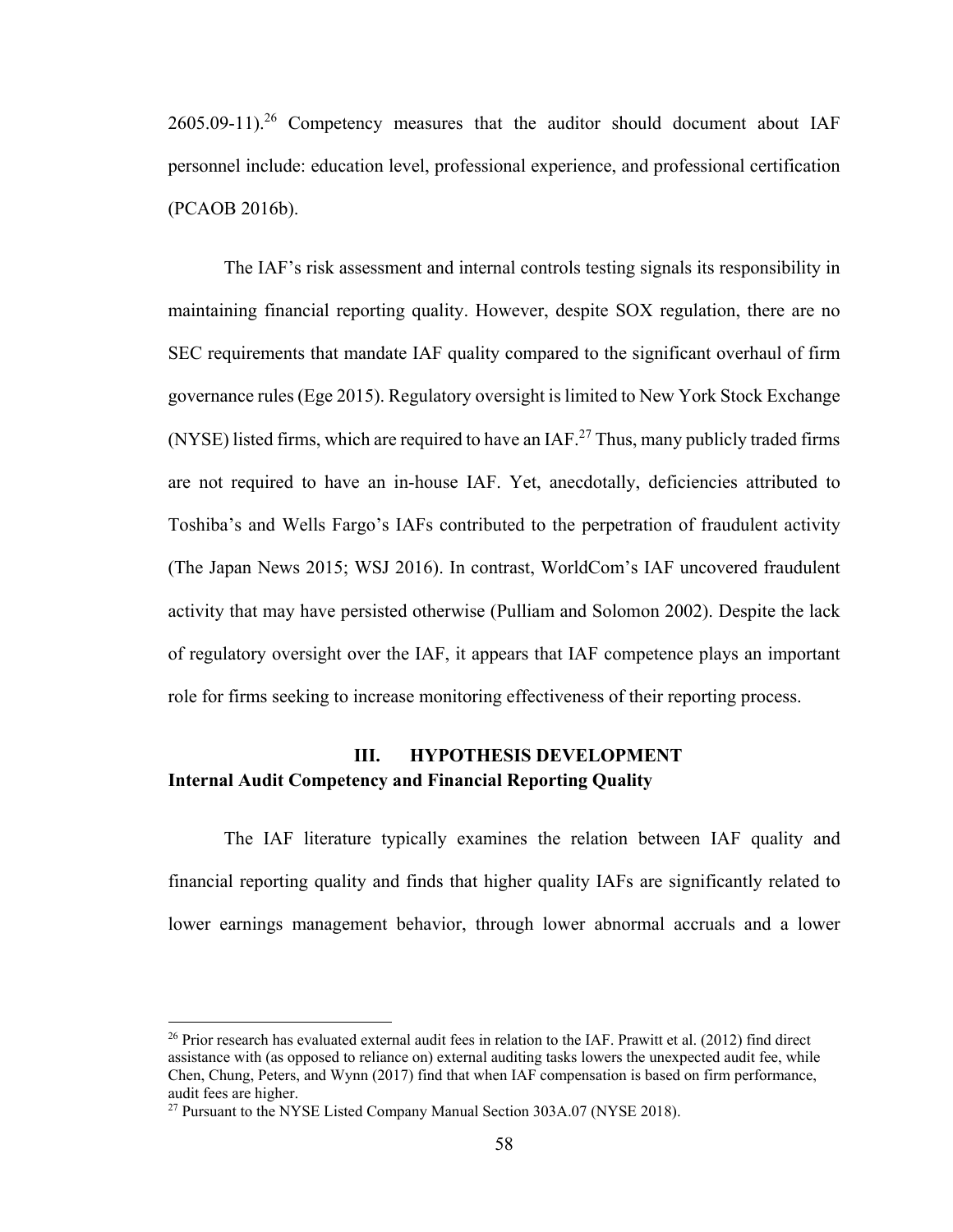propensity to meet or beat analyst expectations (Prawitt et al. 2009; Abbott et al. 2016). <sup>28</sup> Lin et al. (2011) examine the association between IAF quality and the probability to disclose a material weakness and find limited evidence of an inverse association only for the education component of competency.<sup>29</sup> Similarly, Ege  $(2015)$  finds a negative association between IAF competency and management misconduct. The association between IAF competency and restatement has not been studied in the literature.<sup>30</sup> Following the general findings that IAF competency is associated with better financial reporting quality, I predict that greater IAF competency will be negatively associated with the propensity for material weakness or restatement. I propose the following baseline hypothesis to validate the competency measure:

**H1:** The propensity for material weakness or restatement is negatively associated with IAF competency.

#### **Changes in Internal Audit Competency following Financial Reporting Failures**

While prior research and professional standards demonstrate the importance of IAF competency to the financial reporting process, it is unclear whether firms will react to the disclosure of a material weakness or restatement by actively changing IAF competency. Since the IAF is not under regulatory scrutiny, firms may choose to change the composition of other functions that monitor financial reporting. For example, firms can increase the

<sup>28</sup> IAF quality in the literature is typically a measure composed of competency attributes (e.g. experience, certification, education, training hours), objectivity measures (e.g. management training ground status; independent reporting channel to the audit committee), and IAF investment (e.g. size), usually based on the IIA GAIN Benchmarking Tool. Herein, I focus only on IAF competency measures (Prawitt et al. 2009, Lin et al. 2011, Messier et al. 2011, Prawitt et al. 2011, Ege 2015, and Pizzini, Lin, and Ziegenfuss 2015). <sup>29</sup> Lin et al. (2011) do not utilize a composite IAF measure which may explain their weaker results. <sup>30</sup> Lin et al. (2011) and Pizzini et al. (2015) are the only IAF studies that consider restatement as a control variable.

1

<sup>59</sup>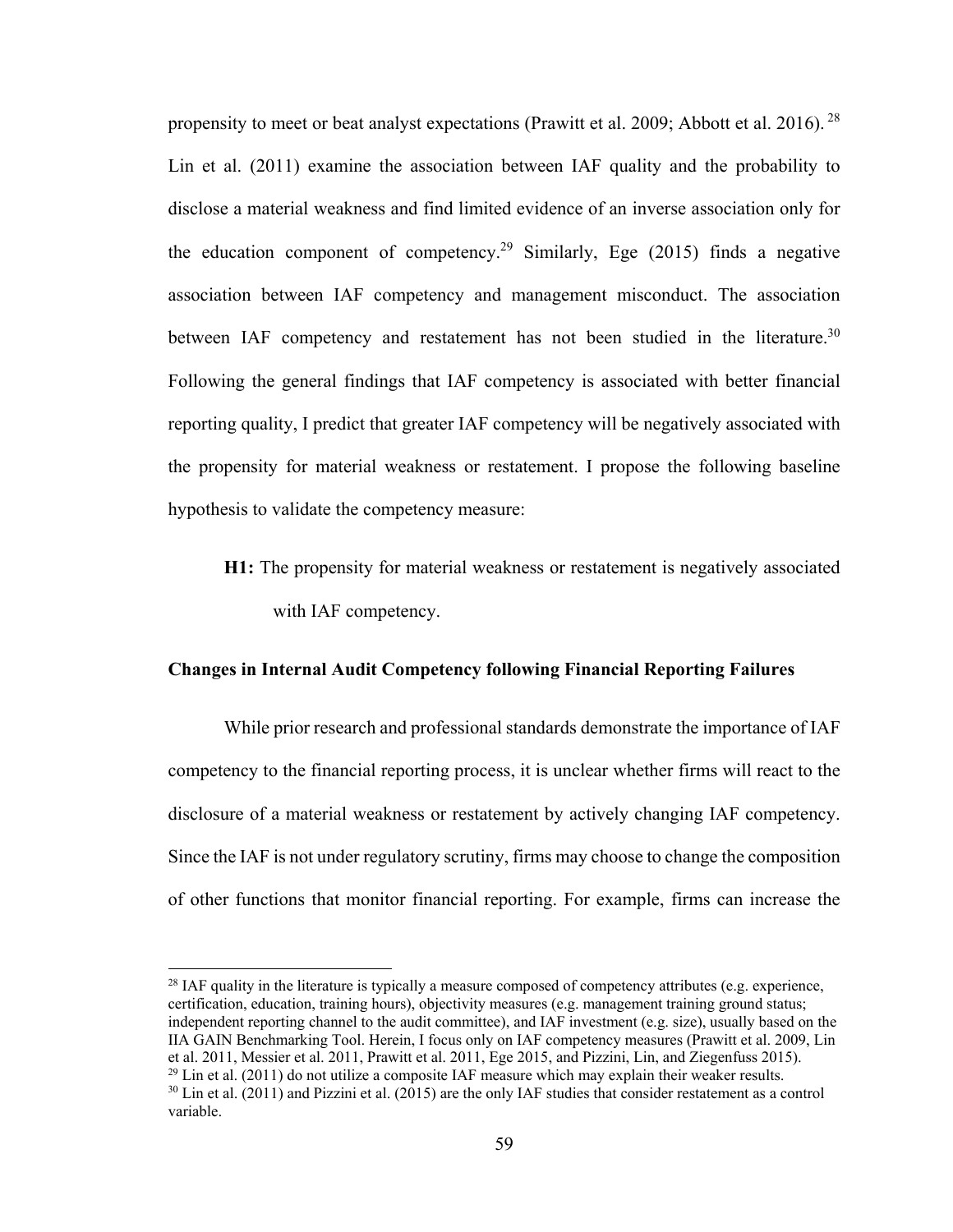quality of their audit committee, hire a CFO with accounting expertise, or hire a new external auditor, as these parties are heavily regulated (Goh 2009; Johnstone et al. 2011; Ettredge et al. 2011; Srinivasan 2005; Agrawal and Cooper 2017; Hennes et al. 2014). Further, changes to the audit committee, management, and external auditor are externally visible to shareholders, who may be concerned with the disclosure. Firms that wish to appease shareholders may choose to respond by making changes to these visible parties.

In addition, since no study has examined whether firms change their IAF in response to a less severe signal of financial reporting failure, it is possible that material weakness or restatement disclosures are not salient enough to warrant a change to the IAF. In contrast, financial fraud, which is a relatively rare but highly salient event, can lead to substantial changes. Indeed, Ege (2015) provides evidence that firms react to this egregious financial reporting failure by improving IAF competency. Nevertheless, while less severe than fraud, material weakness or restatement disclosures also have adverse consequences. For example, material weakness disclosure results in higher audit fees, negative market reactions, and lower CFO compensation (Hoitash et al. 2008; Hammersley et al. 2008; Hoitash et al. 2012). Similarly, restatement disclosure leads to higher executive turnover, audit committee turnover, and external audit fees, as well as a negative market reaction (Leone and Liu 2010; Srinivasan 2005; Hoitash et al. 2008; Palmrose et al. 2004). Therefore, firms have personal incentives to avoid further financial reporting mishaps, which may lead them to enhance IAF competency. I formulate this prediction in the following hypothesis:

**H2:** IAF competency will increase following the disclosure of a MW or restatement.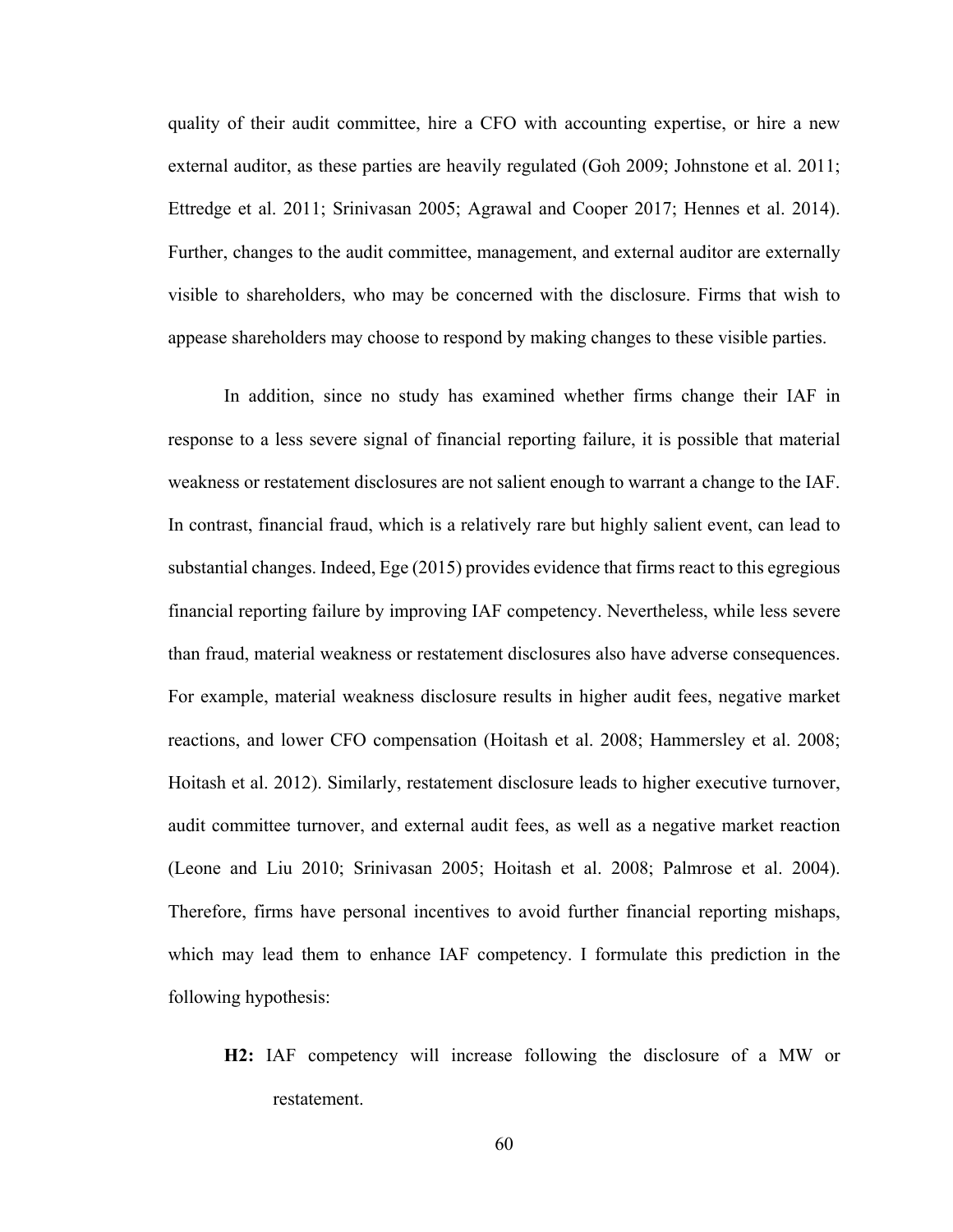# **Audit Committee and CFO Characteristics and Changes in Internal Audit Competency**

Since the audit committee and the CFO have the most influence over IAF composition, I develop hypotheses that examine whether changes to the IAF vary based on audit committee commitment to the IAF, audit committee accounting expertise, and CFO accounting expertise.

**Audit Committee Commitment.** The audit committee represents a subset of the board of directors that is directly responsible for providing oversight over financial reporting, internal control, audit, and compliance processes (SEC 2003a). The audit committee is responsible for overseeing employment decisions related to the IAF and providing a direct reporting line to the function, and thus can influence IAF competency (SEC 2003a; PCAOB 2016b). Therefore, I first examine the commitment of the audit committee toward monitoring the IAF.

Due to lack of data availability, prior research namely uses surveys to understand the working relationship between audit committee members and IAF personnel (Raghunandan, Read, and Rama 2001; Carcello, Hermanson, and Raghunandan 2005; Eulerich, Velte, and Theis 2015). Innovatively, Carcello, Hermanson, and Neal (2002) examine publicly available audit committee charters and document the propensity of eight IAF-related voluntary disclosures within the charter of 150 listed firms, finding variation in how firms disclose monitoring activities over the  $IAF<sup>31</sup>$  While larger, NYSE-listed, and

 $31$  Carcello et al. (2002) report the propensity of audit committee reviews of IAF personnel decisions, assessments of IAF independence, private meetings with the IAF, unrestricted access to the IAF, reviews of IAF scope, procedures/plans, and results, and coordination of effort between the IAF and external audit function.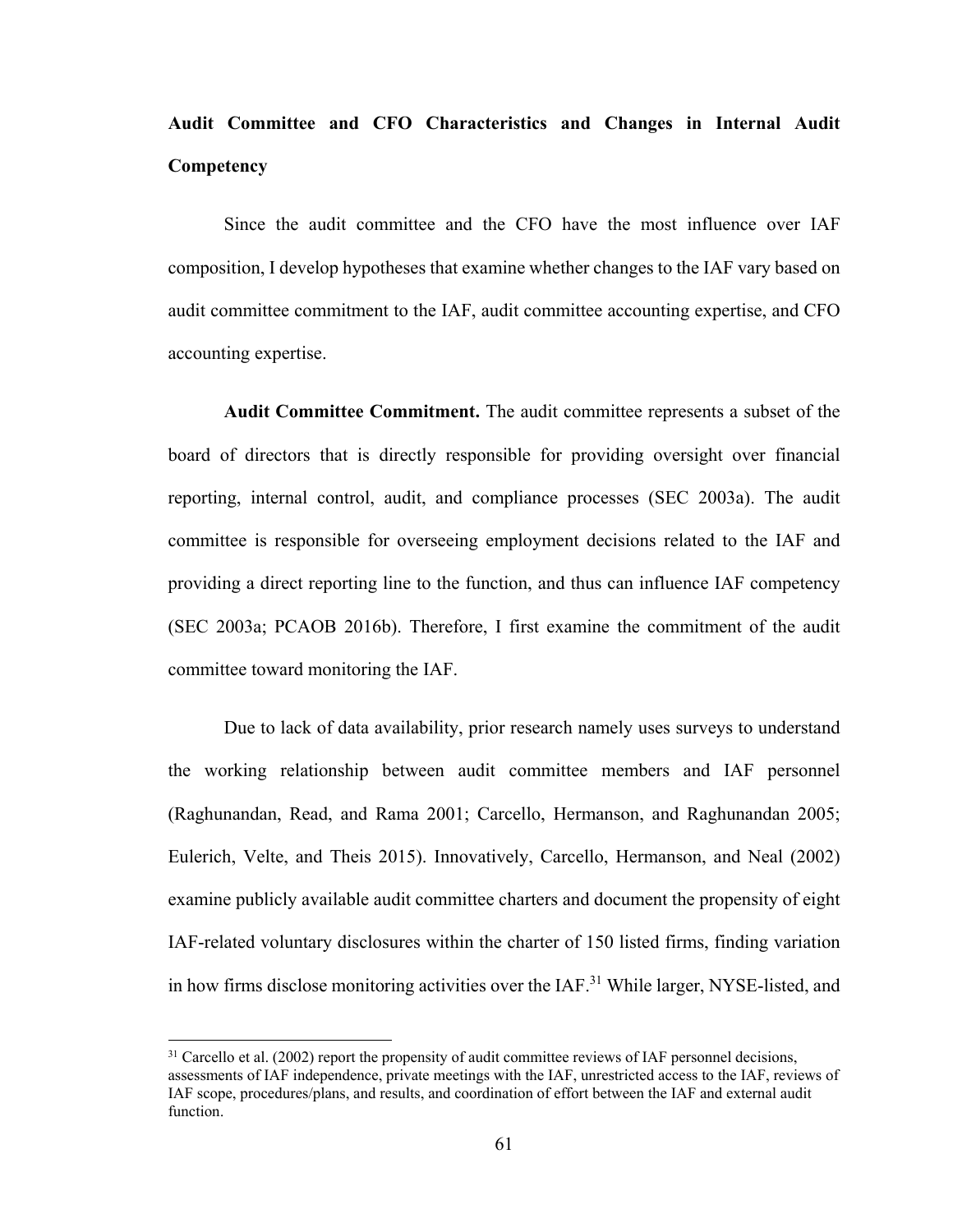banking firms are associated with greater voluntary IAF-related disclosure, the authors do not examine whether greater IAF-related disclosures in the charter results in higher monitoring accountability over the IAF. Burke, Hoitash, and Hoitash (2019) address this question in a different context and find that sustainability board committees that explicitly claim responsibility over specific dimensions of corporate social responsibilities in their charters perform better along these dimensions. Taken together, voluntary disclosure of IAF activities in the audit committee charter may signal greater audit committee commitment towards the IAF, resulting in greater improvement to IAF competency after a reporting event. I formulate this prediction in the following hypothesis:

**H3a:** Following a material weakness or restatement disclosure, IAF competency increases to a greater extent in firms with higher audit committee commitment to the IAF.

**Audit Committee Accounting Expertise.** Regulation requires the audit committee to have at least one financial expert, defined as having either a direct financial background, such as auditors and CFOs, or an indirect financial background, such as CEOs who have a supervisory role over the financial reporting process (SEC 2003b). Extensive literature has shown that the former category, defined as accounting expert, is mainly effective in improving financial reporting quality (e.g., Hoitash, Hoitash, and Bedard 2009). This literature finds higher audit committee accounting expertise is associated with a lower likelihood of material weakness and restatement disclosure, less earnings management, and importantly has demonstrated that audit committee accounting expertise typically demands higher audit quality (Hoitash and Hoitash 2009; Zhang, Zhou and Zhou 2007; Krishnan 2005; Abbott, Parker, and Peters 2004). Thus, if firms with higher audit committee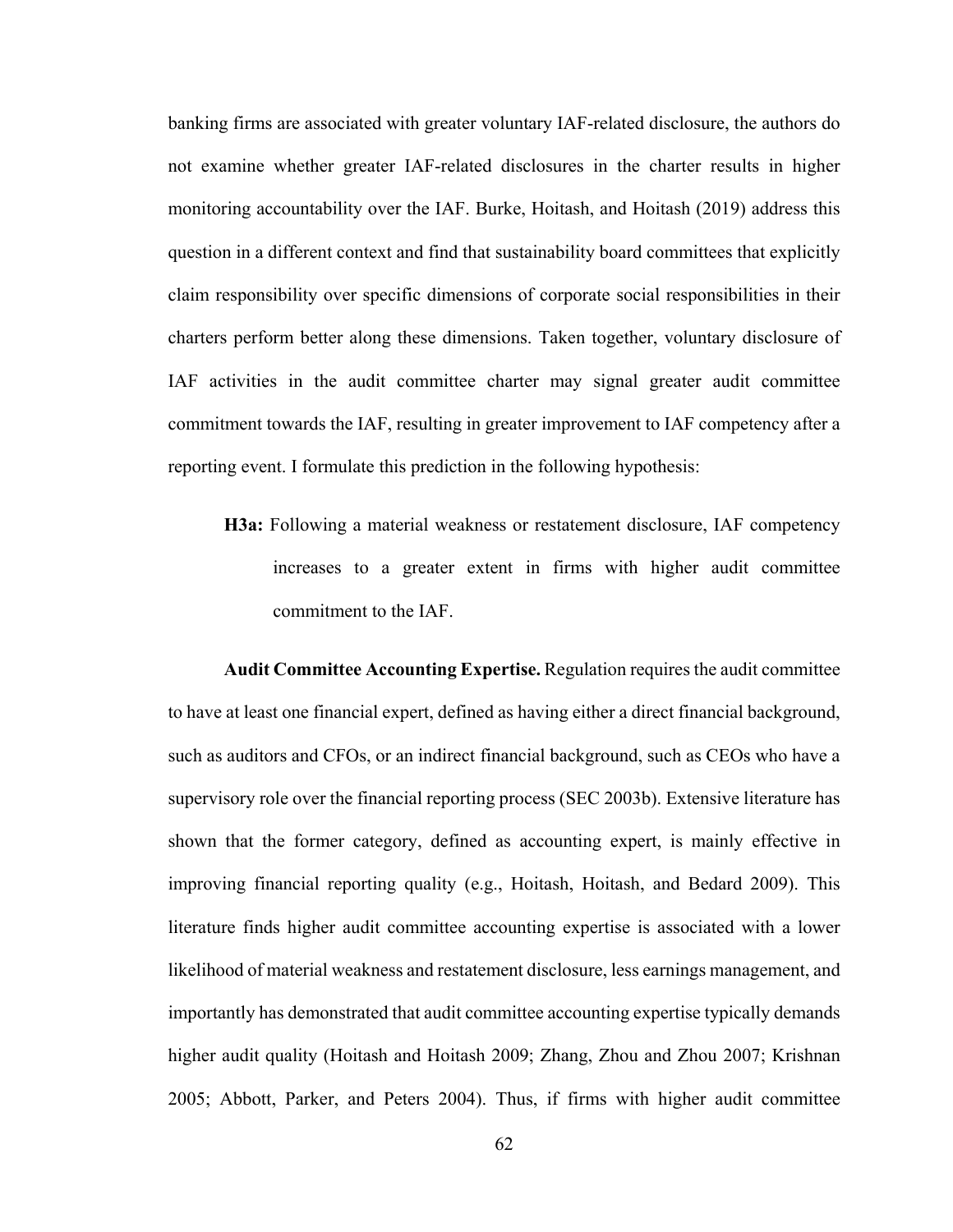accounting expertise experience a FRQ failure, those committees will likely be willing to invest in the IAF to a greater extent and improve its competency.

On the other hand, firms with lower audit committee accounting expertise that experience a reporting failure may have incentive to compensate for their lack of requisite accounting knowledge by surrounding themselves with high quality monitors at the IAFlevel. The external auditing literature finds that audit teams frequently rely on the expertise of specialists as part of the engagement in order to improve audit quality (Cannon and Bedard 2017; Griffith, Hammersley, and Kadous 2015; Hux 2017). For example, Griffith et al. (2015) find that insufficient auditor valuation knowledge around complex fair value measurements prompts the use of valuation specialists, while Canon and Bedard (2017) find the use of valuation specialists for fair value estimation increases problem identification. Similarly, Dhaliwal, Naiker, and Navissi (2010) find that the addition of accounting experts to an audit committee that possesses supervisory experts (e.g. finance experts) improves accruals quality due to the complementary skill sets of accounting knowledge and business acumen. Audit committees with less accounting expertise may therefore recognize a need for IAF competency to improve in order to bolster monitoring after a material weakness or restatement disclosure. I formulate this prediction in the following null hypothesis.

**H3b:** Following a material weakness or restatement disclosure, IAF competency increases are moderated by the level of audit committee accounting expertise.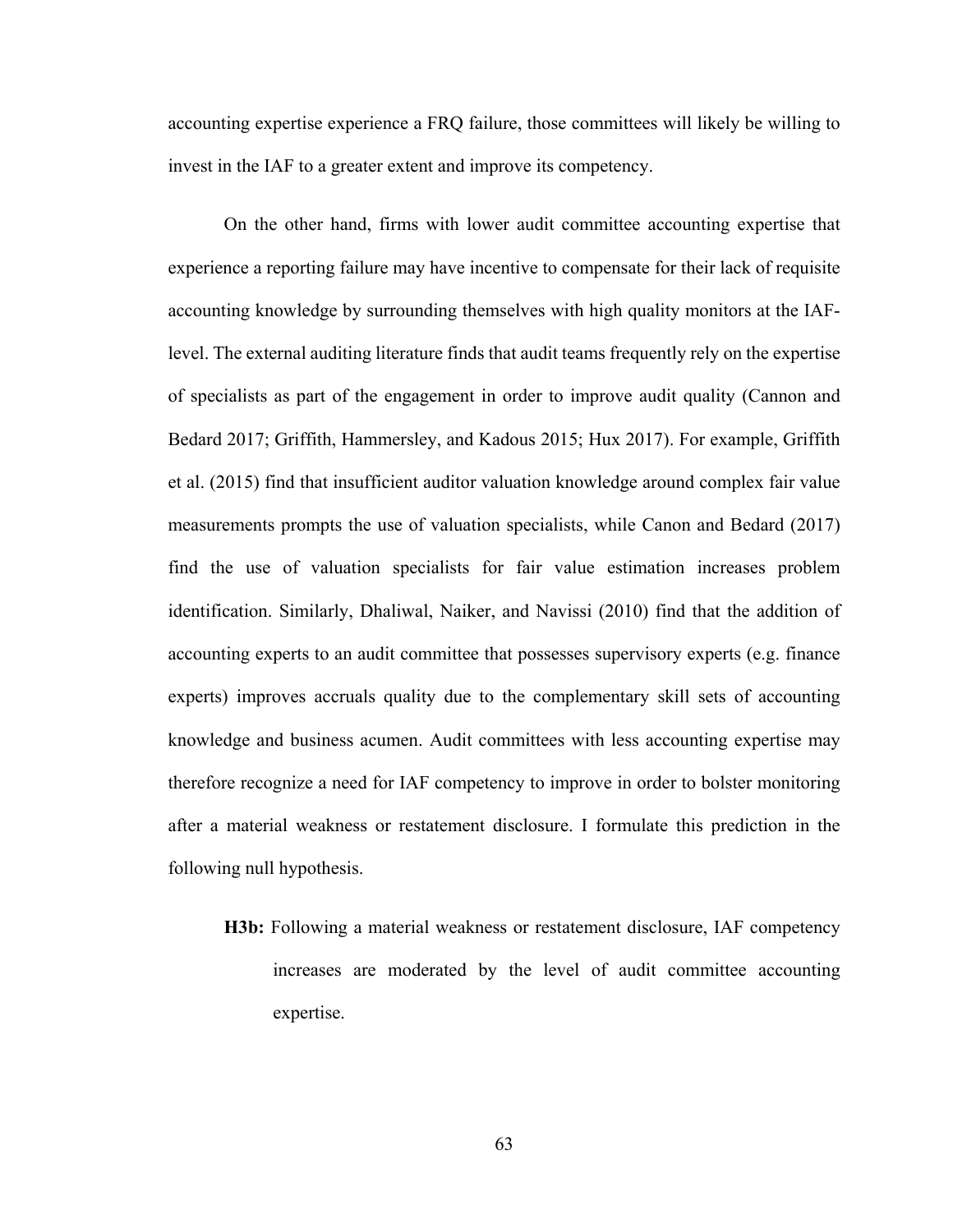**CFO Accounting Expertise.** Public company CFOs are directly responsible for the financial reporting process. Per SOX regulation, the CFO must certify the financial statements and the effectiveness of internal controls. Research finds that CFOs are held accountable for financial reporting mishaps. CFOs are more likely to leave their firms or suffer a bonus compensation decrease following a material weakness disclosure (Johnstone et al. 2011; Hoitash et al. 2012). CFO turnover is also higher following a restatement disclosure (Leone and Liu 2010). Together, these findings suggest that CFOs have personal incentives to avoid reporting issues.

CFOs with accounting expertise are associated with a lower likelihood to disclose material weaknesses and restatements (Li et al. 2010; Aier, Comprix, Gunlock, and Lee 2005; Hoitash, Hoitash, and Kurt 2016). Firms focused on monitoring are more likely to recruit CFOs with an accounting background, and these CFOs are likely to focus on their financial reporting role as their performance evaluation is most likely tied to financial reporting quality. Therefore, CFOs with accounting backgrounds may be willing to invest more in IAF competency following a reporting event. In contrast, CFOs with no accounting expertise are more likely to experience financial restatements (e.g., Aier et al. 2005), and may suffer personal costs as a result of poor reporting. CFOs with no accounting expertise, similar to audit committees with lower accounting expertise, may recognize that they are not as able to monitor the financial reporting process, and therefore are likely to strengthen their supporting cast by increasing IAF competency. I formulate these contrasting predictions in the following null hypothesis.

**H3c:** Following a material weakness or restatement disclosure, IAF competency increases are moderated by the level of CFO accounting expertise.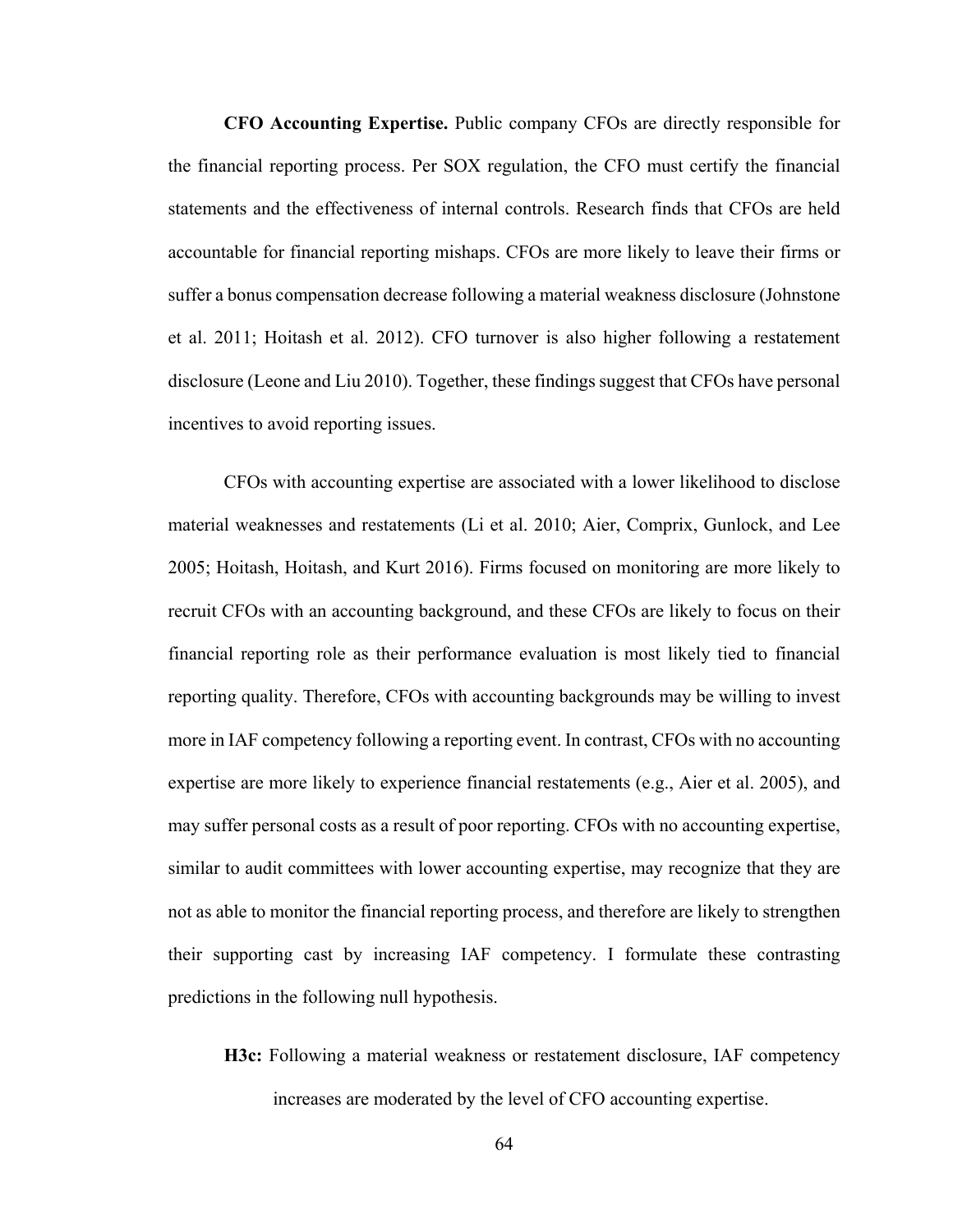#### **IV. RESEARCH DESIGN**

#### **Sample**

 $\overline{a}$ 

I started with an S&P 600 index dataset (a merge of Compustat and Audit Analytics), containing 6,320 firm-year observations of 982 firms from 2010-2015 (p. 20-  $23$ ).<sup>32</sup> I eliminated missing audit-related observations and excluded financial firms (SIC code 6000-6999), yielding a final sample of 3,616 firm-year observations of 600 firms from 2010-2015. I focus on the sample period 2010-2015 as material weakness and restatement disclosures are not as prevalent in a current setting compared to the early implementation years of SOX regulation. For example, Lin et al (2011) find that 21 (70.6) percent of sample firms disclosed at least one material weakness (restatement) from 2004-2006 (2001-  $2005$ ).<sup>33</sup> I find that 17.2 (14.9) percent of sample firms disclosed at least one material weakness (restatement) from 2010-2015, a six-year period.<sup>34</sup>

I then hand-collected IAF personnel data for the 600 sample firms from LinkedIn, yielding 19,544 individual-year observations for 2,606 IAF employees. Please refer to Chapter One for detailed discussion about the data collection protocol. After aggregating the IAF personnel data at the firm level, I merged the data with the S&P 600 index data, as well as with additional data from SeekINF, BoardEx, and hand-collected audit committee charters. I dropped firm-year observations where IAF size is equal to zero and eliminated observations with missing audit committee, management, auditor, and firm characteristics.

<sup>&</sup>lt;sup>32</sup> The S&P 600 index represents small-cap US equity market firms valuing from US \$0.4-1.8 billion (S&P) 2016).

<sup>&</sup>lt;sup>33</sup> Previous GAIN research largely focuses on the pre- and early-SOX periods (2000-2005).

 $34$  I also focus on the sample period 2010-2015 as LinkedIn did not start achieving rapid growth through 2010, creating a risk that IAF personnel who were near retirement or newly retired never created a profile in pre-2010 years.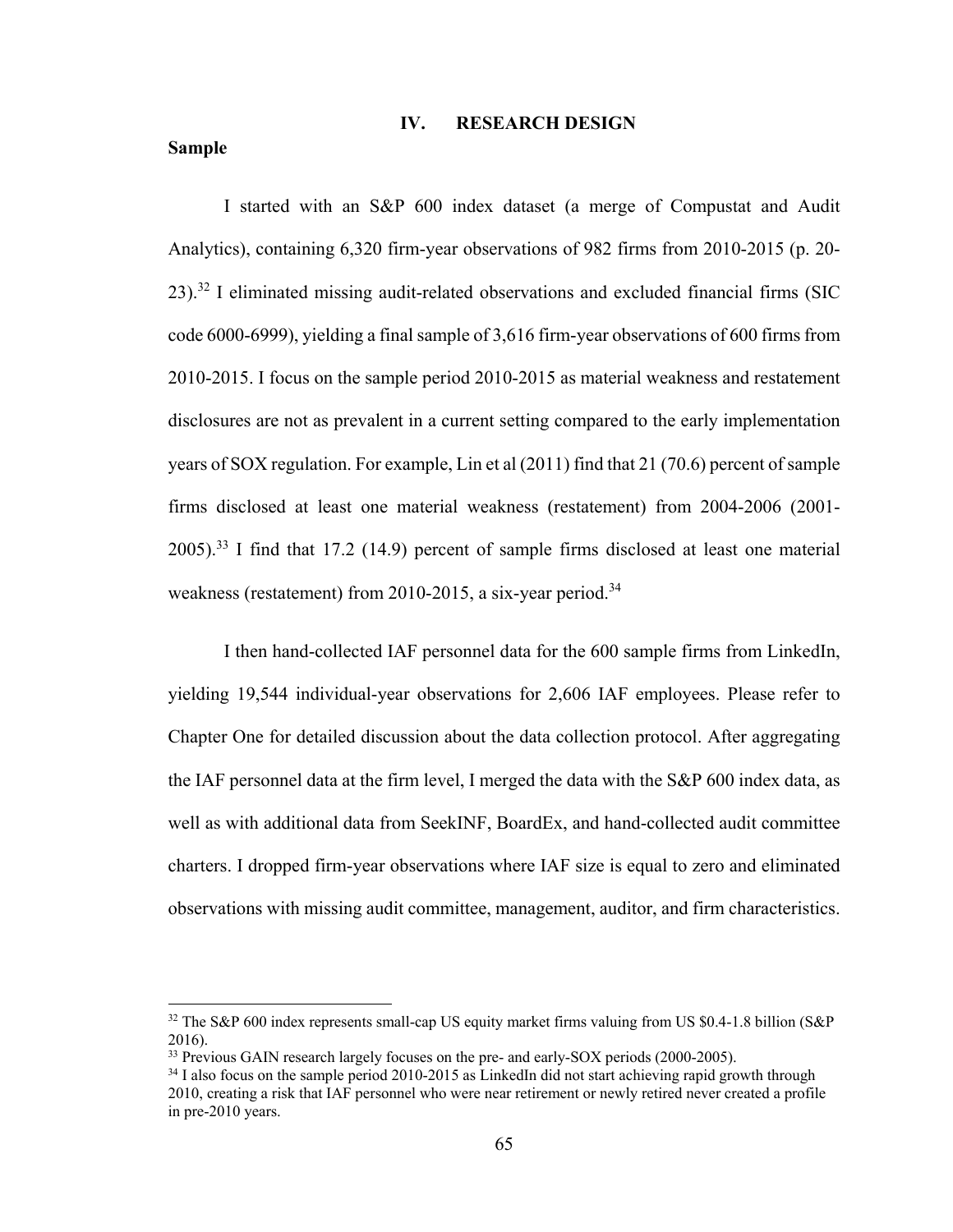I winsorized all continuous variable at the  $1<sup>st</sup>$  and  $99<sup>th</sup>$  percentiles. The final sample is 2,138 firm-year observations of 437 S&P 600 firms from 2010-2015.

# **Data**

 $\overline{a}$ 

 I hand-collected individual IAF employee data from LinkedIn, specifically for competencies related to past and current employment history, educational background, and professional certifications (PCAOB 2016a; p. 20-23).<sup>35</sup> I find LinkedIn to be a viable source for this data as business professionals are likely to utilize this professional networking platform and previous IAF-related research is limited by the lack of publicly available information about IAF employees (p. 17-20). I collected audit committee and management data from BoardEx for each sample firm.

#### **IAF Competency Measure**

 Per Chapter One, I utilize a composite IAF competency measure considering prior research and PCAOB AS 2605.09. There are four overarching dimensions of IAF competency: experience, certification, education, and size. Experience is comprised of three variables: (1) the average number of years of internal auditing experience at the target firm (*IAF\_EXP\_TENURE*),<sup>36</sup> (2) the count of internal auditors who have previous Big 4 public accounting experience (*IAF\_EXP\_BIG4*), and (3) the count of internal auditors who have previous Midtier *(IAF\_EXP\_MIDTIER*) public accounting experience.<sup>37</sup> Certification

<sup>&</sup>lt;sup>35</sup> Per the IIA's Attribute Standard 1210, IAF personnel need to possess professional proficiency, knowledge, and skills in executing their responsibilities (IIA 2017). Similarly, PCAOB Auditing Standards (AS) 2210 & 2605 address competency measures that the external auditor should document about IAF personnel, including education level, professional experience, and professional certification (PCAOB 2016a; PCAOB 2016b).

<sup>&</sup>lt;sup>36</sup> This measurement is consistent with Prawitt et al. (2009) and Ege (2015).<br><sup>37</sup> Big 4 firms are defined as Deloitte, PwC, KPMG, EY, and Arthur Anderson. Midtier firms are defined as RSM, GT, BDO, and CBIZ.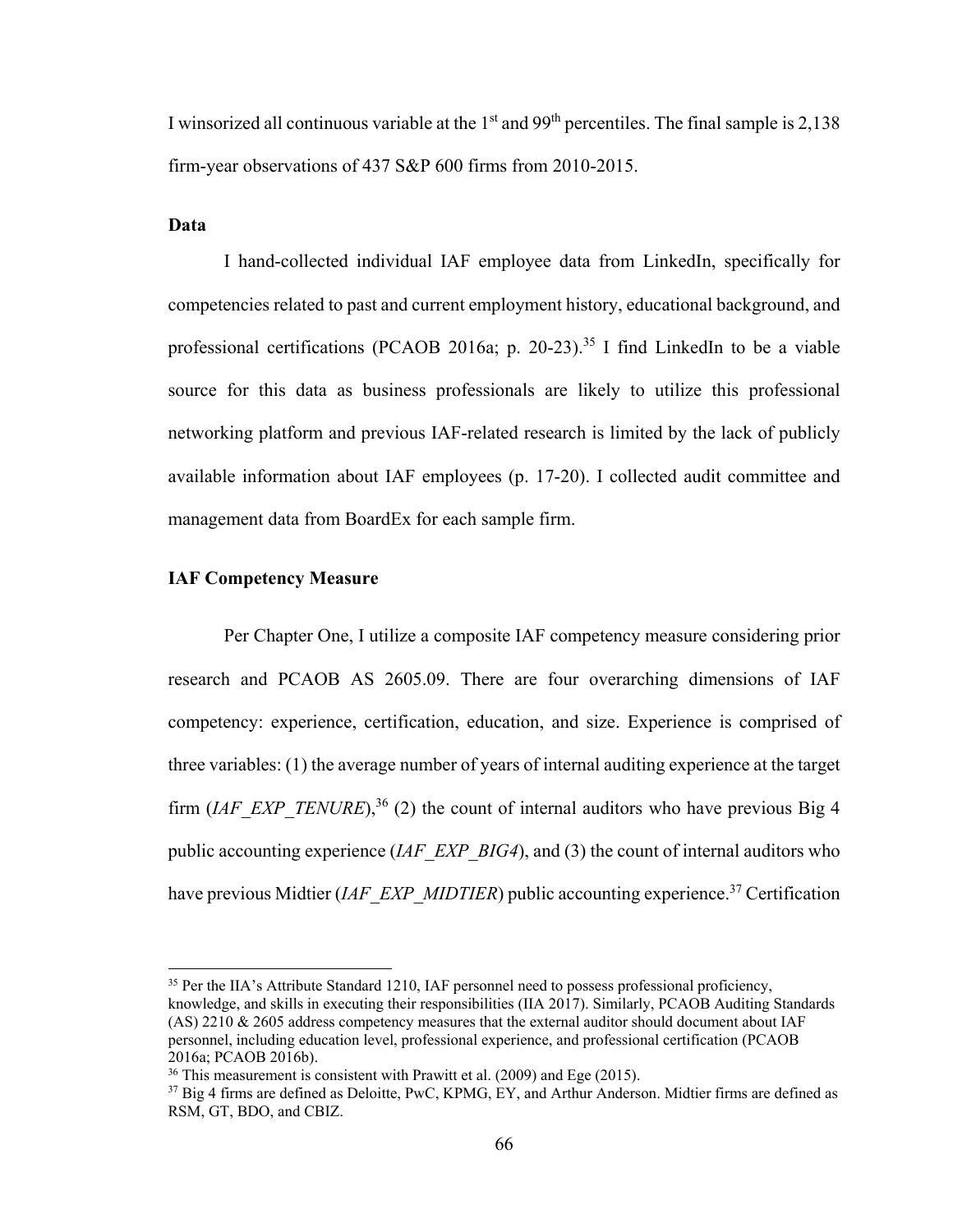represents four variables: the count of internal auditors who have CPA, CIA, CFE, or CISA designations (*IAF\_CERT\_CPA, IAF\_CERT\_CIA, IAF\_CERT\_CFE,* and *IAF\_CERT\_CISA*). Education encompasses two variables including the count of internal auditors who have an accounting degree at the undergraduate or graduate level (*IAF\_EDU\_UGACC, IAF\_EDU\_MSA*).38 Lastly, size proxies for IAF investment and is based on the number of IAF employees, scaled by firm size (*IAF\_SIZE\_SCALED*).

Each characteristic is assigned an indicator variable equal to one if the competency measure is greater than or equal to the median value by fiscal year, and zero otherwise, which are subsequently summed into the four distinct IAF competency components described above, i.e., experience (*IAF\_EXP*), certification (*IAF\_CERT*), education (*IAF\_EDU*), and size (*IAF\_SIZE\_SCALED*). Each component is dichotomized at the median and indicator variables are created equal to one if the competency component is greater than or equal to the median; zero otherwise. The four competency component indicators are summed for the composite measure, ranging from zero to four (*IAF\_COMP*), with higher values representing higher IAF competency. As robustness for the baseline analysis, I also calculated an industry-year competency score by dichotomizing each of the ten competency measures at the median by fiscal year and two-digit SIC industry code and then following the remainder of the above procedure (*IAF\_COMP\_IND)*.

# **Multivariate Models**

 $\overline{a}$ 

 To test the relation between the propensity of material weakness (restatement) and IAF competence (H1), I specify the following logistic regression models:

<sup>&</sup>lt;sup>38</sup> Degree-related data proxies for ability (Lin et al. 2011).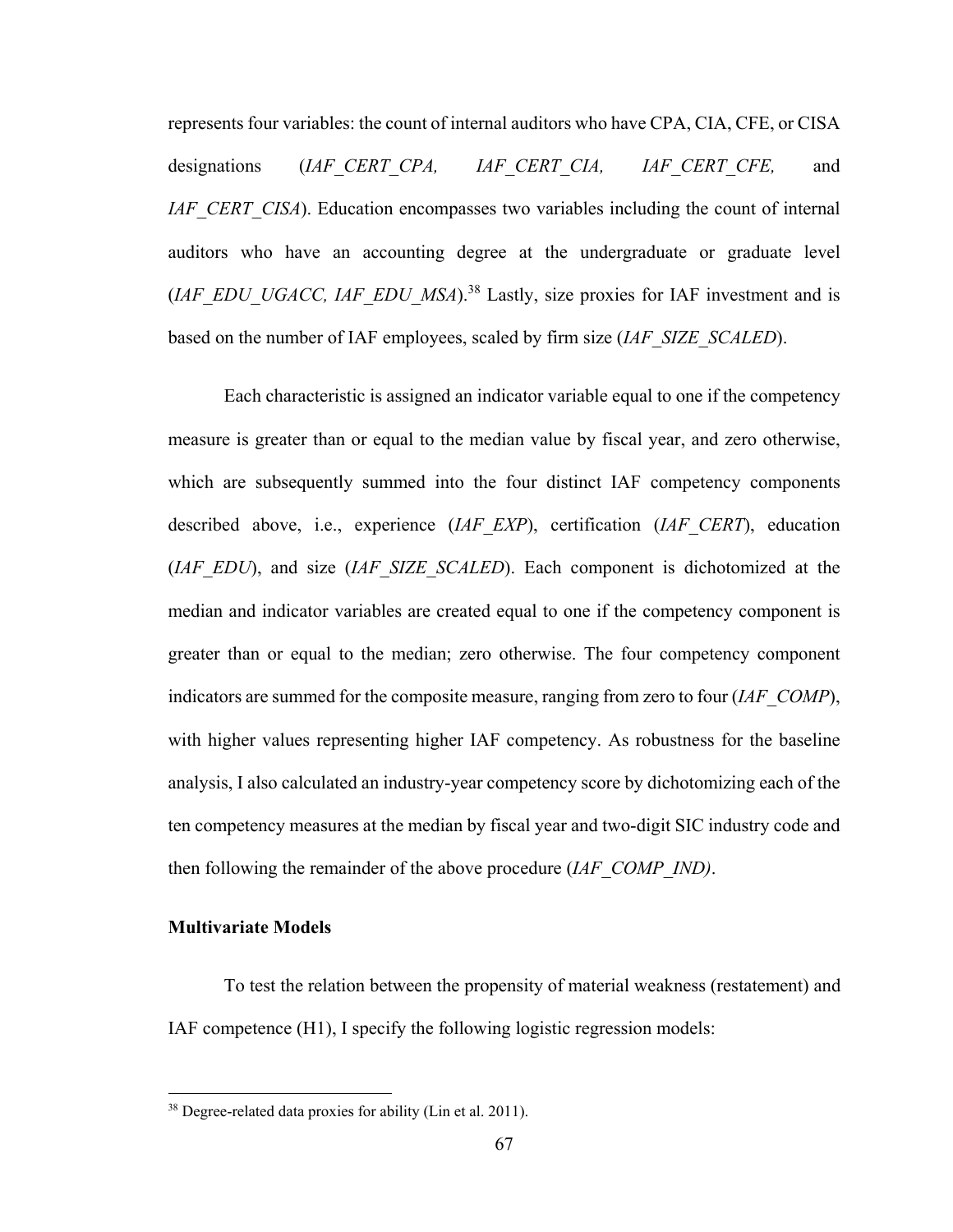$MW = \beta_0 + \beta_1 IAF$  *COMP[\_IND] +*  $\beta_2 RESTATE + \beta_3 LNAS SETS + \beta_4 BM + \beta_5 LFV$ *+ β6INVREC + β7LNSEGMENTS + β8CFO + β9LNAUDFEE + β10ROA +*   $\beta_{11}BOARDINDER + \beta_{12}FOREIGN + \beta_{13}BIG4 + \beta_{14}AUDCHG + \beta_{15}LASTYRCFO$ *+*  $\beta$ *16IndustryFE +*  $\beta$ *17YearFE +*  $\epsilon$ (1)

 $RESTATE = \beta_0 + \beta_1 IAF\ COMP[ND] + \beta_2 MW + \beta_3 LNASSETS + \beta_4 BM +$ *β5SALESGROWTH + β6LEV + β7LNSEGMENTS + β8LNAUDFEE + β9ROA +*  (2)  $\beta_{10}BOARDINDEX + \beta_{11}FOREIGN + \beta_{12}BIG4 + \beta_{13}AUDCHG + \beta_{14}LASTYRCFO$  $+ \beta_{15}ACQ + \beta_{16}LIT + \beta_{17}IndustryFE + \beta_{18}YearFE + \mathcal{E}$ 

The dependent variable *MW* in Equation (1) captures whether the target firm disclosed a material weakness under SOX Section 302 and/or Section 404 in year *t*. The dependent variable *RESTATE* in Equation (2) captures whether the target firm restated its financial statements for year *t*. The variables of interest in both equations (*IAF\_COMP; IAF* COMP *IND*) capture the level of IAF competence. A positive and significant coefficient on *β1* would support H1. Following previous literature (e.g. Ge and McVay 2005; Ashbaugh-Skaife, Collins, Kinney, and LaFond 2009; Hoitash et al. 2009; Ogneva, Raghunandan, and Subramanyam 2007), I control for the following determinants of material weakness disclosure in Equation (1): firm size (*LNASSETS*), book-to-market ratio (*BM*), leverage (*LEV*), asset efficiency (*INVREC*), number of segments (*LNSEGMENTS*), volatility (*CFO*), audit fees (*LNAUDFEE*), profitability (*ROA*), foreign operations (*FOREIGN*), Big 4 auditor (*BIG4*), and auditor change (*AUDCHG*).

To control for determinants of restatements, and following previous literature (e.g. Gal-Or et al. 2018), Equation (2) includes *LNASSETS, BM, LEV, LNSEGMENTS, LNAUDFEE, ROA, FOREIGN, BIG4*, sales growth (*SALESGROWTH*), merger and acquisition (M&A) activity (*ACQ*), and litigious industries (*LIT*). In both equations, I control for the reporting environment. I create an index representative of board size, board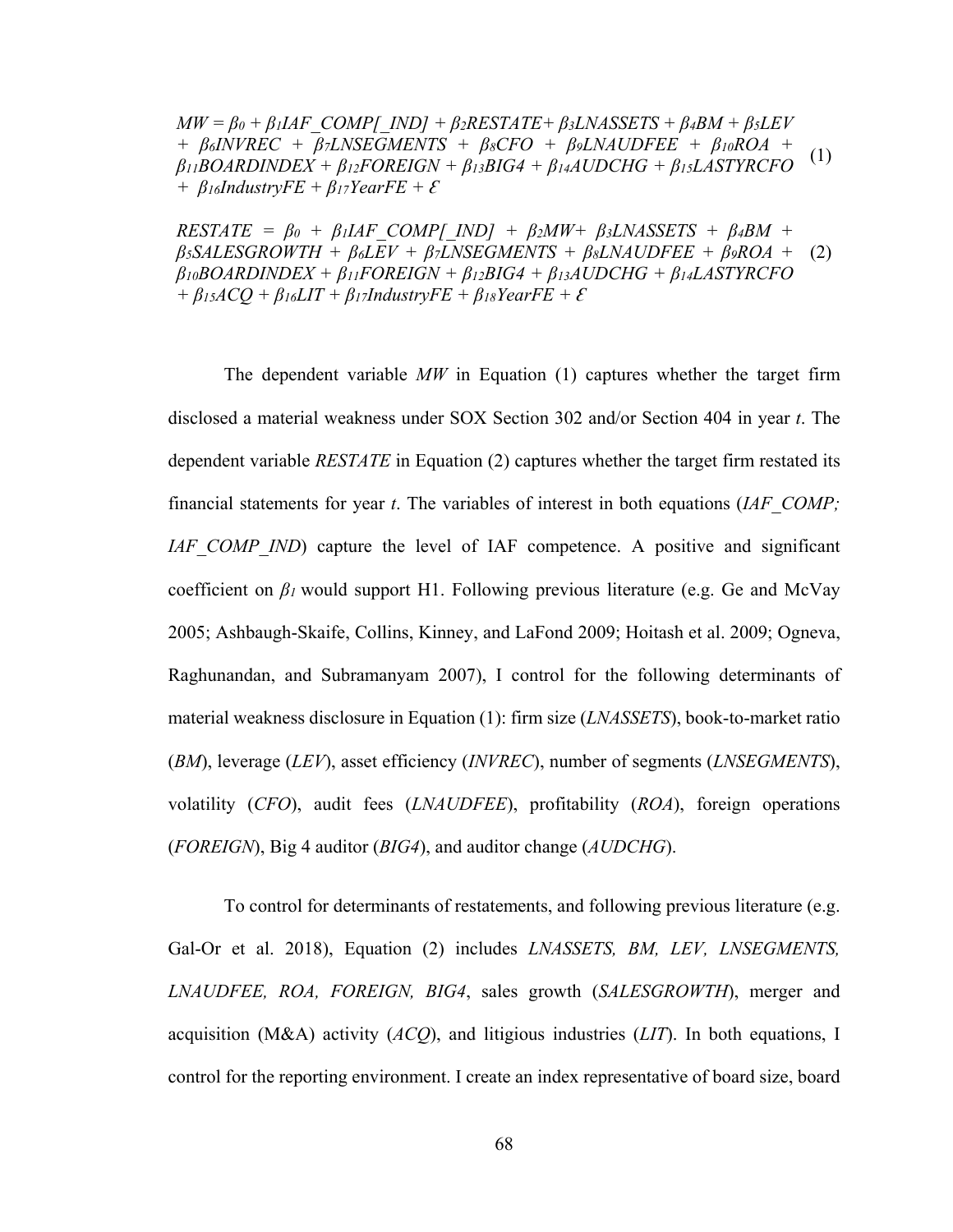independence, and board tenure (*BOARDINDEX*) and consider whether the firm-year is the last year of the CFO's tenure (*LASTYRCFO*). See Table 2.1 for detailed variable descriptions.

#### [INSERT TABLE 2.1 HERE]

To test the relation between material weakness and restatement disclosure and a subsequent change in IAF competency (H2), I specify the following OLS regression models:

 $\Delta IAF$  *COMP* =  $\beta_0$  +  $\beta_1 LAGMW$  +  $\beta_2 LAGIAFBASE+ \beta_3 \Delta LNASSETS + \beta_4 \Delta BM +$ *β5ΔLEV + β6ΔINVREC + β7ΔLNSEGMENTS + β8ΔCFO* + *β9ΔLNAUDFEE +*   $\beta$ *10* $\triangle$ *ROA* +  $\beta$ *11* $\triangle$ *BOARDINDEX* +  $\beta$ *12FOREIGN* +  $\beta$ *13BIG4* +  $\beta$ *14AUDCHG* +  $\beta$ <sub>*15NEWCFO* +  $\beta$ <sub>*15IndustryFE* +  $\beta$ <sub>*16YearFE* +  $\mathcal{E}$ </sub></sub></sub> (3)

 $\Delta IAF$  *COMP* =  $\beta_0$  +  $\beta_1LAGRESTDISC$  +  $\beta_2LAGIAFBASE+$   $\beta_3ALNASSETS$  + *β4ΔBM + β5ΔSALESGROWTH + β6ΔLEV + β7ΔLNSEGMENTS + β8ΔLNAUDFEE*  (4) *+β9ΔROA + β10ΔBOARDINDEX + β11FOREIGN + β12BIG4 + β13AUDCHG +*   $\beta$ <sup>*14NEWCFO* +  $\beta$ <sub>*15ACO* +  $\beta$ <sub>*16LIT* +  $\beta$ <sub>*17IndustryFE* +  $\beta$ <sub>*18YearFE* +  $\epsilon$ <sup>*s*</sup></sup></sub></sub></sub></sub>

The dependent variable for both equations is the change in IAF competency (*ΔIAF\_COMP*), with higher values indicating greater change in IAF competency. I utilize a change model to not only observe the effect of a financial reporting event on IAF competency, but also to isolate the potential endogenous effects of IAF competency influencing financial reporting events. The variable of interest in Equation (3), *LAGMW*, captures whether the target firm disclosed a material weakness under SOX Section 302 and/or Section 404 in year *t-1*. The variable of interest in Equation (4), *LAGRESTDISC*, captures whether the target firm disclosed a restatement in year *t*-1. I employ lagged variables of interest in order to test for reverse causality to provide evidence that the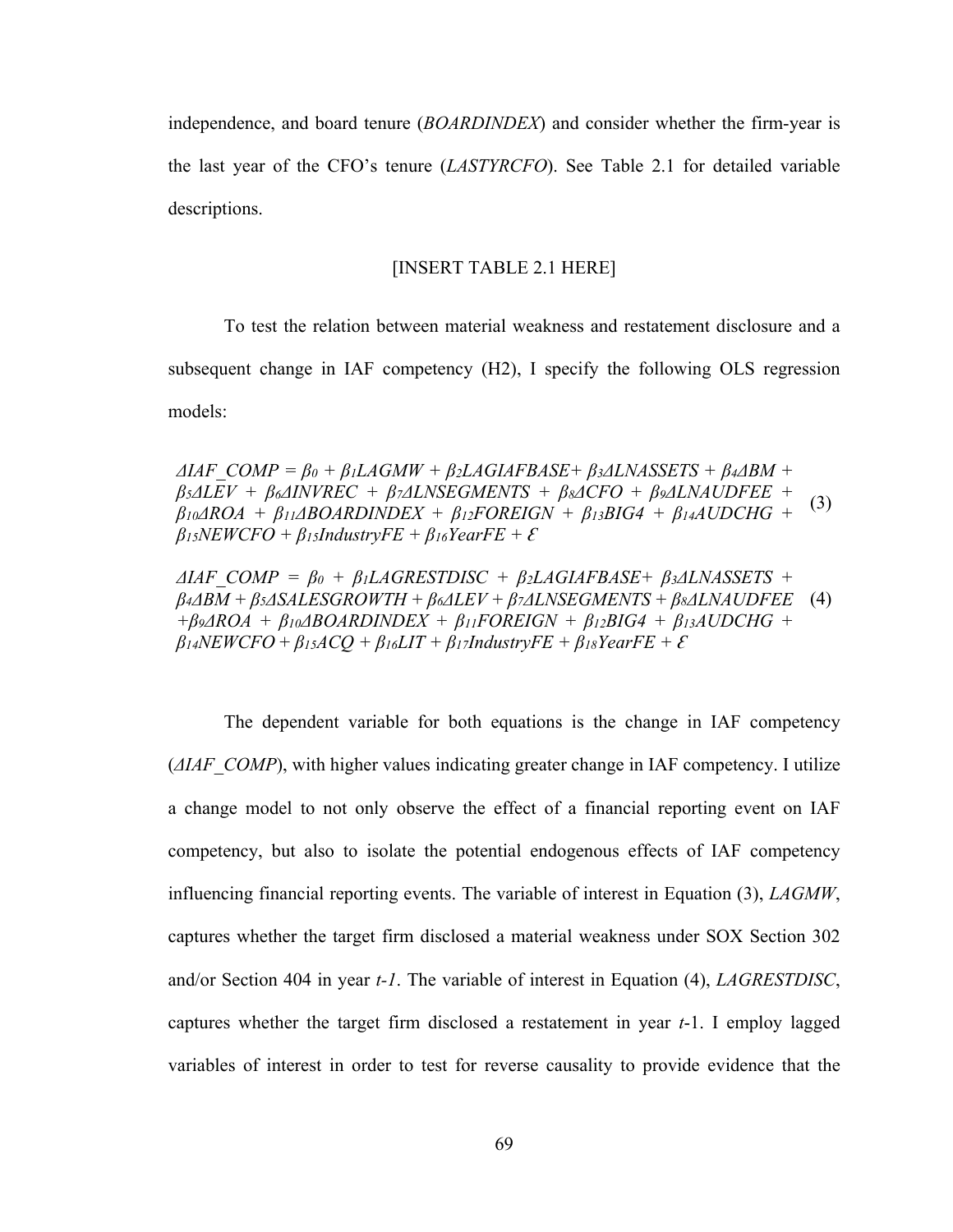historical MW or restatement disclosure is what is driving the change to IAF competency. A positive and significant coefficient on *β1* in each equation would support H2.

To test H3, I consider high/low audit committee commitment towards the IAF (H3a), high/low audit committee accounting expertise (H3b), and high/low CFO expertise (H3c). To capture audit committee commitment toward the IAF, I manually collected the most recent audit committee charter from each sample firm's Web site. For H3a, I partition the sample by audit committee commitment and code *ACCOMMIT* equal to one if the number of times "internal audit" is mentioned in the audit committee charter is greater than the sample median, and zero otherwise. H3b partitions the sample by audit committee accounting expertise, where *ACEXPERT* is equal to one for firms wherein the percentage of accounting experts on the audit committee is greater than the median, and zero otherwise.39 H3c partitions the sample by CFO expertise. *CFOEXPERT* is equal to one for firms with CFOs who have their CPA certification or previous auditing experience, and zero otherwise (Li, Sun, and Ettredge 2010; Bedard, Hoitash, and Hoitash 2014).

In addition to the common control variables (measured as the year-over-year change), Equations (3) and (4) also control for the lagged, baseline value of IAF competency. *LAGIAFBASE* is equal to negative one if *IAF\_COMP* is in the top quartile for the previous firm-year, and zero otherwise.<sup>40</sup> All models additionally control for 2-digit SIC industry and year fixed effects (Prawitt et al. 2009; Anderson, Christ, Johnstone, and Rittenberg 2012; Ege 2015; Abbott et al. 2016). I cluster standard errors at the firm level.

# **V. RESULTS**

<sup>&</sup>lt;sup>39</sup> Consistent with the generally accepted definition of accounting financial expertise, an audit committee member is considered to be an accounting financial expert if they has direct experience in either financial statement preparation or auditing (Cohen, Hoitash, Krishnamoorthy, and Wright 2014).

<sup>40</sup> For ease of interpretation, *LAGIAFBASE* is inversely coded.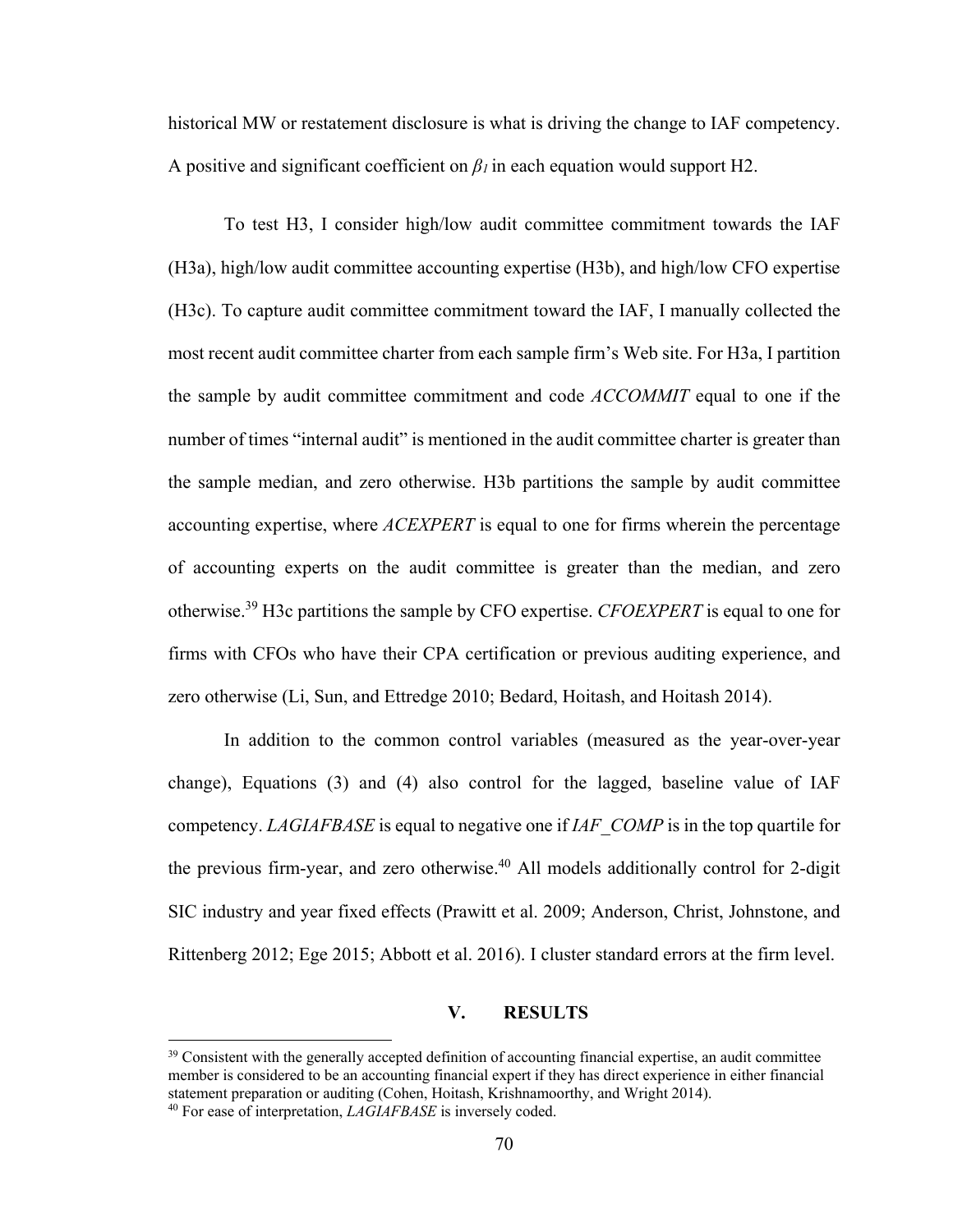#### **Descriptive Statistics**

Table 2.2 presents the descriptive statistics of the model variables. The main IAF competency measure (*IAF\_COMP*) ranges from zero to four with a mean (median) of 2.55 (3.0). The additional IAF competency measure (*IAF\_COMP\_IND*) ranges from zero to four with a mean (median) of 2.65 (3.0). The propensity of material weakness (restatement) disclosure in the sample is approximately 6 (3.6) percent. Misstatements occur for 7.1 percent of firm-years observations. Average total assets are \$1.1 billion, consistent with the sample covering S&P 600 index firms. The remaining descriptive are listed in the table and are consistent with the S&P 600 sample.

#### [INSERT TABLE 2.2 HERE]

Table 2.3 presents Pearson correlations of common variables among the logistic and OLS regression models. As predicted, *IAF\_COMP* is significantly, negatively correlated with *MW, RESTATE,* and *RESTDISC*. *IAF\_COMP* is positively correlated with firm size, leverage, segments, audit fees, board quality, and engaging with a Big 4 auditor, suggesting that more complex firms have better IAF competency. *IAF\_COMP* is negatively correlated with the book-to-market ratio and external auditor changes, suggesting that firms with uncertain operation are less likely to invest in IAF competency.

#### [INSERT TABLE 2.3 HERE]

#### **Multivariate Analysis**

#### *Effect of IAF Competency on Financial Reporting Events*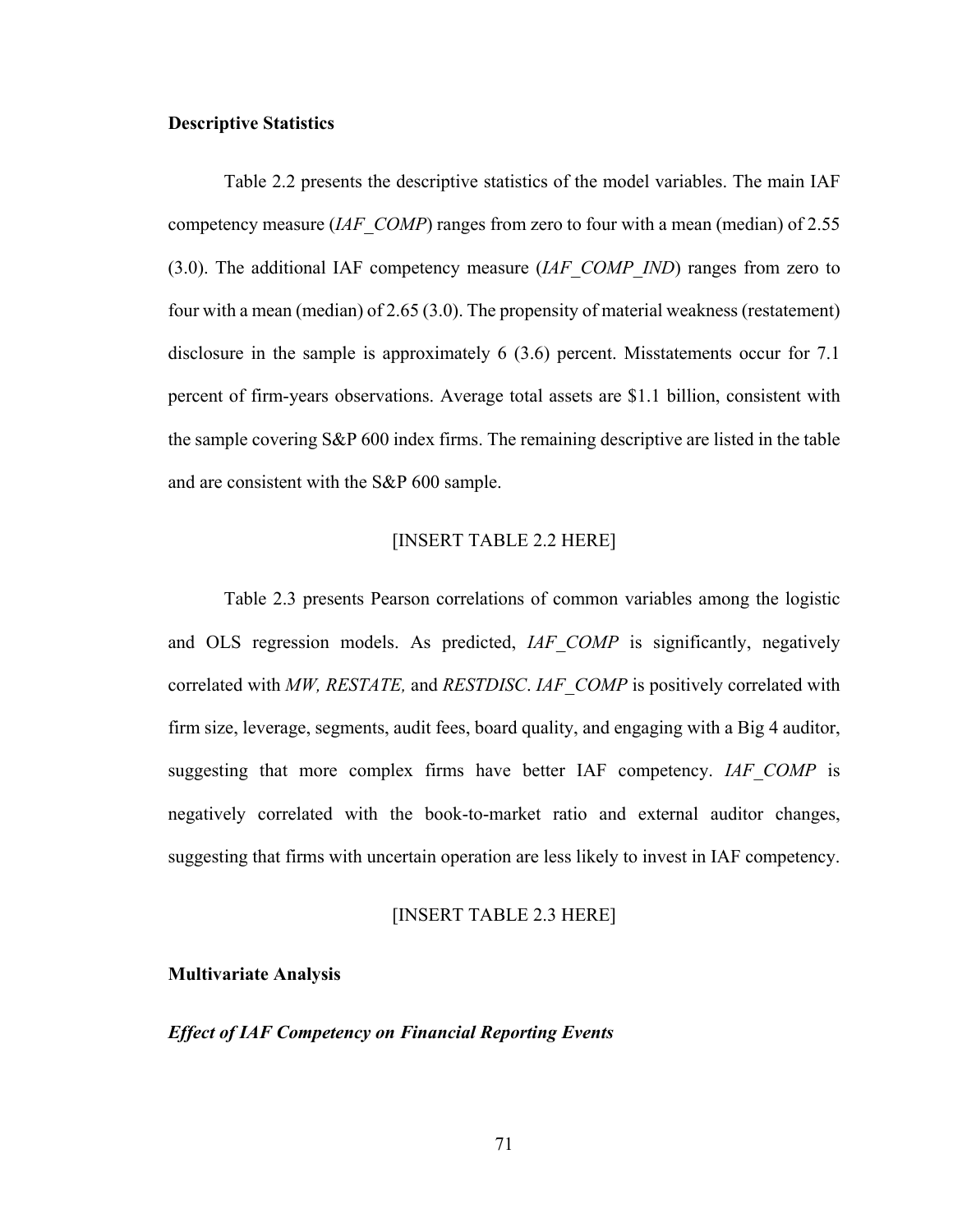Table 2.4 Panel A tests H1 using Equation (1). Both measures of IAF competency are inversely associated to the propensity of material weakness in Columns 1 and 3. These results are economically meaningful, as the average marginal effects are significant in Columns 2 and 4. Per Column 2, a firm with IAF competency one standard deviation above the mean is approximately 2.0 percent less likely to report a material weakness compared to firms with average competency, or a 33.3 percent decrease relative to the unconditional probability of material weakness of 5.9 percent.<sup>41</sup> This result expands Lin et al.'s  $(2011)$ finding that documents a negative association between material weakness and IAF education only. Consistent with prior literature, material weakness is positively associated with restatement, cash flow volatility, audit fees, and auditor changes, and negatively associated with firm size, book-to-market, complexity, and performance.

#### [INSERT TABLE 2.4 HERE]

Table 2.4 Panel B tests H1 using Equation  $(2)$ .<sup>42</sup> Both measures of IAF competency are negatively associated with restatements in Columns 1 and 3, and the average marginal effects are significant in Columns 2 and 4. Per Column 2, a one standard deviation increase in IAF competency above the mean is associated with a 2.2 percent decline in the likelihood of a misstatement, representing a 31.3 percent decline relative to the 7.1 percent unconditional probability of misstatement in the sample. This result has not been previously reported in the literature. Consistent with prior research, restatement is

<sup>41</sup> Following Ege (2015), I calculate the marginal effect of the change in likelihood of material weakness (restatement) by multiplying the coefficient on *IAF\_COMP* in Panel A (Panel B) Column 2 by the standard

<sup>&</sup>lt;sup>42</sup> The degrees of freedom difference from Panel A to Panel B is due to perfect prediction of industry fixed effects.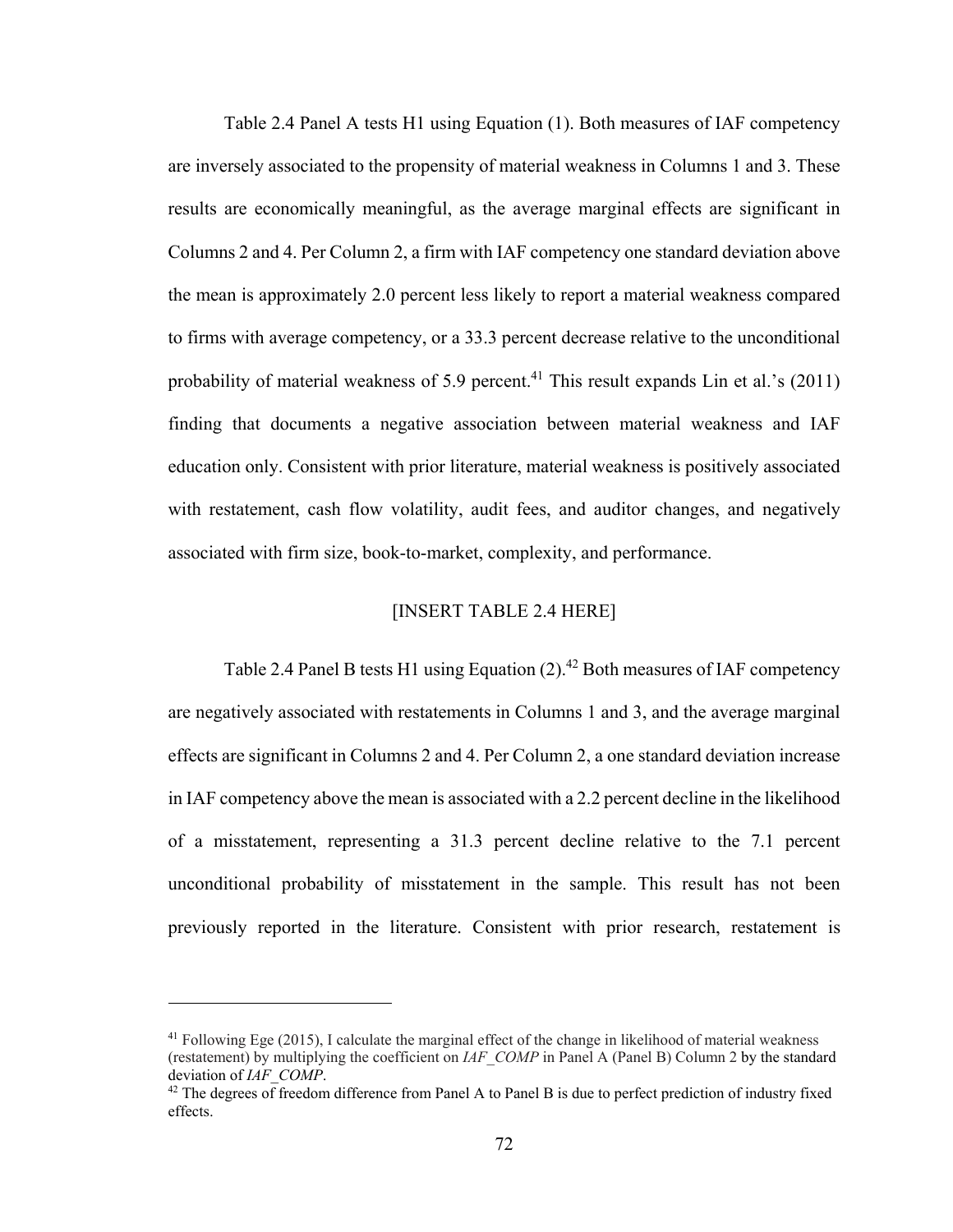positively associated with material weakness, book-to-market, and firm complexity, and negatively associated with M&A activity.<sup>43</sup>

Collectively, the results for H1 suggest that IAF competency plays a meaningful role in mitigating financial reporting failures.<sup>44,45,46</sup> Interestingly, the marginal effects analysis for both models yield similar findings to Ege (2015), who finds that firms with IAF quality one standard deviation above the mean are 2.3 percent less likely to have management misconduct. These complementary results extend Ege's (2015) findings and suggest that the development of high IAF competency works to deter financial reporting issues across varying levels of egregiousness.

# *Effect of Financial Reporting Events on Changes to IAF Competency*

 $\overline{a}$ 

Table 2.5 Panel A presents the test of H2 using Equation (3). Consistent with H2, *LAGMW* in Column 1 is positive and significant, suggesting that firms improve IAF competence in the year following a material weakness disclosure. Economic significance shows that a firm, on average, increases IAF competency by 6.5 percent after disclosing a

<sup>&</sup>lt;sup>43</sup> I acknowledge the test of IAF competence on restatement occurrence does not yield significance across many control measures in the model. I remove *RESTATE* in Equation (1) and *MW* in Equation (2) in order to address concerns of collinearity between the events. Untabulated results are robust to the test of H1.<br><sup>44</sup> I refit Equations (1) and (2) as ordinal logistic regressions to calculate the effect of changing IAF competency on an ordinal scale and find that results are robust to the logistic regression models discussed herein.

<sup>&</sup>lt;sup>45</sup> To address concerns that I am losing rich data by dichotomizing continuous variables to measure *IAF\_COMP*, I alternatively standardize all ten measures of IAF competence in order to observe all characteristics on the same scale, average the standardized scores per IAF competence dimension, and sum together to create a new composite score. I estimate Equations (1) and (2) using this new measure and find consistent results supporting H1.

<sup>46</sup> I likewise consider the effect of correlated omitted variables related to audit committee commitment, audit committee size, audit committee and CFO expertise, and auditor changes to the models. Adding these measures as control variables to Equation (1) do not change the inferences or yield significant control results. The result is robust in Equation (2) along with a negative and significant result for CFO expertise, suggesting that higher CFO expertise leads to lower restatement propensity.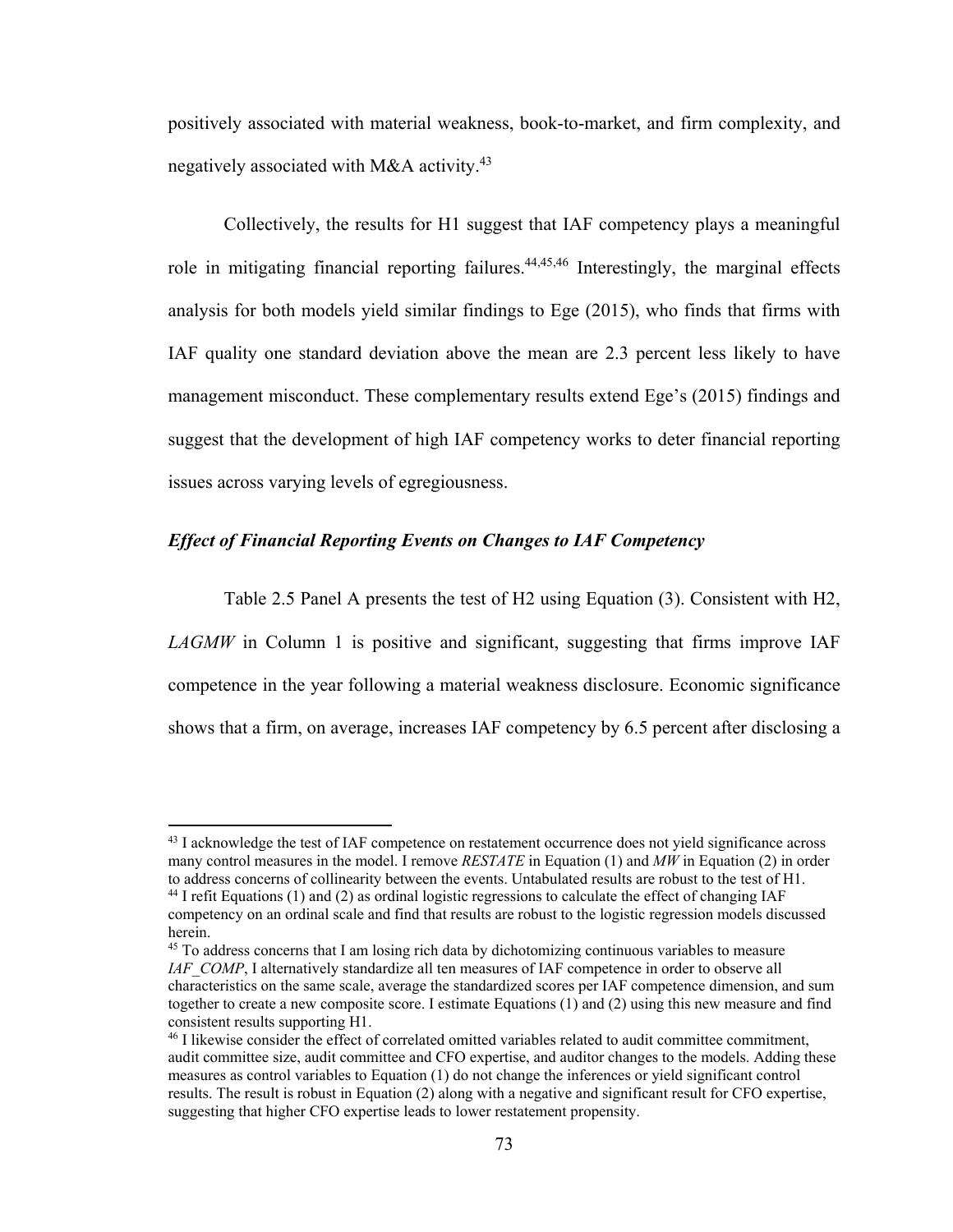material weakness.<sup>47</sup> Despite the lack of regulatory oversight over the IAF, firms choose to respond to a material weakness disclosure by improving this internal monitoring mechanism, suggesting that firms recognize the IAF can help mitigate control deficiencies. Interestingly, this significant association is not found at a two or three year horizon (untabulated), signaling that firms take immediate action to improve IAF competency following a material weakness disclosure. In Column 2, I interact *LAGMW* with *LAGIAFBASE*. Firms with lower baseline competency further recognize the need to improve their IAF, and on average, improve competency by 19.7 percent after disclosing a material weakness.

Table 2.5 Panel B presents the test of H2 using Equation (4). *LAGRESTDISC* in Column 1 is positive and significant, supporting H2. Firms increase IAF competency by an average of 7.9 percent following a restatement disclosure. Again, this significant association is not found at a two or three year horizon (untabulated), suggesting promptness in addressing failures. Column 2 interacts *LAGRESTDISC* with *LAGIAFBASE*. There is no interaction effect for restatement, potentially due to the relative severity of restatement versus material weakness disclosure. That is, restatements are a clear indication of financial reporting failure that has widespread implications over financial reporting quality, compared to material weakness disclosures which can be limited to more isolated internal control issues. The lack of result may suggest that following a restatement, most firms increase IAF competency regardless of baseline competency.<sup>48</sup>

<sup>&</sup>lt;sup>47</sup> To approximate the economic effect of an IAF competency change for firms on average, the coefficient on *LAGMW* is divided by the mean *IAF\_COMP*. This procedure is followed for *LAGRESTDISC* and for interactions.

<sup>&</sup>lt;sup>48</sup> Again, I consider the effect of correlated omitted variables related to audit committee commitment, audit committee size, audit committee and CFO expertise, and auditor changes to the models. The test of H2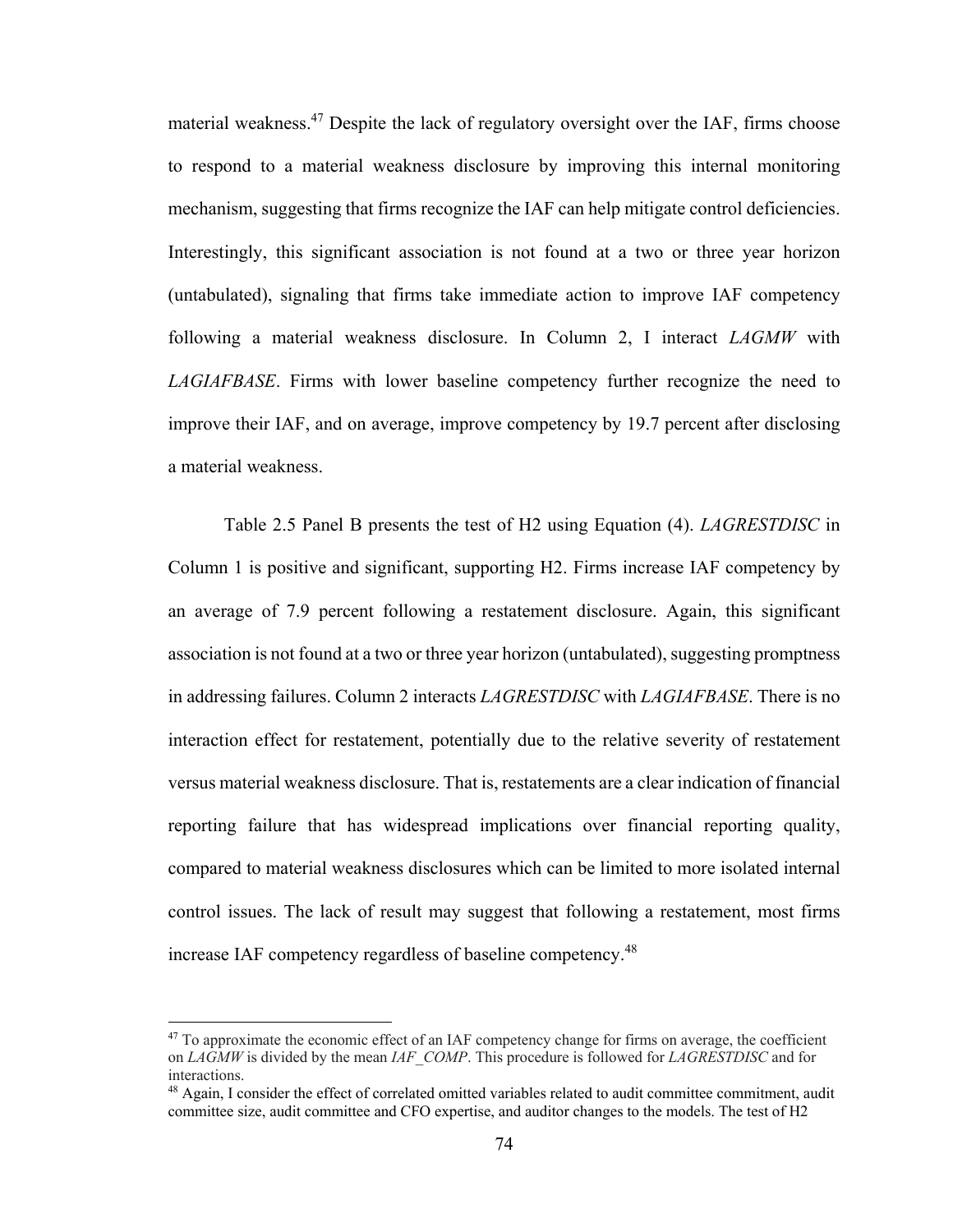#### [INSERT TABLE 2.5 HERE]

To provide additional understanding of the restatement interaction results, I test the effect of material weakness disclosure persistence on changes to IAF competency. Material weakness persistence over consecutive years should prompt firms to take stronger action to increase IAF competency compared to a one-time disclosure, as persistence signals a failure to remediate the problem. Material weakness persistence may spur negative reputational effects due to concerns about financial reporting reliability (Hammersley et al. 2012). Bedard, Hoitash, Hoitash, and Westermann (2012) find that failure to remediate a material weakness is associated with increased abnormal accruals. Persistence should signal to firms the need for remediation in order to avoid costs associated with lingering reporting problems.

I predict that material weakness disclosure persistence over a two-year period for firms is positively associated with a subsequent change in IAF competence. I also predict that there will be no interaction effect, echoing the restatement results, as material weakness disclosure persistence is a relatively severe failure where all firms, on average, will work to improve IAF competence. To test this association, I substitute the variable of interest in Equation (3) with the indicator *LAGMWPERSIST*, which equals one if a material weakness disclosure in year *t-2* is not remedied in year *t-1* or zero otherwise. I further interact *LAGMWPERSIST* and *LAGIAFBASE*. Table 2.5 Panel C provides results of this analysis. Consistent with the predictions, the coefficient on *MWPERSIST* in Columns 1 and 2 is positive and significant, suggesting that material weakness persistence prompts

1

holds by adding these variables as controls to Equations (3) and (4); further, these variables are not significant in the models.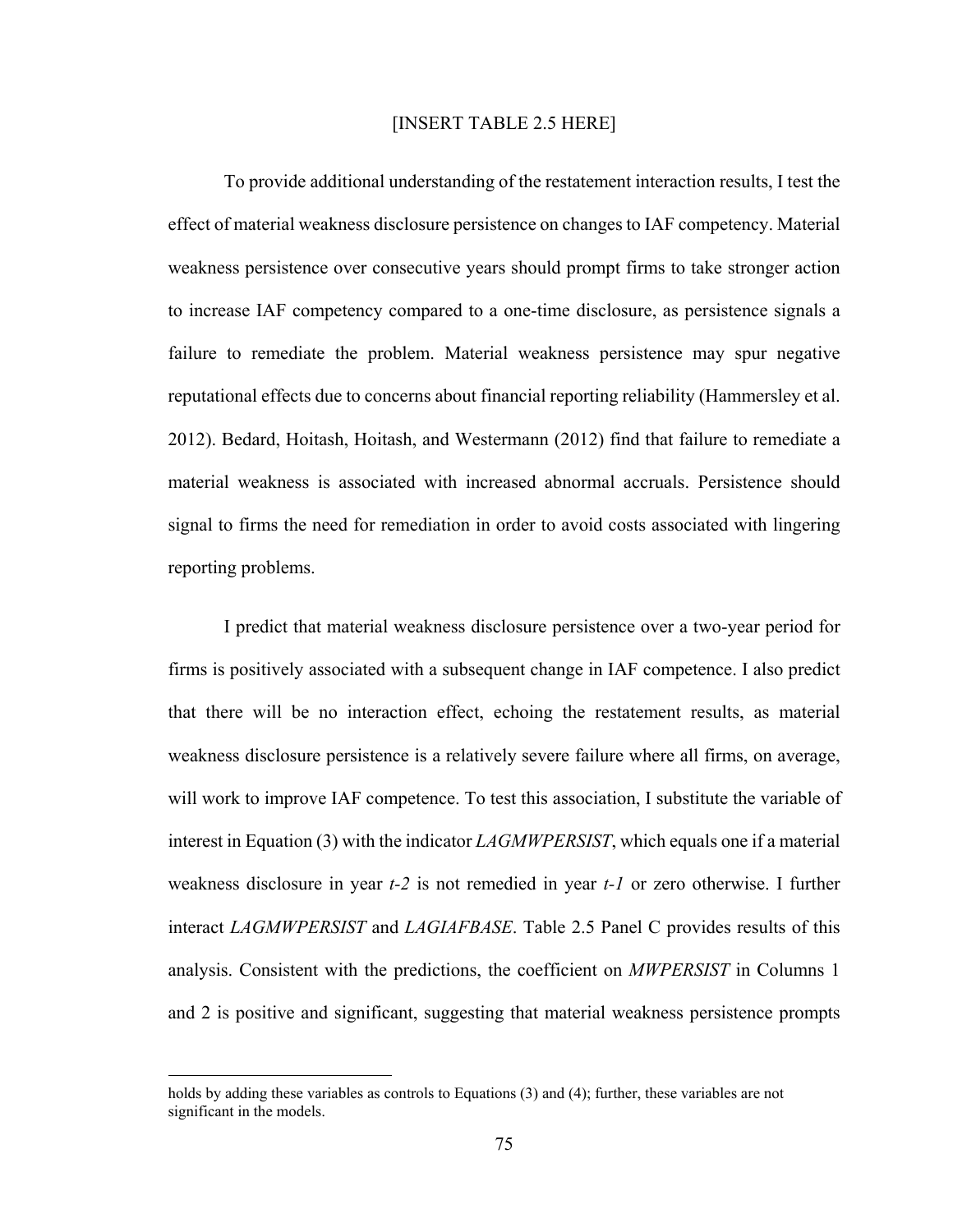firms to increase IAF competency by 13.9 percent on average. However, Column 2 finds no interaction effect, suggesting that material weakness persistence is a financial reporting event that prompts change to IAF competency regardless of the base competency level.

#### *Audit Committee and CFO Characteristics and Changes in Internal Audit Competency*

**Audit Committee Commitment.** Table 2.6 presents results for H3a for audit committee commitment (*ACCOMMIT*), proxied by IAF disclosures in the audit committee charter. Panel A (Panel B) shows that *LAGMW* (*LAGRESTDISC*) is positive and significant only among firms with higher audit committee commitment (Column 2). Firms improve IAF competency by 17.3 (13.2) percent, on average, following a material weakness (restatement) disclosure.<sup>49</sup> Together, these results suggest that firms with higher audit committee commitment toward IAF monitoring are more dedicated to improving the IAF in light of a failure.

#### [INSERT TABLE 2.6 HERE]

**Audit Committee and CFO Accounting Expertise.** Table 2.7 provides results for testing H3b and H3c, partitioning the sample by *ACEXPERT* and *CFOEXPERT*. Table 2.7 Panel A provides results for material weakness disclosure. *LAGMW* is positive and significant, only among firms with lower audit committee accounting expertise (Column 1), suggesting an improvement of IAF competency of 15.8 percent, on average, following a material weakness disclosure. Consistently, *LAGMW* is positive and significant, only among firms with no CFO accounting expertise (Column 3), representing an average

 $49$  The results remain consistent when only considering the firm-year in which the audit committee charter was collected. Further, results are consistent in backfilling the IAF disclosures to sample firm-years before the audit committee charter date.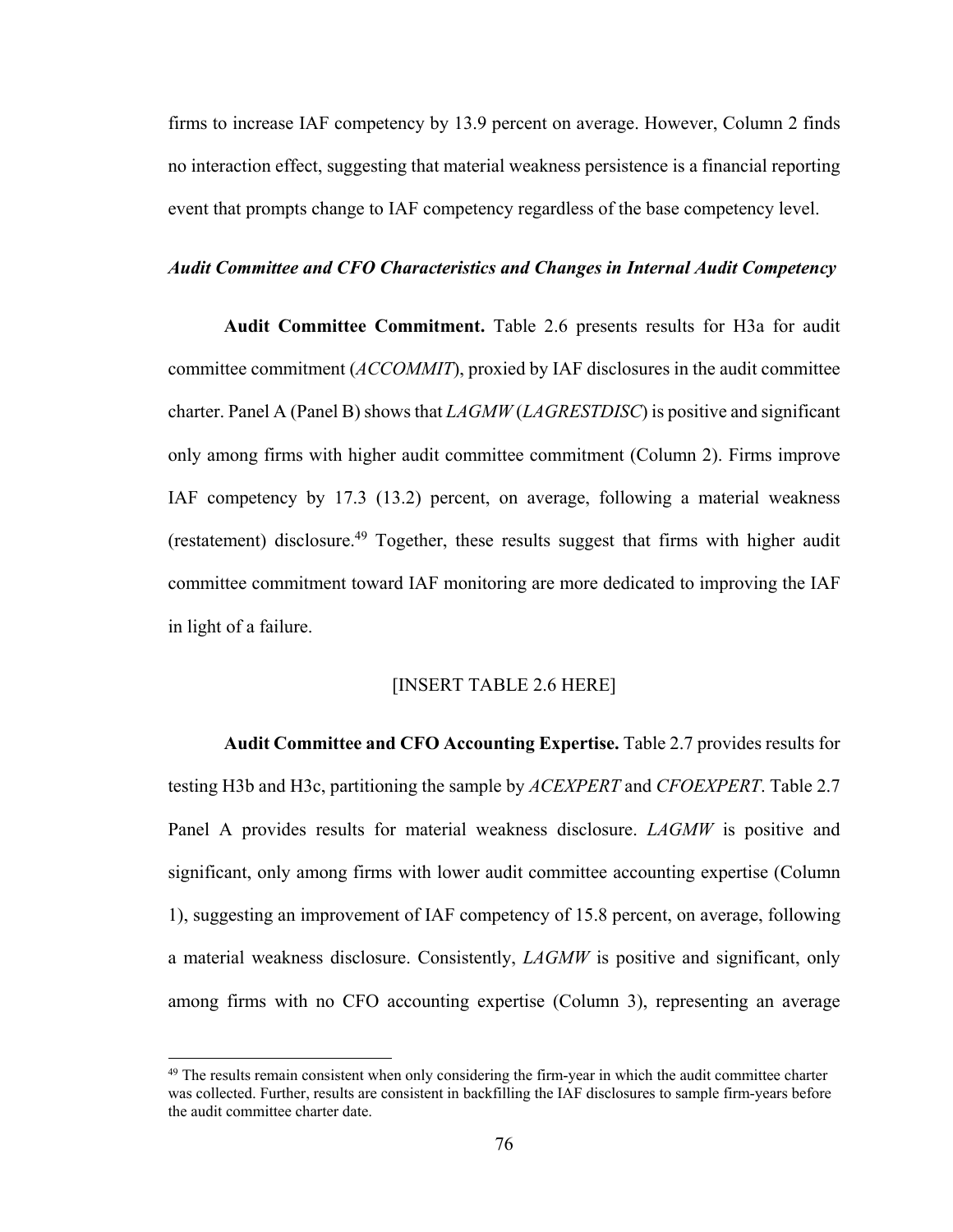increase of 12.0 percent in IAF competency following a material weakness disclosure. This evidence is consistent with the CFO's direct responsibility for the financial reporting process. Firms with lower audit committee accounting expertise and no CFO accounting expertise work to improve IAF competency in recognition of the limitations of their monitoring abilities. In both cases, improving IAF competency will help to mediate the knowledge gap that exists at the audit committee and CFO levels in order to move forward.

Table 2.7 Panel B provides results for restatement disclosure. *LAGRESTDISC* in Columns 1 and 3 are both positive and significant, consistent with both H3b and H3c. Following a restatement disclosure, firms are likely to improve IAF competency when they have lower audit committee or no CFO accounting expertise by 11.7 and 9.4 percent, respectively. These results echo earlier findings, and overall demonstrate that audit committee and management personnel who lack substantive accounting knowledge seek to improve IAF competence in order to bolster lower-level monitoring and to prevent future reporting issues.

# [INSERT TABLE 2.7 HERE]

#### *Additional Analysis and Robustness*

**Multidimensional Components Analysis.** I develop a composite measure of IAF competency not only to align with prior literature, but also to recognize that while firms can have strong IAF competency along some dimensions, they can be weaker along others. Past research suggests that focusing discretely on one competency component may disregard employees' combination of competencies across various dimensions (Hoang, Abeysekera, and Ma 2018). To investigate, I first re-estimate Equations (1)-(4) using each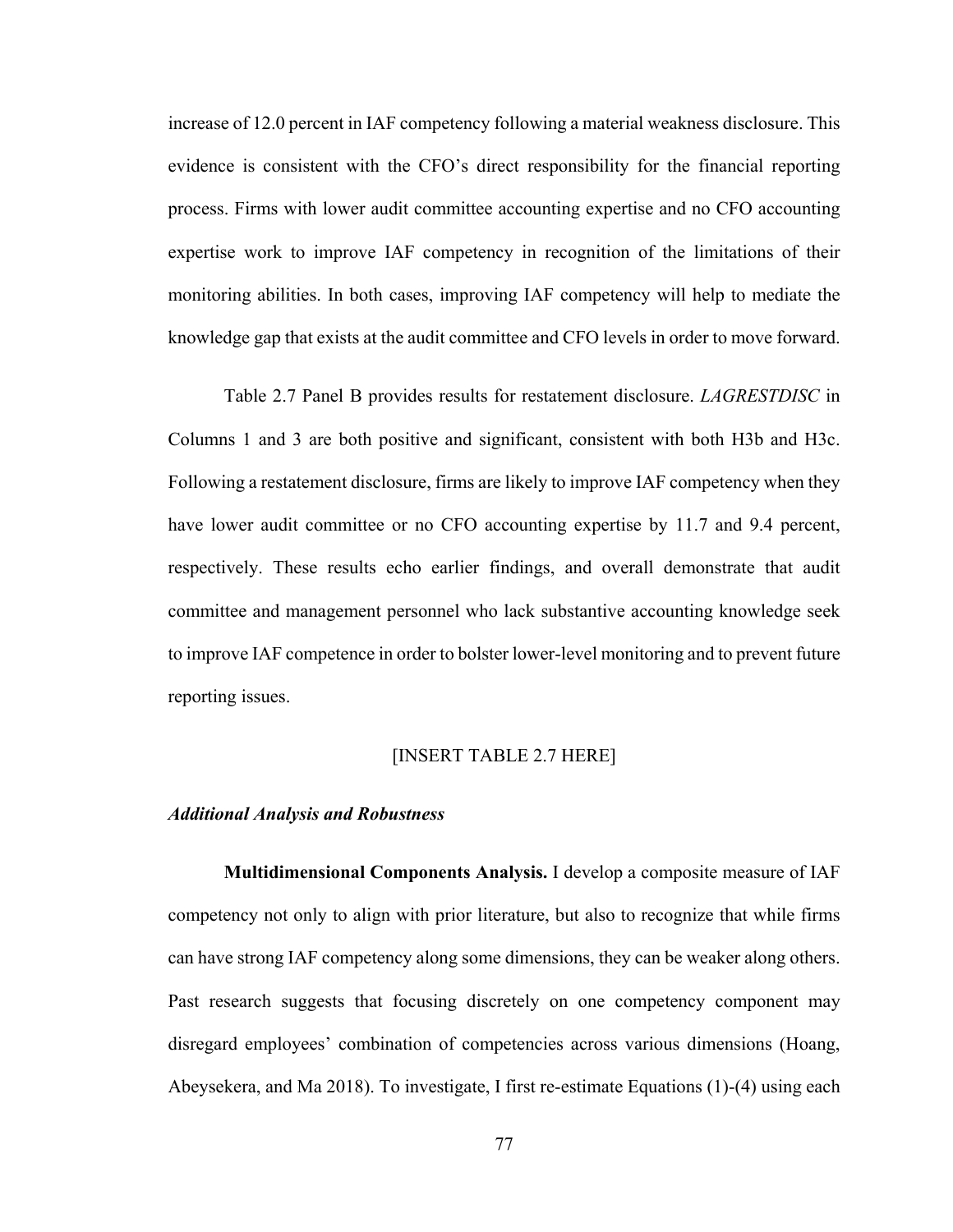of the four IAF competency components (*IAF\_EXP, IAF\_CERT, IAF\_EDU*, and *IAF* SIZE) instead of the composite IAF competency score. Table 2.8 presents these results. Panel A re-estimates the level analyses, showing that the education and size components have an inverse relationship with the financial reporting event. Panels B and C re-estimate the change analyses. Material weakness disclosure prompts changes to certification, education, and size when baseline IAF competency is  $low.^{50}$  Restatement disclosure prompts change to certification. Overall, results are weaker compared to the main test results, which suggests that leveraging a composite measure may better underscore the multidimensionality of the IAF competency construct. To further examine whether any one component is driving the results of the main hypothesis tests, I recalculate *IAF* COMP four times with each new measure excluding one of the four competency components. $51$ 

### [INSERT TABLE 2.8 HERE]

Table 2.9 presents results of re-estimating Equations (1)-(4) using the combination of measures that rely on three components. I find that results across both analysis types for both outcome measures are robust, thus demonstrating that the combination of the four competency components, rather than any single, is important and work in tandem to create a more reliable measure of IAF competency.

#### [INSERT TABLE 2.9 HERE]

1

<sup>&</sup>lt;sup>50</sup> As the  $\mathbb{R}^2$  for Columns 1 and 2 are negative, I do not interpret these results as the model is not consistently reliable compared to the other components in Columns 3-8. I reserve the same judgment for Panel D as well.

<sup>51</sup> The four three-component variables are as follows: *IAF\_COMP\_EXPCERTEDU* excludes *IAF\_SIZE*; *IAF\_COMP\_EXPCERTSIZE* excludes *IAF\_EDU*, *IAF\_COMP\_EXPEDUSIZE* excludes *IAF\_CERT*, and *IAF\_COMP\_CERTEDUSIZE* excludes *IAF\_EXP*.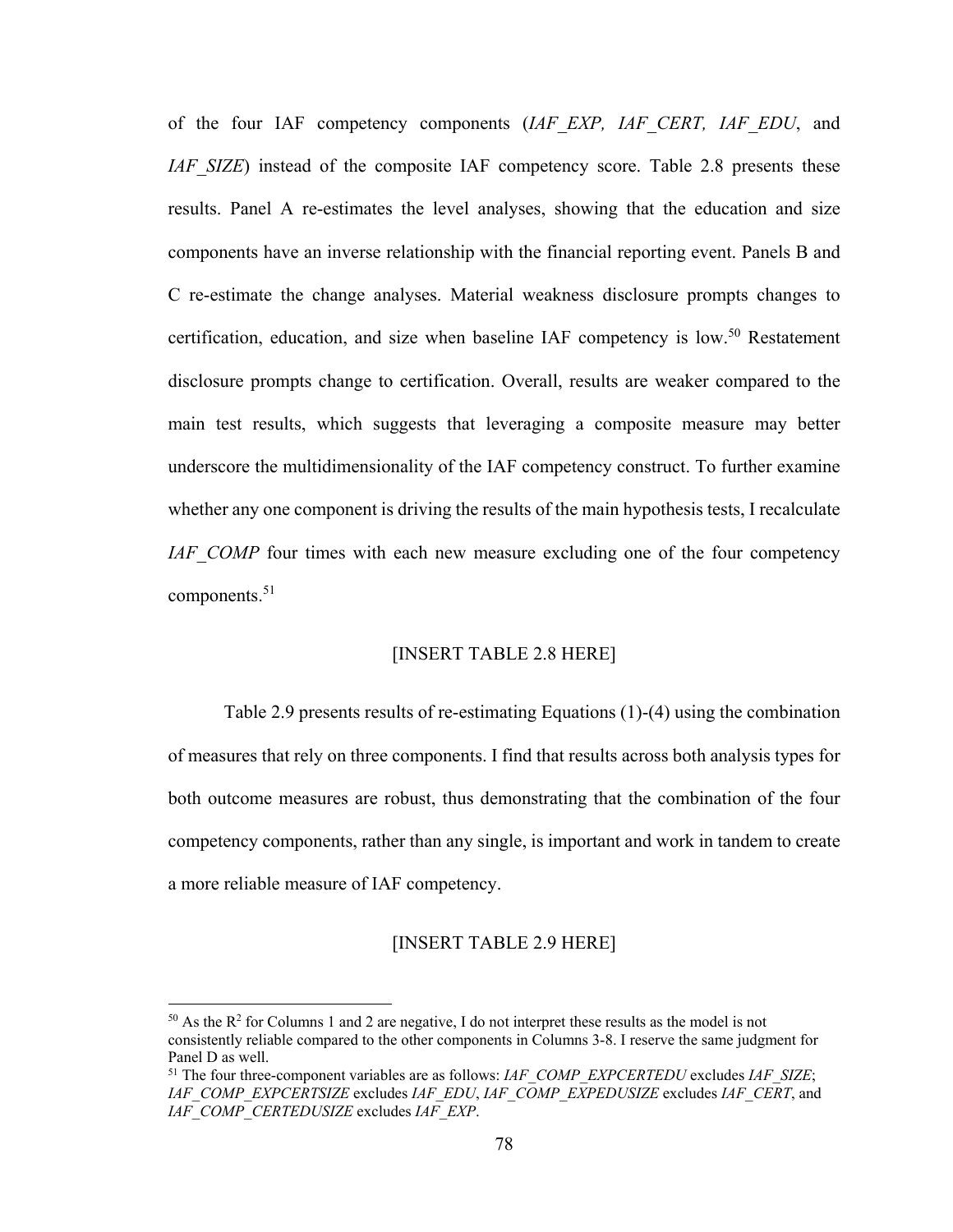**Principal Components Analysis.** Similar to Ege (2015), I create a measure of IAF competency by using a principal component factor analysis. I use the IAF competency component scores (*IAF\_EXP, IAF\_CERT, IAF\_EDU,* and *IAF\_SIZE*), and identify one factor with eigenvalue greater than 1, which collectively explains 50.6 percent of the underlying variance. This factor is positively associated with certification, education, and size, and not associated with experience. Untabulated results of Equation (3) and (4) are consistent with Table 2.4 Panel A and B as well as Table 2.9 Panel C and D results for material weakness and restatement disclosure: IAF competency improves after a material weakness disclosure, and additionally improves when baseline IAF is lower (both  $p<0.05$ ), while IAF competency improves after a restatement disclosure, regardless of the baseline level of IAF competency  $(p<0.10)$ . These results corroborate earlier findings and help validate the measurement of IAF competency.

**Falsification Test.** To ensure that the association between a reporting event and subsequent changes in IAF competence is specific to the IAF's delineated responsibility toward monitoring financial reporting quality, I re-estimate Equation (3), substituting the variable of interest with *ΔDACC*, which is the change in absolute value of performanceadjusted discretionary accruals (Kothari, Leone, and Wasley 2005). While previous studies find that higher IAF quality deters earnings management behavior via abnormal accruals, there is no expectation that higher levels of discretionary accrual activity, which is not directly observable by stakeholders, will prompt firms to change IAF competence composition compared to publicly visible events, such as material weakness and restatement disclosures (Prawitt et al. 2012; Abbott et al. 2016; Gal-Or et al. 2018). I partition the sample by the highest quartile of performance-adjusted discretionary accruals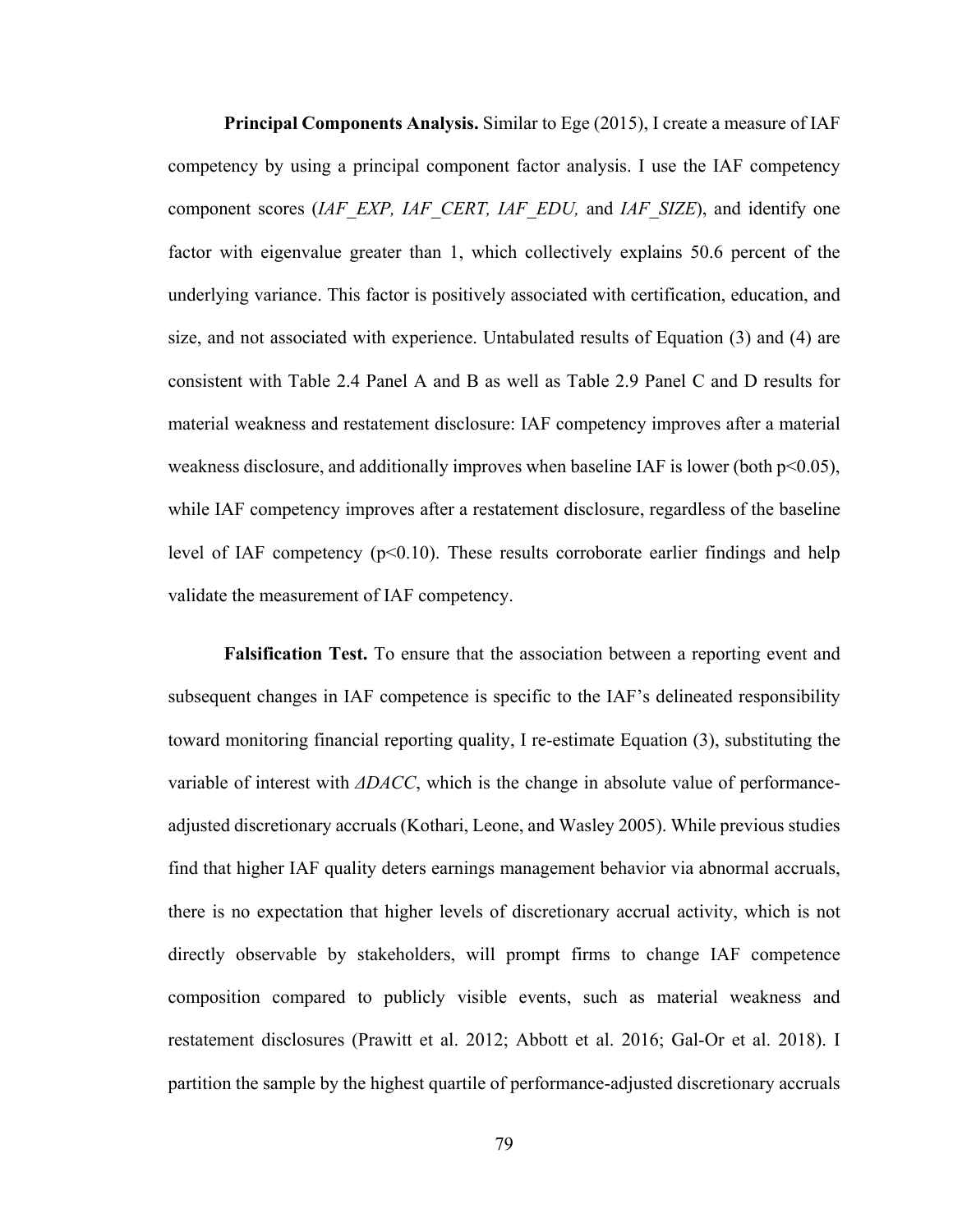to most closely elicit an accruals "event" (*DACC\_QRT*). Table 2.10 presents the results of this analysis. Column 1 presents the model for discretionary accruals in the lower three quartiles and Column 2 presents the model for discretionary accruals in the top quartile. In both estimations, changes in the level of discretionary accruals are not associated with a subsequent change in IAF competence, demonstrating that changes to IAF competence are aligned with the IAF's responsibility of oversight over financial reporting quality.

# [INSERT TABLE 2.10 HERE]

**Endogeneity Concerns.** Estimating associations between IAF competency and financial reporting events may suffer from correlated omitted variables that influence both the likelihood to invest in the IAF and financial reporting quality. To combat this potential concern, the main models utilize a change analysis and examine how a financial reporting event influence changes to IAF competency. Further, to control for reverse causality, the main models also utilize lagged independent variables. I also consider selection bias to assuage concerns that results are not biased by unobservable factors that influence the choice to have an in-house IAF. I perform a Heckman two-step selection model for the main test analysis of H2 using Equations (3) and (4). As not all public firms are required to have an IAF, the first stage estimates the decision to instate an in-house IAF function. I expect that larger, riskier, complex, and those with higher audit production cost are more likely to instate an in-house IAF.<sup>52</sup> Untabulated results indicate that the Inverse Mills Ratio is significant, suggesting there is a selection issue. Nevertheless, in the second-stage

<sup>52</sup> I proxy firm size (*LNASSETS*), leverage (*LEVERAGE*), sales growth (*SALESGROWTH*), cash flow volatility (*CFO*), litigious industries (*LIT*), asset efficiency (*INVREC*), segments (*LNSEGMENTS*), foreign operations (*FOREIGN*), audit fees (*LNAUDFEE*), and Big 4 auditor (*BIG4*) for these firm characteristics, respectively.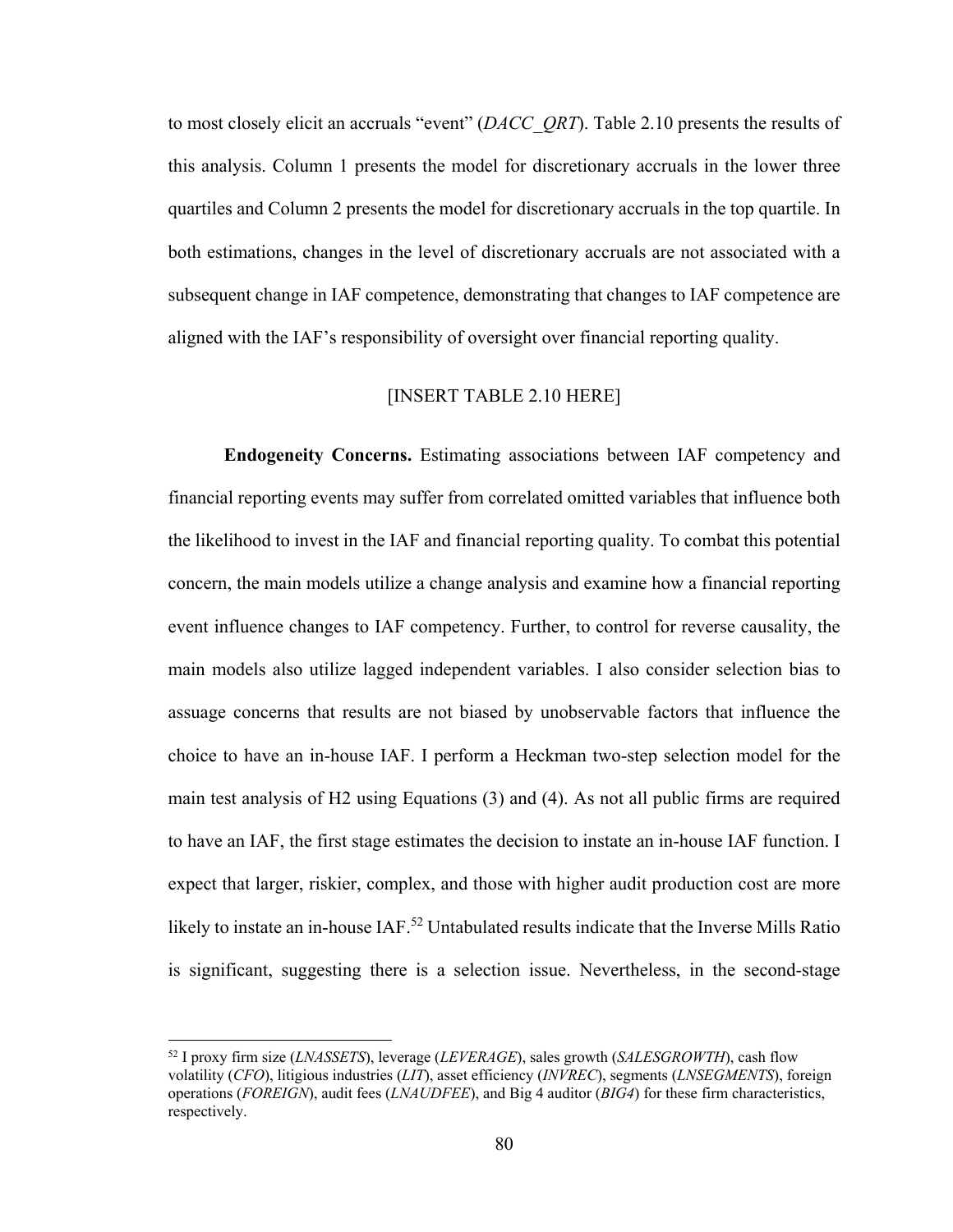estimation the main variables of interest *LAGMW* and *LAGRESTATE* continue to exhibit consistent results ( $p<0.05$  for both).<sup>53</sup>

### **VI. CONCLUSION**

In this study, I use longitudinal resume data from LinkedIn about IAF employees in order to test for the association between material weakness and restatement disclosures and a subsequent change in IAF competency. Despite the IAF's critical role in monitoring financial reporting there is a lack of regulatory standards around IAF competence. As a result, it is not clear whether firms will make changes to the IAF in response to a financial reporting failure. Similarly, data constraints have limited research in investigating how the IAF changes over multiple reporting periods. I find that both material weakness and restatements are inversely associated with a composite measure of IAF competence and that material weakness and restatement disclosures are positively associated with subsequent improvements to the IAF. Firms with a lower baseline IAF competence are more likely to improve in the case of material weakness disclosure. These results suggest that firms are responding to the failure by directly addressing IAF competence, thus recognizing IAF's key monitoring role as well as working to mitigate further financial reporting issues.

I find that firms with higher audit committee commitment toward the IAF, lower audit committee accounting expertise, and lower CFO accounting expertise are more likely to increase IAF competence after a material weakness or restatement disclosure. Taken together, it appears that firms are recognizing the need to enhance IAF competence in light of reporting failures, specifically for those firms that have greater incentive for IAF to assist

<sup>53</sup> Results consistent across MLE, MLE with robust clustered standard errors, and two-step estimations.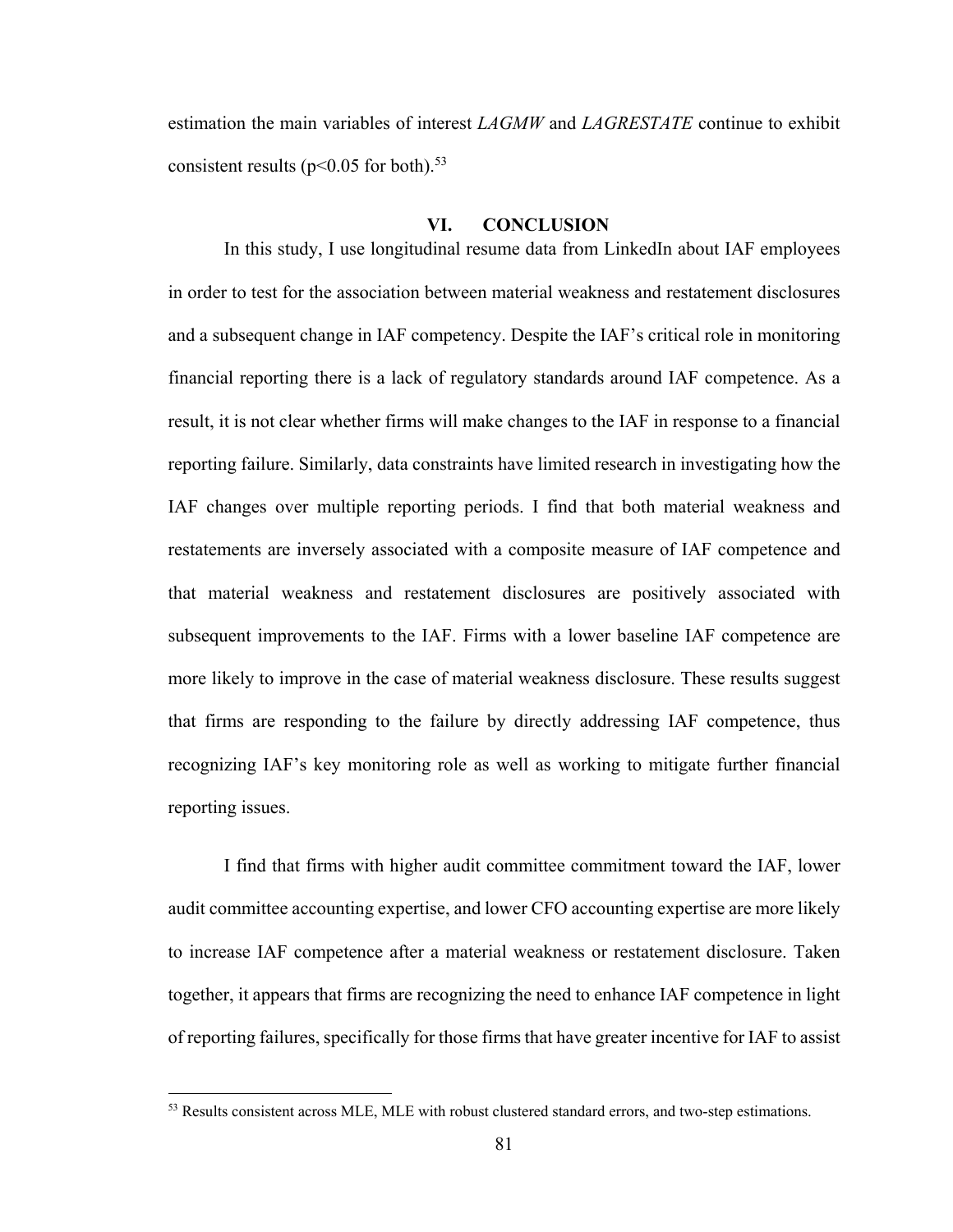with higher level monitoring. These results suggest that regulators can consider ways to monitor and require high quality IAF competence in order to mitigate future reporting issues.

There are several limitations to this study. First, as the sample is limited to S&P 600 index firms, which was used to capture variation in financial, audit, and corporate governance risk, results may not be generalizable to all public companies. As larger public firms may not experience financial reporting failures as frequently, they may not face the need to address IAF competence in the same manner as smaller firms. Second, the use of LinkedIn resume data may lead to incomplete or inaccurate data collection. I restricted data analysis in the main tests to more recent years and I verified observable profile information to authoritative sources in order to reduce the possibility of completeness and accuracy issues in the dataset (Case et al. 2012; Thibodeau et al. 2017). Finally, compared to previous studies, LinkedIn data does not allow us to observe any information regarding IAF objectivity, which is an important pillar in conjunction with IAF competence to overall IAF quality. Nevertheless, using LinkedIn as a new data source to study specific functions within the firm, such as the IAF, provide advantageous properties over other existing data sources. Future studies can use a similar method to study other context specific departments within the firm.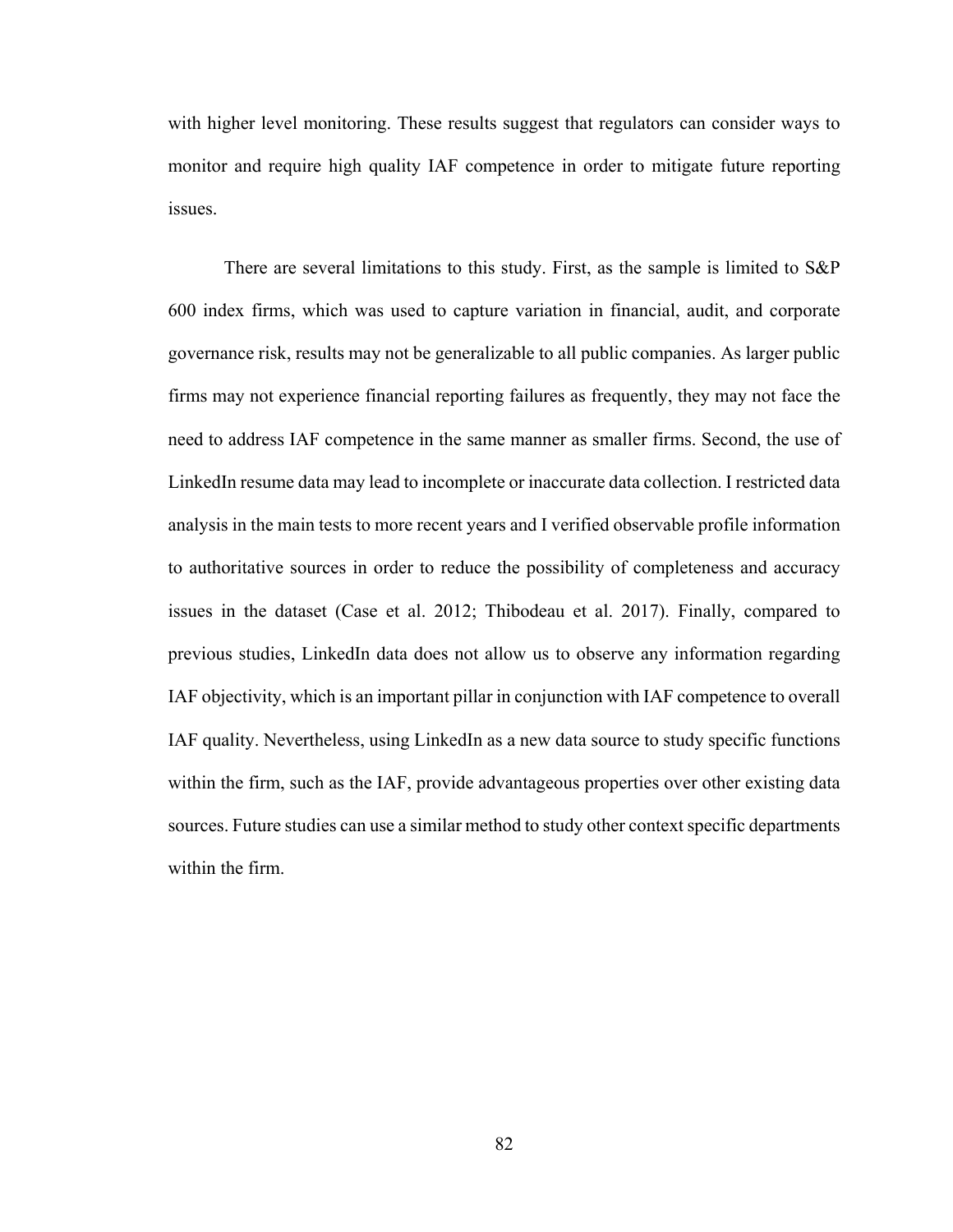# **TABLE 2.1 – Variable Definitions**

| <b>IAF Competency variables</b> |                                                                         |
|---------------------------------|-------------------------------------------------------------------------|
| <b>IAF EXP TENURE</b>           | Mean tenure of IAF employee at sample firm in years;                    |
| IAF EXP BIG4                    | Count of IAF employees who have previous working experience at a        |
|                                 | Big 4 accounting firm;                                                  |
| <b>IAF EXP MIDTIER</b>          | Count of IAF employees who have previous working experience at a        |
|                                 | Midtier accounting firm                                                 |
| <b>IAF EXP</b>                  | IAF EXP TENURE, IAF EXP BIG4, and IAF EXP MIDTIER are                   |
|                                 | first dichotomized at the median by fiscal year, equal to one if the    |
|                                 | value is greater than or equal to the median; zero otherwise. Those     |
|                                 | indicator values are totaled, and then dichotomized again at the        |
|                                 | median, equal to one if the total IAF experience component is           |
|                                 | greater than the median;                                                |
| IAF CERT CPA                    | Count of IAF employees who have their CPA certification;                |
| IAF CERT CIA                    | Count of IAF employees who have their CIA certification;                |
| IAF CERT CFE                    | Count of IAF employees who have their CFE certification;                |
| IAF CERT CISA                   | Count of IAF employees who have their CISA certification;               |
| <b>IAF CERT</b>                 | IAF CERT CPA, IAF CERT CIA, IAF CERT CFE, and                           |
|                                 | IAF CERT CISA are first dichotomized at the median by fiscal year,      |
|                                 | equal to one if the value is greater than or equal to the median; zero  |
|                                 | otherwise. Those indicator values are totaled, and then dichotomized    |
|                                 | again at the median, equal to one if the total IAF certification        |
|                                 | component is greater than the median;                                   |
| IAF EDU UGACC                   | Count of IAF employees who have an undergraduate accounting             |
|                                 | degree;                                                                 |
| IAF EDU MSA                     | Count of IAF employees who have a graduate accounting degree;           |
| <b>IAF EDU</b>                  | IAF EDU UGACC and IAF EDU MSA are first dichotomized at                 |
|                                 | the median by fiscal year, equal to one if the value is greater than or |
|                                 | equal to the median; zero otherwise. Those indicator values are         |
|                                 | totaled, and then dichotomized again at the median, equal to one if     |
|                                 | the total IAF education component is greater than the median;           |
| <b>IAF SIZE TOTAL</b>           | Number of IAF employees;                                                |
| <b>IAF SIZE SCALED</b>          | Number of IAF employees scaled by the natural log of total assets at    |
|                                 | the end of year;                                                        |
| <b>IAF SIZE</b>                 | IAF SIZE TOTAL is first dichotomized at the median by fiscal year,      |
|                                 | equal to one if the value is greater than or equal to the median;       |
| <b>IAF COMP</b>                 | Sum of IAF EXP, IAF CERT, IAF EDU, and IAF SIZE by year,                |
|                                 | ranging from zero to four;                                              |
| IAF COMP IND                    | Sum of IAF EXP, IAF CERT, IAF EDU, and IAF SIZE by                      |
|                                 | industry-year, ranging from zero to four;                               |
| <b>IAFBASE</b>                  | Indicator variable equal to -1 if IAF_COMP is in the top quartile,      |
|                                 | and equal to zero if $IAF$ COMP is in the lower three quartiles;        |
|                                 |                                                                         |
| <b>Variables of Interest</b>    |                                                                         |
| $\overline{MW}$                 | Indicator variable equal to one if there is a MW disclosure under       |
|                                 | SOX Sections 302 and/or 404 in the current year;                        |
| <b>MWPERSIST</b>                | Indicator variable equal to one if there is a MW disclosure under       |
|                                 | SOX Section 302 and/or 404 in the previous year and in the current      |
|                                 | year;                                                                   |
| <i><b>RESTATE</b></i>           | Indicator variable equal to one if there is a restatement of earnings   |
|                                 | during the reporting period;                                            |
| <b>RESTDISC</b>                 | Indicator variable equal to one if there is a disclosure of restatement |
|                                 | of earnings in the current year;                                        |
| DACC                            | Absolute value of performance-adjusted discretionary accruals;          |
|                                 |                                                                         |

**IAF Competency Variables**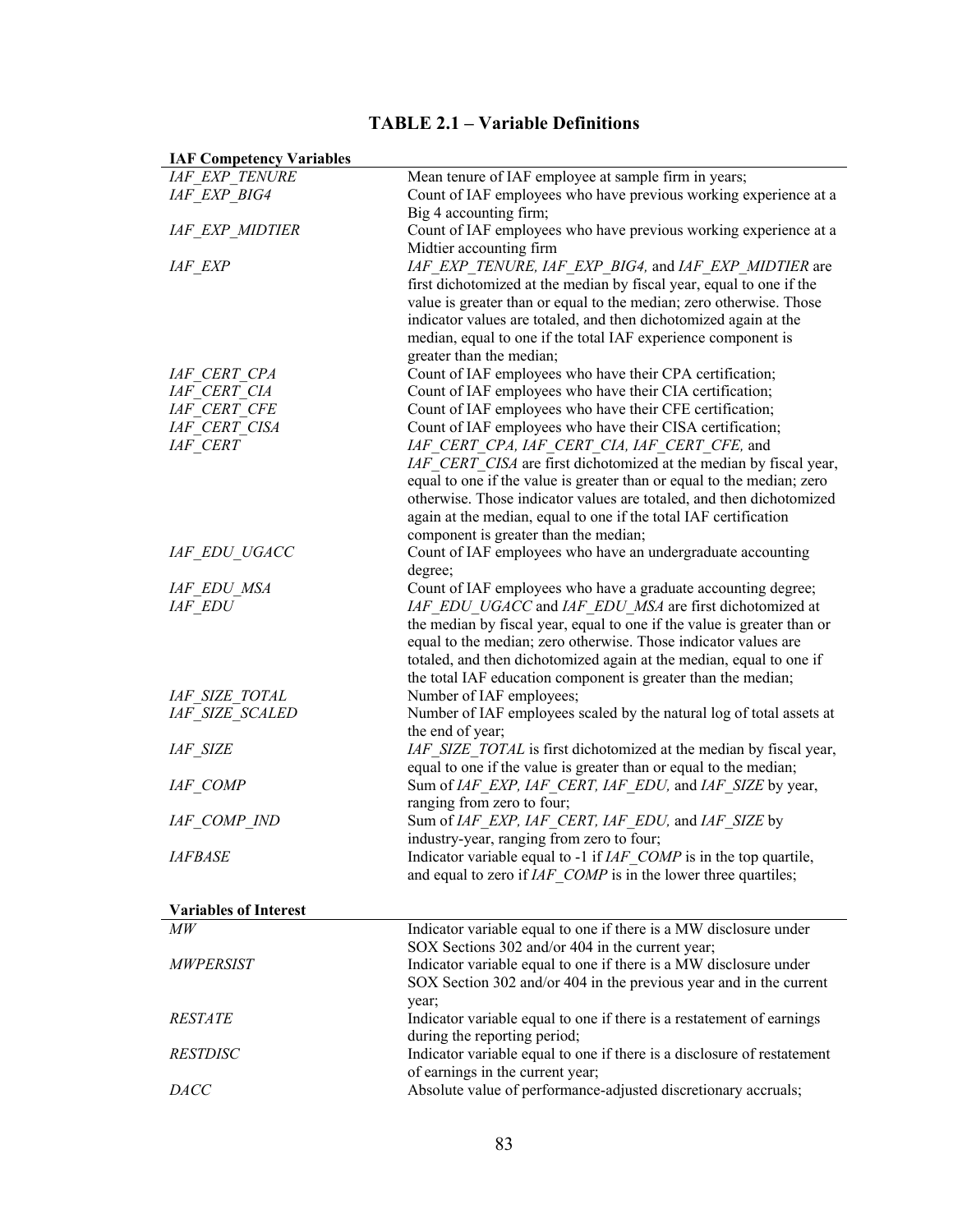| DACC QRT                      | Indicator variable equal to one for firms with DACC in the highest<br>quartile, and zero for firms with DACC in the lower three quartiles. |  |  |  |
|-------------------------------|--------------------------------------------------------------------------------------------------------------------------------------------|--|--|--|
| <b>Monitoring Variables</b>   |                                                                                                                                            |  |  |  |
| <b>ACCOMMIT</b>               | Indicator variable equal to one if the number of IAF-related                                                                               |  |  |  |
|                               | disclosures in the AC charter is greater than the median;                                                                                  |  |  |  |
| <b>ACEXPERT</b>               | Indicator variable equal to one if the count of AC accounting experts                                                                      |  |  |  |
|                               | is greater than the median;                                                                                                                |  |  |  |
| <b>CFOEXPERT</b>              | Indicator variable equal to one if the CFO has a CPA certification                                                                         |  |  |  |
|                               | and/or previous auditing experience;                                                                                                       |  |  |  |
| <b>Firm Control Variables</b> |                                                                                                                                            |  |  |  |
| <b>LNASSETS</b>               | Natural log of total assets at the end of year;                                                                                            |  |  |  |
| BM                            | Book value of common equity divided by market value of common                                                                              |  |  |  |
|                               | equity;                                                                                                                                    |  |  |  |
| <b>SALESGROWTH</b>            | Percent of sales growth from the prior year;                                                                                               |  |  |  |
| <b>LEVERAGE</b>               | Long-term debt divided by total assets from end of year;                                                                                   |  |  |  |
| <b>INVREC</b>                 | Inventory and accounts receivable divided by total assets from end                                                                         |  |  |  |
|                               | of year;                                                                                                                                   |  |  |  |
| <b>LNSEGMENTS</b>             | Natural log of the number of business and geographic segments;                                                                             |  |  |  |
| <i>CFO</i>                    | Standard deviation of cash flow from operations over 5 years;                                                                              |  |  |  |
| <b>LNAUDFEE</b>               | Natural log of the audit fee;                                                                                                              |  |  |  |
| <i>ROA</i>                    | Net income divided by total assets;                                                                                                        |  |  |  |
| <b>BOARDINDEX</b>             | Total board size, the percentage of board independence, and the                                                                            |  |  |  |
|                               | mean value of independent director tenure are first dichotomized at                                                                        |  |  |  |
|                               | the median by fiscal year, equal to one if the value is greater than or                                                                    |  |  |  |
|                               | equal to the median; zero otherwise. Those indicator values are                                                                            |  |  |  |
|                               | summed, ranging from zero to three;                                                                                                        |  |  |  |
| <b>FOREIGN</b>                | Indicator variable equal to one if the firm has foreign operations;                                                                        |  |  |  |
| BIG4                          | Indicator variable equal to one if the firm engages a Big 4 auditing                                                                       |  |  |  |
|                               | firm;                                                                                                                                      |  |  |  |
| <b>AUDCHG</b>                 | Indicator variable equal to one if the firm has changed its external                                                                       |  |  |  |
|                               | auditor in the current year;                                                                                                               |  |  |  |
| <i>LASTYRCFO</i>              | Indicator variable equal to one if the CFO is in their last year of                                                                        |  |  |  |
|                               | tenure with the firm;                                                                                                                      |  |  |  |
| <b>NEWCFO</b>                 | Indicator variable equal to one if the CFO is in their first year of                                                                       |  |  |  |
|                               | tenure with the firm;                                                                                                                      |  |  |  |
| ACQ                           | Indicator variable equal to one if the firm had M&A activity in the                                                                        |  |  |  |
|                               | current year;                                                                                                                              |  |  |  |
| <i>LIT</i>                    | Indicator variable equal to one if the firm is in a litigious industry.                                                                    |  |  |  |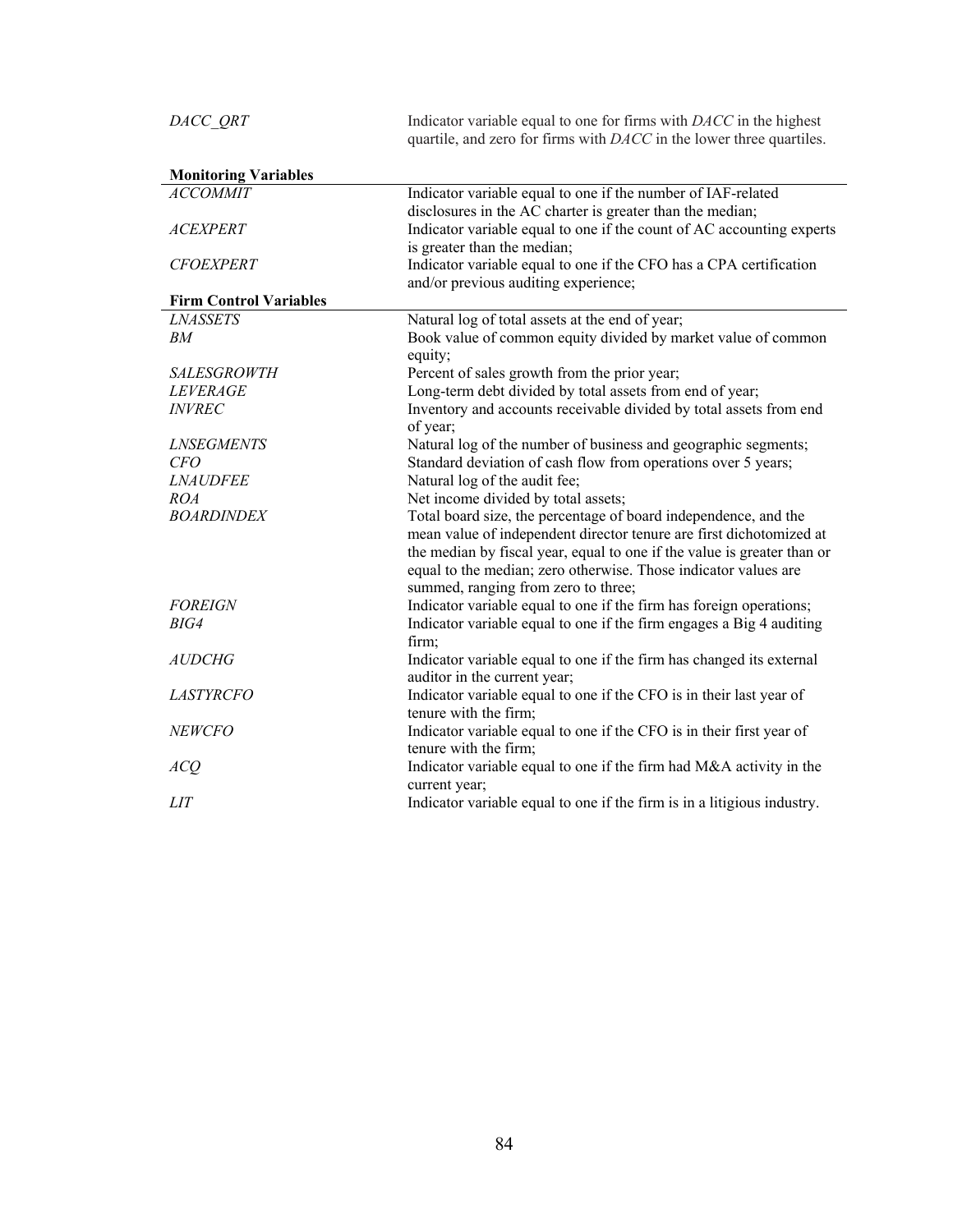|                    | Mean     | St. Dev. | Min.     | $25th$ Pct. | Median | 75 <sup>th</sup> Pct. | Max.   |
|--------------------|----------|----------|----------|-------------|--------|-----------------------|--------|
| IAF COMP           | 2.552    | 1.311    | 0.000    | 1.000       | 3.000  | 4.000                 | 4.000  |
| IAF COMP IND       | 2.650    | 1.252    | 0.000    | 2.000       | 3.000  | 4.000                 | 4.000  |
| МW                 | 0.059    | 0.235    | 0.000    | 0.000       | 0.000  | 0.000                 | 1.000  |
| <b>RESTATE</b>     | 0.071    | 0.258    | 0.000    | 0.000       | 0.000  | 0.000                 | 1.000  |
| <i>RESTDISC</i>    | 0.036    | 0.187    | 0.000    | 0.000       | 0.000  | 0.000                 | 1.000  |
| <i>IAFBASE</i>     | $-0.335$ | 0.472    | $-1.000$ | $-1.000$    | 0.000  | 0.000                 | 0.000  |
| <i>LNASSETS</i>    | 6.983    | 0.948    | 4.660    | 6.350       | 6.974  | 7.651                 | 9.038  |
| BМ                 | 0.541    | 0.365    | $-0.746$ | 0.321       | 0.489  | 0.712                 | 1.909  |
| <i>SALESGROWTH</i> | 0.089    | 0.195    | $-0.432$ | $-0.006$    | 0.067  | 0.158                 | 0.933  |
| LEV                | 0.192    | 0.170    | 0.000    | 0.017       | 0.174  | 0.310                 | 0.687  |
| <i>LNSEGMENTS</i>  | 1.575    | 0.701    | 0.000    | 1.386       | 1.609  | 2.079                 | 2.996  |
| <i>CFO</i>         | 0.047    | 0.032    | 0.008    | 0.025       | 0.039  | 0.060                 | 0.175  |
| <i>LNAUDFEE</i>    | 14.162   | 0.631    | 12.740   | 13.730      | 14.166 | 14.574                | 15.635 |
| ROA                | 0.044    | 0.087    | $-0.412$ | 0.020       | 0.051  | 0.083                 | 0.245  |
| <b>BOARDINDEX</b>  | 1.288    | 0.840    | 0.000    | 1.000       | 1.000  | 2.000                 | 3.000  |
| <b>FOREIGN</b>     | 0.421    | 0.494    | 0.000    | 0.000       | 0.000  | 1.000                 | 1.000  |
| BIG4               | 0.877    | 0.328    | 0.000    | 1.000       | 1.000  | 1.000                 | 1.000  |
| <i>AUDCHG</i>      | 0.043    | 0.204    | 0.000    | 0.000       | 0.000  | 0.000                 | 1.000  |
| <i>LASTYRCFO</i>   | 0.291    | 0.454    | 0.000    | 0.000       | 0.000  | 1.000                 | 1.000  |
| <b>NEWCFO</b>      | 0.352    | 0.478    | 0.000    | 0.000       | 0.000  | 1.000                 | 1.000  |
| ACQ                | 0.213    | 0.410    | 0.000    | 0.000       | 0.000  | 0.000                 | 1.000  |
| <i>LIT</i>         | 0.223    | 0.416    | 0.000    | 0.000       | 0.000  | 0.000                 | 1.000  |

# **TABLE 2.2 – Descriptive Statistics**

This panel provides descriptive statistics for the models  $(N = 2,099)$ . Variable definitions are provided in Table 2.1.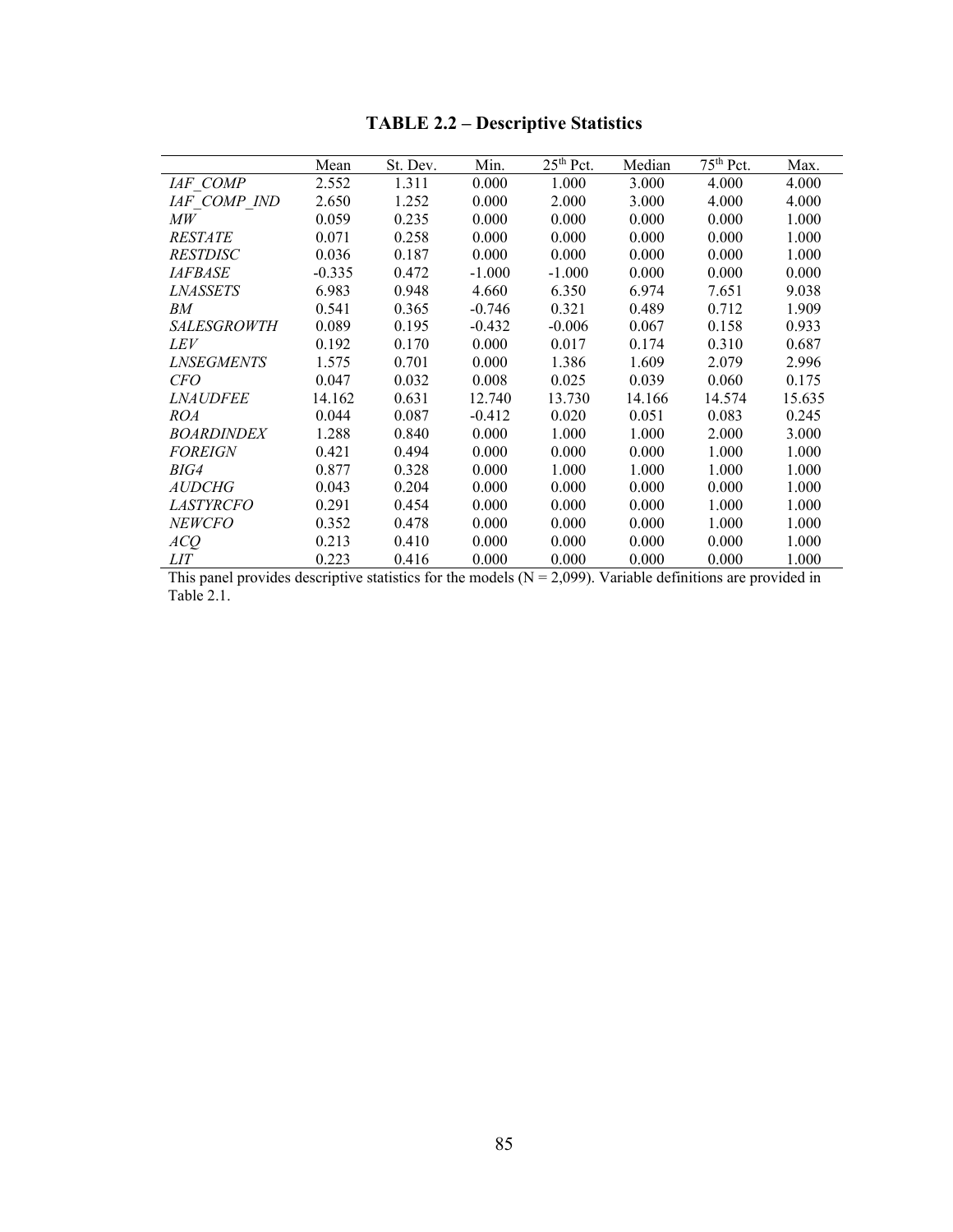|                      |            | $\mathcal{L}^{\prime}$ |           | 41        | ו כ'      | 6. |
|----------------------|------------|------------------------|-----------|-----------|-----------|----|
| $(1)$ IAF COMP       |            |                        |           |           |           |    |
| $(2)$ IAF COMP IND   | $0.76***$  |                        |           |           |           |    |
| $(3)$ MW             | $-0.10***$ | $-0.09***$             |           |           |           |    |
| $(4)$ RESTATE        | $-0.04**$  | $-0.05***$             | $0.21***$ |           |           |    |
| $(5)$ RESTDISC       | $-0.04**$  | $-0.05***$             | $0.32***$ | $0.22***$ |           |    |
| $(6)$ <i>IAFBASE</i> | $-0.77***$ | $-0.61***$             | $0.08***$ | $0.04***$ | $0.05***$ |    |

**TABLE 2.3 – Pearson Correlation Table** 

Variable definitions are in Table 2.1. \*, \*\*, and \*\*\* denote statistical significance at the 10%, 5%, and 1% levels.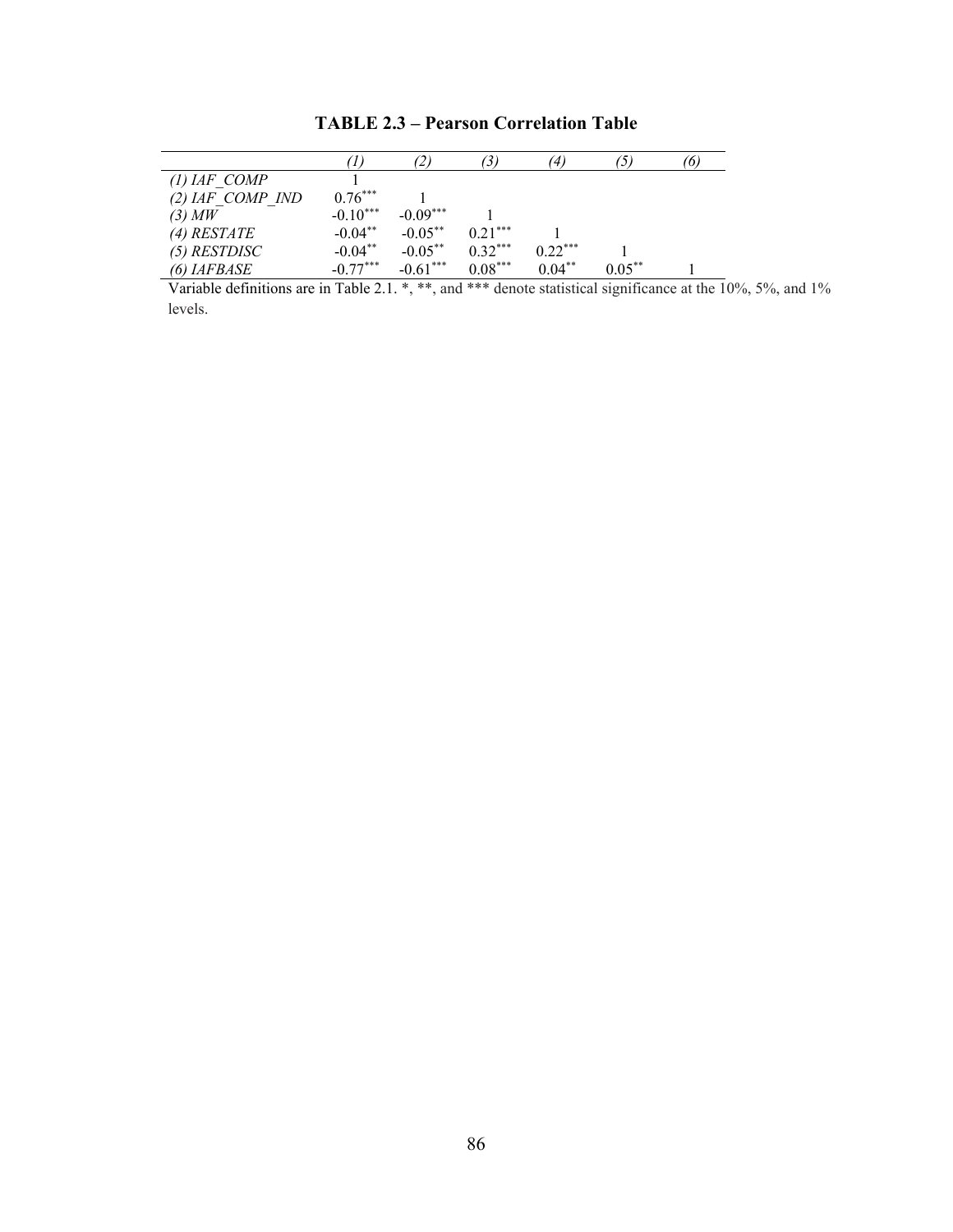| <b>Panel A: Propensity</b> | Predicted | (1)           | (2)           | (3)           | (4)           |
|----------------------------|-----------|---------------|---------------|---------------|---------------|
| of Material                | Sign      | $\mathit{MW}$ | Ave. Marginal | $\mathit{MW}$ | Ave. Marginal |
| Weakness                   |           |               | Effects       |               | Effects       |
| IAF COMP                   |           | $-0.305***$   | $-0.015***$   |               |               |
|                            |           | $(-3.08)$     | $(-3.16)$     |               |               |
| IAF COMP IND               |           |               |               | $-0.270***$   | $-0.012***$   |
|                            |           |               |               | $(-3.07)$     | $(-2.84)$     |
| <b>RESTATE</b>             | $^{+}$    | $2.102***$    | $0.105***$    | $2.143***$    | $0.108***$    |
|                            |           | (6.19)        | (6.22)        | (6.22)        | (6.21)        |
| <b>LNASSETS</b>            | $+$       | $-0.847***$   | $-0.043***$   | $-0.912***$   | $-0.045***$   |
|                            |           | $(-3.50)$     | $(-3.39)$     | $(-3.76)$     | $(-3.56)$     |
| BМ                         |           | $-0.590*$     | $-0.030*$     | $-0.539$      | $-0.027$      |
|                            |           | $(-1.75)$     | $(-1.73)$     | $(-1.61)$     | $(-1.61)$     |
| LEV                        | $^{+}$    | 0.808         | 0.041         | 0.758         | 0.037         |
|                            |           | (0.85)        | (0.84)        | (0.80)        | (0.76)        |
| <b>INVREC</b>              |           | $-0.245$      | $-0.012$      | $-0.389$      | $-0.019$      |
|                            |           | $(-0.24)$     | $(-0.24)$     | $(-0.38)$     | $(-0.38)$     |
| <b>LNSEGMENTS</b>          |           | $-0.307*$     | $-0.015*$     | $-0.327*$     | $-0.017*$     |
|                            |           | $(-1.77)$     | $(-1.77)$     | $(-1.86)$     | $(-1.86)$     |
| CFO                        | $^{+}$    | 12.833***     | $0.644***$    | 12.598***     | $0.624***$    |
|                            |           | (3.20)        | (3.14)        | (3.13)        | (3.03)        |
| <b>LNAUDFEE</b>            |           | $1.241***$    | $0.062***$    | $1.225***$    | $0.061***$    |
|                            |           | (3.82)        | (3.74)        | (3.70)        | (3.60)        |
| <b>ROA</b>                 |           | $-3.463***$   | $-0.174***$   | $-3.489***$   | $-0.175***$   |
|                            |           | $(-3.19)$     | $(-3.14)$     | $(-3.18)$     | $(-3.16)$     |
| <b>BOARDINDEX</b>          |           | $-0.128$      | $-0.006$      | $-0.133$      | $-0.007$      |
|                            |           | $(-0.71)$     | $(-0.71)$     | $(-0.76)$     | $(-0.81)$     |
| <b>FOREIGN</b>             | $^{+}$    | $-0.095$      | $-0.004$      | $-0.066$      | $-0.004$      |
|                            |           | $(-0.30)$     | $(-0.30)$     | $(-0.21)$     | $(-0.24)$     |
| BIG4                       |           | 0.061         | $-0.003$      | 0.060         | 0.002         |
|                            |           | (0.14)        | (0.14)        | (0.14)        | (0.10)        |
| <b>AUDCHG</b>              | $^{+}$    | $1.366***$    | $0.069***$    | $1.357***$    | $0.068***$    |
|                            |           | (4.18)        | (4.23)        | (4.10)        | (4.13)        |
| <b>LASTYRCFO</b>           | $+$       | $-0.004$      | $-0.000$      | $-0.003$      | $-0.000$      |
|                            |           | $(-0.02)$     | $(-0.02)$     | $(-0.01)$     | $(-0.01)$     |
| Constant                   |           | $-14.564***$  |               | $-14.010***$  |               |
|                            |           | $(-4.19)$     |               | $(-3.95)$     |               |
| Industry and Year          |           | Yes           | Yes           | Yes           | Yes           |
| Effects                    |           |               |               |               |               |
| Observations               |           | 1,866         | 1,866         | 1,866         | 1,866         |
| Pseudo $R^2$               |           | 0.244         | N/A           | 0.240         | N/A           |

**TABLE 2.4 – Effect of IAF Competency on FRQ Events**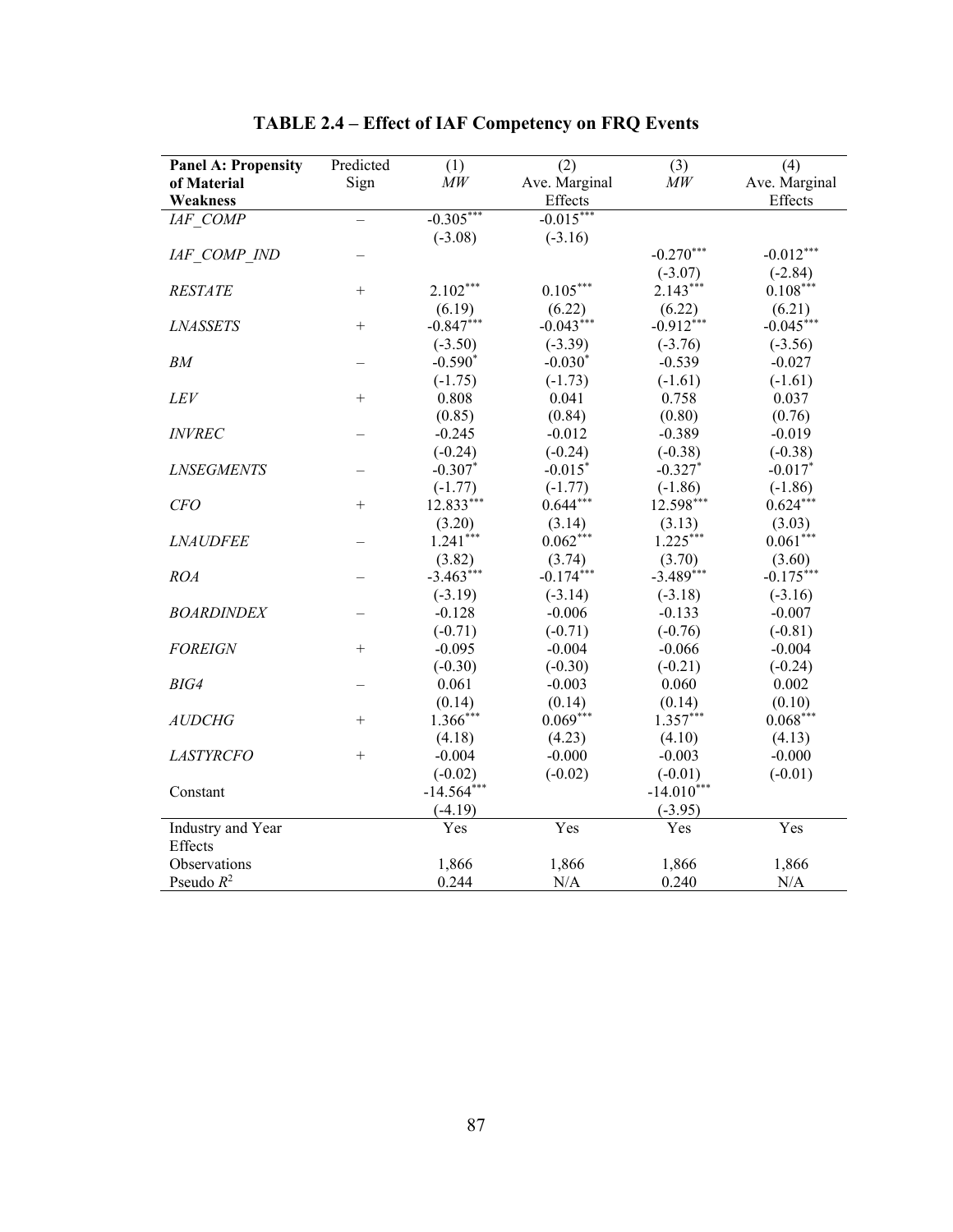| <b>Panel B: Propensity</b> | Predicted       | (1)            | (2)           | (3)            | (4)           |
|----------------------------|-----------------|----------------|---------------|----------------|---------------|
| of Restatement             | Sign            | <b>RESTATE</b> | Ave. Marginal | <b>RESTATE</b> | Ave. Marginal |
|                            |                 |                | Effects       |                | Effects       |
| IAF COMP                   | $\equiv$        | $-0.236**$     | $-0.017**$    |                |               |
|                            |                 | $(-2.29)$      | $(-2.28)$     |                |               |
| IAF COMP IND               |                 |                |               | $-0.159*$      | $-0.011*$     |
|                            |                 |                |               | $(-1.56)$      | $(-1.56)$     |
| M W                        | $^{+}$          | $1.977***$     | $0.139***$    | $2.010***$     | $0.142***$    |
|                            |                 | (6.31)         | (5.87)        | (6.32)         | (5.86)        |
| <b>LNASSETS</b>            | $\! + \!\!\!\!$ | $-0.230$       | $-0.016$      | $-0.249$       | $-0.018$      |
|                            |                 | $(-0.73)$      | $(-0.74)$     | $(-0.80)$      | $(-0.85)$     |
| BM                         |                 | $0.992**$      | $0.070**$     | $1.001**$      | $0.071***$    |
|                            |                 | (2.38)         | (2.49)        | (2.42)         | (2.53)        |
| <b>SALESGROWTH</b>         |                 | $-0.196$       | $-0.014$      | $-0.176$       | $-0.012$      |
|                            |                 | $(-0.39)$      | $(-0.39)$     | $(-0.35)$      | $(-0.32)$     |
| LEV                        | $+$             | 0.831          | 0.058         | 0.783          | 0.055         |
|                            |                 | (0.62)         | (0.62)        | (0.59)         | (0.60)        |
| <b>LNSEGMENTS</b>          |                 | $0.518*$       | $0.036*$      | $0.514*$       | $0.036*$      |
|                            |                 | (1.81)         | (1.80)        | (1.79)         | (1.81)        |
| <b>LNAUDFEE</b>            |                 | 0.422          | 0.030         | 0.370          | 0.026         |
|                            |                 | (0.93)         | (0.62)        | (0.81)         | (0.87)        |
| <b>ROA</b>                 |                 | 1.264          | 0.090         | 1.282          | 0.090         |
|                            |                 | (0.72)         | (0.74)        | (0.72)         | (0.74)        |
| <b>BOARDINDEX</b>          |                 | $-0.070$       | $-0.005$      | $-0.085$       | $-0.006$      |
|                            |                 | $(-0.39)$      | $(-0.39)$     | $(-0.48)$      | $(-0.52)$     |
| <b>FOREIGN</b>             | $^{+}$          | $-0.102$       | $-0.007$      | $-0.080$       | $-0.006$      |
|                            |                 | $(-0.33)$      | $(-0.33)$     | $(-0.26)$      | $(-0.29)$     |
| BIG4                       |                 | 0.446          | 0.031         | 0.434          | 0.031         |
|                            |                 | (0.78)         | (0.78)        | (0.75)         | (0.79)        |
| <b>AUDCHG</b>              | $^{+}$          | 0.264          | 0.019         | 0.253          | 0.018         |
|                            |                 | (0.61)         | (0.61)        | (0.59)         | (0.55)        |
| <b>LASTYRCFO</b>           | $^{+}$          | 0.286          | 0.020         | 0.292          | 0.021         |
|                            |                 | (1.14)         | (1.13)        | (1.17)         | (1.17)        |
| <b>ACQUISITION</b>         | $^{+}$          | $-0.466*$      | $-0.033*$     | $-0.472*$      | $-0.033*$     |
|                            |                 | $(-1.67)$      | $(-1.68)$     | $(-1.68)$      | $(-1.70)$     |
| <b>LIT</b>                 |                 | 0.139          | 0.010         | 0.144          | 0.010         |
|                            |                 | (0.20)         | (0.20)        | (0.21)         | (0.21)        |
| Constant                   |                 | $-6.156$       |               | $-5.470$       |               |
|                            |                 | $(-1.21)$      |               | $(-1.07)$      |               |
| Industry and Year          |                 | Yes            | Yes           | Yes            | Yes           |
| Effects                    |                 |                |               |                |               |
| Observations               |                 | 1,694          | 1,694         | 1,694          | 1,694         |
| Pseudo $R^2$               |                 | 0.157          | <b>NA</b>     | 0.153          | NA            |

# **TABLE 2.4 (CONTINUED) – Effect of IAF Competency on FRQ Events**

This table reports results from logistic regressions of IAF competency and the propensity of FRQ events. Panel A presents Equation (1). The dependent variable is *MW*, which equals one for firms that disclose a MW and zero otherwise. The variable of interest in Column 1 is *IAF\_COMP*, which is a composite score of IAF competency based on the median scores across the four competency components (*IAF\_EXP, IAF\_CERT, IAF\_EDU, and IAF\_SIZE*) by year, and can range from zero to four. The variable of interest in Column 3 is *IAF\_COMP\_IND*, which is a composite score of IAF competency based on the median scores across the four competency components by industry-year, and can range from zero to four. *RESTATE*  equals one for firms that have a restatement during the fiscal period; zero otherwise. *LNASSETS* is the natural log of total assets, *BM* is the ratio of the book value of common equity to the market value of common equity, *LEV* is the ratio of total liabilities to assets, *INVREC* is the ratio of inventory and accounts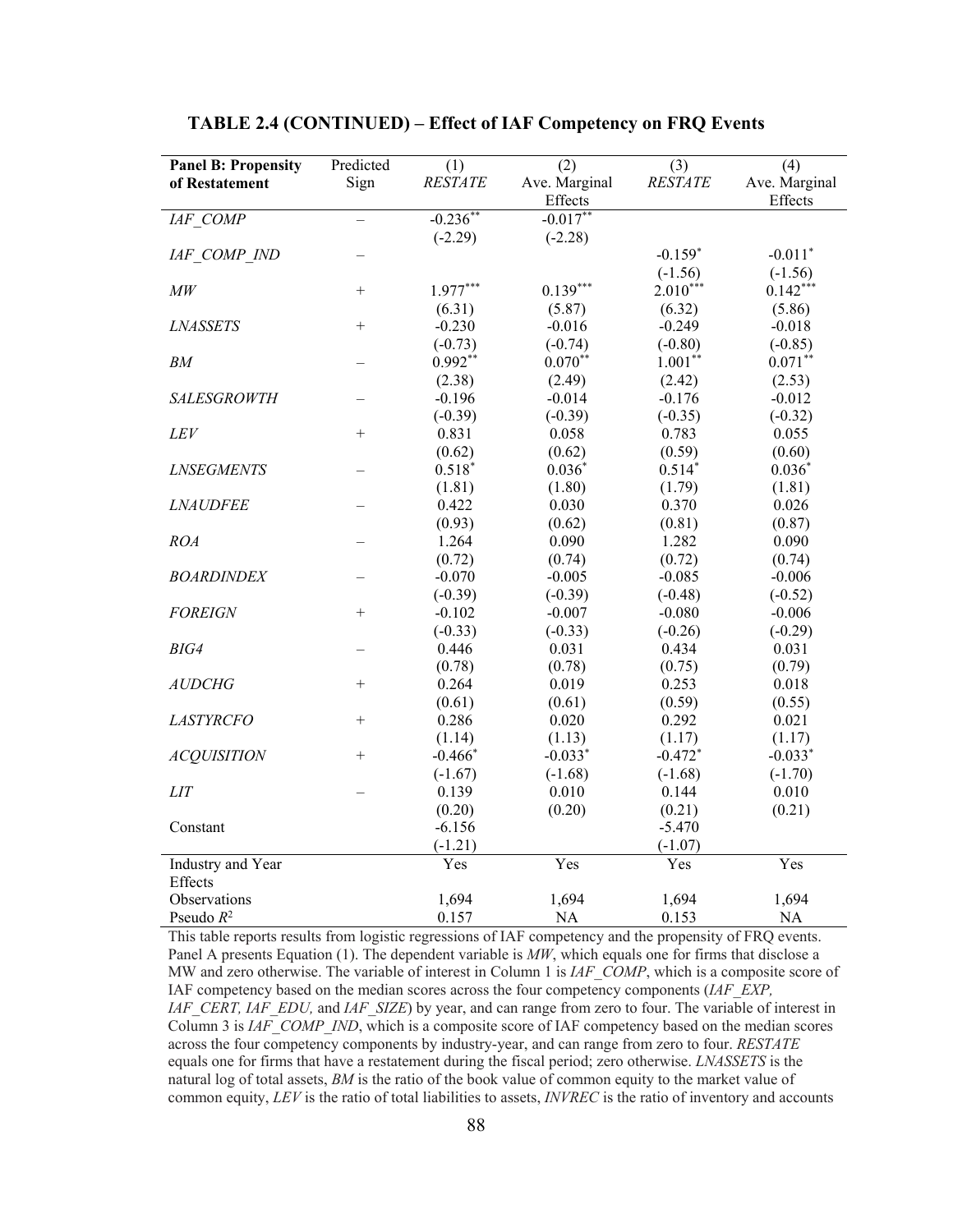receivable assets to total assets, *LNSEGMENTS* is the natural log of operating and geographic segments, *CFO* is the standard deviation of operating cash flow over a five year period, *LNAUDFEE* is the natural log of audit fees, *ROA* is the ratio of net income to total assets, and *BOARDINDEX* is a composite index measure of three board characteristics (i.e. size, independence, average independent board member tenure), and can range from zero to three. *FOREIGN* is an indicator variable for foreign operations. *Big4, AUDCHG,* and *LASTYRCFO* are indicator variables for a Big 4 external auditor, a change to the external auditor in the current year, and a change to the CFO in the current year. Columns 2 and 4 report the average marginal effects of the models in Columns 1 and 3, respectively. Panel B presents Equation (2). The dependent variable is *RESTATE*, described earlier. The variables of interest in Column 1 and 2 are the same as in Panel A. Control variables include: *LNASSETS, BM, LEV, LNSEGMENTS, LNAUDFEE, ROA, BOARDINDEX, FOREIGN, BIG4, AUDCHG,* and *LASTYRCFO*. Additional control variables in Equation (2) include: *SALESGROWTH,* the percentage of sales growth from the prior year, *ACQUISITION*, an indicator variable for merger and acquisition activity during the fiscal year, and *LIT*, an indicator variable for firms in litigious industries. Regressions include year and two-digit SIC code industry fixed effects and cluster standard errors by firm. Numbers in parentheses are t-statistics. \*, \*\*, and \*\*\* denote statistical significance at the 10%, 5%, and 1% levels, respectively, using a one-tailed test where the coefficient sign is consistent with the predicted direction.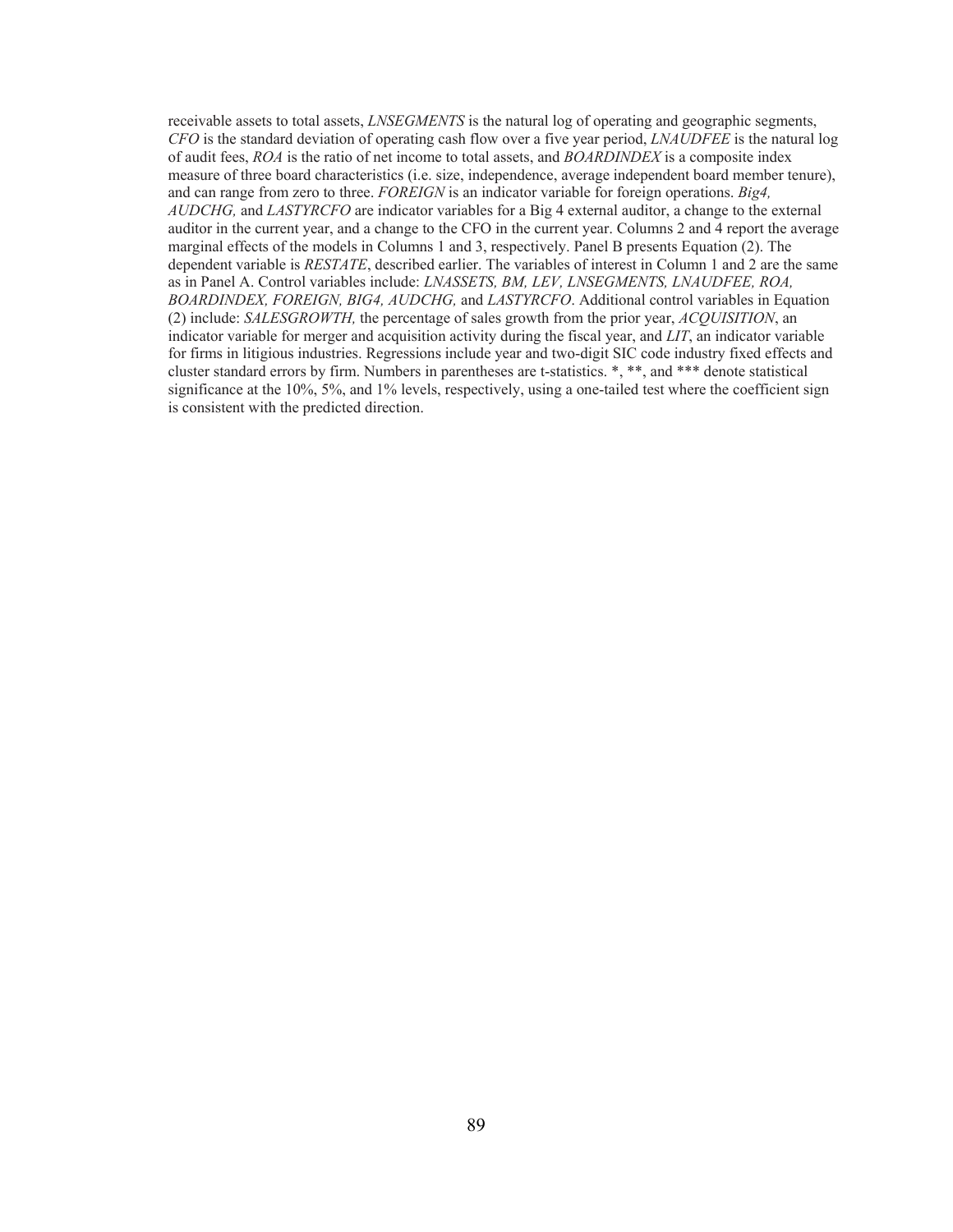| <b>Panel A: Material Weakness</b>      | (1)              | (2)         |                  |             |
|----------------------------------------|------------------|-------------|------------------|-------------|
| <b>Disclosure</b>                      | <b>AIAF COMP</b> | t-statistic | <b>AIAF COMP</b> | t-statistic |
| <b>LAGMW</b>                           | $0.167*$         | (1.69)      | $0.268**$        | (2.42)      |
| <i>LAGIAFBASE</i>                      | $0.465***$       | (11.59)     | $0.448***$       | (11.02)     |
| <i>LAGMW*LAGIAFBASE</i>                |                  |             | $0.503***$       | (2.61)      |
| <b>ALNASSETS</b>                       | 0.156            | (1.12)      | 0.150            | (1.08)      |
| ∆BM                                    | 0.030            | (0.27)      | 0.029            | (0.26)      |
| <i>ALEV</i>                            | $-0.409$         | $(-1.42)$   | $-0.408$         | $(-1.42)$   |
| <i>AINVREC</i>                         | 0.313            | (0.67)      | 0.287            | (0.61)      |
| <b>ALNSEGMENTS</b>                     | $0.125*$         | (1.71)      | $0.123*$         | (1.69)      |
| ⊿CFO                                   | 0.254            | (0.23)      | 0.209            | (0.19)      |
| <i>ALNAUDFEE</i>                       | $-0.004$         | $(-0.04)$   | 0.018            | (0.15)      |
| <i>AROA</i>                            | $-0.067$         | $(-0.18)$   | $-0.077$         | $(-0.20)$   |
| <b>ABOARDINDEX</b>                     | $-0.057*$        | $(-1.87)$   | $-0.057*$        | $(-1.86)$   |
| <b>FOREIGN</b>                         | 0.058            | (1.35)      | 0.057            | (1.34)      |
| BIG4                                   | $0.145***$       | (2.50)      | $0.144***$       | (2.49)      |
| <b>AUDCHG</b>                          | $-0.045$         | $(-0.32)$   | $-0.052$         | $(-0.38)$   |
| NEWCFO                                 | $0.081^{**}$     | (2.16)      | $0.081**$        | (2.18)      |
| Constant                               | 0.012            | (0.19)      | 0.014            | (0.23)      |
| <b>Industry and Year Effects</b>       | Yes              |             | Yes              |             |
| Observations                           | 1,612            |             | 1,612            |             |
| Adjusted $R^2$                         | 0.071            |             | 0.073            |             |
| <b>Panel B: Restatement Disclosure</b> | (1)              |             | $\overline{(2)}$ |             |
|                                        | <b>AIAF COMP</b> | t-statistic | <b>AIAF COMP</b> | t-statistic |
| <b>LAGRESTDISC</b>                     | $0.201$ **       | (2.17)      | $0.243**$        | (2.21)      |
| <b>LAGIAFBASE</b>                      | $0.467***$       | (11.65)     | $0.462***$       | (11.35)     |
| LAGRESTDISC*LAGIAFBASE                 |                  |             | 0.207            | (1.08)      |
| <b>ALNASSETS</b>                       | 0.102            | (0.73)      | 0.102            | (0.74)      |
| $\triangle$ BM                         | 0.027            | (0.24)      | 0.028            | (0.25)      |
| <b>ASALESGROWTH</b>                    | 0.091            | (0.93)      | 0.087            | (0.90)      |
| <b>ALEV</b>                            | $-0.423$         | $(-1.51)$   | $-0.423$         | $(-1.52)$   |
| <b>ALNSEGMENTS</b>                     | $0.127*$         | (1.75)      | $0.125*$         | (1.71)      |
| <i>ALNAUDFEE</i>                       | 0.011            | (0.09)      | 0.012            | (0.10)      |
| $\triangle ROA$                        | $-0.105$         | $(-0.28)$   | $-0.107$         | $(-0.28)$   |
| <b>ABOARDINDEX</b>                     | $-0.056*$        | $(-1.84)$   | $-0.055*$        | $(-1.80)$   |
| <b>FOREIGN</b>                         | 0.055            | (1.28)      | 0.055            | (1.29)      |
| BIG4                                   | $0.144***$       | (2.44)      | $0.145***$       | (2.45)      |
| <i>AUDCHG</i>                          | $-0.038$         | $(-0.28)$   | $-0.038$         | $(-0.28)$   |
| NEWCFO                                 | $0.083**$        | (2.19)      | $0.083**$        | (2.21)      |
| ACO                                    | 0.002            | (0.04)      | 0.001            | (0.01)      |
| LIT                                    | 0.032            | (0.37)      | 0.034            | (0.39)      |
| Constant                               | $0.484***$       | (6.62)      | $0.479***$       | (6.49)      |
| <b>Industry and Year Effects</b>       | Yes              |             | Yes              |             |
| Observations                           | 1,612            |             | 1,612            |             |
| Adjusted $R^2$                         | 0.071            |             | 0.070            |             |

# **TABLE 2.5 – Effect of FRQ Events on Changes to IAF Competency**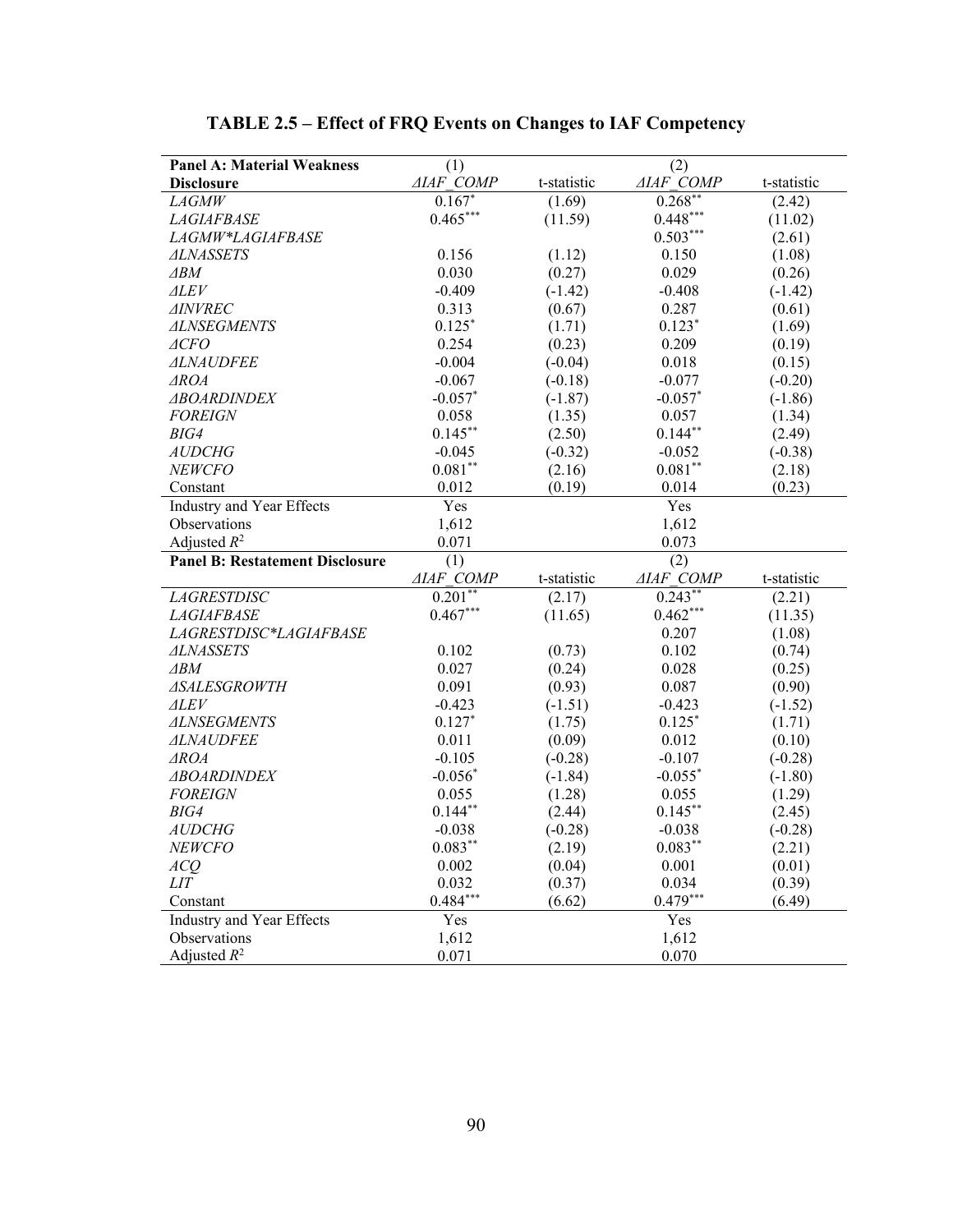| <b>Panel C: Material Weakness</b> | $\left(1\right)$ |             | $\left( 2\right)$ |             |
|-----------------------------------|------------------|-------------|-------------------|-------------|
| <b>Persistence</b>                | <i>AIAF COMP</i> | t-statistic | <b>AIAF COMP</b>  | t-statistic |
| <b>LAGMWPERSIST</b>               | $0.356**$        | (1.99)      | $0.426**$         | (2.13)      |
| <i>LAGIAFBASE</i>                 | $0.468***$       | (11.71)     | $0.464***$        | (11.49)     |
| LAGMWPERSIST*LAGIAFBASE           |                  |             | 0.426             | (1.47)      |
| Constant                          | 0.016            | (0.25)      | $0.479***$        | (6.70)      |
| Controls                          | Yes              |             | Yes               |             |
| Industry and Year Effects         | Yes              |             | Yes               |             |
| <b>Observations</b>               | 1,612            |             | 1,612             |             |
| Adjusted $R^2$                    | 0.072            |             | 0.072             |             |

#### **TABLE 2.5 (CONTINUED) – Effect of FRQ Events on Changes to IAF Competency**

This table reports results from OLS regressions of FRQ events and subsequent change to IAF competency. Panel A Column 1 presents Equation (3). The dependent variable is *IAF\_COMP*, which is a composite score of IAF competency based on the median scores across the four competency components (*IAF\_EXP*, *IAF\_CERT, IAF\_EDU, and IAF\_SIZE*) by year, and can range from zero to four. The variable of interest is *LAGMW*, which equals one for firms that disclosed a MW in the previous fiscal year, and zero otherwise. *LAGIAFBASE* is equal to -1 if *IAF\_COMP* is in the top quartile for the previous firm-year, and zero if *IAF\_COMP* is in the lower three quartiles for the previous firm-year. Column 2 presents results of the main model with an interaction between previous MW disclosure and baseline IAF competency. All continuous control variables are measured as the year-over-year change in value. *LNASSETS* is the natural log of total assets, *BM* is the ratio of the book value of common equity to the market value of common equity, *LEV* is the ratio of total liabilities to assets, *INVREC* is the ratio of inventory and accounts receivable assets to total assets, *LNSEGMENTS* is the natural log of operating and geographic segments, *CFO* is the standard deviation of operating cash flow over a five year period, *LNAUDFEE* is the natural log of audit fees, *ROA*  is the ratio of net income to total assets, and *BOARDINDEX* is a composite index measure of three board characteristics (i.e. size, independence, average independent board member tenure), and can range from zero to three. *FOREIGN* is an indicator variable for foreign operations. *Big4, AUDCHG,* and *NEWCFO* are indicator variables for a Big 4 external auditor, a change to the external auditor in the current year, and a change to the CFO in the current year. Panel B Column 1 presents Equation (4). The dependent variable is *IAF\_COMP* and the variable of interest is *LAGRESTDISC*, which equals one for firms that disclosed a restatement in the previous fiscal year, and zero otherwise. Column 2 presents results of the main model with an interaction between previous restatement disclosure and baseline IAF competency. Control variables include: *LNASSETS, BM, LEV, LNSEGMENTS, LNAUDFEE, ROA, BOARDINDEX, FOREIGN, BIG4, AUDCHG,* and *NEWCFO*. Additional control variables in Equation (4) include: *SALESGROWTH,*  the percentage of sales growth from the prior year, *ACQUISITION*, an indicator variable for merger and acquisition activity during the fiscal year, and *LIT*, an indicator variable for firms in litigious industries. Panel C Column 1 presents Equation (3), substituting the variable of interest with *LAGMWPERSIST*, which equals one for firms that disclosed a MW in the previous fiscal year and in the current fiscal year, and zero otherwise. Column 2 presents results of the main model with an interaction between previous MW persistence and baseline IAF competency. Control variables are the same as listed previously for Equation (3). Regressions include year and two-digit SIC code industry fixed effects and cluster standard errors by firm. Numbers in parentheses are t-statistics. \*, \*\*, and \*\*\* denote statistical significance at the 10%, 5%, and 1% levels, respectively, using a one-tailed test where the coefficient sign is consistent with the predicted direction for variables *LAGMW, LAGRESTDISC,* and *LAGMWPERSIST*; two-tailed test otherwise.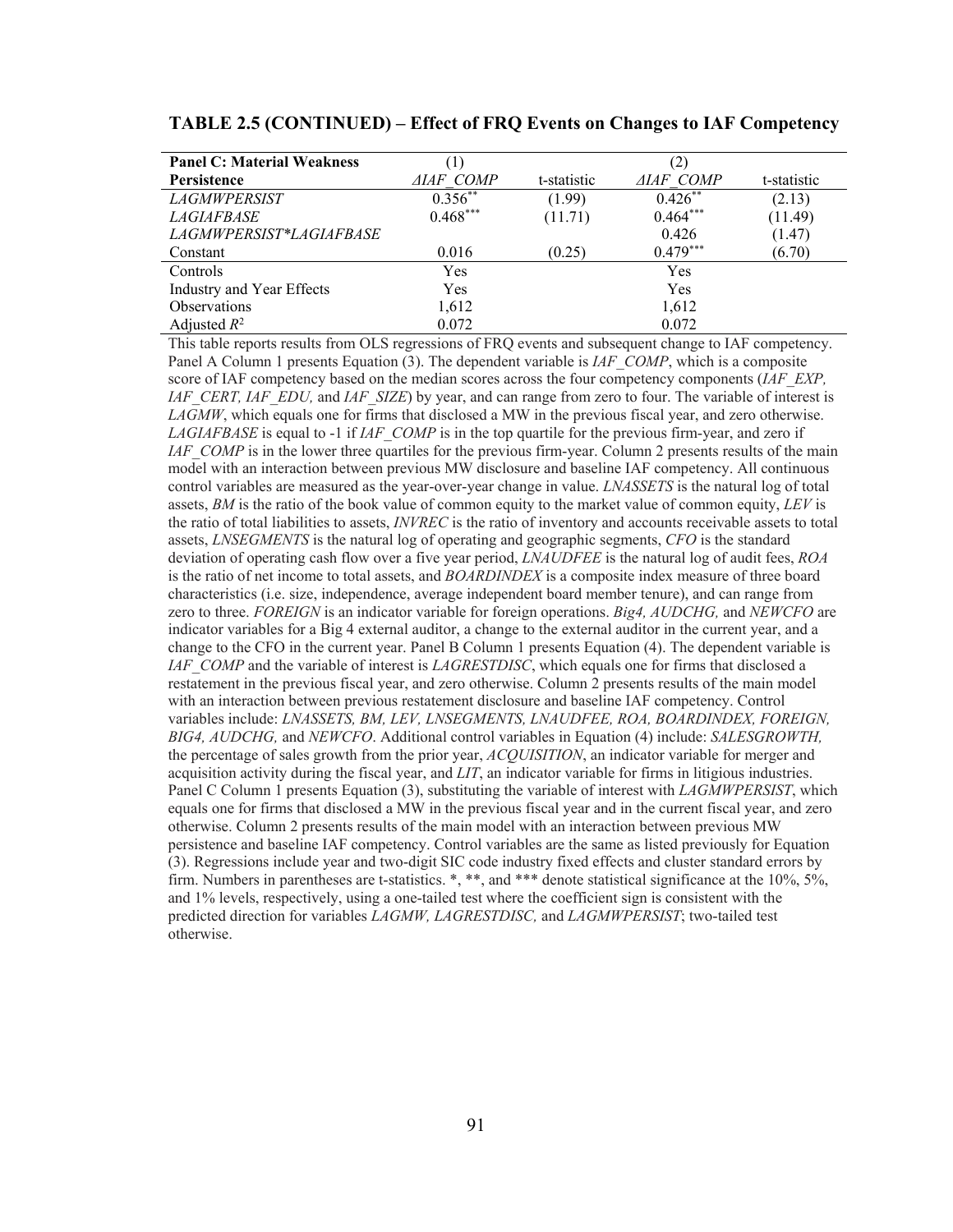| <b>Panel A: Material</b>    | (1)              |             | (2)                     |             |
|-----------------------------|------------------|-------------|-------------------------|-------------|
| <b>Weakness Disclosure</b>  | <b>AIAF COMP</b> |             | <b>AIAF COMP</b>        |             |
|                             | $(ACCOMMIT=0)$   | t-statistic | $(ACCOMMIT=1)$          | t-statistic |
| <b>LAGMW</b>                | $-0.031$         | $(-0.23)$   | $0.441***$              | (3.36)      |
| <b>LAGIAFBASE</b>           | $0.535***$       | (8.15)      | $0.438***$              | (8.40)      |
| <b>ALNASSETS</b>            | $0.388*$         | (1.83)      | 0.047                   | (0.25)      |
| $\triangle$ BM              | 0.063            | (0.37)      | 0.034                   | (0.24)      |
| $\triangle$ LEV             | $-1.206**$       | $(-2.49)$   | 0.069                   | (0.19)      |
| <b>AINVREC</b>              | $-0.677$         | $(-0.95)$   | 0.916                   | (1.41)      |
| <b>ALNSEGMENTS</b>          | 0.040            | (0.34)      | $0.181*$                | (1.93)      |
| $\triangle$ CFO             | 2.092            | (1.09)      | $-1.129$                | $(-0.81)$   |
| <b>ALNAUDFEE</b>            | $-0.044$         | $(-0.29)$   | 0.032                   | (0.20)      |
| $\triangle A$               | $-0.549$         | $(-0.81)$   | 0.321                   | (0.76)      |
| <b>ABOARDINDEX</b>          | $-0.110**$       | $(-2.27)$   | $-0.025$                | $(-0.64)$   |
| <b>FOREIGN</b>              | $-0.044$         | $(-0.63)$   | $0.152**$               | (2.45)      |
| BIG4                        | 0.102            | (1.30)      | $0.318***$              | (3.27)      |
| <b>AUDCHG</b>               | 0.260            | (0.87)      | $-0.155$                | $(-1.05)$   |
| <b>NEWCFO</b>               | 0.058            | (1.00)      | $0.087*$                | (1.68)      |
| Constant                    | $-0.224$         | $(-0.92)$   | $-0.026$                | $(-0.35)$   |
| Industry and Year           | Yes              |             | Yes                     |             |
| Effects                     |                  |             |                         |             |
| Observations                | 704              |             | 908                     |             |
| Adjusted $R^2$              | 0.069            |             | 0.073                   |             |
|                             |                  |             |                         |             |
| <b>Panel B: Restatement</b> | (1)              |             | (2)                     |             |
| <b>Disclosure</b>           | <b>AIAF COMP</b> |             | <b>AIAF COMP</b>        |             |
|                             | $(ACCOMMIT=0)$   | t-statistic | (ACCOMMIT=1)            | t-statistic |
| <b>LAGRESTDISC</b>          | 0.142            | (1.49)      |                         | (2.39)      |
| <b>LAGIAFBASE</b>           | $0.529***$       | (8.03)      | $0.337**$<br>$0.448***$ | (8.47)      |
| <b>ALNASSETS</b>            | $0.402*$         | (1.92)      | $-0.040$                | $(-0.20)$   |
| $\triangle$ BM              | 0.043            | (0.25)      | 0.020                   | (0.14)      |
| <b>ASALESGROWTH</b>         | $-0.027$         | $(-0.18)$   | 0.147                   | (1.10)      |
| <b>ALEV</b>                 | $-1.091**$       | $(-2.34)$   | $-0.056$                | $(-0.15)$   |
| <b>ALNSEGMENTS</b>          | 0.051            | (0.41)      | $0.175*$                | (1.93)      |
| <b>ALNAUDFEE</b>            | $-0.010$         | $(-0.06)$   | 0.059                   | (0.37)      |
| $\triangle ROA$             | $-0.460$         | $(-0.68)$   | 0.127                   | (0.28)      |
| <b>ABOARDINDEX</b>          | $-0.108**$       | $(-2.22)$   | $-0.026$                | $(-0.66)$   |
| <b>FOREIGN</b>              | $-0.033$         | $(-0.48)$   | $0.143***$              | (2.29)      |
| BIG4                        | 0.094            | (1.19)      | $0.291***$              | (2.90)      |
| AUDCHG                      | 0.250            | (0.83)      | $-0.142$                | $(-0.98)$   |
| <b>NEWCFO</b>               | 0.058            | (0.98)      | $0.095*$                | (1.81)      |
| <b>ACQUISITION</b>          | 0.007            | (0.08)      | $-0.016$                | $(-0.28)$   |
| LIТ                         | 0.155            | (1.19)      | $-0.092$                | $(-0.83)$   |
| Constant                    | 0.288            | (1.21)      | $0.410***$              | (4.64)      |
| Industry and Year           | Yes              |             | Yes                     |             |
| Effects                     |                  |             |                         |             |
| Observations                | 704              |             | 908                     |             |

# **TABLE 2.6 – Moderating Effect of Audit Committee Commitment on Changes to IAF Competency**

This table reports results from OLS regressions of FRQ events and subsequent change to IAF competency considering moderating effects of AC charter commitment. Panel A presents Equation (3). The dependent variable is *IAF\_COMP*, which is a composite score of IAF competency based on the median scores across the four competency components (*IAF\_EXP, IAF\_CERT, IAF\_EDU,* and *IAF\_SIZE*) by year, and can range from zero to four. The variable of interest is *LAGMW*, which equals one for firms that disclosed a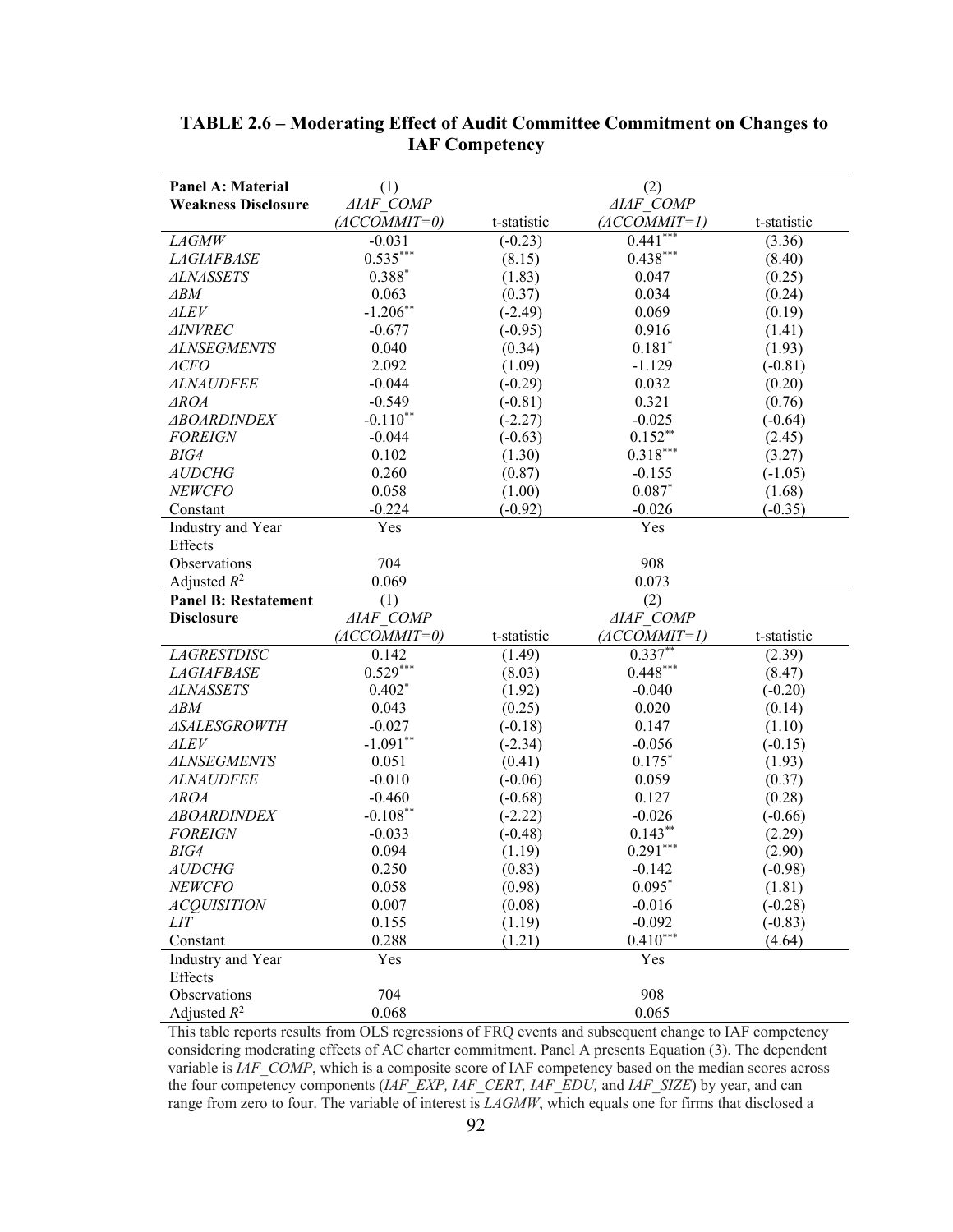MW in the previous fiscal year, and zero otherwise. *LAGIAFBASE* is equal to -1 if *IAF\_COMP* is in the top quartile for the previous firm-year, and zero if *IAF\_COMP* is in the lower three quartiles for the previous firm-year. Column 1 presents results of the model for firms with a lower level of AC charter commitment and Column 2 presents results of the model for firms with a higher level of AC charter commitment (*ACCOMMIT*). *ACCOMMIT* is equal to one for firms with AC charter mentions of the IAF greater than the median, and zero otherwise. All continuous control variables are measured as the year-over-year change in value. *LNASSETS* is the natural log of total assets, *BM* is the ratio of the book value of common equity to the market value of common equity, *LEV* is the ratio of total liabilities to assets, *INVREC* is the ratio of inventory and accounts receivable assets to total assets, *LNSEGMENTS* is the natural log of operating and geographic segments, *CFO* is the standard deviation of operating cash flow over a five year period, *LNAUDFEE* is the natural log of audit fees, *ROA* is the ratio of net income to total assets, and *BOARDINDEX* is a composite index measure of three board characteristics (i.e. size, independence, average independent board member tenure), and can range from zero to three. *FOREIGN* is an indicator variable for foreign operations. *Big4, AUDCHG,* and *NEWCFO* are indicator variables for a Big 4 external auditor, a change to the external auditor in the current year, and a change to the CFO in the current year. Panel B presents Equation (4). The dependent variable is *IAF\_COMP* and the variable of interest is *LAGRESTDISC*, which equals one for firms that disclosed a restatement in the previous fiscal year, and zero otherwise. Column 1 (2) presents lower (higher) levels of *ACCOMMIT*. Control variables include: *LNASSETS, BM, LEV, LNSEGMENTS, LNAUDFEE, ROA, BOARDINDEX, FOREIGN, BIG4, AUDCHG,*  and *NEWCFO*. Additional control variables in Equation (4) include: *SALESGROWTH,* the percentage of sales growth from the prior year, *ACQUISITION*, an indicator variable for merger and acquisition activity during the fiscal year, and *LIT*, an indicator variable for firms in litigious industries. Regressions include year and two-digit SIC code industry fixed effects and cluster standard errors by firm. Numbers in parentheses are t-statistics. \*, \*\*, and \*\*\* denote statistical significance at the 10%, 5%, and 1% levels, respectively, using a one-tailed test where the coefficient sign is consistent with the predicted direction for variables *LAGMW* and *LAGRESTDISC*; two-tailed test otherwise.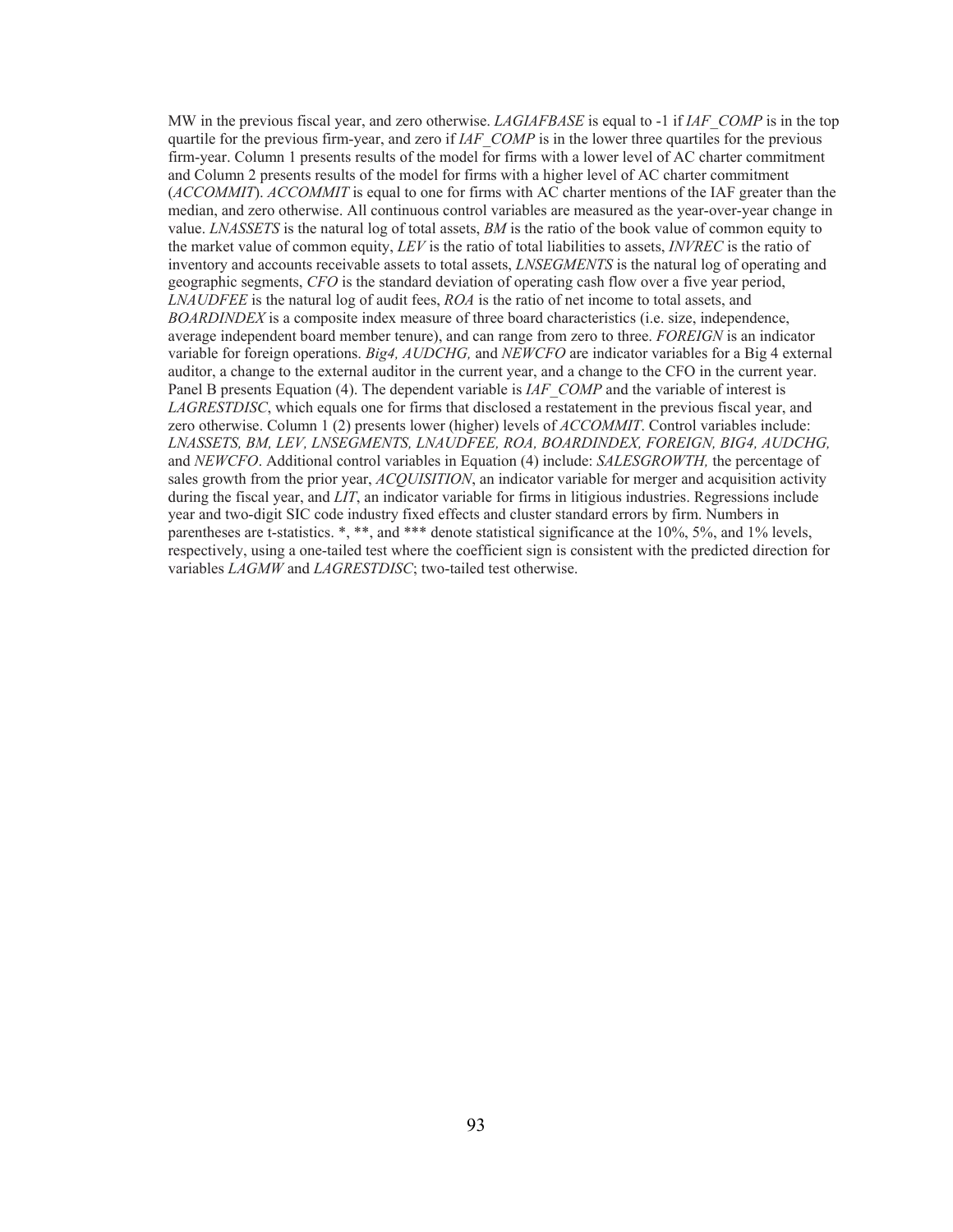| Panel A: Material            | (1)              | (2)              | (3)              | (4)              |
|------------------------------|------------------|------------------|------------------|------------------|
| <b>Weakness</b>              | <b>AIAF COMP</b> | <b>AIAF COMP</b> | <b>AIAF COMP</b> | <b>AIAF COMP</b> |
| <b>Disclosure</b>            | $(ACEXPERT=0)$   | $(ACEXPERT=1)$   | $(CFOEXPERT=0)$  | $(CFOEXPERT=1)$  |
| <b>LAGMW</b>                 | $0.404***$       | $-0.018$         | $0.305*$         | 0.006            |
|                              | (2.75)           | $(-0.13)$        | (1.96)           | (0.04)           |
| <b>LAGIAFBASE</b>            | $0.377***$       | $0.550***$       | $0.414***$       | $0.533***$       |
|                              | (6.10)           | (10.11)          | (7.17)           | (8.33)           |
| <b>ALNASSETS</b>             | 0.134            | 0.164            | 0.265            | 0.059            |
|                              | (0.63)           | (0.82)           | (1.40)           | (0.26)           |
| $\triangle$ BM               | 0.205            | $-0.078$         | $-0.034$         | 0.106            |
|                              | (1.12)           | $(-0.53)$        | $(-0.19)$        | (0.86)           |
| $\triangle$ LEV              | $-0.830*$        | $-0.127$         | $-0.481$         | $-0.332$         |
|                              | $(-1.82)$        | $(-0.32)$        | $(-1.34)$        | $(-0.66)$        |
| <b>AINVREC</b>               | 0.035            | 0.564            | 0.289            | 0.289            |
|                              | (0.05)           | (0.88)           | (0.40)           | (0.47)           |
| <b>ALNSEGMENTS</b>           | 0.161            | 0.123            | 0.122            | 0.145            |
|                              | (1.64)           | (1.06)           | (0.95)           | (1.58)           |
| ACFO                         | $-0.010$         | 0.382            | 0.171            | 0.475            |
|                              | $(-0.01)$        | (0.22)           | (0.11)           | (0.29)           |
| <b>ALNAUDFEE</b>             | 0.167            | $-0.176$         | 0.055            | $-0.117$         |
|                              | (0.83)           | $(-1.19)$        | (0.34)           | $(-0.75)$        |
| $\triangle$ ROA              | 0.000            | $-0.035$         | $-0.196$         | 0.072            |
|                              | (0.00)           | $(-0.07)$        | $(-0.39)$        | (0.16)           |
| <b>ABOARDINDEX</b>           | $-0.122**$       | $-0.007$         | $-0.051$         | $-0.054$         |
|                              | $(-2.43)$        | $(-0.17)$        | $(-1.19)$        | $(-1.22)$        |
| <b>FOREIGN</b>               | $-0.019$         | $0.123*$         | $-0.010$         | 0.106            |
|                              | $(-0.30)$        | (1.95)           | $(-0.16)$        | (1.59)           |
| BIG4                         | 0.029            | $0.251***$       | $0.188***$       | $0.176***$       |
|                              | (0.37)           | (2.95)           | (2.03)           | (2.23)           |
| <b>AUDCHG</b>                | 0.024            | $-0.132$         | 0.091            | $-0.133$         |
|                              | (0.12)           | $(-0.70)$        | (0.45)           | $(-0.71)$        |
| NEWCFO                       | 0.086            | $0.099*$         | 0.049            | $0.142*$         |
|                              | (1.51)           | (1.83)           | (0.93)           | (1.96)           |
| Constant                     | $-0.147$         | $-0.024$         | $-0.225$         | 0.044            |
|                              | $(-0.83)$        | $(-0.26)$        | $(-1.34)$        | (0.53)           |
| Industry and Year<br>Effects | Yes              | Yes              | Yes              | Yes              |
| Observations                 | 737              | 875              | 836              | 776              |
| Adjusted $R^2$               | 0.055            | 0.087            | 0.065            | 0.059            |

# **TABLE 2.7 – Moderating Effect of Internal Monitors on Changes to IAF Competency**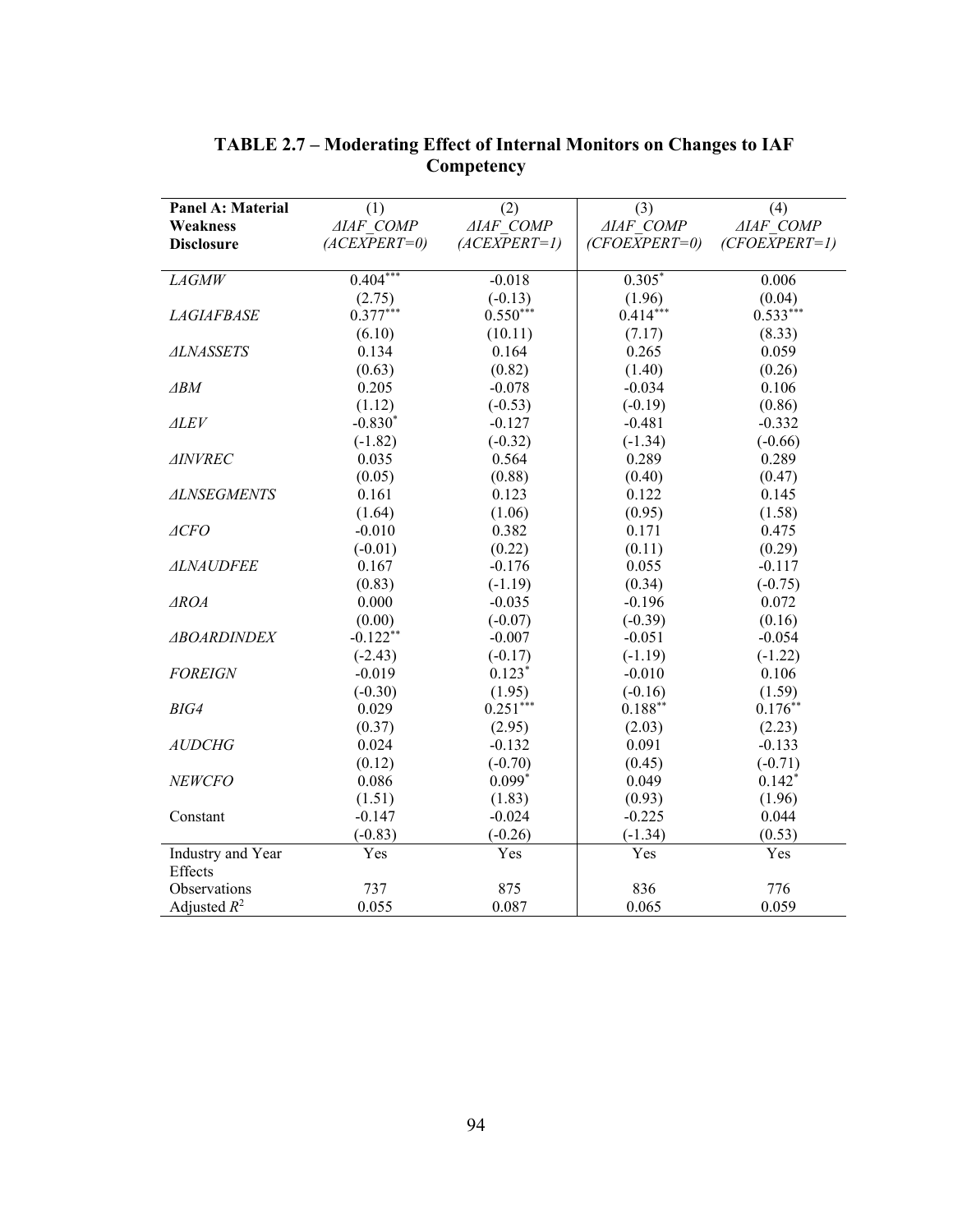|                     |                         | (2)              |                  |                         |
|---------------------|-------------------------|------------------|------------------|-------------------------|
| Panel B-            | (1)<br><b>AIAF COMP</b> | <b>AIAF COMP</b> | (3)              | (4)<br><b>AIAF COMP</b> |
| <b>Restatement</b>  |                         |                  | <b>AIAF COMP</b> |                         |
| <b>Disclosure</b>   | $(ACEXPERT=0)$          | $(ACEXPERT=1)$   | $(CFOEXPERT=0)$  | $(CFOEXPERT=1)$         |
| <b>LAGRESTDISC</b>  | $0.298*$                | 0.165            | $0.240*$         | 0.169                   |
|                     | (1.83)                  | (1.46)           | (1.92)           | (1.12)                  |
| <b>LAGIAFBASE</b>   | $0.391***$              | $0.540***$       | $0.417***$       | $0.530***$              |
|                     | (6.31)                  | (9.99)           | (7.15)           | (8.31)                  |
| <b>ALNASSETS</b>    | 0.149                   | 0.024            | 0.177            | 0.036                   |
|                     | (0.70)                  | (0.13)           | (0.96)           | (0.16)                  |
| $\triangle$ BM      | 0.161                   | $-0.051$         | $-0.018$         | 0.096                   |
|                     | (0.90)                  | $(-0.35)$        | $(-0.10)$        | (0.78)                  |
| <b>ASALESGROWTH</b> | $-0.113$                | $0.346**$        | 0.167            | 0.010                   |
|                     | $(-0.79)$               | (2.27)           | (1.29)           | (0.07)                  |
| $\triangle$ LEV     | $-0.715*$               | $-0.194$         | $-0.503$         | $-0.352$                |
|                     | $(-1.84)$               | $(-0.48)$        | $(-1.41)$        | $(-0.77)$               |
| <b>ALNSEGMENTS</b>  | 0.149                   | 0.107            | 0.122            | 0.156                   |
|                     | (1.50)                  | (0.92)           | (0.98)           | (1.63)                  |
| <b>ALNAUDFEE</b>    | 0.194                   | $-0.148$         | 0.078            | $-0.095$                |
|                     | (0.97)                  | $(-0.98)$        | (0.48)           | $(-0.59)$               |
| $\triangle A$       | 0.098                   | $-0.170$         | $-0.256$         | 0.094                   |
|                     | (0.19)                  | $(-0.32)$        | $(-0.52)$        | (0.20)                  |
| <b>ABOARDINDEX</b>  | $-0.130***$             | $-0.004$         | $-0.052$         | $-0.053$                |
|                     | $(-2.63)$               | $(-0.09)$        | $(-1.19)$        | $(-1.20)$               |
| <b>FOREIGN</b>      | $-0.007$                | $0.118*$         | $-0.016$         | 0.107                   |
|                     | $(-0.10)$               | (1.89)           | $(-0.26)$        | (1.60)                  |
| BIG4                | 0.025                   | $0.243***$       | $0.174*$         | $0.180**$               |
|                     | (0.31)                  | (2.77)           | (1.89)           | (2.21)                  |
| <b>AUDCHG</b>       | 0.036                   | $-0.112$         | 0.115            | $-0.135$                |
|                     | (0.18)                  | $(-0.60)$        | (0.58)           | $(-0.74)$               |
| <b>NEWCFO</b>       | $0.100*$                | $0.101*$         | 0.052            | $0.142*$                |
|                     | (1.80)                  | (1.83)           | (0.98)           | (1.96)                  |
| <b>ACQUISITION</b>  | 0.009                   | $-0.016$         | 0.023            | $-0.033$                |
|                     | (0.11)                  | $(-0.25)$        | (0.32)           | $(-0.47)$               |
| <b>LIT</b>          | $-0.034$                | 0.066            | $-0.095$         | 0.131                   |
|                     | $(-0.20)$               | (0.58)           | $(-0.95)$        | (0.92)                  |
| Constant            | 0.214                   | $0.552***$       | 0.202            | $0.575***$              |
|                     | (1.17)                  | (5.39)           | (1.24)           | (5.64)                  |
| Industry and Year   | Yes                     | Yes              | Yes              | Yes                     |
| Effects             |                         |                  |                  |                         |
| Observations        | 737                     | 875              | 836              | 776                     |
| Adjusted $R^2$      | 0.048                   | 0.093            | 0.064            | 0.065                   |

## **TABLE 2.7 (CONTINUED) – Moderating Effect of Internal Monitors on Changes to IAF Competency**

This table reports results from OLS regressions of FRQ events and subsequent change to IAF competency considering moderating effects of internal monitoring mechanisms. Panel A presents Equation (3). The dependent variable is *IAF\_COMP*, which is a composite score of IAF competency based on the median scores across the four competency components (*IAF\_EXP, IAF\_CERT, IAF\_EDU,* and *IAF\_SIZE*) by year, and can range from zero to four. The variable of interest is *LAGMW*, which equals one for firms that disclose a MW in the previous fiscal year, and zero otherwise. *LAGIAFBASE* is equal to -1 if *IAF\_COMP*  is in the top quartile for the previous firm-year, and zero if *IAF\_COMP* is in the lower three quartiles for the previous firm-year. Column 1 presents results of the model for firms with a lower level of AC accounting expertise and Column 2 presents results of the model for firms with a higher level of AC accounting expertise (*ACEXPERT*). *ACEXPERT* is equal to one for firms with AC accounting expertise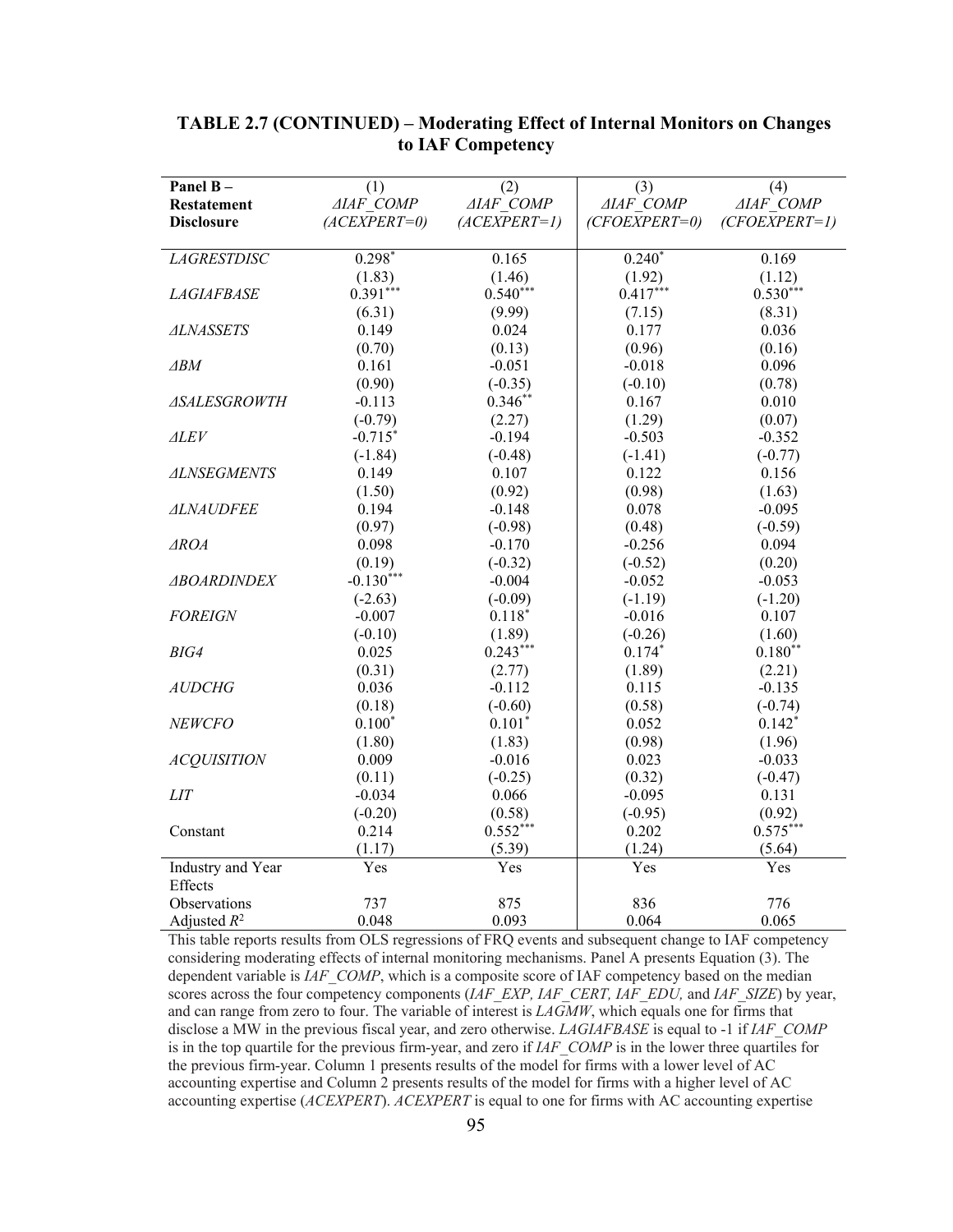greater than the median, and zero otherwise. Column 3 presents results of the model for firms with a lower level of CFO accounting expertise and Column 4 presents results of the model for firms with a higher level of CFO accounting expertise (*CFOEXPERT*). *CFOEXPERT* is equal to one for firms with CFOs who have their CPA certification and/or previous auditing experience, and zero otherwise. All continuous control variables are measured as the year-over-year change in value. *LNASSETS* is the natural log of total assets, *BM* is the ratio of the book value of common equity to the market value of common equity, *LEV* is the ratio of total liabilities to assets, *INVREC* is the ratio of inventory and accounts receivable assets to total assets, *LNSEGMENTS* is the natural log of operating and geographic segments, *CFO* is the standard deviation of operating cash flow over a five year period, *LNAUDFEE* is the natural log of audit fees, *ROA* is the ratio of net income to total assets, and *BOARDINDEX* is a composite index measure of three board characteristics (i.e. size, independence, average independent board member tenure), and can range from zero to three. *FOREIGN* is an indicator variable for foreign operations. *Big4, AUDCHG,* and *NEWCFO* are indicator variables for a Big 4 external auditor, a change to the external auditor in the current year, and a change to the CFO in the current year. Panel B presents Equation (4). The dependent variable is *IAF\_COMP* and the variable of interest is *LAGRESTDISC*, which equals one for firms that disclose a restatement in the previous fiscal year, and zero otherwise. Column 1 (2) presents lower (higher) levels of *ACEXPERT*, and Column 3 (4) presents lower (higher) levels of *CFOEXPERT*. Control variables include: *LNASSETS, BM,, LEV, LNSEGMENTS, LNAUDFEE, ROA, BOARDINDEX, FOREIGN, BIG4*, *AUDCHG,* and *NEWCFO*. Additional control variables in Equation (4) include: *SALESGROWTH,* the percentage of sales growth from the prior year, *ACQUISITION*, an indicator variable for merger and acquisition activity during the fiscal year, and *LIT*, an indicator variable for firms in litigious industries. Regressions include year and two-digit SIC code industry fixed effects and cluster standard errors by firm. Numbers in parentheses are t-statistics. \*, \*\*, and \*\*\* denote statistical significance at the 10%, 5%, and 1% levels, respectively, using a two-tailed test.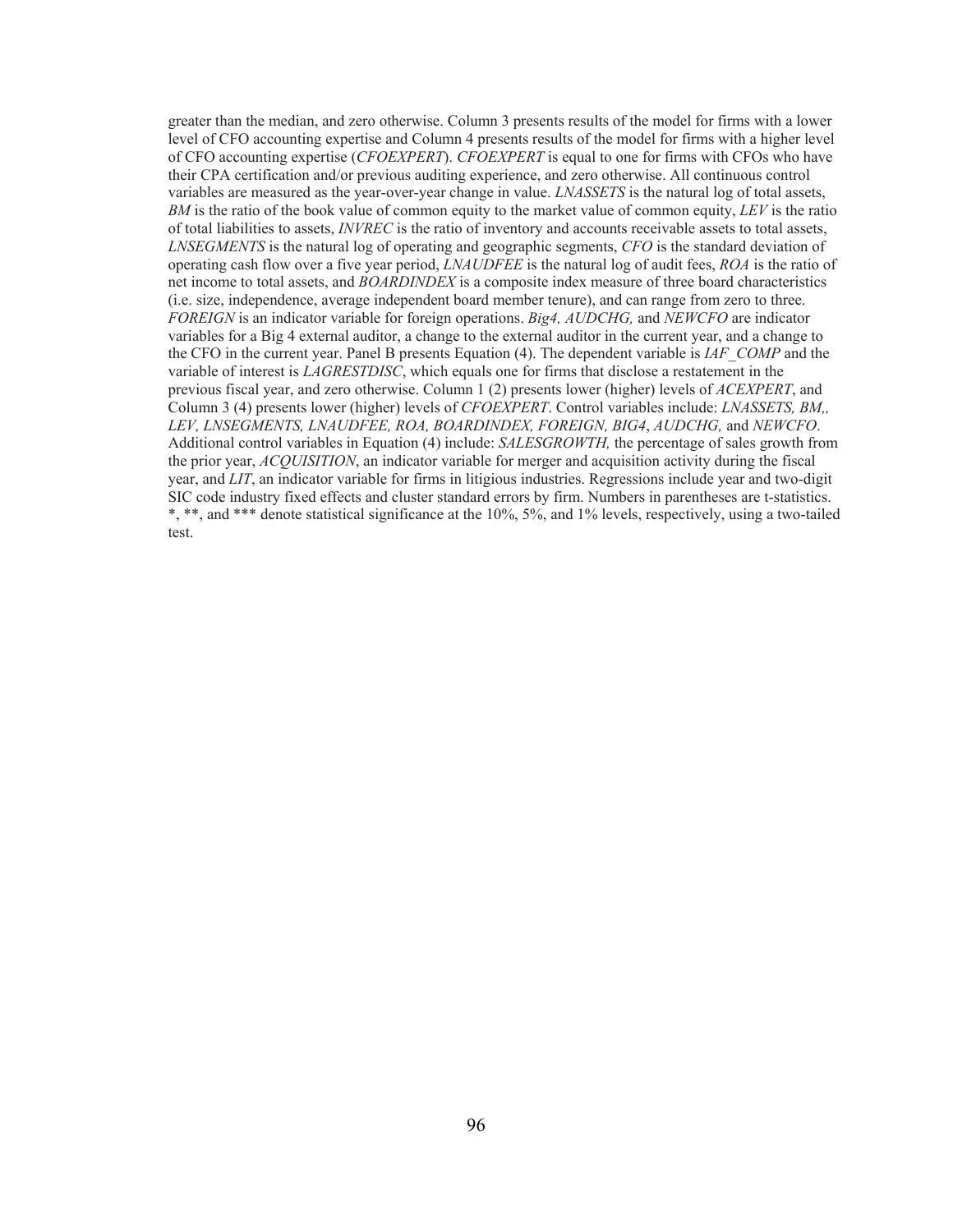| <b>Panel A: Propensity of</b> | (1)             | (2)             | (3)              | (4)              | (5)             | (6)             | (7)              | (8)              |
|-------------------------------|-----------------|-----------------|------------------|------------------|-----------------|-----------------|------------------|------------------|
| <b>Material Weakness and</b>  | MW              | M W             | MW               | MW               | <b>RESTATE</b>  | <b>RESTATE</b>  | $\it RESTATE$    | <b>RESTATE</b>   |
| <b>Restatement</b>            |                 |                 |                  |                  |                 |                 |                  |                  |
| IAF_EXP                       | $-0.274*$       |                 |                  |                  | $-0.208$        |                 |                  |                  |
|                               | $(-1.32)$       |                 |                  |                  | $(-0.91)$       |                 |                  |                  |
| $IAF$ <sub>_</sub> $CERT$     |                 | $-0.218$        |                  |                  |                 | 0.001           |                  |                  |
|                               |                 | $(-1.12)$       |                  |                  |                 | (0.00)          |                  |                  |
| IAF_EDU                       |                 |                 | $-0.673***$      |                  |                 |                 | $-0.464**$       |                  |
|                               |                 |                 | $(-2.49)$        |                  |                 |                 | $(-1.83)$        |                  |
| IAF_SIZE                      |                 |                 |                  | $0.674***$       |                 |                 |                  | $-0.622**$       |
|                               |                 |                 |                  | (2.76)           |                 |                 |                  | $(-2.27)$        |
| Constant                      | $-12.983***$    | $-12.472***$    | $-13.065***$     | $-14.806***$     | $-4.616$        | $-4.547$        | $-5.155$         | $-6.683$         |
|                               | $(-3.81)$       | $(-3.57)$       | $(-3.78)$        | $(-4.35)$        | $(-0.90)$       | $(-0.89)$       | $(-1.02)$        | $(-1.35)$        |
| Controls                      | Yes             | Yes             | Yes              | Yes              | Yes             | Yes             | Yes              | Yes              |
| Industry & Year Effects       | Yes             | Yes             | Yes              | Yes              | Yes             | Yes             | Yes              | Yes              |
| Observations                  | 1,866           | 1,866           | 1,866            | 1,866            | 1,694           | 1,694           | 1,694            | 1,694            |
| Pseudo $R^2$                  | 0.234           | 0.233           | 0.240            | 0.240            | 0.151           | 0.149           | 0.154            | 0.159            |
| <b>Panel B: Material</b>      | (1)             | (2)             | (3)              | (4)              | (5)             | (6)             | (7)              | (8)              |
| <b>Weakness Disclosure</b>    | <b>AIAF EXP</b> | <b>AIAF EXP</b> | <b>AIAF CERT</b> | <b>AIAF CERT</b> | <b>AIAF EDU</b> | <b>AIAF EDU</b> | <b>AIAF SIZE</b> | <b>AIAF SIZE</b> |
| $\it{LAGMW}$                  | $-0.003$        | 0.069           | 0.030            | 0.049            | $0.097**$       | $0.124***$      | $-0.045$         | $-0.064$         |
|                               | $(-0.05)$       | (1.19)          | (0.70)           | (1.05)           | (1.99)          | (2.20)          | (0.99)           | $(-1.30)$        |
| <b>LAGIAFBASE</b>             | $0.037*$        | 0.024           | 0.016            | 0.013            | $0.157***$      | $0.151***$      | $-0.102$ ***     | $-0.010***$      |
|                               | (1.66)          | (1.08)          | (0.87)           | (0.68)           | (8.89)          | (8.62)          | $(-5.80)$        | (5.63)           |
| $LAGMW^*$                     |                 | $0.377***$      |                  | $0.131*$         |                 | $0.148**$       |                  | $-0.091$         |
| <b>LAGIAFBASE</b>             |                 | (2.71)          |                  | (1.33)           |                 | (1.72)          |                  | $(-0.72)$        |
| Constant                      | $0.094*$        | $0.068*$        | $0.291***$       | $0.291***$       | 0.012           | 0.013           | $-0.249***$      | $-0.249***$      |
|                               | (2.53)          | (1.87)          | (11.42)          | (11.42)          | (0.43)          | (0.45)          | $(-7.33)$        | $(-7.33)$        |
| Controls                      | Yes             | Yes             | Yes              | Yes              | Yes             | Yes             | Yes              | Yes              |
| Industry and Year Effects     | Yes             | Yes             | Yes              | Yes              | Yes             | Yes             | Yes              | Yes              |
| <b>Observations</b>           | 1,612           | 1,612           | 1,612            | 1,612            | 1,612           | 1,612           | 1,612            | 1,612            |
| Adjusted $R^2$                | $-0.016$        | $-0.012$        | 0.228            | 0.230            | 0.023           | 0.026           | 0.001            | $-0.001$         |

# **TABLE 2.8 – IAF Competency Components Analysis**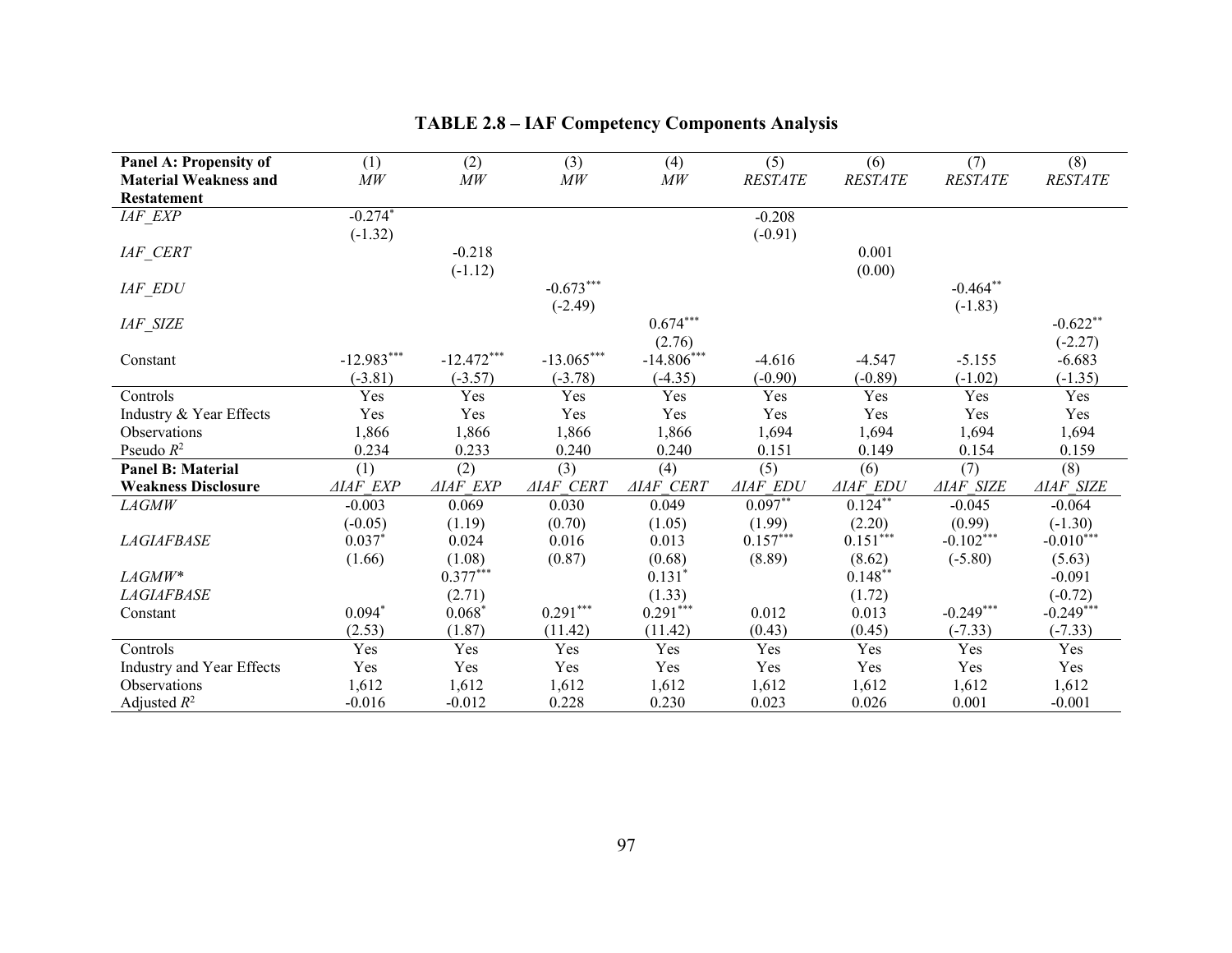| <b>Panel C: Restatement</b> | (1)             | (2)             | (3)              | (4)              | (5)             | (6)             | (7)              | (8)              |
|-----------------------------|-----------------|-----------------|------------------|------------------|-----------------|-----------------|------------------|------------------|
| <b>Disclosure</b>           | <i>AIAF EXP</i> | <b>AIAF EXP</b> | <b>AIAF CERT</b> | <b>AIAF CERT</b> | <b>AIAF EDU</b> | <b>AIAF EDU</b> | <b>AIAF SIZE</b> | <b>AIAF SIZE</b> |
| LAGRESTDISC                 | 0.049           | 0.067           | $0.100***$       | $0.102**$        | 0.017           | 0.020           | $-0.101$         | 0.054            |
|                             | (0.92)          | (1.06)          | (2.44)           | (2.04)           | (0.34)          | (0.35)          | $(-1.52)$        | (0.98)           |
| <i>LAGIAFBASE</i>           | 0.035           | 0.033           | 0.015            | 0.016            | $0.162***$      | $0.160***$      | $-0.101***$      | $-0.099***$      |
|                             | (1.62)          | (1.48)          | (0.83)           | (0.83)           | (9.07)          | (8.90)          | $(-5.85)$        | $(-5.64)$        |
| LAGRESTDISC*                |                 | 0.093           |                  | 0.026            |                 | 0.041           |                  | $-0.083$         |
| LAGIAFBASE                  |                 | (0.59)          |                  | (0.36)           |                 | (0.43)          |                  | $(-1.00)$        |
| Constant                    | $0.095***$      | $0.100**$       | $0.292***$       | $0.305***$       | $0.139***$      | $0.164***$      | $0.379***$       | $0.381***$       |
|                             | (2.50)          | (2.37)          | (10.25)          | (9.64)           | (4.54)          | (4.88)          | (11.76)          | (11.11)          |
| Controls                    | Yes             | Yes             | Yes              | Yes              | Yes             | Yes             | Yes              | Yes              |
| Industry and Year           | Yes             | Yes             | Yes              | Yes              | Yes             | Yes             | Yes              | Yes              |
| Effects?                    |                 |                 |                  |                  |                 |                 |                  |                  |
| Observations                | 1,612           | 1,612           | 1,612            | 1,612            | 1,612           | 1,612           | 1,612            | 1,612            |
| Adjusted $R^2$              | $-0.015$        | $-0.015$        | 0.232            | 0.232            | 0.020           | 0.022           | 0.001            | 0.001            |

#### **TABLE 2.8 (CONTINUED – IAF Competency Components Analysis**

This table reports results from logistic regressions of IAF competency and the propensity of financial reporting events as well as OLS regressions of financial reporting events and subsequent changes to IAF competency. Panel A presents Equation (1). The dependent variable is *MW*, which equals one for firms that disclose a material weakness and zero otherwise. The variable of interest in Columns 1-4 are the four competency components (*IAF\_EXP, IAF\_CERT, IAF\_EDU,* and *IAF\_SIZE*). *RESTATE* equals one for firms that have a restatement during the fiscal period; zero otherwise. *LNASSETS* is the natural log of total assets, *BM* is the ratio of the book value of common equity to the market value of common equity, *LEV* is the ratio of total liabilities to assets, *INVREC* is the ratio of inventory and accounts receivable assets to total assets, *LNSEGMENTS* is the natural log of operating and geographic segments, *CFO* is the standard deviation of operating cash flow over a five year period, *LNAUDFEE* is the natural log of audit fees, *ROA* is the ratio of net income to total assets, and *BOARDINDEX* is a composite index measure of three board characteristics (i.e. size, independence, average independent board member tenure), and can range from zero to three. *FOREIGN* is an indicator variable for foreign operations. *Big4, AUDCHG,* and *LASTYRCFO* are indicator variables for a Big 4 external auditor, a change to the external auditor in the current year, and a change to the CFO in the current year. Panel B presents Equation (2). The dependent variable is *RESTATE*, described earlier. The variables of interest in Columns 1-4 are the same as in Panel A. Control variables include: *LNASSETS, BM, LEV, LNSEGMENTS, LNAUDFEE, ROA, BOARDINDEX, FOREIGN, BIG4, AUDCHG,* and *LASTYRCFO*. Additional control variables in Equation (2) include: *SALESGROWTH,* the percentage of sales growth from the prior year, *ACQUISITION*, an indicator variable for merger and acquisition activity during the fiscal year, and *LIT*, an indicator variable for firms in litigious industries. Panel C presents Equation (3). The dependent variables in Columns 1-8 are the change in the four competency components (*IAF\_EXP, IAF\_CERT, IAF\_EDU,* and *IAF\_SIZE*). The variable of interest is *LAGMW*, which equals one for firms that disclosed a material weakness in the previous fiscal year, and zero otherwise. *LAGIAFBASE* is equal to -1 if *IAF\_COMP* is in the top quartile for the previous firm-year, and zero if *IAF\_COMP* is in the lower three quartiles for the previous firm-year. Columns 2, 4, 6, and 8 present results of the main model with an interaction between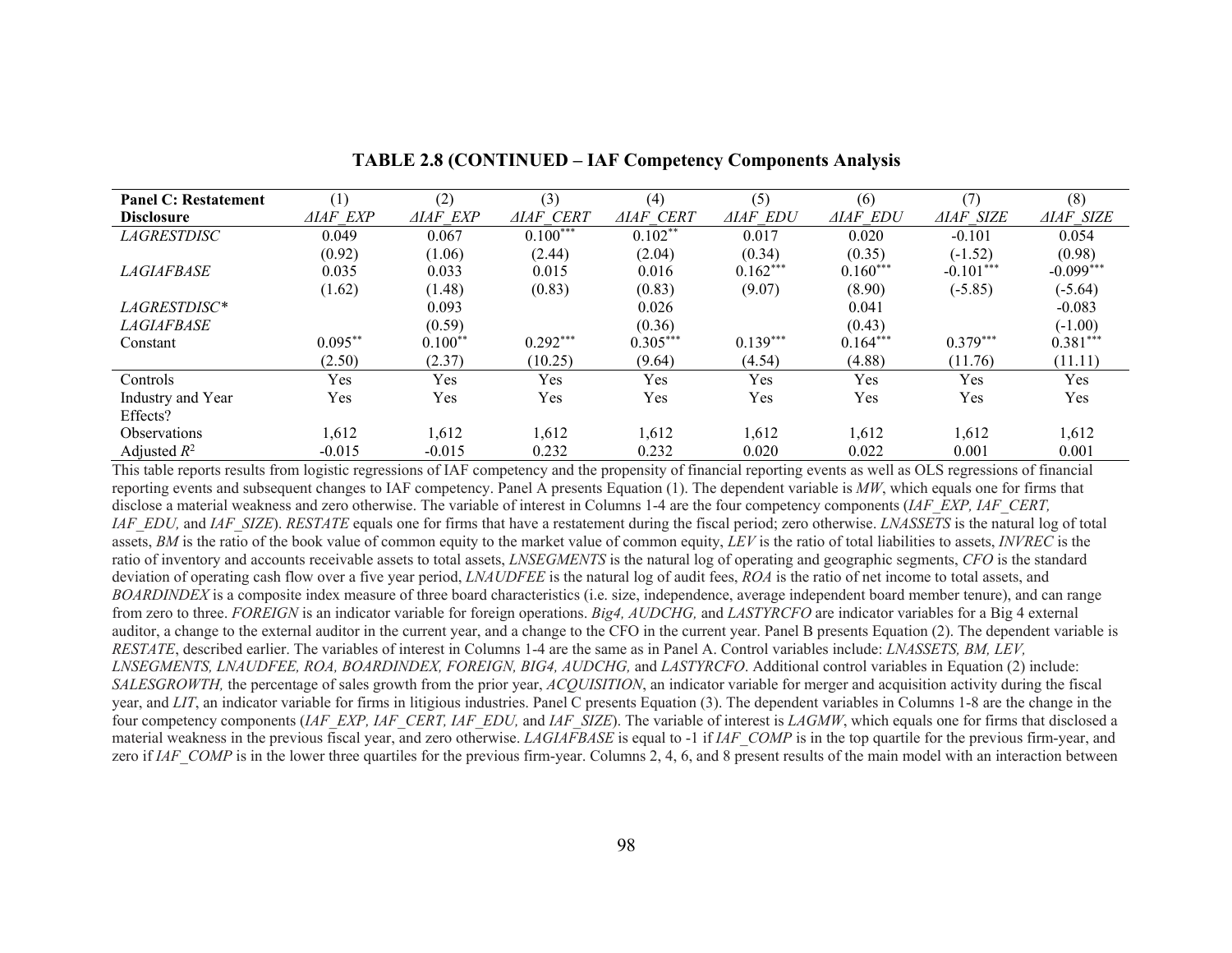previous material weakness disclosure and baseline IAF component competency. All continuous control variables are measured as the year-over-year change in value, and are consistent with the control variables in Panel A, with the exception of *NEWCFO* replacing *LASTYRCFO*, an indicator variable for a change to the CFO in the current year. Panel D presents Equation (4). The dependent variables in Columns 1-8 are the change in the four competency components (*IAF\_EXP, IAF\_CERT, IAF\_EDU,* and *IAF\_SIZE*) and the variable of interest is *LAGRESTDISC*, which equals one for firms that disclosed a restatement in the previous fiscal year, and zero otherwise. Columns 2, 4, 6, 8 present results of the main model with an interaction between previous restatement disclosure and baseline IAF competency. Control variables are consistent with Panel B, with the exception of *NEWCFO* replacing *LASTYRCFO*. Regressions include year and two-digit SIC code industry fixed effects and cluster standard errors by firm. Numbers in parentheses are t-statistics. \*, \*\*, and \*\*\* denote statistical significance at the 10%, 5%, and 1% levels, respectively, using a one-tailed test where the coefficient sign is consistent with the predicted direction.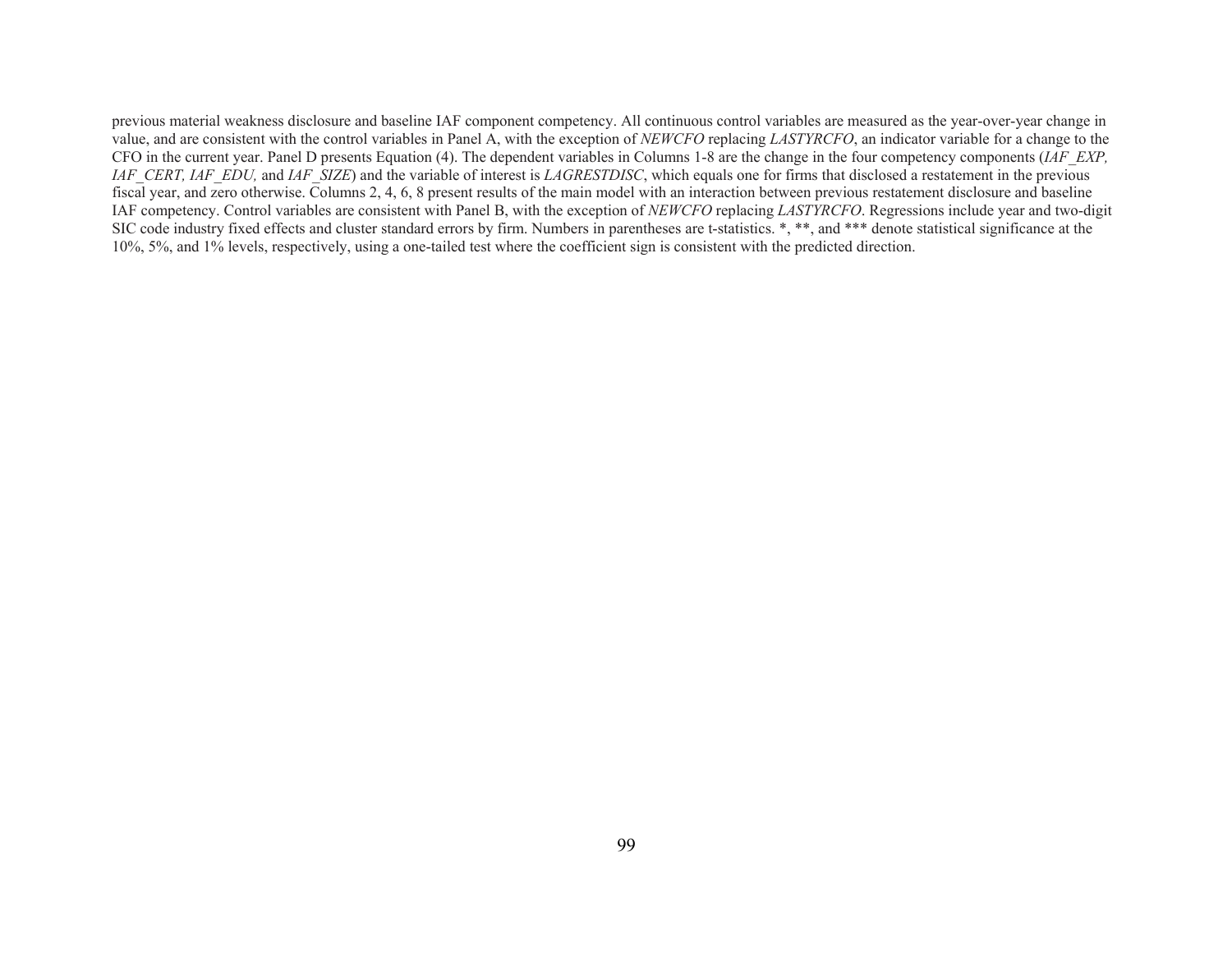| Panel A: Propensity of           | (1)            | (2)            | (3)             | (4)             |
|----------------------------------|----------------|----------------|-----------------|-----------------|
| <b>Material Weakness</b>         | M W            | MW             | $\overline{MW}$ | $\overline{MW}$ |
| <b>IAF COMP EXPCERTEDU</b>       | $-0.402***$    |                |                 |                 |
|                                  | $(-3.08)$      |                |                 |                 |
| <b>IAF COMP EXPCERTSIZE</b>      |                | $-0.363***$    |                 |                 |
|                                  |                | $(-2.66)$      |                 |                 |
| <b>IAF COMP EXPEDUSIZE</b>       |                |                | $-0.392***$     |                 |
|                                  |                |                | $(-3.26)$       |                 |
| <b>IAF COMP CERTEDUSIZE</b>      |                |                |                 | $-0.293**$      |
|                                  |                |                |                 | $(-2.56)$       |
| Constant                         | $-14.266***$   | $-14.339***$   | $-14.584***$    | $-14.200***$    |
|                                  | $(-4.05)$      | $(-4.11)$      | $(-4.35)$       | $(-4.03)$       |
| Controls                         | Yes            | Yes            | Yes             | Yes             |
| Industry and Year Effects        | Yes            | Yes            | Yes             | Yes             |
| Observations                     | 1,866          | 1,866          | 1,866           | 1,866           |
| Pseudo $R^2$                     | 0.244          | 0.242          | 0.245           | 0.240           |
| <b>Panel B: Propensity of</b>    | (1)            | (2)            | (3)             | (4)             |
| <b>Restatement</b>               | <b>RESTATE</b> | <b>RESTATE</b> | <b>RESTATE</b>  | <b>RESTATE</b>  |
| <b>IAF COMP EXPCERTEDU</b>       | $-0.247**$     |                |                 |                 |
|                                  | $(-1.80)$      |                |                 |                 |
| <b>IAF COMP EXPCERTSIZE</b>      |                | $-0.294**$     |                 |                 |
|                                  |                | $(-2.15)$      |                 |                 |
| <b>IAF COMP EXPEDUSIZE</b>       |                |                | $-0.321***$     |                 |
|                                  |                |                | $(-2.35)$       |                 |
|                                  |                |                |                 | $-0.238***$     |
| <b>IAF COMP CERTEDUSIZE</b>      |                |                |                 |                 |
|                                  |                |                |                 | $(-2.21)$       |
| Constant                         | $-5.580$       | $-5.863$       | $-6.299$        | $-6.050$        |
|                                  | $(-1.07)$      | $(-1.14)$      | $(-1.27)$       | $(-1.17)$       |
| Controls                         | Yes            | Yes            | Yes             | Yes             |
| <b>Industry and Year Effects</b> | Yes            | Yes            | Yes             | Yes             |
| Observations                     | 1,694          | 1,694          | 1,694           | 1,694           |
| Pseudo $R^2$                     | 0.154          | 0.156          | 0.160           | 0.156           |

# **TABLE 2.9 – Three-Component IAF Competency Components Analysis**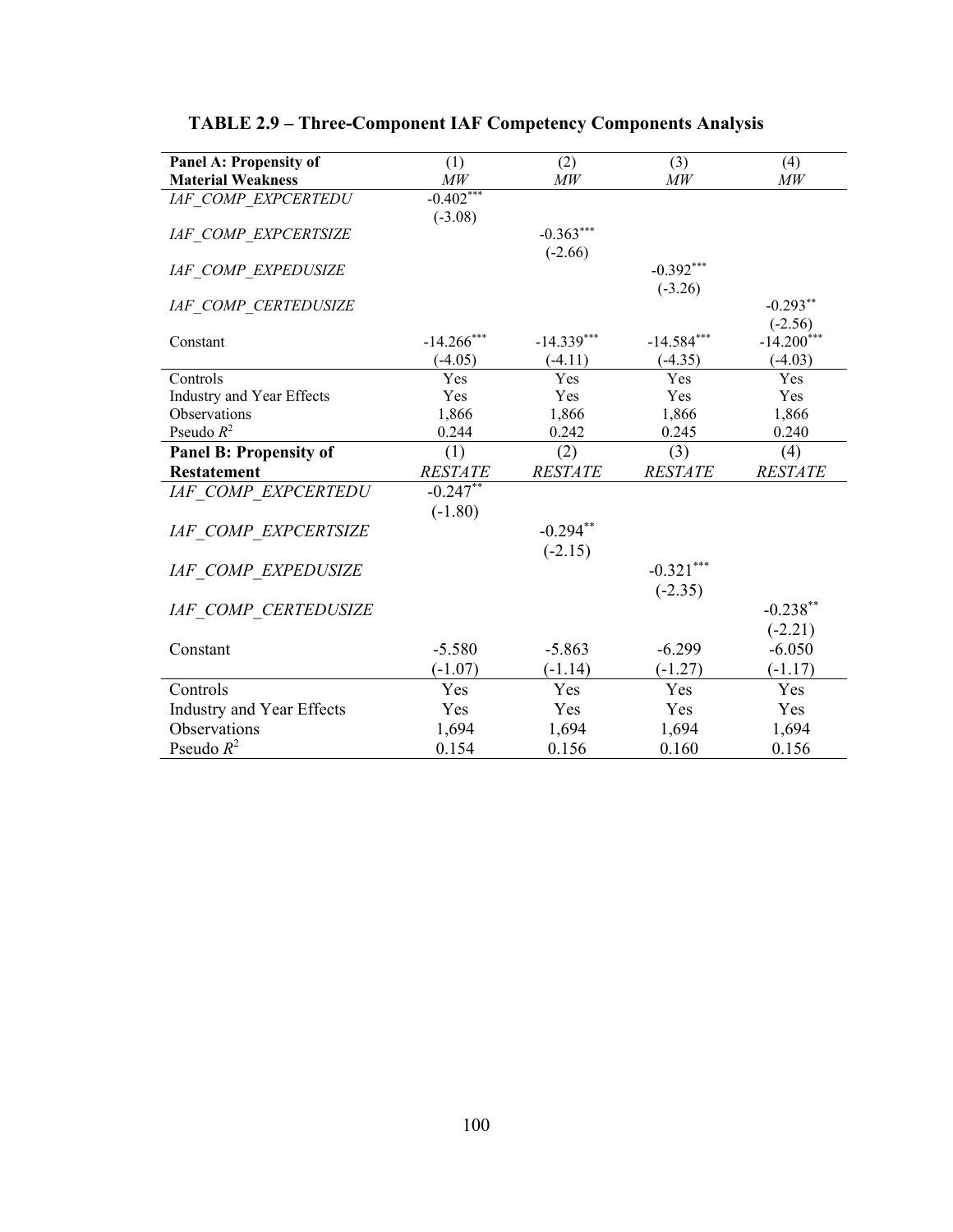| <b>Panel C: MW Disclosure</b><br>(1)<br>(2)<br>(3)                                         | (4)                |
|--------------------------------------------------------------------------------------------|--------------------|
| $\triangle IAF\_COMP$<br><b>AIAF COMP</b><br><b>AIAF COMP</b>                              | <b>AIAF COMP</b>   |
| <b>EXPCERTEDU</b><br><b>EXPCERTSIZE</b><br><b>EXPEDUSIZE</b>                               | <b>CERTEDUSIZE</b> |
| $0.202**$<br>LAGMW<br>$0.150**$<br>$0.109*$                                                | $0.203***$         |
| (1.53)<br>(2.14)<br>(2.00)                                                                 | (2.01)             |
| $0.354***$<br><i>LAGIAFBASE</i>                                                            |                    |
| <b>EXPCERTEDU</b>                                                                          |                    |
| (9.58)                                                                                     |                    |
| $0.330***$<br><i>LAGIAFBASE</i>                                                            |                    |
| <b>EXPCERTSIZE</b>                                                                         |                    |
| (7.36)                                                                                     |                    |
| $0.508***$<br><i>LAGIAFBASE</i>                                                            |                    |
| <b>EXPEDUSIZE</b>                                                                          |                    |
| (6.75)                                                                                     |                    |
| <b>LAGIAFBASE</b>                                                                          | $0.385***$         |
| <b>CERTEDUSIZE</b>                                                                         |                    |
|                                                                                            | (6.66)             |
| $0.393***$<br>0.013<br>$-0.153***$<br>Constant                                             | $-0.038$           |
| (0.26)<br>(8.01)<br>$(-2.64)$                                                              | $(-0.63)$          |
| Controls<br>Yes<br>Yes<br>Yes                                                              | Yes                |
| Industry and Year Effects<br>Yes<br>Yes<br>Yes                                             | Yes                |
| Observations<br>1,612<br>1,612<br>1,612                                                    | 1,612              |
| Adjusted $R^2$<br>0.072<br>0.040<br>0.031                                                  | 0.025              |
|                                                                                            |                    |
|                                                                                            |                    |
|                                                                                            |                    |
| <b>Panel D: Restatement</b><br>(1)<br>(2)<br>(3)                                           | (4)                |
| <b>AIAF COMP</b><br><b>AIAF COMP</b><br><b>AIAF COMP</b><br><b>Disclosure</b>              | <b>AIAF COMP</b>   |
| <b>EXPEDUSIZE</b><br><b>EXPCERTEDU</b><br>EXPCERTSIZE                                      | <b>CERTEDUSIZE</b> |
| $0.210***$<br>$0.181**$<br>$0.189**$<br><b>LAGRESTDISC</b>                                 | $0.155*$           |
| (3.02)<br>(2.50)<br>(2.27)                                                                 | (1.69)             |
| $0.358***$<br><i>LAGIAFBASE</i>                                                            |                    |
| <b>EXPCERTEDU</b>                                                                          |                    |
| (9.63)                                                                                     |                    |
| $0.328***$<br>LAGIAFBASE                                                                   |                    |
| <b>EXPCERTSIZE</b>                                                                         |                    |
| (7.36)                                                                                     |                    |
| $0.518***$<br><b>LAGIAFBASE</b>                                                            |                    |
| <b>EXPEDUSIZE</b>                                                                          |                    |
| (6.85)                                                                                     |                    |
| <b>LAGIAFBASE</b>                                                                          | $0.392***$         |
| <b>CERTEDUSIZE</b>                                                                         |                    |
|                                                                                            | (6.82)             |
| $0.400***$<br>$-0.157***$<br>0.026<br>Constant                                             | $-0.039$           |
| (0.50)<br>(8.00)<br>$(-2.70)$                                                              | $(-0.63)$          |
| Controls?<br>Yes<br>Yes<br>Yes                                                             | Yes                |
| Industry and Year Effects?<br>Yes<br>Yes<br>Yes<br>Observations<br>1,612<br>1,612<br>1,612 | Yes<br>1,612       |

# **TABLE 2.9 (CONTINUED) – Three-Component IAF Competency Components Analysis**

This table reports results from logistic regressions of IAF competency and the propensity of financial reporting events as well as OLS regressions of financial reporting events and subsequent changes to IAF competency. Panel A presents Equation (1). The dependent variable is *MW*, which equals one for firms that disclose a material weakness and zero otherwise. The variable of interest in Columns 1-4 are the four three-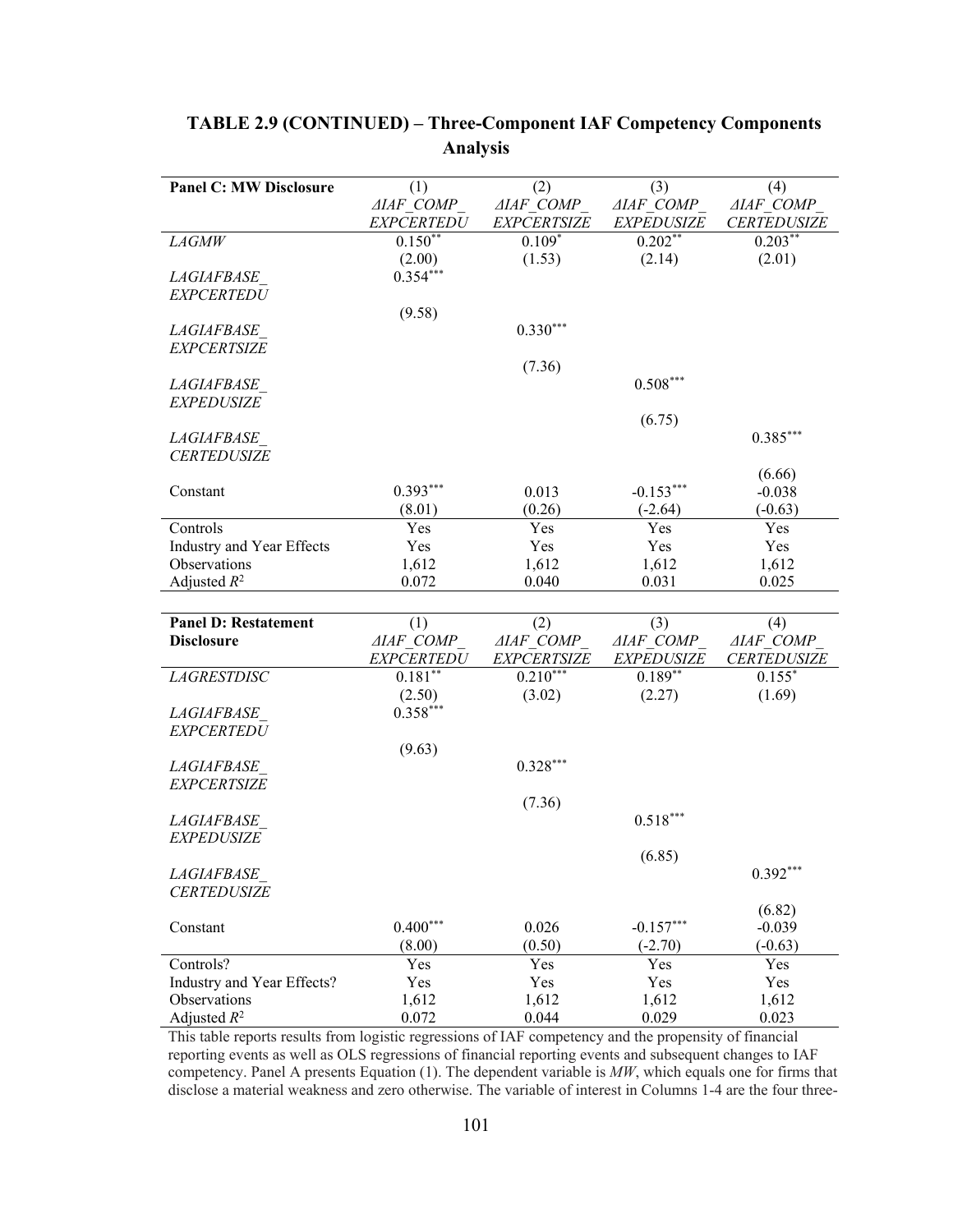competency components (*IAF\_EXPCERTEDU, IAF\_EXPCERTSIZE, IAF\_EXPEDUSIZE,* and *IAF\_CERTEDUSIZE*). *RESTATE* equals one for firms that have a restatement during the fiscal period; zero otherwise. *LNASSETS* is the natural log of total assets, *BM* is the ratio of the book value of common equity to the market value of common equity, *LEV* is the ratio of total liabilities to assets, *INVREC* is the ratio of inventory and accounts receivable assets to total assets, *LNSEGMENTS* is the natural log of operating and geographic segments, *CFO* is the standard deviation of operating cash flow over a five year period, *LNAUDFEE* is the natural log of audit fees, *ROA* is the ratio of net income to total assets, and *BOARDINDEX* is a composite index measure of three board characteristics (i.e. size, independence, average independent board member tenure), and can range from zero to three. *FOREIGN* is an indicator variable for foreign operations. *Big4, AUDCHG,* and *LASTYRCFO* are indicator variables for a Big 4 external auditor, a change to the external auditor in the current year, and a change to the CFO in the current year. Panel B presents Equation (2). The dependent variable is *RESTATE*, described earlier. The variables of interest in Columns 1-4 are the same as in Panel A. Control variables include: *LNASSETS, BM, LEV, LNSEGMENTS, LNAUDFEE, ROA, BOARDINDEX, FOREIGN, BIG4, AUDCHG,* and *LASTYRCFO*. Additional control variables in Equation (2) include: *SALESGROWTH,* the percentage of sales growth from the prior year, *ACQUISITION*, an indicator variable for merger and acquisition activity during the fiscal year, and *LIT*, an indicator variable for firms in litigious industries. Panel C presents Equation (3). The dependent variables in Columns 1-4 are the change in the four competency components ((*IAF\_EXPCERTEDU, IAF\_EXPCERTSIZE, IAF\_EXPEDUSIZE,* and *IAF\_CERTEDUSIZE*). The variable of interest is *LAGMW*, which equals one for firms that disclosed a material weakness in the previous fiscal year, and zero otherwise. *LAGIAFBASE* \* is equal to -1 if the associated three-competency component is in the top quartile for the previous firm-year, and zero if the associated three-competency component is in the lower three quartiles for the previous firm-year. All continuous control variables are measured as the year-over-year change in value, and are consistent with the control variables in Panel A, with the exception of *NEWCFO* replacing *LASTYRCFO*, an indicator variable for a change to the CFO in the current year. Panel D presents Equation (4). The dependent variables in Columns 1-8 are the change in the four competency components ((*IAF\_EXPCERTEDU, IAF\_EXPCERTSIZE, IAF\_EXPEDUSIZE,* and *IAF\_CERTEDUSIZE*) and the variable of interest is *LAGRESTDISC*, which equals one for firms that disclosed a restatement in the previous fiscal year, and zero otherwise. Control variables are consistent with Panel B, with the exception of *NEWCFO* replacing *LASTYRCFO*. Regressions include year and two-digit SIC code industry fixed effects and cluster standard errors by firm. Numbers in parentheses are t-statistics. \*, \*\*, and \*\*\* denote statistical significance at the 10%, 5%, and 1% levels, respectively, using a one-tailed test where the coefficient sign is consistent with the predicted direction.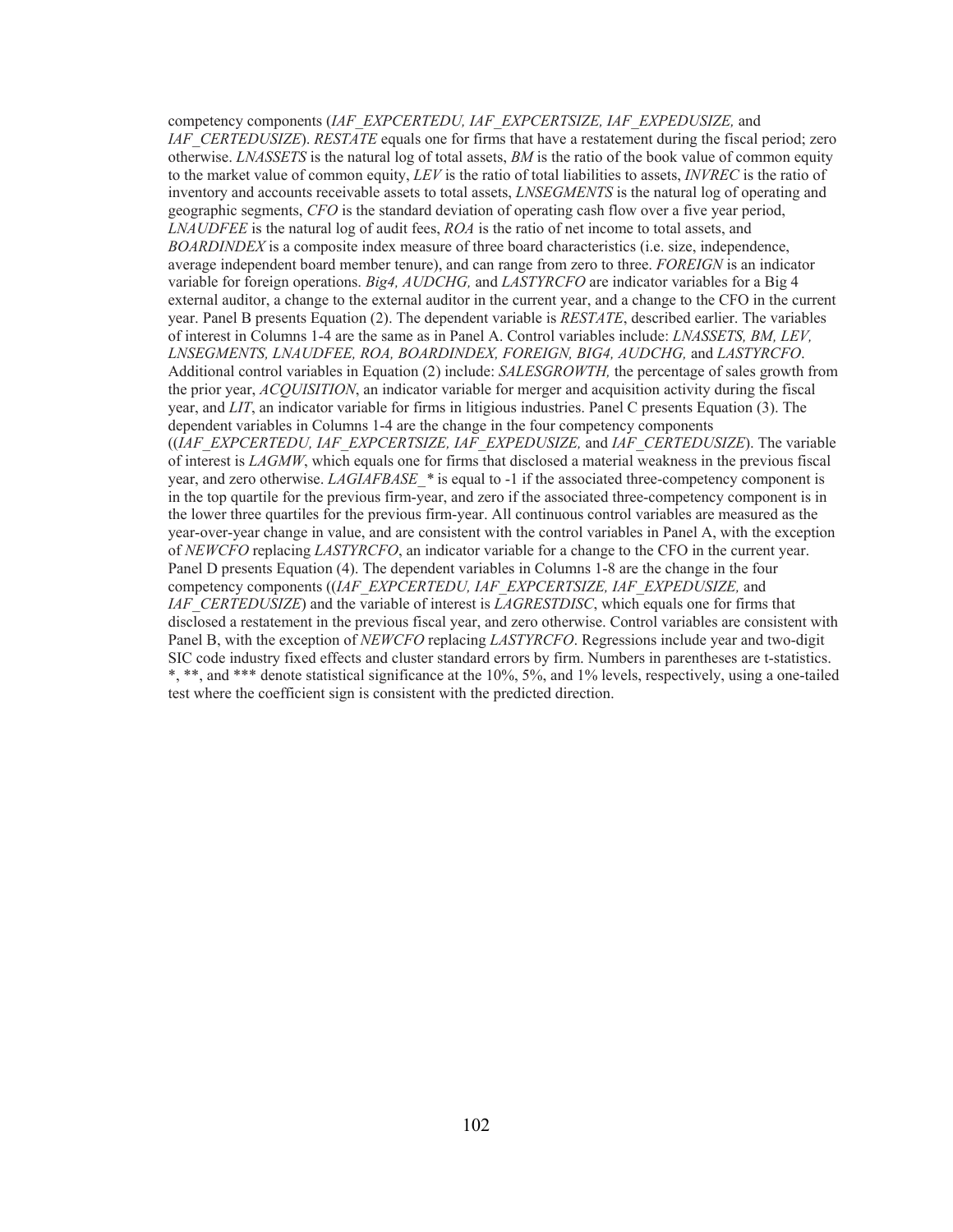|                     | (1)              |             | (2)              |             |
|---------------------|------------------|-------------|------------------|-------------|
|                     | <b>AIAF COMP</b> | t-statistic | <b>AIAF COMP</b> | t-statistic |
|                     | (DACC QRT=0)     |             | $(DACC\ ORT=1)$  |             |
| <b>ADACC</b>        | $-0.754$         | $(-1.30)$   | $-0.156$         | $(-0.32)$   |
| <i>LAGIAFBASE</i>   | $0.473***$       | (10.20)     | $0.416***$       | (4.12)      |
| <i>ALNASSETS</i>    | $-0.013$         | $(-0.08)$   | 0.381            | (1.39)      |
| ⊿MB                 | 0.014            | (0.11)      | 0.101            | (0.41)      |
| <i>ASALESGROWTH</i> | 0.115            | (0.84)      | 0.034            | (0.19)      |
| <i>ALEV</i>         | $-0.384$         | $(-1.02)$   | $-0.650$         | $(-1.18)$   |
| ⊿INVREC             | 0.166            | (0.27)      | $-0.177$         | $(-0.21)$   |
| <b>ALNSEGMENTS</b>  | $0.183**$        | (2.06)      | 0.217            | (0.97)      |
| ⊿CFO                | 0.585            | (0.38)      | $-1.371$         | $(-0.57)$   |
| <i>ALNAUDFEE</i>    | $-0.087$         | $(-0.72)$   | $-0.041$         | $(-0.18)$   |
| <i>AROA</i>         | 0.458            | (1.03)      | $-0.773$         | $(-1.37)$   |
| <b>ABOARDINDEX</b>  | $-0.045$         | $(-1.22)$   | $-0.080$         | $(-1.11)$   |
| <b>FOREIGN</b>      | 0.048            | (0.89)      | 0.071            | (0.71)      |
| BIG4                | $0.162***$       | (2.67)      | 0.088            | (0.76)      |
| <b>AUDCHG</b>       | $-0.102$         | $(-0.61)$   | 0.213            | (0.50)      |
| <b>NEWCFO</b>       | 0.040            | (0.89)      | $0.230***$       | (2.68)      |
| <b>ACQUISITION</b>  | 0.001            | (0.02)      | 0.046            | (0.41)      |
| <i>LIT</i>          | $-0.030$         | $(-0.36)$   | 0.082            | (0.38)      |
| Constant            | 0.168            | (1.60)      | 0.168            | (0.56)      |
| Observations        | 1,132            |             | 372              |             |
| Adjusted $R^2$      | 0.065            |             | 0.013            |             |

**TABLE 2.10 – Effect of Discretionary Accruals on Changes to IAF Competency** 

This table reports results from OLS regressions of changes to performance-adjusted discretionary accruals and changes to IAF competency. The dependent variable is *IAF\_COMP*, which is a composite score of IAF competency based on the median scores across the four competency components (*IAF\_EXP, IAF\_CERT, IAF\_EDU,* and *IAF\_SIZE*) by year, and can range from zero to four. The variable of interest is *DACC*, which represents the absolute value of performance-adjusted discretionary accruals. *LAGIAFBASE* is equal to -1 if *IAF\_COMP* is in the top quartile for the previous firm-year, and zero if *IAF\_COMP* is in the lower three quartiles for the previous firm-year. Column 1 presents results of the model for firms with a lower level of discretionary accruals and Column 2 presents results of the model for firms with a higher level of discretionary accruals (*DACC\_QRT*). *DACC\_QRT* is equal to one for firms with the absolute value of performance-adjusted discretionary accruals in the highest quartile, and zero for firms with discretionary accruals in the lower three quartiles. All continuous control variables are measured as the year-over-year change in value. *LNASSETS* is the natural log of total assets, *MB* is the ratio of the market value of common equity to the book value of common equity, *SALESGROWTH,* the percentage of sales growth from the prior year, *LEV* is the ratio of total liabilities to assets, *INVREC* is the ratio of inventory and accounts receivable assets to total assets, *LNSEGMENTS* is the natural log of operating and geographic segments, *CFO* is the standard deviation of operating cash flow over a five year period, *ROA* is the ratio of net income to total assets, and *BOARDINDEX* is a composite index measure of three board characteristics (i.e. size, independence, average independent board member tenure), and can range from zero to three. *FOREIGN* is an indicator variable for foreign operations. *Big4, AUDCHG,* and *NEWCFO* are indicator variables for a Big 4 external auditor, a change to the external auditor in the current year, and a change to the CFO in the current year. *ACQUISITION*, an indicator variable for merger and acquisition activity during the fiscal year. Regressions include year and two-digit SIC code industry fixed effects. Numbers in parentheses are tstatistics. \*, \*\*, and \*\*\* denote statistical significance at the 10%, 5%, and 1% levels, respectively, using a two-tailed test.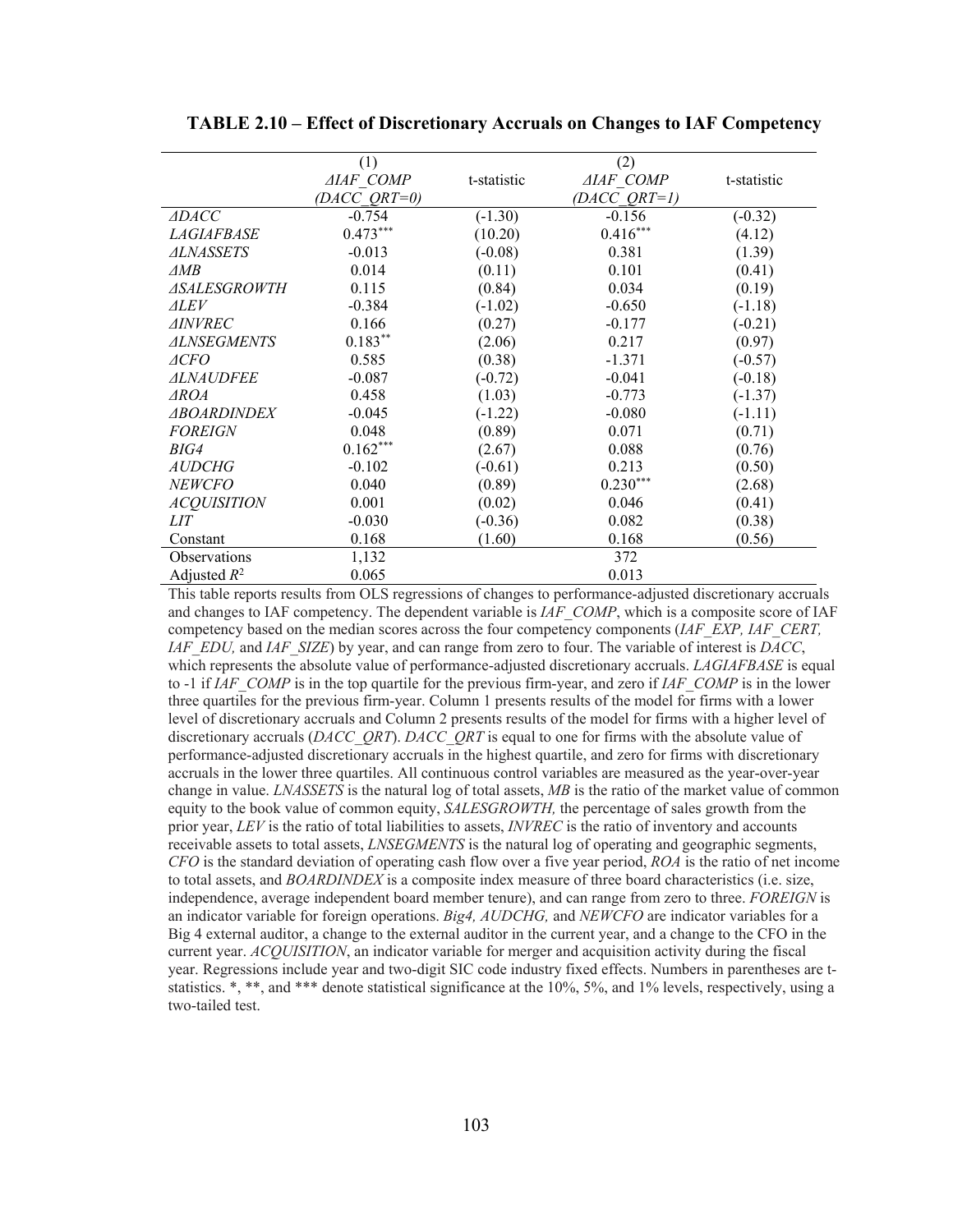# **CHAPTER THREE The Relationship between Internal Audit Competency and Enterprise Risk Management**

#### **I. INTRODUCTION**

Enterprise risk management (ERM) helps organizations by providing a structured, consistent, and coordinated approach to risk management. The Committee of Sponsoring Organizations (COSO) ERM framework and the Institute of Internal Auditors (IIA) identify the internal audit function (IAF) as an important monitoring function that performs assurance and consulting activities in order to evaluate the effectiveness of risk management processes and recommend improvements directly to the audit committee and management (COSO 2004a; IIA 2009; IIA 2013). The IAF, therefore, plays a greater role than providing assurance over financial reporting by evaluating risk exposures across strategic, operational, financial, and compliance settings (PwC 2009; IIA 2017). Yet, the IAF literature has not explored whether IAF competency is associated with two ERM outcomes: ERM quality and ERM oversight disclosure.<sup>54</sup> In this study, I use a newly developed measure of IAF competency using LinkedIn data to examine the association between IAF competency and ERM quality.<sup>55</sup> I further test whether various levels of board

 $\overline{a}$ 

<sup>&</sup>lt;sup>54</sup> Gates, Nicolas, and Walker (2012) find that greater ERM oversight by leadership increases ERM information and communication within the firm. In this study, I proxy ERM oversight disclosure for explicit discussion of "enterprise risk management" or "ERM" in the proxy statement and audit committee charter. Discussion of ERM in these filings are specific to oversight activities of the board and audit committee, compared to broader discussions of risk management topics such as compensation and interest rate risk.

<sup>&</sup>lt;sup>55</sup> IAF competency refers to an array of employee attributes including professional experience, education, and certification, as well as firm-level function size (Prawitt, Smith, and Wood. 2009, Lin, Pizzini, Vargus, and Bardhan 2011, Messier, Reynolds, Simon, and Wood 2011, Prawitt, Sharp, and Wood 2011, Ege 2015, and Pizzini, Lin, and Ziegenfuss 2015). These observable characteristics in total measure the IAF's knowledge and skills required to perform job responsibilities; IAF competency has been found to deter management misconduct (Ege 2015).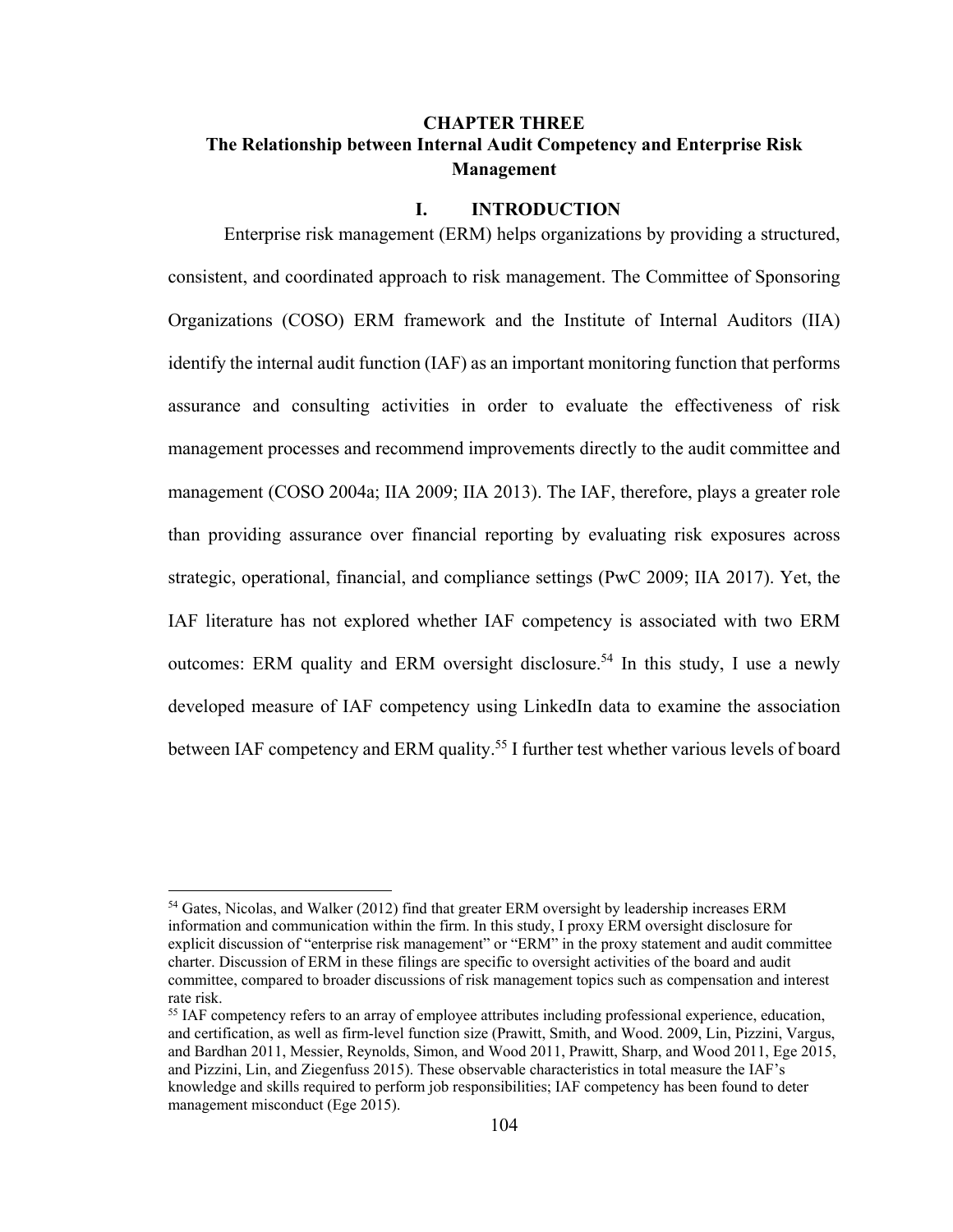ERM oversight affect this association. Additionally, I investigate the association between IAF competency and firms' propensity to disclose ERM oversight practices.

It is important to examine the relationship between IAF competency and ERM quality and oversight disclosure due to recent focus on ERM practices. After the 2008 financial crisis, firms have placed greater emphasis on improving risk processes and implementing or enhancing quality ERM programs (Deloitte 2015; Carcello et al. 2018). Further, recent rulings from the Securities and Exchange Commission (SEC) and Congress (e.g. SEC Rule 33-9089; Dodd-Frank Act) seek to enhance public company disclosure of risk oversight. Firms, therefore, have a greater responsibility than ever before to develop and maintain effective ERM, which is associated with improved earnings, accounting performance, and firm performance (Beasley, Pagach, and Warr 2008b; Baxter, Bedard, Hoitash, and Yezegel 2013; Gordon, Loeb, and Tseng 2009; Hoyt and Liebenberg 2011).<sup>56</sup> The IAF plays a direct role in ERM effectiveness by evaluating and assuring key risks, and therefore a more competent IAF will provide higher quality information and feedback to management. However, the COSO ERM framework identifies specific activities that are solely management's responsibility (Bailey, Collins, and Abbott 2018).<sup>57</sup> Therefore, the IAF may not have enough reach within the ERM framework to make a meaningful difference in ERM outcomes, regardless of IAF competency level.

It is possible that IAF competency does not play a role in ERM quality. As the IAF was initially established to address financial reporting risks, internal auditors may not as

1

<sup>&</sup>lt;sup>56</sup> Baxter et al. (2013) find that firms that disclose audit committee risk oversight and firms with a risk committee have higher Standard & Poor's (S&P) ERM quality for a sample of banking and insurance industry firms.

 $57$  Management-specific risk activities in the COSO ERM framework are event identification and risk response.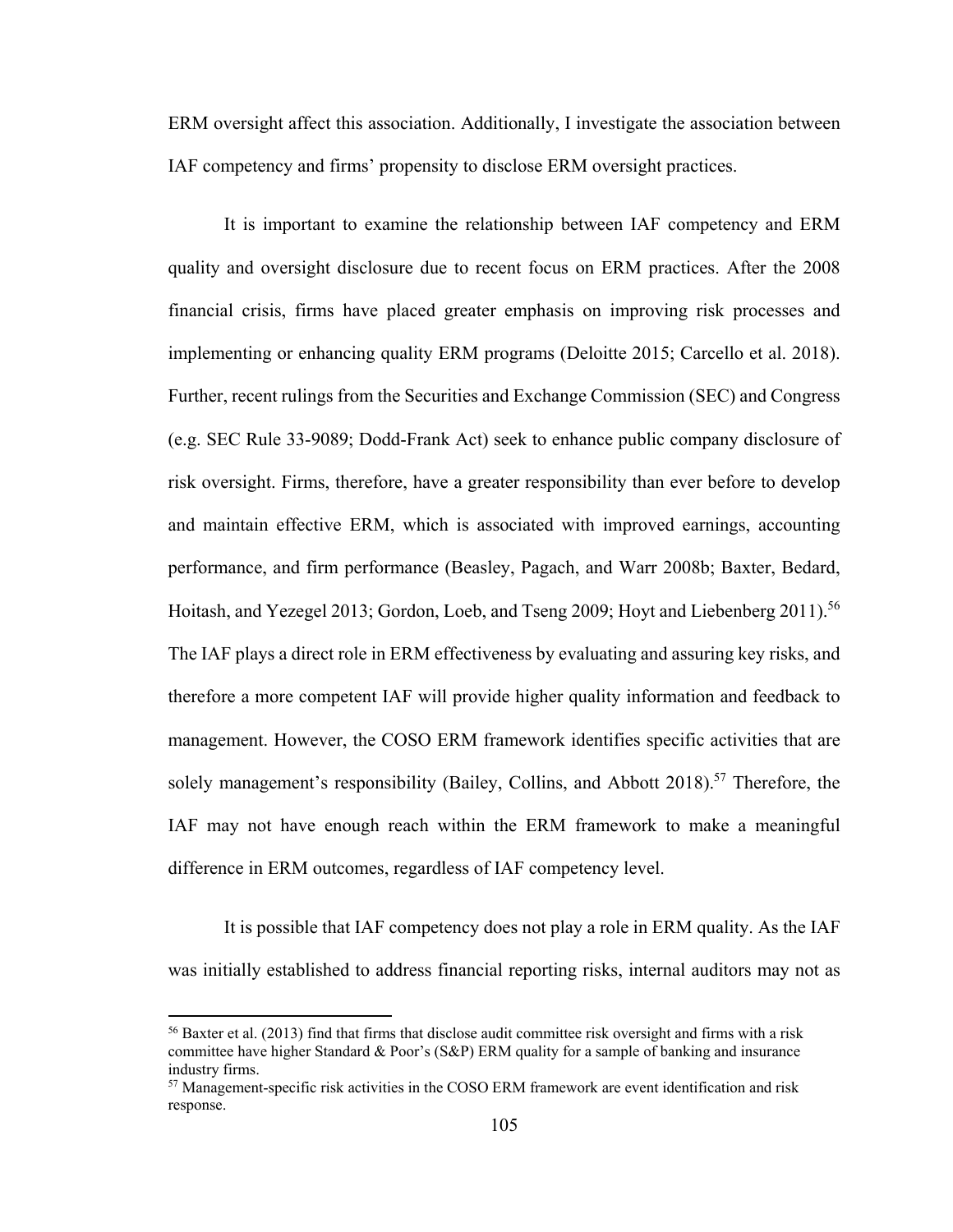aptly be able to contribute meaningfully to broader areas of risk management (e.g. strategic risks). This may limit the function's ability to impact ERM quality and oversight as IAF personnel may not have appropriate competencies (Carcello et al. 2018). Similarly, while the IAF is responsible for many overlapping responsibilities between the COSO internal control and ERM frameworks, the COSO ERM framework identifies event identification and risk response as management's responsibility, suggesting that management may primarily effect a firm's level of ERM quality (Bailey, Collins, and Abbott 2018). Thus, the IAF may not have enough reach throughout the ERM framework to make a meaningful difference in ERM quality, despite having appropriate competency.

Conversely, IAF competency may play a role in ERM quality. ERM's iterative risk identification process and monitoring of risks specifically enable firms to identify ineffective controls, thus improving overall internal control quality and aiding external auditors in their assessment of audit risk (Bailey et al. 2018; Cohen, Krishnamoorthy, and Wright 2017). The IAF is ultimately responsible in the ERM framework for assuring that management and other functions are effective in managing risk as a "third line of defense" through its assurance and consulting activities (IIA 2013). Additionally, prior literature finds that Chief Audit Executive tenure, as well as management and board members asking for greater IAF involvement with ERM, increases IAF's level of involvement in ERMrelated evaluation (Beasley, Clune, and Hermanson 2008a). Similarly, management perceptions of business risk, specifically financial and operating risk, decrease when the IAF audits a particular business unit, and perceptions of future audited unit performance increases (Carcello, Eulerich, Masli, and Wood 2018). That is, support exists for IAF's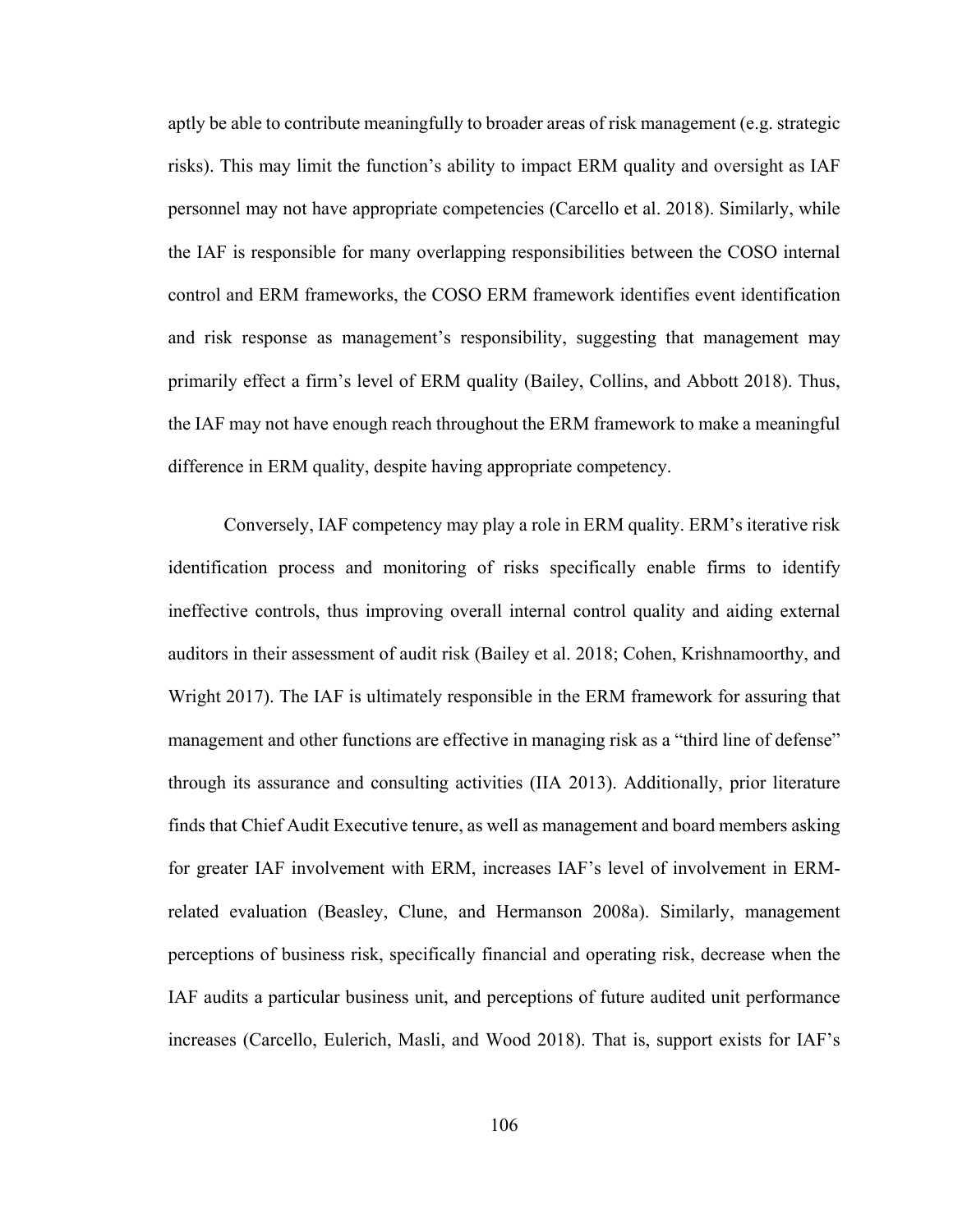direct involvement in ERM evaluation as board and management members identify that the IAF plays a value-add role.

It is also an empirical question as to whether IAF competency is associated with the propensity and extent of ERM oversight disclosure. While disclosure of company risks is required in firm filings, explicit disclosure of ERM-specific oversight is not required, suggesting variation in ERM oversight disclosures, specifically within the proxy statement and audit committee charter (SEC 2010; NYSE 2003). Past research finds that voluntary board-level and audit committee-level disclosures are associated with greater resources that support monitoring processes, such as underlying control structures, greater independent director effort, and larger firms (Mahmoudian, Nazari, and Herremans 2012; Laksmana 2008; Cheng and Courtenay 2006; Lim, Matolcsy, and Chow 2007; Carcello, Hermanson, and Neal 2002). These disclosures are driven by the confidence in the monitoring process as opposed to the level of performance of the related disclosure item.

The IAF's direct role in the ERM process of evaluating and assuring key risks may directly impact the volume and quality of information communicated to the board, who are ultimately responsible for ERM oversight. These IAF activities may not only enable the board to effectively monitor ERM processes, but also may increase the comfort of board members with the quality of the ERM program, increasing their willingness to voluntarily report on their responsibilities for ERM risk oversight. It may align, therefore, that a more competent IAF will provide better underlying evidence of ERM activities, which will lead to the board or audit committee disclosing risk oversight responsibilities in the proxy statement or audit committee charter, regardless of the level of ERM quality.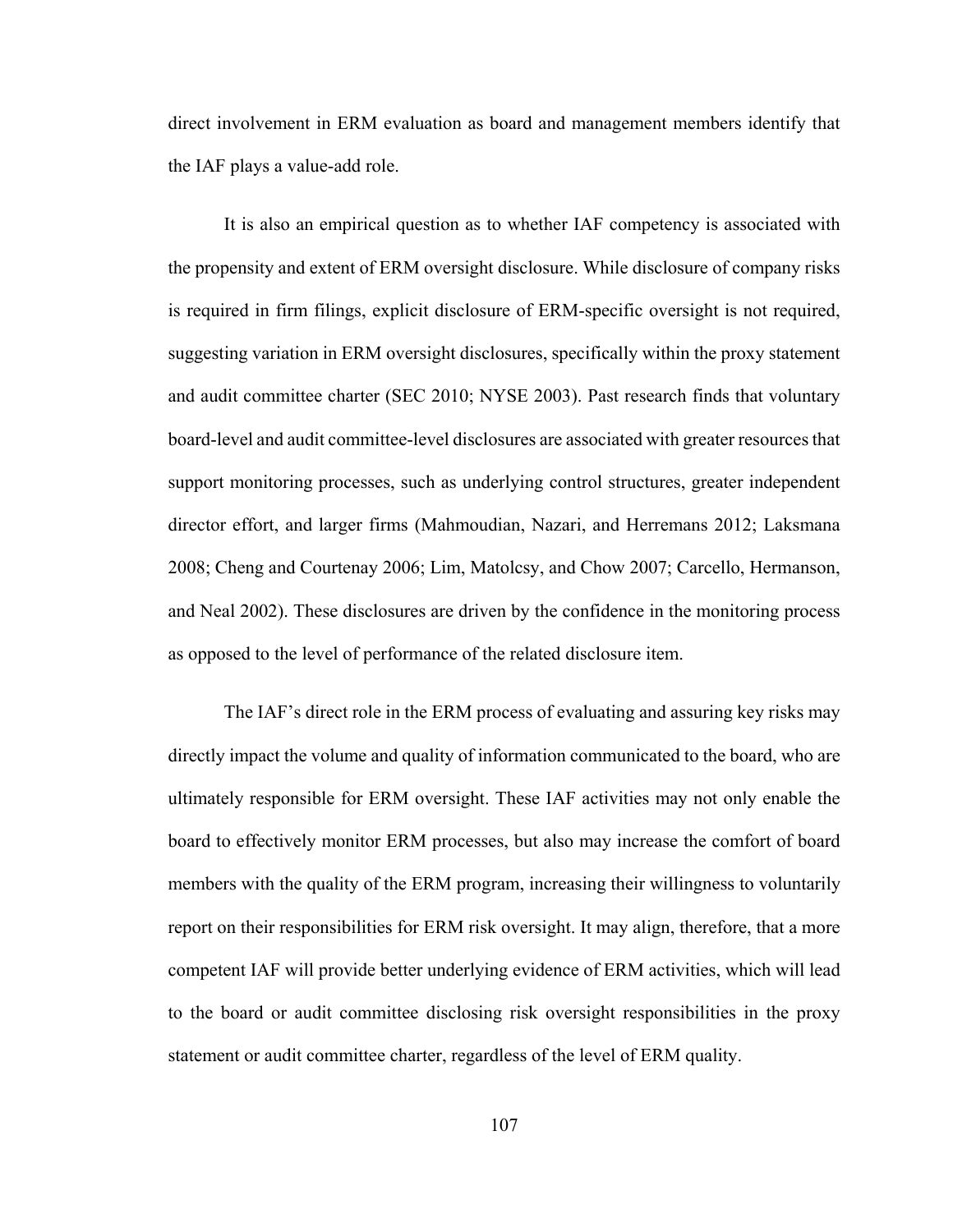Due to data constraints, past research does not address whether IAF competency is associated with ERM quality and risk oversight. In this study, I use a measure of IAF competency to test whether IAF competency is associated with an objective measure of ERM quality. I further test whether the level of board oversight over ERM practice (i.e. board-level, audit committee-level, or risk committee-level) moderates the relationship between IAF competency and ERM quality. I next test whether IAF competency is associated with firms' propensity and extent of ERM oversight disclosure in both proxy statements and audit committee charters. I test the predictions on a sample of 2,138 firmyears representing 437 unique firms of the S&P 600 index<sup>58</sup> from 2010 through 2015.<sup>59</sup> I use hand-collected LinkedIn data to uniquely measure competency characteristics of individual IAF employees, i.e. professional experience and certification, educational background, function size, in order to construct a composite IAF competency score on a firm-year basis. This composite IAF competency score is the primary test variable as it captures a comprehensive understanding of firm-level IAF competency. I combine this data with SeekINF data to identify disclosures of ERM oversight in proxy statements, with hand-collected audit committee charters to identify audit committee charter disclosures of ERM oversight, with BoardEx to identify risk committee details, and with Compustat and Audit Analytics for necessary ERM quality characteristics and control variables.

1

<sup>58</sup> S&P 600 firms are particularly suitable for examining associations with ERM oversight as these firms are "typically known for less liquidity and potentially less financial stability", indicating that this index holds more distinctive risk and, as such, may be subject to greater variation of ERM oversight (S&P 2016).

 $59$  The decision to restrict my main analysis to 2010-2015 is primarily due to relevant risk oversight rules (e.g. SEC Rule 33-9089; Dodd-Frank Act) that directly regulate the disclosure of ERM oversight and the establishment of risk committees were not enacted until 2010. Additionally, there are concerns about LinkedIn usage and degrees of completeness of profiles for years preceding 2010 (Byers 2013; Case, Gardiner, Rutner, and Dyer 2012).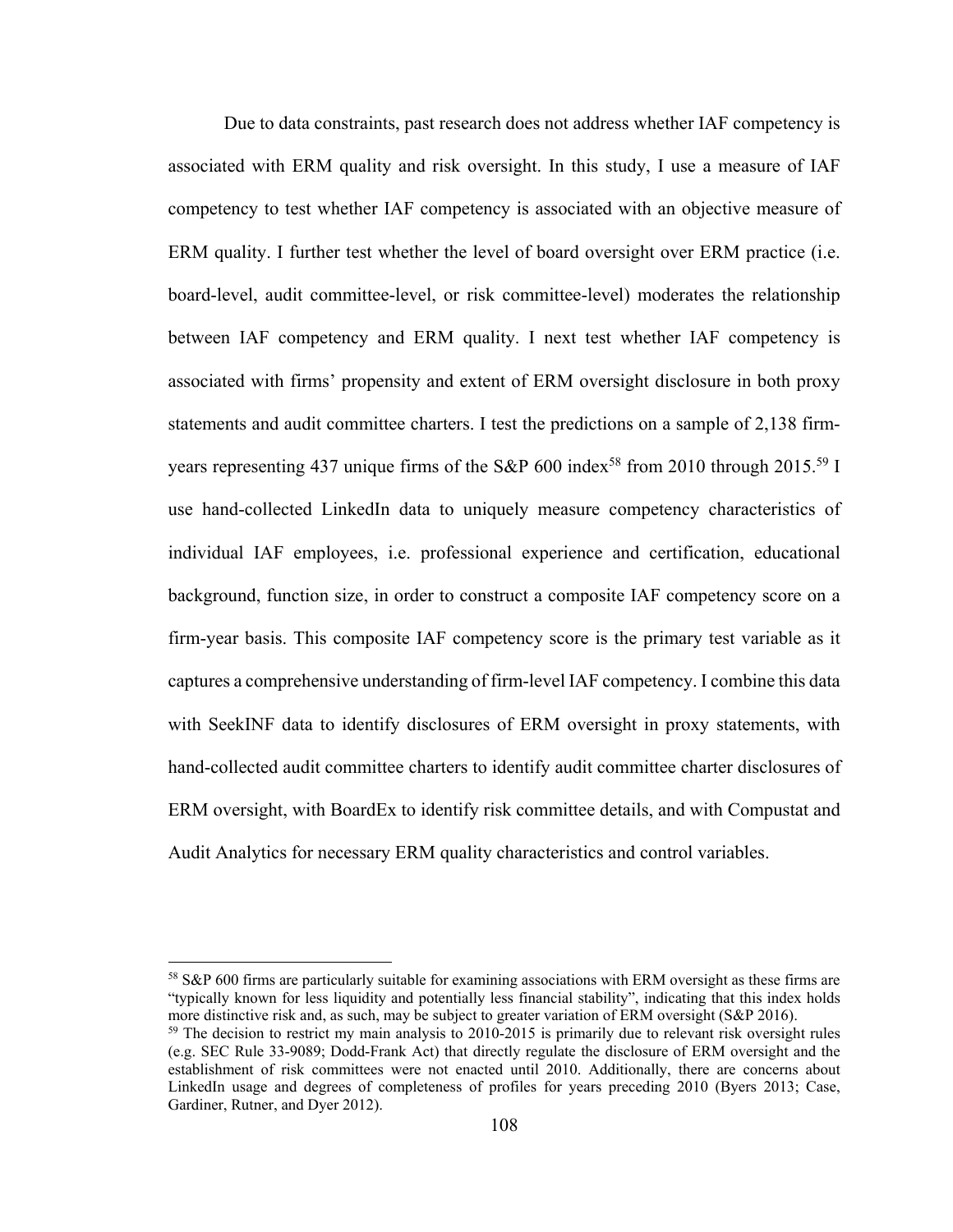I first examine whether there is an association between IAF competency and ERM quality. I find a positive association between the measure of IAF competency and an objective index of ERM quality developed by Gordon et al. (2009), suggesting that IAF has enough influence in its work surrounding ERM evaluation to positively impact firm ERM performance. This result extends the abundant IAF and financial reporting quality literature and adds to the ERM literature by examining IAF competency as it relates to ERM outcomes. I further examine whether the association between IAF competency and ERM quality differs by level of audit committee or CFO accounting expertise. Consistent with literature that identifies lower expert individuals surrounding themselves with experts, I find that the relationship between IAF competency and ERM quality is significant when audit committee accounting expertise is low or there is no CFO accounting expertise.

I next examine whether there is an association between IAF competency and ERM oversight disclosure, proxied by disclosure of ERM oversight in the proxy statement and audit committee charter. I find that IAF competency is positively associated with the propensity to disclose ERM-specific oversight responsibilities in both the proxy statement and audit committee charter. I additionally find that IAF competency is positively associated with the extent of ERM oversight disclosure in both the proxy statement and audit committee charter. These tests control for ERM quality, and suggest that firms base the decision to disclose on IAF's contributions to ERM oversight versus the level of ERM quality. These results are also new to the IAF and ERM literatures, and suggest a unique value IAF competency provides for disclosure.

I further test for whether the association between IAF competency and ERM quality is affected by the concentration of board-level ERM oversight. I find the relationship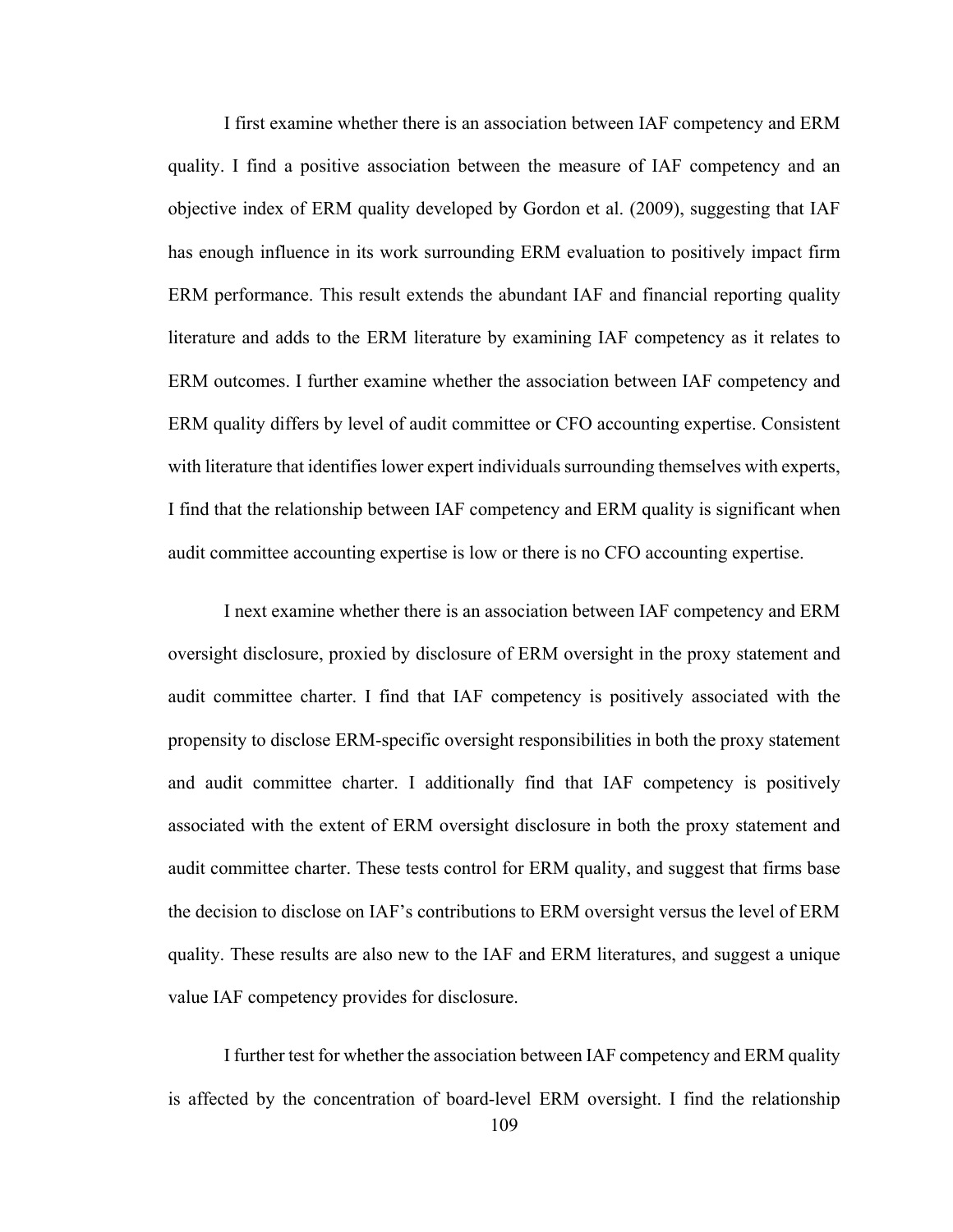between IAF competency and ERM quality strongest when the audit committee has the primary responsibility for ERM oversight, as proxied by disclosure of ERM oversight in the audit committee charter. I find a weaker relationship between IAF competency and ERM quality when the board has the primary responsibility for ERM oversight, as proxied by disclosure of ERM oversight in the proxy statement. I find no relationship between IAF competency and ERM oversight when there is a standalone risk committee, which could be due to low power in the sample or the mutual exclusivity of the risk committee's and the IAF's role within the firm. Interestingly, I do not find an association between IAF competency and ERM quality for firms that do not disclose ERM risk oversight, suggesting that while ERM quality does not determine the propensity of ERM oversight disclosure, the comfort in disclosing about risk oversight suggests stronger overall ERM quality.

Next, I perform robustness tests and additional analyses. I re-estimate all main tests using propensity score matching, and find consistent results across all models. These models provide comfort for the potential for endogeneity impacting the relationship between IAF competency and ERM quality and oversight disclosure. I additionally reestimate the association between IAF competency and ERM quality by considering the effect of institutional ownership, an external monitoring mechanism. I find that IAF competency is positively associated with ERM quality when the extent of institutional ownership is high, suggesting that greater external pressure may be associated with an effort to utilize IAF information and communication to increase ERM quality. This result provides comfort that the relationship in the main analysis is not spurious.

This study extends research that examines the IAF's role in financial reporting quality by examining the IAF's wider role in the ERM process. I contribute to both the IAF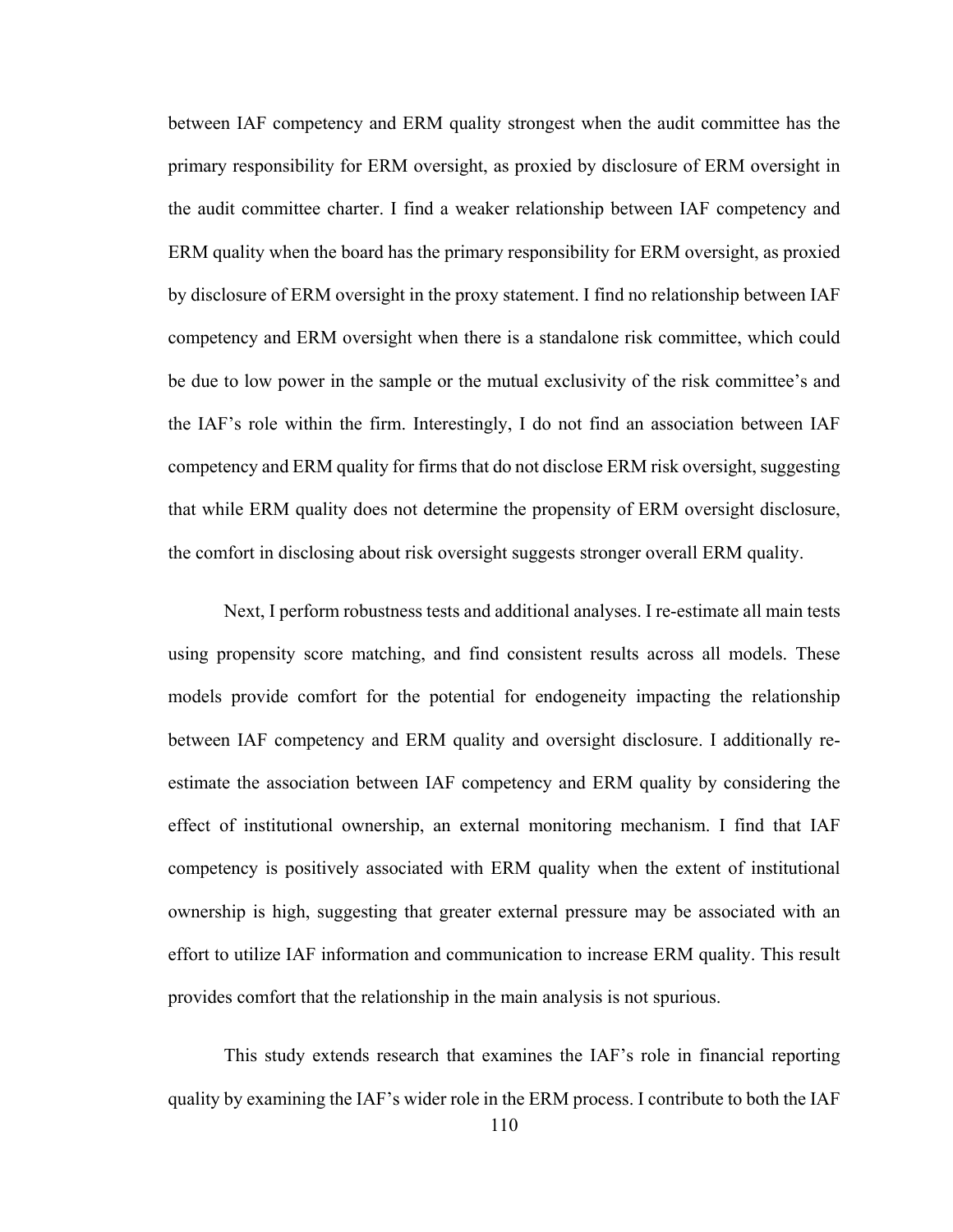and ERM literatures by finding that (1) higher IAF competency leads to greater ERM quality, (2) higher IAF competency leads to a greater propensity for and greater extent of firms' disclosure of ERM oversight in the proxy statement and audit committee charter, and (3) higher IAF competency leads to greater ERM quality when the audit committee is primarily responsible for ERM oversight as proxied by ERM disclosure in the audit committee charter. ERM is critical for managing risk, and prior research has not evaluated the IAF's role as a lower-level monitor that feeds important ERM-related information to management and the board. These results, therefore, demonstrate the value a competent IAF has in enhancing overall risk monitoring and providing risk-based disclosure for external stakeholders. Management and boards that are focused on their monitoring capabilities should be interested in these results, as bolstering ERM-related monitoring at the IAF level can increase their own ability to effectively monitor ERM.

Findings herein are also relevant to external auditors who are required to evaluate client control risk as well as internal audit competency. Understanding the value a more competent lends to overall ERM quality can contribute to overall audit efficiency and effectiveness. Further, findings of this study can contribute to the open debate of whether the IAF should be a regulated monitoring body, as regulatory oversight is scant and movement on this issue has slowed in recent years (Ege 2015; Carcello et al. 2018). Findings can contribute to investors' knowledge about corporate governance quality due to a higher likelihood of firm disclosure over board risk oversight based on higher IAF competency. Lastly, findings contribute to the nascent, but growing, literature using LinkedIn as a data source to gather information about accounting personnel (Barrios 2018; Lee, Nagy, and Zimmerman 2018).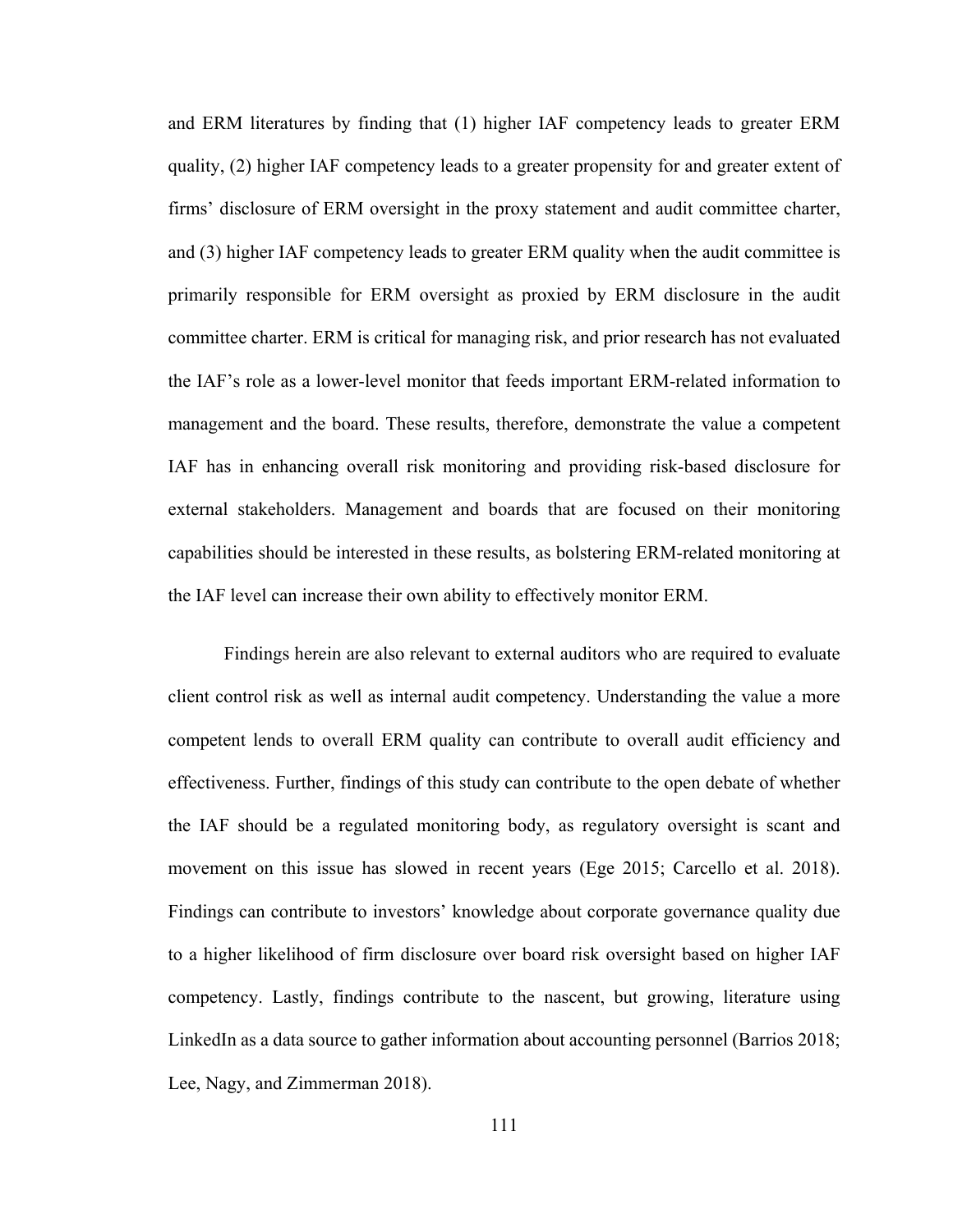The rest of the paper is organized as follows. Section II reviews background information and literature about ERM and the IAF. Section III proposes hypotheses, Section IV describes the proposed methodology, Section V discusses results, and Section VI concludes.

# **II. BACKGROUND & LITERATURE REVIEW IAF's Role in Enterprise Risk Management**

The IAF plays an important role in ERM as a risk-based, objective assurance provider (Carcello et al. 2018; IIA 2017). The COSO ERM framework identifies the IAF as a function that can directly assist both the audit committee and management by "examining, evaluating, reporting, and recommending improvements on the adequacy and effectiveness of management's risk management processes" (COSO 2004a; COSO 2004b). Indeed, the Institute of Internal Auditors (IIA) echoes the broad COSO definition above through its Attribute Standard 2120.<sup>60</sup> That is, the IAF can aid the achievement of the firm's strategic objectives by evaluating risk exposures and determining appropriate responses based on management's risk appetite (IIA 2017).

The IIA further delineates two types of activities the IAF can perform with regard to ERM: assurance and consulting (IIA 2009). Assurance activities are primarily concerned with reviewing the management of key risks, evaluating the reporting of key risks, and providing assurance of risk evaluation and processes. Consulting IAF activities can include coaching management in responding to risks, coordinating ERM activities, and maintaining the ERM framework (Gramling and Myers 2006; IIA 2009). As such, the IAF

 $\overline{a}$ 

 $60$  IIA Attribute Standard 2120 – Risk Management states: "the internal audit activity must evaluate the effectiveness of and contribute to the improvement of risk management processes" (IIA 2017).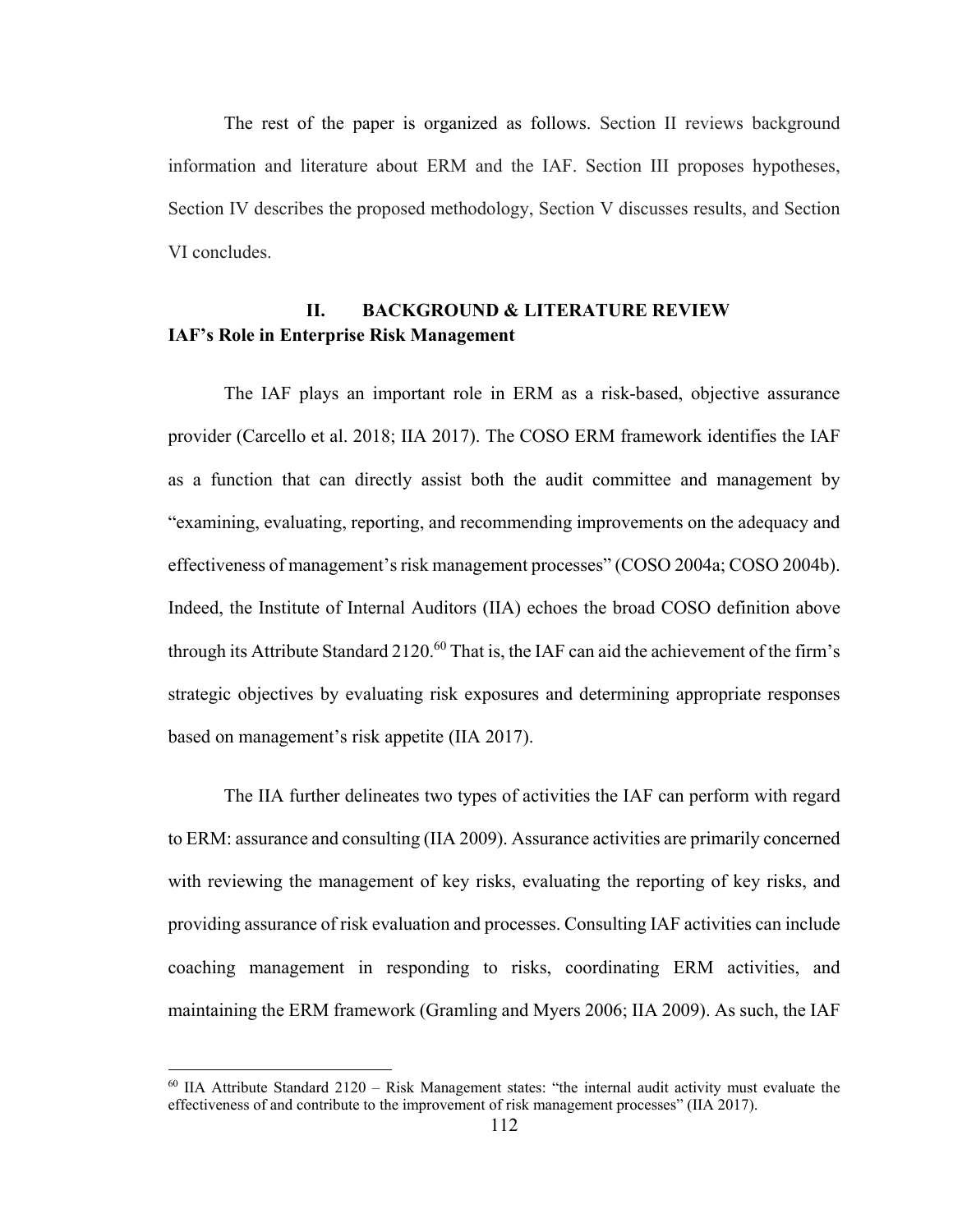can provide value to an organization's ERM by expanding its assurance practices beyond the traditional financial and compliance roles to focusing on strategic, operational, and information technology risks that represent a firm's evolving risk profile (PwC 2009).

Research has provided support for the IAF's role in ERM. Beasley et al. (2008a) find that greater Chief Audit Executive (CAE) tenure increases IAF involvement in ERM work, suggesting that seniority at the IAF level influences the IAF's role in assessing and reporting on ERM. Similarly, greater IAF activity in ERM-related processes is higher when there is a request for great IAF involvement in ERM from either the CFO or audit committee.61 PwC's (2009) State of the Internal Audit Profession Study further find that effective communication between the IAF and the board/management is critical for successful leveraging of the IAF in the assessment of ERM. Collectively, these results suggest that board- and management-level support for and relationship with the IAF can increase the IAF's success in ERM-related evaluation. However, it is important to consider the mechanism through which the IAF can and should be involved in ERM. The IIA heeds that management should be wholly responsible for setting the risk appetite, imposing the risk management processes, and making risk responses (IIA 2009).<sup>62</sup> As such, management needs to make patently clear of the boundaries surrounding what areas of ERM evaluation are and are not appropriate for the IAF to be involved in.

## **Enterprise Risk Management Literature**

 $\overline{\phantom{a}}$ 

<sup>&</sup>lt;sup>61</sup> In an earlier study, Beasley et al. (2005) find that explicit calls from the CEO and CFO for internal audit involvement in ERM implementation are positively associated with the extent of ERM deployment.

 $62$  For example, de Zwaan, Stewart, and Subramaniam (2009) experimentally find that internal auditors are less willing to report a breakdown in risk procedures to the audit committee when their involvement in ERM is high, suggesting a negative impact on objectivity when they are performing risk activities specifically tasked to management.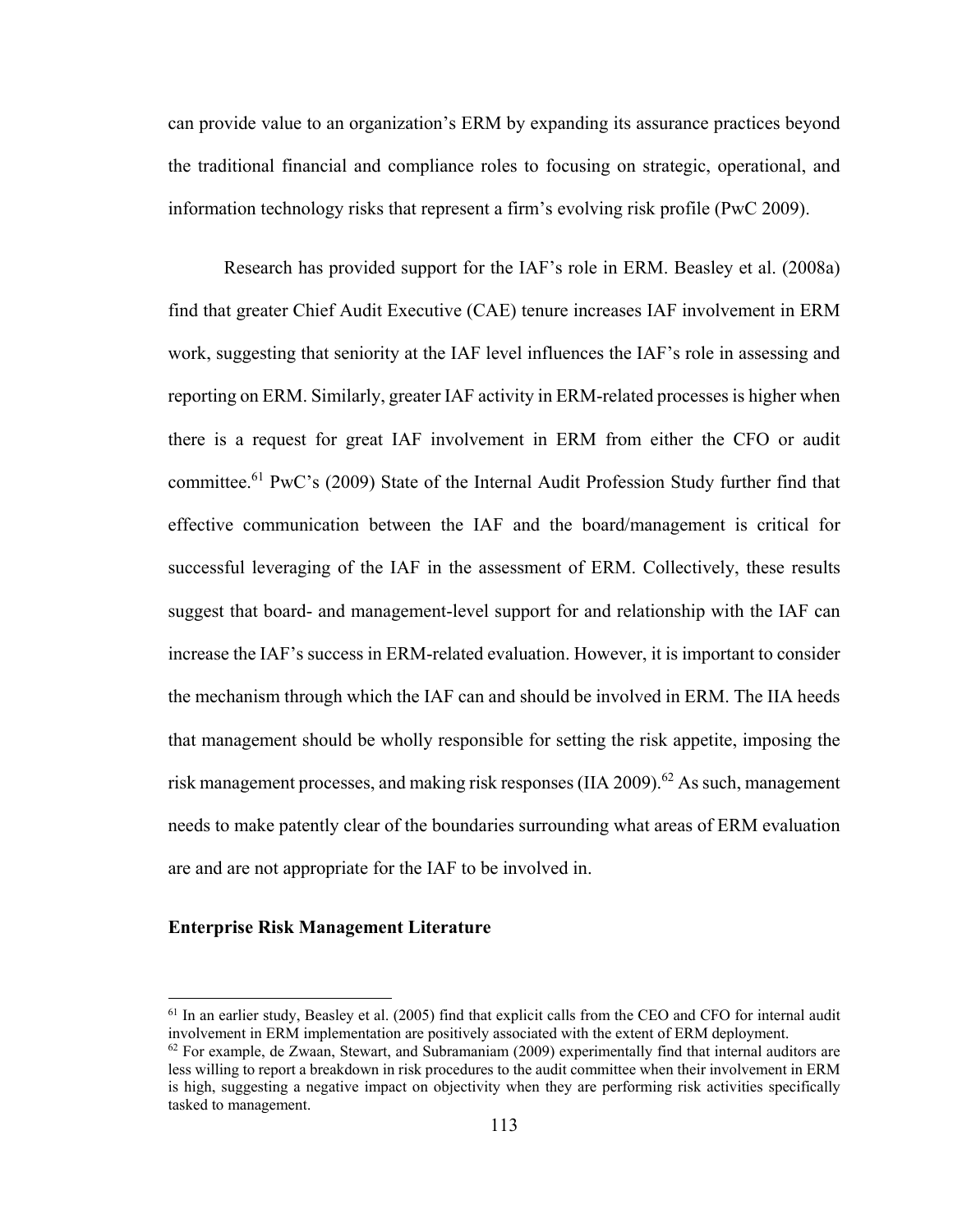The updated 2017 COSO ERM framework focuses on the evolution of ERM in the current risk environment. That is, as ERM has matured over the past two decades, ERM has shifted from an implementation phase to a more mature, application stage, where both management and the board need to consider risks as they relate to strategy and performance (COSO 2017). ERM is one of management's fundamental responsibilities toward determining risk, implementing risk processes, and managing risk outcomes. Management reports on the risk management framework on behalf of the board, who, along with the audit committee, is responsible for overseeing the ERM process (IIA 2009; Gramling and Myers 2006). The ERM literature focuses primarily on determinants of ERM implementation and its effect on firm performance and audit fees.

Prior research that examines ERM implementation traditionally focuses on the appointment of a Chief Risk Officer (CRO) as a signal of implementation (e.g. Leibenberg and Hoyt 2003; Pagach and Warr 2011; Beasley et al. 2005; Desender and Lafuente 2013; Hines, Masli, Mauldin, and Peters 2015). CRO appointments are associated with larger and more leveraged firms, greater institutional ownership, greater board independence, and higher audit fees (Leibenberg and Hoyt 2003; Pagach and Warr 2011; Beasley, Clune, and Hermanson 2005; Hines et al. 2015).<sup>63</sup> Collectively, these studies examine firms beyond

 $\overline{\phantom{a}}$ 

<sup>&</sup>lt;sup>63</sup> Additionally, the literature shows that some management and board-level characteristics impact ERM implementation. CEO and CFO support for ERM, greater board independence along with a lack of CEO duality, and the influence of a risk manager and/or board of directors lead to ERM implementation (Beasley et al. 2005; Desender 2007; Kleffner, Lee, and McGannon 2003). Together, larger firms with greater monitoring quality and support for ERM at the board and management level determine ERM implementation.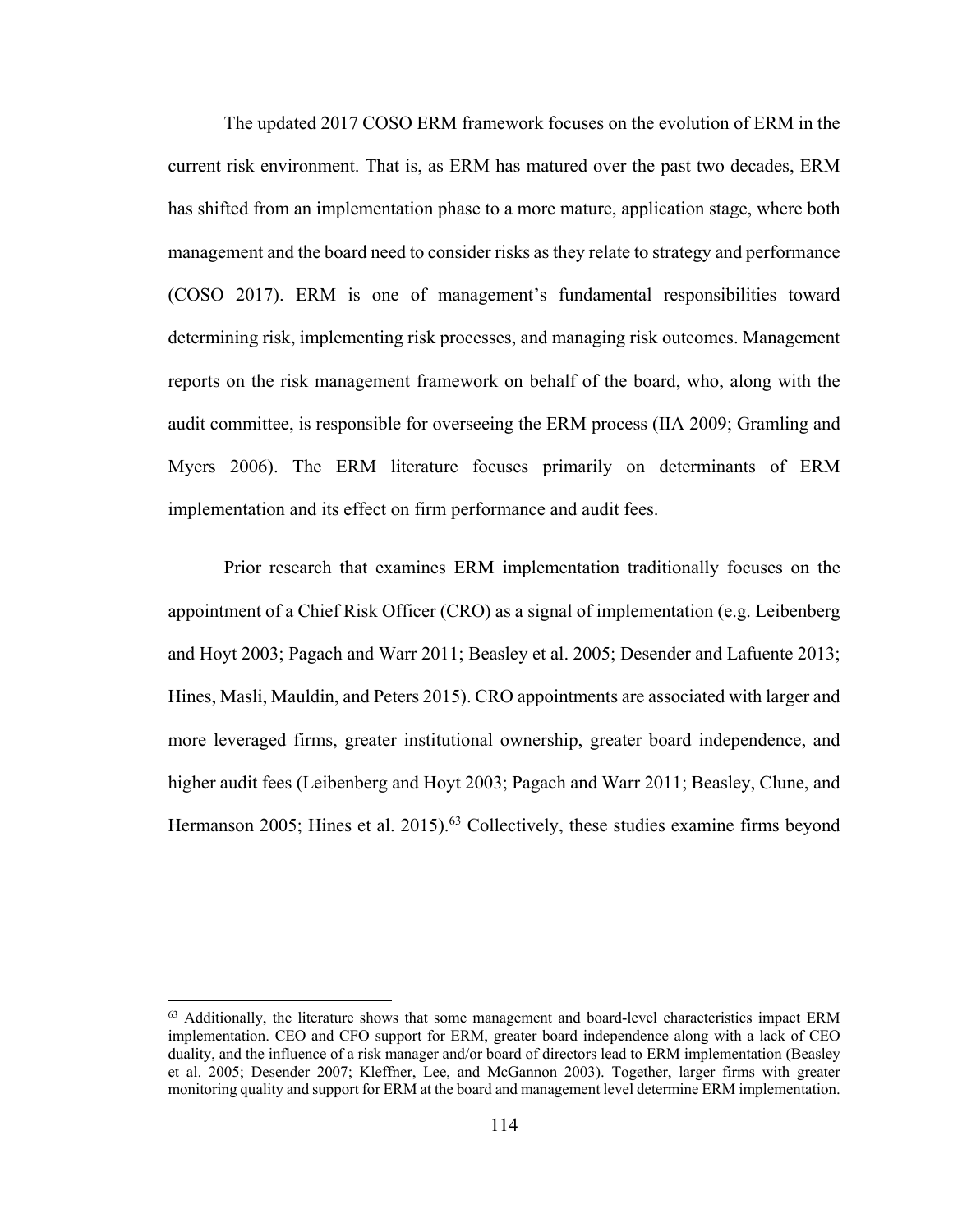the banking industry that are required to appoint a CRO, suggesting that firm characteristics determine said appointment.<sup>64</sup>

Additional ERM studies address ERM beyond the implementation stage by estimating more comprehensive measures of ERM quality. Higher ERM quality, for banking and insurance firms per S&P, is associated with improved accounting performance, stronger responses to earnings surprises, and reduced audit fees, audit delay, and likelihood of late filing (i.e. Baxter et al. 2013; McShane, Nair, and Rustambekov 2011; Bailey et al. 2018). Similarly, Gordon et al. (2009) develop an ERM quality index and find a positive relation between ERM performance and firm performance, contingent on environmental uncertainty, industry competition, firm complexity, firm size, and board monitoring.

Overall, there is some support in the literature that point to ERM implementation or ERM quality as a mechanism for firms to improve stock returns, accounting performance, and firm performance by committing to risk oversight. However, no archival study has investigated whether lower-level monitors contribute to ERM quality or oversight. This study considers the effect of IAF competency on ERM quality and ERM oversight disclosure.

#### **III. HYPOTHESIS DEVELOPMENT**

#### **IAF Competency and ERM Quality**

1

<sup>&</sup>lt;sup>64</sup> The Dodd Frank Act of 2010 requires publicly-traded banking institutions with total assets greater than \$10 billion to have a board-level risk committee and with total assets greater than \$50 billion to have a CRO (U.S. House of Representatives 2010).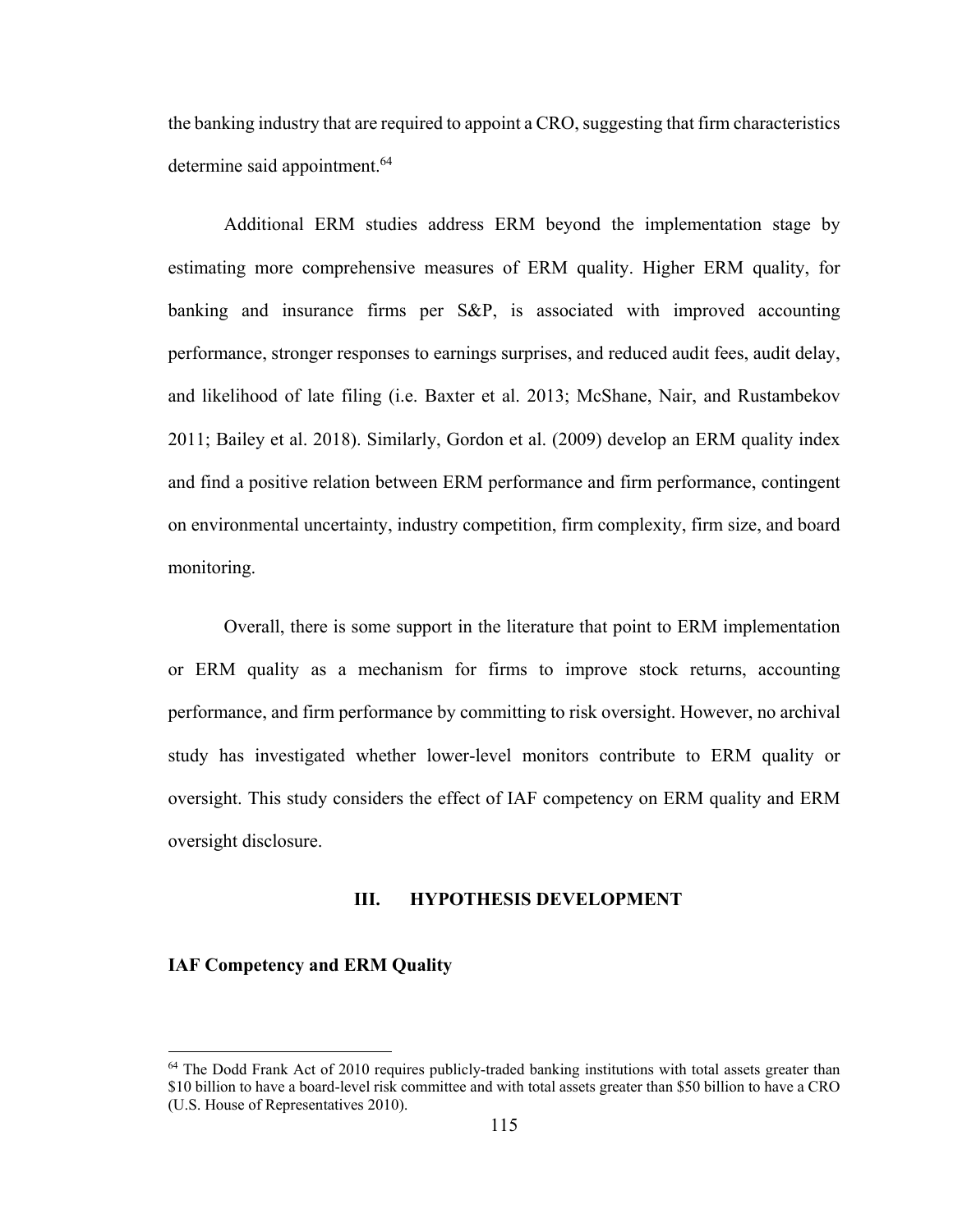Prior IAF research finds that higher quality IAFs are significantly related to lower earnings management behavior, lower material weakness disclosure, and lower propensity of management misconduct (Prawitt et al. 2009; Abbott, Daugherty, Parker, and Peters 2016; Lin et al. 2011; Ege 2015). Similarly, Chapters One and Two find that more competent IAFs are associated with greater audit committee financial expertise, lower material weakness disclosure, and lower restatement disclosure. Further, Chapter Two finds that IAF competency increases in light of material weakness and restatement disclosures. These results collectively show the value of the IAF as a governance mechanism as it relates to financial reporting quality (DeFond and Zhang 2014).

Yet, the IAF's role is greater than providing assurance just over financial reporting. The IAF is responsible for risk management across strategic, operational, reporting, and compliance objectives as a "third line of defense" (IIA 2013). Indeed, many of the COSO ERM components overlap with the internal controls over financial reporting (ICFR) components, suggesting that the transference of skillsets for IAF employees between testing of specific controls and providing broad-based risk management evaluations is not an obstacle.<sup>65</sup> The IAF can provide assurance that the first two lines of defense (i.e. operational management and risk management/compliance functions) are effective in managing risk (ECIIA/FERMA 2011; IIA 2013; Carcello et al. 2018).<sup>66</sup> Similarly, the IAF's role in risk management prompted the since-rescinded NASDAQ proposal requiring

 $\overline{\phantom{a}}$ 

 $65$  Per COSO, the ERM and ICFR components that overlap are (1) environment, (2) risk assessment, (3) control activities, (4) information and communication, and (5) monitoring.

<sup>66</sup> Per the IIA's Three Lines of Defense Model (IIA 2013), the first line of defense, operational management, own and manage risk through the direct use of management controls and internal control measures. The second line of defense, risk management and compliance functions, build and monitor the first line of defense through functions related to financial control, security, risk management, quality, inspection, and compliance.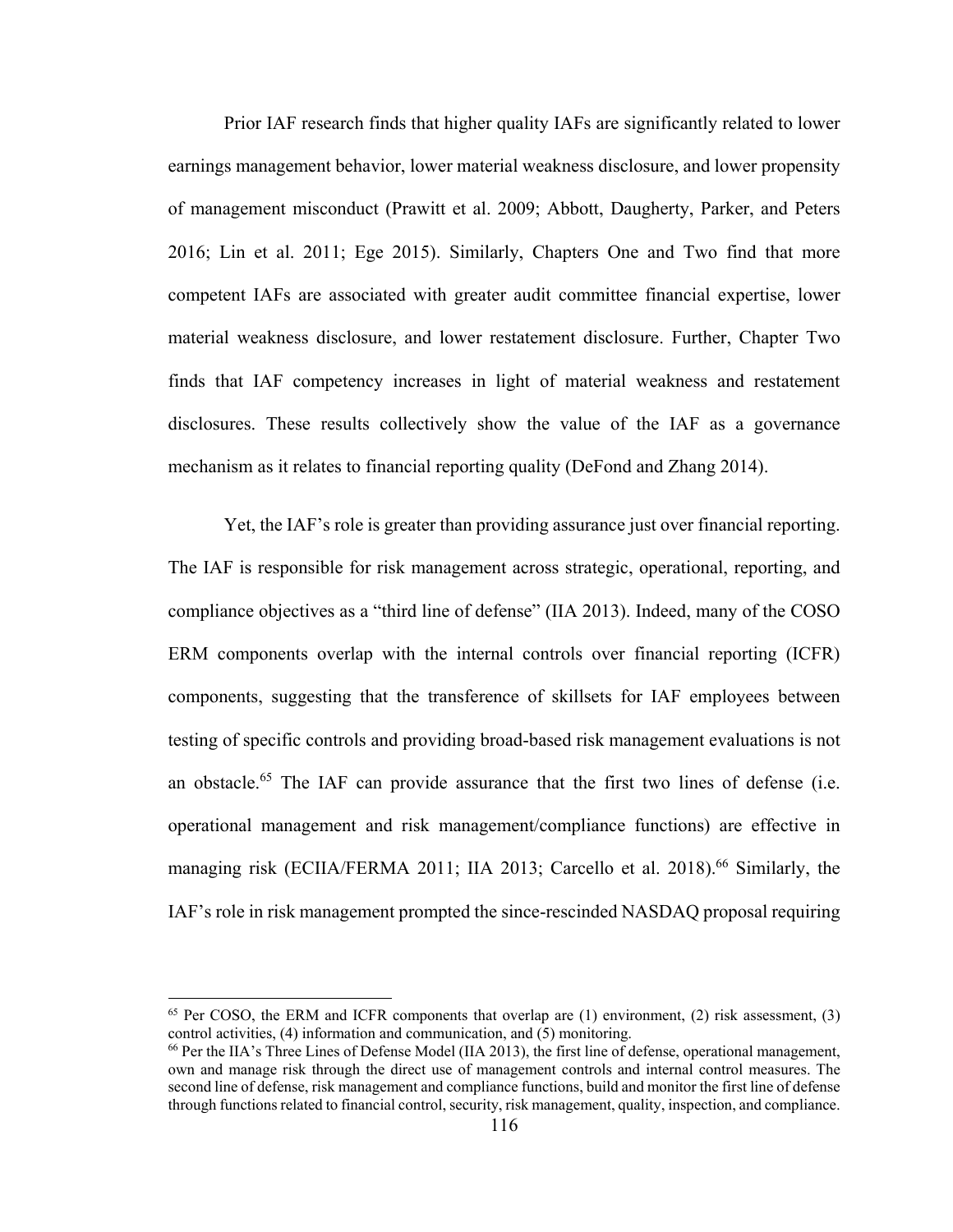all listed companies to maintain an IAF (SEC 2013; Protiviti 2013; Carcello et al. 2018). Carcello et al. (2018) find that management perceptions of overall business risk are reduced when the IAF audits a business unit (compared to a non-audited business unit), specifically for both financial and operating risk. Their findings further support the value-added nature of IAF in an ERM capacity as management perceives greater performance of the audited business unit ex-post.

Thus, the IAF plays a role in ERM, but it is unanswered in the literature whether IAF competency is associated with ERM quality. On one hand, IAF competency may not play a significant role in determining better ERM in an organization for a few reasons. While there is substantial overlap between the COSO ERM and ICFR components, Bailey et al. (2018) notes that the ICFR framework does not include activities related to event identification and risk response. As these are typically management activities, the IAF may not take part in these areas or may take part in them in a limited manner (e.g. just for financial reporting), and thus IAF competency would not impact ERM. Cohen et al. (2017) find that while audit committee members and CFOs perceive they play a significant role with respect to ERM, external auditors perceive they play a weaker role concerning ERM objectives outside of financial reporting risks. Similarly, as the IAF was initially developed to address financial reporting risks, internal auditors too may have a lesser role in the broader areas of risk management, such as with strategic risks (Carcello et al. 2018). Thus, higher IAF competence may not in fact improve overall ERM.

On the other hand, Bailey et al. (2018, 26) state that "ERM's iterative risk identification process aids in the coordination between operating personnel and external auditors in key control identification". They argue that ERM's risk documentation and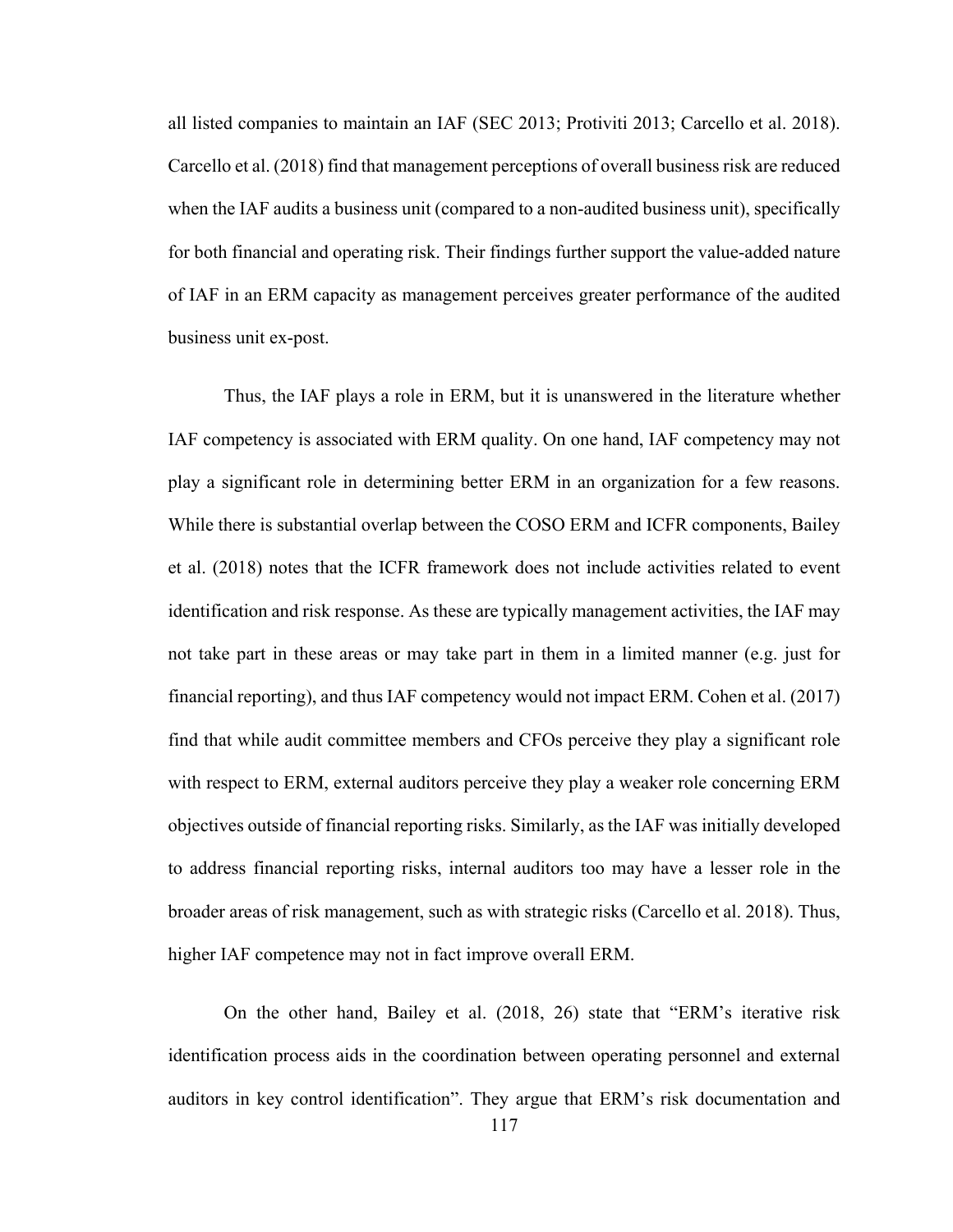monitoring of potential risk events enable external auditors to more aptly assess inherent and control risk, and thus, to be better prepared for the engagement. Inherent in the risk identification, documentation and monitoring process is a critical need for firm personnel to understand controls. In an interview study, Cohen et al. (2017) find that ERM monitoring allows the firm to identify ineffective controls and improve overall internal control. As the IAF plays a direct role in risk identification, documentation, and monitoring via assurance and consulting activities, higher IAF competence may increase the quality of risk information within the firm, which can help improve ERM quality.

Based on the standing literature, I expect that more competent IAFs will better assess strategic, operational, reporting, and compliance risk management processes, thus ultimately strengthening ERM. I formulate this prediction in the following directional hypothesis:

**H1:** IAF competency is positively associated with ERM quality.

#### **IAF Competency and ERM Oversight Disclosure**

I next discuss ERM-related disclosures in proxy statement filings and audit committee charters as a signal for ERM oversight commitment. Formally defined board risk responsibilities strengthen board risk oversight by expressly determining board accountability over its oversight activities (Tonello 2007; Deloitte 2014; Ittner and Keusch 2015). As such, I seek to establish an understanding of whether IAF competency strengthens firm-level confidence in the decision to voluntarily disclose ERM oversight practices.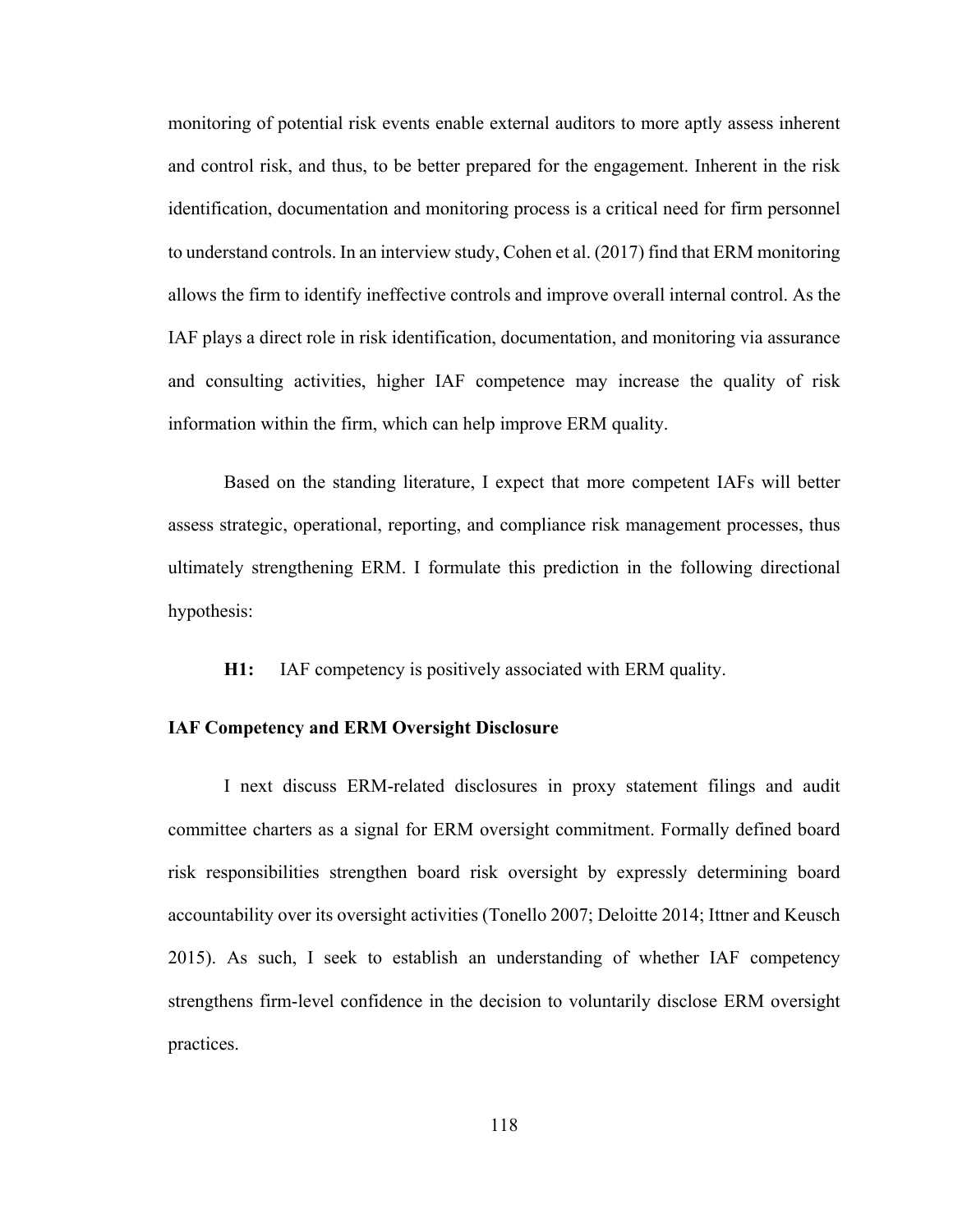#### *Proxy Statements*

 $\overline{\phantom{a}}$ 

 The SEC enacted Rule 33-9089 as of 2010 in order to enhance public company proxy statement disclosures with more information around risk management and risk oversight (SEC 2010). Specifically, this amendment aims to provide stakeholders with greater information about "the board's role in risk oversight and… disclosure about [a company's compensation] policies and practices as they relate to risk management" (SEC 2010, 5). Disclosures of "risk management" in the proxy statement include broad discussion of topics related, but not limited, to compensation specific risk, interest rate specific risk, management's qualifications over risk management, and ERM oversight.

In this study, I specifically focus on disclosures surrounding the board's role in ERM oversight for a few reasons. First, COSO emphasizes the board's oversight over ERM by recommending four practices focused on ERM's contribution to company objectives (COSO 2009).<sup>67</sup> Gates et al. (2012) find that greater ERM-specific oversight by audit and risk management executives leads to increased risk-related information and communication, which increases perceived ERM performance. Second, Bailey et al. (2018) note that the SEC disclosure-based initiative differs from ICFR regulation as ICFR requires management and external auditor certification while ERM implementation is not mandatory. As such, there should be variability in proxy statements with explicit mentions of ERM.

 $67$  COSO's recommended practices include: (1) discuss risk management philosophy and risk appetite, (2) understand risk management practices, (3) review portfolio risks in relation to risk appetite, and (4) be apprised of the most significant risks and risk responses.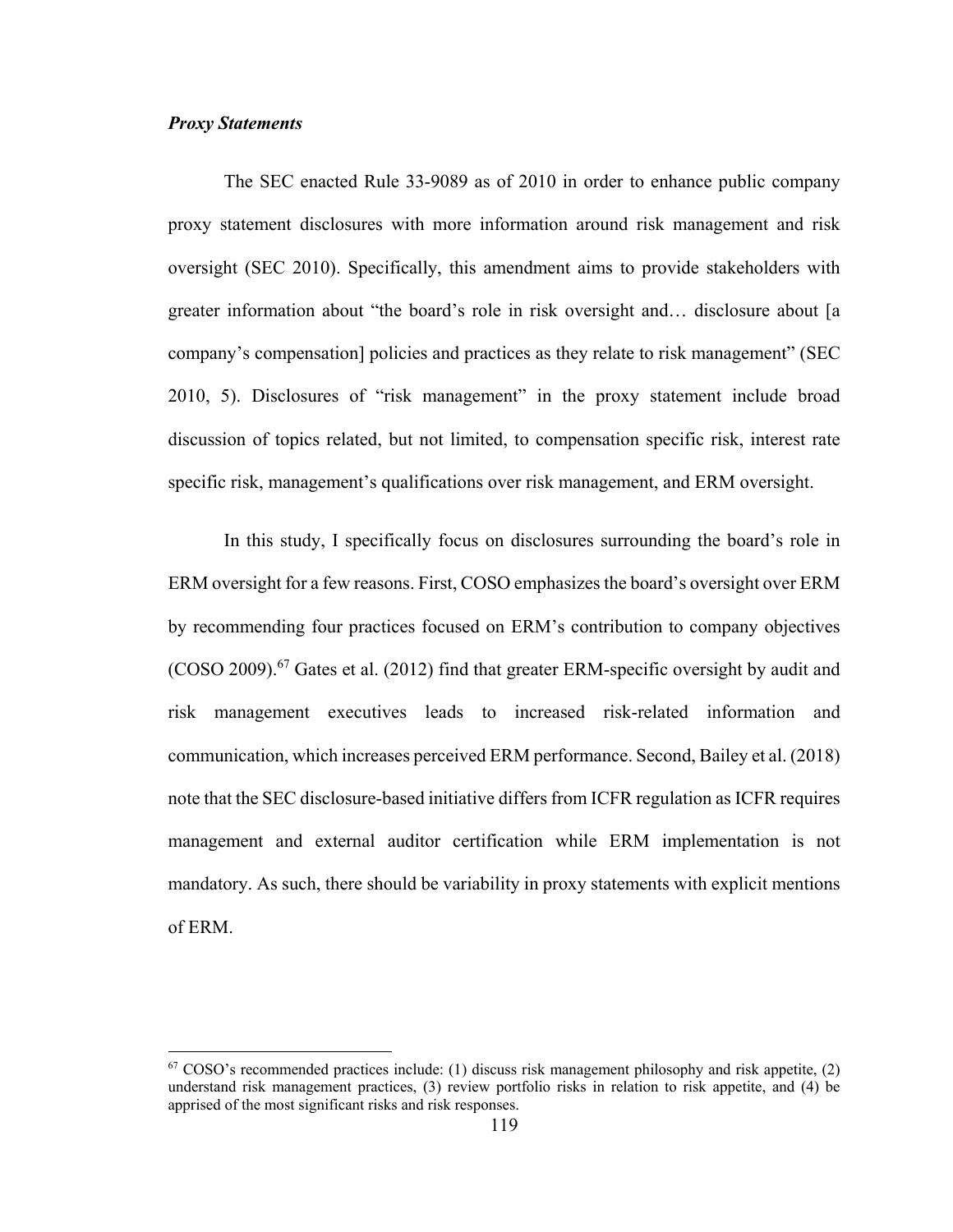To highlight the distinction between disclosures of "risk management" and of "ERM", consider Cracker Barrel Old Country Store Inc.'s 2015 proxy statement. One discussion of risk management includes consideration of executive compensation:

"Compensation Risk Analysis: The Compensation Committee is responsible for overseeing our incentive compensation arrangements, for aligning such arrangement with sound **risk management** and long-term growth…"

This compares to the discussion of enterprise risk management:

"Board Oversight of Risk Management: …Our Board of Directors also conducts an annual review, led by the Audit Committee, of the conclusions and recommendations generated by management's **enterprise risk management** process. This process involves a cross-functional group of our senior management that, on a continual basis, identifies current and future potential risks facing us and ensures that actions are taken to manage and mitigate those potential risks."

As such, I find it appropriate in this study to limit disclosures to specific discussion of ERM.

Prior research finds that boards with greater independent oversight of management and boards with greater time and resources dedicated to board oversight provide greater voluntary disclosure of executive compensation practices in the proxy statement, suggesting that disclosures are outcomes of board decisions rather than the assumed effect on management decisions (Laksmana 2008). Similarly, more independent boards have been found to have greater voluntary disclosure and disclosure of strategic information (Cheng and Courtenay 2006; Lim et al. 2007). Interestingly, board members seek to reduce disclosure risk by utilizing voluntary disclosure in reporting. Mahmoudian et al. (2012) find that strategic and operational controls provide the board greater confidence to voluntary disclose non-financial (e.g. environmental, social, and governance issues) despite the level of non-financial performance. That is, boards with the underlying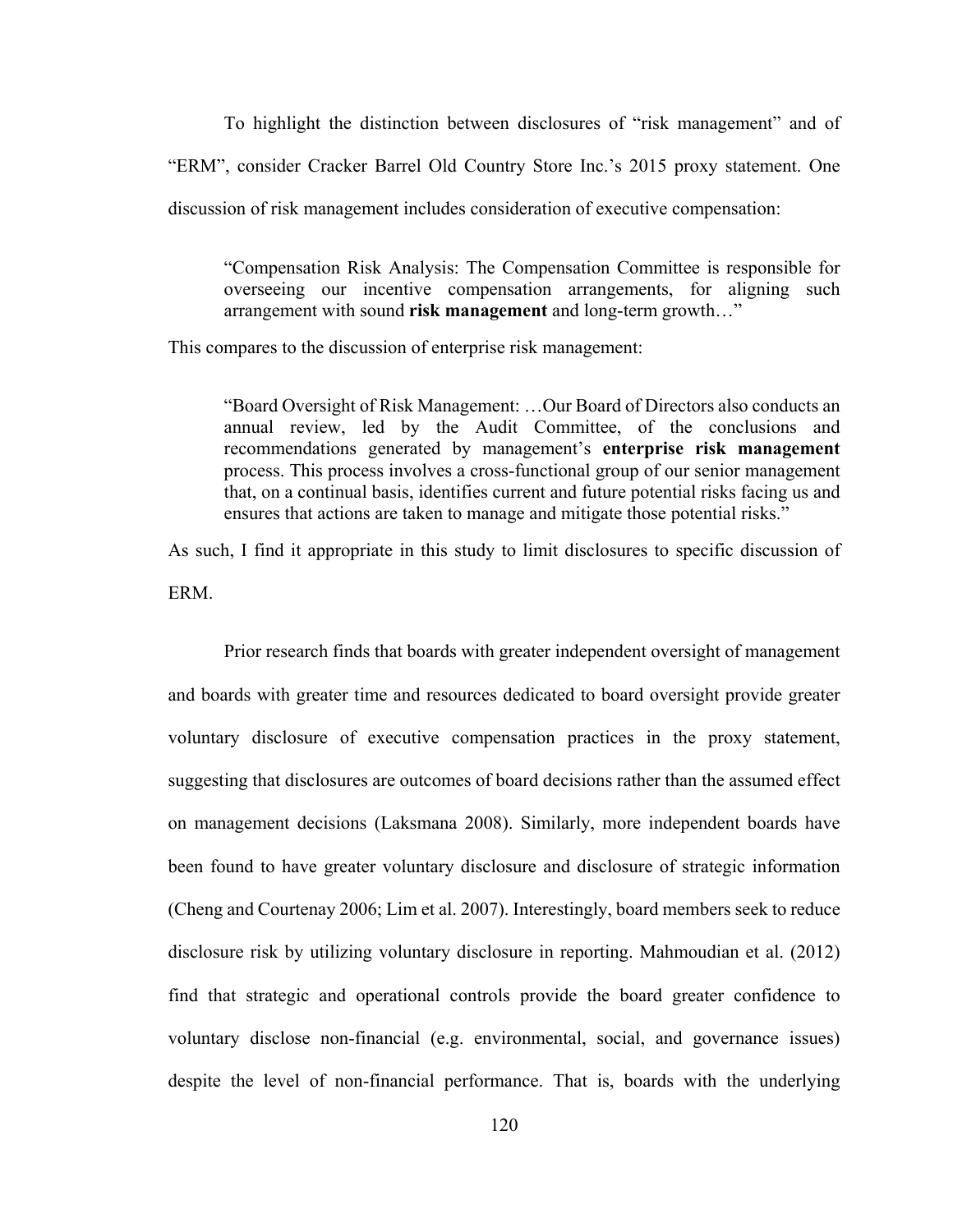mechanisms to support quality information for monitoring purposes may feel more comfortable in voluntarily disclosing information, regardless of the level of performance of the related disclosure.

Taken together, the underlying control activities and communication of ERMrelated activities from lower-level monitors, such as the IAF, may not only enhance the board's ability to effectively monitor ERM processes through available resources and information, but also may provide the board greater confidence in its decision to disclose voluntarily about their ERM oversight responsibilities. A more competent IAF should provide better underlying information and communication regarding ERM activities to enhance board-level ERM monitoring. This in turn may lead a board to disclose about its oversight in the proxy statement, despite the level of ERM quality. As such, I expect firms with higher IAF competency to disclose ERM risk oversight in the proxy statement. I formulate this prediction in the following directional hypothesis:

**H2a:** IAF competency is positively associated with the propensity to disclose and extent of disclosure of ERM oversight in the proxy statement.

## *Audit Committee Charter*

The audit committee charter is another source of disclosure information that can illustrate ERM oversight responsibilities by demonstrating audit committee commitment toward ERM oversight. With regard to financial reporting, the audit committee is responsible for monitoring internal control, audit, and compliance processes, as well as overseeing IAF employment decisions and providing a direct IAF-audit committee reporting line (SEC 2003a; PCAOB 2016a). Beyond financial reporting, Beasley, Branson,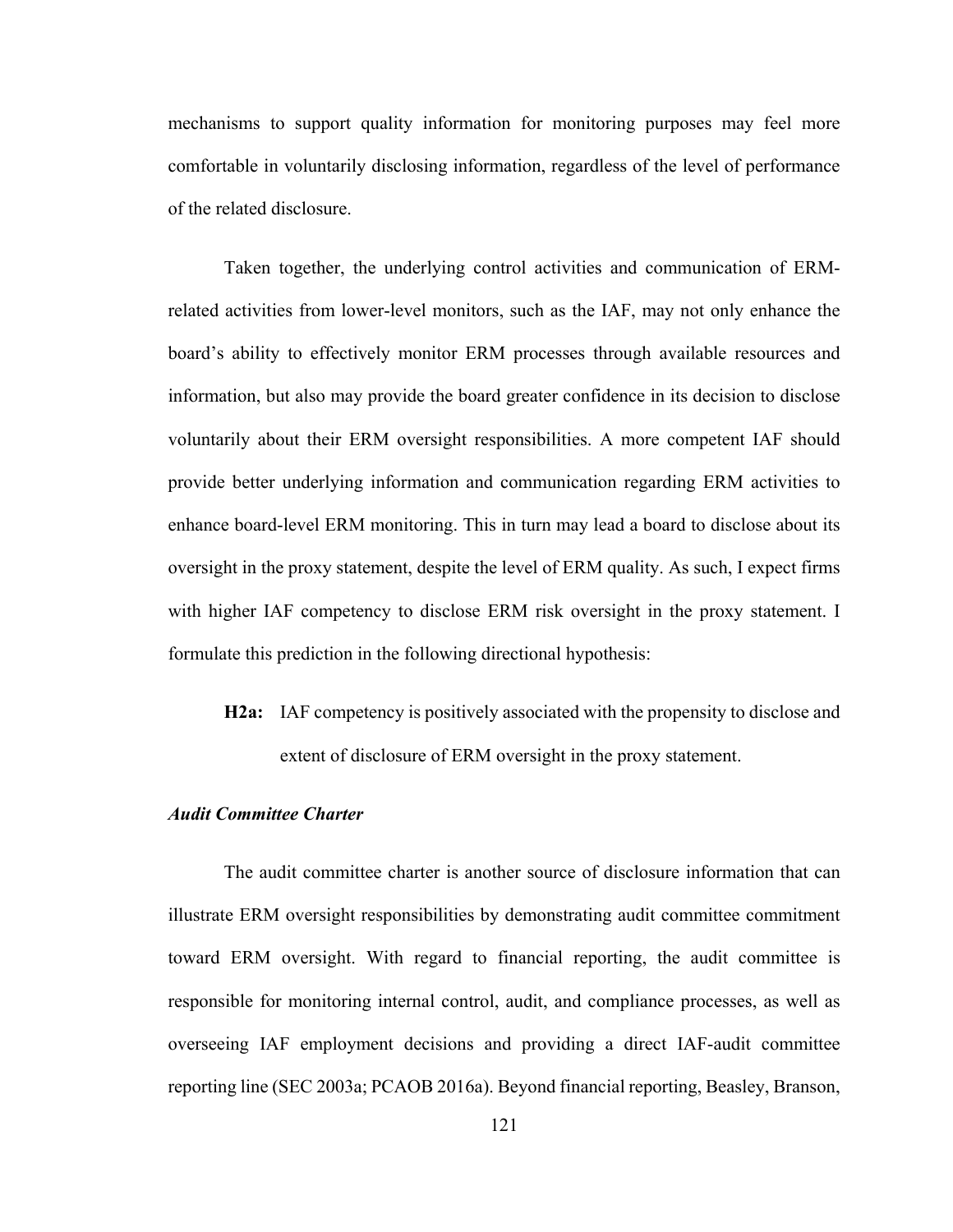and Hancock (2010) find that the audit committee is most frequently charged with risk oversight in a survey study. Indeed, the New York Stock Exchange (NYSE) Corporate Governance Rules require registrant audit committees to discuss risk assessment and risk management policies in their charter (NYSE 2003; Beasley et al. 2005).<sup>68,69,70</sup>

Baxter et al. (2013) find that firms that disclose assigned audit committee oversight of financial responsibility have higher ERM quality in their sample of financial firms. That is, greater disclosure around risk assessment and risk management policies can signal greater audit committee commitment toward ERM oversight responsibilities. In that vein, previous literature has explored committee commitment toward oversight through charter disclosure. Burke, Hoitash, and Hoitash (2017) find that firms with sustainability board committee charters that explicitly claim responsibility over corporate social responsibilities perform better along those dimensions. Similarly, Chapter Two finds that firms with audit committee charters that have greater voluntary disclosure over the IAF are more likely to increase IAF competency after both material weakness and restatement disclosures.

Yet, similar to the proxy statement discussion, voluntary disclosure of audit committee activities has not been found to be uniform in all firms, suggesting variation in how firms determine disclosure regarding audit committee oversight in the charter

1

<sup>68</sup> Per Ittner and Keusch (2015) Footnote #3: "Even if the Board sets up a separate risk committee, the audit committee charter of NYSE-listed firms must still address the committee's duty to discuss policies with respect to risk assessment and risk management."

 $69$  Additionally, the NYSE requires all registrants to have an IAF in order to "provide management and the audit committee ongoing assessments of the company's risk management process and system of internal control" (NYSE 2003, 13).

 $70$  Similar to earlier discussion of the proxy statement, the audit committee charter disclosure rule is inclusive of all risk management related items. As such, I expect variability in firms disclosing explicitly about ERM-related items, and restrict analysis to this specific set of disclosures.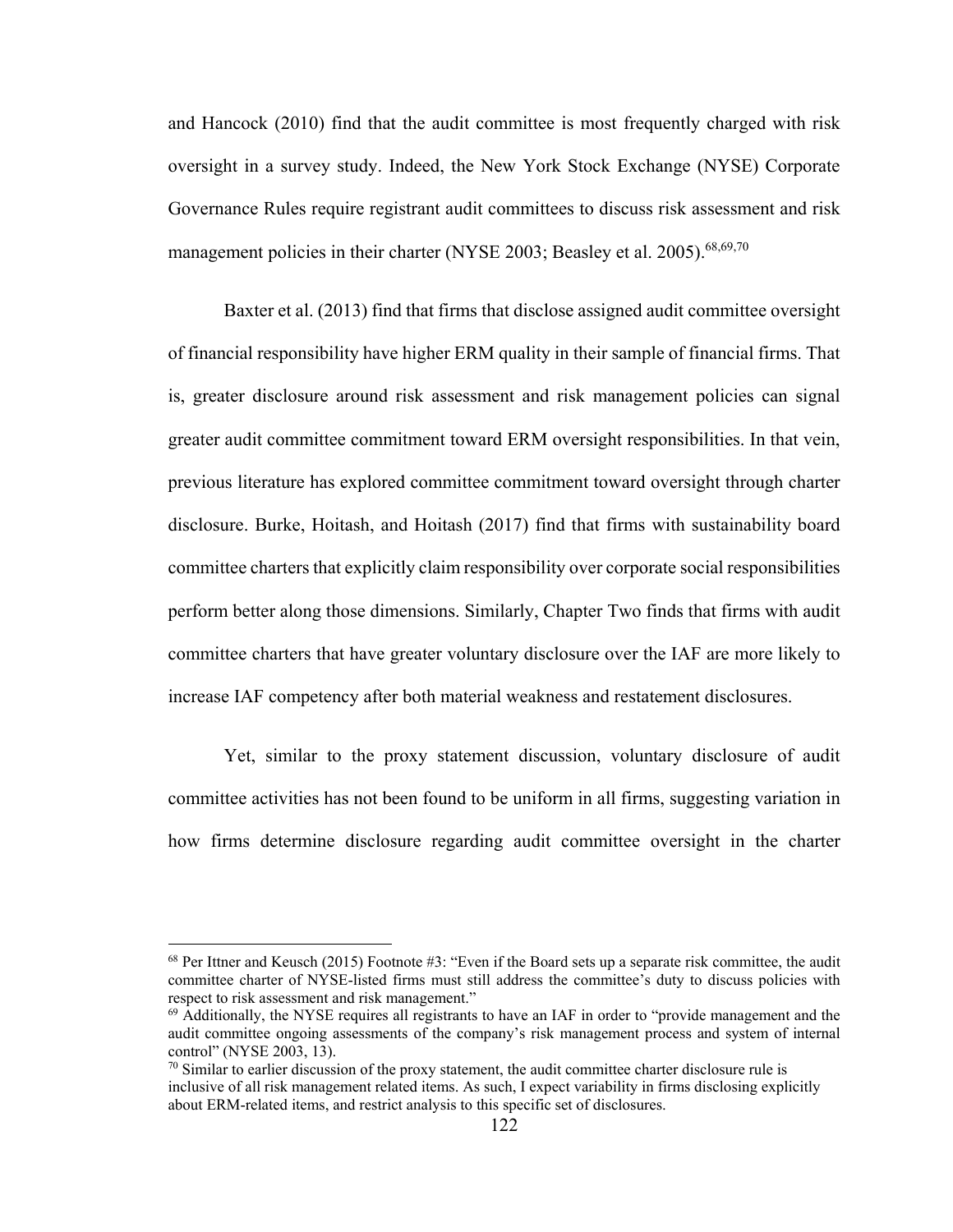(Carcello et al. 2002).<sup>71</sup> As such, audit committee risk oversight disclosure may not be dependent on firm performance and may be determined more by the level of confidence instilled in the risk oversight process. As audit committees are directly responsible for both IAF and ERM oversight simultaneously, and the IAF provides the audit committee with information and communication about ERM processes, the audit committee may feel more compelled to disclose about its ERM risk oversight responsibilities due to the comfort in the established communication loop.<sup>72</sup>

A more competent IAF should enable the audit committee to better monitor ERMrelated risk by providing cohesive information and communication about internal control and risk processes. The audit committee may then choose to provide ERM disclosures in the audit committee charter regardless of ERM quality. As such, I expect firms with higher IAF competency to disclose ERM risk oversight in the audit committee charter. I formulate this prediction in the following directional hypothesis:

**H2b:** IAF competency is positively associated with propensity to disclose and extent of disclosure of ERM oversight in the audit committee charter.

## **IAF Competency, ERM Quality, and Level of Board Oversight**

 $\overline{\phantom{a}}$ 

 $71$  Carcello et al. (2002) find that depository firms, larger firms, and NYSE firms are more likely to voluntary disclose about audit committee oversight activities in the audit committee charter.

 $72$  Additionally, other voluntary disclosures in the audit committee charter may prompt audit committees to disclose about their ERM oversight responsibilities. Gramling and Myers (2006) discuss the importance of safeguards around the IAF undertaking legitimate consulting activities (beyond assurance activities). The authors suggest that a preventative measure to ensure the delineation of responsibility between the IAF and management is to document IAF's ERM responsibilities in the audit committee charter. This is turn, may prompt a greater likelihood and extent of disclosure of the overall committee's ERM oversight responsibilities.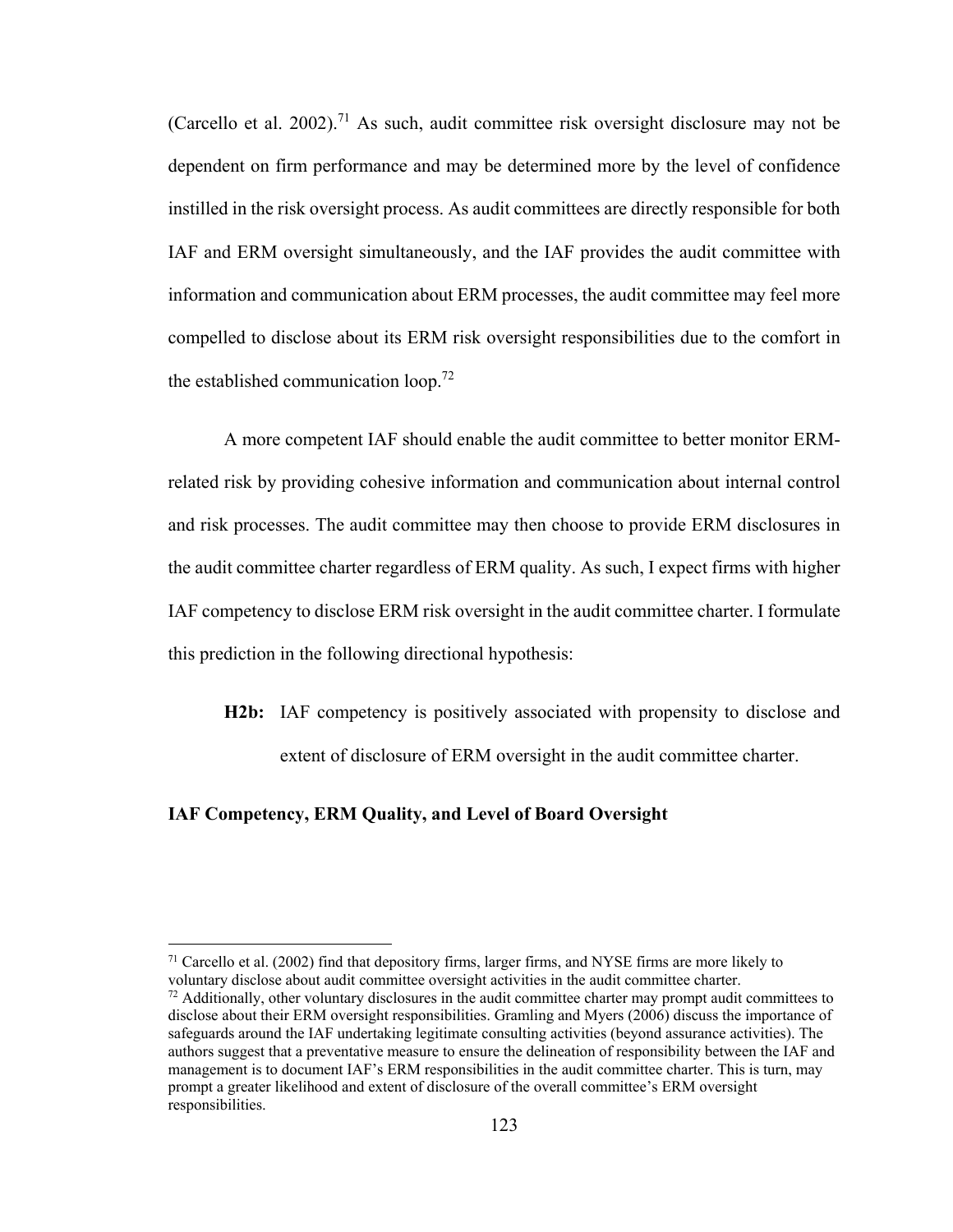Provided that IAF competency is positively associated with ERM quality, this association may be influenced by which function within the board of directors takes the premier responsibility for ERM oversight when ERM oversight is disclosed. Firms may signal overall board responsibility for ERM risk oversight via the proxy statement. Firms may also signal audit committee-specific responsibility for ERM risk oversight via the audit committee charter. Additionally, firms may institute a standalone risk committee which takes explicit responsibility toward managing ERM risk oversight. I discuss each of these three levels of ERM oversight herein.

**Full board oversight.** Board-level risk oversight, as indicated by ERM disclosure in the proxy statement, signals that the board as a whole takes responsibility for ERM monitoring. Per COSO's ERM framework, the board as whole should be involved in the risk management discussion of philosophy, practices, and responses (COSO 2009). That is, by virtue of "more hands on deck" at the board level being specifically invested in ERM oversight, board-level ERM risk oversight should enhance ERM quality. Board-level ERM risk oversight depends on the quality of information provided by lower-level monitors, such as the IAF. As such, board-level risk oversight may increase ERM quality, especially when IAF competency is higher.

**Audit committee oversight.** Audit committee risk oversight, as indicated by ERM disclosure in the audit committee charter, explicitly signals that the audit committee takes responsibility for ERM oversight.<sup>73</sup> By disclosing monitoring responsibilities toward risk

 $\overline{\phantom{a}}$ 

 $73$  At times, firms choose to disclose the audit committee charter within the proxy statement. Disclosures of the audit committee within the proxy statement were removed from the sample of proxy statement disclosures to create a distinct sample between proxy and audit committee charter disclosures of ERM risk oversight.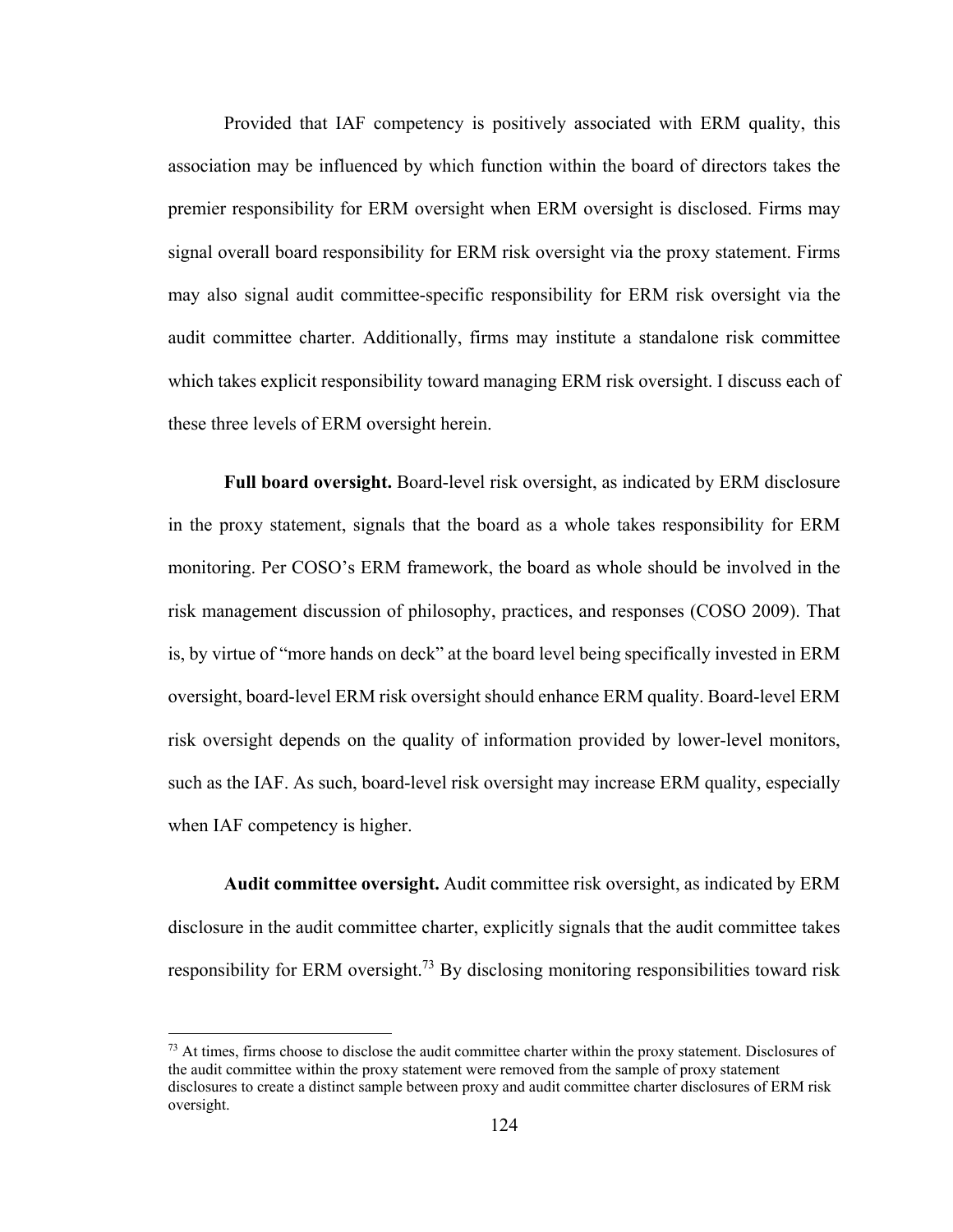oversight in its charter, the audit committee signals its commitment and takes on risk oversight with such activities as discussing risk assessment and risk management policies. As the audit committee already has the responsibility for monitoring internal control through oversight of the IAF, audit committee-level ERM risk oversight can provide greater insight to monitoring both risk and internal control processes simultaneously. That is, the audit committee will be focused on evaluating risk from an enterprise level that will help inform understanding of the internal controls aimed to mitigate risk. Additionally, as the audit committee is responsible for IAF oversight, the audit committee will have ease of communication and access to information necessary to monitor both functions. The audit committee's dual focus on both ERM and internal control should thus work to enhance ERM quality. As such, audit committee-level risk oversight may increase ERM quality, especially when IAF competency is higher.

**Risk committee oversight.** The Dodd Frank Act of 2010 established risk committee requirements for publicly-traded financial institutions in light of the 2008 global financial crisis (U.S. House of Representatives 2010). Risk committees are explicitly responsible for ERM oversight, and as such, firms beyond the financial industry have established risk committees in order to address increasing ERM demands.<sup>74</sup> Risk committees can provide a centralized, dedicated resource to evaluate risk management, to unburden the work level of other committees with regard to ERM monitoring, and to streamline communication to the overall board, thus strengthening board risk oversight

1

 $74$  As the sample does not include financial institutions, many of which are required to have a risk committee per the Dodd-Frank Act of 2010, I expect there to be variability in the firms that choose to have a risk committee (U.S. House of Representatives 2010). Establishing a risk committee, therefore, is a specific decision that firms choose to make given the availability of resources and the needs of the ERM.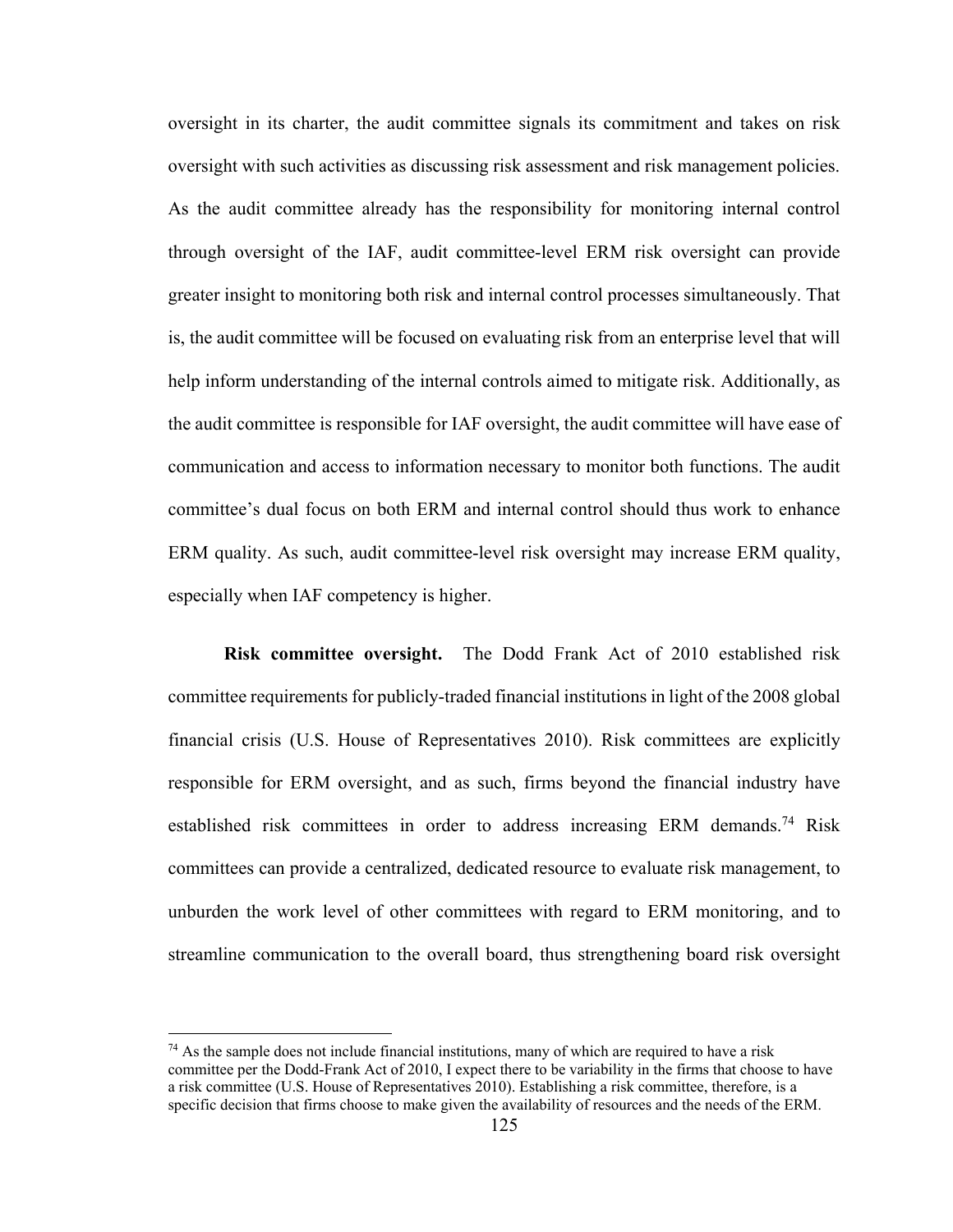(Hines et al. 2015; Ittner and Keusch 2015). Further, risk committees can act a publicly visible signal to stakeholders that firms are taking risk management and corporate governance seriously (Ittner and Keusch 2015). Baxter et al. (2013) find that firms with a risk committee have higher ERM quality ratings for their sample of financial firms. In the external auditing literature, Hines et al. (2015) find that while risk committees are associated with higher audit fees, the composition of the risk committee (i.e. higher risk committee independence; higher audit committee overlap) is associated with lower audit fees. Interestingly, Bailey et al. (2018) do not find an association between risk committees and audit fees, but find that audit delay decreases for firms with a risk committee. That is, risk committees provide benefits of maintaining ERM quality as well as increasing audit efficiency.

Establishing a risk committee for non-financial firms is a specific decision that firms choose to make given the availability of resources and the needs of the ERM. Risk committee-level ERM oversight, therefore, signals that the standalone committee takes responsibility for ERM oversight. As monitoring and managing risk is the committee's main function, the risk committee will have a tight focus around ERM, compared to the board or audit committee, where ERM oversight is one of many prescribed responsibilities. Since this sub-committee is a dedicated resource toward risk oversight, ERM quality should be enhanced in the presence of a risk committee. If firms are choosing to invest in ERM oversight via a risk committee, firms are likely to invest in monitoring at various levels, including the IAF. As such, risk committee-level risk oversight may increase ERM quality, especially when IAF competency is higher.

I formulate this overall prediction in the following directional hypothesis: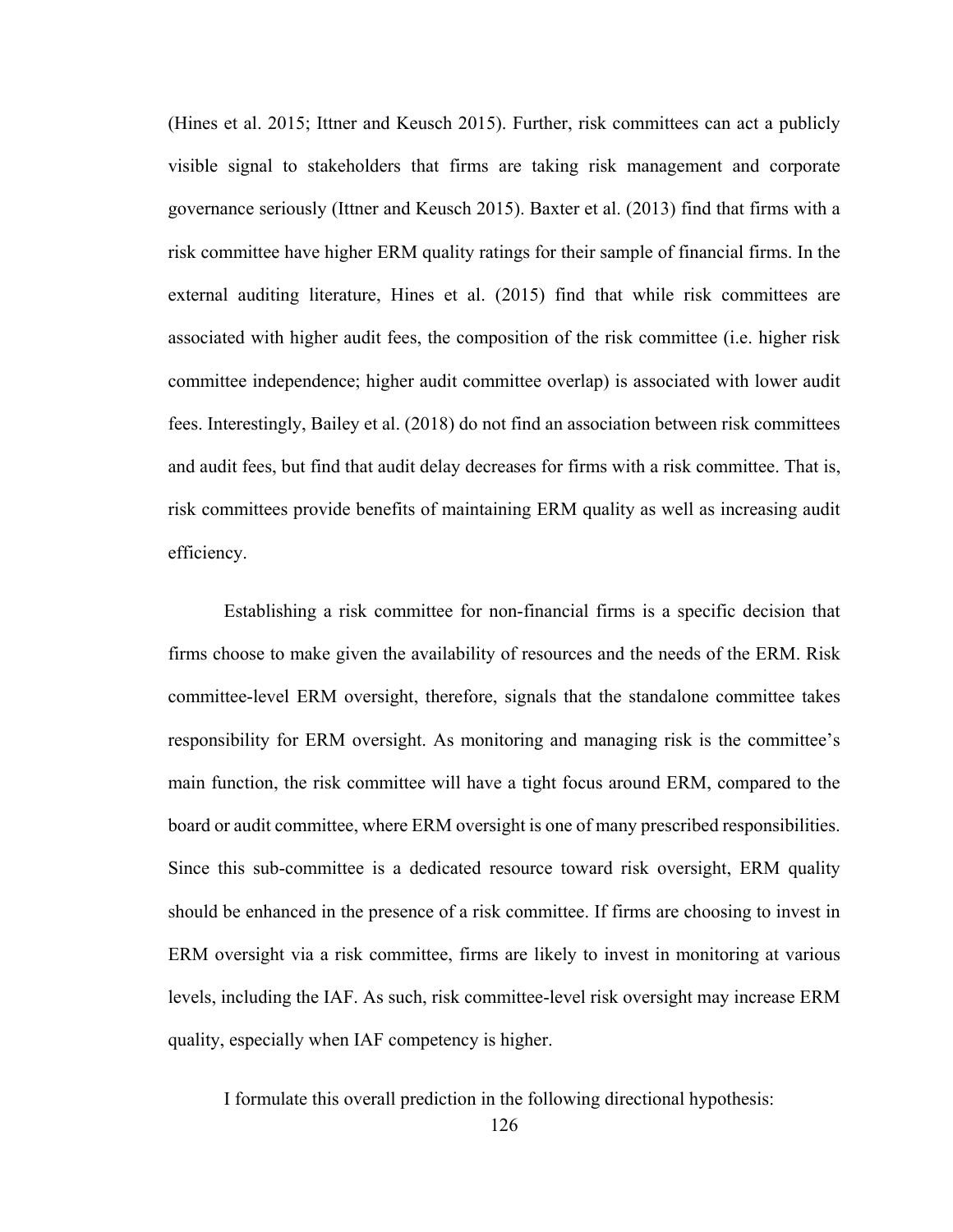**H3:** The association between IAF competency and ERM quality is positively influenced by the board component most responsible for risk oversight (board; audit committee; risk committee).

#### **IV. RESEARCH DESIGN**

#### **Sample**

The sample selection starts with an S&P 600 index dataset consisting of 3,616 firm-year observations of 600 firms from 2010-2015 (p. 20-23). I then hand-collected IAF personnel data for the sample firms from LinkedIn, totaling 19,544 individual-year observations for 2,606 IAF employees. Please refer to Chapter One for detailed discussion about the data collection protocol. I merged the IAF and S&P 600 data with additional data from Compustat, Audit Analytics, SeekINF, BoardEx, and hand-collected audit committee charters. I eliminated observations with missing IAF size, and missing audit committee, management, auditor, and firm characteristics. I winsorized all continuous variable at the 1<sup>st</sup> and 99<sup>th</sup> percentiles. The final sample is 2,138 firm-year observations of 437 S&P 600 firms from 2010-2015.

## **Data**

 I hand-collected individual IAF employee data from LinkedIn related to employment history, higher education, and professional certifications (PCAOB 2016a; p. 20-23). Previous IAF-related research is limited by the lack of publicly available information about IAF employees, so I find LinkedIn to be a valid source of data for this study (p. 17-20). I collected proxy disclosure data from SeekINF for the sample firms. I searched for the phrase "enterprise risk management" and "ERM" within the SEC Form DEF 14A Proxy Statement option from 2010-2015. I hand-collected audit committee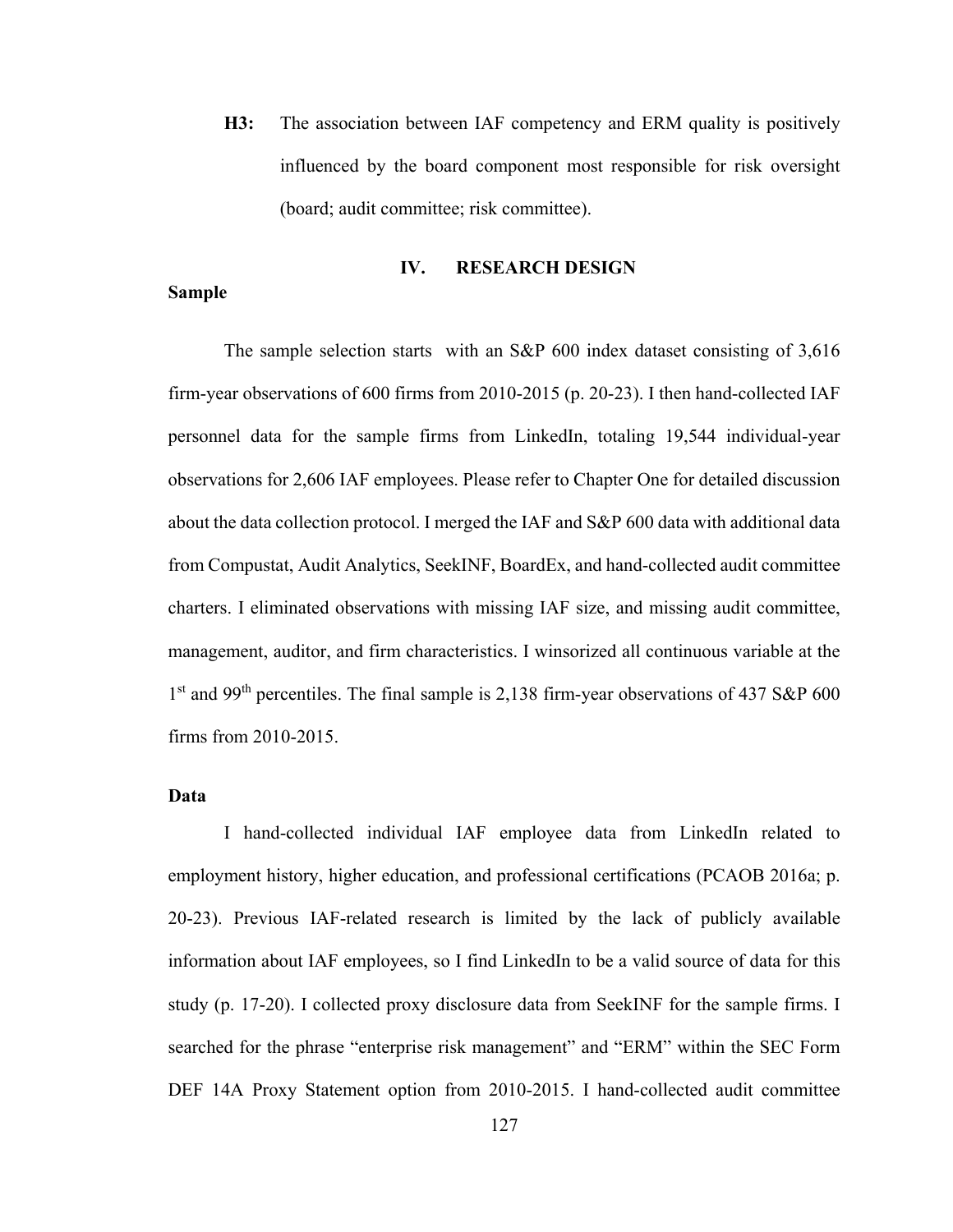charters from each sample firm's Web site.<sup>75</sup> I collected risk committee data from BoardEx's Board and Committee Details dataset for each sample firm.

#### **Independent Variable: IAF Competency Measure**

 I utilize the composite IAF competency measure created in Chapter One and used for financial reporting quality analysis in Chapter Two. The ten competency characteristics are IAF tenure (*IAF\_EXP\_TENURE*), previous Big 4 experience (*IAF\_EXP\_BIG4*), previous Midtier experience (*IAF\_EXP\_MIDTIER*), CPA certification (*IAF\_CERT\_CPA*), CIA certification (*IAF\_CERT\_CIA*), CFE certification (*IAF\_CERT\_CFE*), CISA certification (*IAF\_CERT\_CISA*), undergraduate accounting education (*IAF\_EDU\_UGACC*), graduate accounting education (*IAF\_EDU\_MSA*), and the number of IAF employees scaled by firm size (*IAF\_SIZE\_SCALED*).

Each characteristic receives an indicator variable equal to one if the competency measure is greater than or equal to the median value by fiscal year, and zero otherwise. These indicators are summed into the four overarching components of IAF competency, experience (*IAF\_EXP*), certification (*IAF\_CERT*), education (*IAF\_EDU*), and size (*IAF\_SIZE*), and again dichotomized at the median. Each component is assigned an indicator variable equal to one if the component measure is greater than or equal to the median value, and zero otherwise. These component indicators are summed to total the composite IAF competency measure (*IAF\_COMP*), ranging from zero to four, with higher values representing higher IAF competency.

 $\overline{\phantom{a}}$ 

 $75$  Audit committee charters are not regularly updated each year for each firm. As such, I use the most recent version I could obtain online as of 2016.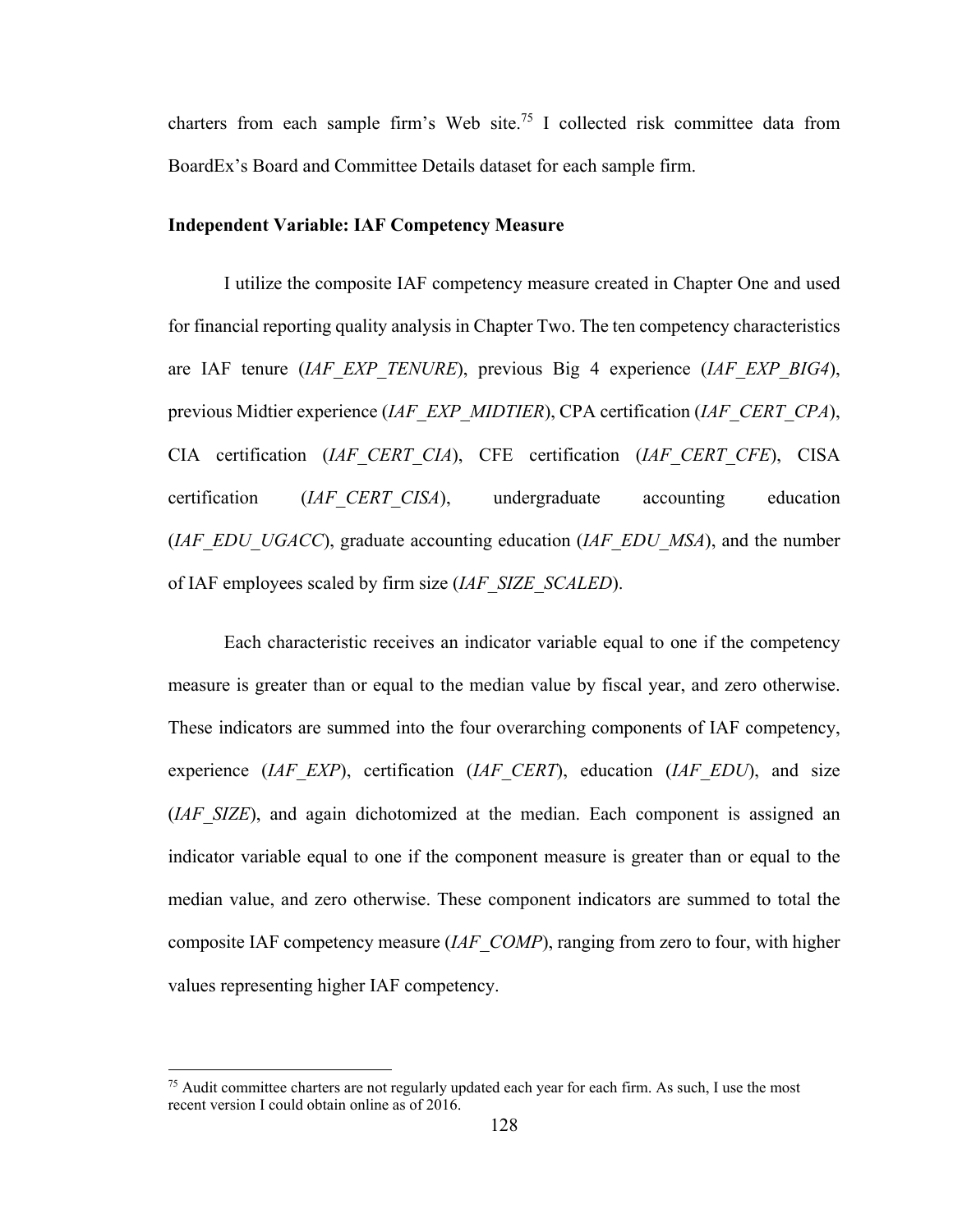#### **Dependent Variables**

#### *ERM Quality*

For H1 and H3, I measure ERM quality based on the Gordon et al. (2009) ERM index that aims to measure firm ERM performance in an objective manner. Gordon et al. (2009) use the COSO ERM framework objectives of strategy, operations, reporting, and compliance to conceptually ground their index. The authors identify two relevant measures per COSO objective that suggest the achievement of the objective based on firm performance. Thus, the goal of the index is to measure ERM effectiveness, or quality, based on a firm's ability to successfully achieve the COSO ERM objectives.

The strategy objective focuses on whether a firm can develop a competitive advantage relative to industry firms. The authors identify two industry-level measures that focus specifically on firm performance and systematic risk. The first measure, *STRAT1*, is equal to the number of standard deviations a firm's sales deviate from industry sales, and captures whether firms are outperforming their average peers. The second measure, *STRAT2*, measures whether there has been a reduction in systematic risk (proxied by the firm's beta) relative to other firms in the same industry, and captures whether the use of ERM successfully diversifies firm risk. The operations objective focuses on firm productivity. The authors identify two measures that focus on operating efficiency, suggesting that better efficiency lowers the overall risk of firm failure. *OPS1* is calculated as the asset turnover ratio, and captures the level of asset input for a given level of output. *OPS2* is the ratio of total sales to the number of employees, and captures the level of employee efficiency relative to performance.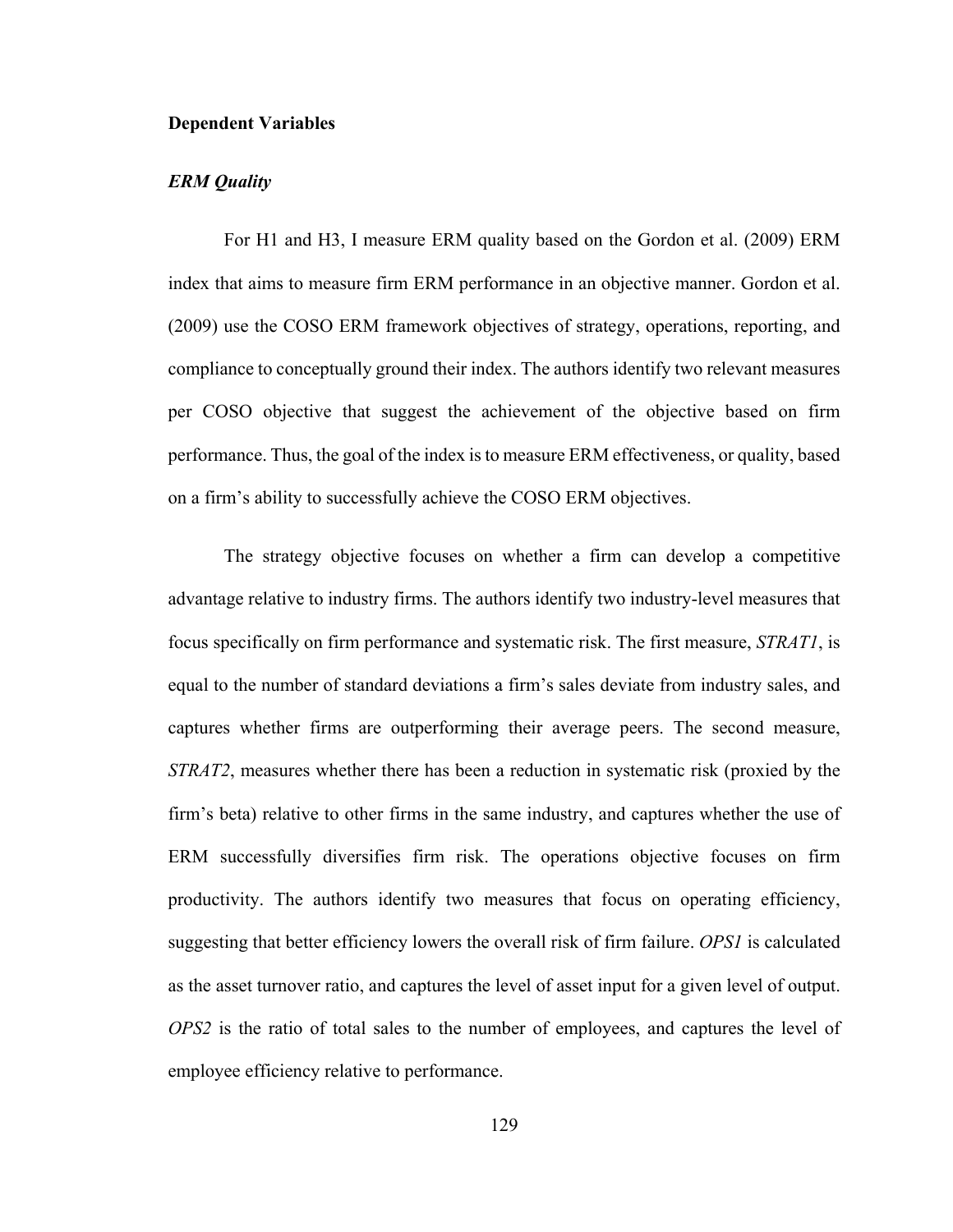The reporting objective focuses on reporting reliability as it impacts firm performance. The authors identify two measures that focus on financial reporting quality to capture whether poor reporting increases firm risk, which negatively impacts firm performance. *REPORT1* is equal to sum of the disclosure of (1) a material weakness, (2) an unclean audit opinion, and (3) a restatement, and captures commonly used measures of financial reporting failures. *REPORT2* measures abnormal accruals using the Jones (1991) accruals estimation model, and captures the level of a firm's abnormal accruals relative to industry peers. Lastly, the compliance objective addresses a firm's level of compliance with applicable laws and regulations. The authors identify two measures that suggest adherence auditing standards and regulation compliance. *COMP1* measures increased compliance with greater audit fees as the ratio between audit fees and firm size and captures auditor compliance with generally accepted auditing standards. *COMP2* measures settlement outcomes as it relates to firm size as the ratio between settlement net gains/losses and firm size, and captures settlement outcomes relative to compliance with regulation.

The authors standardize each measure among the sample firms, and sum the eight standardized measures to compose the overall ERM index (*ERMI*). Please refer to Appendix A for greater detail into the calculation of each of these measures.<sup>76</sup>

 $\overline{\phantom{a}}$ 

<sup>76</sup> Gordon et al. (2009) identify 112 firms from 2005 that disclose the use ERM in 10-K/10-Q filings and fit further criteria for their models in order to measure performance based on the COSO ERM framework objectives. Main results suggest that higher performing ERM firms are associated with better firm performance (proxied by one-year excess stock market returns). The authors use a propensity score matched sample in order to validate the ERM index. The authors match the sample firms to 112 non-ERM identifying firms to combat the risk of ERM self-selection as well as to support the theory that firms using ERM should have a higher ERM index value than non-ERM firms. Correcting for self-selection, the authors find that the main test results hold. The authors further use alternative cutoffs and timing for excess returns to support their results.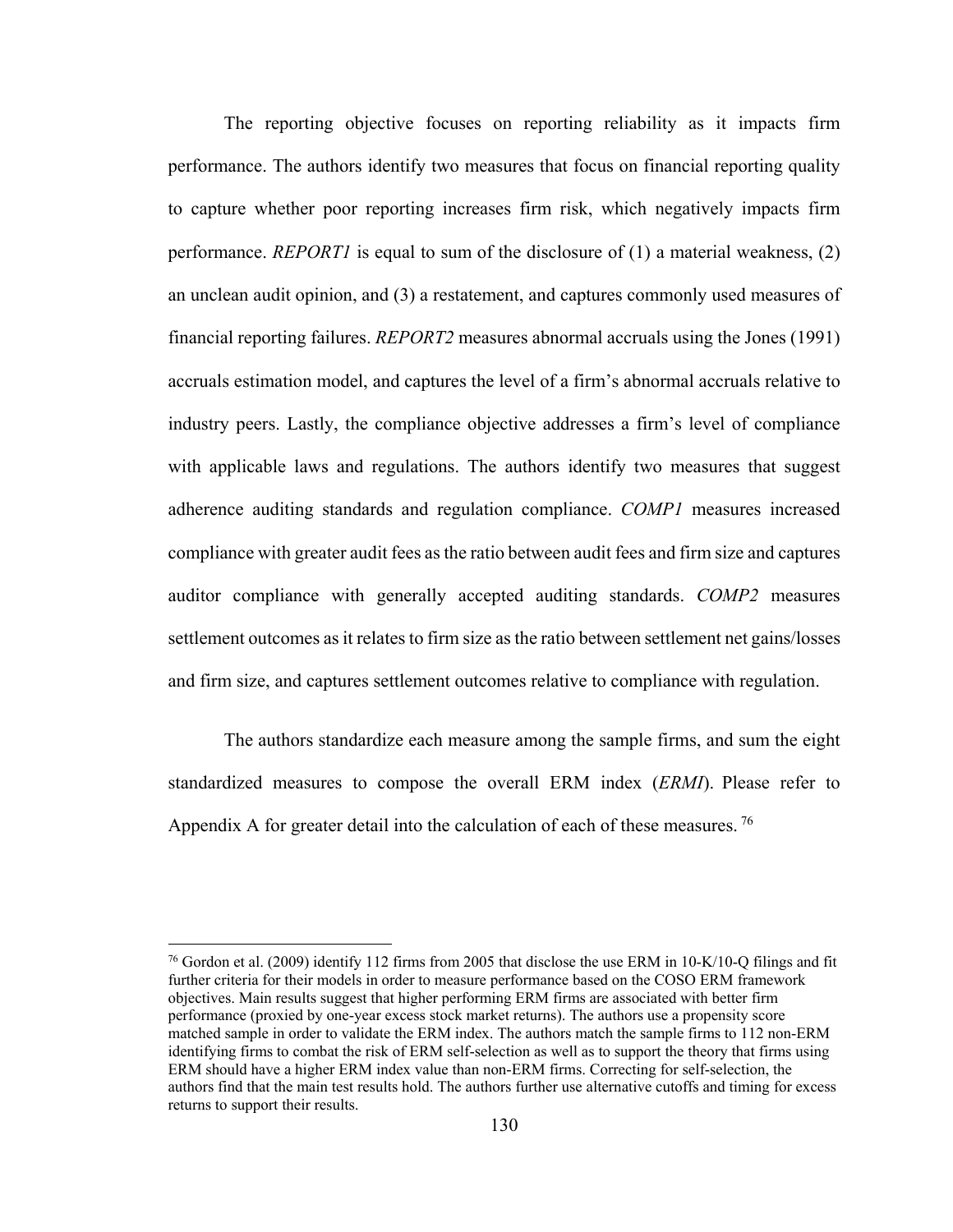#### *Enterprise Risk Management Disclosures*

For H2a, I measure disclosure of ERM oversight in the proxy statement. I create an indicator variable *PROXYERMDISC* equal to one if the sample firm discusses "enterprise risk management" and/or "ERM" in a proxy statement per firm-year, and zero otherwise. For H2b, I measure disclosure of ERM oversight in the audit committee charter. I create an indicator variable *ACCHARTERMDISC* equal to one if the sample firm discusses "enterprise risk management" and/or "ERM" in the audit committee charter, and zero otherwise. I also measure the extent of ERM oversight disclosure in the proxy statement and audit committee charter. I create two count variables, *PROXYERMDISCCOUNT* and *ACERMDISCCOUNT*, which are equal to the number of times "enterprise risk management" and/or "ERM" is discussed in the proxy statement and audit committee charter respectively.

#### **Multivariate Models**

To test the relation between the IAF competency and ERM quality for H1, and the moderating effect of board-level, audit committee-level, and risk committee-level ERM oversight disclosure on the relationship between IAF competency and ERM quality for H3, I specify the following OLS regression model:

 $ERMI = \beta_0 + \beta_1 IAF\ COMP + \beta_2 LNASSETS + \beta_3 BM + \beta_4 LEV + \beta_5 INVREC +$  $\beta$ *6LNSEGMENTS* +  $\beta$ *7SALESGROWTH* +  $\beta$ *8ROA* +  $\beta$ *9MW* +  $\beta$ *10LIT* +  $\beta$ *11ACQ* + *β12FOREIGN + β13NEWCFO + β14BIG4 + β15AUDCHG + β16BOARDINDEX +*   $\beta$ <sub>*l*</sub>*gIndustryFE* +  $\beta$ <sub>20</sub>*YearFE* +  $\mathcal{E}$  (1)

The dependent variable *ERMI* in Equation (1) is a composite measure from Gordon et al. (2009) that measures various components of the COSO framework based on firm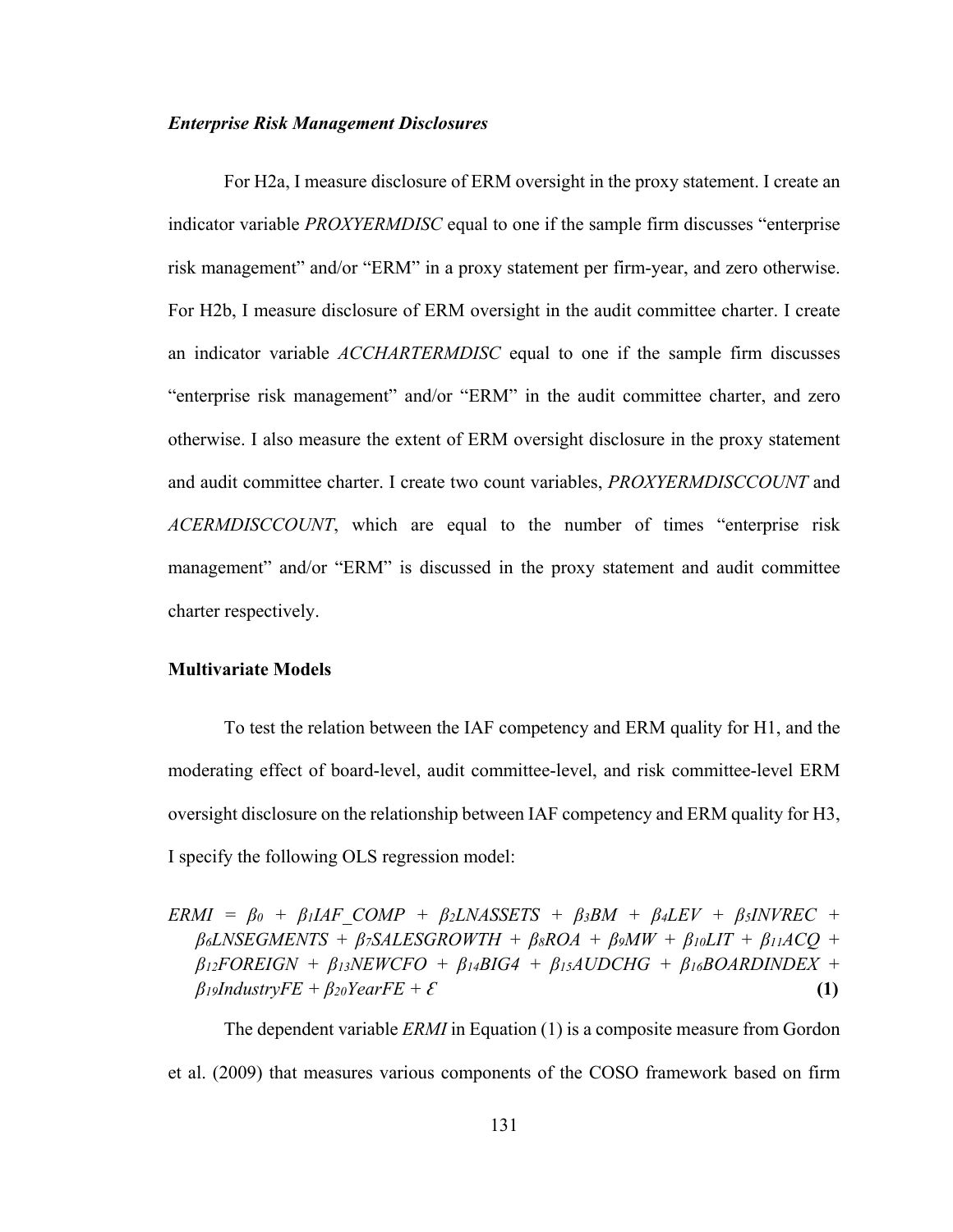performance. Please refer to Appendix A for a detailed explanation of how this composite measure is calculated. The variable of interest for Equation (1), *IAF\_COMP*, captures the level of IAF competence. A positive and significant coefficient on *β1* would support H1. To test for H3, I split the sample of firms based on the level of ERM oversight. *BOARDRESP* is equal to one when the firm discloses ERM oversight in the proxy statement, and zero when the firm does not disclose ERM oversight in the audit committee charter or does not have a risk committee in place. *ACRESP* is equal to one when the firm discloses ERM oversight in the audit committee charter, and zero when the firm does not disclose ERM oversight in the proxy statement or does not have a risk committee. Within the BoardEx committee detail date, I searched for the term "risk" in the committee name variable in order to distinguish which committees are designated as risk committees per firm-year. I create an indicator variable *RISKCOMM* equal to one if the sample firm has a designated risk committee in the firm year, and zero otherwise. *RISKCOMMRESP* is equal to one when the firm has an established risk committee, and equal to zero when the firm does not disclose ERM oversight in either the proxy statement or the audit committee charter. A significant coefficient on *β1* would support H1 and H3.

 To test the relation between the propensity of and extent of disclosure of ERM oversight in proxy statements (audit committee charters) and IAF competence for H2a (H2b), I specify the following logistic regression models:

*PROXYERMDISC [PROXYERMDISCCOUNT] =*  $\beta_0 + \beta_1 IAF$  *COMP +*  $\beta_2 LNASSETS$  *+*  $\beta$ <sup>3BM</sup> +  $\beta$ <sup>4</sup>LEV +  $\beta$ <sup>5</sup>*INVREC* +  $\beta$ <sup>6</sup>*LNSEGMENTS* +  $\beta$ <sup>7</sup>*SALESGROWTH* +  $\beta$ <sup>8</sup>*ROA* +  $\beta$ <sup>*9MW* +  $\beta$ <sub>*10</sub>LIT* +  $\beta$ <sub>*11ACO* +  $\beta$ <sub>*12FOREIGN* +  $\beta$ <sub>*13NEWCFO* +  $\beta$ <sub>*14BIG4* +  $\beta$ <sub>*15AUDCHG*</sup></sub></sub></sub></sub></sub></sub>  $+ \beta_{16}$ RISKCOMM +  $\beta_{17}$ BOARDINDEX +  $\beta_{18}$ ERMI +  $\beta_{19}$ IndustryFE +  $\beta_{20}$ YearFE +  $\mathcal{E}(2)$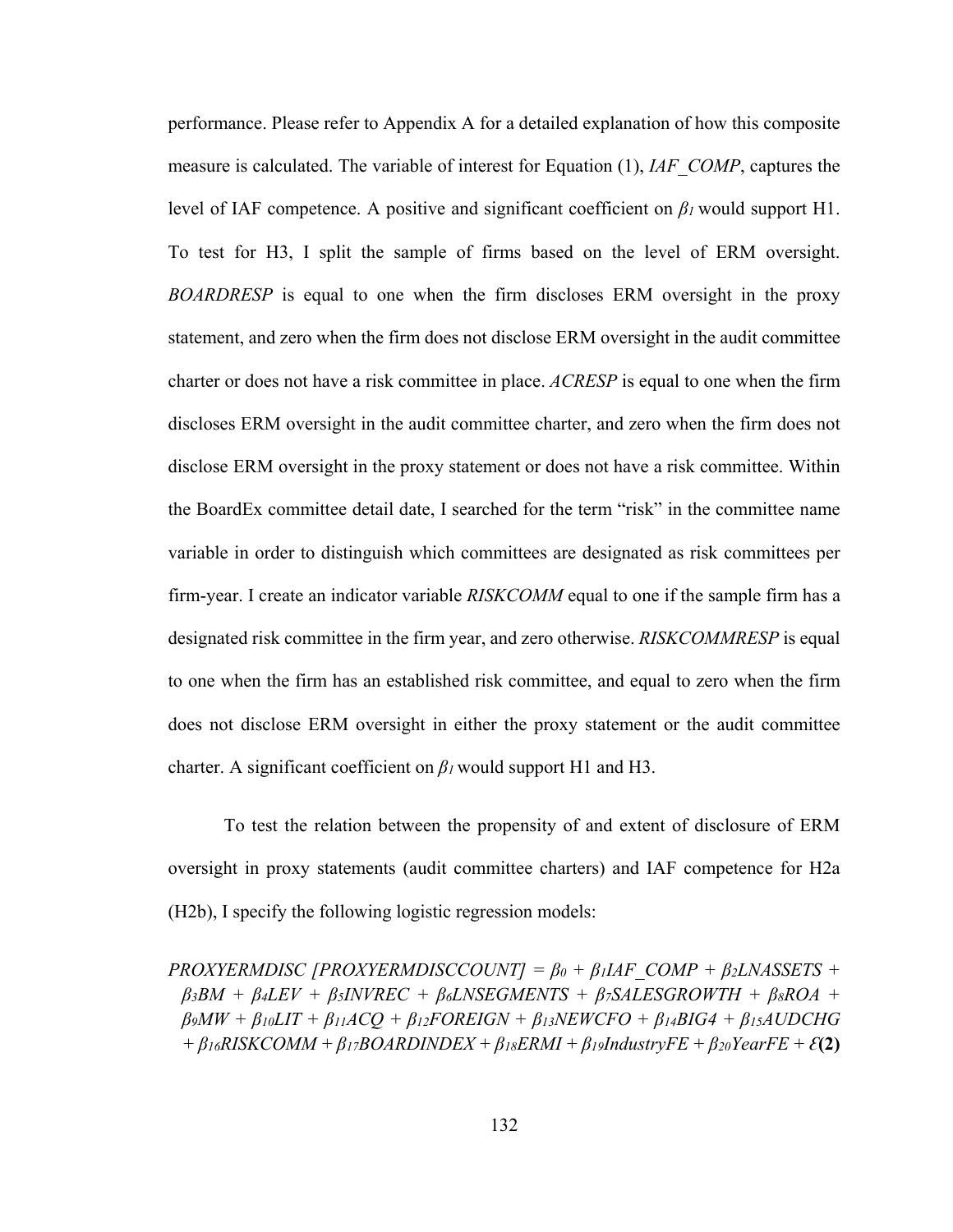*ACCHARTERMDISC [ACCHARTERMDISCCOUNT] = β0 + β1IAF\_COMP + β2LNASSETS + β3BM + β4LEV + β5INVREC + β6LNSEGMENTS +*   $\beta$ <sup>*7SALESGROWTH* +  $\beta$ <sub>8</sub>*ROA* +  $\beta$ <sub>9</sub>*MW* +  $\beta$ <sub>10</sub>*LIT* +  $\beta$ <sub>11</sub>*ACQ* +  $\beta$ <sub>12</sub>*FOREIGN* +</sup> *β13NEWCFO + β14BIG4 + β15AUDCHG + β16RISKCOMM + β17BOARDINDEX +*   $\beta$ *i8ERMI* + *βi9IndustryFE* + *β*<sub>20</sub>*YearFE* + *ξ* (3)

The dependent variable *PROXYERMDISC* in Equation (2) captures whether the target firm discusses ERM in a proxy statement in year *t*. The alternative measure *PROXYERMDISCCOUNT* measures the extent of ERM discussion in the proxy statement in year *t*. The dependent variable *ACCHARTERMDISC* in Equation (3) captures whether the target firm discusses ERM in the audit committee charter in year *t*. *ACCHARTERMDISCCOUNT* measures the extent of ERM discussion in the audit committee charter in year *t*. The variable of interest in both equations, *IAF\_COMP*, captures the level of IAF competence. A positive and significant coefficient on *β1* for both equations would support H2a and H2b.

 Following previous literature that focuses on disclosure of risk in public filings (e.g. Lawrence, Minutti-Meza, and Vyas 2018; Moon and Swanquist 2018), ERM measurement (e.g. Gordon et al. 2009), and determinants of risk committee presence (e.g. Ittner and Keusch 2015), I control for the following determinants of ERM quality and risk disclosure: firm size (*LNASSETS*), book-to-market ratio (*BM*), leverage (*LEV*), asset efficiency (*INVREC*), number of segments (*LNSEGMENTS*), sales growth (*SALESGROWTH*), profitability (*ROA*), internal control quality (*MW*), litigious industries (*LIT*), merger and acquisition activity (*ACQ*), foreign operations (*FOREIGN*), new CFO in the current year (*NEWCFO*), Big 4 auditor (*BIG4*), and auditor changes (*AUDCHG*). I additionally create an index representative of board size, board independence, and board tenure (*BOARDINDEX*). For Equations (2) and (3), I consider whether there is a risk committee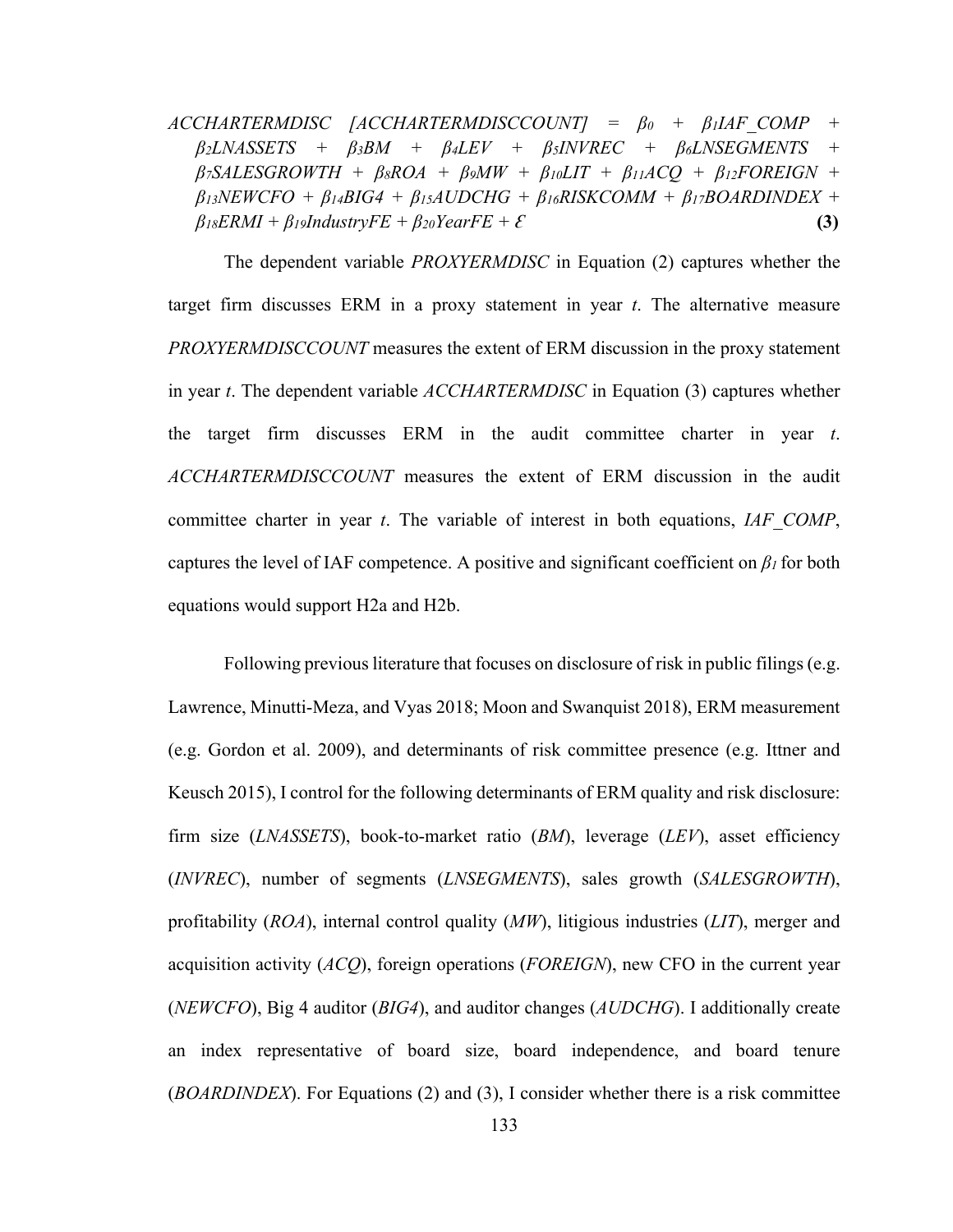present at the firm (*RISKCOMM*). I further control for ERM quality (*ERMI*). See Table 3.1 for detailed variable descriptions. All models control for 2-digit SIC industry and year fixed effects. I cluster standard errors at the firm level.

#### [INSERT TABLE 3.1 HERE]

#### **V. RESULTS**

#### **Descriptive Statistics**

Table 3.2 presents the descriptive statistics of the model variables. The main IAF competency measure (*IAF\_COMP*) ranges from zero to four with a mean (median) of 2.47 (3.0). The propensity of proxy statement (AC charter) ERM disclosure in the sample is 26.8 (12.2) percent. The extent of proxy statement (AC charter) ERM disclosure in the sample is 1.29 (0.17) times per filing. Average ERM quality is -0.001, consistent with Gordon et al. (2009). Board, audit committee, and risk committee responsibility is 84.8, 11.9, and 3.1 percent, respectively. Average total assets are \$1.1 billion, consistent with the sample covering S&P 600 index firms. The remaining descriptive are listed in the table and are consistent with the S&P 600 sample.

#### [INSERT TABLE 3.2 HERE]

Table 3.3 presents Pearson correlations for the IAF competency measure and the main variables of interest related to ERM quality and disclosure. As predicted, *IAF\_COMP*  is significantly, positively correlated with *PROXYERMDISC*, *ACCHARTERMDISC*, and *ERMI*. *IAF\_COMP* is also significantly, positively associated with *ACCHARTERMDISCCOUNT*, the extent of AC charter ERM oversight disclosure. *IAF* COMP is negatively associated with *BOARDRESP*, while positively associated with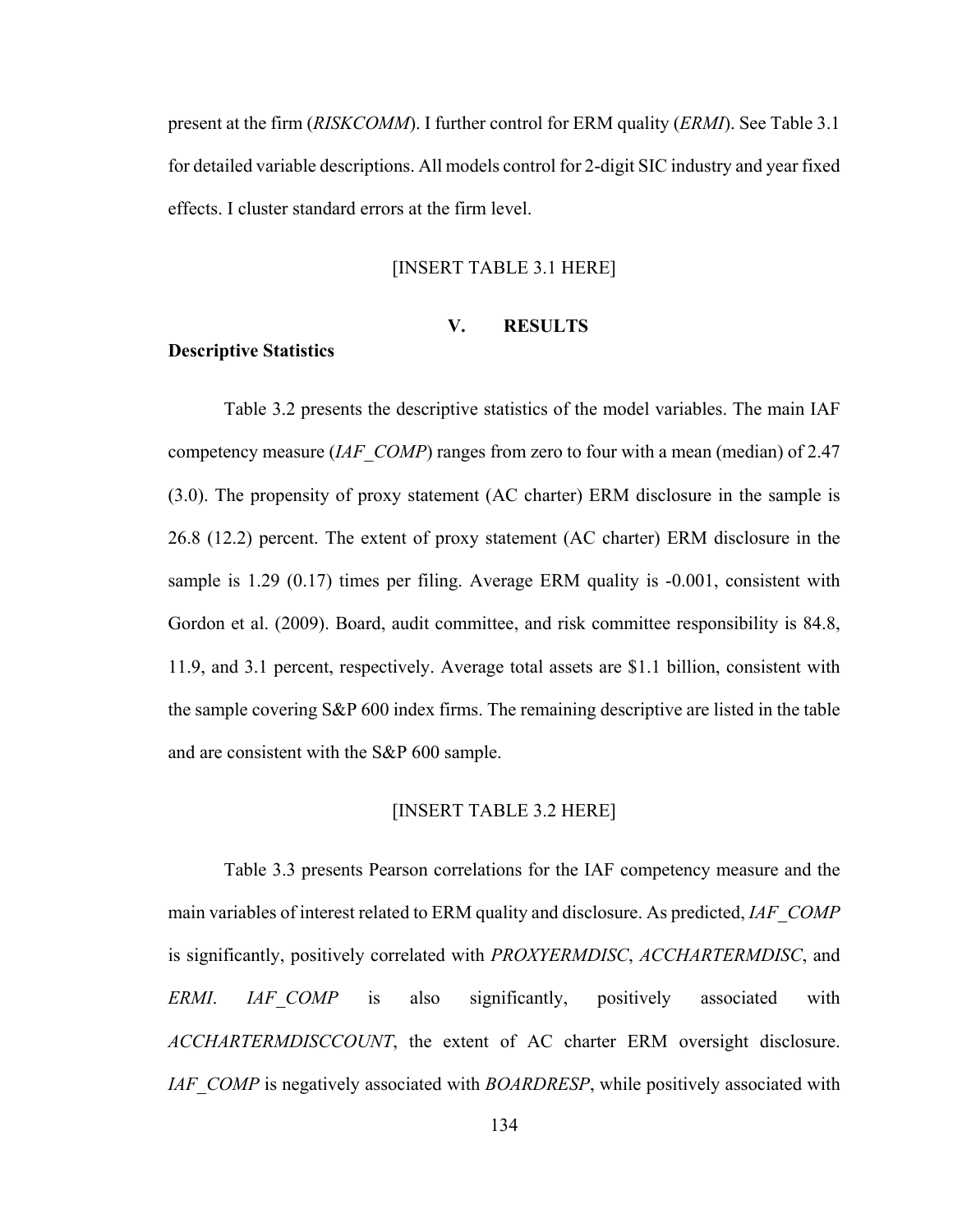*ACRESP* and *RISKCOMMRESP*. With regard to control variables (untabulated), *IAF* COMP is positively correlated with firm size, leverage, segments, engaging with a Big 4 auditor, risk committee presence, and the board index, suggesting that more complex firms have better IAF competency. *IAF\_COMP* is negatively correlated with the book-tomarket ratio, material weaknesses, litigious firms, M&A activity, and auditor changes, suggesting that firms with uncertain operations are less likely to invest in IAF competency.

# [INSERT TABLE 3.3 HERE]

#### **Multivariate Analysis**

1

# *Effect of IAF Competency on ERM Quality*

Table 3.4 Column 1 presents the test of H1 using Equation (1). *IAF\_COMP* in Column 1 is positive and significant, indicating that ERM quality increases with IAF competency.<sup>77</sup> Testing for marginal effects (untabulated), I find that a firm with IAF competency one standard deviation above the mean has ERM quality approximately 9.6 percent higher than firms with average competency.<sup>78</sup> Similar to how IAF competency improves financial reporting quality (e.g. Prawitt et al. 2009), this new, archival result to the literature demonstrates that the IAF provides value in assessing risk management. That is, as the IAF directly identifies, documents, and monitors risk through its assurance and consulting activities, higher IAF competency enhances overall ERM quality. This result

 $77$  I consider endogeneity where firms with better IAF are more likely to have higher ERM quality. I reestimate Equation (1) by lagging the main variable of interest, *IAF\_COMP*, in order to test for reverse causality. I find consistent results ( $p<0.01$ ). I also consider whether ERM quality is determined by the propensity to disclose ERM oversight practices in the proxy statement or audit committee charter. I reestimate Equation (1) to include *PROXYERMDISC* and *ACCHARTERMDISC*, and find that *IAF\_COMP* is still positive and significant and neither disclosure control is significant.<br><sup>78</sup> Following Ege (2015), I calculate the marginal effect of ERM quality by multiplying the marginal

coefficient on *IAF\_COMP* by the standard deviation of *IAF\_COMP*.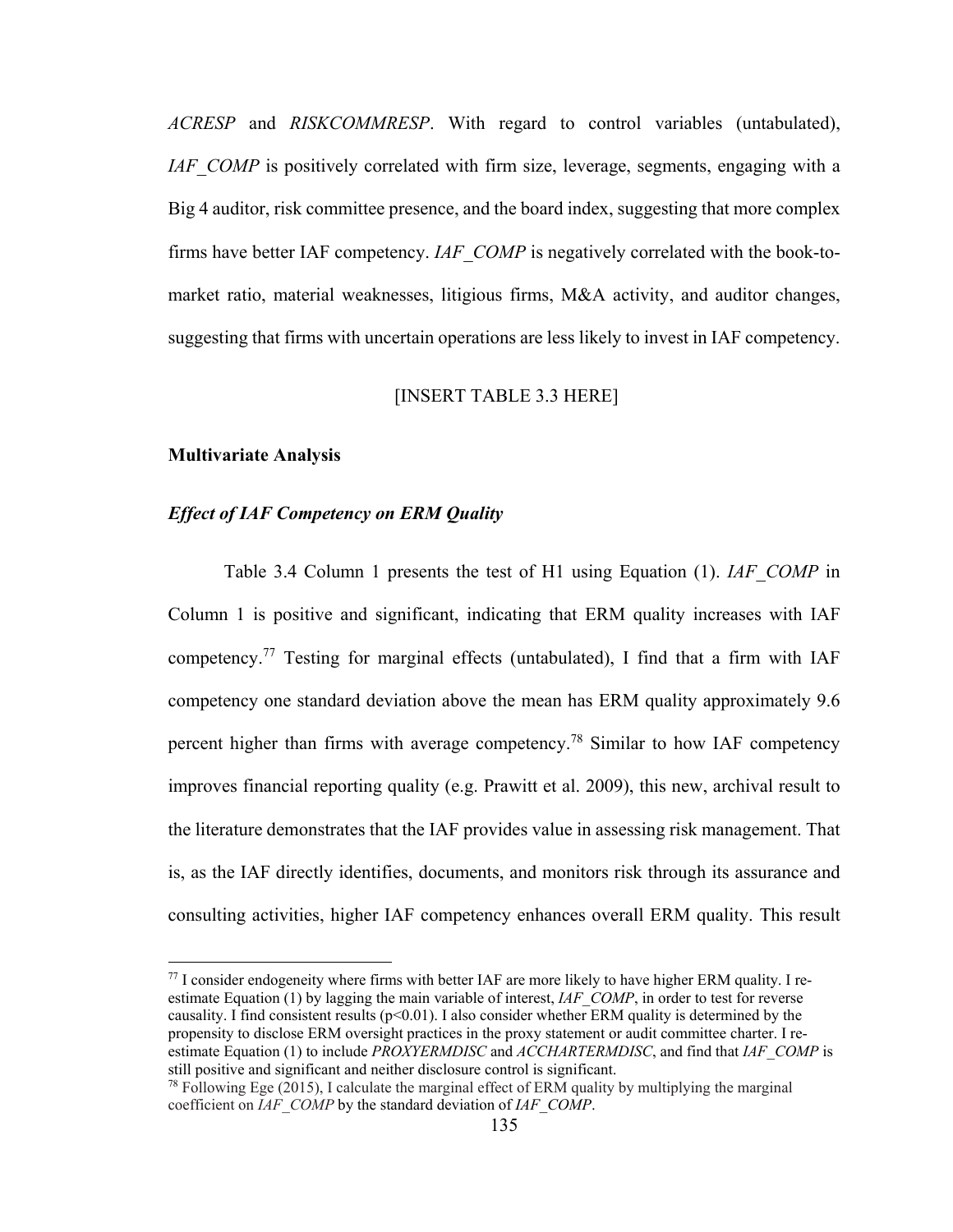signals another benefit, beyond traditional financial reporting, for firms to invest in IAF competency. While management is ultimately responsible for event identification, risk response, and overall ERM, a more competent IAF, on average, is able to provide higher quality information and communication about risk management that aids ERM quality. ERM quality is also positively associated with firm size and the inventory and receivables turnover ratio. ERM quality is negatively associated with the book to market ratio, leverage, return on assets, material weakness disclosure, litigation risk, and auditor changes.79

#### [INSERT TABLE 3.4 HERE]

 I further investigate whether audit committee accounting expertise and CFO accounting expertise influence the relationship between IAF competency and ERM quality. Prior literature finds that audit committee accounting expertise<sup>80</sup> improves financial reporting quality through a lower likelihood of material weakness and restatement disclosure, less earnings management, and importantly has demonstrated that audit committee accounting expertise typically demands higher audit quality (Hoitash and Hoitash 2009; Zhang, Zhou and Zhou 2007; Krishnan 2005; Abbott, Parker, and Peters 2004). Similarly, prior literature finds that CFO accounting expertise is associated with a

 $\overline{a}$ 

 $^{79}$  I consider whether the association between IAF competency and ERM quality is due to operating risk, or the inherent risk that a firm may fail to perform. I re-estimate Equation (1) and include the following additional control variables related to firm volatility. *CFO* is the standard deviation of cash flow from operations over 5 years, *SALESVOL* is the standard deviation of sales over 5 years, and *STDRET* is the standard deviation of returns over 12 months. Untabulated results find that IAF competency is still significantly associated with ERM quality, controlling for firm volatility characteristics. *CFO* and *SALESVOL* are inversely related to *ERMI*.<br><sup>80</sup> Audit committees are required to have at least one designated financial expert (SEC 2003b). One type of

financial expertise, commonly referred to as accounting expertise, is defined as an audit committee member who has a direct financial background in roles such as an auditor or CFO (Hoitash, Hoitash, and Bedard 2009).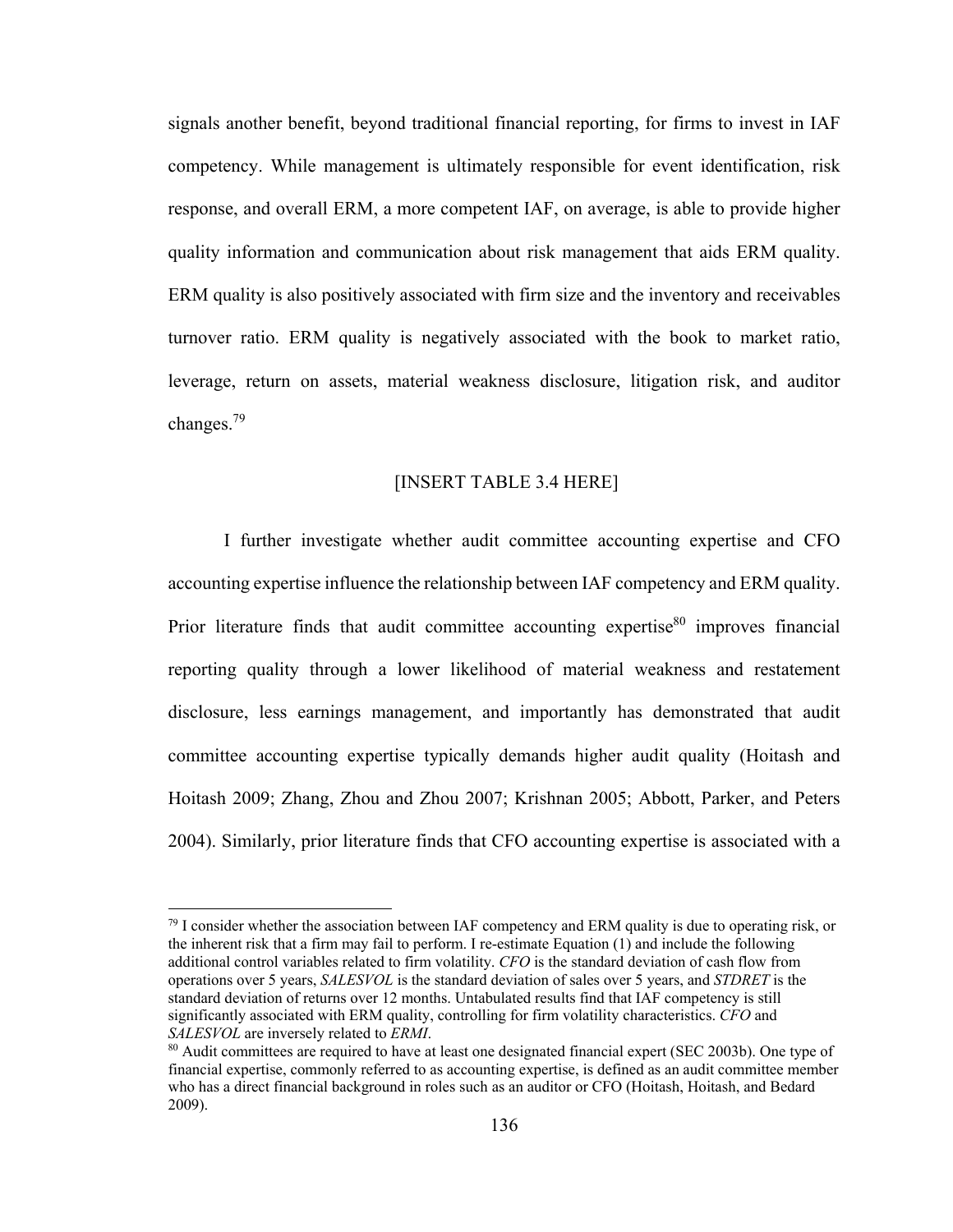lower likelihood to disclose material weaknesses and restatements (Li, Sun, and Ettredge 2010; Aier, Comprix, Gunlock, and Lee 2005; Hoitash, Hoitash, and Kurt  $2016$ .<sup>81</sup> To extend those literatures to an ERM context, accounting expertise at the audit committee or CFO level may have an impact on ERM quality as these professionals are trained to take a risk-based approach to evaluating processes. On the one hand, firms with greater audit committee or CFO accounting expertise may be more capable in evaluating risk and more likely to utilize a competent IAF as a resource to make risk-related determinations.

On the other hand, firms with lesser accounting expertise at the audit committee or CFO level may need to rely more significantly on the competency of lower-level monitors, such as the IAF, in order to make risk-based decisions. Prior literature finds that accounting professionals rely on specialist skill sets in order to complement their own understanding of complex processes (e.g. Cannon and Bedard 2017; Griffith, Hammersley and Kadous 2015; Hux 2017). Similarly, Chapter Two finds that firms with lower audit committee or no CFO accounting expertise improve IAF competency after a financial reporting failure in order to buoy their reliance on lower-level monitors to remediate financial reporting issues. That is, audit committees and CFOs with lesser accounting expertise may recognize they are less able to personally monitor ERM, and are therefore more likely to rely on a more competent IAF to provide higher quality information and communication about risk management to increase ERM quality.

1

<sup>&</sup>lt;sup>81</sup> CFOs are notably held accountable for financial reporting failures. CFO turnover increases following material weakness and restatement disclosures, and CFO bonus compensation decreases following material weakness disclosures (Johnstone, Li, and Rupley 2011; Hoitash et al.2012; Leone and Liu 2010).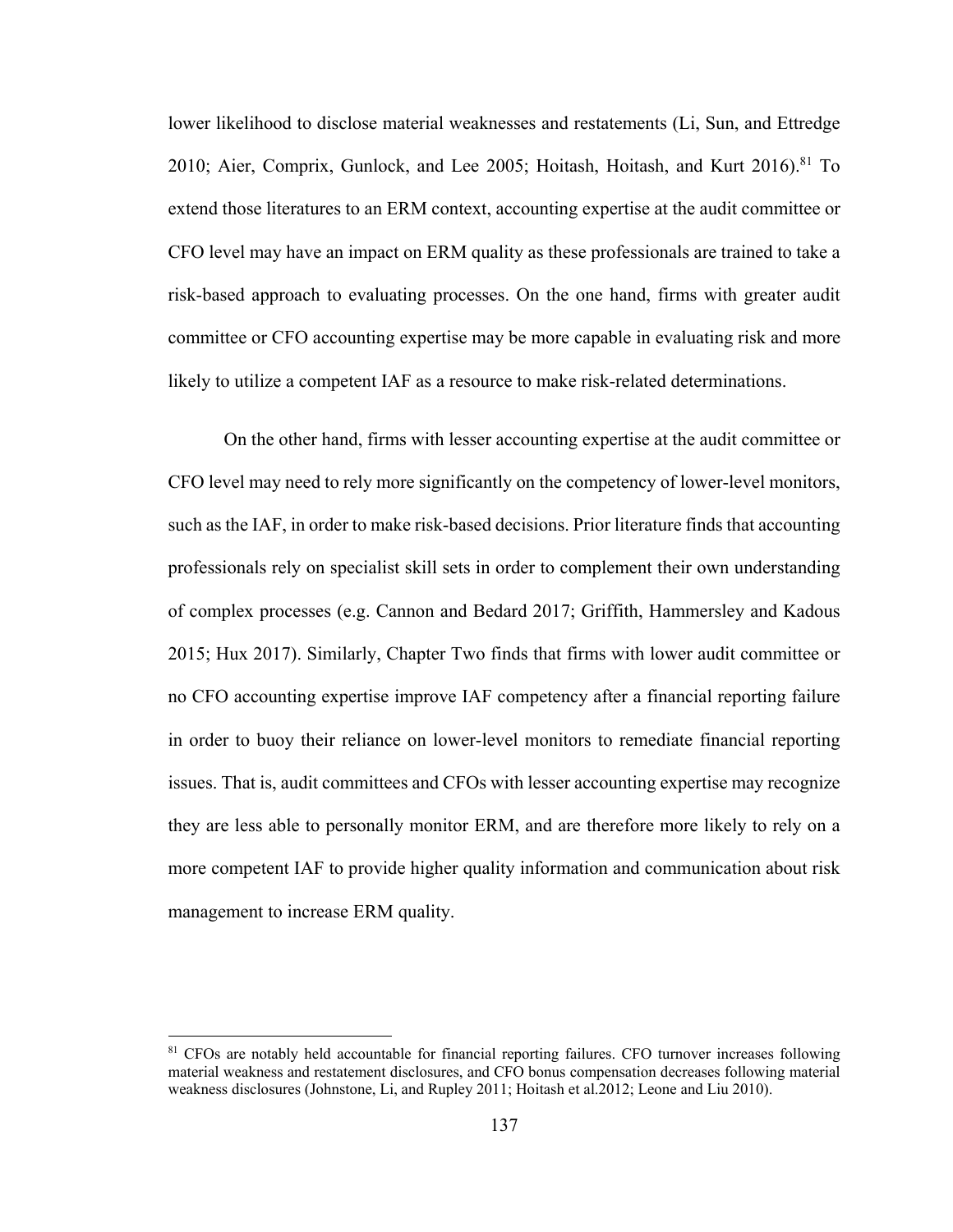Table 3.4 Columns 2 through 5 presents the results of this analysis. Columns 2 and 3 partition the sample by *ACEXPERT* for firms with percentage of accounting experts below and above the median. Similarly, Columns 4 shows the sample of firms when *CFOEXPERT* equals zero, and Column 5 shows when *CFOEXPERT* is equal to one (Li et al. 2010; Bedard, Hoitash, and Hoitash 2014). Similar to Chapter Two, *IAF\_COMP* is positive and significant when audit committee accounting expertise is low or when there is no CFO accounting expertise. While IAF competency on average works to improve ERM quality, these results suggest that IAF competency has a meaningful impact on improving ERM quality when ERM monitors are limited in their abilities to effectively oversee ERMspecific risks on their own. Control variable results are similar across these cross-sectional models to the main test in Column (1).

## *Effect of IAF Competency on Disclosure Events*

1

 Table 3.5 Panel A tests H2a and H2b using Equations (2) and (3). IAF competency is positively associated with the propensity for ERM disclosures in proxy statements and in AC charters in Columns 1 and 3, respectively. These results are new to the literature and document a positive association between the level of IAF competency and the likelihood of ERM oversight disclosure. <sup>82</sup> These results are also economically meaningful, as the average marginal effects are significant in Columns 2 and 4. A firm with IAF competency

<sup>82</sup> I additionally test H2a and H2b with dependent variables that measure the disclosure of "risk management" in both the proxy statement and AC charter. I find that the level of IAF competency is not associated with the propensity of disclosure of "risk management" in either setting. The lack of results is not a priori surprising, as disclosures of "risk management" may incorporate more broad-based topics beyond "enterprise risk management", such as discussions of compensation specific risk, interest-rate specific risk, or biographical descriptions of executives' professional backgrounds. These disclosures are not core to the discussion of a comprehensive risk management system that I aim to test for. As such, I find it appropriate in this study to limit the measures to discussion of specifically "enterprise risk management".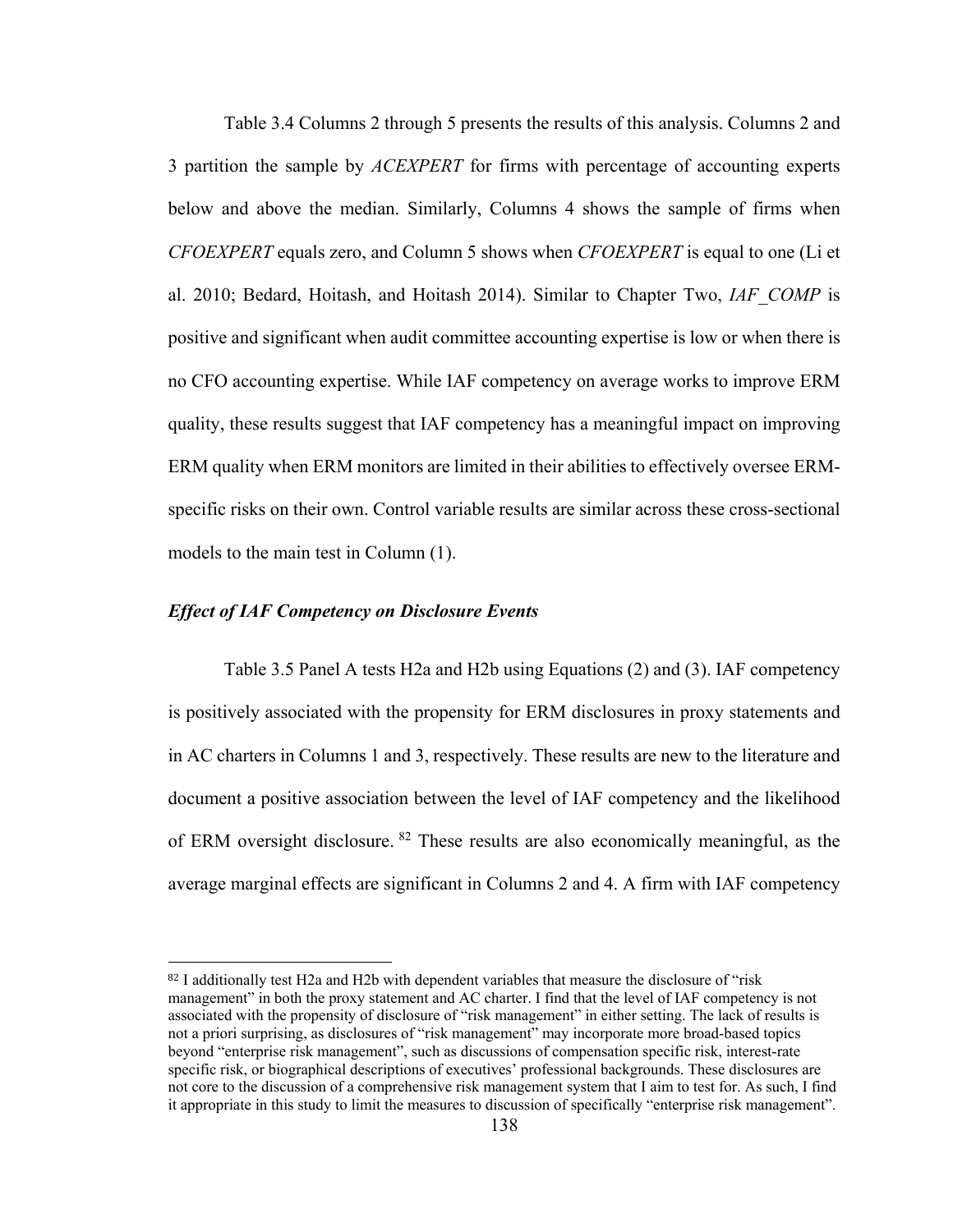one standard deviation above the mean is approximately 2.1 percent more likely to disclose ERM oversight in the proxy statement compared to firms with average competency. This represents a 7.7 percent increase relative to the unconditional probability of proxy statement disclosure of 26.8 percent.<sup>83</sup> Similarly, a firm with IAF competency one standard deviation about the mean is approximately 1.5 percent more likely to disclose ERM oversight in the audit committee charter compared to firms with average competency. This represents a 12.4 percent increase relative to the unconditional probability of audit committee charter disclosure of 12.2 percent.<sup>84</sup> Proxy statement ERM disclosure is positively associated with inventory and receivables turnover, material weakness disclosure, engaging a Big 4 auditor, auditor changes, and the board index, and negatively associated with foreign operations and the first year of a new CFO. Audit committee charter ERM disclosure is positively associated with firm size, engaging with a Big 4, auditor, and the board index, and negatively associated with leverage, segments, and sales growth.

# [INSERT TABLE 3.5 HERE]

Table 3.5 Panel B re-estimates Equations (2) and (3) as OLS regressions with the continuous dependent variables *PROXYERMDISCCOUNT* and *ACERMDISCCOUNT*, respectively. Consistent with the main test of H2a and H2b, IAF competency is positively

 $\overline{a}$ 

<sup>83</sup> Following Ege (2015), I calculate the marginal effect of the change in likelihood of proxy statement (AC charter) disclosure by multiplying the coefficient on *IAF\_COMP* in Column 2 by the standard deviation of *IAF\_COMP*. 84 I re-estimate Equations (2) and (3) to include the controls *CFO, SALESVOL,* and *STDRET*, in order to

consider whether operating risk characteristics are influencing firm decisions to disclose about ERM oversight. Untabulated results find that IAF competency is still significantly associated with the propensity for ERM disclosure in both the proxy statement and audit committee charter. None of the three added variables is significant in the analysis.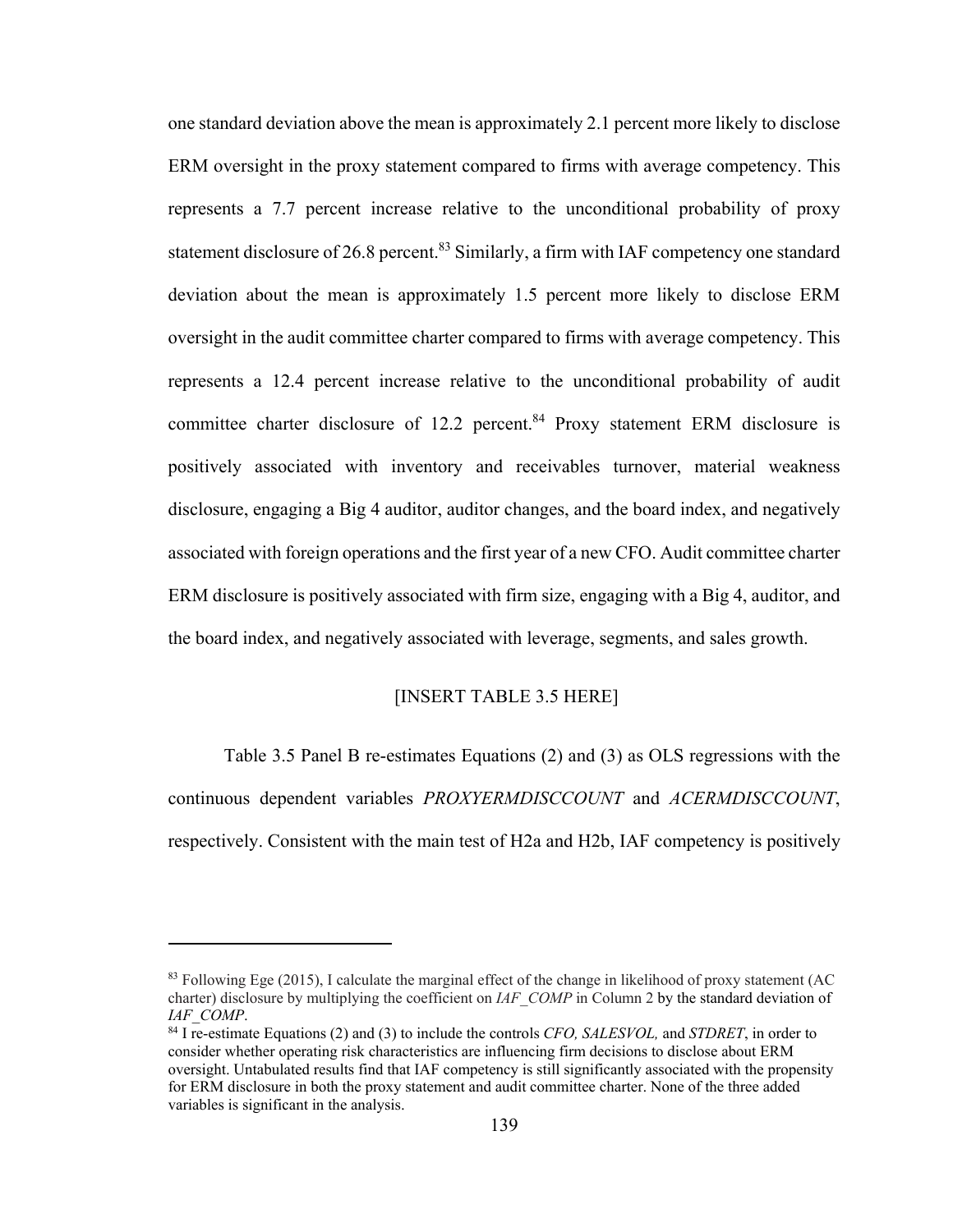associated with the extent of ERM disclosure in both the proxy statement and AC charter.<sup>85</sup> The extent of proxy statement ERM disclosure is positively associated with inventory and receivables turnover, engaging a Big 4 auditor, auditor changes, and the board index, and negatively associated with foreign operations and the first year of a new CFO. The extent of AC charter ERM disclosure is positively associated with firm size, inventory and receivables turnover, engaging a Big 4 auditor, and the board index, and negatively associated with leverage and segment. These results complement earlier findings and suggest that firms with greater IAF competency are not only more likely to disclose about oversight in these filings, but also increase the extent of disclosure about oversight as well.<sup>86</sup>

I note that control variable *ERMI*, the dependent variable from the test of H1, is not significant in this analysis for any model. This suggests, consistent with prior research, that the board's decision to disclose about oversight, on average, is concerned with the confidence in the IAF's ability to provide quality information regarding ERM processes rather than the level of ERM quality that exists at the firm. However, to ascertain whether firms with higher IAF competency are simply more likely to disclose about ERM oversight, I partition the sample by ERM quality. Table 3.5 Panels C and D re-estimate Equations (2) and (3) for the propensity of disclosure and for the extent of disclosure by splitting the

<sup>85</sup> Results are consistent for both models using firm fixed effects. I additionally re-estimate these models for the extent of disclosure of "risk management", similar to the main test. The level of IAF competency is not associated with the extent of disclosure of "risk management" in either the proxy statement or AC charter.<br><sup>86</sup> I re-estimate Equations (2) and (3) by employing a one-year lagged value of IAF competency in order to test for reverse causality. I find consistent results (untabulated) to the main test analysis, for both the disclosure of ERM and the extent of ERM disclosure in the proxy statement and AC charter. There is a significant positive association between the prior level of IAF competency and the propensity for and extent of firms to disclose ERM oversight in both the proxy statement (p<0.05) and audit committee charter (p<0.10). Results hold when lagging IAF competency at two-year horizon. I further restrict main test

 $\overline{a}$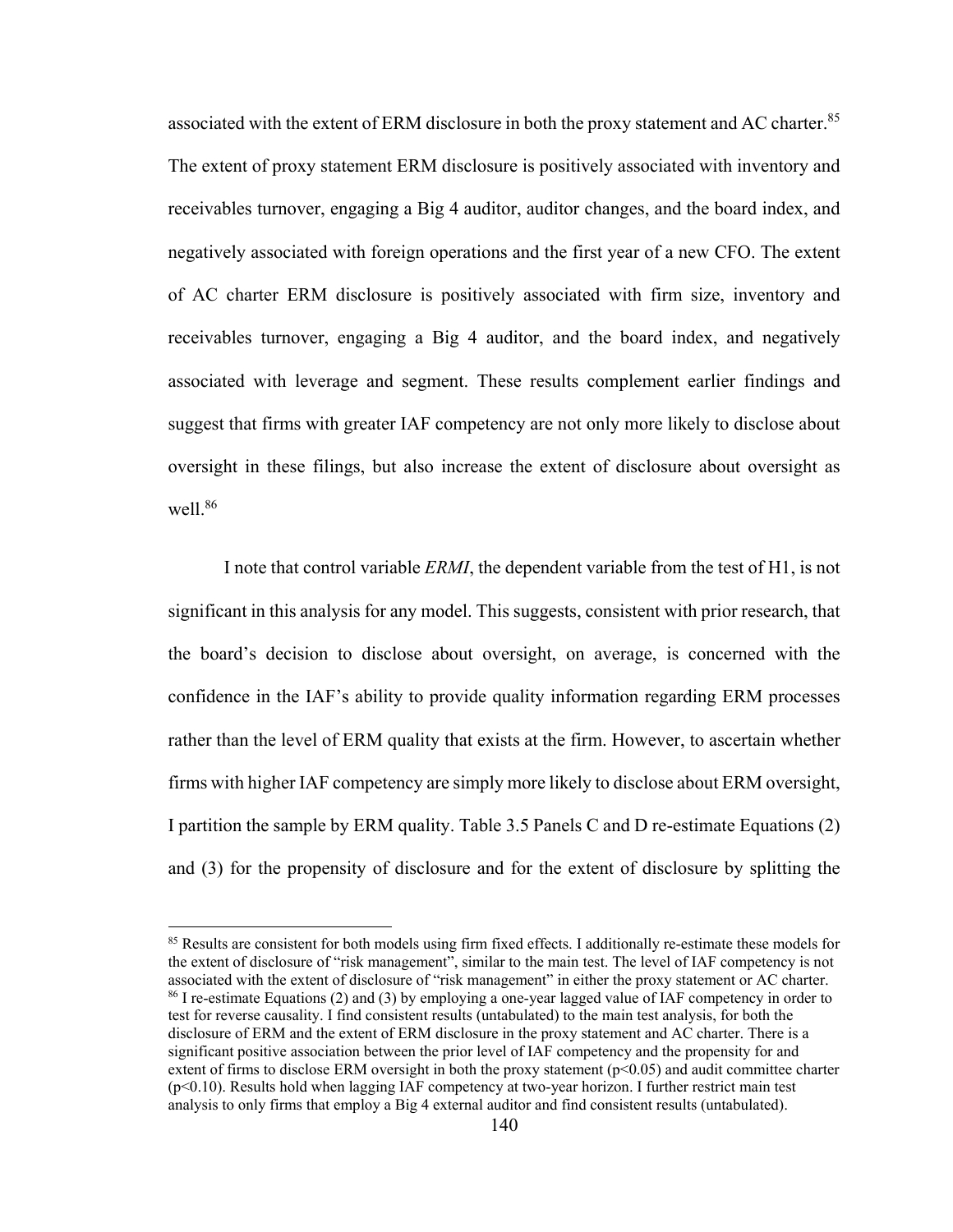sample by *ERMI\_MED. ERMI\_MED* is equal to one for firms with ERM quality above the median, and zero for firms with ERM quality below the median.

Interestingly, columns 1 and 3 of Panels C and D find that IAF competency is associated with the propensity and extent of disclosure in both the proxy statement and audit committee charter when ERM quality is low. This effect is not found in Columns 2 and 4 when ERM quality is high, for either disclosure type. These results highlight the value of the IAF's underlying information and communication quality in the board's decision to disclose ERM oversight. That is, better lower-level monitoring enables boards to feel more confident in their ERM monitoring, and thus more comfortable in disclosing ERM oversight activities, even in light of poor ERM performance.

Collectively, results for H2a and H2b suggest that IAF competency plays a meaningful role in determining the likelihood and extent of ERM oversight disclosure in the proxy statement and audit committee charter. Competent IAFs help to enhance ERM oversight by providing greater information and communication to firm leaders, who in turn are comfortable disclosing information about board-level ERM oversight practices.

### *Effect of IAF Competency on ERM Quality based on Board-Level Oversight*

Table 3.6 presents the tests of H3 using Equation (1). Column 1 tests for the subsample of firms with board-level risk oversight (*BOARDRESP=1)*, Column 2 tests for the subsample of firms with audit committee-level risk oversight (*ACRESP=1*), Column 3 tests for the subsample of firms with risk committee-level risk oversight (*RISKCOMMRESP=1*), and Column 4 tests for the subsample of firms with no proxy statement or audit committee charter disclosure or risk committee presence. In Column 1,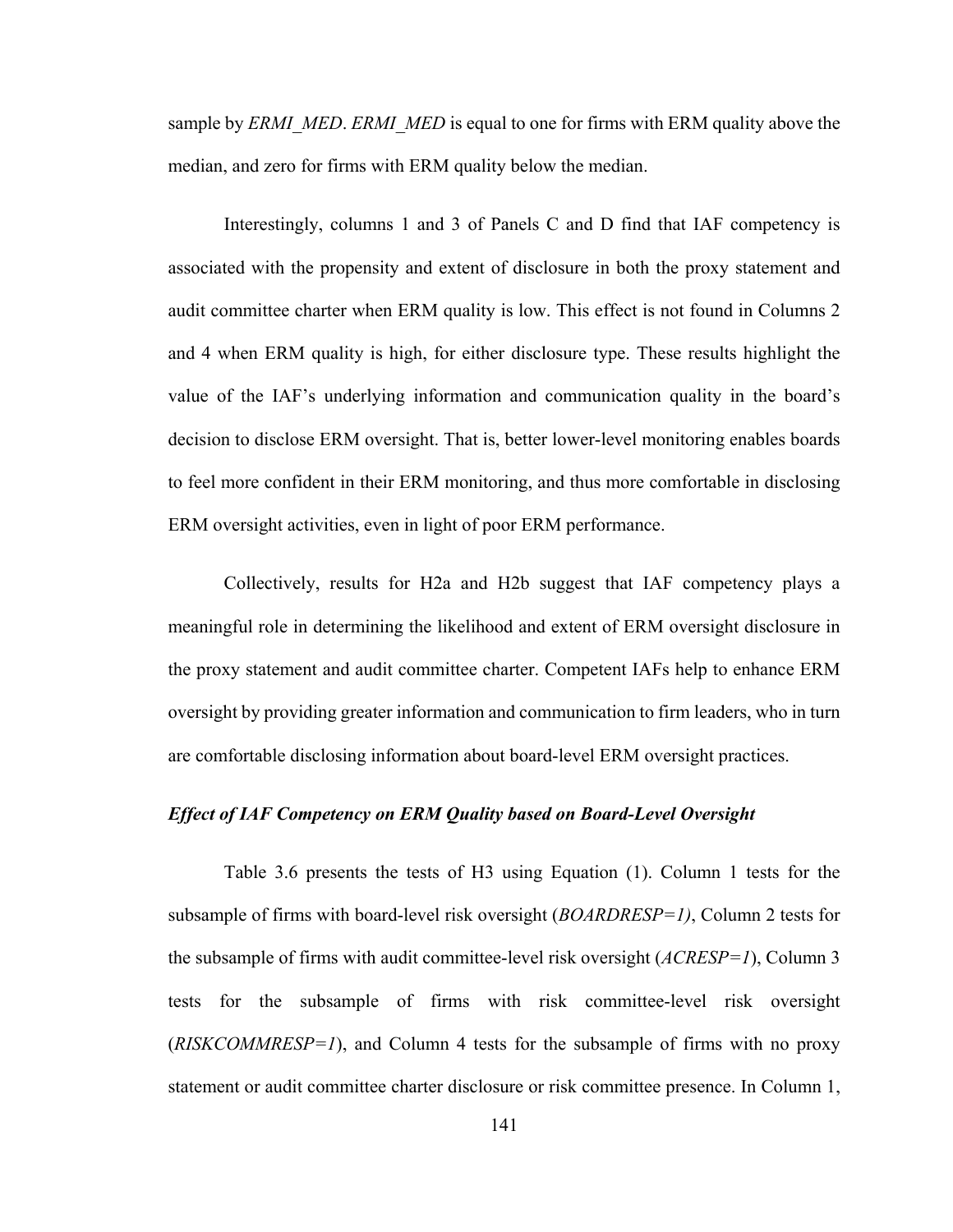IAF competency is marginally associated with ERM quality when the board is primarily responsible for risk oversight, as disclosed by the proxy statement. ERM quality is positively associated with firm size and inventory and receivables turnover, and negatively associated with book to market, leverage, return on assets, material weakness disclosure, and auditor changes, when the board takes primary responsibility of ERM oversight. Column 2 finds that IAF competency is positively associated with ERM quality when the audit committee is primarily responsible for risk oversight, as disclosed by the audit committee charter. ERM quality is positively associated with the inventory and receivables turnover, sales growth, and foreign operations, and negatively associated with material weakness disclosure when the audit committee is primarily responsible for ERM oversight.

# [INSERT TABLE 3.6 HERE]

In Column 3, I do not find an association between IAF competency and ERM quality when there is a risk committee present. ERM quality is positively associated with the inventory and receivables turnover, return on assets, and auditor change, and negatively associated with segments, material weakness disclosure, foreign operations, and the board index when the risk committee takes primary responsibility of ERM oversight. This result could be due to the low propensity for sample firms to maintain a standalone risk committee (e.g. low power).<sup>87</sup> This result could also be due to the discrete role the risk committee plays in ERM risk oversight. On one hand, firms could be investing in a risk committee at the expense of investing in increasing IAF competency. On the other hand, risk committees as a centralized resource to evaluate risk management may not interact with the IAF as

 $\overline{a}$ 

<sup>&</sup>lt;sup>87</sup> I re-fit Equation (1) for Column (3) by eliminating industry and year fixed effects, to consider potential effects of perfect prediction. Results remain consistent, and inferences do not change.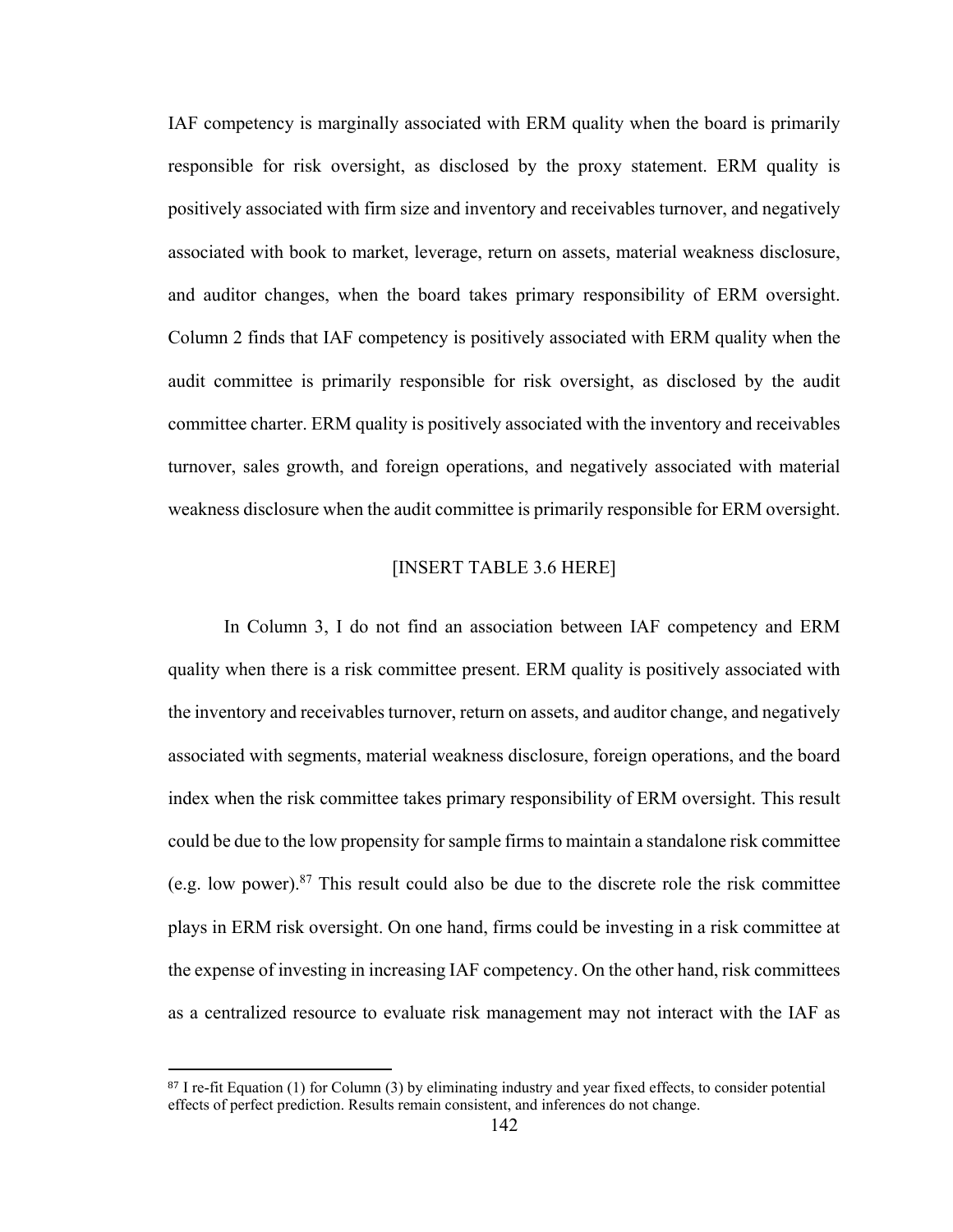regularly or as rigorously as the audit committee or the total board, despite IAF competency, thus limiting the impact of IAF competency on ERM quality. Overall, these results are intuitive, as the audit committee is primarily responsible for monitoring both internal controls and risk, as well as for oversight of the IAF. The audit committee's synergy of oversight enhances ERM monitoring, which takes advantage of an increased information exchange between a competent IAF and the audit committee, in order to increase ERM quality. Based on the test of H2, while ERM quality does not determine whether or how much boards choose to disclose about ERM risk oversight, the concentration of risk oversight in conjunction with the level of IAF competency helps to impact ERM quality.

As a specification test, I test whether IAF competency is associated with ERM quality when there is no signal of ERM risk oversight via oversight disclosure or presence of a risk committee. This test is designed to capture sample firms that do not explicitly signal where the predominant ERM risk oversight responsibility lies within the firm. Column 4 presents these results and finds that there is no association between IAF competency and ERM quality when ERM risk oversight is not clearly, externally specified by the firm.

#### *Additional Analysis and Robustness*

**Propensity-Score Matching.** Estimating associations between IAF competency and enterprise risk management outcomes may suffer from correlated omitted variables that influence both the likelihood to invest in the IAF and in ERM. To combat the potential concern that ERM quality or ERM oversight disclosure influences the level of IAF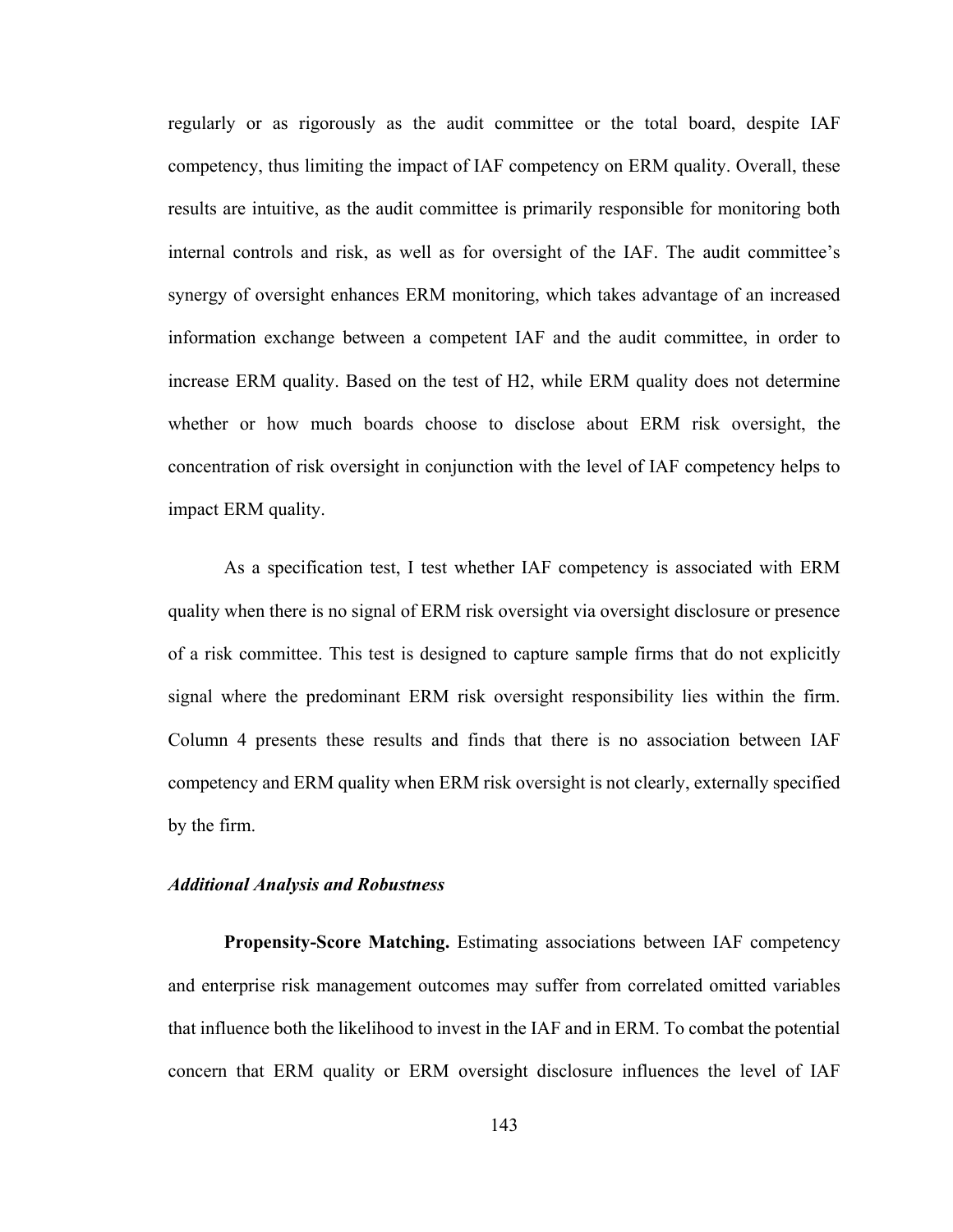competency, I re-estimate Equations (1) through (3) using propensity score matching. I first create an indicator variable *IAF\_COMP\_MED*, equal to one if *IAF\_COMP* is greater than or equal to the median, and zero otherwise. The design produces a sample that has treatment and control observations that have similar predicted probabilities of having higher IAF competency. To construct the propensity score matching sample, I obtain the predicted probabilities from the first-stage model (untabulated) using the following variables based on the determinants of higher IAF competency and determinants of higher financial reporting quality when IAF competency is higher: *LNTA, BM, LEV, INVREC, MW, LIT, ACQ, FOREIGN, BIG4,* and *BOARDINDEX* (Chapters One and Two). I perform a one-to-one match with replacement, within a caliper range of one percent.<sup>88</sup>Table 6 Panels A and B confirm that the covariate means for the matched pairs are balanced across treatment and comparison groups.<sup>89</sup> Table 3.7 Panel C presents the second-stage regression results of this procedure using the propensity score. Column (1) presents Equation (1) for *ERMI* and finds that *IAF\_COMP* is positive and significant at the p<0.05 level. Columns 2 and 3 present Equation (2) and find that *IAF\_COMP* is significantly related to *PROXYDISC* and *PROXYCOUNT* at the p<0.05 level. Columns 4 and 5 present Equation (3) and find that *IAF\_COMP* is significantly related to *ACCHARTERMDISC* and *ACCHARTERMCOUNT* at the p<0.10 level. Overall, the matched sample results are

 $\overline{a}$ 

<sup>88</sup> Matching with replacement and a caliper weight of 0.01 are used in this analysis in order to increase the quality of matching between the treatment and control groups and to reduce bias in the sample.

<sup>89</sup> In Table 6 Panel A, after matching the sample for the ERM quality analysis, and in Table 6 Panel B, after matching the sample for the ERM disclosure analyses, the mean bias is reduced to a less than five percent level. Further, the difference in propensity score between *IAF\_COMP\_MED* firms is not significantly different for each sample group  $(p=0.946$  and  $p=0.579$ , respectively). There are no significant differences between paired firms along any dimension, with the exception of RISKCOMM, a control variable for the ERM disclosure analyses, suggesting the propensity score matching procedure was reasonably successful in ensuring covariate balance.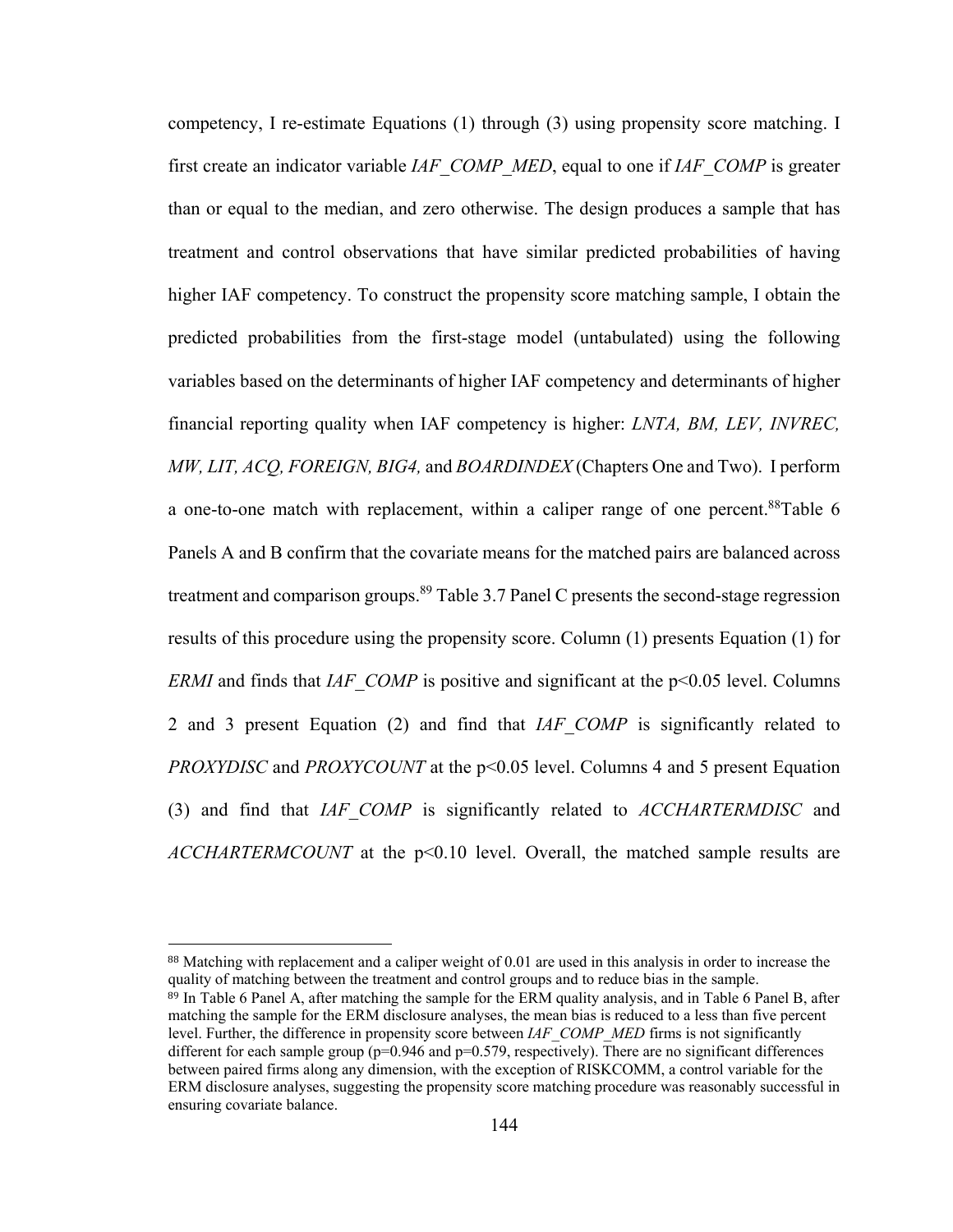consistent with the results presented in Tables 3 and 4 and provide support that main test analyses are not suffering from a correlated omitted variable problem.

#### [INSERT TABLE 3.7 HERE]

**ERM Quality Cross-Sectional Test.** I perform a further cross-sectional test for Equation (1) in order to address endogeneity concerns that the relationship between IAF competency and ERM quality is spurious. External monitors, such as institutional owners, can improve ERM by placing pressure on firms to decrease information asymmetry while increasing the costs of risk management failures. I examine whether the association between IAF competency and ERM quality varies with institutional ownership. Past research finds that Institutional ownership acts as an external monitoring mechanism that is associated with lower earnings management, and higher conservatism and investment efficiency (Yu 2008; Ramalingegowda and Yu 2012; Cheng, Dhaliwal, and Zhang 2013). I therefore expect that firms with higher institutional ownership will be associated with ERM quality. I obtain institutional ownership data from Thomson-Reuters and set *INSTOWN* equal to one for firms with the number of institutional owners greater than the sample median, and zero otherwise.

Table 3.8 presents the results of this analysis. Columns 1 and 2 partition the sample by *INSTOWN*. *IAF\_COMP* is positive and significant when institutional ownership is high. While IAF competency on average works to improve ERM quality, these results suggest that external monitoring does impact the relationship between IAF competency and ERM quality. Institutional owners' monitoring primarily stems from analysis of financial reports. As the ERM quality measure is derived from objective performance metrics from regular financial filings (refer to Appendix A), it would follow that an increased amount of external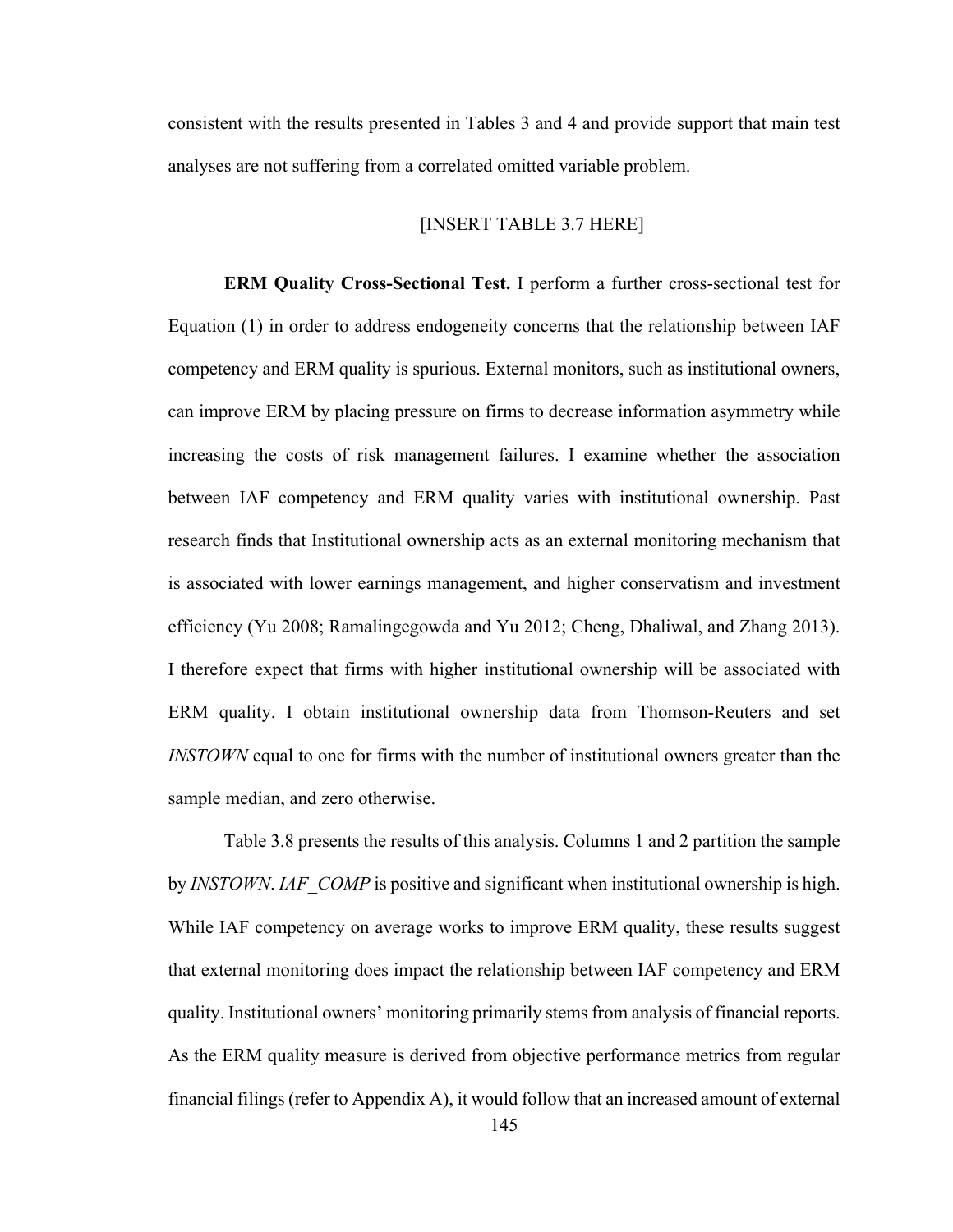monitoring over ERM-related measures in the financial statements would prompt firms to focus on improving performance.

# [INSERT TABLE 3.8 HERE]

## **VI. CONCLUSION**

In sum, this study investigates (1) IAF competency's association with ERM quality, (2) IAF competency as an antecedent to ERM oversight disclosure in firm proxy statements and audit committee charters, (3) the moderating effect of the level of board risk oversight on the association between IAF competency and ERM quality. I first find that firms with higher IAF competency are positively associated with higher ERM quality, as the IAF plays a direct role in risk assessment processes that help to strengthen ERM. I next find that firms with higher IAF competency are positively associated with the likelihood of ERM oversight disclosure in the proxy statement and audit committee charter, suggesting board member confidence in IAF's contribution to risk assessment processes. I additionally find that firms with higher IAF competency are more likely to have greater disclosure of ERM oversight within the proxy statement and audit committee charter. Further, I find a relationship between IAF competency and ERM quality based on the type of board-level ERM oversight. Audit-committee level risk oversight contributes to the relationship between IAF competency and ERM oversight disclosure. I perform a number of tests to combat for endogeneity concerns, including propensity score matching and considering whether institutional ownership plays a role in increasing ERM quality.

Findings of this study can contribute to both research and practice. This is the first study to use archival data to understand the associations between IAF competency and ERM-related outcomes. Here, I utilize LinkedIn to develop a composite measure of IAF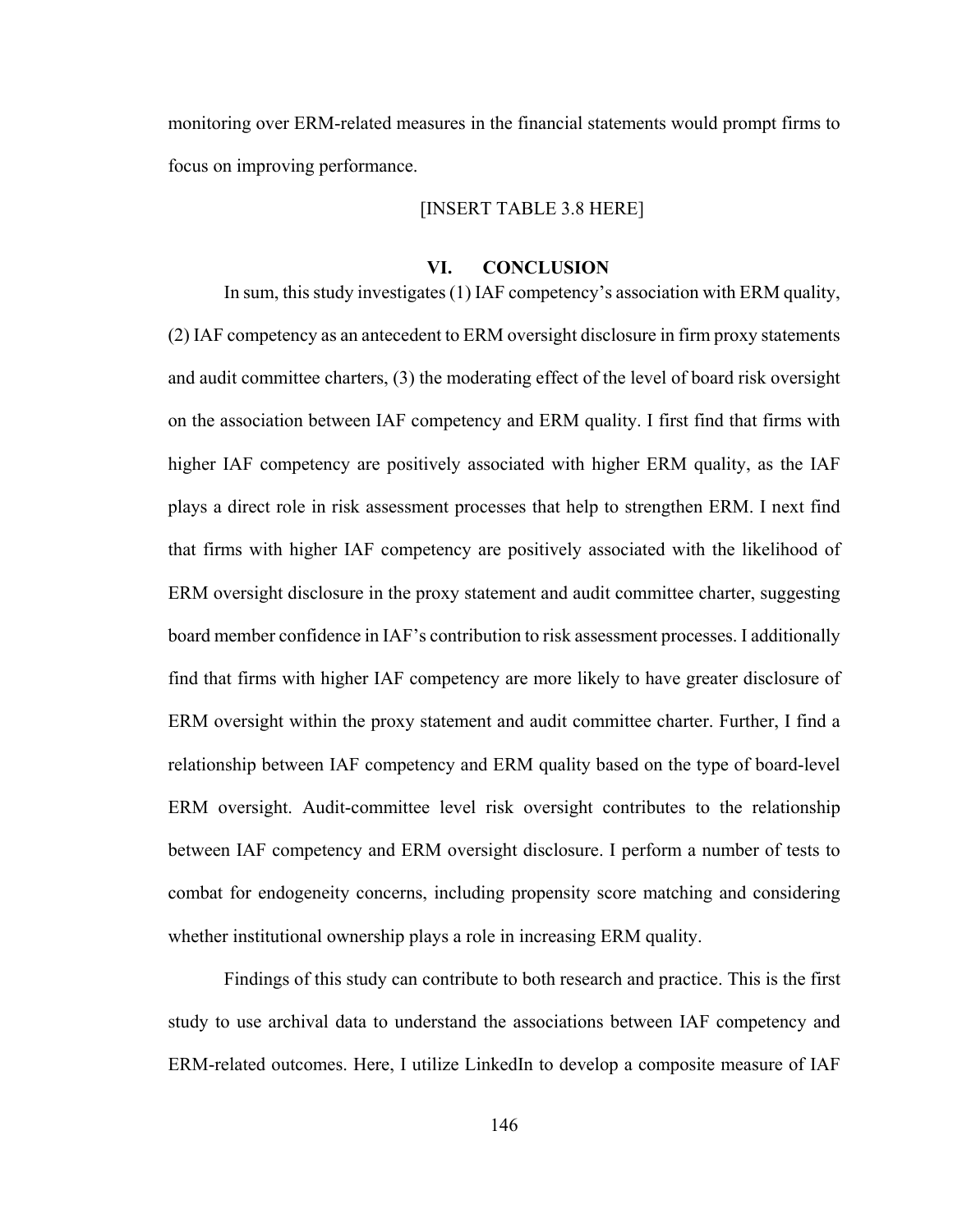competency across large publicly-traded firms in order to understand more about accounting employees that are not as readily observable in other data sources, such as IAF personnel. More practically, focus on risk management has increased over the last decade due to the 2008 financial crisis, and therefore it is important to understand the IAF's role in facilitating ERM oversight. Results can inform management and board members who are seeking to enhance their monitoring capabilities over ERM. Investing in IAF competency can aid firm leaders to more effectively monitor ERM. Results can inform external auditors that are faced with evaluating control risk and are concerned with audit effectiveness. Higher IAF competency suggests that external auditors can feel more comfortable relying on IAF work related to ERM areas, which can enhance external audit effectiveness over risk assessment. Results can inform regulators about the importance of IAF competency on ERM processes as they determine whether it is necessary to regulate the competency of the function. Lastly, results can potentially inform investors about corporate governance quality based on disclosure information. As firms with higher competency are more likely to disclose information related to board risk oversight, investors will have more information regarding corporate governance quality.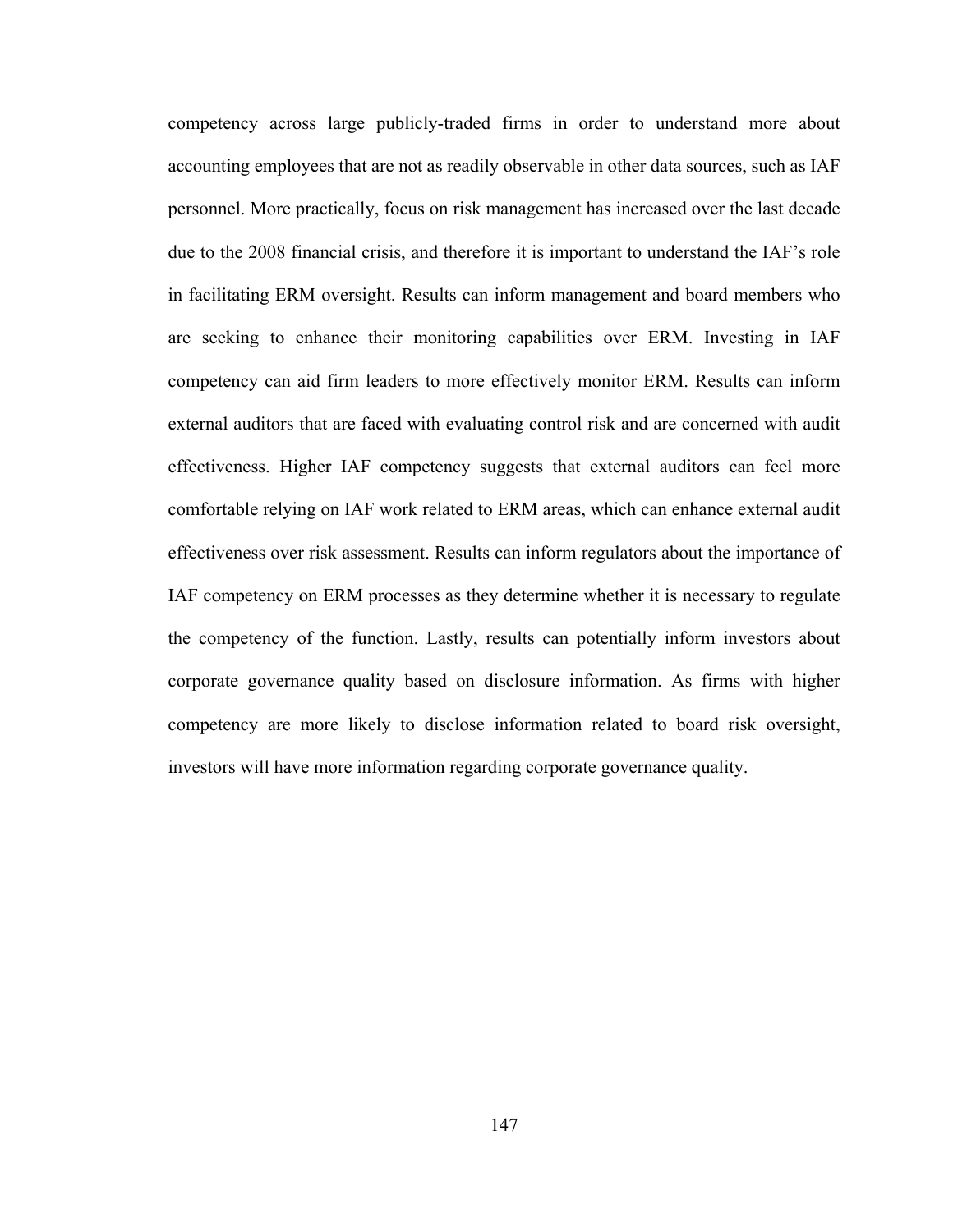| <b>IAF Competency Variables</b>                     |                                                                                                            |
|-----------------------------------------------------|------------------------------------------------------------------------------------------------------------|
| <b>IAF EXP TENURE</b>                               | Mean tenure of IAF employee at sample firm in years;                                                       |
| IAF EXP BIG4                                        | Count of IAF employees who have previous working experience                                                |
|                                                     | at a Big 4 accounting firm;                                                                                |
| <b>IAF EXP MIDTIER</b>                              | Count of IAF employees who have previous working experience                                                |
|                                                     | at a Midtier accounting firm                                                                               |
| <i>IAF EXP</i>                                      | IAF EXP TENURE, IAF EXP BIG4, and IAF EXP MIDTIER                                                          |
|                                                     | are first dichotomized at the median by fiscal year, equal to one if                                       |
|                                                     | the value is greater than or equal to the median; zero otherwise.                                          |
|                                                     | Those indicator values are totaled, and then dichotomized again                                            |
|                                                     | at the median, equal to one if the total IAF experience component                                          |
|                                                     | is greater than the median;                                                                                |
| IAF CERT CPA                                        | Count of IAF employees who have their CPA certification;                                                   |
| IAF CERT CIA                                        | Count of IAF employees who have their CIA certification;                                                   |
| <b>IAF CERT CFE</b>                                 | Count of IAF employees who have their CFE certification;                                                   |
| IAF CERT CISA<br><b>IAF CERT</b>                    | Count of IAF employees who have their CISA certification;<br>IAF CERT CPA, IAF CERT CIA, IAF CERT CFE, and |
|                                                     | IAF CERT CISA are first dichotomized at the median by fiscal                                               |
|                                                     | year, equal to one if the value is greater than or equal to the                                            |
|                                                     | median; zero otherwise. Those indicator values are totaled, and                                            |
|                                                     | then dichotomized again at the median, equal to one if the total                                           |
|                                                     | IAF certification component is greater than the median;                                                    |
| IAF EDU UGACC                                       | Count of IAF employees who have an undergraduate accounting                                                |
|                                                     | degree;                                                                                                    |
| IAF EDU MSA                                         | Count of IAF employees who have a graduate accounting degree;                                              |
| <i>IAF EDU</i>                                      | IAF EDU UGACC and IAF EDU MSA are first dichotomized                                                       |
|                                                     | at the median by fiscal year, equal to one if the value is greater                                         |
|                                                     | than or equal to the median; zero otherwise. Those indicator                                               |
|                                                     | values are totaled, and then dichotomized again at the median,                                             |
|                                                     | equal to one if the total IAF education component is greater than                                          |
|                                                     | the median;                                                                                                |
| IAF SIZE TOTAL                                      | Number of IAF employees;                                                                                   |
| IAF SIZE SCALED                                     | Number of IAF employees scaled by the natural log of total                                                 |
|                                                     | assets at the end of year;                                                                                 |
| <b>IAF SIZE</b>                                     | IAF SIZE SCALED is first dichotomized at the median by fiscal                                              |
|                                                     | year, equal to one if the value is greater than or equal to the                                            |
|                                                     | median;                                                                                                    |
| IAF COMP                                            | Sum of IAF EXP, IAF CERT, IAF EDU, and IAF SIZE by year,                                                   |
|                                                     | ranging from zero to four;                                                                                 |
| <b>Variables of Interest</b><br><b>PROXYERMDISC</b> | Indicator variable equal to one if there is an "enterprise risk                                            |
|                                                     | management" and/or "ERM" disclosure in a proxy statement in                                                |
|                                                     | the current year;                                                                                          |
| <b>ACCHARTERMDISC</b>                               | Indicator variable equal to one if there is an "enterprise risk                                            |
|                                                     | management" and/or "ERM" disclosure in the audit committee                                                 |
|                                                     | charter in the current year;                                                                               |
| <b>PROXYERMDISCCOUNT</b>                            | Count of "enterprise risk management" and/or "ERM" disclosure                                              |
|                                                     | in the proxy statement in the current year;                                                                |
| <b>ACCHARTERMDISCCOUNT</b>                          | Count of "enterprise risk management" and/or "ERM" disclosure                                              |
|                                                     | in the audit committee charter in the current year;                                                        |
| <i>ERMI</i>                                         | Index sum of the following standardized variables: STRAT1,                                                 |
|                                                     | STRAT2, OPS1, OPS2, REPORT1, REPORT2, COMP1, and                                                           |
|                                                     | COMP2;                                                                                                     |

# **Table 3.1 – Variable Definitions**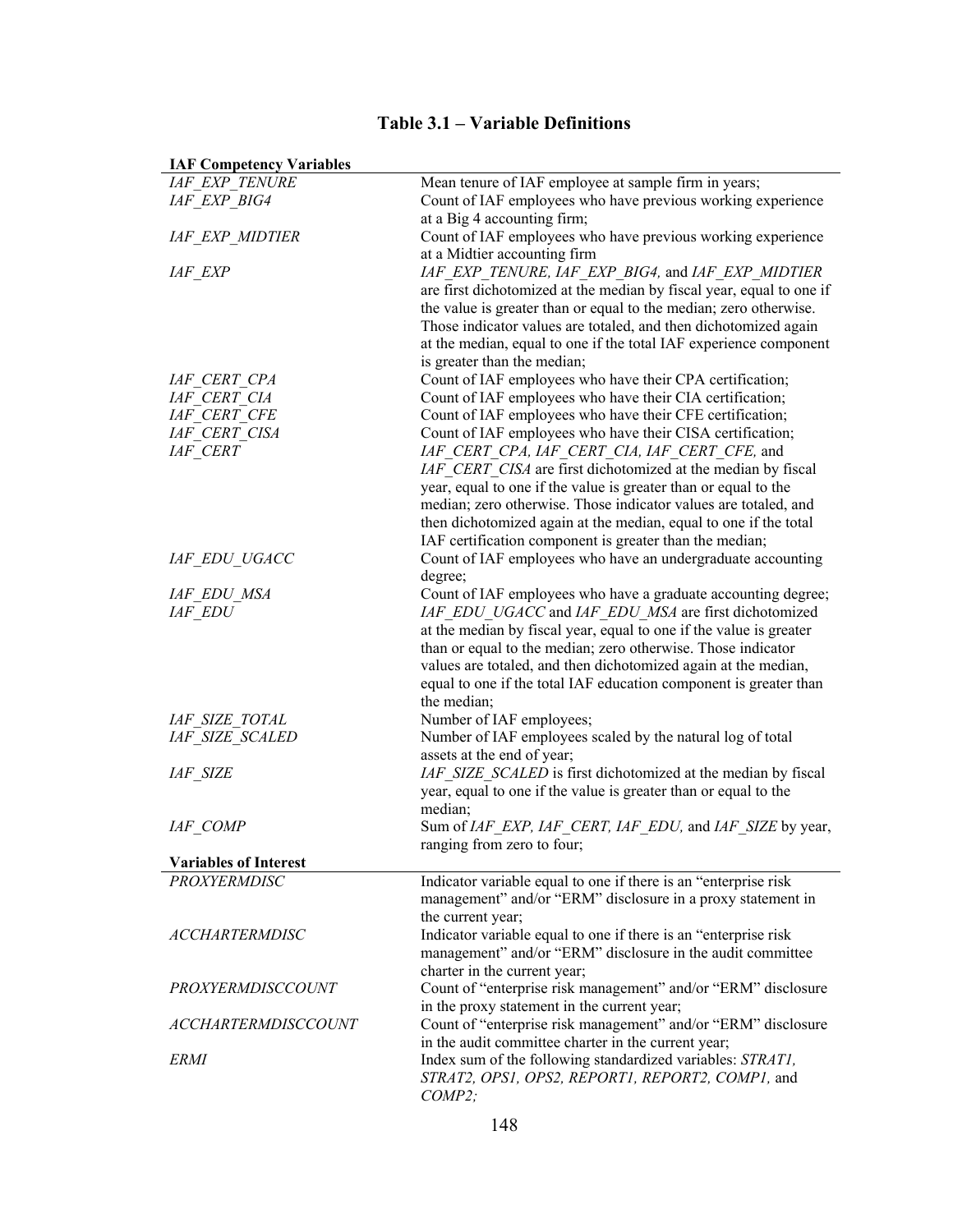| <b>ERMI MED</b>                                            | Indicator variable equal to one if the level of ERM quality is<br>greater than the median;                                                              |
|------------------------------------------------------------|---------------------------------------------------------------------------------------------------------------------------------------------------------|
| <b>STRATI</b>                                              | Firm-year sales less the average industry firm-year sales divided<br>by the standard deviation of firm-year sales of all firms in the<br>same industry; |
| STRAT2                                                     | The change in the firm's beta from $t$ to $t$ - $l$ less the average                                                                                    |
|                                                            | industry beta divided by the standard deviation of beta for all                                                                                         |
|                                                            | firms in the same industry;                                                                                                                             |
| <i>OPSI</i>                                                | Sales divided by total assets;                                                                                                                          |
| OPS <sub>2</sub>                                           | Sales divided by total number of employees;                                                                                                             |
| <b>REPORTI</b>                                             | Sum of indicators of disclosure of any of the following events:                                                                                         |
|                                                            | $(1)$ material weakness, $(2)$ an unclean audit opinion, and $(3)$<br>restatement. This measure is inversely coded, and ranges from -3<br>to $0$ ;      |
| REPORT2                                                    | Absolute value of normal accruals divided by the absolute value                                                                                         |
|                                                            | of the sum of normal accruals and abnormal accruals;                                                                                                    |
| <i>COMP1</i>                                               | Audit fees divided by total assets;                                                                                                                     |
| COMP <sub>2</sub>                                          | Settlement net gain (loss) divided by total assets;                                                                                                     |
| <b>BOARDRESP</b>                                           | Indicator variable equal to one if the firm discloses ERM                                                                                               |
|                                                            | oversight in the proxy statement, but not in the audit committee                                                                                        |
| <b>ACRESP</b>                                              | charter or does not have a standalone risk committee;<br>Indicator variable equal to one if the firm discloses ERM                                      |
|                                                            | oversight in the audit committee charter, but not in the proxy                                                                                          |
|                                                            | statement or does not have a standalone risk committee;                                                                                                 |
| <b>RISKCOMM</b>                                            | Indicator variable equal to one if there is a board-level risk                                                                                          |
|                                                            | committee;                                                                                                                                              |
| <b>RISKCOMMRESP</b>                                        | Indicator variable equal to one if the firm has a standalone risk                                                                                       |
|                                                            | committee, but does not disclose ERM oversight in either the                                                                                            |
|                                                            |                                                                                                                                                         |
|                                                            | proxy statement or audit committee charter;                                                                                                             |
|                                                            |                                                                                                                                                         |
| <b>Firm Control and Other Variables</b><br><b>LNASSETS</b> | Natural log of total assets at the end of year;                                                                                                         |
| BM                                                         | Book value of common equity divided by market value of                                                                                                  |
|                                                            | common equity;                                                                                                                                          |
| <i>LEV</i>                                                 | Long-term debt divided by total assets from end of year;                                                                                                |
| <b>INVREC</b>                                              | Inventory and accounts receivable divided by total assets from                                                                                          |
|                                                            | end of year;                                                                                                                                            |
| <b>LNSEGMENTS</b>                                          | Natural log of the number of business and geographic segments;                                                                                          |
| <i>SALESGROWTH</i><br><i>ROA</i>                           | Percent of sales growth from the prior year;                                                                                                            |
| $\mathit{MW}$                                              | Net income divided by total assets;<br>Indicator variable equal to one if there is a MW disclosure under                                                |
|                                                            | SOX Sections 302 and/or 404 in the current year;                                                                                                        |
| <i>LIT</i>                                                 | Indicator variable equal to one if the firm is in a litigious                                                                                           |
|                                                            | industry;                                                                                                                                               |
| ACQ                                                        | Indicator variable equal to one if the firm had M&A activity in<br>the current year;                                                                    |
| <b>FOREIGN</b>                                             | Indicator variable equal to one if the firm has foreign operations;                                                                                     |
| <b>NEWCFO</b>                                              | Indicator variable equal to one if the CFO is in their first year of                                                                                    |
|                                                            | tenure with the firm;                                                                                                                                   |
| BIG4                                                       | Indicator variable equal to one if the firm engages a Big 4                                                                                             |
|                                                            | auditing firm;                                                                                                                                          |
| <i>AUDCHG</i>                                              | Indicator variable equal to one if the firm has changed its external                                                                                    |
| <b>BOARDINDEX</b>                                          | auditor in the current year;<br>Total board size, the percentage of board independence, and the                                                         |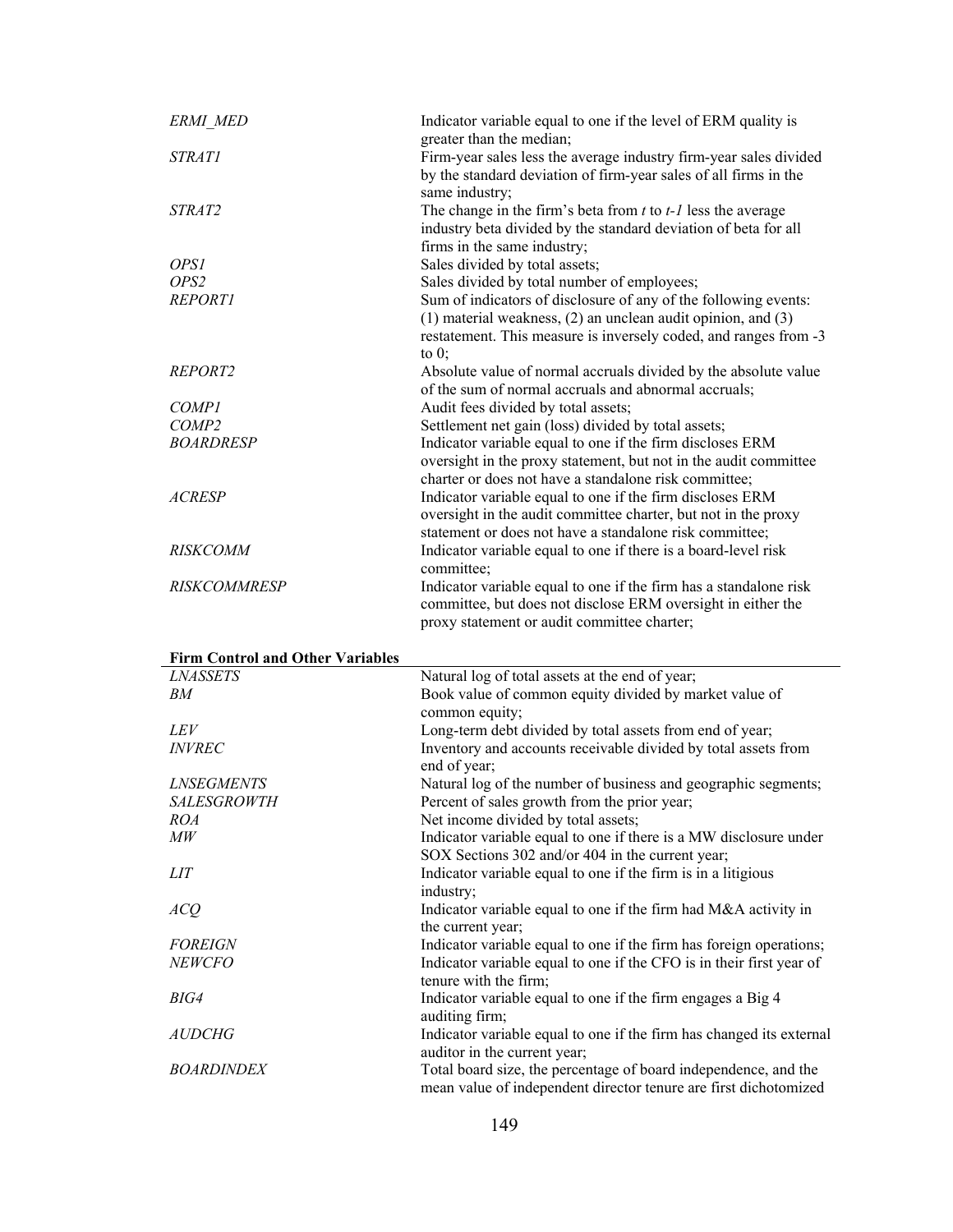|                       | at the median by fiscal year, equal to one if the value is greater<br>than or equal to the median; zero otherwise. Those indicator<br>values are summed, ranging from zero to three; |
|-----------------------|--------------------------------------------------------------------------------------------------------------------------------------------------------------------------------------|
| <b>ACEXPERT</b>       | Indicator variable equal to one if the percentage of accounting                                                                                                                      |
|                       | experts on the audit committee is greater than the median;                                                                                                                           |
| <b>CFOEXPERT</b>      | Indicator variable equal to one if the CFO has a CPA certification                                                                                                                   |
|                       | or auditing experience;                                                                                                                                                              |
| <i><b>INSTOWN</b></i> | Indicator variable equal to one if the firm has a number of                                                                                                                          |
|                       | institutional owners greater than the median.                                                                                                                                        |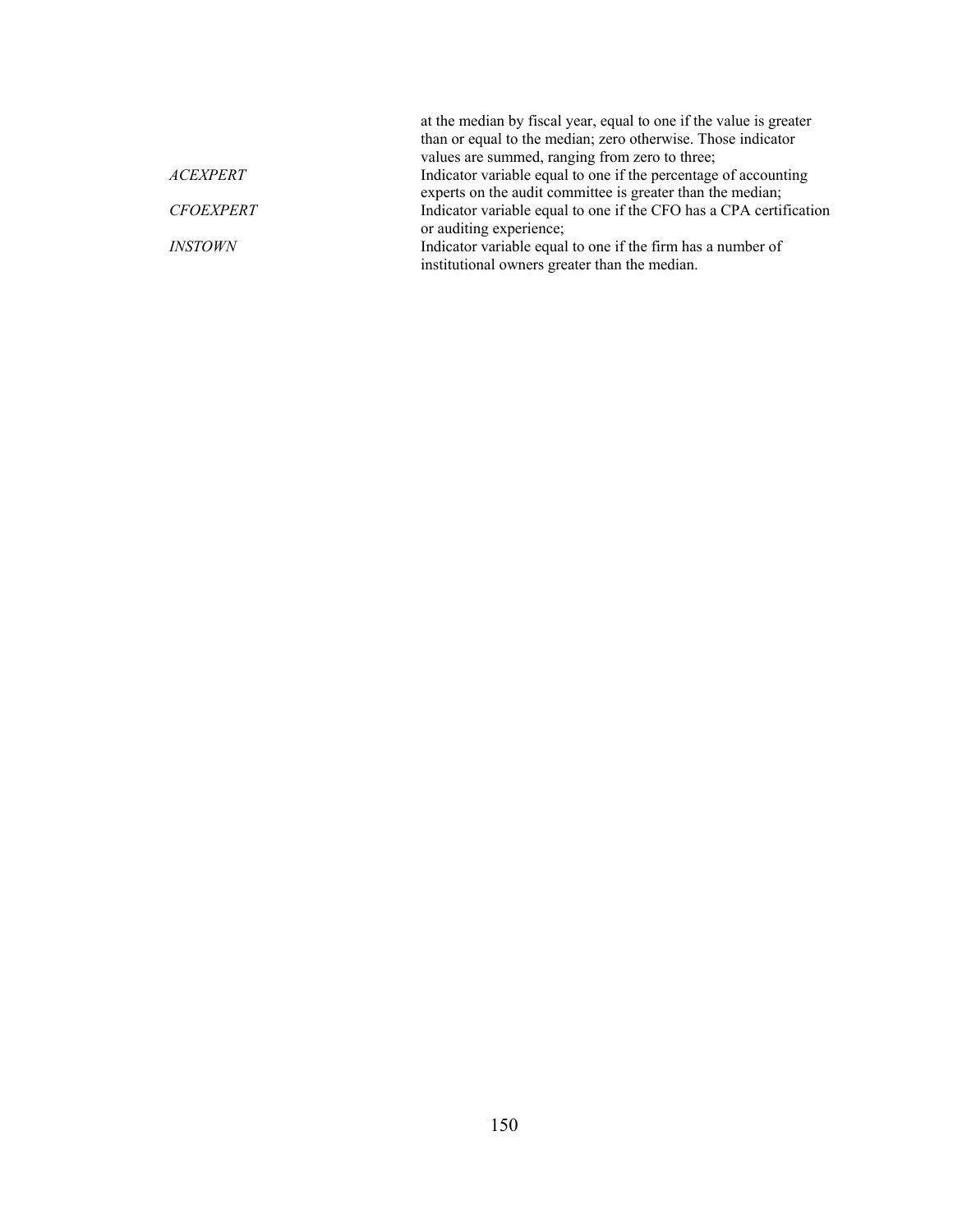# **TABLE 3.2 – Descriptive Statistics**

|                            | N     | Mean     | St.   | Min.     | 25 <sup>th</sup> | Med.     | 75 <sup>th</sup> | Max.   |
|----------------------------|-------|----------|-------|----------|------------------|----------|------------------|--------|
|                            |       |          | Dev.  |          | Pct.             |          | Pct.             |        |
| IAF COMP                   | 2,138 | 2.552    | 1.311 | 0.000    | 1.000            | 3.000    | 4.000            | 4.000  |
| <b>PROXYERMDISC</b>        | 2,138 | 0.268    | 0.443 | 0.000    | 0.000            | 0.000    | 1.000            | 1.000  |
| PROXYERMDISCCOUNT          | 2,138 | 1.292    | 1.231 | 0.000    | 0.000            | 1.000    | 2.000            | 11.000 |
| <b>ACCHARTERMDISC</b>      | 2,138 | 0.122    | 0.327 | 0.000    | 0.000            | 0.000    | 0.000            | 1.000  |
| <i>ACCHARTERMDISCCOUNT</i> | 2,138 | 0.171    | 0.540 | 0.000    | 0.000            | 0.000    | 0.000            | 5.000  |
| <b>BOARDRESP</b>           | 894   | 0.848    | 0.360 | 0.000    | 1.000            | 1.000    | 1.000            | 1.000  |
| <b>ACRESP</b>              | 894   | 0.119    | 0.324 | 0.000    | 0.000            | 0.000    | 0.000            | 1.000  |
| <b>RISKCOMMRESP</b>        | 894   | 0.033    | 0.173 | 0.000    | 0.000            | 0.000    | 0.000            | 1.000  |
| <i>ERMI</i>                | 1,953 | $-0.001$ | 2.699 | $-8.665$ | $-1.126$         | $-0.094$ | 1.035            | 34.729 |
| <i>LNTA</i>                | 2,138 | 6.983    | 0.949 | 4.660    | 6.349            | 6.972    | 7.651            | 9.038  |
| BМ                         | 2,138 | 0.542    | 0.365 | $-0.746$ | 0.324            | 0.489    | 0.715            | 1.909  |
| <i>LEV</i>                 | 2,138 | 0.193    | 0.170 | 0.000    | 0.017            | 0.176    | 0.310            | 0.687  |
| <i><b>INVREC</b></i>       | 2,138 | 0.277    | 0.170 | 0.000    | 0.153            | 0.257    | 0.379            | 0.738  |
| <i><b>LNSEGMENTS</b></i>   | 2,138 | 1.569    | 0.704 | 0.000    | 1.386            | 1.609    | 2.079            | 2.996  |
| <i>SALESGROWTH</i>         | 2,138 | 0.088    | 0.194 | $-0.432$ | $-0.007$         | 0.067    | 0.158            | 0.933  |
| <i>ROA</i>                 | 2,138 | 0.043    | 0.087 | $-0.412$ | 0.020            | 0.050    | 0.082            | 0.245  |
| $\overline{MW}$            | 2,138 | 0.059    | 0.236 | 0.000    | 0.000            | 0.000    | 0.000            | 1.000  |
| <b>LIT</b>                 | 2,138 | 0.225    | 0.418 | 0.000    | 0.000            | 0.000    | 0.000            | 1.000  |
| ACQ                        | 2,138 | 0.215    | 0.411 | 0.000    | 0.000            | 0.000    | 0.000            | 1.000  |
| <b>FOREIGN</b>             | 2,138 | 0.421    | 0.494 | 0.000    | 0.000            | 0.000    | 1.000            | 1.000  |
| <b>NEWCFO</b>              | 2,138 | 0.354    | 0.478 | 0.000    | 0.000            | 0.000    | 1.000            | 1.000  |
| BIG4                       | 2,138 | 0.861    | 0.346 | 0.000    | 1.000            | 1.000    | 1.000            | 1.000  |
| <b>AUDCHG</b>              | 2,138 | 0.043    | 0.204 | 0.000    | 0.000            | 0.000    | 0.000            | 1.000  |
| <i>RISKCOMM</i>            | 2,138 | 0.033    | 0.179 | 0.000    | 0.000            | 0.000    | 0.000            | 1.000  |
| <i>BOARDINDEX</i>          | 2,138 | 1.288    | 0.840 | 0.000    | 1.000            | 1.000    | 2.000            | 3.000  |

This panel provides descriptive statistics for the models. Variable definitions are provided in Table 3.1.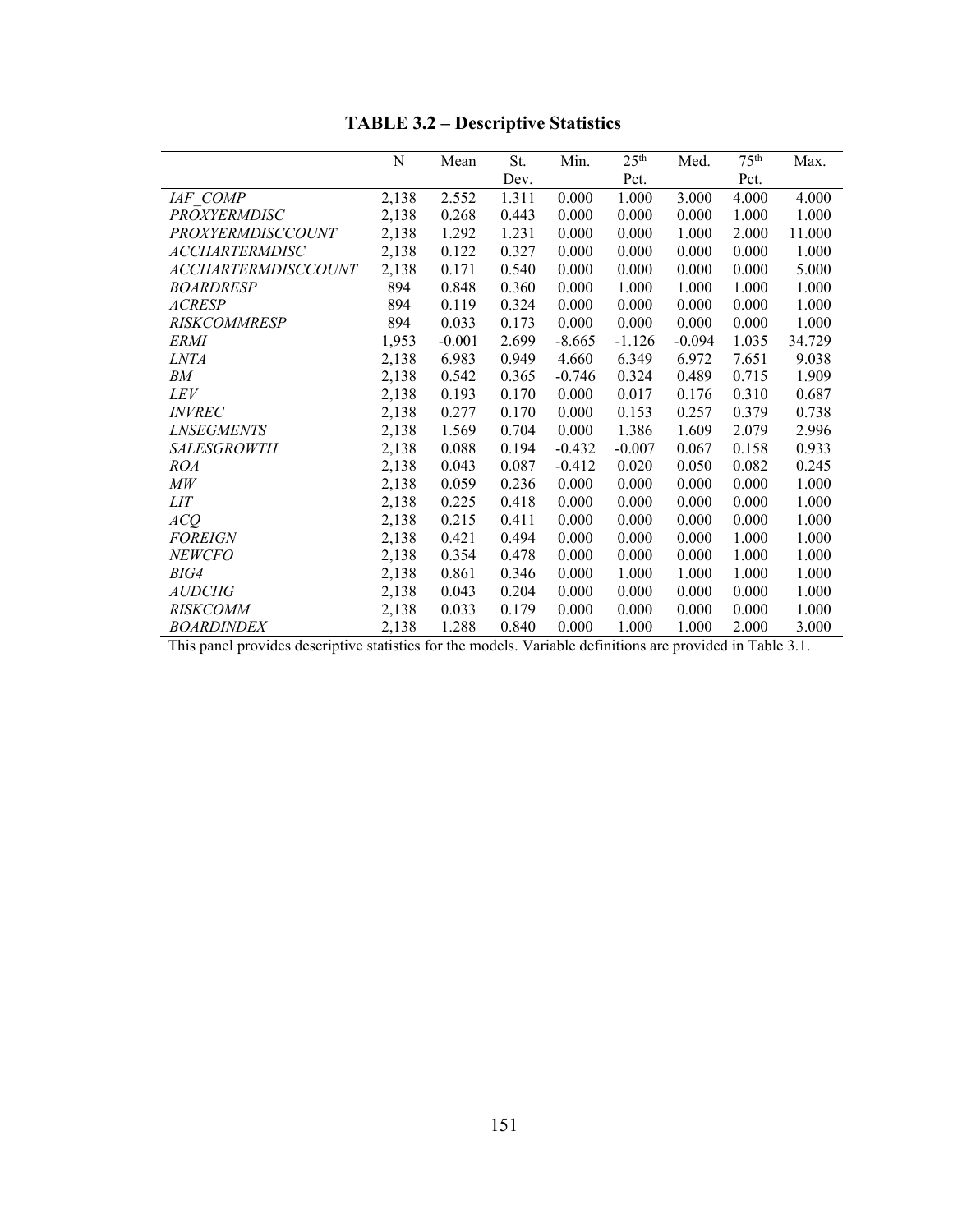|                                                                                                                                                                                                                                                                                                                                                                                          | (1)<br>IAF<br><b>COMP</b>                               | (2)<br><b>PROXY</b><br><b>ERM</b><br>DISC | (3)<br><b>PROXY</b><br>ERM<br>DISC<br><b>COUNT</b> | $\left(4\right)$<br><i>ACCHART</i><br><b>ERM</b><br><b>DISC</b> | (5)<br><b>ACCHART</b><br><b>ERM</b><br>DISC<br><b>COUNT</b> | (6)<br><b>BOARD</b><br><b>RESP</b> | (7)<br>АC<br><b>RESP</b> | (8)<br><b>RISK</b><br><b>COMM</b><br><b>RESP</b> | (9)<br><b>ERMI</b> |
|------------------------------------------------------------------------------------------------------------------------------------------------------------------------------------------------------------------------------------------------------------------------------------------------------------------------------------------------------------------------------------------|---------------------------------------------------------|-------------------------------------------|----------------------------------------------------|-----------------------------------------------------------------|-------------------------------------------------------------|------------------------------------|--------------------------|--------------------------------------------------|--------------------|
| $(1)$ IAF COMP                                                                                                                                                                                                                                                                                                                                                                           | $0.11***$                                               |                                           |                                                    |                                                                 |                                                             |                                    |                          |                                                  |                    |
| (2) PROXYERMDISC<br>(3) PROXYERMDISCCOUNT                                                                                                                                                                                                                                                                                                                                                | 0.01                                                    | $0.10***$                                 |                                                    |                                                                 |                                                             |                                    |                          |                                                  |                    |
| (4) ACCHARTERMDISC                                                                                                                                                                                                                                                                                                                                                                       | $0.08***$                                               | $0.24***$                                 | $-0.02$                                            |                                                                 |                                                             |                                    |                          |                                                  |                    |
| (5) ACCHARTERMDISCCOUNT                                                                                                                                                                                                                                                                                                                                                                  | $0.07***$                                               | $0.22***$                                 | $-0.01$                                            | $0.85***$                                                       |                                                             |                                    |                          |                                                  |                    |
| (6) BOARDRESP                                                                                                                                                                                                                                                                                                                                                                            | $-0.11***$                                              | $-0.23***$                                | $-0.06***$                                         | $-0.75***$                                                      | $-0.88***$                                                  |                                    |                          |                                                  |                    |
| $(7)$ ACRESP                                                                                                                                                                                                                                                                                                                                                                             | $0.07***$                                               | $0.22***$                                 | $-0.05***$                                         | $0.84***$                                                       | $0.99***$                                                   | $-0.87***$                         |                          |                                                  |                    |
| (8) RISKCOMMRESP                                                                                                                                                                                                                                                                                                                                                                         | $0.09***$                                               | $0.06***$                                 | $0.16***$                                          | $-0.06***$                                                      | $-0.07***$                                                  | $-0.42***$                         | $-0.07***$               |                                                  |                    |
| $(9)$ ERMI<br><del></del><br>$\ddot{\phantom{a}}$ and $\ddot{\phantom{a}}$ and $\ddot{\phantom{a}}$ and $\ddot{\phantom{a}}$ and $\ddot{\phantom{a}}$ and $\ddot{\phantom{a}}$ and $\ddot{\phantom{a}}$ and $\ddot{\phantom{a}}$ and $\ddot{\phantom{a}}$ and $\ddot{\phantom{a}}$ and $\ddot{\phantom{a}}$ and $\ddot{\phantom{a}}$ and $\ddot{\phantom{a}}$ and $\ddot{\phantom{a}}$ a | $0.06***$<br><b>Contract Contract Contract Contract</b> | $0.07***$                                 | 0.01                                               | $0.07***$                                                       | $0.05***$<br>$\sim$ $\sim$ $\sim$ $\sim$ $\sim$             | $-0.08***$                         | $0.04*$                  | $0.07***$                                        |                    |

#### **Table 3.3 – Pearson Correlation Table**

Variable definitions are in Table 3.1. \*, \*\*, and \*\*\* denote statistical significance at the 10%, 5%, and 1% levels.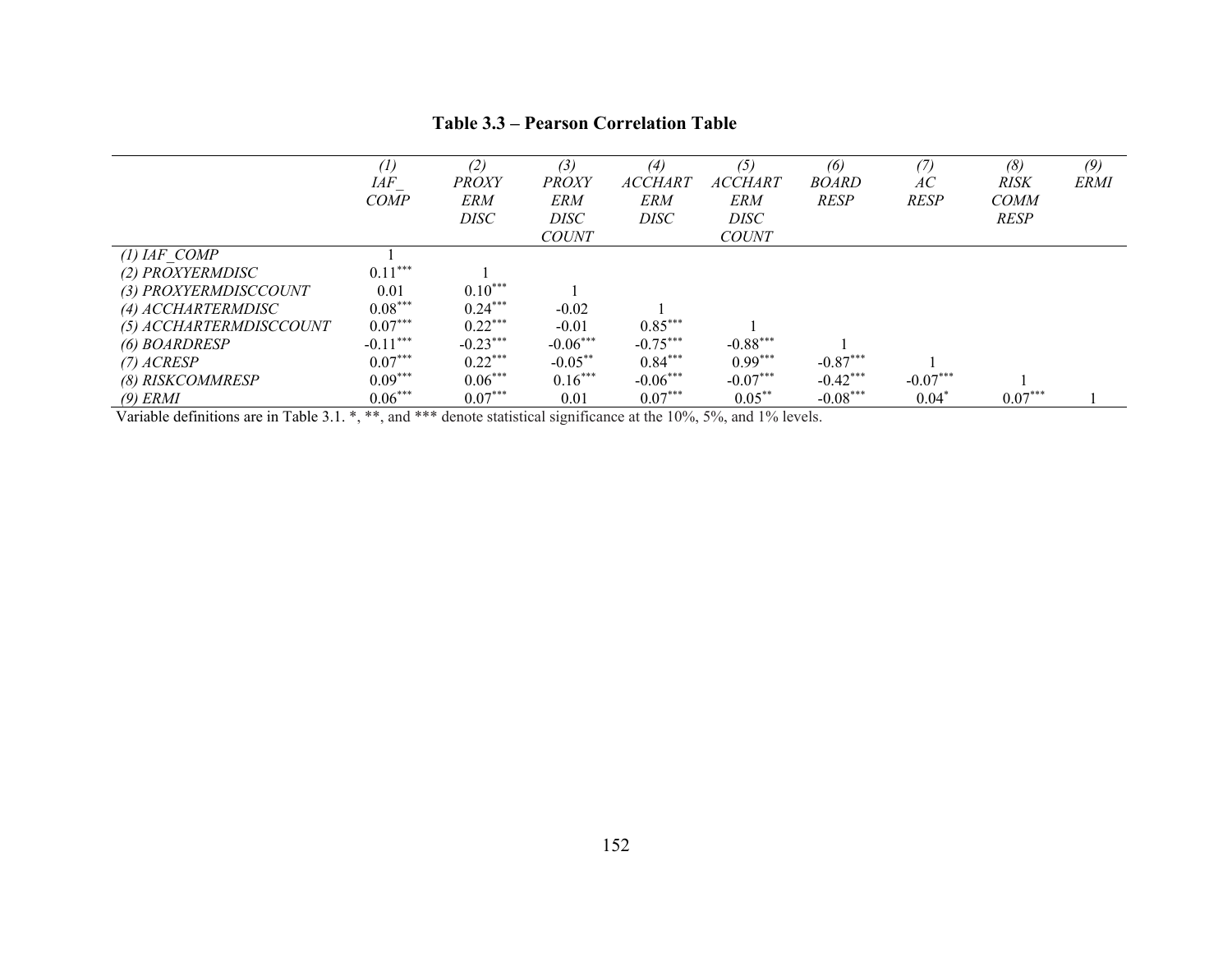|                    | Pred.     | (1)<br><b>ERMI</b>    | (2)<br><b>ERMI</b>  | (3)<br><b>ERMI</b>    | (4)<br><b>ERMI</b>    | (5)<br><b>ERMI</b> |
|--------------------|-----------|-----------------------|---------------------|-----------------------|-----------------------|--------------------|
|                    | Sign      |                       | (ACEXPERT           | (ACEXPERT             | (CFOEXPERT            | (CFOEXPERT         |
|                    |           |                       | $=0$                | $=1$                  | $=0$                  | $=1$               |
| IAF_COMP           | $\ddot{}$ | $0.121**$             | $0.197**$           | 0.048                 | $0.124*$              | 0.052              |
|                    |           | (2.14)                | (2.54)              | (0.70)                | (1.66)                | (0.64)             |
| <b>LNTA</b>        | $^{+}$    | $0.649***$            | 0.105               | $1.070***$            | $0.546***$            | $0.803*$           |
|                    |           |                       |                     |                       |                       |                    |
| BM                 | $+$       | (2.80)<br>$-1.212***$ | (0.61)<br>$-0.733*$ | (2.86)<br>$-1.355***$ | (2.65)<br>$-1.275***$ | (1.80)             |
|                    |           |                       |                     |                       |                       | $-1.275$ *         |
|                    |           | $(-3.88)$             | $(-1.90)$           | $(-3.26)$             | $(-4.71)$             | $(-1.96)$          |
| <b>LEV</b>         | $^{+}$    | $-3.018**$            | $-1.739**$          | $-3.619*$             | $-2.336$ **           | $-3.694*$          |
|                    |           | $(-2.51)$             | $(-2.08)$           | $(-1.91)$             | $(-2.54)$             | $(-1.72)$          |
| <i>INVREC</i>      |           | $6.556***$            | $6.627***$          | $6.212***$            | $6.493***$            | $6.777***$         |
|                    |           | (6.42)                | (5.78)              | (4.26)                | (5.80)                | (4.10)             |
| <b>LNSEGMENTS</b>  |           | $-0.098$              | $-0.102$            | $-0.034$              | $-0.311**$            | 0.228              |
|                    |           | $(-0.71)$             | $(-0.49)$           | $(-0.18)$             | $(-2.47)$             | (0.73)             |
| <b>SALESGROWTH</b> |           | 0.220                 | 0.051               | 0.619                 | $-0.205$              | 0.890              |
|                    |           | (0.40)                | (0.14)              | (0.60)                | $(-0.59)$             | (0.89)             |
| <b>ROA</b>         | $^{+}$    | $-2.885*$             | $-3.114$            | $-1.357$              | $-1.707$              | $-4.471$           |
|                    |           | $(-1.84)$             | $(-1.49)$           | $(-0.70)$             | $(-1.27)$             | $(-1.64)$          |
| МW                 |           | $-2.885***$           | $-2.506***$         | $-3.026***$           | $-3.332***$           | $-2.357***$        |
|                    |           | $(-9.44)$             | $(-5.10)$           | $(-9.23)$             | $(-9.34)$             | $(-4.83)$          |
| <b>LIT</b>         |           | $-0.335$              | $-0.233$            | $-0.392$              | 0.175                 | $-0.960***$        |
|                    |           | $(-1.41)$             | $(-0.59)$           | $(-1.39)$             | (0.52)                | $(-2.98)$          |
| ACQ                | $^{+}$    | $-0.107$              | $-0.188$            | $-0.115$              | $-0.299*$             | $-0.023$           |
|                    |           | $(-0.75)$             | $(-1.05)$           | $(-0.64)$             | $(-1.79)$             | $(-0.12)$          |
| <b>FOREIGN</b>     |           | 0.002                 | $-0.252$            | 0.087                 | $-0.286$              | 0.146              |
|                    |           | (0.01)                | $(-0.96)$           | (0.27)                | $(-1.20)$             | (0.44)             |
| <b>NEWCFO</b>      |           | $-0.077$              | $-0.012$            | $-0.258$              | 0.020                 | 0.008              |
|                    |           | $(-0.42)$             | $(-0.07)$           | $(-0.84)$             | (0.11)                | (0.04)             |
| BIG4               | $^{+}$    | 0.230                 | 0.350               | 0.316                 | $0.551**$             | 0.095              |
|                    |           | (1.04)                | (1.07)              | (1.58)                | (1.99)                | (0.35)             |
| <b>AUDCHG</b>      |           | $-0.422**$            | $-0.373$            | $-0.410*$             | $-0.391$              | $-0.444$           |
|                    |           | $(-2.06)$             | $(-1.20)$           | $(-1.68)$             | $(-1.46)$             | $(-1.36)$          |
| <b>BOARDINDEX</b>  | $+$       | $-0.053$              | 0.162               | $-0.127$              | 0.023                 | $-0.016$           |
|                    |           | $(-0.39)$             | (1.44)              | $(-0.67)$             | (0.23)                | $(-0.09)$          |
| Constant           |           | $-4.814***$           | $-2.296$            | $-7.496***$           | $-4.178**$            | $-6.370*$          |
|                    |           | $(-2.80)$             | $(-1.61)$           | $(-2.72)$             | $(-2.59)$             | $(-1.94)$          |
| Industry & Year    |           | Yes                   | Yes                 | Yes                   | Yes                   | Yes                |
| Effects            |           |                       |                     |                       |                       |                    |
| Observations       |           | 1,953                 | 913                 | 1,040                 | 1,012                 | 941                |
| Adjusted $R^2$     |           | 0.270                 | 0.283               | 0.308                 | 0.348                 | 0.261              |

**TABLE 3.4 – Effect of IAF Competency on ERM Quality** 

This table reports results from OLS regressions of IAF competency and ERM quality for Equation (1). The dependent variable is *ERMI*, which is a composite index from Gordon et al. (2009) that sums the standardized variables of *STRAT1, STRAT2, OPS1, OPS2, REPORT1, REPORT2, COMP1,* and *COMP2*, described in Appendix A. The variable of interest is *IAF\_COMP*, which is a composite score of IAF competency based on the median scores across the four competency components (*IAF\_EXP, IAF\_CERT, IAF\_EDU,* and *IAF\_SIZE*) by year, and can range from zero to four. Column 1 presents results of the main regression model. Column 2 presents results of the model for firms with a lower level of audit committee accounting expertise, and Column 3 presents results of the model for firms with a higher level of audit committee accounting expertise (*ACEXPERT*). *ACEXPERT* is equal to one for firms wherein the percentage of accounting experts on the audit committee is greater than the median, and zero otherwise. Column 4 presents the results of the model for firms with no CFO accounting expertise, and Column 5 presents results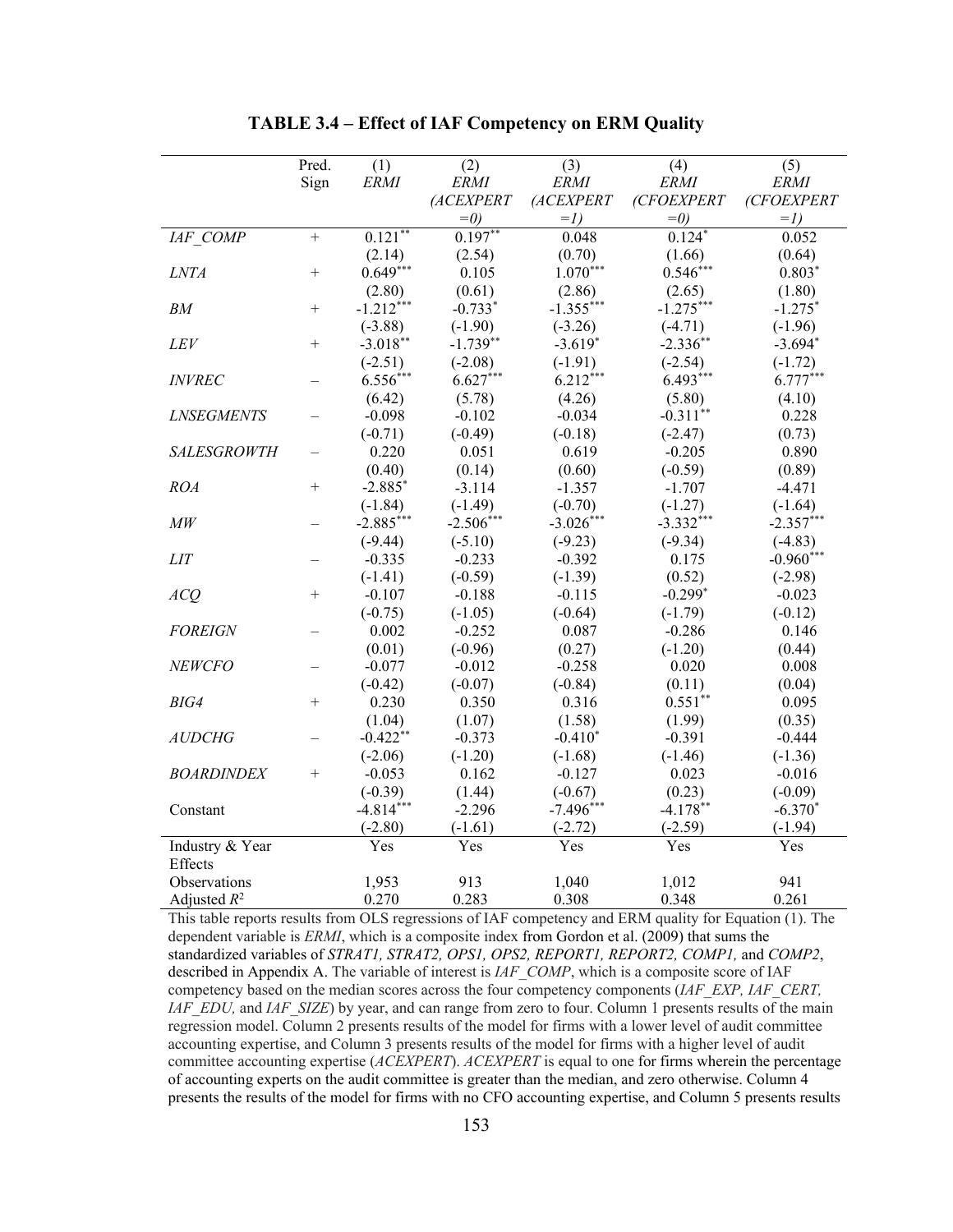of the model for firms with CFO accounting expertise (*CFOEXPERT*). *CFOEXPERT* is equal to one for firms with CFOs who have their CPA certification or previous auditing experience, and zero otherwise. *LNASSETS* is the natural log of total assets, *BM* is the ratio of the book value of common equity to the market value of common equity, *LEV* is the ratio of total liabilities to assets, *INVREC* is the ratio of inventory and accounts receivable assets to total assets, *LNSEGMENTS* is the natural log of operating and geographic segments, *SALESGROWTH* is the percent change in sales from the prior year, *ROA* is the ratio of net income to total assets, and *BOARDINDEX* is a composite index measure of three board characteristics (i.e. size, independence, average independent board member tenure), and can range from zero to three. *MW*  is an indicator variable for material weakness disclosure, *FOREIGN* is an indicator variable for foreign operations, *LIT* is an indicator variable for firms in litigious industries, and *ACQ* is an indicator variable for merger and acquisition activity during the fiscal year. *NEWCFO, BIG4,* and *AUDCHG* are indicator variables for a new CFO in the current year, Big 4 external auditor, and a change to the external auditor in the current year. Regressions include year and two-digit SIC code industry fixed effects and cluster standard errors by firm. Numbers in parentheses are t-statistics. \*, \*\*, and \*\*\* denote statistical significance at the 10%, 5%, and 1% levels, respectively, using a one-tailed test where the coefficient sign is consistent with the predicted direction.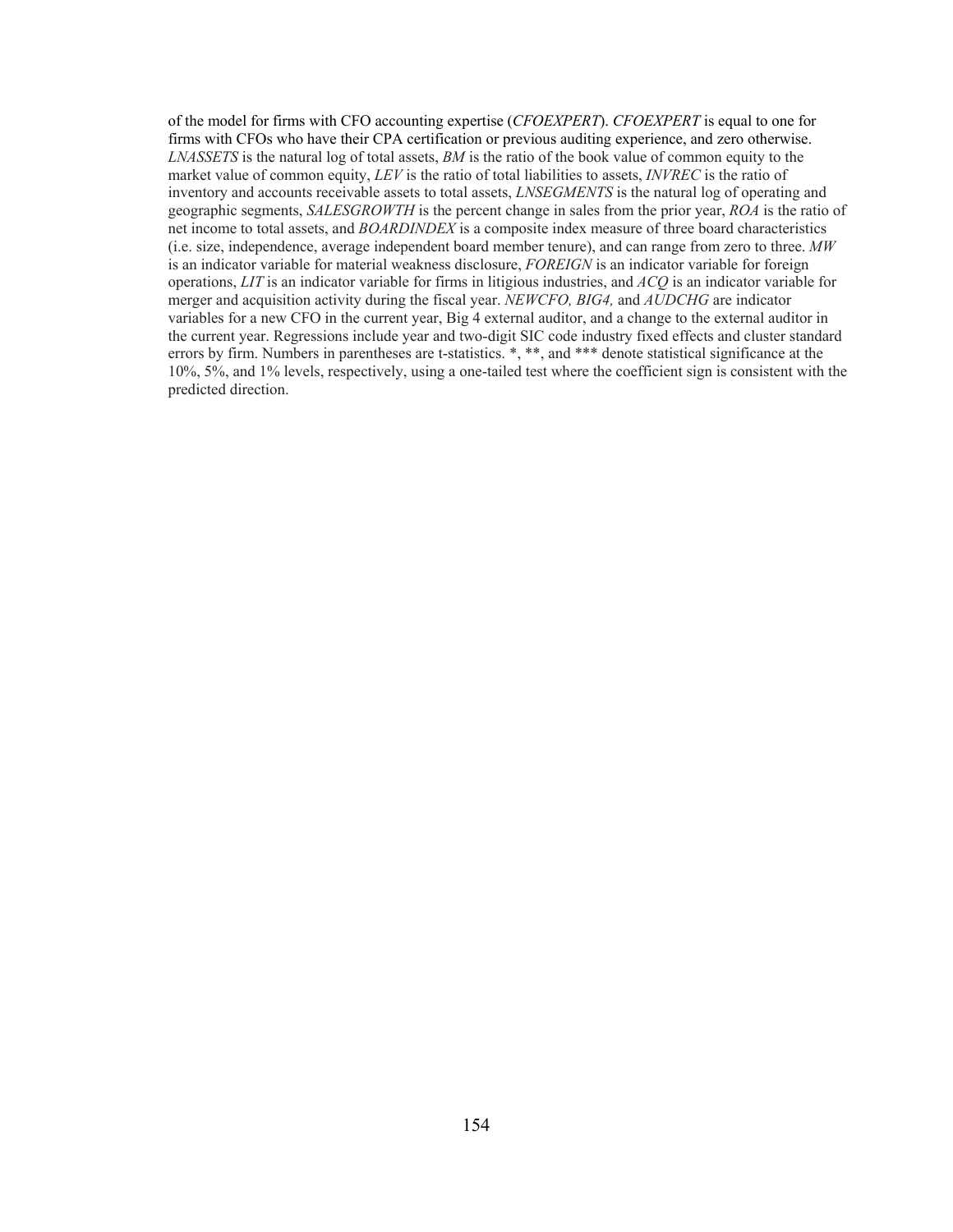| Panel A:              | Pred.            | (1)         | (2)           | (3)                                                                     | (4)           |
|-----------------------|------------------|-------------|---------------|-------------------------------------------------------------------------|---------------|
| <b>Propensity of</b>  | Sign             | PROXYERM    | Ave. Marginal | $\label{eq:accHARTERM} \begin{array}{ll} \mbox{ACCHARTERM} \end{array}$ | Ave. Marginal |
| <b>ERM Disclosure</b> |                  | <b>DISC</b> | Effects       | <b>DISC</b>                                                             | Effects       |
|                       |                  |             |               |                                                                         |               |
| IAF COMP              | $+$              | $0.148**$   | $0.026***$    | $0.176*$                                                                | $0.019*$      |
|                       |                  | (1.66)      | (1.68)        | (1.59)                                                                  | (1.59)        |
| <b>LNTA</b>           | $\boldsymbol{+}$ | 0.178       | 0.032         | 0.446                                                                   | $0.049*$      |
|                       |                  | (1.07)      | (1.15)        | (1.49)                                                                  | (1.57)        |
| BM                    | $\boldsymbol{+}$ | 0.246       | 0.040         | 0.378                                                                   | 0.039         |
|                       |                  | (0.93)      | (0.88)        | (0.98)                                                                  | (0.95)        |
| <i>LEV</i>            | $^{+}$           | $-0.633$    | $-0.110$      | $-1.786$                                                                | $-0.191*$     |
|                       |                  | $(-0.83)$   | $(-0.85)$     | $(-1.49)$                                                               | $(-1.52)$     |
| <b>INVREC</b>         |                  | 1.403       | $0.244*$      | 1.487                                                                   | 0.160         |
|                       |                  | (1.44)      | (1.48)        | (1.11)                                                                  | (1.14)        |
| <b>LNSEGMENTS</b>     |                  | $-0.038$    | $-0.006$      | $-0.421$                                                                | $-0.044*$     |
|                       |                  | $(-0.21)$   | $(-0.20)$     | $(-1.52)$                                                               | $(-1.55)$     |
| <b>SALESGROWTH</b>    |                  | $-0.299$    | $-0.056$      | $-0.609$                                                                | $-0.069*$     |
|                       |                  | $(-0.90)$   | $(-0.99)$     | $(-1.31)$                                                               | $(-1.38)$     |
| <b>ROA</b>            | $^{+}$           | 0.738       | 0.132         | $-1.041$                                                                | $-0.106$      |
|                       |                  | (0.71)      | (0.75)        | $(-0.66)$                                                               | $(-0.63)$     |
| M W                   |                  | 0.475       | $0.080*$      | $-0.299$                                                                | $-0.032$      |
|                       |                  | (1.39)      | (1.37)        | $(-0.63)$                                                               | $(-0.63)$     |
| LIT                   |                  | 0.448       | 0.074         | 0.473                                                                   | 0.049         |
|                       |                  | (0.93)      | (0.90)        | (0.71)                                                                  | (0.70)        |
| ACQ                   | $^{+}$           | $-0.085$    | $-0.014$      | $-0.045$                                                                | $-0.005$      |
|                       |                  | $(-0.48)$   | $(-0.48)$     | $(-0.18)$                                                               | $(-0.18)$     |
| <b>FOREIGN</b>        |                  | $-0.597**$  | $-0.103***$   | $-0.289$                                                                | $-0.025$      |
|                       |                  | $(-2.31)$   | $(-2.41)$     | $(-0.72)$                                                               | $(-0.74)$     |
| NEWCFO                |                  | $-0.530***$ | $-0.091***$   | $-0.231$                                                                | $-0.025$      |
|                       |                  | $(-2.84)$   | $(-2.89)$     | $(-0.97)$                                                               | $(-0.98)$     |
| BIG4                  | $^{+}$           | $1.600**$   | $0.274***$    | 0.608                                                                   | $0.065*$      |
|                       |                  | (2.44)      | (2.55)        | (1.34)                                                                  | (1.35)        |
| <b>AUDCHG</b>         |                  | 0.461       | $0.078*$      | 0.329                                                                   | 0.034         |
|                       |                  | (1.55)      | (1.54)        | (1.06)                                                                  | (1.03)        |
| <b>RISKCOMM</b>       | $^{+}$           | 0.116       | 0.021         | $-0.629$                                                                | $-0.066$      |
|                       |                  | (0.18)      | (0.19)        | $(-0.54)$                                                               | $(-0.54)$     |
| <b>BOARDINDEX</b>     | $+$              | $0.349***$  | $0.055***$    | 0.266                                                                   | $0.024*$      |
|                       |                  | (2.75)      | (2.59)        | (1.43)                                                                  | (1.23)        |
| <i>ERMI</i>           | $^{+}$           | 0.024       | 0.004         | 0.003                                                                   | 0.000         |
|                       |                  | (0.50)      | (0.47)        | (0.06)                                                                  | (0.05)        |
| Constant              |                  | $-5.312***$ |               | $-5.266$ **                                                             |               |
|                       |                  | $(-3.19)$   |               | $(-2.11)$                                                               |               |
| Industry & Year       |                  | Yes         | Yes           | Yes                                                                     | Yes           |
| Effects               |                  |             |               |                                                                         |               |
| Observations          |                  | 1,913       | 1,913         | 1,699                                                                   | 1,699         |
| Pseudo $R^2$          |                  | 0.136       | N/A           | 0.129                                                                   | N/A           |

# **TABLE 3.5 – Effect of IAF Competency on ERM Oversight Disclosures**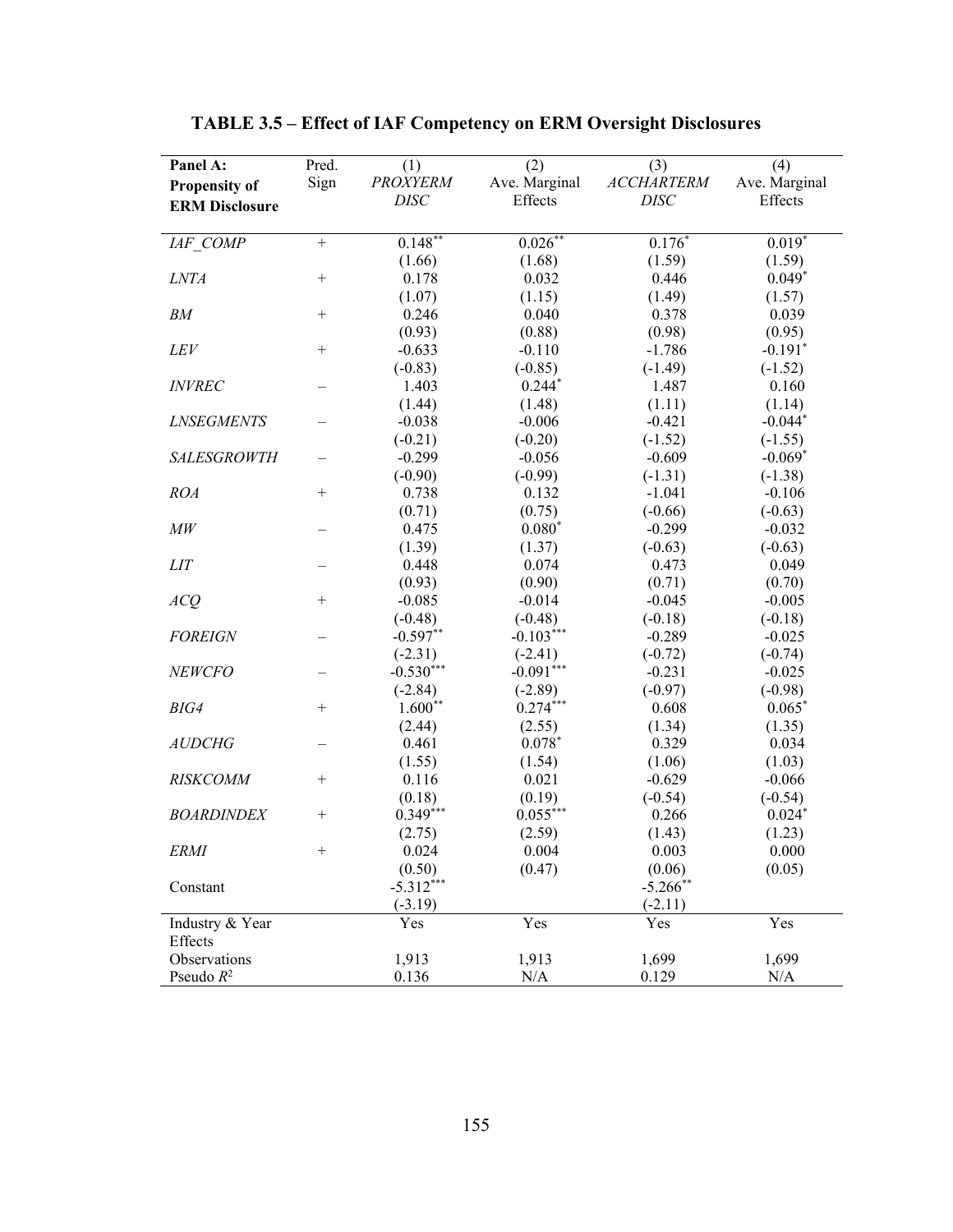| Panel B: Extent of       | Pred.     | (1)              |                 | (2)               |                   |
|--------------------------|-----------|------------------|-----------------|-------------------|-------------------|
| <b>ERM Disclosure</b>    | Sign      | <b>PROXYERM</b>  | t-statistic     | <b>ACCHARTERM</b> | t-statistic       |
|                          |           | <b>DISCCOUNT</b> |                 | <b>DISCCOUNT</b>  |                   |
| IAF COMP                 | $\ddot{}$ | $0.025*$         | (1.75)          | 0.025             | (1.61)            |
| <b>LNTA</b>              | $^{+}$    | 0.033            | (1.18)          | $0.068*$          | (1.82)            |
| BM                       | $^{+}$    | 0.040            | (0.87)          | 0.045             | (0.69)            |
| LEV                      | $^{+}$    | $-0.128$         | $(-1.01)$       | $-0.299*$         | $(-1.67)$         |
| <b>INVREC</b>            |           | 0.227            | (1.43)          | $0.486*$          | (1.70)            |
| <b>LNSEGMENTS</b>        |           | $-0.007$         | $(-0.24)$       | $-0.076$          | $(-1.33)$         |
| <b>SALESGROWTH</b>       |           | $-0.033$         | $(-0.60)$       | $-0.054$          | $(-0.90)$         |
| <b>ROA</b>               | $^{+}$    | 0.093            | (0.56)          | $-0.079$          | $(-0.40)$         |
| $\mathit{MW}$            |           | 0.080            | (1.26)          | $-0.064$          | $(-1.03)$         |
| LIT                      |           | 0.061            | (0.71)          | 0.064             | (0.67)            |
| ACQ                      | $^{+}$    | $-0.014$         | $(-0.45)$       | $-0.007$          | $(-0.18)$         |
| <b>FOREIGN</b>           |           | $-0.097**$       | $(-2.27)$       | $-0.064$          | $(-0.93)$         |
| <b>NEWCFO</b>            |           | $-0.088***$      | $(-2.84)$       | $-0.003$          | $(-0.05)$         |
| BIG4                     | $^{+}$    | $0.160***$       | (3.05)          | $0.077*$          | (1.76)            |
| <b>AUDCHG</b>            |           | 0.063            | (1.41)          | 0.011             | (0.25)            |
| <b>RISKCOMM</b>          | $^{+}$    | 0.048            | (0.35)          | $-0.065$          | $(-0.38)$         |
| <b>BOARDINDEX</b>        | $^{+}$    | $0.058***$       | (2.66)          | 0.036             | (1.31)            |
| <b>ERMI</b>              | $^{+}$    | 0.005            | (0.56)          | $-0.002$          | $(-0.27)$         |
| Constant                 |           | $-0.349$         | $(-1.47)$       | $-0.397$          | $(-1.21)$         |
| Industry and Year        |           | Yes              |                 | Yes               |                   |
| Effects                  |           |                  |                 |                   |                   |
| Observations             |           | 1,953            |                 | 1,953             |                   |
| Adjusted $R^2$           |           | 0.120            |                 | 0.080             |                   |
|                          |           |                  |                 |                   |                   |
| Panel C:                 |           | (1)              | (2)             | (3)               | (4)               |
| <b>Propensity of ERM</b> |           | <b>PROXYERM</b>  | <b>PROXYERM</b> | <b>ACCHARTER</b>  | <b>ACCHARTERM</b> |
| <b>Disclosure Based</b>  |           | <b>DISC</b>      | <b>DISC</b>     | <b>DISC</b>       | <b>DISC</b>       |
| on ERM Quality           |           | $(ERMI$ $MED=0)$ | $(ERMI MED=1)$  | $(ERMI MED=0)$    | $(ERMI MED=1)$    |
| IAF COMP                 |           | $0.275***$       | 0.054           | $0.250**$         | 0.158             |
|                          |           | (2.49)           | (0.47)          | (1.71)            | (1.05)            |
| Constant                 |           | $-6.745***$      | $-4.913***$     | $-6.785**$        | $-4.754*$         |
|                          |           | $(-3.45)$        | $(-2.65)$       | $(-2.44)$         | $(-1.78)$         |
| Industry & Year          |           | Yes              | Yes             | Yes               | Yes               |
| Effects                  |           |                  |                 |                   |                   |
|                          |           | 956              | 1081            | 762               | 907               |
| Observations             |           |                  |                 |                   |                   |

# **TABLE 3.5 (CONTINUED) – Effect of IAF Competency on ERM Oversight Disclosures**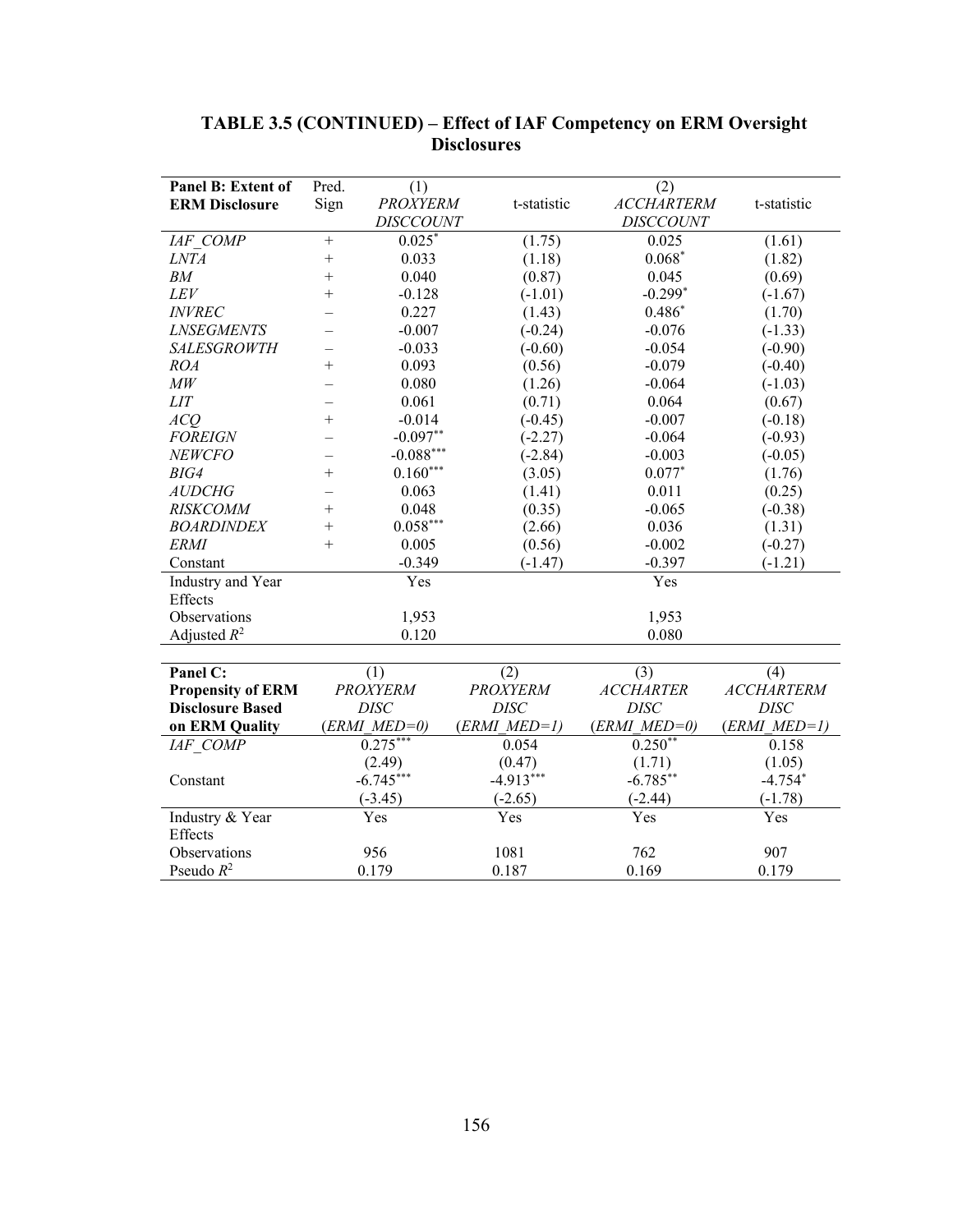| <b>Panel D: Extent of</b> |                  |                  | (3)              | $\left( 4\right)$ |
|---------------------------|------------------|------------------|------------------|-------------------|
| <b>ERM Disclosure</b>     | <b>PROXYERM</b>  | PROXYERM         | <b>ACCHARTER</b> | <b>ACCHARTERM</b> |
| <b>Based on ERM</b>       | <i>DISCCOUNT</i> | <i>DISCCOUNT</i> | <i>DISCCOUNT</i> | <i>DISCCOUNT</i>  |
| Quality                   | ERMI MED=0)      | ERMI MED=1)      | (ERMI MED=0)     | ERMI MED=1)       |
| <b>IAF COMP</b>           | $0.043***$       | 0.006            | $0.028**$        | 0.019             |
|                           | (2.59)           | (0.34)           | (1.77)           | (0.76)            |
| Constant                  | $-0.447*$        | $-0.439**$       | $-0.268$         | $-0.662*$         |
|                           | $(-1.80)$        | $(-1.98)$        | $(-1.13)$        | $(-1.82)$         |
| Industry & Year           | Yes              | <b>Yes</b>       | Yes              | <b>Yes</b>        |
| Effects                   |                  |                  |                  |                   |
| <b>Observations</b>       | 978              | 1121             | 978              | 1121              |
| Adjusted $R^2$            | 0.141            | 0.158            | 0.093            | 0.093             |

# **TABLE 3.5 (CONTINUED) – Effect of IAF Competency on ERM Oversight Disclosures**

This table reports results from regressions of IAF competency and the propensity and extent of ERM oversight disclosures in the proxy statement and audit committee charter. Panel A presents the logistic regressions of Equations (2) and (3). The dependent variable in Column (1) is *PROXYERMDISC*, which equals one for firms that disclose ERM oversight in the proxy statement, and zero otherwise. The dependent variable in Column (3) is *ACCHARTERMDISC*, which equals one for firms that disclose ERM oversight in the audit committee charter, and zero otherwise. The variable of interest in Columns (1) and (3) is *IAF\_COMP*, which is a composite score of IAF competency based on the median scores across the four competency components (*IAF\_EXP, IAF\_CERT, IAF\_EDU,* and *IAF\_SIZE*) by year, and can range from zero to four. *LNASSETS* is the natural log of total assets, *BM* is the ratio of the book value of common equity to the market value of common equity, *LEV* is the ratio of total liabilities to assets, *INVREC* is the ratio of inventory and accounts receivable assets to total assets, *LNSEGMENTS* is the natural log of operating and geographic segments, *SALESGROWTH* is the percent change in sales from the prior year, *ROA* is the ratio of net income to total assets, and *BOARDINDEX* is a composite index measure of three board characteristics (i.e. size, independence, average independent board member tenure), and can range from zero to three. *MW*  is an indicator variable for material weakness disclosure, *FOREIGN* is an indicator variable for foreign operations, *LIT* is an indicator variable for firms in litigious industries, and *ACQ* is an indicator variable for merger and acquisition activity during the fiscal year. *NEWCFO, BIG4, AUDCHG,* and *RISKCOMM* are indicator variables for a new CFO in the current year, Big 4 external auditor, a change to the external auditor in the current year, and risk committee presence in the current year. Columns 2 and 4 report the average marginal effects of the models in Columns 1 and 3, respectively. Panel B presents Equations (1) and (2) using OLS regression for different dependent measures. The dependent variable in Column (1) is *PROXYERMDISCCOUNT*, which measures the extent of ERM oversight disclosure in the proxy statement. The dependent variable in Column (2) is *ACCHARTERMDISCCOUNT*, which measures the extent of ERM oversight disclosure in the AC charter. Panels C re-estimates Equations (1) and (2) from Panel A by splitting the sample by *ERMI\_MED,* which equals one for firms that have ERM quality above the median, and zero otherwise. Panel D re-estimates Equations (1) and (2) from Panel B by splitting the sample by *ERMI\_MED*. Regressions include year and two-digit SIC code industry fixed effects and cluster standard errors by firm. Numbers in parentheses are t-statistics. \*, \*\*, and \*\*\* denote statistical significance at the 10%, 5%, and 1% levels, respectively, using a one-tailed test where the coefficient sign is consistent with the predicted direction.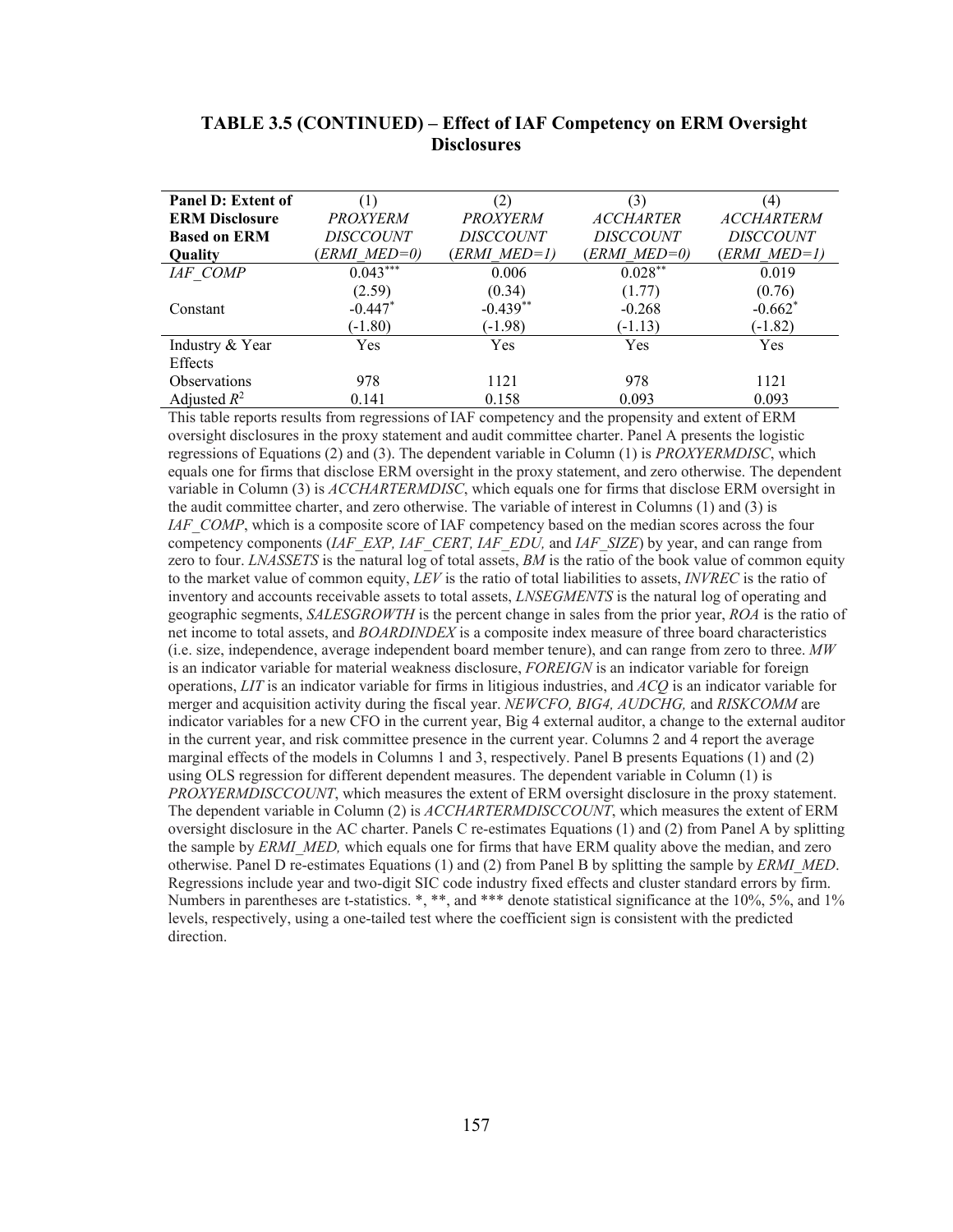|                    | Pred.  | (1)         | (2)         | (3)               | (4)         |
|--------------------|--------|-------------|-------------|-------------------|-------------|
|                    | Sign   | <b>ERMI</b> | <b>ERMI</b> | <b>ERMI</b>       | <b>ERMI</b> |
|                    |        | (BOARD      | (AC)        | (RISKCOMM         | (NO)        |
|                    |        | $RESP=1$ )  | $RESP=1$ )  | $RESP=1$ )        | DISCLOSURE) |
| IAF COMP           | $+$    | $0.428*$    | $0.324**$   | $-0.166$          | 0.063       |
|                    |        | (1.60)      | (2.25)      | $(-1.11)$         | (1.09)      |
| LNTA               | $^{+}$ | 1.899**     | $-0.294$    | $-0.013$          | $0.436**$   |
|                    |        | (2.01)      | $(-0.96)$   | $(-0.02)$         | (2.12)      |
| BM                 | $^{+}$ | $-1.834**$  | 0.220       | $-1.130$          | $-1.141***$ |
|                    |        | $(-2.29)$   | (0.41)      | $(-0.58)$         | $(-3.81)$   |
| LEV                | $^{+}$ | $-6.431*$   | $-1.366$    | $-0.806$          | $-2.408***$ |
|                    |        | $(-1.84)$   | $(-0.96)$   | $(-0.21)$         | $(-2.68)$   |
| <b>INVREC</b>      |        | $7.647**$   | $9.601***$  | $5.746***$        | 5.710***    |
|                    |        | (2.21)      | (5.19)      | (3.45)            | (5.72)      |
| <b>LNSEGMENTS</b>  |        | 0.126       | $-0.258$    | $-1.813**$        | $-0.084$    |
|                    |        | (0.22)      | $(-0.96)$   | $(-1.84)$         | $(-0.52)$   |
| <b>SALESGROWTH</b> |        | 1.263       | 1.206       | $-0.637$          | $-0.324$    |
|                    |        | (0.82)      | (1.43)      | $(-0.37)$         | $(-1.12)$   |
| <b>ROA</b>         | $+$    | $-6.819**$  | 0.069       | 15.547***         | $-3.090**$  |
|                    |        | $(-1.99)$   | (0.04)      | (3.17)            | $(-1.92)$   |
| M W                |        | $-3.384***$ | $-2.819***$ | $-2.847***$       | $-2.812***$ |
|                    |        | $(-5.98)$   | $(-3.04)$   | $(-3.00)$         | $(-7.08)$   |
| <b>LIT</b>         |        | $-0.597$    | $-1.008$    | $-0.223$          | $-0.138$    |
|                    |        | $(-0.79)$   | $(-1.05)$   | $(-0.36)$         | $(-0.51)$   |
| ACQ                | $^{+}$ | 0.206       | 0.108       | $-0.182$          | $-0.194*$   |
|                    |        | (0.40)      | (0.35)      | $(-0.36)$         | $(-1.40)$   |
| <b>FOREIGN</b>     |        | 1.331       | $0.754*$    | $-1.092**$        | $-0.108$    |
|                    |        | (1.27)      | (1.90)      | $(-1.98)$         | $(-0.49)$   |
| NEWCFO             |        | 0.028       | 0.348       | $-0.101$          | 0.045       |
|                    |        | (0.10)      | (1.34)      | $(-0.16)$         | (0.27)      |
| BIG4               | $^{+}$ | $-0.107$    | 0.270       | 0.000             | $0.295*$    |
|                    |        | $(-0.07)$   | (0.44)      | $\left( .\right)$ | (1.32)      |
| <b>AUDCHG</b>      |        | $-1.077$    | $-0.796$    | $1.541***$        | $-0.334*$   |
|                    |        | $(-1.53)$   | $(-1.20)$   | (3.74)            | $(-1.31)$   |
| <b>BOARDINDEX</b>  | $^{+}$ | $-0.665$    | $-0.005$    | $-0.656**$        | 0.048       |
|                    |        | $(-1.16)$   | $(-0.02)$   | $(-1.99)$         | (0.52)      |
| Constant           |        | $-14.496*$  | 0.414       | 2.936             | $-3.266$ ** |
|                    |        | $(-1.68)$   | (0.24)      | (0.68)            | $(-2.03)$   |
| Industry & Year    |        | Yes         | Yes         | Yes               | Yes         |
| Effects            |        |             |             |                   |             |
| Observations       |        | 377         | 231         | 59                | 1,281       |
| Pseudo $R^2$       |        | 0.426       | 0.498       | 0.764             | 0.297       |

# **TABLE 3.6 – Effect of IAF Competency on ERM Quality Based on Board-Level Oversight**

This table reports results from OLS regressions of IAF competency and ERM quality for Equation (1). The dependent variable is *ERMI*, which is a composite index from Gordon et al. (2009) that sums the standardized variables of *STRAT1, STRAT2, OPS1, OPS2, REPORT1, REPORT2, COMP1,* and *COMP2*, described in Appendix A. The variable of interest is *IAF\_COMP*, which is a composite score of IAF competency based on the median scores across the four competency components (*IAF\_EXP, IAF\_CERT, IAF\_EDU,* and *IAF\_SIZE*) by year, and can range from zero to four. *LNASSETS* is the natural log of total assets, *BM* is the ratio of the book value of common equity to the market value of common equity, *LEV* is the ratio of total liabilities to assets, *INVREC* is the ratio of inventory and accounts receivable assets to total assets, *LNSEGMENTS* is the natural log of operating and geographic segments, *SALESGROWTH* is the percent change in sales from the prior year, *ROA* is the ratio of net income to total assets, and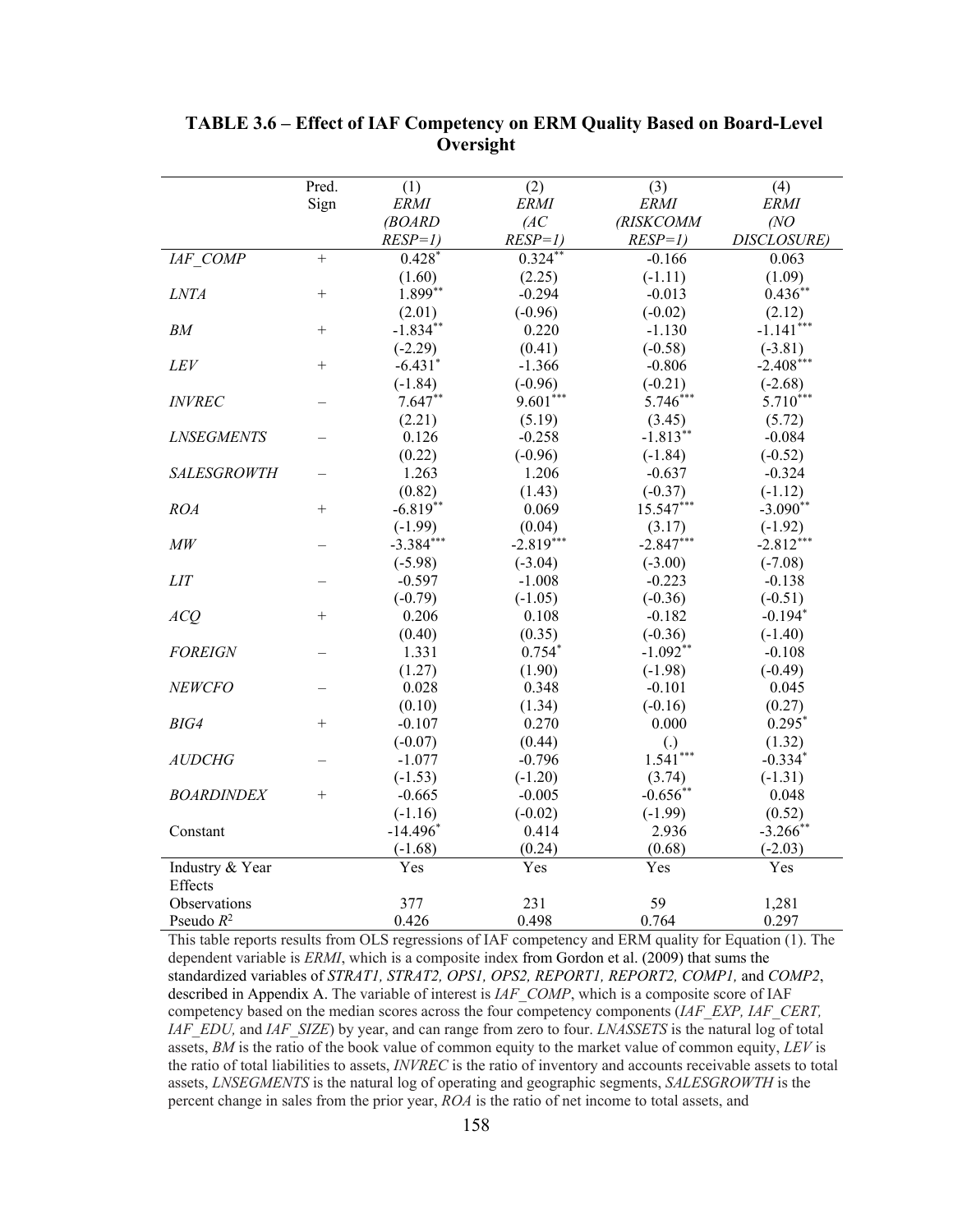*BOARDINDEX* is a composite index measure of three board characteristics (i.e. size, independence, average independent board member tenure), and can range from zero to three. *MW* is an indicator variable for material weakness disclosure, *FOREIGN* is an indicator variable for foreign operations, *LIT* is an indicator variable for firms in litigious industries, and *ACQ* is an indicator variable for merger and acquisition activity during the fiscal year. *NEWCFO, BIG4,* and *AUDCHG* are indicator variables for a new CFO in the current year, Big 4 external auditor, and a change to the external auditor in the current year. Columns (1) through (4) restrict the analysis to four groups of interest. Column (1) restricts the sample to where *BOARDRESP=1*, or where the board of directors has the primary responsibility for ERM oversight. Column (2) restricts the sample to where  $ACRESP=1$ , or where the audit committee has primary responsibility for ERM oversight. Column (3) restricts the sample to where *RISKCOMMRESP=1*, or where the risk committee has primary responsibility for ERM oversight. Column (4) restricts the sample to firms that do not disclose ERM oversight in the proxy statement or audit committee charter, or that do not have a standalone risk committee. Regressions include year and two-digit SIC code industry fixed effects and cluster standard errors by firm. Numbers in parentheses are t-statistics. \*, \*\*, and \*\*\* denote statistical significance at the 10%, 5%, and 1% levels, respectively, using a one-tailed test where the coefficient sign is consistent with the predicted direction.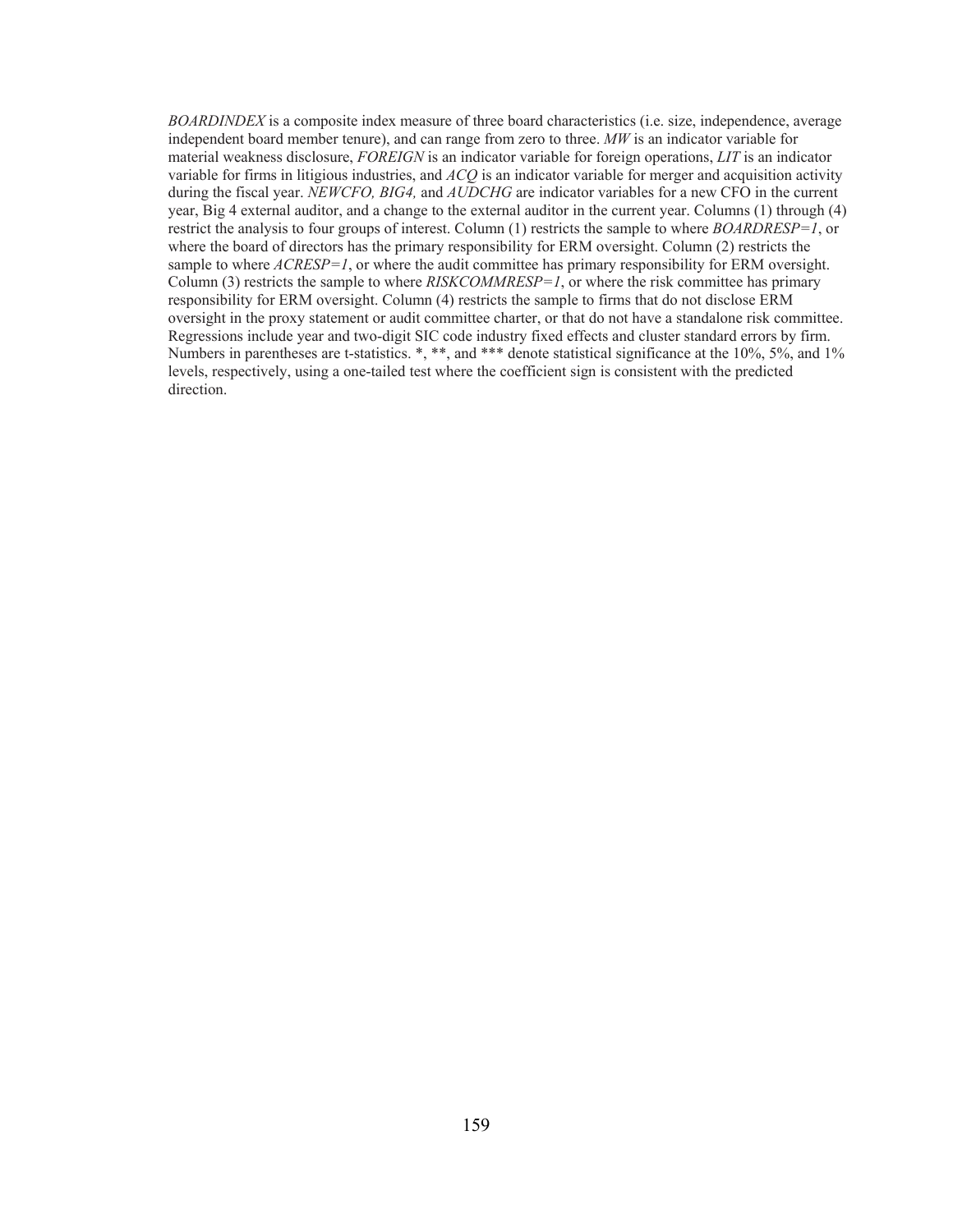| <b>Panel A: Covariate</b>      | (1)              | (2)              |             |            |
|--------------------------------|------------------|------------------|-------------|------------|
| <b>Balance for ERM Quality</b> | Treated          | Control          | t-statistic | p-value    |
| <b>Analysis</b>                |                  |                  |             |            |
|                                |                  |                  |             |            |
| LNTA                           | 7.321            | 7.361            | $-0.63$     | 0.529      |
| BM                             | 0.488            | 0.496            | $-0.28$     | 0.780      |
| ${\cal L}{\cal E}{\cal V}$     | 0.244            | 0.255            | $-0.84$     | 0.403      |
| <b>INVREC</b>                  | 0.258            | 0.255            | 0.27        | 0.788      |
| <b>LNSEGMENTS</b>              | 1.623            | 1.597            | 0.56        | 0.578      |
| <b>SALESGROWTH</b>             | 0.049            | 0.051            | $-0.16$     | 0.870      |
| <b>ROA</b>                     | 0.035            | 0.030            | 0.78        | 0.438      |
| $\mathit{MW}$                  | 0.052            | 0.054            | $-0.16$     | 0.876      |
| LIT                            | 0.228            | 0.220            | 0.25        | 0.800      |
| ACQ                            | 0.203            | 0.213            | $-0.35$     | 0.729      |
| <b>FOREIGN</b>                 | 0.441            | 0.411            | 0.85        | 0.394      |
| <b>NEWCFO</b>                  | 0.443            | 0.417            | 0.75        | 0.456      |
| BIG4                           | 0.896            | 0.900            | $-0.17$     | 0.862      |
| <b>AUDCHG</b>                  | 0.040            | 0.033            | 0.47        | 0.640      |
| <b>BOARDINDEX</b>              | 1.391            | 1.373            | 0.30        | 0.761      |
| Observations                   | 410              | 410              |             |            |
|                                |                  |                  |             |            |
| <b>Panel B: Covariate</b>      | $\overline{(1)}$ | $\overline{(2)}$ |             |            |
| <b>Balance for ERM</b>         | Treated          | Control          | t-statistic | p-value    |
| <b>Disclosure Analysis</b>     |                  |                  |             |            |
| LNTA                           | 7.332            | 7.333            | $-0.03$     | 0.980      |
| BM                             | 0.518            | 0.531            | $-0.61$     | 0.540      |
| LEV                            | 0.228            | 0.220            | 0.91        | 0.364      |
| <b>INVREC</b>                  | 0.287            | 0.290            | $-0.36$     | 0.720      |
| <b>LNSEGMENTS</b>              | 1.627            | 1.652            | $-0.71$     | 0.476      |
| <b>SALESGROWTH</b>             | 0.086            | 0.087            | $-0.08$     | 0.939      |
| ROA                            | 0.044            | 0.044            | 0.02        | 0.981      |
| $\mathit{MW}$                  | 0.034            | 0.033            | 0.12        | 0.096      |
| $LIT$                          | 0.180            | 0.180            | $-0.01$     | 0.993      |
| ACO                            | 0.194            | 0.186            | 0.40        | 0.689      |
| <b>FOREIGN</b>                 | 0.420            | 0.420            | $-0.01$     | 0.991      |
| <b>NEWCFO</b>                  | 0.370            | 0.369            | 0.05        | 0.959      |
| BIG4                           | 0.946            | 0.945            | 0.07        | 0.941      |
| <b>AUDCHG</b>                  | 0.026            | 0.026            | $-0.05$     | 0.958      |
| <b>BOARDINDEX</b>              | 1.383            | 1.410            | $-0.60$     | 0.550      |
| <b>RISKCOMM</b>                | 0.061            | 0.037            | 2.14        | $0.033***$ |
| ERMI                           | 0.493            | 0.277            | 1.25        | 0.210      |
| Observations                   | 710              | 710              |             |            |
|                                |                  |                  |             |            |

# **TABLE 3.7 – Propensity Score Matched Samples of ERM Quality and Disclosure Analyses**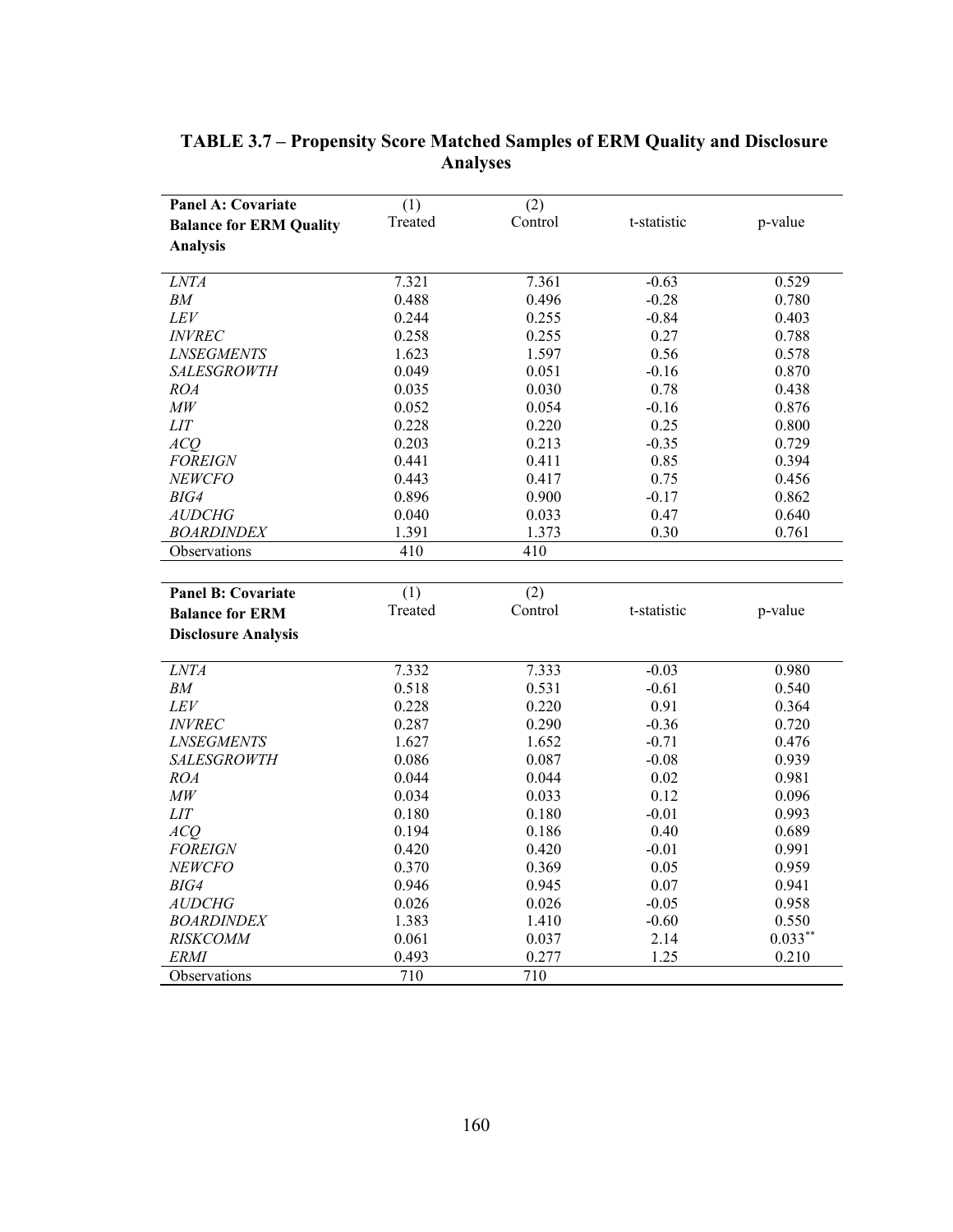| <b>Panel C: Second</b>  | (1)             | (2)                | (3)          | (4)                | (5)                      |
|-------------------------|-----------------|--------------------|--------------|--------------------|--------------------------|
|                         | <b>ERMI</b>     | <b>PROXY</b>       | <b>PROXY</b> | <b>ACCHARTERM</b>  | <b>ACCHARTERM</b>        |
| <b>Stage Regression</b> |                 | <b>DISC</b>        | <b>COUNT</b> | <b>DISC</b>        | <b>COUNT</b>             |
| IAF COMP                | $0.539*$        | $0.391**$          | $0.066**$    | $0.427*$           | $0.057^*$                |
|                         | (1.85)          | (1.81)             | (1.75)       | (1.33)             | (1.35)                   |
| <b>LNTA</b>             | $1.278***$      | 0.281              | 0.049        | $1.514***$         | $0.176***$               |
|                         | (3.60)          | (1.24)             | (1.22)       | (4.23)             | (3.29)                   |
| BM                      | $-1.551***$     | 0.066              | 0.013        | 0.294              | 0.038                    |
|                         | $(-2.90)$       | (0.20)             | (0.22)       | (0.69)             | (0.43)                   |
| LEV                     | $-3.620**$      | $-1.456$           | $-0.260$     | $-3.954***$        | $-0.554***$              |
|                         | $(-1.97)$       | $(-1.52)$          | $(-1.58)$    | $(-2.65)$          | $(-2.66)$                |
| <b>INVREC</b>           | $7.393***$      | 0.978              | 0.172        | $4.045***$         | $0.905***$               |
|                         |                 |                    | (0.78)       |                    | (2.28)                   |
| <b>LNSEGMENTS</b>       | (4.41)<br>0.020 | (0.73)<br>0.154    | 0.022        | (2.29)<br>$-0.420$ | $-0.054$                 |
|                         |                 |                    | (0.58)       |                    | $(-0.82)$                |
|                         | (0.09)<br>0.750 | (0.73)<br>$-0.145$ |              | $(-1.35)$          | $-0.049$                 |
| <b>SALESGROWTH</b>      |                 |                    | $-0.010$     | $-0.626$           |                          |
|                         | (0.64)          | $(-0.31)$          | $(-0.13)$    | $(-1.18)$          | $(-0.56)$                |
| <b>ROA</b>              | $-0.998$        | $-0.864$           | $-0.174$     | $-1.160$           | $-0.025$                 |
|                         | $(-0.43)$       | $(-0.63)$<br>0.499 | $(-0.68)$    | $(-0.68)$          | $(-0.12)$<br>$-0.179***$ |
| MW                      | $-2.661***$     |                    | 0.077        | $-1.300*$          |                          |
|                         | $(-4.71)$       | (0.99)             | (0.78)       | $(-1.93)$          | $(-2.63)$                |
| <b>LIT</b>              | 0.000           | $-0.565$           | $-0.098$     | 0.999              | 0.104                    |
|                         | (0.00)          | $(-1.06)$          | $(-1.00)$    | (1.15)             | (0.79)                   |
| ACQ                     | $-0.481*$       | $-0.148$           | $-0.025$     | 0.353              | 0.021                    |
|                         | $(-1.67)$       | $(-0.67)$          | $(-0.63)$    | (1.10)             | (0.45)                   |
| <b>FOREIGN</b>          | 0.072           | $-0.660**$         | $-0.108**$   | $-0.457$           | $-0.097$                 |
|                         | (0.25)          | $(-2.18)$          | $(-2.03)$    | $(-1.00)$          | $(-1.05)$                |
| <b>NEWCFO</b>           | 0.073           | $-0.404*$          | $-0.071$     | $-0.022$           | 0.043                    |
|                         | (0.28)          | $(-1.68)$          | $(-1.64)$    | $(-0.08)$          | (0.70)                   |
| BIG4                    | 0.193           | $-0.114$           | 0.000        | $-0.952$           | $-0.042$                 |
|                         | (0.65)          | $(-0.16)$          | (0.00)       | $(-0.87)$          | $(-0.30)$                |
| <b>AUDCHG</b>           | $-0.992**$      | 0.325              | 0.035        | 0.540              | 0.020                    |
|                         | $(-2.00)$       | (0.34)             | (0.29)       | (1.06)             | (0.32)                   |
| <b>BOARDINDEX</b>       | $-0.222$        | 0.775              | 0.137        | $0.771*$           | 0.035                    |
|                         | $(-0.97)$       | (1.49)             | (1.34)       | (1.66)             | (0.39)                   |
| <b>RISKCOMM</b>         |                 | $0.535***$         | $0.091***$   | 0.169              | 0.035                    |
|                         |                 | (3.25)             | (3.14)       | (0.75)             | (1.01)                   |
| <b>ERMI</b>             |                 | 0.017              | 0.003        | $-0.035$           | $-0.009$                 |
|                         |                 | (0.29)             | (0.24)       | $(-0.62)$          | $(-0.93)$                |
| Constant                | $-9.828***$     | $-4.450**$         | $-0.277$     | $-12.976***$       | $-1.124***$              |
|                         | $(-3.72)$       | $(-2.21)$          | $(-0.78)$    | $(-4.30)$          | $(-2.36)$                |
| Industry & Year         | Yes             | Yes                | Yes          | Yes                | Yes                      |
| Effects                 |                 |                    |              |                    |                          |
| Observations            | 829             | 1,185              | 1,209        | 1,044              | 1,209                    |
| Adjusted $R^2$          | 0.302           |                    | 0.161        |                    | 0.119                    |
| Pseudo $R^2$            |                 | 0.163              |              | 0.231              |                          |

# **TABLE 3.7 (CONTINUED) – Propensity Score Matched Samples of ERM Quality and Disclosure Analyses**

This table reports results from regressions of IAF competency and ERM quality and the propensity and extent of ERM oversight disclosures in the proxy statement and audit committee charter using propensity score matching for Equations (1) through (3). The dependent variable in Column (1) is *ERMI*, which is a composite index from Gordon et al. (2009) that sums the standardized variables of *STRAT1, STRAT2, OPS1,*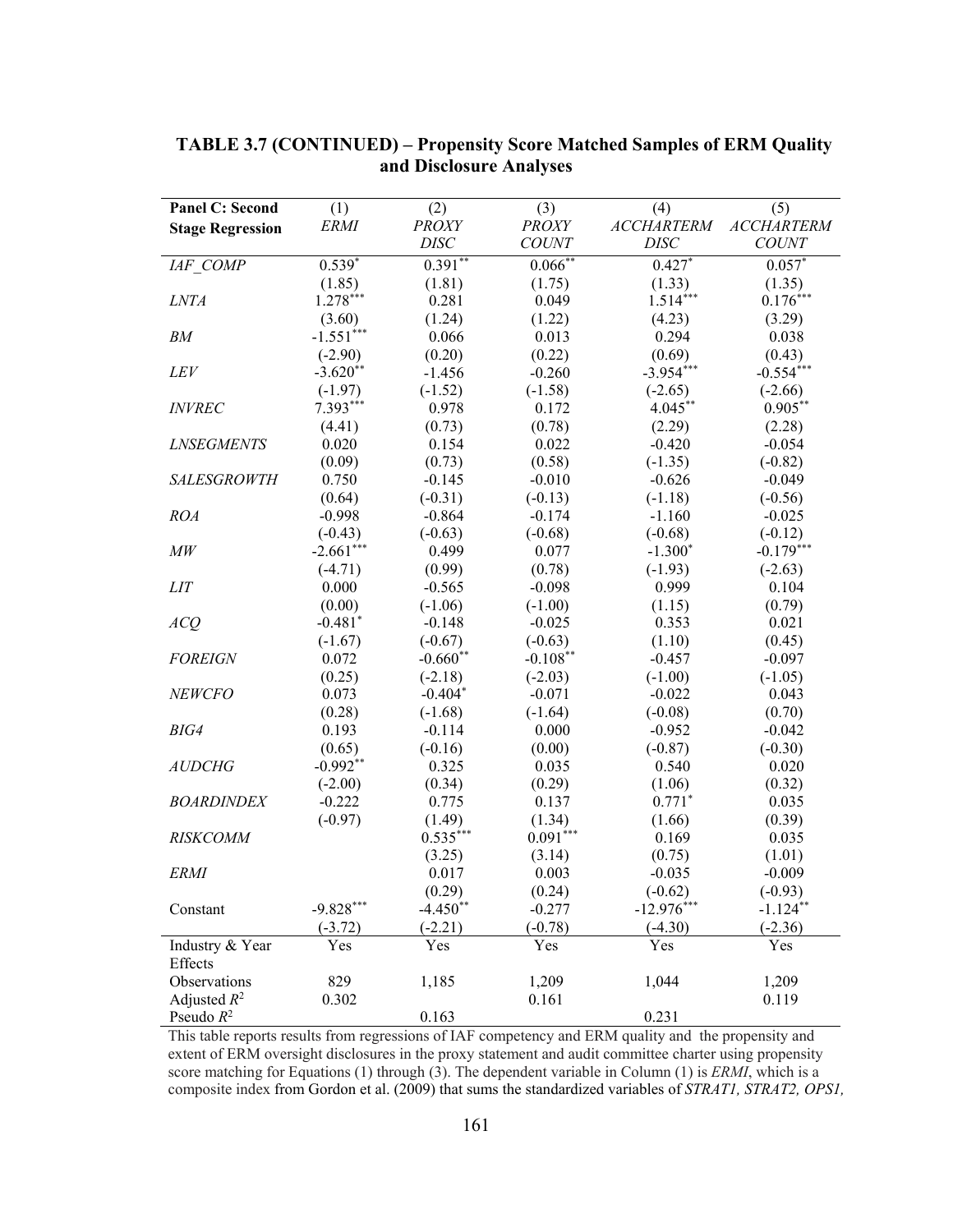*OPS2, REPORT1, REPORT2, COMP1,* and *COMP2*, described in Appendix A. The dependent variable in Column (2) is *PROXYERMDISC*, which equals one for firms that disclose ERM oversight in the proxy statement, and zero otherwise. The dependent variable in Column (3) is *PROXYERMDISCCOUNT*, which measures the extent of ERM oversight disclosure in the proxy statement. The dependent variable in Column (4) is *ACCHARTERMDISC*, which equals one for firms that disclose ERM oversight in the audit committee charter, and zero otherwise. The dependent variable in Column (5) is *ACCHARTERMDISCCOUNT*, which measures the extent of ERM oversight disclosure in the AC charter. The variable of interest is *IAF\_COMP*, which is a composite score of IAF competency based on the median scores across the four competency components (*IAF\_EXP, IAF\_CERT, IAF\_EDU,* and *IAF\_SIZE*) by year, and can range from zero to four. *LNASSETS* is the natural log of total assets, *BM* is the ratio of the book value of common equity to the market value of common equity, *LEV* is the ratio of total liabilities to assets, *INVREC* is the ratio of inventory and accounts receivable assets to total assets, *LNSEGMENTS* is the natural log of operating and geographic segments, *SALESGROWTH* is the percent change in sales from the prior year, *ROA* is the ratio of net income to total assets, and *BOARDINDEX* is a composite index measure of three board characteristics (i.e. size, independence, average independent board member tenure), and can range from zero to three. *MW*  is an indicator variable for material weakness disclosure, *FOREIGN* is an indicator variable for foreign operations, *LIT* is an indicator variable for firms in litigious industries, and *ACQ* is an indicator variable for merger and acquisition activity during the fiscal year. *NEWCFO, BIG4, AUDCHG,* and *RISKCOMM* are indicator variables for a new CFO in the current year, Big 4 external auditor, a change to the external auditor in the current year, and risk committee presence in the current year. Regressions include year and two-digit SIC code industry fixed effects and cluster standard errors by firm. Numbers in parentheses are t-statistics. \*, \*\*, and \*\*\* denote statistical significance at the 10%, 5%, and 1% levels, respectively, using a one-tailed test where the coefficient sign is consistent with the predicted direction.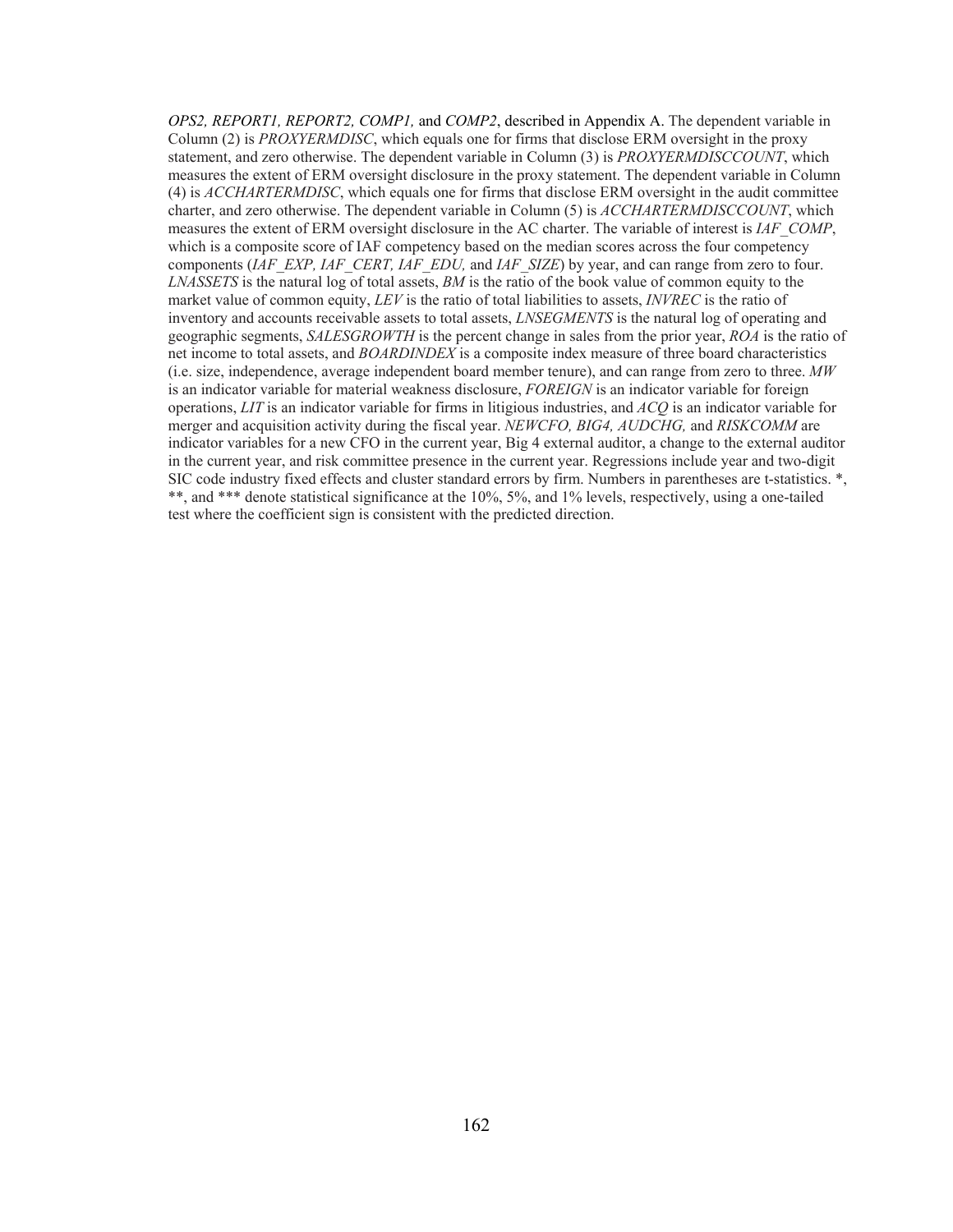|                          | (1)         |             | (2)         |             |
|--------------------------|-------------|-------------|-------------|-------------|
|                          | <i>ERMI</i> |             | <i>ERMI</i> |             |
|                          | (INSTOWN=0) | t-statistic | (INSTOWN=1) | t-statistic |
| IAF COMP                 | 0.085       | (0.71)      | $0.219***$  | (2.31)      |
| <i>LNTA</i>              | 0.138       | (0.79)      | $1.421***$  | (2.72)      |
| BМ                       | $-1.008***$ | $(-3.92)$   | $-1.524**$  | $(-2.29)$   |
| LEV                      | $-0.879$    | $(-1.51)$   | $-4.336*$   | $(-1.66)$   |
| <i><b>INVREC</b></i>     | $6.542***$  | (6.05)      | $7.452***$  | (3.95)      |
| <i><b>LNSEGMENTS</b></i> | $-0.314**$  | $(-2.15)$   | 0.095       | (0.31)      |
| <b>SALESGROWTH</b>       | $-0.236$    | $(-0.63)$   | 1.092       | (1.13)      |
| <i>ROA</i>               | $-2.136*$   | $(-1.65)$   | $-0.129$    | $(-0.06)$   |
| MW                       | $-3.133***$ | $(-12.39)$  | $-3.122***$ | $(-4.19)$   |
| LIT                      | $-0.248$    | $(-0.96)$   | $-0.320$    | $(-0.80)$   |
| ACQ                      | $-0.199$    | $(-1.29)$   | $-0.149$    | $(-0.68)$   |
| <b>FOREIGN</b>           | $-0.071$    | $(-0.35)$   | $-0.224$    | $(-0.61)$   |
| <b>NEWCFO</b>            | 0.007       | (0.05)      | $-0.204$    | $(-0.48)$   |
| BIG4                     | $0.494**$   | (2.09)      | 0.204       | (0.58)      |
| <i>AUDCHG</i>            | $-0.203$    | $(-0.73)$   | $-0.477$    | $(-1.32)$   |
| <b>RISKCOMM</b>          | 0.081       | (0.86)      | $-0.232$    | $(-0.71)$   |
| <b>BOARDINDEX</b>        | 0.556       | (0.59)      | $-0.250$    | $(-0.81)$   |
| Constant                 | $-0.359$    | $(-1.51)$   | $-0.404$    | $(-1.23)$   |
| Industry and Year        | Yes         |             | Yes         |             |
| Effects                  |             |             |             |             |
| <b>Observations</b>      | 800         |             | 821         |             |
| Adjusted $R^2$           | 0.424       |             | 0.272       |             |

**TABLE 3.8 – Effect of IAF Competency on ERM Quality Based on Institutional Ownership** 

This table reports results from OLS regressions of IAF competency and ERM quality for Equation (1). The dependent variable is *ERMI*, which is a composite index from Gordon et al. (2009) that sums the standardized variables of *STRAT1, STRAT2, OPS1, OPS2, REPORT1, REPORT2, COMP1,* and *COMP2*, described in Appendix A. The variable of interest is *IAF\_COMP*, which is a composite score of IAF competency based on the median scores across the four competency components (*IAF\_EXP, IAF\_CERT, IAF\_EDU,* and *IAF\_SIZE*) by year, and can range from zero to four. Column 1 presents results of the model for firms with a lower level of institutional ownership, and Column 2 presents results of the model for firms with a higher level of institutional ownership (*INSTOWN*). *INSTOWN* is equal to one for firms with a number of institutional owners greater than the median, and zero otherwise. *LNASSETS* is the natural log of total assets, *BM* is the ratio of the book value of common equity to the market value of common equity, *LEV*  is the ratio of total liabilities to assets, *INVREC* is the ratio of inventory and accounts receivable assets to total assets, *LNSEGMENTS* is the natural log of operating and geographic segments, *SALESGROWTH* is the percent change in sales from the prior year, *ROA* is the ratio of net income to total assets, and *BOARDINDEX* is a composite index measure of three board characteristics (i.e. size, independence, average independent board member tenure), and can range from zero to three. *MW* is an indicator variable for material weakness disclosure, *FOREIGN* is an indicator variable for foreign operations, *LIT* is an indicator variable for firms in litigious industries, and *ACQ* is an indicator variable for merger and acquisition activity during the fiscal year. *NEWCFO, BIG4,* and *AUDCHG* are indicator variables for a new CFO in the current year, Big 4 external auditor, and a change to the external auditor in the current year. Regressions include year and two-digit SIC code industry fixed effects and cluster standard errors by firm. Numbers in parentheses are t-statistics. \*, \*\*, and \*\*\* denote statistical significance at the 10%, 5%, and 1% levels, respectively, using a one-tailed test where the coefficient sign is consistent with the predicted direction.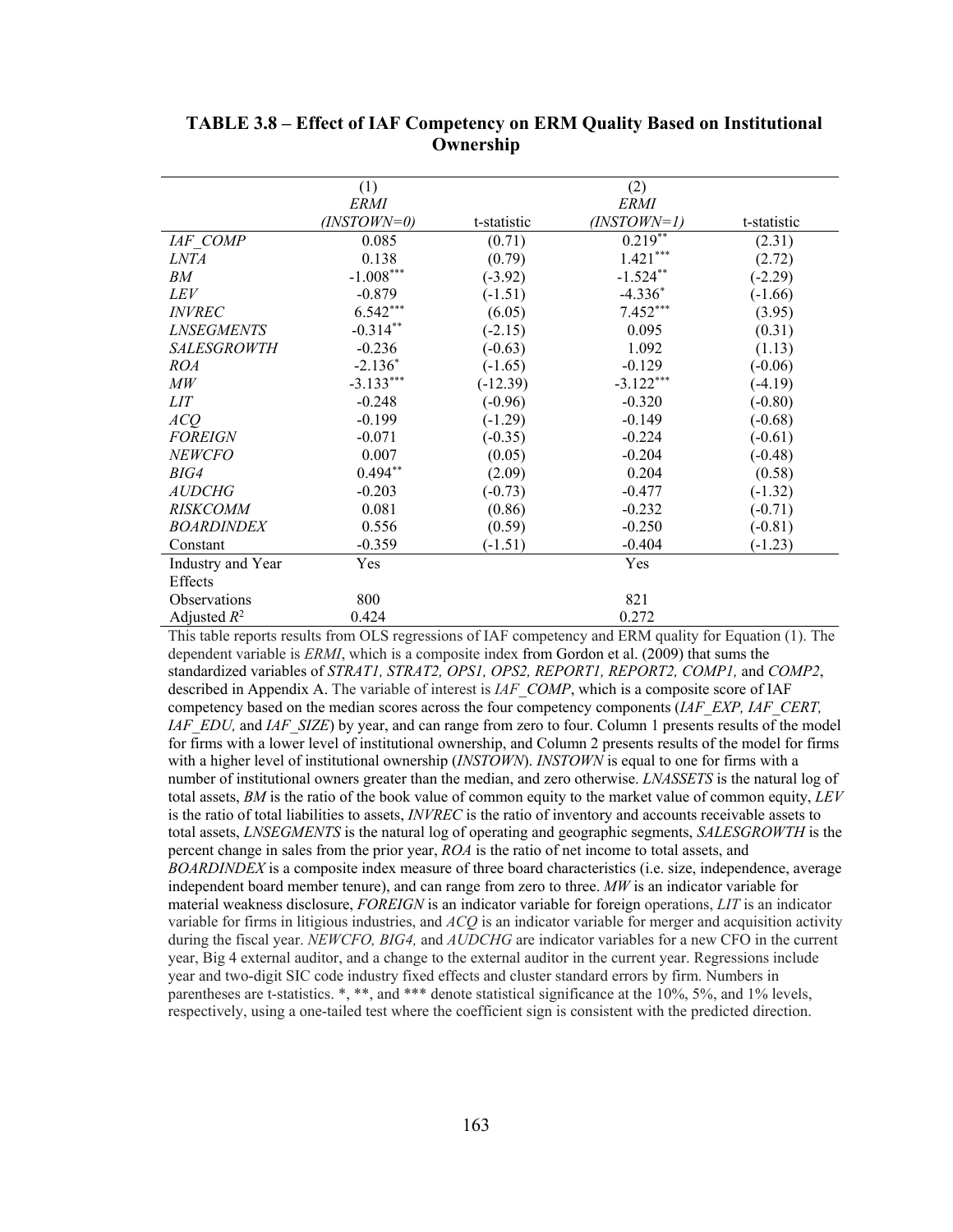#### **BIBLIOGRAPHY**

- Abbott, L. J., S. Parker, and G. F. Peters. 2004. Audit Committee Characteristics and Restatements. *Auditing: A Journal of Practice & Theory* 23 (1): 69-87.
- Abbott, L. J., B. Daugherty, S. Parker, and G. F. Peters. 2016. Internal Audit Quality and Financial Reporting Quality: The Joint Importance of Independence and Competence. *Journal of Accounting Research* 54 (1): 3-40.
- Agrawal, A., and T. Cooper. 2017. Corporate Governance Consequences of Accounting Scandals: Evidence from Top Management, CFO and Auditor Turnover. *Quarterly Journal of Finance* 7 (1): 411-427.
- Aier, J. K., J. C. Comprix, M. T. Gunlock, and D. Lee. 2005. The Financial Expertise of CFOs and Accounting Restatements. *Accounting Horizons* 19 (3): 123-135.
- Anderson, R. C., S. A. Mansi, and D. M. Reeb. 2004. Board characteristics, accounting report integrity, and the cost of debt. *Journal of Accounting and Economics* 37: 315-342.
- Anderson, U. L., M. H. Christ, K. M. Johnstone, and L. E. Rittenberg. 2012. A Post-SOX Examination of Factors Associated with the Size of Internal Audit Functions. *Accounting Horizons* 26 (2): 167-191.
- Andiola, L. M., J. C. Bedard, and C. Hux. 2017. Writing an effective literature review in behavior accounting. *Routledge Companion to Behavioral Accounting Research*.
- Asare, S. K., R. A. Davidson, and A. A. Gramling. 2008. Internal Auditors' Evaluation of Fraud Factors in Planning an Audit: The Importance of Audit Committee Quality and Management Incentives. *International Journal of Auditing* 12: 181-203.
- Ashbaugh-Skaife, H., D. W. Collins, W. R. Kinney, and R. LaFond. 2009. The Effect of SOX Internal Control Deficiencies on Firm Risk and Cost of Equity. *Journal of Accounting Research* 47 (1): 1-43.
- Badolato, P.G., D. C. Donelson, and M. Ege. 2014. Audit committee financial expertise and earnings management: The role of status. *Journal of Accounting and Economics* 58 (2): 208-230.
- Bailey, C., D. L. Collins, and L. J. Abbott. 2018. The Impact of Enterprise Risk Management on the Audit Process: Evidence from Audit Fees and Audit Delay. *Auditing: A Journal of Practice & Theory* 37 (3): 25-46.
- Barrios, J. M. 2019. Occupational Licensing and Accountant Quality: Evidence from the 150-Hour Rule. Working paper, University of Chicago*.*
- Bates, E., and R. Leclerc. 2009. Boards of directors and risk committees. The Corporate Governance Advisor 17 (6): 15–17.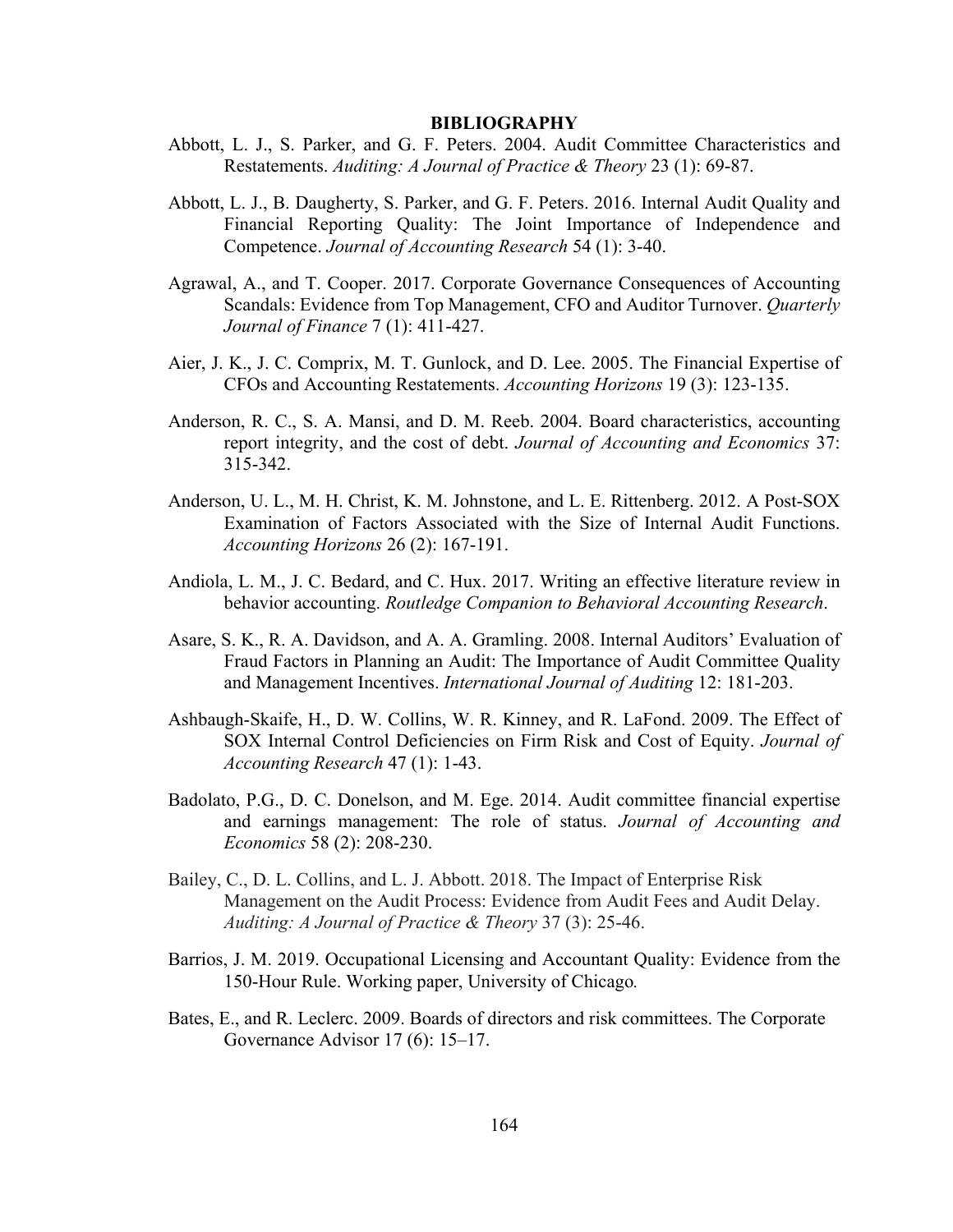- Baxter, R., J. C. Bedard, R. Hoitash, and A. Yezegel. 2013. Enterprise Risk Management Quality: Determinants, Value Relevance, and the Financial Crisis. *Contemporary Accounting Research,* 30 (4): 1264-1295.
- Beasley, M. S. 1996. An Empirical Analysis of the Relation the Board of Director Composition and Financial Statement Fraud. *The Accounting Review* 71 (4): 443- 465.
- Beasley, M. S., B. Branson, and B. Hancock. 2010. Enterprise risk oversight: a global analysis. London: Chartered Institute of Management Accountants.
- Beasley, M. S., J. V. Carcello, D. R. Hermanson, and T. L. Neal. 2009. The audit committee oversight process. *Contemporary Accounting Research* 26 (1): 65–122.
- Beasley, M. S., R. Clune, and D. R. Hermanson. 2005. Enterprise risk management: An empirical analysis of factors associated with the extent of implementation. *Journal of Accounting and Public Policy*, 24: 1–20.
- Beasley, M. S., R. Clune, and D. R. Hermanson. 2008a. The impact of enterprise risk management on the internal audit function. *Journal of Forensic Accounting*, 1–20.
- Beasley, M. S., D. Pagach, and R. Warr. 2008b. Information Conveyed in Hiring Announcements of Senior Executives Overseeing Enterprise-Wide Risk Assessment Processes. *Journal of Accounting, Auditing & Finance*, 23 (3): 311- 322.
- Bedard, J*.* C., R. Hoitash, and U. Hoitash. 2014. Chief Financial Officers as Inside Directors. *Contemporary Accounting Research* 31 (3): 787-817.
- Bedard, J. C., R. Hoitash, U. Hoitash, and K. Westermann. 2012. Material Weakness Remediation and Earnings Quality: A Detailed Examination by Type of Control Deficiency. *Auditing: A Journal of Practice & Theory* 31 (1): 57-78.
- Bird, A., N. Ho, C. Li, and T. G. Ruchti. 2016. That's What Friends are for: Audit Quality and Accounting Employee Affiliations with Audit Firms. Working paper, Carnegie Mellon University and University of Pittsburgh.
- Bird, A., C. Lennox, C. Li, and T. G. Ruchti. 2017. Public Accounting Experience and the Remediation of Material Internal Control Weaknesses. Working paper, Carnegie Mellon University and University of Pittsburgh.
- Boone, A. L., L. C. Field, J. M. Karpoff, and C. G. Raheja. 2007. The determinants of corporate board size and composition: An empirical analysis. *Journal of Financial Economics* 85: 66-101.
- Burke, J. J., R. Hoitash, and U. Hoitash. 2017. The Heterogeneity of Board-Level Sustainability Committees and Corporate Social Performance. *Journal of Business Ethics* 1-26.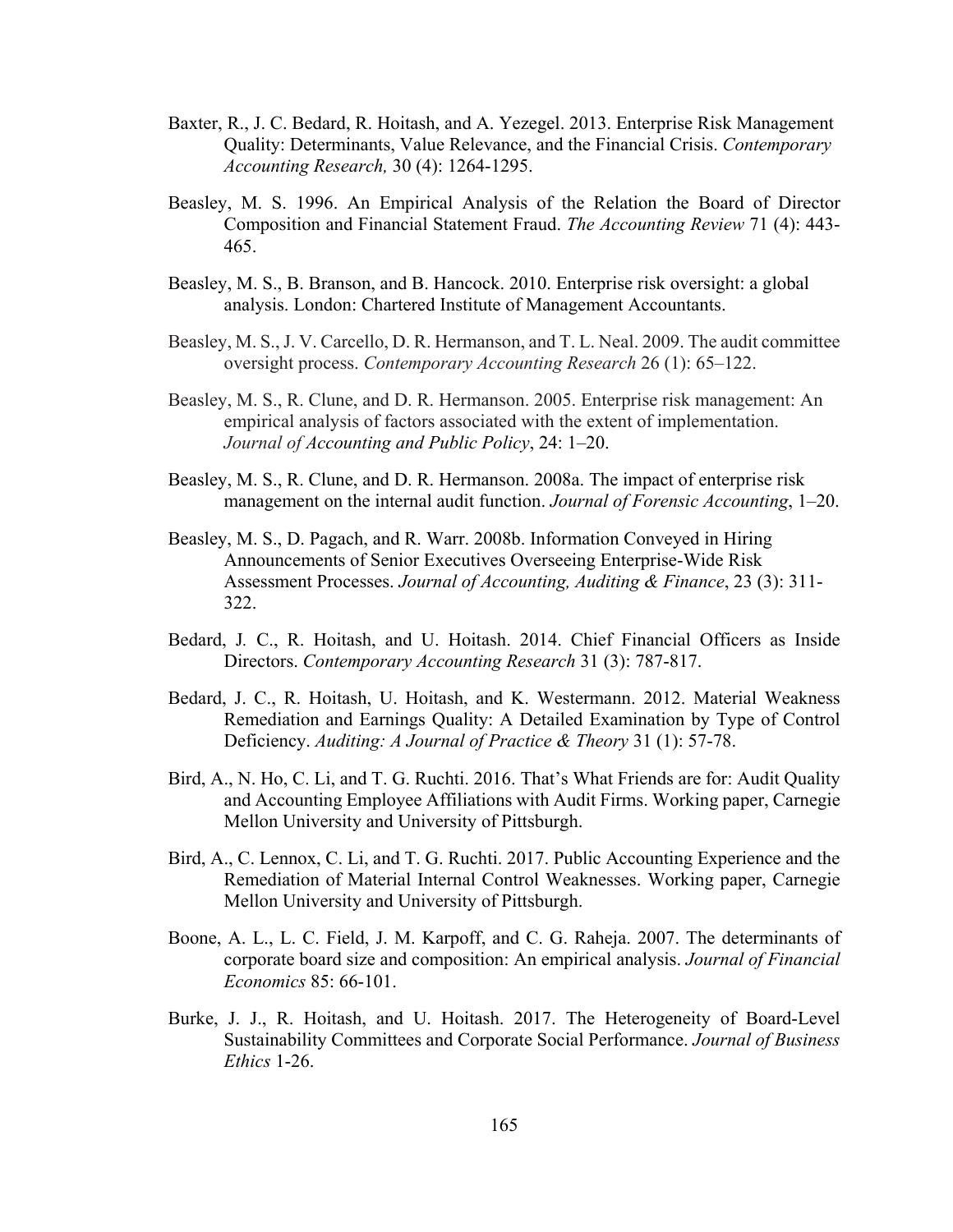- Burns, N., S. Kedia, and M. Lipson. 2010. Institutional Ownership and Monitoring: Evidence from Financial Misreporting. *Journal of Corporate Finance* 16 (4): 443- 455.
- Byers, A. 2013. *Reid Hoffman and LinkedIn*. New York, NY: The Rosen Publishing Group.
- Cannon, N., and J. C. Bedard. 2017. Auditing Challenging Fair Value Measurements. *The Accounting Review* 92 (4): 81-114.
- Carcello, J. V. and T. L. Neal. 2000. Audit Committee Composition and Auditor Reporting. *The Accounting Review* 75 (4): 453-467.
- Carcello, J. V., D. R. Hermanson, and K. Raghunandan. 2005. Factors Associated with U.S. Public Companies' Investment in Internal Auditing. *Accounting Horizons* 19 (2): 69-84.
- Carcello, J. V., D. R. Hermanson, and T. L. Neal. 2002. Disclosures in Audit Committee Charters and Reports. *Accounting Horizons* 16 (4): 291-304.
- Carcello, J. V., M. Eulerich, A. Masli, and D. A. Wood. 2018. Are Internal Audits Associated with Reductions in Risk? Working paper, University of Tennessee, University of Duisburg-Essen, University of Arkansas, and Brigham Young University.
- Case, T., A. Gardiner, P. Rutner, and J. Dyer. 2012. A LinkedIn Analysis of Career Paths of Information Systems Alumni. *Journal of the Southern Association for Information Systems* 1 (1): 1-13.
- Chen, L. H., H. H. Chung, G. F. Peters, and J. P. Wynn. 2017. Does Incentive-Based Compensation for Chief Internal Auditors Impact Objectivity? An External Audit Risk Perspective. *Auditing: A Journal of Practice & Theory* 36 (2): 21-43.
- Cheng, E. and S. M. Courtenay. 2006. Board composition, regulatory regime, and voluntary disclosure. *The International Journal of Accounting* 41 (3): 262-289.
- Cheng, M., D. Dhaliwal, and Y. Zhang. 2013. Does investment efficiency improve after the disclosure of material weakness in internal control over financial reporting? *Journal of Accounting and Economics* 56 (1): 1-18.
- Christopher, J., G. Sarens, and P. Leung. 2009. A critical analysis of the independence of the internal audit function: evidence from Australia. *Accounting, Auditing & Accountability Journal* 22 (2): 200-220.
- Cohen, J., U. Hoitash, G. Krishnamoorthy, and A. M. Wright. 2014. The Effect of Audit Committee Industry Expertise on Monitoring the Financial Reporting Process. *The Accounting Review* 89 (1): 243-273.
- Cohen, J., G. Krishnamoorthy, and A. Wright. 2017. Enterprise Risk Management and Financial Reporting Process: The Experiences of Audit Committee Members,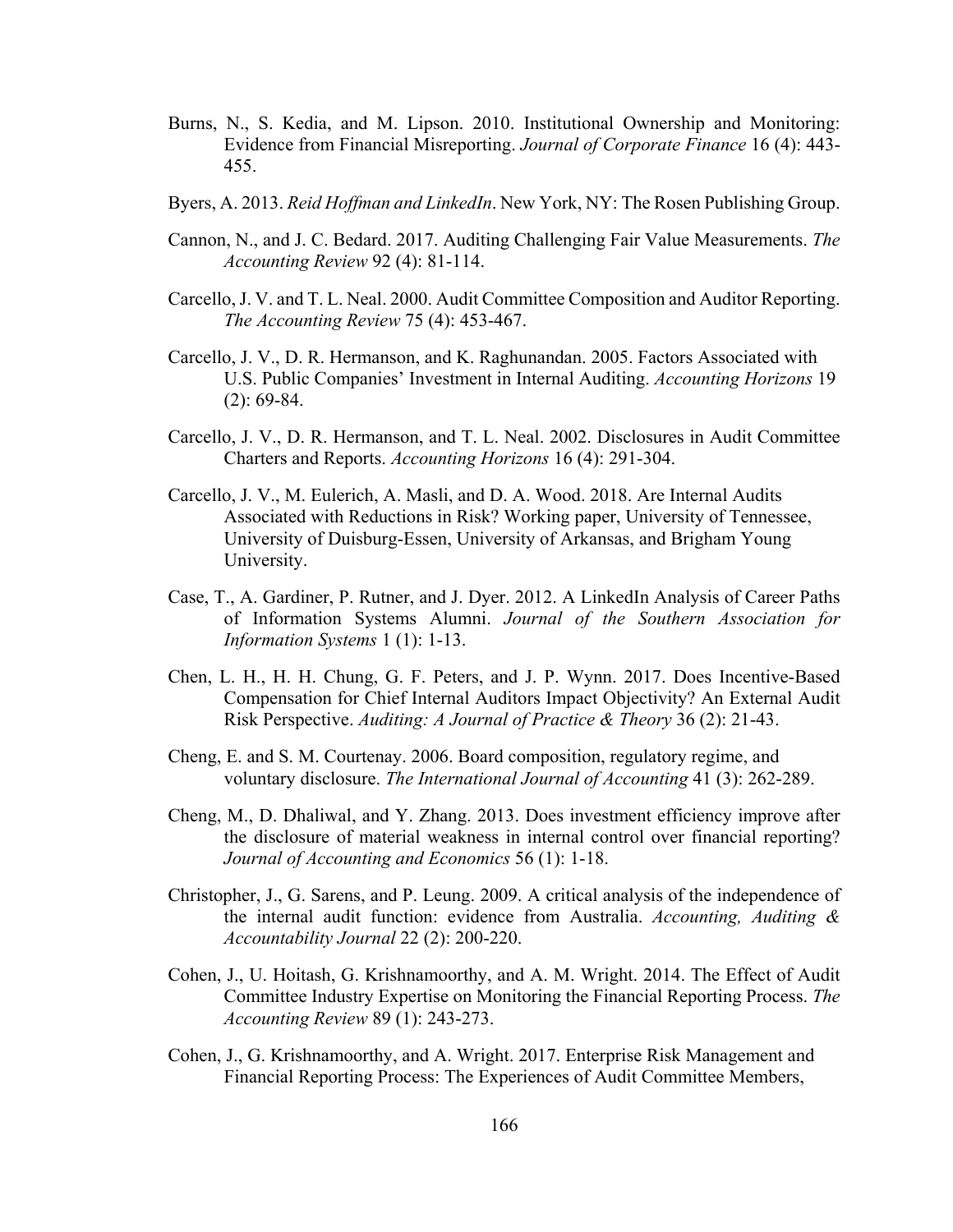CFOs, and External Auditors. *Contemporary Accounting Research,* 34 (2): 1178- 1209.

- Coles, J. L., N. D. Daniel, L. Naveen. 2008. Boards: Does one size fit all? *Journal of Financial Economics* 87: 329-356.
- Committee of Sponsoring Organizations of the Treadway Commission (COSO). 2004a. Executive Summary Enterprise Risk Management - Integrated Framework. New York: AICPA.
- Committee of Sponsoring Organizations of the Treadway Commission (COSO). 2004b. FAQs for COSO's Enterprise Risk Management - Integrated Framework. New York: AICPA.
- Committee of Sponsoring Organizations of the Treadway Commission (COSO). 2009. Strengthening Enterprise Risk Management for Strategic Advantage. New York: AICPA.
- Committee of Sponsoring Organizations of the Treadway Commission (COSO). 2017. Executive Summary Enterprise Risk Management - Integrated Framework. New York: AICPA.
- de Zwaan, L., J. Stewart, and N. Subramaniam. 2009. Internal audit involvement in enterprise risk management. *Managerial Auditing Journal*, 26 (7): 586-604.
- DeFond, M., and J. Zhang. 2014. A review of archival auditing research. *Journal of Accounting and Economics* 58: 275-326.
- Deloitte. 2014. Risk Intelligent Governance: Lessons From State-of-the-Art Board Practices. Deloitte & Touche LLP.
- Deloitte. 2015. Cybersecurity: The changing role of audit committee and internal audit. Available at https://www2.deloitte.com/content/dam/Deloitte/sg/Documents/risk/seariskcyber-security-changing-role-in-audit-noexp.pdf.
- Desender, K. 2007. On the Determinants of Enterprise Risk Management Implementations. Available at: https://papers.ssrn.com/sol3/ papers.cfm?abstract\_id¼1025982.
- Desender, K., and E. Lafuente. 2013. The role of enterprise risk management in determining audit fees. In Risk Management and Corporate Governance, 5–27. New York, NY: Routledge.
- Dhaliwal, D., V. Naiker, and F. Navissi. 2010. The Association Between Accruals Quality and the Characteristics of Accounting Experts and Mix of Expertise on Audit Committees. *Contemporary Accounting Research* 27 (3): 787-827.
- Ege. M. 2015. Does Internal Audit Function Quality Deter Management Misconduct? *The Accounting Review* 90 (2): 495-527.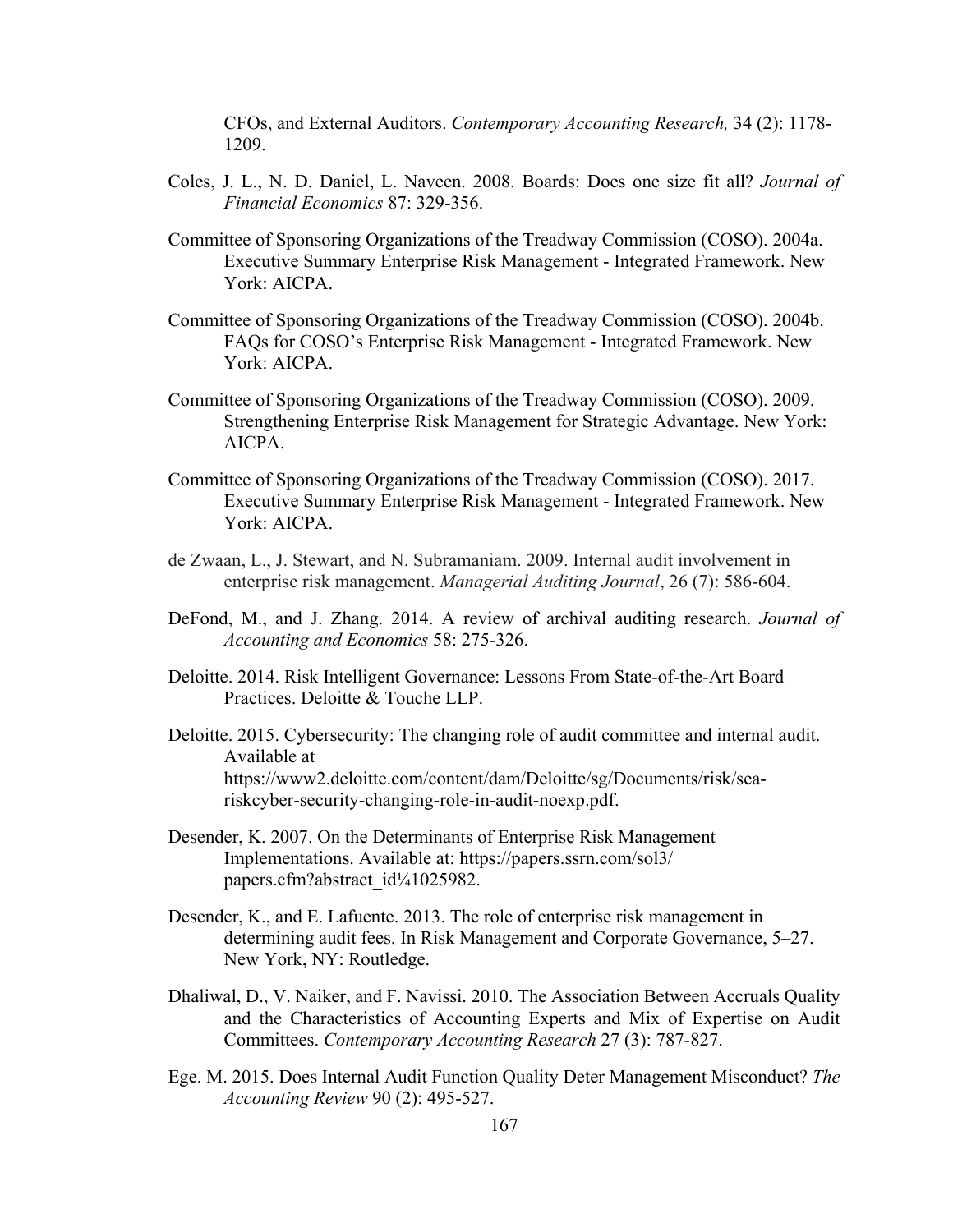- Eggleston, W., and D. Ware. 2009. Does Your Board Need a Risk Committee? Available at: http://www.debevoise.com/;/media/files/insights/publications/2009/04/does%20y our%20board%20need%20a%20risk%20committee/files/view%20article%20repr int/fileattachment/riskcommitteearticle.pdf.
- Elder, R., and K. Gallagher. 2017. *LinkedIn reaches a half billion users*. Available at: http://www.businessinsider.com/.
- Ettredge, M., J. Heintz, C. Li, and S. Scholz. 2011. Auditor Realignments Accompanying Implementation of SOX 404 ICFR Reporting Requirements. *Accounting Horizons* 25 (1): 17-39.
- Eulerich, M., P. Velte, and J. Theis. 2015. Internal Auditors' Contribution to Good Corporate Governance. An Empirical Analysis for the One-Tier Governance System with a Focus on the Relationship between Internal Audit Function and Audit Committee. *Corporate Ownership and Control* 13 (1): 141-151.
- European Confederation of Institutes of Internal Auditing and Federation of European Risk Management Associations. 2011. Guidance on the 8th EU Company Law Directive, article 41. Available at: http://www.eciia.eu/wpcontent/uploads/2013/09/Blog-4.4- Avoid-reg-part-2.pdf.
- Farber, D. B. 2005. Restoring trust after fraud: Does corporate governance matter? *The Accounting Review* 80 (2): 539–561.
- Faleye, O., R. Hoitash, and U. Hoitash. 2011. The costs of intense board monitoring. *Journal of Financial Economics* 101 (1): 160-181.
- Feldmann, D. A., W. J. Read, and M. J. Abdolmohammadi. 2009. Financial Restatements, Audit Fees, and the Moderating Effect of CFO Turnover. *Auditing: A Journal of Practice & Theory* 28 (1): 205-223.
- Felix, W. L. Jr., A. A. Gramling, and M. J. Maletta. 2001. The Contribution of Internal Audit as a Determinant of External Audit Fees and Factors Influencing This Contribution. *Journal of Accounting Research* 39 (3): 513-534.
- Fich, E. M., and A. Shivdasani. 2006. Are Busy Boards Effective Monitors? *The Journal of Finance*, 61 (2): 689-724.
- Fracassi, C., S. Petry, and G. Tate. 2016. Does rating analyst subjectivity affect corporate debt pricing? *Journal of Financial Economics* 120 (3): 514-538.
- Gal-Or, R., R. Hoitash, and U. Hoitash. 2018. Shareholder Elections of Audit Committee Members. *Auditing: A Journal of Practice & Theory* 37 (4): 143-167.
- Garg R. and R. Telang. 2018. To Be or Not to Be Linked: Online Social Networks and Job Search by Unemployed Workforce. *Management Science* 64 (8): 3469-3970.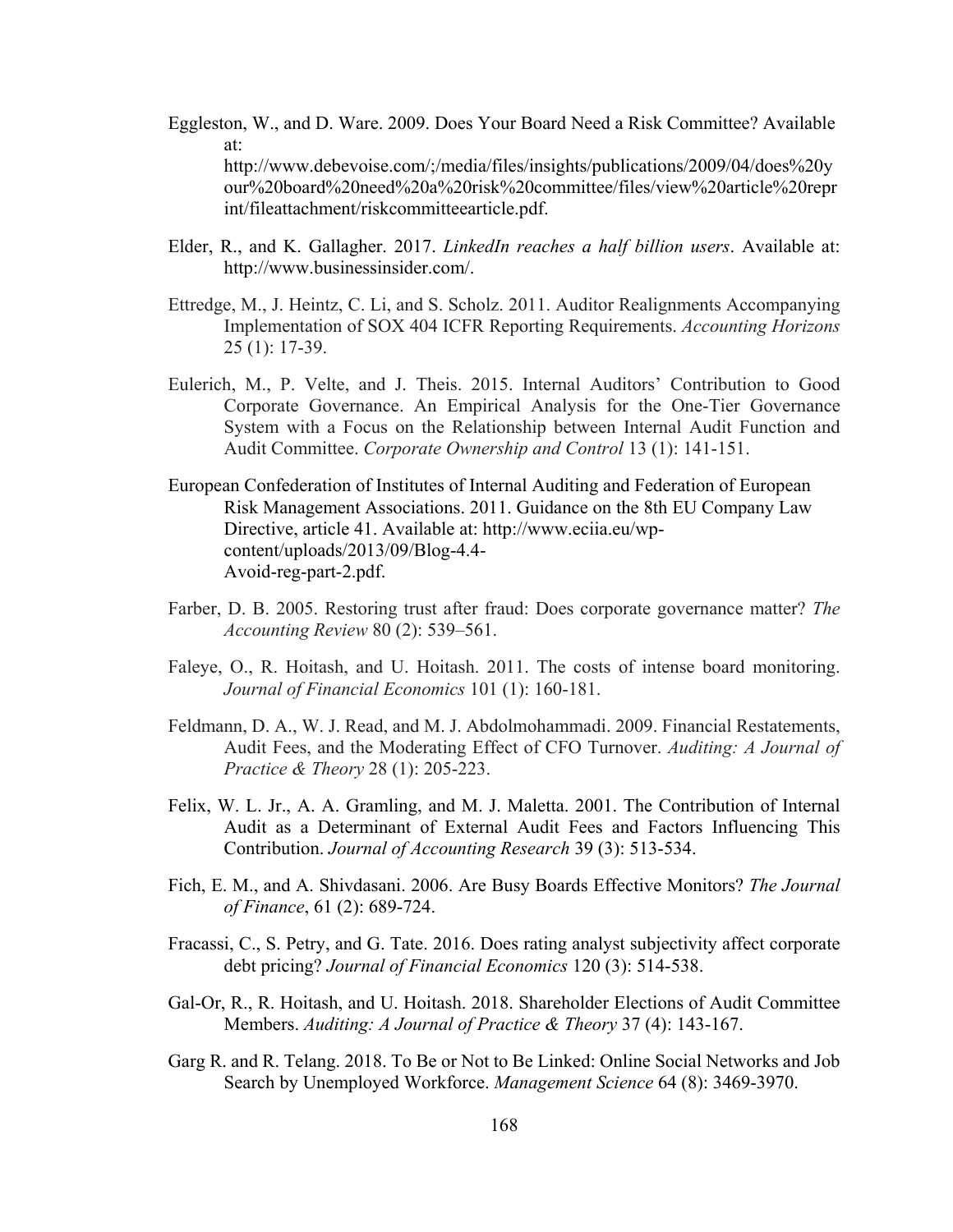- Gates, S., J.-L. Nicolas, and P. L. Walker. 2012. Enterprise risk management: A process for enhanced management and improved performance. *Management Accounting Quarterly*, 13 (3): 28-38.
- Ge, W. and S. McVay. 2005. The Disclosure of Material Weaknesses in Internal Control after the Sarbanes-Oxley Act. *Accounting Horizons* 19 (3): 137-158.
- Goh, B. W. 2009. Audit Committees, Boards of Directors, and Remediation of Material Weaknesses in Internal Control. *Contemporary Accounting Research* 26 (2): 549- 579.
- Gordon, L. A., M. P. Loeb, and C.-Y. Tseng. 2009. Enterprise risk management and firm performance: A contingency perspective. *Journal of Accounting and Public Policy*, 28: 301-327.
- Gramling, A. A., and P. M. Myers. 2006. Internal auditing's role in ERM. *Internal Auditor*, 63 (2): 52-56.
- Griffith, E., J. S. Hammersley, and K. Kadous. 2015. Audits of Complex Estimates as Verification of Management Numbers: How Institutional Pressures Shape Practice. *Contemporary Accounting Research* 32 (3): 833-863.
- Hammersley, J. S., L. A. Myers, and C. Shakespeare. 2008. Market Reactions to the Disclosure of Internal Control Weaknesses and to the Characteristics of those Weaknesses under Section 302 of the Sarbanes Oxley Act of 2002. *Review of Accounting Studies* 13 (1): 141-165.
- Hammersley, J. S., L. A. Myers, and J. Zhou. 2012. The Failure to Remediate Previously Disclosed Material Weaknesses in Internal Controls. *Auditing: A Journal of Practice & Theory* 31 (2): 73-111.
- Hennes, K. M., A. J. Leone, and B. P. Miller. 2008. The Importance of Distinguishing Errors from Irregularities in Restatement Research: The Case of Restatements and CEO/CFO Turnover. *The Accounting Review* 83 (6): 1487-1519.
- Hennes, K. M, A. J. Leone, and B. P. Miller. 2014. Determinants and Market Consequences of Auditor Dismissals after Accounting Restatements. *The Accounting Review* 89 (3): 1051-1082.
- Hines, C. S., A. Masli, E. G. Mauldin, and G. F. Peters. 2015. Board risk committees and audit pricing. Auditing: A Journal of Practice & Theory 34 (4): 59–84.
- Hoang, T. C., I. Abeysekera, and S. Ma. 2018. Board diversity and corporate social disclosure: evidence from Vietnam. *Journal of Business Ethics* 151 (3): 833-852.
- Hoitash, R., and U. Hoitash. 2009. The role of audit committees in managing relationships with external auditors after SOX: Evidence from the USA. *Managerial Auditing Journal* 24 (4): 368-397.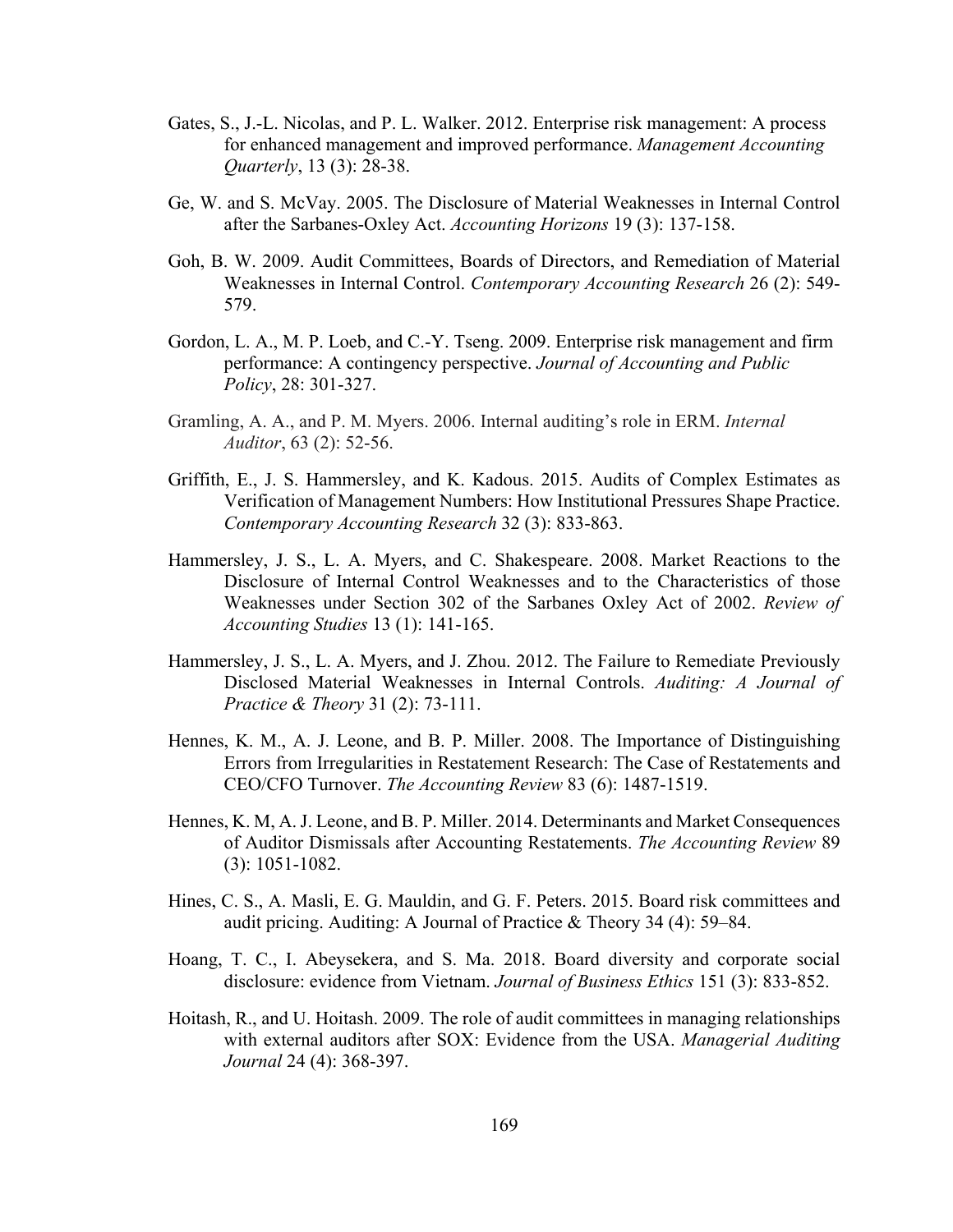- Hoitash, R., U. Hoitash, and J. C. Bedard. 2008. Internal Control Quality and Audit Pricing under the Sarbanes-Oxley Act. *Auditing: A Journal of Practice & Theory* 27 (1): 105-126.
- Hoitash, U., R. Hoitash, and J. Bedard. 2009. Corporate Governance and Internal Control over Financial Reporting: A Comparison of Regulatory Regimes. *The Accounting Review* 84 (3): 839-867.
- Hoitash, R., U. Hoitash, and K. M. Johnstone. 2012. Internal Control Material Weaknesses and CFO Compensation. *Contemporary Accounting Research* 29 (3): 768-803.
- Hoitash, R., U. Hoitash, and A. Kurt. 2016. Do Accountants Make Better Chief Financial Officers? *Journal of Accounting and Economics* 61 (2-3): 414-432.
- Hoyt, R. E., and A. P. Liebenberg. 2011. The value of enterprise risk management. Journal of Risk and Insurance 78 (4): 795–822.
- Hux, C. T. 2017. Use of Specialists on Audit Engagements: A Research Synthesis and Directions for Future Research. *Journal of Accounting Literature* 39: 23-51.
- Institute of Internal Auditors (IIA). 2003. Chapter 2: Internal Audit and Organizational Governance. Available at: http:// na.theiia.org/Pages/IIAHome.aspx.
- Institute of Internal Auditors (IIA). 2009. The Role of Internal Auditing in Enterprisewide Risk Management. Available at: https://na.theiia.org/standardsguidance/Public%20Documents/PP%20The%20Role%20of%20Internal%20Audi ting%20in%20Enterprise%20Risk%20Management.pdf.
- Institute of Internal Auditors (IIA). 2013. The Three Lines of Defense in Effective Risk Management and Control. Available at: https://na.theiia.org/standardsguidance/Public%20Documents/PP%20The%20Three%20Lines%20of%20Defen se%20in%20Effective%20Risk%20Management%20and%20Control.pdf.
- Institute of Internal Auditors (IIA). 2017. International Standards for the Professional Practice of Internal Auditing (Standards). Available at: http:// na.theiia.org/Pages/IIAHome.aspx.
- Ittner, C. D., and T. Keusch. 2015. The Influence of Board of Directors' Risk Oversight on Risk Management Maturity and Firm Risk-Taking. Working paper, The University of Pennsylvania.
- Jiang, J., I. Y. Wang, and K. P. Wang. 2018. Revolving Rating Analysts and Ratings of Mortgage-Backed and Asset-Backed Securities: Evidence from LinkedIn. *Management Science* 64 (12): 5832-5854.
- Johnstone, K., C. Li, and K. H. Rupley. 2011. Changes in Corporate Governance Associated with the Revelation of Internal Control Material Weaknesses and Their Subsequent Remediation. *Contemporary Accounting Research* 28 (1): 331-383.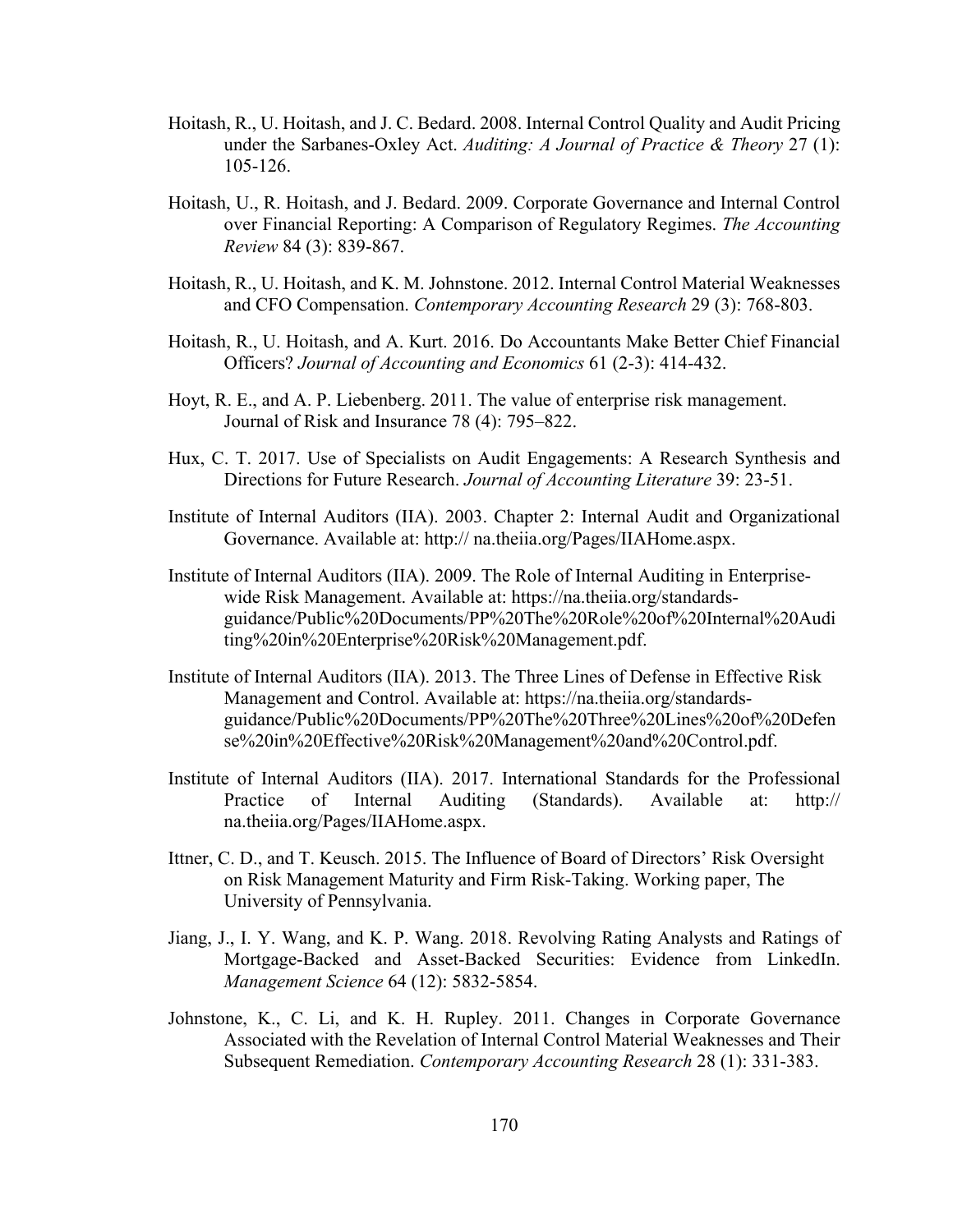- Kietzmann, J. H., K. Hermkens, I. P. McCarthy, and B. S. Silvestre. 2011. Social Media? Get Serious! Understanding the Functional Building Blocks of Social Media. *Business Horizons* 54 (1): 241-251.
- Kleffner, A. E., R. B. Lee, and B. McGannon. 2003. The Effect of Corporate Governance on the Use of Enterprise Risk Management: Evidence from Canada. *Risk Management and Insurance Review* 6 (1): 53-73.
- Kothari, S. P., A. J. Leone, and C. E. Wasley. 2005. Performance matched discretionary accrual measures. *Journal of Accounting and Economics* 39 (1): 163-197.
- Krishnan, J. 2005. Audit Committee Quality and Internal Control: An Empirical Analysis. *The Accounting Review* 80 (2): 649-675.
- Laksmana, I. 2008. Corporate Board Governance and Voluntary Disclosure of Executive Compensation Practices. *Contemporary Accounting Research* 25 (4): 1147-1182.
- Lawrence, A., M. Minutti-Meza, and D. Vyas. 2018. Is Operational Control Risk Informative of Financial Reporting Deficiencies? *Auditing: A Journal of Practice & Theory*, 37 (1): 139-165.
- Lee, H. S., A. L. Nagy, and A. B. Zimmerman. 2018. Audit Partner Assignments and Audit Quality in the United States. *The Accounting Review* 94 (2): 297-323.
- Leone, A. J. and M. Liu. 2010. Accounting Irregularities and Executive Turnover in Founder-Managed Firms. *The Accounting Review* 85 (1): 287-314.
- Li, C., L. Sun, and M. Ettredge. 2010. Financial executive qualifications, financial executive turnover, and adverse SOX 404 opinions. *Journal of Accounting and Economics* 50 (1): 93-110.
- Liebenberg, A. P., and R. E. Hoyt. 2003. The Determinants of Enterprise Risk Management: Evidence from the Appointment of Chief Risk Officers. *Risk Management and Insurance Review*, 6 (1): 37-52.
- Lim, S., Z. P. Matolcsy, and D. Chow. 2007. The Association Between Board Composition and Different Types of Voluntary Disclosure. *European Accounting Review* 16 (3): 555-583.
- Lin, S. M. Pizzini, M. Vargus, and I. R. Bardhan. 2011. The Role of the Internal Audit Function in the Disclosure of Material Weaknesses. *The Accounting Review* 86 (1): 287-323.
- LinkedIn. 2015. A Brief History of LinkedIn. Available at: http://ourstory.linkedin.com/.

LinkedIn. 2016. About Us. Available at: http://press.linkedin.com/about-linkedin/.

Liu, A. Z. 2014. Can External Monitoring Affect Corporate Financial Reporting and Disclosure? Evidence from Earnings and Expectations Management. *Accounting Horizons* 28 (3): 529-559.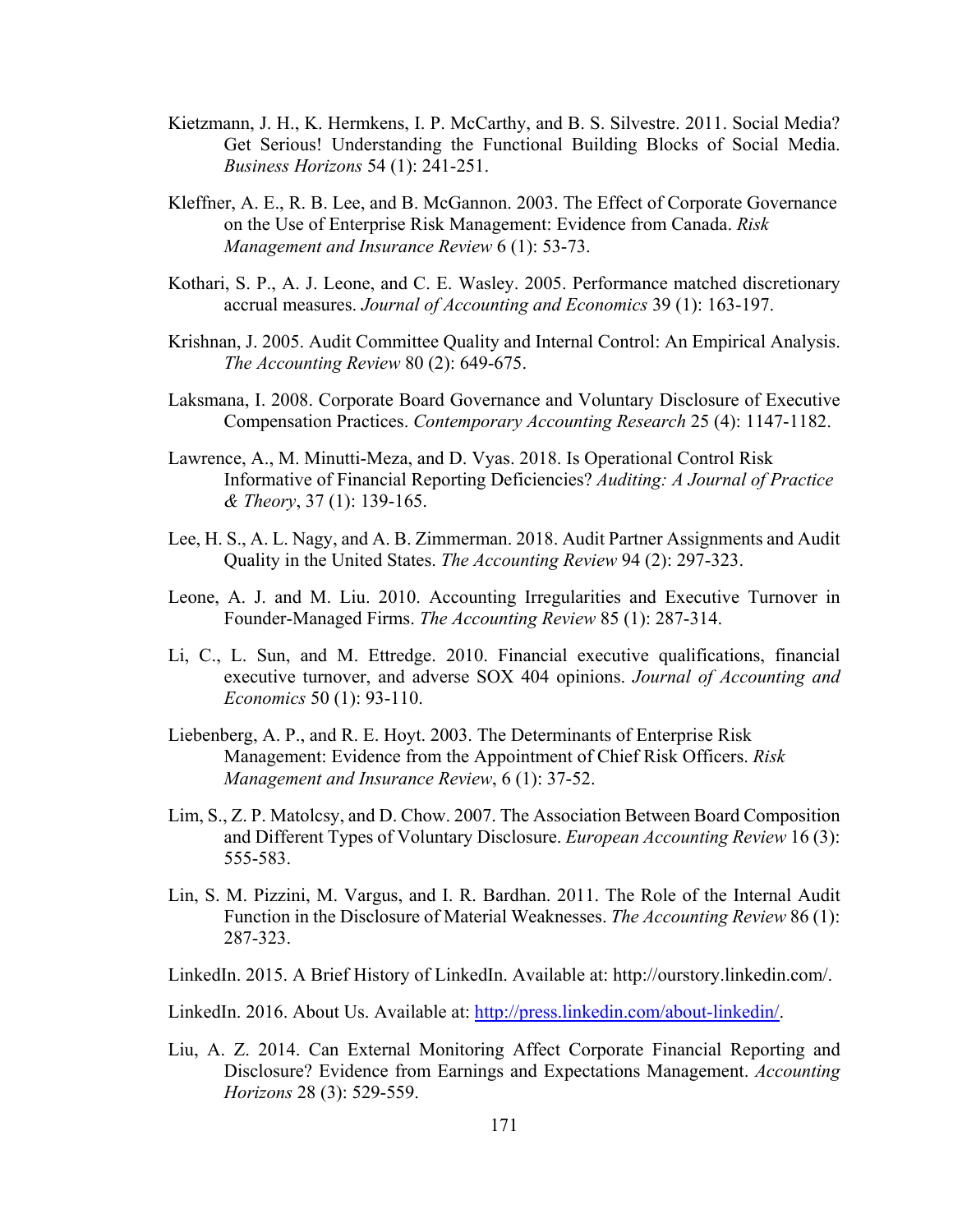- Mahmoudian, F., J. A. Nazari, and I. M. Herremans. 2012. Voluntary Non-Financial Reporting: The Role of Strategic and Operational Controls. Working paper, Simon Fraser University.
- McShane, M. K., A. Nair, and E. Rustambekov. 2011. Does enterprise risk management increase firm value? *Journal of Accounting, Auditing and Finance* 26 (4): 641– 658.
- Messier, W. F. Jr., J. K. Reynolds, C. A. Simon, and D. A. Wood. 2011. The Effect of Using the Internal Audit Function as a Management Training Ground on the External Auditor's Reliance Decision. *The Accounting Review* 86 (6): 2131-2154.
- Moon, J. R., and Q. T. Swanquist. 2018. Measuring Misreporting Risk in Firms' 10-K Disclosures and the Auditor's Role in Mitigating Misstatements. Working paper, Georgia Institute of Technology.
- Moore, M., and M. Brauneis. 2008. U.S. subprime crisis: Risk management's next steps. Bank Accounting and Finance 21 (3): 18–48.
- Myers, L. A., S. Scholz, and N. Y. Sharp. 2013. Restating Under the Radar? Determinants of Restatement Disclosure Choices and the Related Market Reactions. Available at: http://papers.ssrn.com/sol3/papers.cfm?abstract\_id=1309786/.
- National Association of State Boards of Accountancy (NASBA). 2016. *How Many CPAs Are There?* Available at: http://nasba.org/licensure/howmanycpas/.
- New York Stock Exchange (NYSE). 2003. *New York Stock Exchange Listed Company Manual Section 303A*. Available at: http://wallstreet.cch.com/LCM/.
- Ogneva, M., K. Raghunandan and K.R. Subramanyam. 2007. Internal Control Weakness and Implied Cost of Equity: Evidence from SOX Section 404 Disclosures‖. *The Accounting Review* 82 (5): 1155-1197.
- Pagach, D. P., and R. S. Warr. 2010. The Effects of Enterprise Risk Management on Firm Performance. Available at: https://papers.ssrn. com/sol3/papers.cfm?abstract\_id¼1155218
- Pagach, D. and R. Warr. 2011. The Characteristics of Firms that Hire Chief Risk Officers. *The Journal of Risk and Insurance* 78 (1): 185-211.
- Palmrose, Z-V., V. J. Richardson, and S. Scholz. 2004. Determinants of market reactions to restatement announcements. *Journal of Accounting and Economics* 37 (1): 59- 89.
- Papacharissi, Z. 2009. The virtual geographies of social networks: a comparative analysis of Facebook, LinkedIn and ASmallWorld. *New Media Society* 11: 199-220.
- Petersen, M. A. 2009. Estimating Standard Errors in Finance Panel Data Sets: Comparing Approaches. *Review of Financial Studies* 22: 435-480.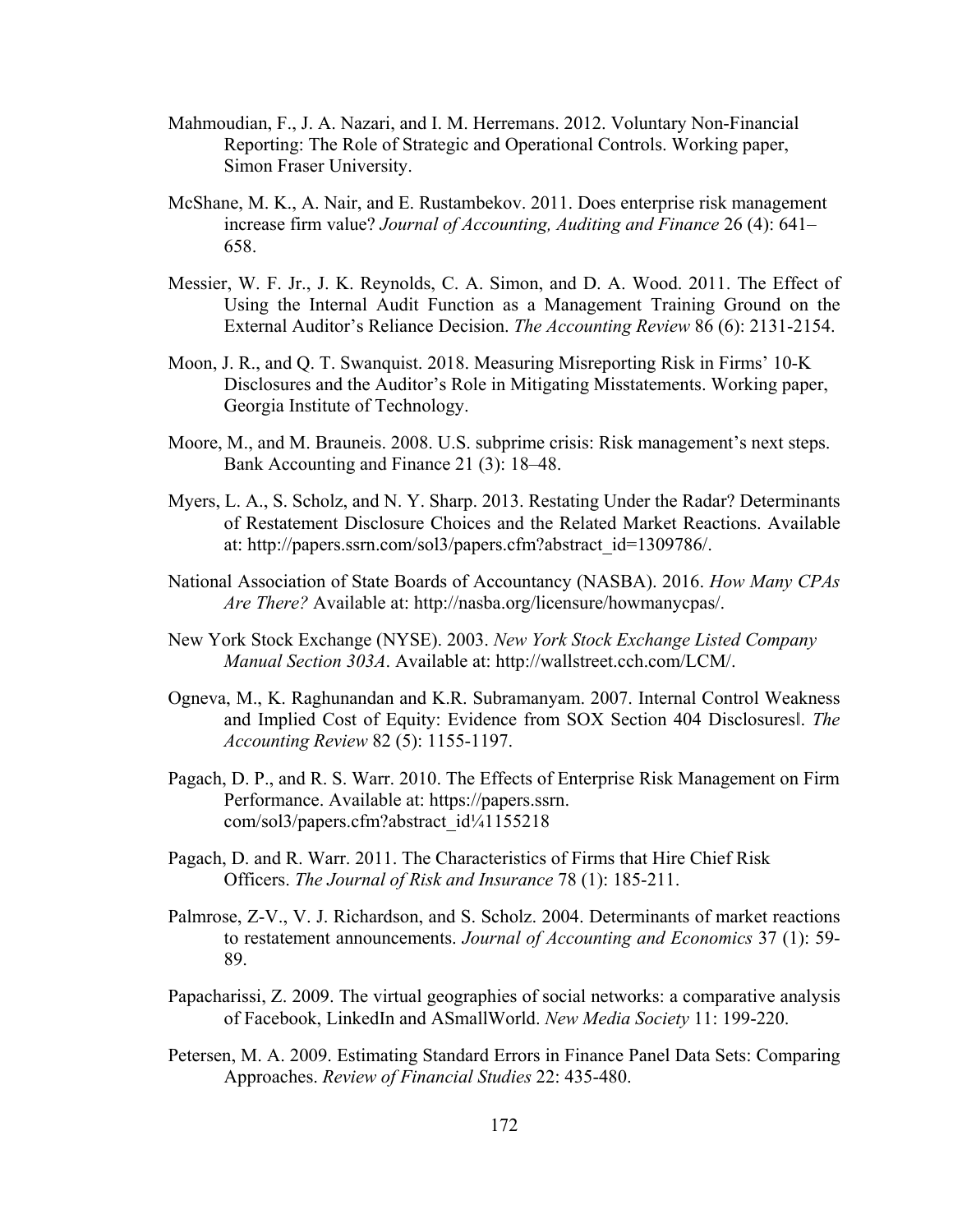- Pizzini, M., S. Lin., and D. E. Ziegenfuss. 2015. The Impact of Internal Audit Function Quality and Contribution on Audit Delay. *Auditing: A Journal of Practice & Theory* 34 (1): 25-58.
- Prawitt, D.F., J. L. Smith, and D. A. Wood. 2009. Internal Audit Quality and Earnings Management. *The Accounting Review* 84 (4): 1255-1280.
- Prawitt, D.F., N. Y. Sharp, and D. A. Wood. 2012. Reconciling Archival and Experimental Research: Does Internal Audit Contribution Affect the External Audit Fee? *Behavioral Research in Accounting* 23 (2): 187-206.
- PricewaterhouseCoopers (PwC). 2009. State of the Internal Audit Profession Study. New York, NY: PwC.
- Protiviti. 2013. *SEC Flash Report NASDAQ withdraws proposed internal audit function rule with intent to resubmit it*. May 15.
- Public Company Accounting Oversight Board (PCAOBa). 2016. AS 2201: An Audit of Internal Control Over Financial Reporting That Is Integrated with an Audit of Financial Statements.
- Public Company Accounting Oversight Board (PCAOBb). 2016. AS 2605: Consideration of the Internal Audit Function.
- Pulliam, S. and D. Solomon. 2002. *How Three Unlikely Sleuths Exposed Fraud at WorldCom*. Available at: http://www.wsj.com/.
- Ramalingegowda, S. and Y. Yu. 2012. Institutional Ownership and Conservatism. *Journal of Accounting and Economics* 53 (1-2): 98-114.
- Raghunandan, K., D. V. Rama, and W. J. Read. 2001. Audit Committee Composition, "Gray Directors" and Interaction with Internal Auditing. *Accounting Horizons* 15 (2): 105-118.
- Ramalingegowda, S. and Y. Yu. 2012. Institutional Ownership and Conservatism. *Journal of Accounting and Economics* 53 (1-2): 98-114.
- Securities and Exchange Commission (SEC). 2003a. Release Nos. 33-8220; 34-47654; IC-26001, Standards Relating to Listed Company Audit Committees.
- Securities and Exchange Commission (SEC). 2003b. Release Nos. 33-8177; 34-47235, Disclosure Required by Sections 406 and 407 of the Sarbanes-Oxley Act of 2002.
- Securities and Exchange Commission (SEC). 2010. Proxy Disclosure Enhancements. 17 CFR Parts 229, 239, 240, 249, and 274; Release Nos. 33-9089, 34-61175; IC-29092. Washington, DC: SEC.
- Securities and Exchange Commission (SEC). 2013. *Notice of filing of proposed rule change to*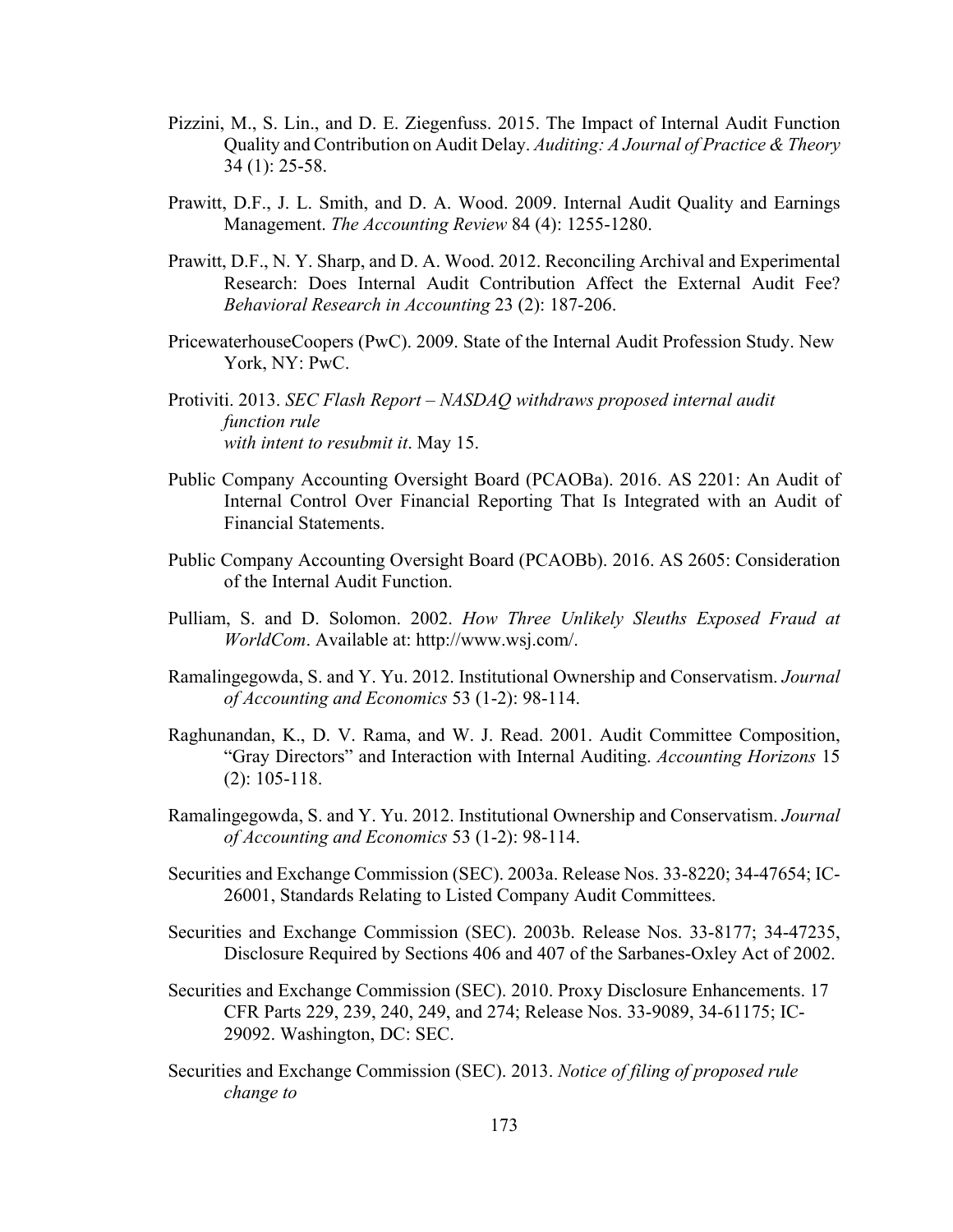*require that listed companies have an internal audit function*. March 4. Release No. 34- 69030; SR-NASDAQ-2013-032.

- Spraakman, G. 1997. Transaction cost economics: a theory for internal audit? *Managerial Auditing Journal* 12 (7): 323-330.
- Srinivasan, S. 2005. Consequences of Financial Reporting Failure for Outside Directors: Evidence from Accounting Restatements and Audit Committee Members. *The Accounting Review* 43 (2): 291-334.
- Standard & Poor's Dow Jones Indices (S&P). 2016. S&P SmallCap 600. Available at: http://www.spdjii.com/.
- Tang, A. P., and L. Xu. 2010. Institutional Ownership and Internal Control Material Weakness. *Quarterly Journal of Finance and Accounting* 49 (2): 93-117.
- The Japan News. 2015. *Toshiba plans total outside oversight*. Available at: http://www.standard.net/.
- Thibodeau, J., L. T. Williams, and A. L. Witte. 2019. Point and Click Data: An Assessment of Editorial Perceptions and Recommendations for the Peer-Review Process in the New Data Frontier. *Journal of Information Systems* 33 (1): 129-144.
- Tonello, M. 2007. Emerging governance practices in enterprise risk management. New York: The Conference Board, Report number R-1398-07-WG.
- Trotman, A. J., and K. Duncan. 2018. Internal Audit Quality: Insights from Audit Committee Members, Senior Management and Internal Auditors. *Auditing: A Journal of Practice and Theory* 37(4): 235-259.
- U.S. House of Representatives. 2010. Dodd-Frank Wall Street Reform and Consumer Protection Act. Public Law 111-203 [H.R. 4173]. Washington, DC: GPO.
- Wall Street Journal (WSJ). 2016. *Transcript: Wells Fargo Hearing, Panel 2*. Available at: http://www.wsj.com/.
- Yu, F. 2008. Analyst coverage and earnings management. *Journal of Financial Economics* 88 (2): 245-271.
- Zhang, Y., J. Zhou, and N. Zhou. 2007. Audit committee quality, auditor independence, and internal control weaknesses. *Journal of Accounting and Public Policy* 26 (3): 300-327.